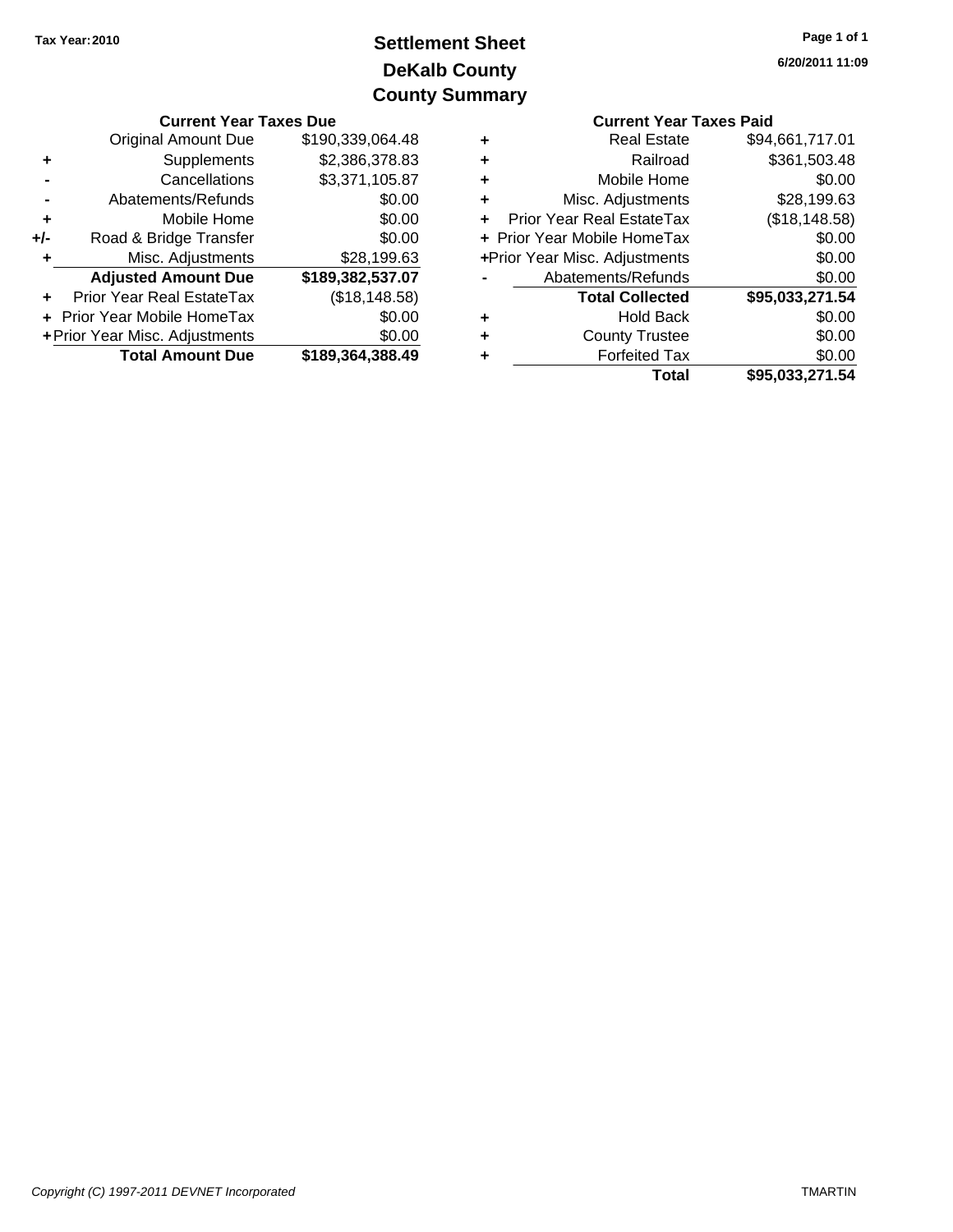# **Settlement Sheet Tax Year: 2010 Page 1 of 2 DeKalb County 001 - COUNTY**

#### **Current Year Taxes Due**

| <b>Original Amount Due</b> | \$19,430,569.25                |
|----------------------------|--------------------------------|
| Supplements                | \$211,762.22                   |
| Cancellations              | \$343,139.99                   |
| Abatements/Refunds         | \$0.00                         |
| Mobile Home                | \$0.00                         |
| Road & Bridge Transfer     | \$0.00                         |
| Misc. Adjustments          | \$2,948.48                     |
| <b>Adjusted Amount Due</b> | \$19,302,139.96                |
| Prior Year Real EstateTax  | (\$1,811.93)                   |
| Prior Year Mobile Home Tax | \$0.00                         |
|                            | \$0.00                         |
| <b>Total Amount Due</b>    | \$19,300,328.03                |
|                            | + Prior Year Misc. Adjustments |

# **Current Year Taxes Paid +** Real Estate \$9,779,952.95

|   | Railroad                       | \$42,062.35    |
|---|--------------------------------|----------------|
|   | Mobile Home                    | \$0.00         |
| ٠ | Misc. Adjustments              | \$2,948.48     |
| ٠ | <b>Prior Year Real Estate</b>  | (\$1,811.93)   |
| ٠ | Prior Year Mobile Home         | \$0.00         |
|   | + Prior Year Misc. Adjustments | \$0.00         |
|   | Abatements/Refunds             | \$0.00         |
|   | <b>Total Collected</b>         | \$9,823,151.85 |
| ٠ | <b>Hold Back</b>               | \$0.00         |
| ٠ | <b>County Trustee</b>          |                |
|   | <b>Forfeited Tax</b>           |                |
|   | Total                          | \$9,823,151.85 |

### **Distribution Summary**

| <b>Tax Distribution Date</b>         | Amount         |
|--------------------------------------|----------------|
| 05/27/2011                           | \$2.244.291.25 |
| 06/24/2011                           | \$7,578,860.60 |
| <b>Totals: 2 Distributions</b>       | \$9,823,151.85 |
| <b>Grand Totals: 2 Distributions</b> | \$9,823,151.85 |

### **Fund Summary**

| <b>Fund</b>                    | <b>Amount Collected</b> | <b>Previously</b><br><b>Distributed</b> | Current<br><b>Distribution</b> | Amount<br>Available | <b>Interest</b> | <b>PY Over</b><br><b>Distrib</b> |
|--------------------------------|-------------------------|-----------------------------------------|--------------------------------|---------------------|-----------------|----------------------------------|
| 001 - CORPORATE                | \$4,260,409.09          | \$973,373.83                            | \$3,287,035.26                 | \$0.00              | \$0.00          | \$0.00                           |
| 003 - BONDS AND INTEREST       | \$268.142.57            | \$61,262.41                             | \$206,880.16                   | \$0.00              | \$0.00          | \$0.00                           |
| $005 - I. M. R. F.$            | \$505,577.99            | \$115,509.19                            | \$390,068.80                   | \$0.00              | \$0.00          | \$0.00                           |
| 006 - COUNTY HIGHWAY           | \$933,778.97            | \$213,340.07                            | \$720,438.90                   | \$0.00              | \$0.00          | \$0.00                           |
| 008 - BRIDGE CONST W/COUNTY    | \$480,293.18            | \$109,732.37                            | \$370,560.81                   | \$0.00              | \$0.00          | \$0.00                           |
| 018 - MENTAL HEALTH SERVICES   | \$1.112.285.30          | \$254,123.34                            | \$858,161.96                   | \$0.00              | \$0.00          | \$0.00                           |
| 021 - FEDERAL AID MATCHING     | \$384,252.22            | \$87,789.94                             | \$296,462.28                   | \$0.00              | \$0.00          | \$0.00                           |
| 022 - COUNTY HEALTH DEPT       | \$237,651.49            | \$54,296.13                             | \$183,355.36                   | \$0.00              | \$0.00          | \$0.00                           |
| 035 - TORT/LIABILITY INSURANCE | \$480,293.18            | \$109.732.37                            | \$370.560.81                   | \$0.00              | \$0.00          | \$0.00                           |
| 047 - SOCIAL SECURITY          | \$505,577.99            | \$115,509.19                            | \$390,068.80                   | \$0.00              | \$0.00          | \$0.00                           |
| 055 - VETERANS ASSISTANCE      | \$321.099.17            | \$73.361.38                             | \$247.737.79                   | \$0.00              | \$0.00          | \$0.00                           |
| 105 - PUBLIC BLDG COMM LEASE   | \$83.987.95             | \$19.188.71                             | \$64,799.24                    | \$0.00              | \$0.00          | \$0.00                           |
| 142 - SR CITIZEN SOCIAL SERV   | \$249,802.75            | \$57,072.32                             | \$192,730.43                   | \$0.00              | \$0.00          | \$0.00                           |
| <b>Totals</b>                  | \$9,823,151.85          | \$2.244.291.25                          | \$7,578,860.60                 | \$0.00              | \$0.00          | \$0.00                           |

### **Miscellaneous Adjustment Detail**

| Year Source           | <b>Account Type</b>       | <b>Amount Adjustment Description</b>                        |
|-----------------------|---------------------------|-------------------------------------------------------------|
| 2010 RE - Real Estate | <b>Back Tax Collected</b> | \$50.13 Work Redemption 09-29-255-050 by TBA                |
| 2010 RE - Real Estate | <b>Back Tax Collected</b> | \$37.72 Nielsen Redemption 15-16-151-019 by TBA             |
| 2010 RE - Real Estate | <b>Back Tax Collected</b> | \$2.57 LaSalle Bank Redemption 08-15-128-009 by TBA         |
| 2010 RE - Real Estate | <b>Back Tax Collected</b> | \$2.57 LaSalle Bank Redemption 08-15-128-010 by TBA         |
| 2010 RE - Real Estate | <b>Back Tax Collected</b> | \$58.23 Brown's Supermarket Redemption 06-32-282-008 by TBA |
| 2010 RE - Real Estate | <b>Back Tax Collected</b> | \$32.46 Dobson Redemption 13-15-402-010 by TBA              |
| 2010 RE - Real Estate | <b>Back Tax Collected</b> | \$4.29 Countryview Redemption 19-25-253-058 by TBA          |
| 2010 RE - Real Estate | <b>Back Tax Collected</b> | \$15.64 Popp Redemption 15-15-427-007 by TBA                |
| 2010 RE - Real Estate | <b>Back Tax Collected</b> | \$9.26 Stogsdill Redemption 06-32-328-005 by TBA            |
| 2010 RE - Real Estate | <b>Back Tax Collected</b> | \$143.57 Lindgren Redemption 03-30-301-017 by TBA           |
| 2010 RE - Real Estate | <b>Back Tax Collected</b> | \$22.22 Jehovahs Witnesses Redemption 19-35-300-019 by TBA  |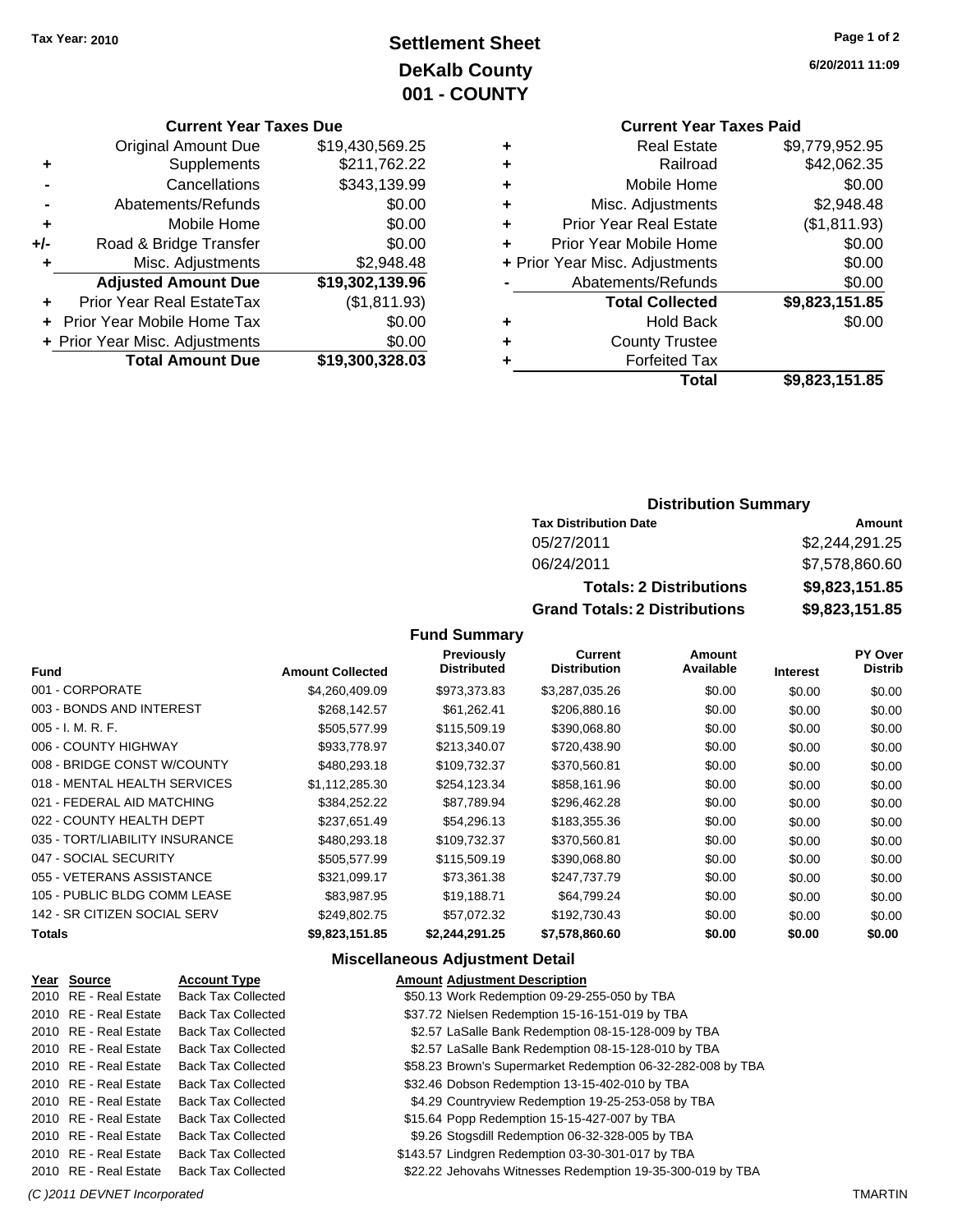### **Settlement Sheet Tax Year: 2010 Page 2 of 2 DeKalb County**

|                          |                           | <b>Miscellaneous Adjustment Detail</b>                           |
|--------------------------|---------------------------|------------------------------------------------------------------|
| Year Source              | <b>Account Type</b>       | <b>Amount Adjustment Description</b>                             |
| 2010 RE - Real Estate    | <b>Back Tax Collected</b> | \$25.97 Ezam Properties Redemption 03-30-130-016 by TBA          |
| 2010 RE - Real Estate    | <b>Back Tax Collected</b> | \$35.75 Ezam Properties Redemption 03-30-130-018 by TBA          |
| 2010 RE - Real Estate    | <b>Back Tax Collected</b> | \$54.21 Ezam Properties Redemption 03-30-130-022 by TBA          |
| 2010 RE - Real Estate    | Paymt In Lieu of Tax      | \$117.24 Sequoya Apartments-Housing Authority Payment by TBA     |
| 2010 RE - Real Estate    | Paymt In Lieu of Tax      | \$1,381.01 DeKalb Units-Housing Authority by TBA                 |
| 2010 RE - Real Estate    | Paymt In Lieu of Tax      | \$840.99 Sycamore Units-Housing Authority by TBA                 |
| 2010 RE - Real Estate    | Paymt In Lieu of Tax      | \$114.65 Sunset View Apartments-Housing Authority Payment by TBA |
| <b>Totals 18 entries</b> |                           | \$2,948.48                                                       |
|                          |                           |                                                                  |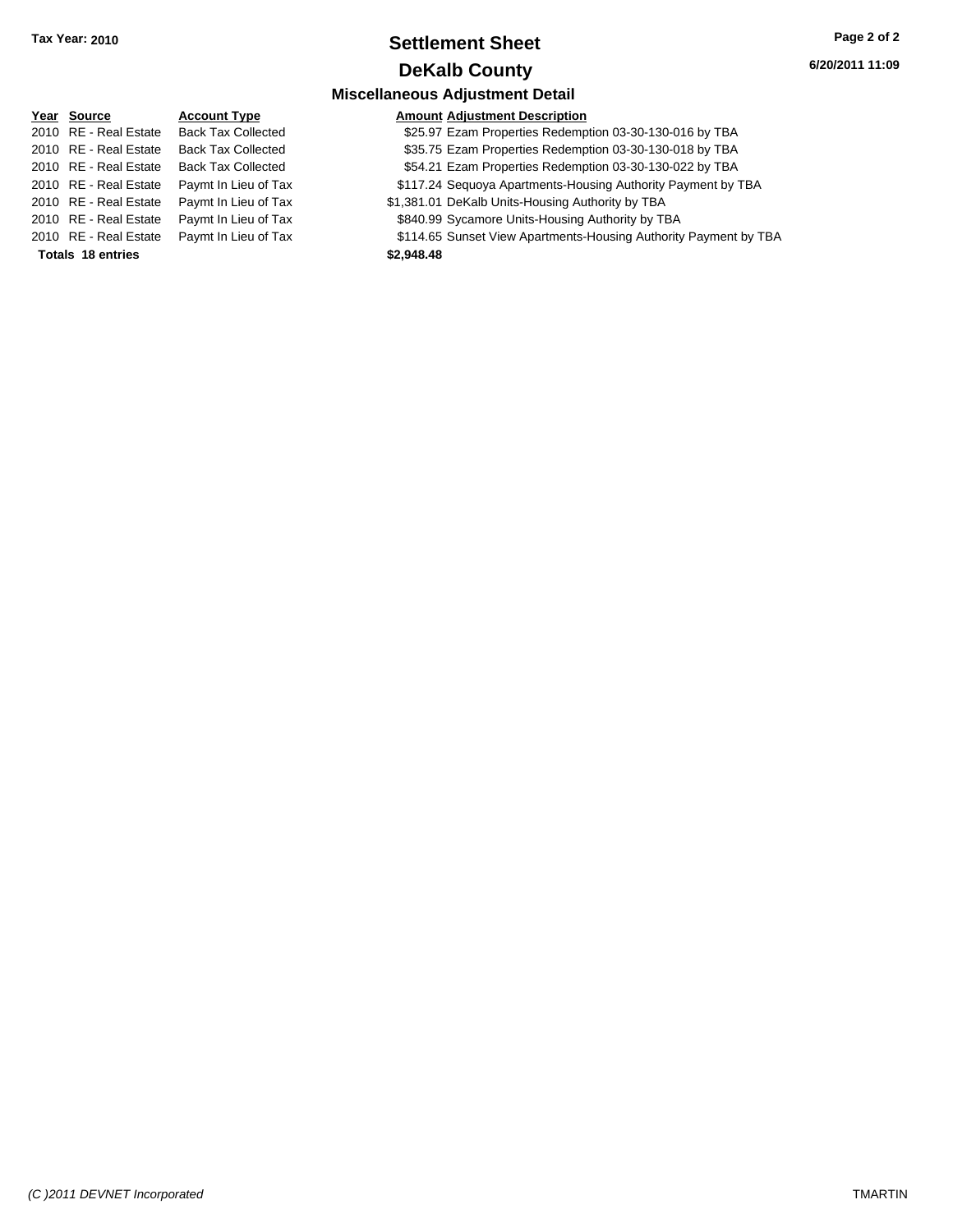# **Settlement Sheet Tax Year: 2010 Page 1 of 1 DeKalb County 002 - FOREST PRESERVE**

**6/20/2011 11:09**

#### **Current Year Taxes Paid**

|                | <b>Total Amount Due</b>          | \$1,501,944.69 |
|----------------|----------------------------------|----------------|
|                | + Prior Year Misc. Adjustments   | \$0.00         |
|                | Prior Year Mobile Home Tax       | \$0.00         |
|                | <b>Prior Year Real EstateTax</b> | (\$130.71)     |
|                | <b>Adjusted Amount Due</b>       | \$1,502,075.40 |
| ٠              | Misc. Adjustments                | \$228.02       |
| +/-            | Road & Bridge Transfer           | \$0.00         |
| ٠              | Mobile Home                      | \$0.00         |
| $\blacksquare$ | Abatements/Refunds               | \$0.00         |
|                | Cancellations                    | \$26,534.39    |
| ٠              | Supplements                      | \$25,855.26    |
|                | <b>Original Amount Due</b>       | \$1,502,526.51 |
|                |                                  |                |

**Current Year Taxes Due**

|   | <b>Real Estate</b>             | \$759,184.81 |
|---|--------------------------------|--------------|
| ٠ | Railroad                       | \$3,252.67   |
| ٠ | Mobile Home                    | \$0.00       |
| ٠ | Misc. Adjustments              | \$228.02     |
| ٠ | <b>Prior Year Real Estate</b>  | (\$130.71)   |
|   | Prior Year Mobile Home         | \$0.00       |
|   | + Prior Year Misc. Adjustments | \$0.00       |
|   | Abatements/Refunds             | \$0.00       |
|   | <b>Total Collected</b>         | \$762,534.79 |
| ٠ | Hold Back                      | \$0.00       |
| ٠ | <b>County Trustee</b>          |              |
|   | <b>Forfeited Tax</b>           |              |
|   | Total                          | \$762,534.79 |
|   |                                |              |

### **Distribution Summary Tax Distribution Date Amount** 05/27/2011 \$173,554.45 06/24/2011 \$588,980.34 **Totals: 2 Distributions \$762,534.79**

**Grand Totals: 2 Distributions \$762,534.79**

### **Fund Summary**

| <b>Fund</b>                                         | <b>Amount Collected</b> | <b>Previously</b><br><b>Distributed</b> | Current<br><b>Distribution</b> | Amount<br>Available | <b>Interest</b> | PY Over<br><b>Distrib</b> |
|-----------------------------------------------------|-------------------------|-----------------------------------------|--------------------------------|---------------------|-----------------|---------------------------|
| 001 - CORPORATE                                     | \$649.679.64            | \$147.868.40                            | \$501.811.24                   | \$0.00              | \$0.00          | \$0.00                    |
| $005 - I. M. R. F.$                                 | \$61.983.39             | \$14,107.53                             | \$47.875.86                    | \$0.00              | \$0.00          | \$0.00                    |
| 035 - TORT JUDGEMENTS/LIABILITY<br><b>INSURANCE</b> | \$38.126.75             | \$8,677.73                              | \$29,449.02                    | \$0.00              | \$0.00          | \$0.00                    |
| 047 - SOCIAL SECURITY                               | \$12,745.01             | \$2,900.79                              | \$9.844.22                     | \$0.00              | \$0.00          | \$0.00                    |
| <b>Totals</b>                                       | \$762,534.79            | \$173,554,45                            | \$588,980,34                   | \$0.00              | \$0.00          | \$0.00                    |

### **Miscellaneous Adjustment Detail**

| Year Source              | <b>Account Type</b>       | <b>Amount Adjustment Description</b>                           |
|--------------------------|---------------------------|----------------------------------------------------------------|
| 2010 RE - Real Estate    | <b>Back Tax Collected</b> | \$3.88 Work Redemption 09-29-255-050 by TBA                    |
| 2010 RE - Real Estate    | <b>Back Tax Collected</b> | \$2.92 Nielsen Redemption 15-16-151-019 by TBA                 |
| 2010 RE - Real Estate    | <b>Back Tax Collected</b> | \$0.20 LaSalle Bank Redemption 08-15-128-009 by TBA            |
| 2010 RE - Real Estate    | <b>Back Tax Collected</b> | \$0.20 LaSalle Bank Redemption 08-15-128-010 by TBA            |
| 2010 RE - Real Estate    | <b>Back Tax Collected</b> | \$4.50 Brown's Supermarket Redemption 06-32-282-008 by TBA     |
| 2010 RE - Real Estate    | <b>Back Tax Collected</b> | \$2.51 Dobson Redemption 13-15-402-010 by TBA                  |
| 2010 RE - Real Estate    | <b>Back Tax Collected</b> | \$0.33 Countryview Redemption 19-25-253-058 by TBA             |
| 2010 RE - Real Estate    | <b>Back Tax Collected</b> | \$1.21 Popp Redemption 15-15-427-007 by TBA                    |
| 2010 RE - Real Estate    | <b>Back Tax Collected</b> | \$0.72 Stogsdill Redemption 06-32-328-005 by TBA               |
| 2010 RE - Real Estate    | <b>Back Tax Collected</b> | \$11.10 Lindgren Redemption 03-30-301-017 by TBA               |
| 2010 RE - Real Estate    | <b>Back Tax Collected</b> | \$1.72 Jehovahs Witnesses Redemption 19-35-300-019 by TBA      |
| 2010 RE - Real Estate    | <b>Back Tax Collected</b> | \$2.01 Ezam Properties Redemption 03-30-130-016 by TBA         |
| 2010 RE - Real Estate    | <b>Back Tax Collected</b> | \$2.76 Ezam Properties Redemption 03-30-130-018 by TBA         |
| 2010 RE - Real Estate    | <b>Back Tax Collected</b> | \$4.19 Ezam Properties Redemption 03-30-130-022 by TBA         |
| 2010 RE - Real Estate    | Paymt In Lieu of Tax      | \$9.07 Sequoya Apartments-Housing Authority Payment by TBA     |
| 2010 RE - Real Estate    | Paymt In Lieu of Tax      | \$106.80 DeKalb Units-Housing Authority by TBA                 |
| 2010 RE - Real Estate    | Paymt In Lieu of Tax      | \$65.03 Sycamore Units-Housing Authority by TBA                |
| 2010 RE - Real Estate    | Paymt In Lieu of Tax      | \$8.87 Sunset View Apartments-Housing Authority Payment by TBA |
| <b>Totals 18 entries</b> |                           | \$228.02                                                       |

#### *(C )2011 DEVNET Incorporated* TMARTIN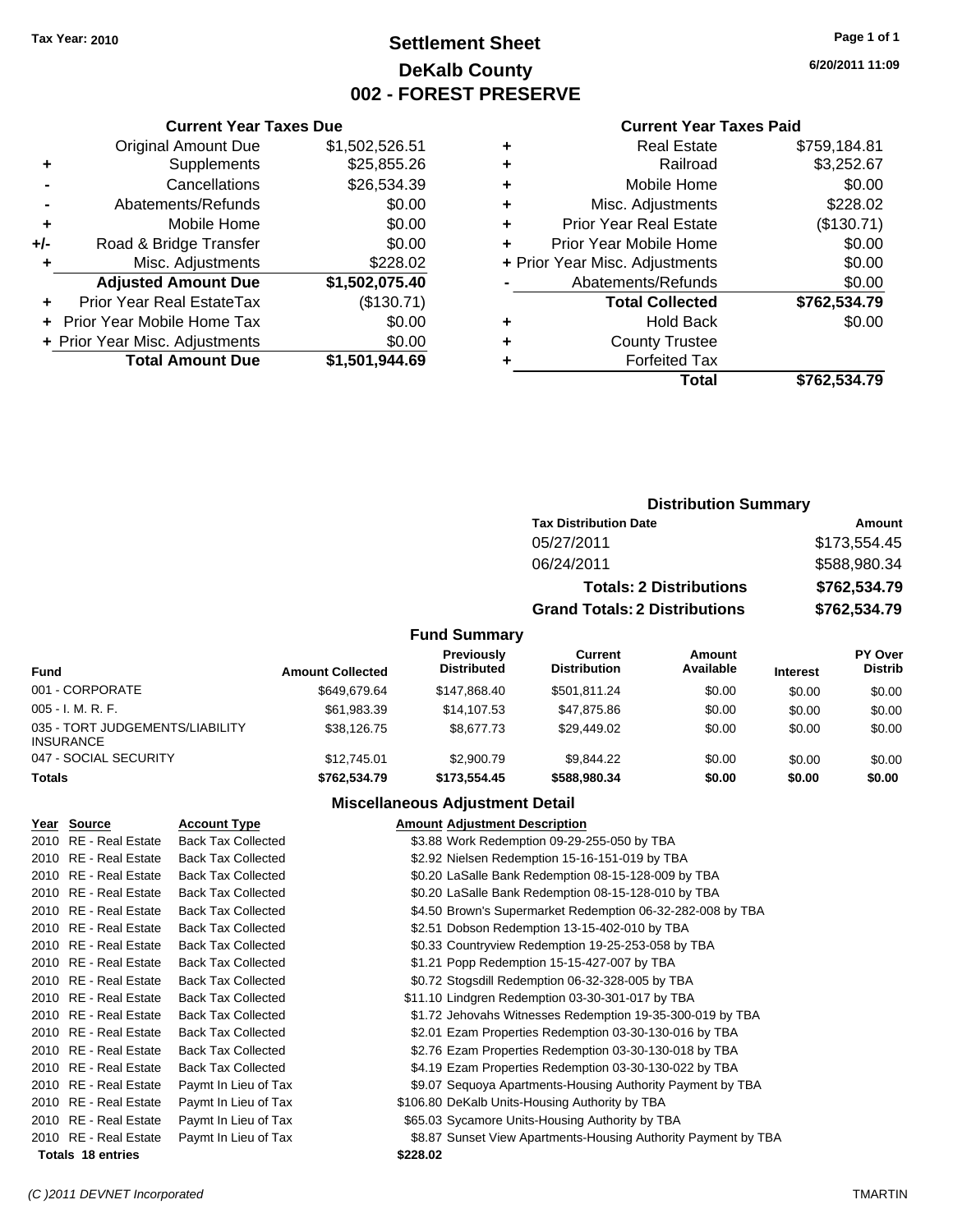# **Settlement Sheet Tax Year: 2010 Page 1 of 1 DeKalb County 003 - AFTON TOWNSHIP**

**6/20/2011 11:09**

#### **Current Year Taxes Paid**

|     | <b>Current Year Taxes Due</b>     |             |
|-----|-----------------------------------|-------------|
|     | <b>Original Amount Due</b>        | \$73,989.75 |
| ٠   | Supplements                       | \$241.26    |
|     | Cancellations                     | \$312.47    |
|     | Abatements/Refunds                | \$0.00      |
| ٠   | Mobile Home                       | \$0.00      |
| +/- | Road & Bridge Transfer            | \$0.00      |
| ٠   | Misc. Adjustments                 | \$0.00      |
|     | <b>Adjusted Amount Due</b>        | \$73,918.54 |
| ÷   | Prior Year Real EstateTax         | \$0.00      |
|     | <b>Prior Year Mobile Home Tax</b> | \$0.00      |
|     | + Prior Year Misc. Adjustments    | \$0.00      |
|     | <b>Total Amount Due</b>           | \$73.918.54 |
|     |                                   |             |

| ٠ | <b>Real Estate</b>             | \$37,503.53 |
|---|--------------------------------|-------------|
| ٠ | Railroad                       | \$448.19    |
| ٠ | Mobile Home                    | \$0.00      |
| ٠ | Misc. Adjustments              | \$0.00      |
| ٠ | <b>Prior Year Real Estate</b>  | \$0.00      |
| ÷ | Prior Year Mobile Home         | \$0.00      |
|   | + Prior Year Misc. Adjustments | \$0.00      |
|   | Abatements/Refunds             | \$0.00      |
|   | <b>Total Collected</b>         | \$37,951.72 |
| ٠ | <b>Hold Back</b>               | \$0.00      |
| ٠ | <b>County Trustee</b>          |             |
| ٠ | <b>Forfeited Tax</b>           |             |
|   | Total                          | \$37,951.72 |
|   |                                |             |

### **Distribution Summary**

| <b>Tax Distribution Date</b>         | Amount      |
|--------------------------------------|-------------|
| 05/27/2011                           | \$5,935.82  |
| 06/24/2011                           | \$32,015.90 |
| <b>Totals: 2 Distributions</b>       | \$37,951.72 |
| <b>Grand Totals: 2 Distributions</b> | \$37,951.72 |

### **Fund Summary**

|                                                     |                         | Previously         | Current             | <b>Amount</b> |                 | PY Over        |
|-----------------------------------------------------|-------------------------|--------------------|---------------------|---------------|-----------------|----------------|
| Fund                                                | <b>Amount Collected</b> | <b>Distributed</b> | <b>Distribution</b> | Available     | <b>Interest</b> | <b>Distrib</b> |
| 001 - CORPORATE                                     | \$29.254.46             | \$4,575.53         | \$24,678.93         | \$0.00        | \$0.00          | \$0.00         |
| $005 - I. M. R. F.$                                 | \$3,335.25              | \$521.65           | \$2,813.60          | \$0.00        | \$0.00          | \$0.00         |
| 027 - AUDIT                                         | \$385.29                | \$60.26            | \$325.03            | \$0.00        | \$0.00          | \$0.00         |
| 035 - TORT JUDGEMENTS/LIABILITY<br><b>INSURANCE</b> | \$1.539.17              | \$240.73           | \$1.298.44          | \$0.00        | \$0.00          | \$0.00         |
| 047 - SOCIAL SECURITY                               | \$3.078.34              | \$481.47           | \$2,596.87          | \$0.00        | \$0.00          | \$0.00         |
| 054 - GENERAL ASSISTANCE                            | \$359.21                | \$56.18            | \$303.03            | \$0.00        | \$0.00          | \$0.00         |
| <b>Totals</b>                                       | \$37,951.72             | \$5,935.82         | \$32,015.90         | \$0.00        | \$0.00          | \$0.00         |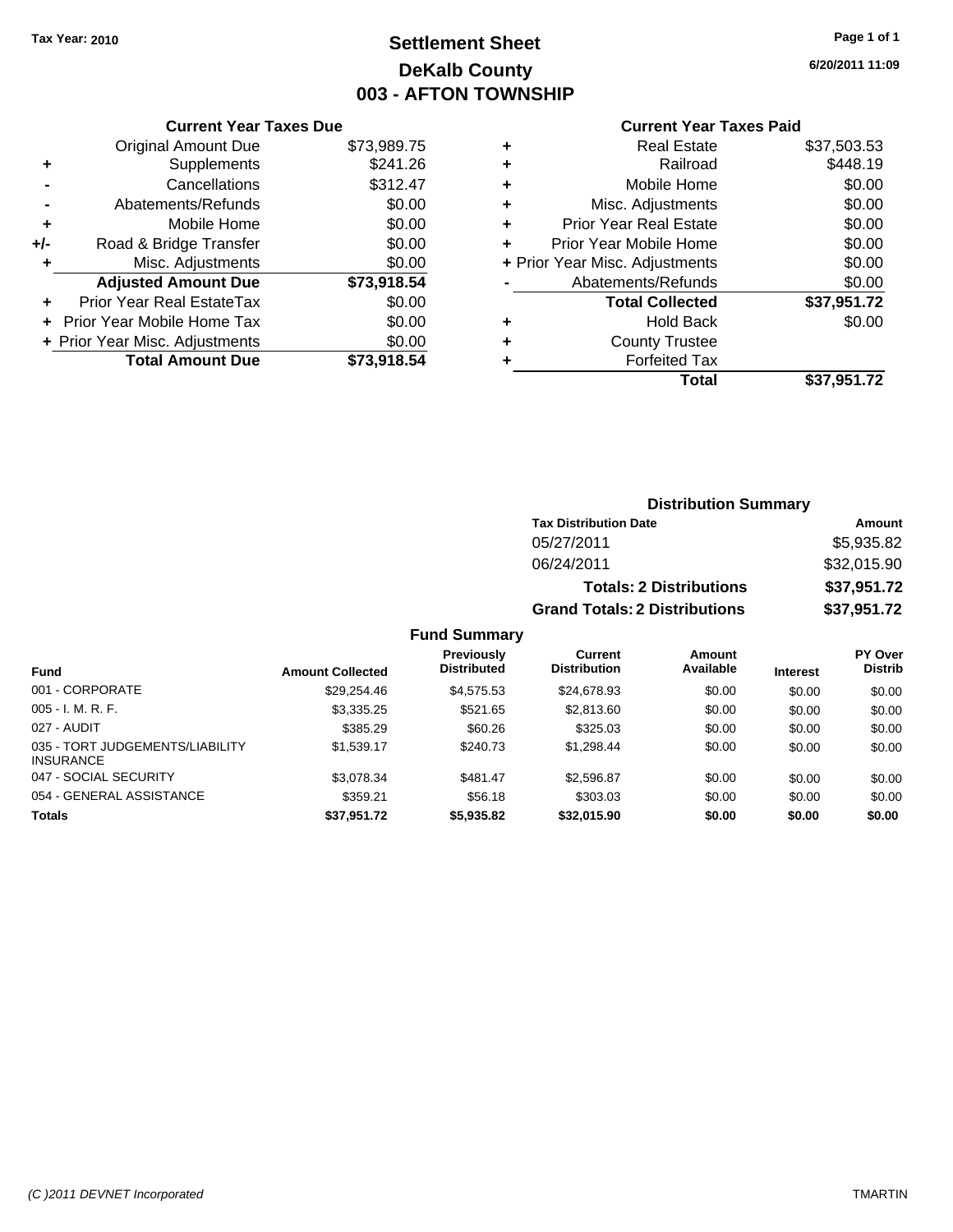# **Settlement Sheet Tax Year: 2010 Page 1 of 1 DeKalb County 004 - AFTON ROAD & BRIDGE**

**6/20/2011 11:09**

#### **Current Year Taxes Paid**

|     | <b>Total Amount Due</b>          | \$296,049.61  |
|-----|----------------------------------|---------------|
|     | + Prior Year Misc. Adjustments   | \$0.00        |
|     | Prior Year Mobile Home Tax       | \$0.00        |
|     | <b>Prior Year Real EstateTax</b> | \$0.00        |
|     | <b>Adjusted Amount Due</b>       | \$296,049.61  |
| ٠   | Misc. Adjustments                | \$0.00        |
| +/- | Road & Bridge Transfer           | (\$10,009.33) |
| ٠   | Mobile Home                      | \$0.00        |
|     | Abatements/Refunds               | \$0.00        |
|     | Cancellations                    | \$1,210.34    |
| ٠   | Supplements                      | \$934.47      |
|     | <b>Original Amount Due</b>       | \$306,334.81  |
|     |                                  |               |

|   | <b>Real Estate</b>             | \$145,264.21 |
|---|--------------------------------|--------------|
| ٠ | Railroad                       | \$1,855.59   |
| ٠ | Mobile Home                    | \$0.00       |
| ٠ | Misc. Adjustments              | \$0.00       |
| ٠ | <b>Prior Year Real Estate</b>  | \$0.00       |
|   | Prior Year Mobile Home         | \$0.00       |
|   | + Prior Year Misc. Adjustments | \$0.00       |
|   | Abatements/Refunds             | \$0.00       |
|   | <b>Total Collected</b>         | \$147,119.80 |
| ٠ | <b>Hold Back</b>               | \$0.00       |
| ٠ | <b>County Trustee</b>          |              |
|   | <b>Forfeited Tax</b>           |              |
|   | Total                          | \$147,119.80 |

| <b>Road and Bridge Summary</b> |             |               | <b>Distribution Summary</b>          |              |  |
|--------------------------------|-------------|---------------|--------------------------------------|--------------|--|
| <b>Municipality</b>            | Amt. Due    | Amt. Distrib. | <b>Tax Distribution Date</b>         | Amount       |  |
| CITY OF DEKALB                 | \$19,488.97 | \$10,009.33   | 05/27/2011                           | \$22,991.45  |  |
| <b>Totals</b>                  | \$19,488.97 | \$10,009.33   | 06/24/2011                           | \$124,128.35 |  |
|                                |             |               | <b>Totals: 2 Distributions</b>       | \$147,119.80 |  |
|                                |             |               | <b>Grand Totals: 2 Distributions</b> | \$147,119.80 |  |

|                              |                         | <b>Fund Summary</b>                     |                                |                     |                 |                           |
|------------------------------|-------------------------|-----------------------------------------|--------------------------------|---------------------|-----------------|---------------------------|
| <b>Fund</b>                  | <b>Amount Collected</b> | <b>Previously</b><br><b>Distributed</b> | Current<br><b>Distribution</b> | Amount<br>Available | <b>Interest</b> | PY Over<br><b>Distrib</b> |
| 007 - ROAD AND BRIDGE        | \$85,391.93             | \$13,336.96                             | \$72.054.97                    | \$0.00              | \$0.00          | \$0.00                    |
| 008 - BRIDGE CONST W/COUNTY  | \$7,689.90              | \$1,202,73                              | \$6.487.17                     | \$0.00              | \$0.00          | \$0.00                    |
| 009 - PERMANENT ROAD         | \$41.212.78             | \$6.445.85                              | \$34,766.93                    | \$0.00              | \$0.00          | \$0.00                    |
| 010 - EQUIPMENT AND BUILDING | \$12,825.19             | \$2,005.91                              | \$10,819.28                    | \$0.00              | \$0.00          | \$0.00                    |
| Totals                       | \$147.119.80            | \$22.991.45                             | \$124.128.35                   | \$0.00              | \$0.00          | \$0.00                    |

### **Current Year Taxes Due**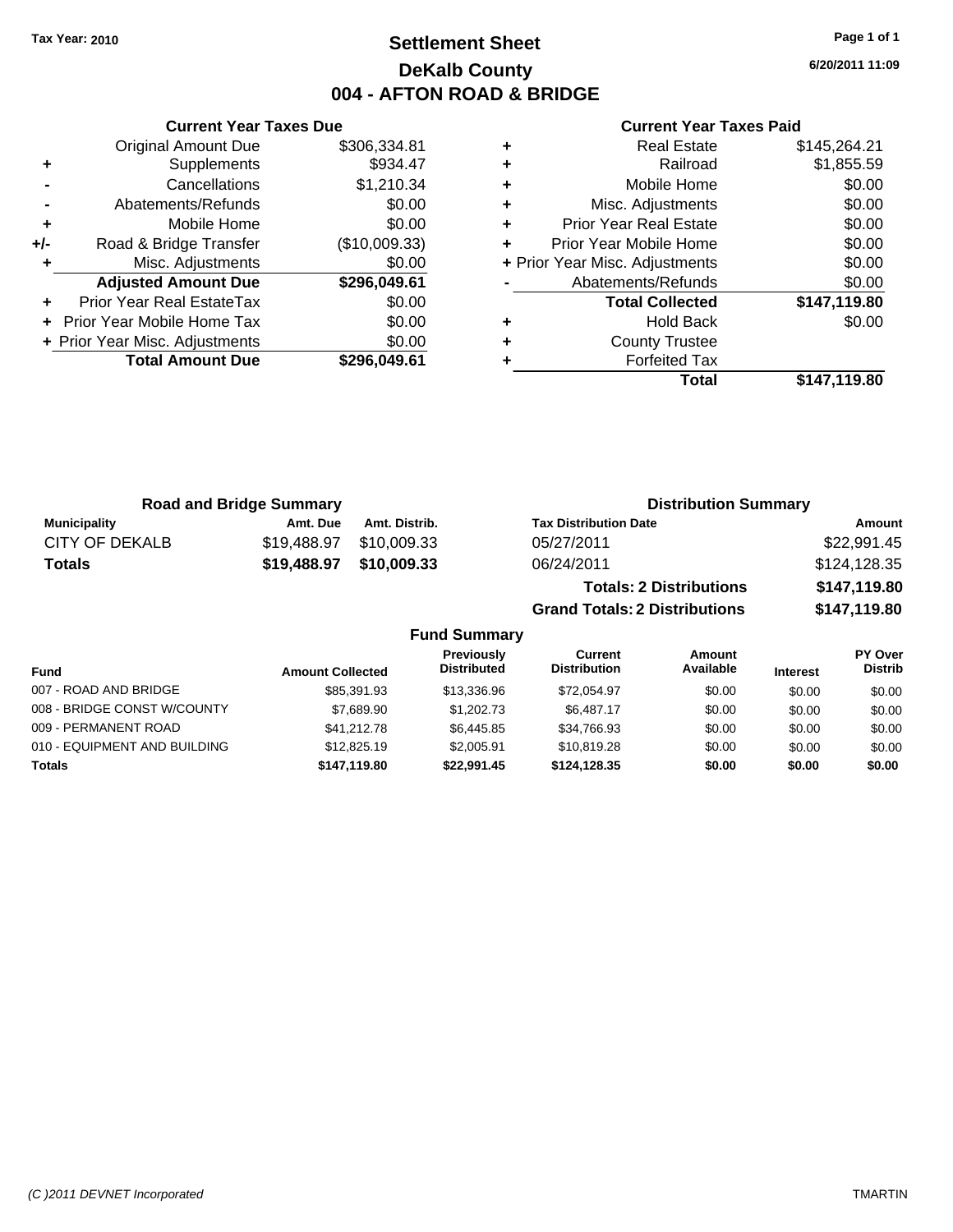# **Settlement Sheet Tax Year: 2010 Page 1 of 1 DeKalb County 005 - CLINTON TOWNSHIP**

**6/20/2011 11:09**

#### **Current Year Taxes Paid**

|       | <b>Current Year Taxes Due</b>  |             |  |  |  |
|-------|--------------------------------|-------------|--|--|--|
|       | <b>Original Amount Due</b>     | \$88,802.13 |  |  |  |
| ٠     | Supplements                    | \$62.52     |  |  |  |
|       | Cancellations                  | \$71.92     |  |  |  |
|       | Abatements/Refunds             | \$0.00      |  |  |  |
| ٠     | Mobile Home                    | \$0.00      |  |  |  |
| $+/-$ | Road & Bridge Transfer         | \$0.00      |  |  |  |
|       | Misc. Adjustments              | \$0.00      |  |  |  |
|       | <b>Adjusted Amount Due</b>     | \$88,792.73 |  |  |  |
|       | Prior Year Real EstateTax      | \$0.00      |  |  |  |
|       | Prior Year Mobile Home Tax     | \$0.00      |  |  |  |
|       | + Prior Year Misc. Adjustments | \$0.00      |  |  |  |
|       | <b>Total Amount Due</b>        | \$88.792.73 |  |  |  |
|       |                                |             |  |  |  |

| ٠ | <b>Real Estate</b>             | \$44.474.29 |
|---|--------------------------------|-------------|
| ٠ | Railroad                       | \$558.30    |
| ٠ | Mobile Home                    | \$0.00      |
| ٠ | Misc. Adjustments              | \$0.00      |
| ÷ | Prior Year Real Estate         | \$0.00      |
|   | Prior Year Mobile Home         | \$0.00      |
|   | + Prior Year Misc. Adjustments | \$0.00      |
|   | Abatements/Refunds             | \$0.00      |
|   | <b>Total Collected</b>         | \$45,032.59 |
| ٠ | <b>Hold Back</b>               | \$0.00      |
| ٠ | <b>County Trustee</b>          |             |
| ٠ | <b>Forfeited Tax</b>           |             |
|   | Total                          | \$45.032.59 |
|   |                                |             |

### **Distribution Summary Tax Distribution Date Amount** 05/27/2011 \$9,264.48 06/24/2011 \$35,768.11 **Totals: 2 Distributions \$45,032.59 Grand Totals: 2 Distributions \$45,032.59**

### **Fund Summary**

| Fund                                                | <b>Amount Collected</b> | <b>Previously</b><br><b>Distributed</b> | Current<br><b>Distribution</b> | Amount<br>Available | <b>Interest</b> | PY Over<br><b>Distrib</b> |
|-----------------------------------------------------|-------------------------|-----------------------------------------|--------------------------------|---------------------|-----------------|---------------------------|
| 001 - CORPORATE                                     | \$35,237.78             | \$7.249.41                              | \$27.988.37                    | \$0.00              | \$0.00          | \$0.00                    |
| $005 - I. M. R. F.$                                 | \$406.01                | \$83.53                                 | \$322.48                       | \$0.00              | \$0.00          | \$0.00                    |
| 027 - AUDIT                                         | \$255.74                | \$52.61                                 | \$203.13                       | \$0.00              | \$0.00          | \$0.00                    |
| 035 - TORT JUDGEMENTS/LIABILITY<br><b>INSURANCE</b> | \$2,030.16              | \$417.66                                | \$1.612.50                     | \$0.00              | \$0.00          | \$0.00                    |
| 047 - SOCIAL SECURITY                               | \$2,030.16              | \$417.66                                | \$1.612.50                     | \$0.00              | \$0.00          | \$0.00                    |
| 054 - GENERAL ASSISTANCE                            | \$5,072.74              | \$1,043.61                              | \$4,029.13                     | \$0.00              | \$0.00          | \$0.00                    |
| <b>Totals</b>                                       | \$45,032.59             | \$9,264,48                              | \$35,768.11                    | \$0.00              | \$0.00          | \$0.00                    |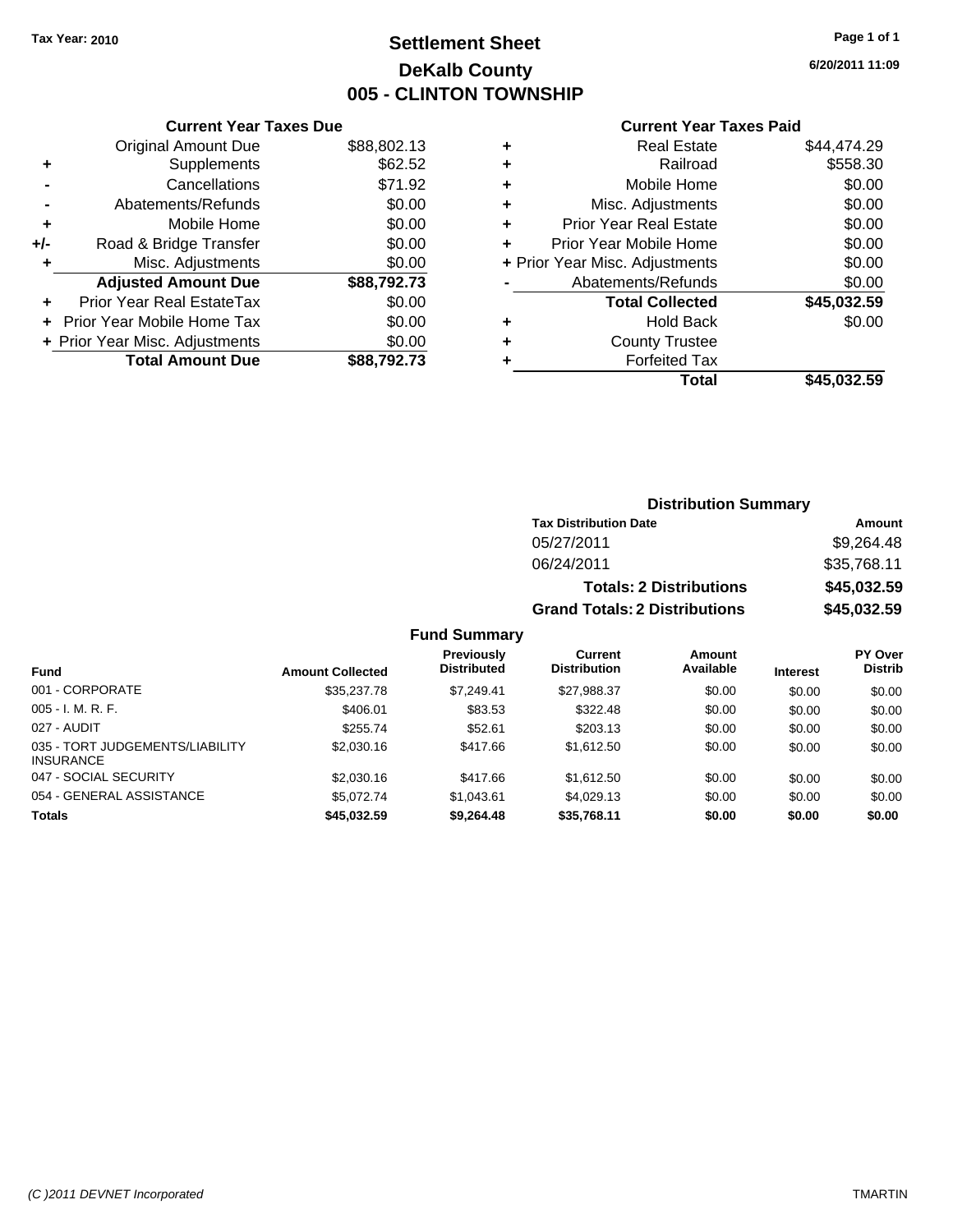# **Settlement Sheet Tax Year: 2010 Page 1 of 1 DeKalb County 006 - CLINTON TWP LIBRARY**

### **Current Year Taxes Due** Original Amount Due \$80,686.03

|       | + Prior Year Misc. Adjustments   | \$0.00      |
|-------|----------------------------------|-------------|
|       | + Prior Year Mobile Home Tax     | \$0.00      |
|       | <b>Prior Year Real EstateTax</b> | \$0.00      |
|       | <b>Adjusted Amount Due</b>       | \$80,677.49 |
| ÷     | Misc. Adjustments                | \$0.00      |
| $+/-$ | Road & Bridge Transfer           | \$0.00      |
| ٠     | Mobile Home                      | \$0.00      |
|       | Abatements/Refunds               | \$0.00      |
|       | Cancellations                    | \$65.35     |
| ٠     | Supplements                      | \$56.81     |
|       |                                  |             |

|   | <b>Real Estate</b>             | \$40,409.48 |
|---|--------------------------------|-------------|
| ٠ | Railroad                       | \$507.28    |
| ٠ | Mobile Home                    | \$0.00      |
| ٠ | Misc. Adjustments              | \$0.00      |
| ٠ | <b>Prior Year Real Estate</b>  | \$0.00      |
|   | Prior Year Mobile Home         | \$0.00      |
|   | + Prior Year Misc. Adjustments | \$0.00      |
|   | Abatements/Refunds             | \$0.00      |
|   | <b>Total Collected</b>         | \$40,916.76 |
| ٠ | <b>Hold Back</b>               | \$0.00      |
|   | <b>County Trustee</b>          |             |
|   | <b>Forfeited Tax</b>           |             |
|   | Total                          | \$40,916.76 |
|   |                                |             |

|                         |                                  | <b>Distribution Summary</b>           |                            |                                                                                                        |                           |
|-------------------------|----------------------------------|---------------------------------------|----------------------------|--------------------------------------------------------------------------------------------------------|---------------------------|
|                         |                                  |                                       |                            |                                                                                                        | Amount                    |
|                         |                                  | 05/27/2011                            |                            |                                                                                                        | \$8,417.69                |
|                         |                                  | 06/24/2011                            |                            |                                                                                                        | \$32,499.07               |
|                         |                                  |                                       |                            |                                                                                                        | \$40,916.76               |
|                         |                                  |                                       |                            |                                                                                                        | \$40,916.76               |
|                         |                                  |                                       |                            |                                                                                                        |                           |
| <b>Amount Collected</b> | Previously<br><b>Distributed</b> | <b>Current</b><br><b>Distribution</b> | <b>Amount</b><br>Available | <b>Interest</b>                                                                                        | PY Over<br><b>Distrib</b> |
| \$40,916.76             | \$8.417.69                       | \$32,499.07                           | \$0.00                     | \$0.00                                                                                                 | \$0.00                    |
| \$40,916.76             | \$8,417.69                       | \$32,499.07                           | \$0.00                     | \$0.00                                                                                                 | \$0.00                    |
|                         |                                  |                                       | <b>Fund Summary</b>        | <b>Tax Distribution Date</b><br><b>Totals: 2 Distributions</b><br><b>Grand Totals: 2 Distributions</b> |                           |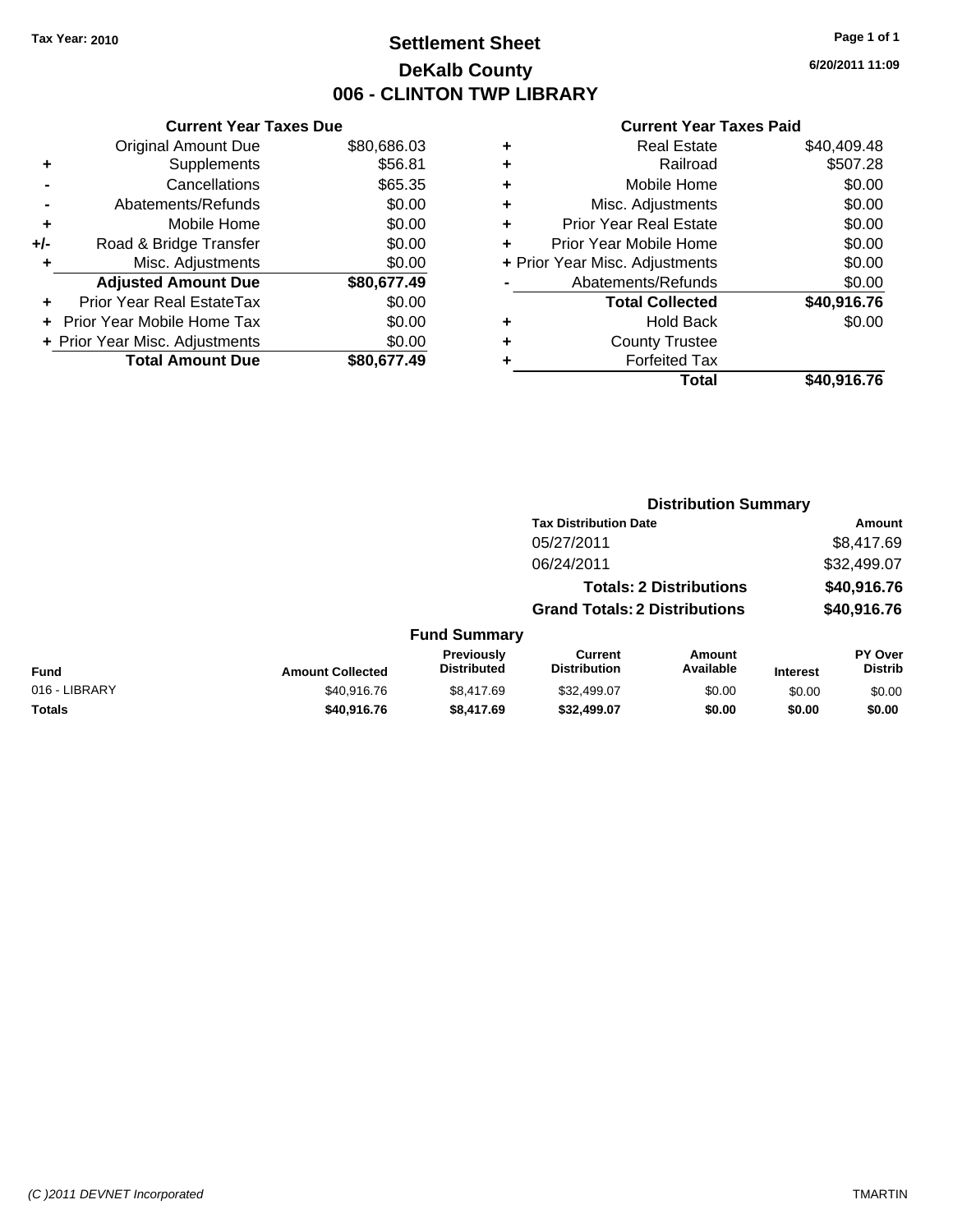**Current Year Taxes Due** Original Amount Due \$21,077.53

**Adjusted Amount Due \$21,075.30**

**Total Amount Due \$21,075.30**

**+** Supplements \$14.84 **-** Cancellations \$17.07 **-** Abatements/Refunds \$0.00 **+** Mobile Home \$0.00 **+/-** Road & Bridge Transfer \$0.00 **+** Misc. Adjustments \$0.00

**+** Prior Year Real EstateTax \$0.00 **+** Prior Year Mobile Home Tax \$0.00 **+ Prior Year Misc. Adjustments**  $$0.00$ 

# **Settlement Sheet Tax Year: 2010 Page 1 of 1 DeKalb County 007 - CLINTON TWP CEMETERY**

**6/20/2011 11:09**

| Railroad<br>÷<br>Mobile Home<br>÷<br>Misc. Adjustments<br>٠<br><b>Prior Year Real Estate</b><br>٠<br>Prior Year Mobile Home<br>÷<br>+ Prior Year Misc. Adjustments<br>Abatements/Refunds | \$132.52<br>\$0.00<br>\$0.00 |
|------------------------------------------------------------------------------------------------------------------------------------------------------------------------------------------|------------------------------|
|                                                                                                                                                                                          |                              |
|                                                                                                                                                                                          |                              |
|                                                                                                                                                                                          |                              |
|                                                                                                                                                                                          | \$0.00                       |
|                                                                                                                                                                                          | \$0.00                       |
|                                                                                                                                                                                          | \$0.00                       |
|                                                                                                                                                                                          | \$0.00                       |
| <b>Total Collected</b>                                                                                                                                                                   | \$10,688.74                  |
| Hold Back<br>٠                                                                                                                                                                           | \$0.00                       |
| <b>County Trustee</b><br>٠                                                                                                                                                               |                              |
| <b>Forfeited Tax</b>                                                                                                                                                                     |                              |
| Total<br>\$10.688.74                                                                                                                                                                     |                              |

|                |                         |                                  |                                       | <b>Distribution Summary</b>    |                 |                           |
|----------------|-------------------------|----------------------------------|---------------------------------------|--------------------------------|-----------------|---------------------------|
|                |                         |                                  | <b>Tax Distribution Date</b>          |                                |                 | Amount                    |
|                |                         |                                  | 05/27/2011                            |                                |                 | \$2,198.99                |
|                |                         |                                  | 06/24/2011                            |                                |                 | \$8,489.75                |
|                |                         |                                  |                                       | <b>Totals: 2 Distributions</b> |                 | \$10,688.74               |
|                |                         |                                  | <b>Grand Totals: 2 Distributions</b>  |                                |                 | \$10,688.74               |
|                |                         | <b>Fund Summary</b>              |                                       |                                |                 |                           |
| Fund           | <b>Amount Collected</b> | Previously<br><b>Distributed</b> | <b>Current</b><br><b>Distribution</b> | <b>Amount</b><br>Available     | <b>Interest</b> | PY Over<br><b>Distrib</b> |
| 017 - CEMETERY | \$10,688.74             | \$2,198.99                       | \$8,489.75                            | \$0.00                         | \$0.00          | \$0.00                    |
| Totals         | \$10,688.74             | \$2,198.99                       | \$8,489.75                            | \$0.00                         | \$0.00          | \$0.00                    |
|                |                         |                                  |                                       |                                |                 |                           |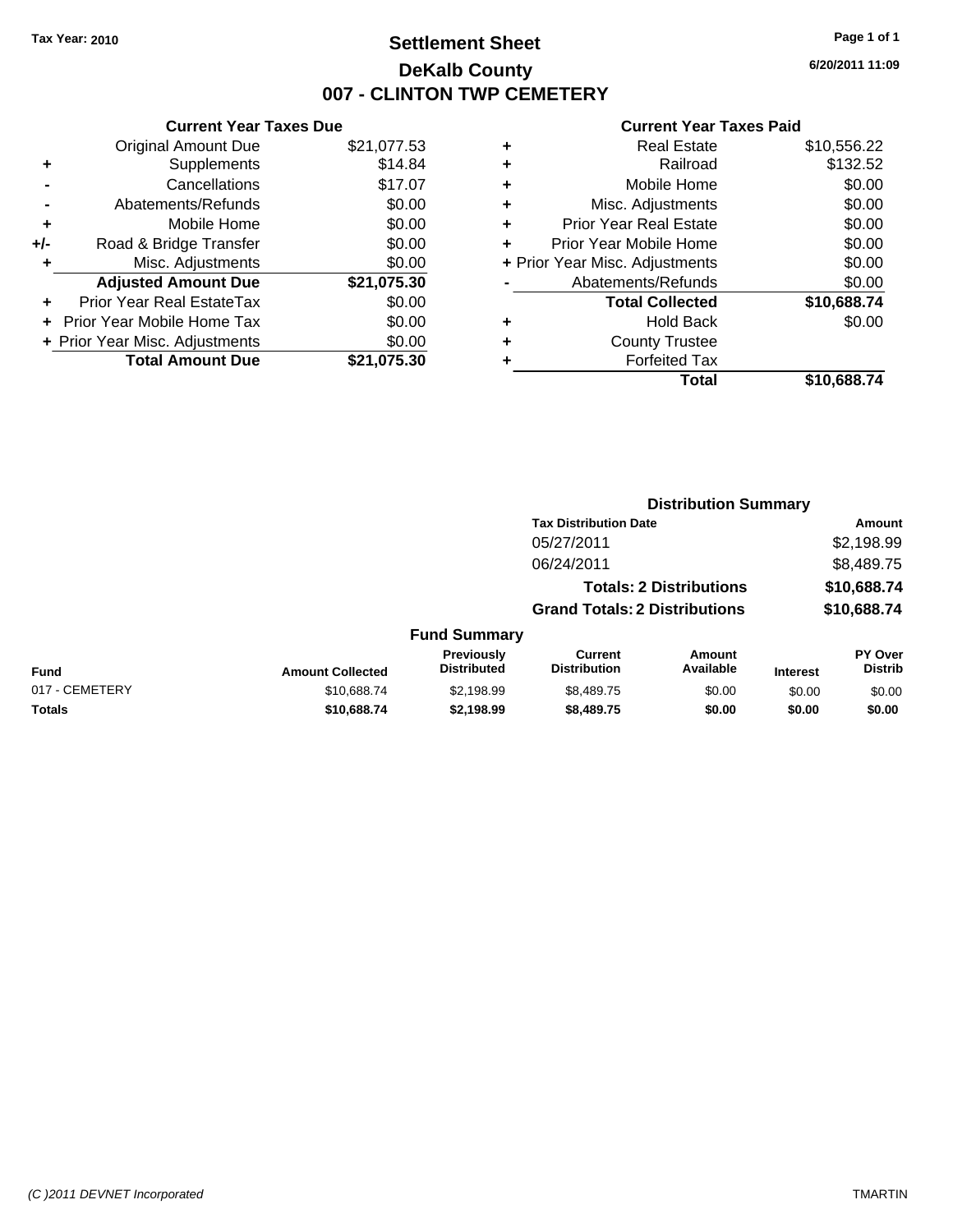# **Settlement Sheet Tax Year: 2010 Page 1 of 1 DeKalb County 008 - CLINTON COMM BLDG**

**6/20/2011 11:09**

| <b>Current Year Taxes Due</b> |
|-------------------------------|
| \$14,001.37                   |
| \$9.86                        |
| \$11.34                       |
| \$0.00                        |
| \$0.00                        |
| \$0.00                        |
| \$0.00                        |
| \$13,999.89                   |
| \$0.00                        |
| \$0.00                        |
| \$0.00                        |
|                               |
|                               |

| ٠ | <b>Real Estate</b>             | \$7,012.18 |
|---|--------------------------------|------------|
| ٠ | Railroad                       | \$88.03    |
| ٠ | Mobile Home                    | \$0.00     |
| ٠ | Misc. Adjustments              | \$0.00     |
| ٠ | Prior Year Real Estate         | \$0.00     |
|   | Prior Year Mobile Home         | \$0.00     |
|   | + Prior Year Misc. Adjustments | \$0.00     |
|   | Abatements/Refunds             | \$0.00     |
|   | <b>Total Collected</b>         | \$7,100.21 |
| ٠ | <b>Hold Back</b>               | \$0.00     |
| ٠ | <b>County Trustee</b>          |            |
| ٠ | <b>Forfeited Tax</b>           |            |
|   | Total                          | \$7.100.21 |
|   |                                |            |

|                 |                         |                                  | <b>Distribution Summary</b>           |                                |                 |                                  |  |
|-----------------|-------------------------|----------------------------------|---------------------------------------|--------------------------------|-----------------|----------------------------------|--|
|                 |                         |                                  | <b>Tax Distribution Date</b>          |                                |                 | Amount                           |  |
|                 |                         |                                  | 05/27/2011                            |                                |                 | \$1,460.63                       |  |
|                 |                         |                                  | 06/24/2011                            |                                |                 | \$5,639.58                       |  |
|                 |                         |                                  |                                       | <b>Totals: 2 Distributions</b> |                 | \$7,100.21                       |  |
|                 |                         |                                  | <b>Grand Totals: 2 Distributions</b>  |                                |                 | \$7,100.21                       |  |
|                 |                         | <b>Fund Summary</b>              |                                       |                                |                 |                                  |  |
| Fund            | <b>Amount Collected</b> | Previously<br><b>Distributed</b> | <b>Current</b><br><b>Distribution</b> | Amount<br>Available            | <b>Interest</b> | <b>PY Over</b><br><b>Distrib</b> |  |
| 001 - CORPORATE | \$7,100.21              | \$1,460.63                       | \$5,639.58                            | \$0.00                         | \$0.00          | \$0.00                           |  |
| Totals          | \$7,100.21              | \$1,460.63                       | \$5,639.58                            | \$0.00                         | \$0.00          | \$0.00                           |  |
|                 |                         |                                  |                                       |                                |                 |                                  |  |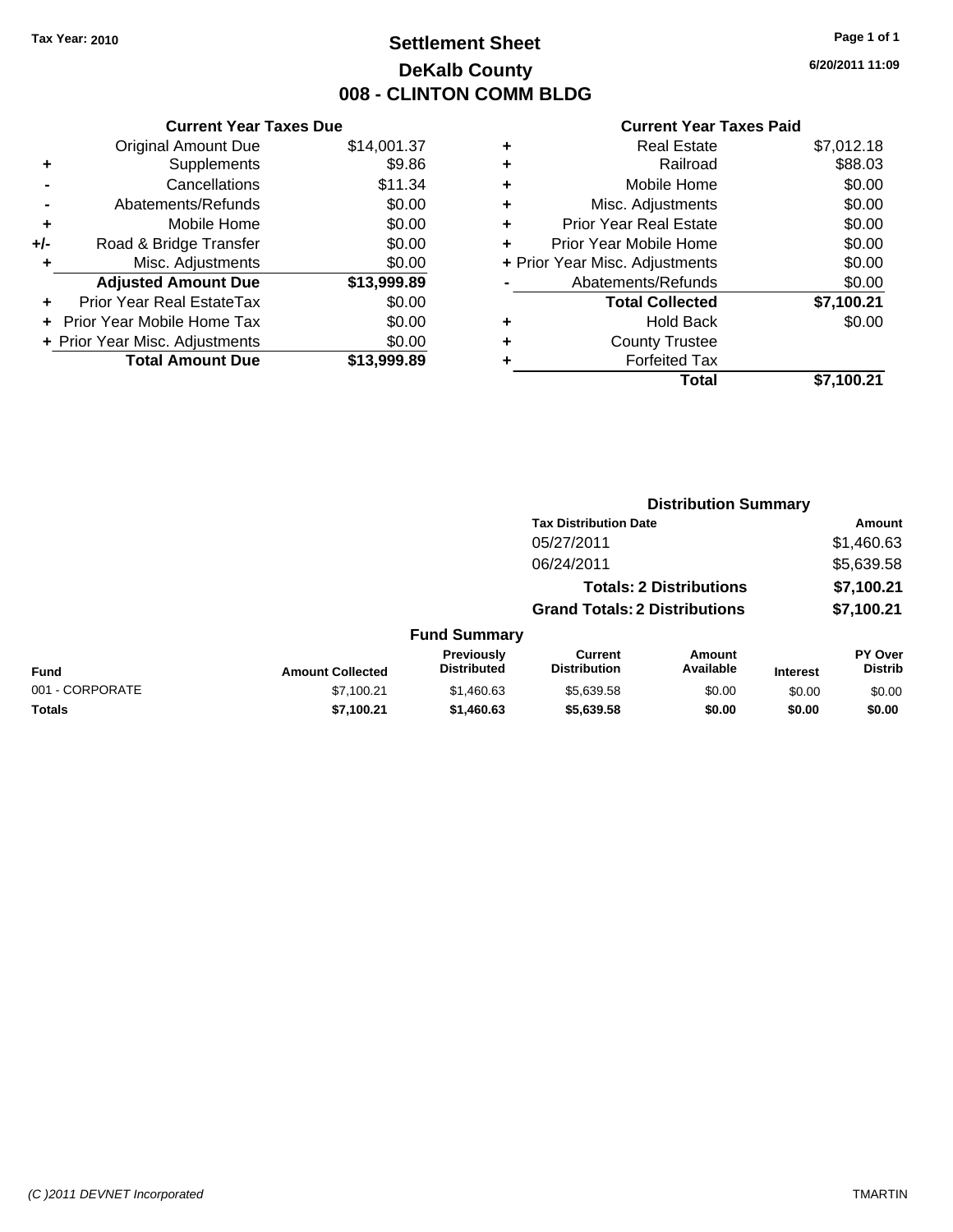# **Settlement Sheet Tax Year: 2010 Page 1 of 1 DeKalb County 009 - CLINTON ROAD & BRIDGE**

**6/20/2011 11:09**

|     | <b>Current Year Taxes Due</b>  |               |  |
|-----|--------------------------------|---------------|--|
|     | <b>Original Amount Due</b>     | \$241,013.35  |  |
| ٠   | Supplements                    | \$142.78      |  |
|     | Cancellations                  | \$164.22      |  |
|     | Abatements/Refunds             | \$0.00        |  |
| ٠   | Mobile Home                    | \$0.00        |  |
| +/- | Road & Bridge Transfer         | (\$19,226.55) |  |
| ٠   | Misc. Adjustments              | \$0.00        |  |
|     | <b>Adjusted Amount Due</b>     | \$221,765.36  |  |
| ٠   | Prior Year Real EstateTax      | \$0.00        |  |
|     | Prior Year Mobile Home Tax     | \$0.00        |  |
|     | + Prior Year Misc. Adjustments | \$0.00        |  |
|     | <b>Total Amount Due</b>        | \$221,765.36  |  |
|     |                                |               |  |

|   | <b>Real Estate</b>             | \$101,555.02 |
|---|--------------------------------|--------------|
| ٠ | Railroad                       | \$1,439.13   |
| ٠ | Mobile Home                    | \$0.00       |
| ٠ | Misc. Adjustments              | \$0.00       |
| ٠ | <b>Prior Year Real Estate</b>  | \$0.00       |
| ٠ | Prior Year Mobile Home         | \$0.00       |
|   | + Prior Year Misc. Adjustments | \$0.00       |
|   | Abatements/Refunds             | \$0.00       |
|   | <b>Total Collected</b>         | \$102,994.15 |
| ٠ | <b>Hold Back</b>               | \$0.00       |
| ٠ | <b>County Trustee</b>          |              |
| ٠ | <b>Forfeited Tax</b>           |              |
|   | Total                          | \$102,994.15 |

| <b>Road and Bridge Summary</b> |             |                     | <b>Distribution Summary</b>          |              |
|--------------------------------|-------------|---------------------|--------------------------------------|--------------|
| <b>Municipality</b>            | Amt. Due    | Amt. Distrib.       | <b>Tax Distribution Date</b>         | Amount       |
| <b>VILLAGE OF WATERMAN</b>     | \$37.905.15 | \$19,226.55         | 05/27/2011                           | \$21,154.99  |
| <b>Totals</b>                  | \$37,905.15 | \$19,226.55         | 06/24/2011                           | \$81,839.16  |
|                                |             |                     | <b>Totals: 2 Distributions</b>       | \$102,994.15 |
|                                |             |                     | <b>Grand Totals: 2 Distributions</b> | \$102,994.15 |
|                                |             | <b>Fund Summary</b> |                                      |              |

| ו טווט טעוווווטו ז                            |                         |                                  |                                |                            |                 |                           |
|-----------------------------------------------|-------------------------|----------------------------------|--------------------------------|----------------------------|-----------------|---------------------------|
| <b>Fund</b>                                   | <b>Amount Collected</b> | Previously<br><b>Distributed</b> | Current<br><b>Distribution</b> | <b>Amount</b><br>Available | <b>Interest</b> | PY Over<br><b>Distrib</b> |
| 007 - ROAD AND BRIDGE                         | \$41.628.00             | \$8.530.25                       | \$33,097.75                    | \$0.00                     | \$0.00          | \$0.00                    |
| 009 - PERMANENT ROAD                          | \$43.105.29             | \$8.867.97                       | \$34,237.32                    | \$0.00                     | \$0.00          | \$0.00                    |
| 010 - EQUIPMENT AND BUILDING                  | \$16,736,90             | \$3,443.25                       | \$13,293.65                    | \$0.00                     | \$0.00          | \$0.00                    |
| 035 - TORT JUDGEMENTS/LIABILITY<br><b>INS</b> | \$1,523.96              | \$313.52                         | \$1.210.44                     | \$0.00                     | \$0.00          | \$0.00                    |
| <b>Totals</b>                                 | \$102.994.15            | \$21.154.99                      | \$81.839.16                    | \$0.00                     | \$0.00          | \$0.00                    |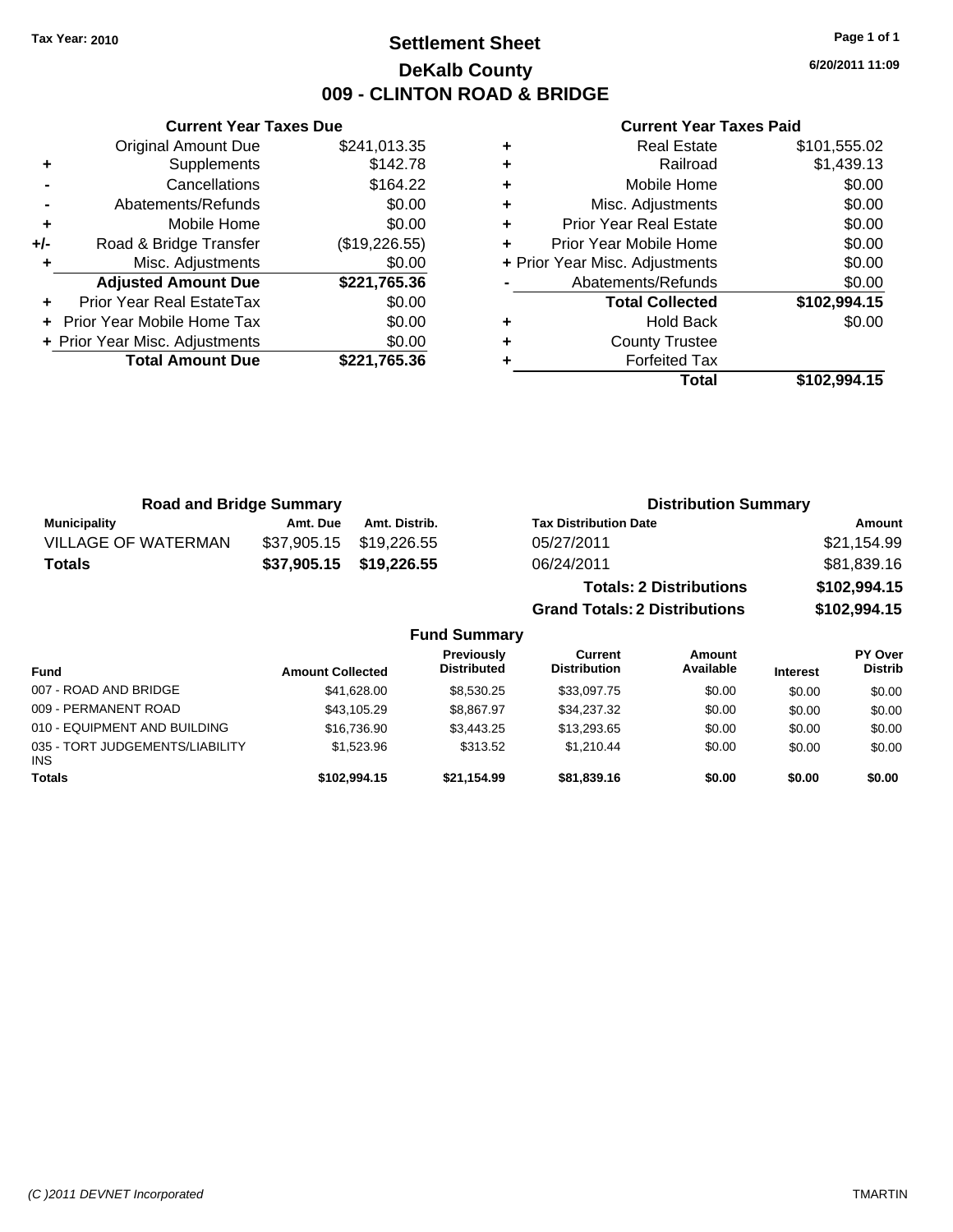# **Settlement Sheet Tax Year: 2010 Page 1 of 1 DeKalb County 010 - CORTLAND TOWNSHIP**

**6/20/2011 11:09**

#### **Current Year Taxes Paid**

|     | <b>Current Year Taxes Due</b>  |              |
|-----|--------------------------------|--------------|
|     | <b>Original Amount Due</b>     | \$227,480.96 |
| ٠   | Supplements                    | \$3,732.15   |
|     | Cancellations                  | \$6,960.69   |
|     | Abatements/Refunds             | \$0.00       |
| ٠   | Mobile Home                    | \$0.00       |
| +/- | Road & Bridge Transfer         | \$0.00       |
| ٠   | Misc. Adjustments              | \$4.68       |
|     | <b>Adjusted Amount Due</b>     | \$224,257.10 |
|     | Prior Year Real EstateTax      | (\$35.85)    |
|     | Prior Year Mobile Home Tax     | \$0.00       |
|     | + Prior Year Misc. Adjustments | \$0.00       |
|     | <b>Total Amount Due</b>        | \$224.221.25 |

|   | <b>Real Estate</b>             | \$113,496.73 |
|---|--------------------------------|--------------|
| ٠ | Railroad                       | \$365.28     |
| ٠ | Mobile Home                    | \$0.00       |
| ٠ | Misc. Adjustments              | \$4.68       |
| ٠ | <b>Prior Year Real Estate</b>  | (\$35.85)    |
|   | Prior Year Mobile Home         | \$0.00       |
|   | + Prior Year Misc. Adjustments | \$0.00       |
|   | Abatements/Refunds             | \$0.00       |
|   | <b>Total Collected</b>         | \$113,830.84 |
| ٠ | <b>Hold Back</b>               | \$0.00       |
| ٠ | <b>County Trustee</b>          |              |
|   | <b>Forfeited Tax</b>           |              |
|   | Total                          | \$113,830.84 |
|   |                                |              |

|                                     | <b>Distribution Summary</b>          |                                     |                                 |  |
|-------------------------------------|--------------------------------------|-------------------------------------|---------------------------------|--|
|                                     | <b>Tax Distribution Date</b>         |                                     | Amount                          |  |
|                                     | 05/27/2011                           |                                     | \$27,749.54                     |  |
|                                     | 06/24/2011                           |                                     | \$86,081.30                     |  |
|                                     |                                      | <b>Totals: 2 Distributions</b>      | \$113,830.84                    |  |
|                                     | <b>Grand Totals: 2 Distributions</b> |                                     | \$113,830.84                    |  |
| <b>Fund Summary</b>                 |                                      |                                     |                                 |  |
| <b>Previously</b><br>Djetsik ota sl | Current<br>Diamilar dan              | <b>Amount</b><br>$A - -1 - 1 - 1 -$ | <b>PY Over</b><br><b>DELLER</b> |  |

| <b>Fund</b>                                   | <b>Amount Collected</b> | <b>Previously</b><br><b>Distributed</b> | Current<br><b>Distribution</b> | Amount<br>Available | <b>Interest</b> | PY Over<br><b>Distrib</b> |
|-----------------------------------------------|-------------------------|-----------------------------------------|--------------------------------|---------------------|-----------------|---------------------------|
| 001 - CORPORATE                               | \$91,878.12             | \$22,397.94                             | \$69,480.18                    | \$0.00              | \$0.00          | \$0.00                    |
| $005 - I. M. R. F.$                           | \$5.481.41              | \$1,336.25                              | \$4,145.16                     | \$0.00              | \$0.00          | \$0.00                    |
| 027 - AUDIT                                   | \$511.77                | \$124.75                                | \$387.02                       | \$0.00              | \$0.00          | \$0.00                    |
| 035 - TORT JUDGEMENTS/LIABILITY<br><b>INS</b> | \$6,491.54              | \$1,582.50                              | \$4,909.04                     | \$0.00              | \$0.00          | \$0.00                    |
| 047 - SOCIAL SECURITY                         | \$4,983.18              | \$1,214.79                              | \$3,768.39                     | \$0.00              | \$0.00          | \$0.00                    |
| 054 - GENERAL ASSISTANCE                      | \$4,484.82              | \$1.093.31                              | \$3.391.51                     | \$0.00              | \$0.00          | \$0.00                    |
| <b>Totals</b>                                 | \$113,830.84            | \$27.749.54                             | \$86,081.30                    | \$0.00              | \$0.00          | \$0.00                    |
|                                               |                         |                                         |                                |                     |                 |                           |

#### **Miscellaneous Adjustment Detail**

**Year Source Account Type Amount Adjustment Description**

**Totals \$4.68 1 entries**

2010 RE - Real Estate Back Tax Collected \$4.68 Work Redemption 09-29-255-050 by TBA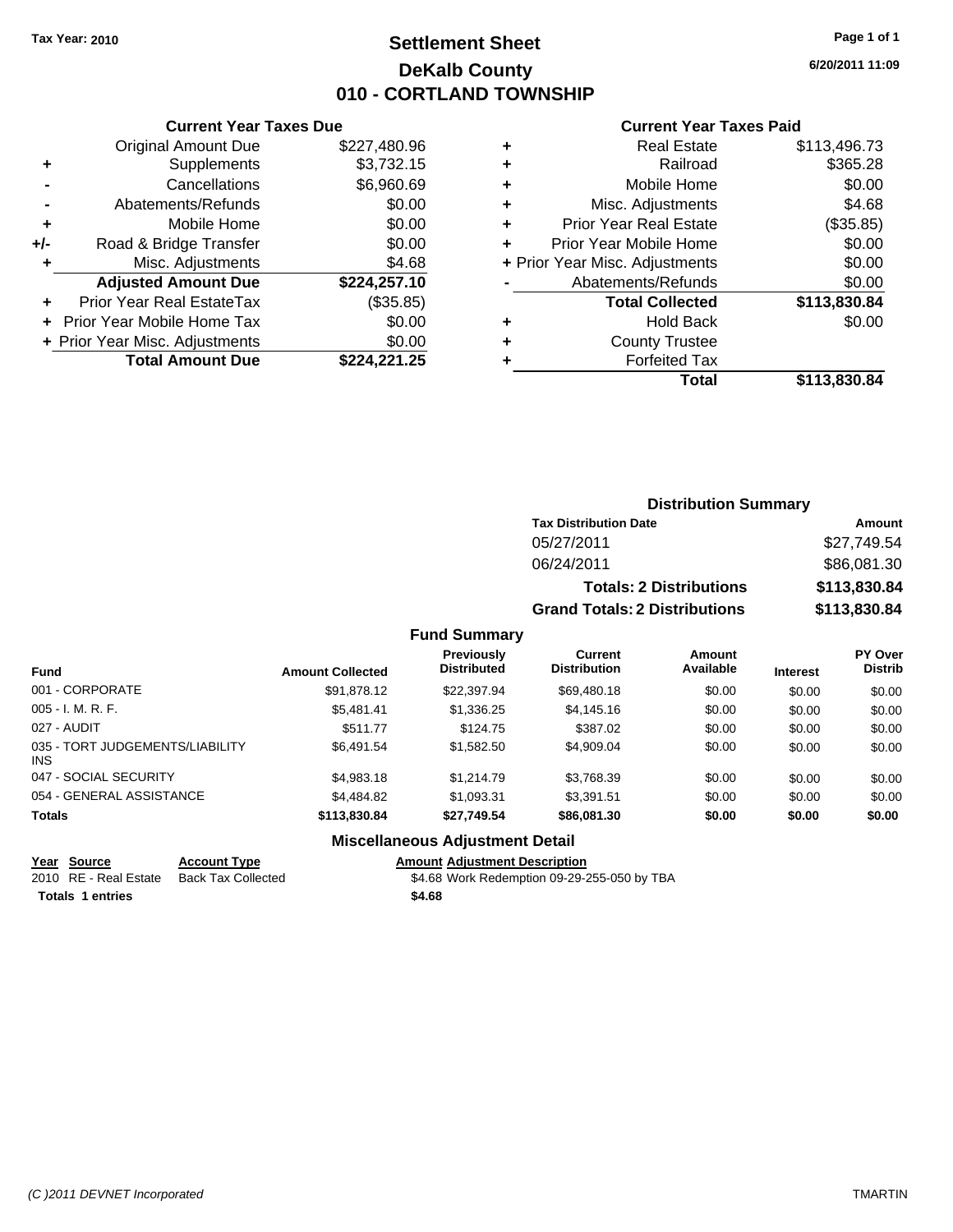# **Settlement Sheet Tax Year: 2010 Page 1 of 1 DeKalb County 011 - CORTLAND ROAD & BRIDGE**

**6/20/2011 11:09**

#### **Current Year Taxes Paid**

|       | <b>Current Year Taxes Due</b>  |               |  |  |  |
|-------|--------------------------------|---------------|--|--|--|
|       | <b>Original Amount Due</b>     | \$414,887.20  |  |  |  |
| ٠     | Supplements                    | \$11,610.83   |  |  |  |
|       | Cancellations                  | \$11,880.31   |  |  |  |
|       | Abatements/Refunds             | \$0.00        |  |  |  |
| ٠     | Mobile Home                    | \$0.00        |  |  |  |
| $+/-$ | Road & Bridge Transfer         | (\$13,466.19) |  |  |  |
|       | Misc. Adjustments              | \$8.54        |  |  |  |
|       | <b>Adjusted Amount Due</b>     | \$401,160.07  |  |  |  |
|       | Prior Year Real EstateTax      | (\$77.11)     |  |  |  |
|       | Prior Year Mobile Home Tax     | \$0.00        |  |  |  |
|       | + Prior Year Misc. Adjustments | \$0.00        |  |  |  |
|       | <b>Total Amount Due</b>        | \$401.082.96  |  |  |  |
|       |                                |               |  |  |  |

|   | <b>Real Estate</b>             | \$196,333.76 |
|---|--------------------------------|--------------|
| ٠ | Railroad                       | \$661.26     |
| ٠ | Mobile Home                    | \$0.00       |
| ٠ | Misc. Adjustments              | \$8.54       |
| ٠ | <b>Prior Year Real Estate</b>  | (\$77.11)    |
| ٠ | Prior Year Mobile Home         | \$0.00       |
|   | + Prior Year Misc. Adjustments | \$0.00       |
|   | Abatements/Refunds             | \$0.00       |
|   | <b>Total Collected</b>         | \$196,926.45 |
|   | <b>Hold Back</b>               | \$0.00       |
|   | <b>County Trustee</b>          |              |
|   | <b>Forfeited Tax</b>           |              |
|   | Total                          | \$196,926.45 |

| <b>Road and Bridge Summary</b> |             |               | <b>Distribution Summary</b>          |              |  |
|--------------------------------|-------------|---------------|--------------------------------------|--------------|--|
| <b>Municipality</b>            | Amt. Due    | Amt. Distrib. | <b>Tax Distribution Date</b>         | Amount       |  |
| TOWN OF CORTLAND               | \$8,509.33  | \$4.319.07    | 05/27/2011                           | \$47,572.84  |  |
| CITY OF DEKALB                 | \$587.72    | \$298.34      | 06/24/2011                           | \$149,353.61 |  |
| VILLAGE OF MAPLE PARK          | \$1,918.24  | \$973.64      | <b>Totals: 2 Distributions</b>       | \$196,926.45 |  |
| <b>CITY OF SYCAMORE</b>        | \$15,515.34 | \$7,875.14    | <b>Grand Totals: 2 Distributions</b> | \$196,926.45 |  |
| <b>Totals</b>                  | \$26,530.63 | \$13,466.19   |                                      |              |  |

|                                         |                         | <b>Fund Summary</b>                     |                                       |                     |                 |                           |
|-----------------------------------------|-------------------------|-----------------------------------------|---------------------------------------|---------------------|-----------------|---------------------------|
| <b>Fund</b>                             | <b>Amount Collected</b> | <b>Previously</b><br><b>Distributed</b> | <b>Current</b><br><b>Distribution</b> | Amount<br>Available | <b>Interest</b> | PY Over<br><b>Distrib</b> |
| $005 - I. M. R. F.$                     | \$3,562.19              | \$860.72                                | \$2.701.47                            | \$0.00              | \$0.00          | \$0.00                    |
| 007 - ROAD AND BRIDGE                   | \$16,355.91             | \$3.942.82                              | \$12,413.09                           | \$0.00              | \$0.00          | \$0.00                    |
| 009 - PERMANENT ROAD                    | \$141.999.67            | \$34,310.40                             | \$107,689.27                          | \$0.00              | \$0.00          | \$0.00                    |
| 010 - EQUIPMENT AND BUILDING            | \$22,820.45             | \$5,513.95                              | \$17,306.50                           | \$0.00              | \$0.00          | \$0.00                    |
| 027 - AUDIT                             | \$1.528.71              | \$369.37                                | \$1.159.34                            | \$0.00              | \$0.00          | \$0.00                    |
| 035 - TORT JUDGEMENTS/LIABILITY<br>INS. | \$8.120.94              | \$1.962.21                              | \$6,158.73                            | \$0.00              | \$0.00          | \$0.00                    |
| 047 - SOCIAL SECURITY                   | \$2,538.58              | \$613.37                                | \$1.925.21                            | \$0.00              | \$0.00          | \$0.00                    |
| <b>Totals</b>                           | \$196,926.45            | \$47,572.84                             | \$149,353.61                          | \$0.00              | \$0.00          | \$0.00                    |
|                                         |                         |                                         |                                       |                     |                 |                           |

### **Miscellaneous Adjustment Detail**

### **Year Source Account Type Amount Adjustment Description**

2010 RE - Real Estate Back Tax Collected \$8.54 Work Redemption 09-29-255-050 by TBA **Totals \$8.54 1 entries**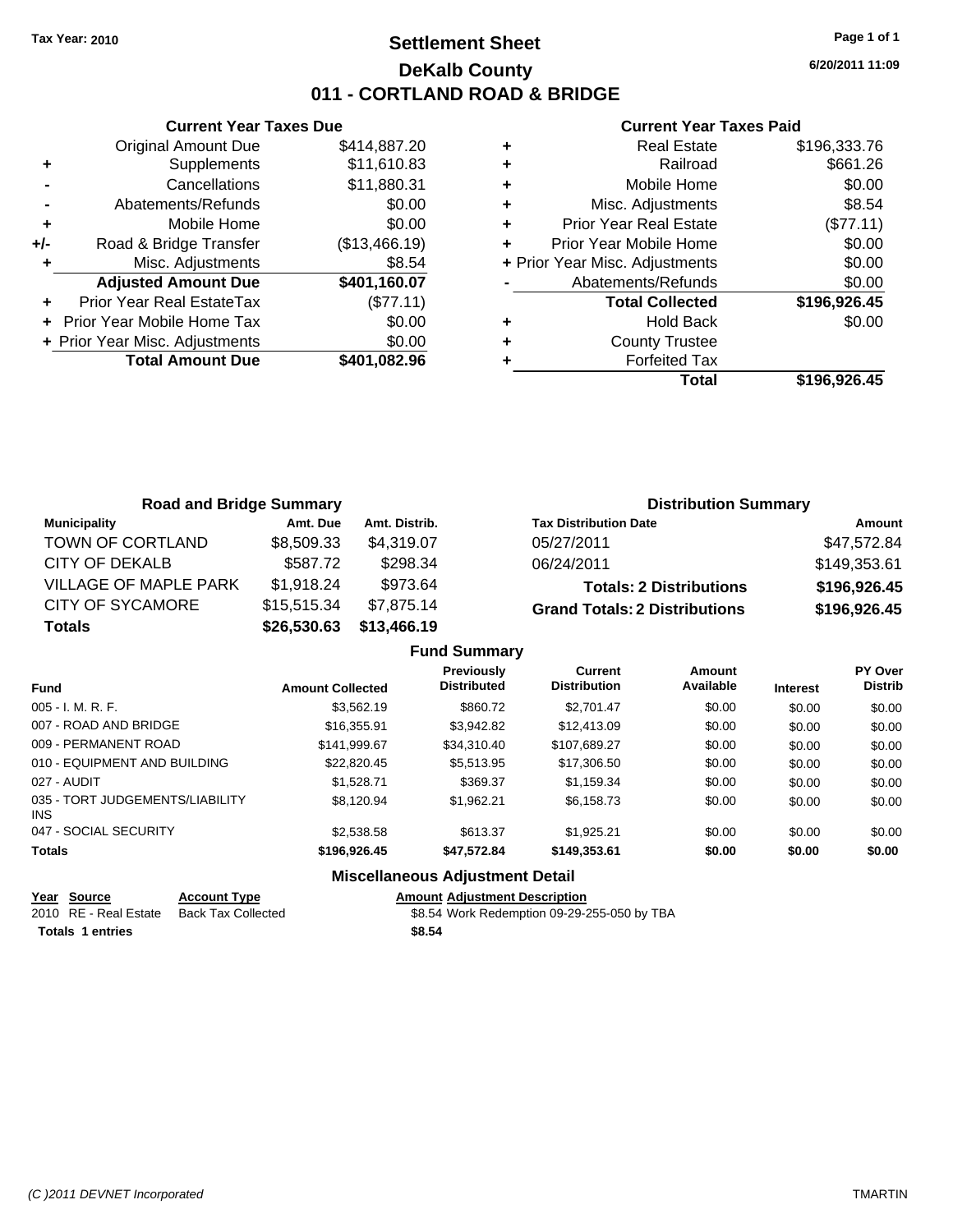# **Settlement Sheet Tax Year: 2010 Page 1 of 1 DeKalb County 012 - DEKALB TOWNSHIP**

**6/20/2011 11:09**

#### **Current Year Taxes Paid**

|       | <b>Current Year Taxes Due</b>  |              |  |  |  |
|-------|--------------------------------|--------------|--|--|--|
|       | <b>Original Amount Due</b>     | \$849,126.05 |  |  |  |
| ٠     | Supplements                    | \$16,385.20  |  |  |  |
|       | Cancellations                  | \$29,805.34  |  |  |  |
|       | Abatements/Refunds             | \$0.00       |  |  |  |
| ٠     | Mobile Home                    | \$0.00       |  |  |  |
| $+/-$ | Road & Bridge Transfer         | \$0.00       |  |  |  |
|       | Misc. Adjustments              | \$192.98     |  |  |  |
|       | <b>Adjusted Amount Due</b>     | \$835,898.89 |  |  |  |
|       | Prior Year Real EstateTax      | (\$257.01)   |  |  |  |
|       | Prior Year Mobile Home Tax     | \$0.00       |  |  |  |
|       | + Prior Year Misc. Adjustments | \$0.00       |  |  |  |
|       | <b>Total Amount Due</b>        | \$835,641.88 |  |  |  |
|       |                                |              |  |  |  |

| ٠ | <b>Real Estate</b>             | \$415,321.54 |
|---|--------------------------------|--------------|
| ٠ | Railroad                       | \$928.44     |
| ٠ | Mobile Home                    | \$0.00       |
| ٠ | Misc. Adjustments              | \$192.98     |
| ٠ | <b>Prior Year Real Estate</b>  | (\$257.01)   |
| ٠ | Prior Year Mobile Home         | \$0.00       |
|   | + Prior Year Misc. Adjustments | \$0.00       |
|   | Abatements/Refunds             | \$0.00       |
|   | <b>Total Collected</b>         | \$416,185.95 |
| ٠ | <b>Hold Back</b>               | \$0.00       |
| ٠ | <b>County Trustee</b>          |              |
| ٠ | <b>Forfeited Tax</b>           |              |
|   | Total                          | \$416,185.95 |

| <b>Distribution Summary</b>      |                                               |  |
|----------------------------------|-----------------------------------------------|--|
| Amount                           |                                               |  |
| \$95,288.64                      |                                               |  |
| \$320,897.31                     |                                               |  |
| \$416,185.95                     |                                               |  |
| \$416,185.95                     |                                               |  |
|                                  |                                               |  |
| <b>PY Over</b><br><b>Distrib</b> |                                               |  |
| \$0.00                           |                                               |  |
| \$0.00                           |                                               |  |
| \$0.00                           |                                               |  |
|                                  |                                               |  |
|                                  |                                               |  |
|                                  | <b>Interest</b><br>\$0.00<br>\$0.00<br>\$0.00 |  |

2010 RE - Real Estate Paymt In Lieu of Tax S192.26 DeKalb Units-Housing Authority by TBA

**Totals \$192.98 3 entries**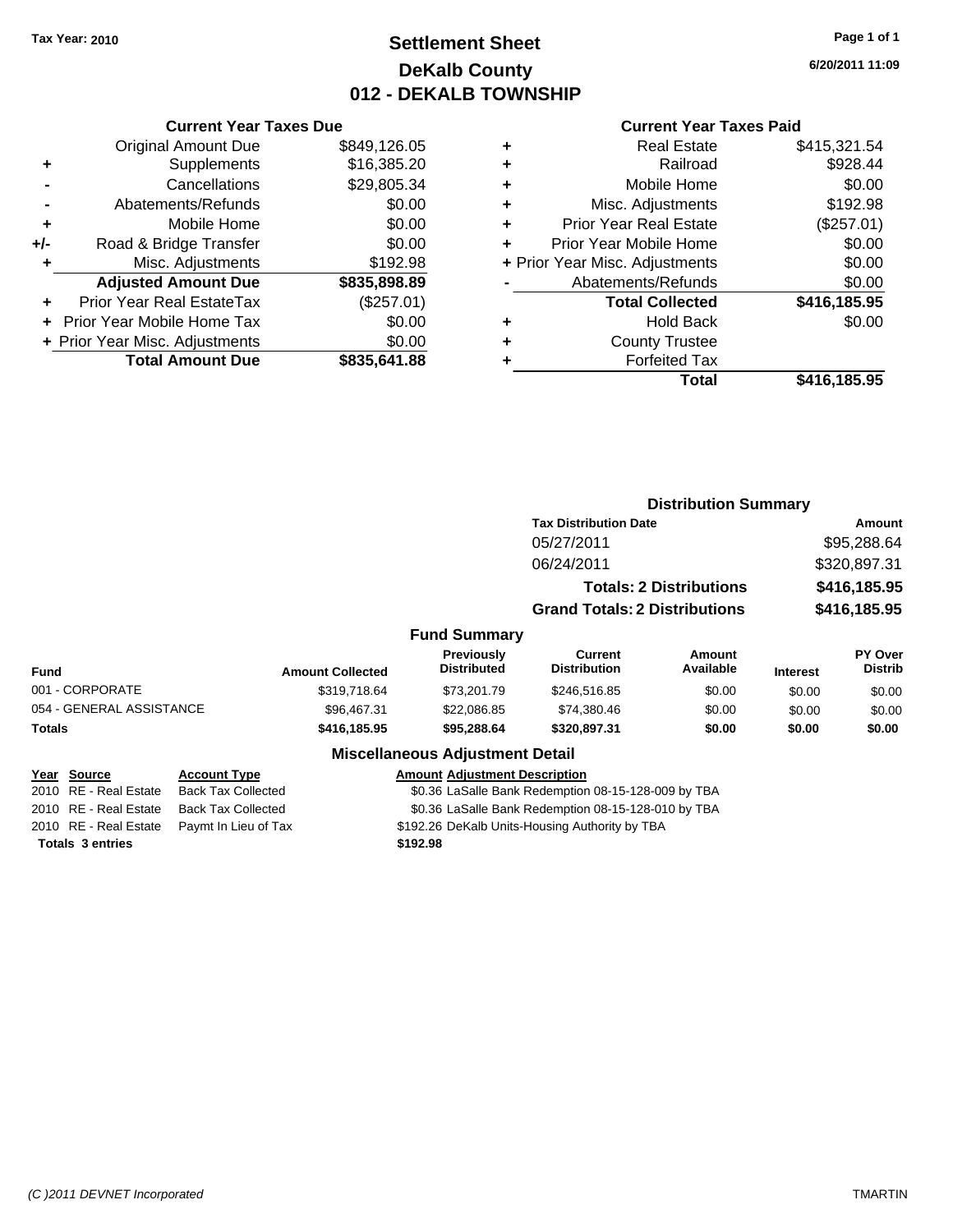**Current Year Taxes Due** Original Amount Due \$995,138.93

**Adjusted Amount Due \$885,214.94**

**Total Amount Due \$884,882.69**

**+** Supplements \$26,838.30 **-** Cancellations \$27,118.10 **-** Abatements/Refunds \$0.00 **+** Mobile Home \$0.00 **+/-** Road & Bridge Transfer (\$109,870.35) **+** Misc. Adjustments \$226.16

**+** Prior Year Real EstateTax (\$332.25) **+** Prior Year Mobile Home Tax \$0.00 **+ Prior Year Misc. Adjustments**  $$0.00$ 

### **Settlement Sheet Tax Year: 2010 Page 1 of 1 DeKalb County 013 - DEKALB ROAD & BRIDGE**

**6/20/2011 11:09**

#### **Current Year Taxes Paid**

| ٠ | <b>Real Estate</b>             | \$380,846.07 |
|---|--------------------------------|--------------|
| ٠ | Railroad                       | \$905.69     |
| ٠ | Mobile Home                    | \$0.00       |
| ٠ | Misc. Adjustments              | \$226.16     |
| ٠ | <b>Prior Year Real Estate</b>  | (\$332.25)   |
| ÷ | Prior Year Mobile Home         | \$0.00       |
|   | + Prior Year Misc. Adjustments | \$0.00       |
|   | Abatements/Refunds             | \$0.00       |
|   | <b>Total Collected</b>         | \$381,645.67 |
| ٠ | <b>Hold Back</b>               | \$0.00       |
| ٠ | <b>County Trustee</b>          |              |
| ٠ | <b>Forfeited Tax</b>           |              |
|   | Total                          | \$381,645.67 |

| <b>Road and Bridge Summary</b> |             |                           | <b>Distribution Summary</b>          |              |  |
|--------------------------------|-------------|---------------------------|--------------------------------------|--------------|--|
| <b>Municipality</b>            | Amt. Due    | Amt. Distrib.             | <b>Tax Distribution Date</b>         | Amount       |  |
| CITY OF DEKALB                 |             | \$207,640.50 \$102,607.78 | 05/27/2011                           | \$86,599.41  |  |
| CITY OF SYCAMORE               | \$14.696.77 | \$7.262.57                | 06/24/2011                           | \$295,046.26 |  |
| <b>Totals</b>                  |             | \$222,337.27 \$109,870.35 | <b>Totals: 2 Distributions</b>       | \$381,645.67 |  |
|                                |             |                           | <b>Grand Totals: 2 Distributions</b> | \$381,645.67 |  |
|                                |             | <b>Fund Summary</b>       |                                      |              |  |

| UITU VUIIIIIIUI V            |                         |                                         |                                |                     |                 |                           |
|------------------------------|-------------------------|-----------------------------------------|--------------------------------|---------------------|-----------------|---------------------------|
| <b>Fund</b>                  | <b>Amount Collected</b> | <b>Previously</b><br><b>Distributed</b> | Current<br><b>Distribution</b> | Amount<br>Available | <b>Interest</b> | PY Over<br><b>Distrib</b> |
| 007 - ROAD AND BRIDGE        | \$122,592.16            | \$27.807.94                             | \$94.784.22                    | \$0.00              | \$0.00          | \$0.00                    |
| 009 - PERMANENT ROAD         | \$234,326.33            | \$53.179.71                             | \$181,146.62                   | \$0.00              | \$0.00          | \$0.00                    |
| 010 - EQUIPMENT AND BUILDING | \$24,727.18             | \$5.611.76                              | \$19.115.42                    | \$0.00              | \$0.00          | \$0.00                    |
| <b>Totals</b>                | \$381.645.67            | \$86,599,41                             | \$295.046.26                   | \$0.00              | \$0.00          | \$0.00                    |

#### **Miscellaneous Adjustment Detail**

| Year Source             | <b>Account Type</b>                        | <b>Amount Adjustment Description</b>                |
|-------------------------|--------------------------------------------|-----------------------------------------------------|
| 2010 RE - Real Estate   | Back Tax Collected                         | \$0.42 LaSalle Bank Redemption 08-15-128-009 by TBA |
|                         | 2010 RE - Real Estate Back Tax Collected   | \$0.42 LaSalle Bank Redemption 08-15-128-010 by TBA |
|                         | 2010 RE - Real Estate Paymt In Lieu of Tax | \$225.32 DeKalb Units-Housing Authority by TBA      |
| <b>Totals 3 entries</b> |                                            | \$226.16                                            |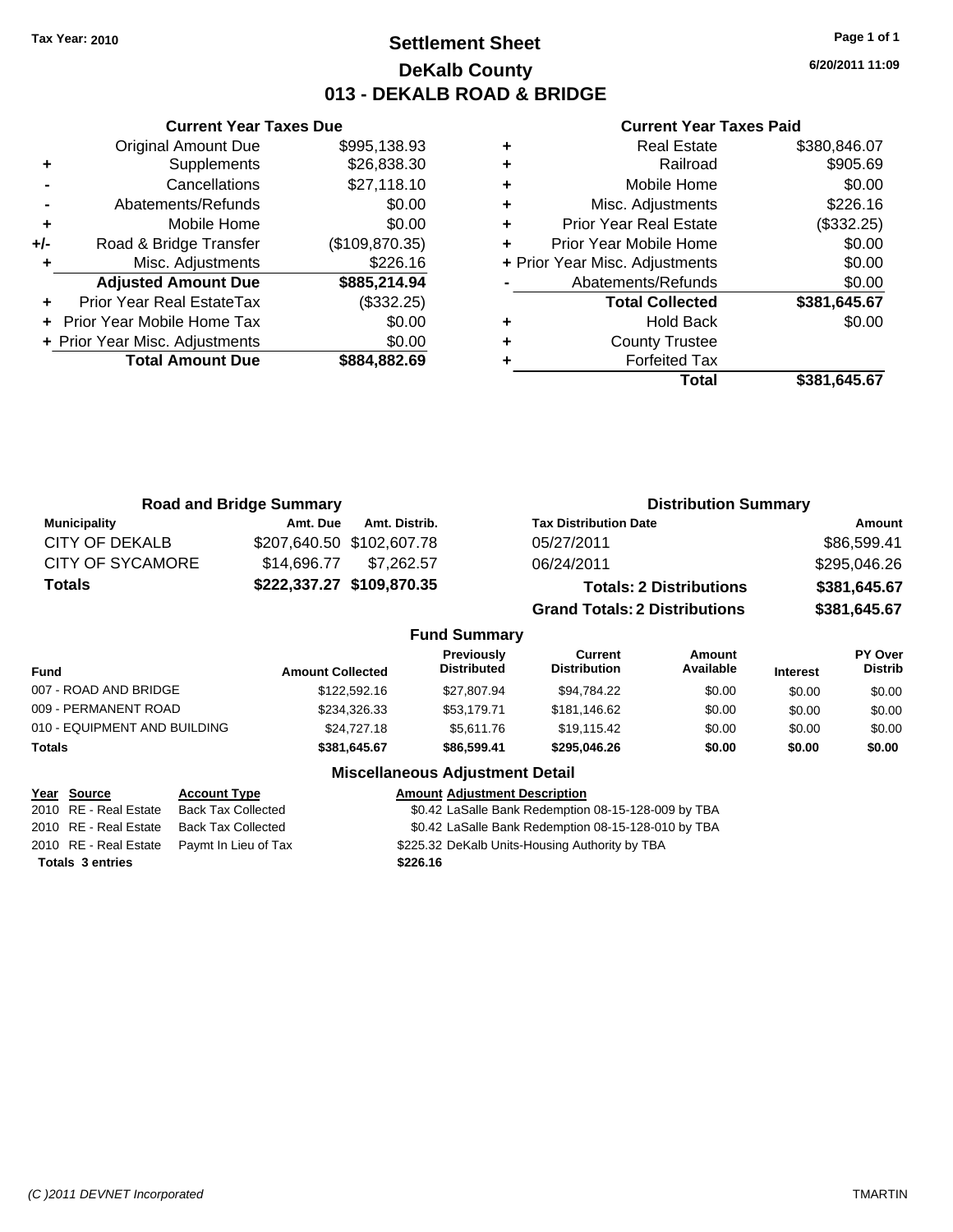# **Settlement Sheet Tax Year: 2010 Page 1 of 1 DeKalb County 014 - FRANKLIN TOWNSHIP**

**6/20/2011 11:09**

#### **Current Year Taxes Paid**

| <b>Current Year Taxes Due</b>     |                                |
|-----------------------------------|--------------------------------|
| <b>Original Amount Due</b>        | \$103,786.55                   |
| Supplements                       | \$365.43                       |
| Cancellations                     | \$427.63                       |
| Abatements/Refunds                | \$0.00                         |
| Mobile Home                       | \$0.00                         |
| Road & Bridge Transfer            | \$0.00                         |
| Misc. Adjustments                 | \$0.00                         |
| <b>Adjusted Amount Due</b>        | \$103,724.35                   |
| Prior Year Real EstateTax         | \$0.00                         |
| <b>Prior Year Mobile Home Tax</b> | \$0.00                         |
|                                   | \$0.00                         |
| <b>Total Amount Due</b>           | \$103.724.35                   |
|                                   | + Prior Year Misc. Adjustments |

| ٠ | <b>Real Estate</b>             | \$54,112.88 |
|---|--------------------------------|-------------|
| ٠ | Railroad                       | \$397.19    |
| ٠ | Mobile Home                    | \$0.00      |
| ٠ | Misc. Adjustments              | \$0.00      |
| ÷ | <b>Prior Year Real Estate</b>  | \$0.00      |
| ٠ | Prior Year Mobile Home         | \$0.00      |
|   | + Prior Year Misc. Adjustments | \$0.00      |
|   | Abatements/Refunds             | \$0.00      |
|   | <b>Total Collected</b>         | \$54,510.07 |
| ٠ | <b>Hold Back</b>               | \$0.00      |
| ٠ | <b>County Trustee</b>          |             |
| ٠ | <b>Forfeited Tax</b>           |             |
|   | Total                          | \$54,510.07 |
|   |                                |             |

### **Distribution Summary**

| <b>Tax Distribution Date</b>         | Amount      |
|--------------------------------------|-------------|
| 05/27/2011                           | \$15,072.80 |
| 06/24/2011                           | \$39,437.27 |
| <b>Totals: 2 Distributions</b>       | \$54,510.07 |
| <b>Grand Totals: 2 Distributions</b> | \$54,510.07 |

### **Fund Summary**

| <b>Fund</b>              | <b>Amount Collected</b> | Previously<br><b>Distributed</b> | Current<br><b>Distribution</b> | Amount<br>Available | <b>Interest</b> | PY Over<br><b>Distrib</b> |
|--------------------------|-------------------------|----------------------------------|--------------------------------|---------------------|-----------------|---------------------------|
| 001 - CORPORATE          | \$44,049.49             | \$12,180.30                      | \$31,869.19                    | \$0.00              | \$0.00          | \$0.00                    |
| $005 - I. M. R. F.$      | \$9.610.72              | \$2,657.50                       | \$6,953.22                     | \$0.00              | \$0.00          | \$0.00                    |
| 054 - GENERAL ASSISTANCE | \$849.86                | \$235.00                         | \$614.86                       | \$0.00              | \$0.00          | \$0.00                    |
| <b>Totals</b>            | \$54,510.07             | \$15,072.80                      | \$39,437.27                    | \$0.00              | \$0.00          | \$0.00                    |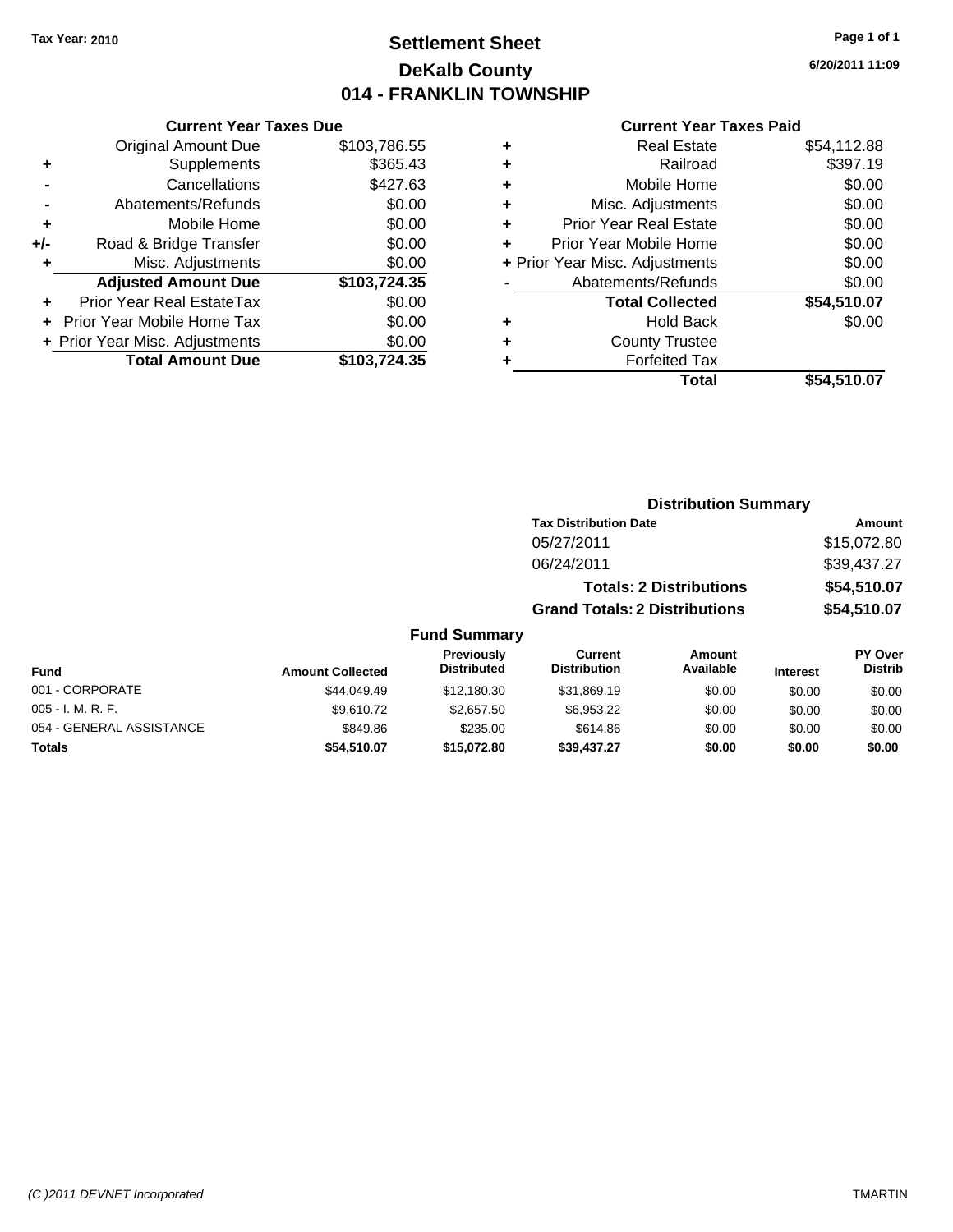# **Settlement Sheet Tax Year: 2010 Page 1 of 1 DeKalb County 015 - FRANKLIN TWP CEMETERY**

**6/20/2011 11:09**

|     | <b>Current Year Taxes Due</b>     |             |
|-----|-----------------------------------|-------------|
|     | <b>Original Amount Due</b>        | \$29,679.24 |
| ٠   | Supplements                       | \$104.51    |
|     | Cancellations                     | \$122.29    |
|     | Abatements/Refunds                | \$0.00      |
| ٠   | Mobile Home                       | \$0.00      |
| +/- | Road & Bridge Transfer            | \$0.00      |
| ٠   | Misc. Adjustments                 | \$0.00      |
|     | <b>Adjusted Amount Due</b>        | \$29,661.46 |
| ٠   | Prior Year Real EstateTax         | \$0.00      |
|     | <b>Prior Year Mobile Home Tax</b> | \$0.00      |
|     | + Prior Year Misc. Adjustments    | \$0.00      |
|     | <b>Total Amount Due</b>           | \$29.661.46 |
|     |                                   |             |

| ٠ | <b>Real Estate</b>             | \$15,474.20 |
|---|--------------------------------|-------------|
| ٠ | Railroad                       | \$113.59    |
| ٠ | Mobile Home                    | \$0.00      |
| ٠ | Misc. Adjustments              | \$0.00      |
| ÷ | <b>Prior Year Real Estate</b>  | \$0.00      |
| ٠ | Prior Year Mobile Home         | \$0.00      |
|   | + Prior Year Misc. Adjustments | \$0.00      |
|   | Abatements/Refunds             | \$0.00      |
|   | <b>Total Collected</b>         | \$15,587.79 |
| ٠ | Hold Back                      | \$0.00      |
| ٠ | <b>County Trustee</b>          |             |
| ٠ | <b>Forfeited Tax</b>           |             |
|   | Total                          | \$15,587.79 |
|   |                                |             |

|                |                         |                                  | <b>Distribution Summary</b>           |                                |                 |                                  |
|----------------|-------------------------|----------------------------------|---------------------------------------|--------------------------------|-----------------|----------------------------------|
|                |                         |                                  | <b>Tax Distribution Date</b>          |                                | Amount          |                                  |
|                |                         |                                  | 05/27/2011                            |                                |                 | \$4,310.17                       |
|                |                         |                                  | 06/24/2011                            |                                |                 | \$11,277.62                      |
|                |                         |                                  |                                       | <b>Totals: 2 Distributions</b> |                 | \$15,587.79                      |
|                |                         |                                  | <b>Grand Totals: 2 Distributions</b>  |                                |                 | \$15,587.79                      |
|                |                         | <b>Fund Summary</b>              |                                       |                                |                 |                                  |
| Fund           | <b>Amount Collected</b> | Previously<br><b>Distributed</b> | <b>Current</b><br><b>Distribution</b> | <b>Amount</b><br>Available     | <b>Interest</b> | <b>PY Over</b><br><b>Distrib</b> |
| 017 - CEMETERY | \$15,587.79             | \$4,310.17                       | \$11,277.62                           | \$0.00                         | \$0.00          | \$0.00                           |
| Totals         | \$15,587.79             | \$4,310.17                       | \$11,277.62                           | \$0.00                         | \$0.00          | \$0.00                           |
|                |                         |                                  |                                       |                                |                 |                                  |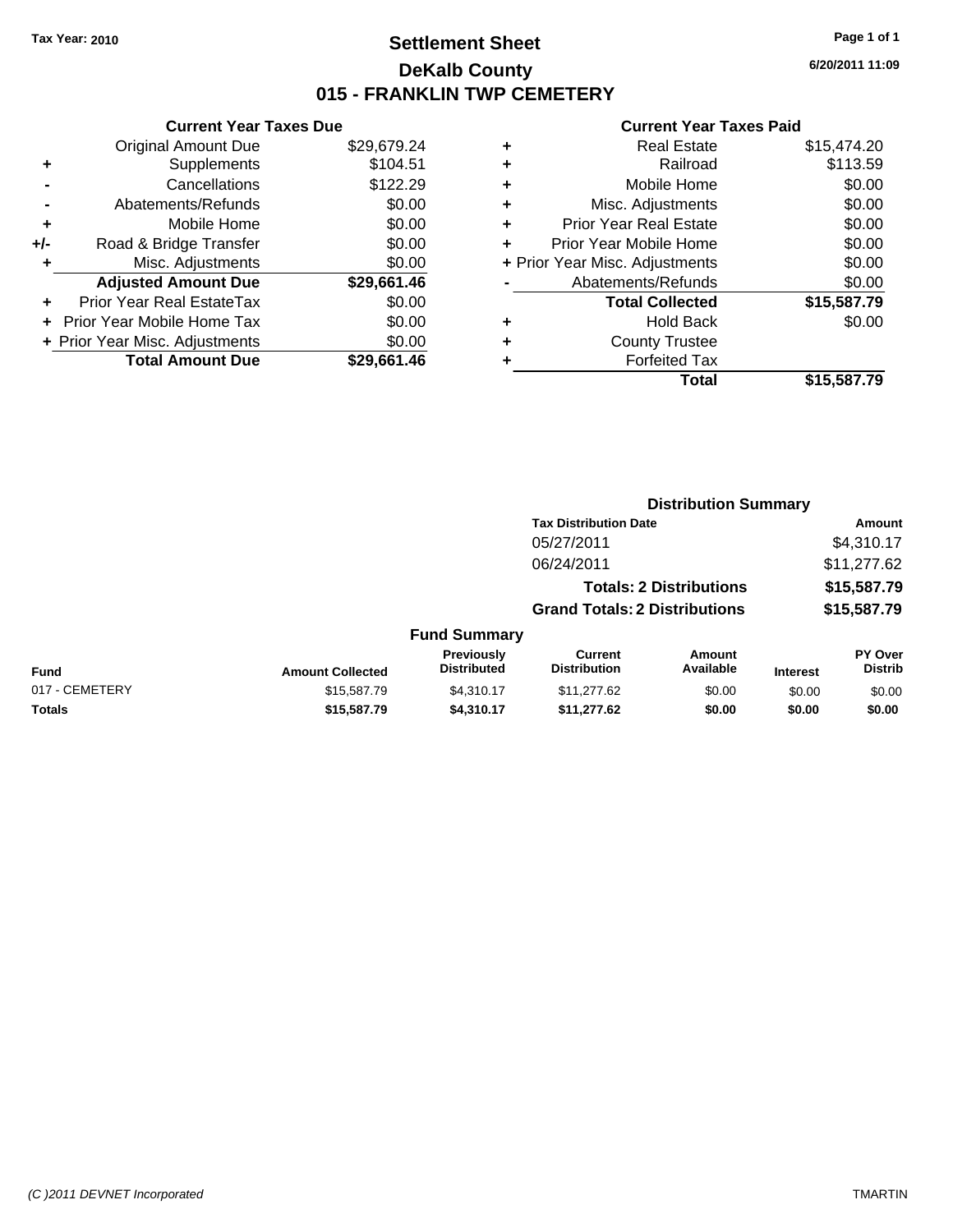# **Settlement Sheet Tax Year: 2010 Page 1 of 1 DeKalb County 016 - FRANKLIN ROAD & BRIDGE**

**6/20/2011 11:09**

#### **Current Year Taxes Paid**

|     | <b>Original Amount Due</b>     | \$263,148.25  |
|-----|--------------------------------|---------------|
| ٠   | Supplements                    | \$832.49      |
|     | Cancellations                  | \$974.23      |
|     | Abatements/Refunds             | \$0.00        |
| ÷   | Mobile Home                    | \$0.00        |
| +/- | Road & Bridge Transfer         | (\$13,955.77) |
| ٠   | Misc. Adjustments              | \$0.00        |
|     | <b>Adjusted Amount Due</b>     | \$249,050.74  |
|     | Prior Year Real EstateTax      | \$0.00        |
|     | Prior Year Mobile Home Tax     | \$0.00        |
|     | + Prior Year Misc. Adjustments | \$0.00        |
|     | <b>Total Amount Due</b>        | \$249,050.74  |
|     |                                |               |

**Current Year Taxes Due**

|   | Total                          | \$124,253.23 |
|---|--------------------------------|--------------|
|   | <b>Forfeited Tax</b>           |              |
| ٠ | <b>County Trustee</b>          |              |
|   | <b>Hold Back</b>               | \$0.00       |
|   | <b>Total Collected</b>         | \$124,253.23 |
|   | Abatements/Refunds             | \$0.00       |
|   | + Prior Year Misc. Adjustments | \$0.00       |
| ٠ | Prior Year Mobile Home         | \$0.00       |
| ٠ | Prior Year Real Estate         | \$0.00       |
| ÷ | Misc. Adjustments              | \$0.00       |
| ٠ | Mobile Home                    | \$0.00       |
| ٠ | Railroad                       | \$979.12     |
|   | <b>Real Estate</b>             | \$123,274.11 |

**Grand Totals: 2 Distributions \$124,253.23**

| <b>Road and Bridge Summary</b> |          |                         | <b>Distribution Summary</b>    |              |  |
|--------------------------------|----------|-------------------------|--------------------------------|--------------|--|
| Municipality                   | Amt. Due | Amt. Distrib.           | <b>Tax Distribution Date</b>   | Amount       |  |
| <b>VILLAGE OF KIRKLAND</b>     |          | \$26,548,43 \$13,955.77 | 05/27/2011                     | \$34,337.27  |  |
| Totals                         |          | \$26,548.43 \$13,955.77 | 06/24/2011                     | \$89,915.96  |  |
|                                |          |                         | <b>Totals: 2 Distributions</b> | \$124,253.23 |  |

**Fund Summary Fund Interest Amount Collected Distributed PY Over Distrib Amount Available Current Distribution Previously** 007 - ROAD AND BRIDGE 60.00 \$36,728.36 \$10,135.38 \$26,592.98 \$0.00 \$0.00 \$0.00 008 - BRIDGE CONST W/COUNTY  $$6,303.16$  \$1,742.91  $$4,560.25$  \$0.00 \$0.00 \$0.00 009 - PERMANENT ROAD \$69,663.14 \$19,262.87 \$50,400.27 \$0.00 \$0.00 \$0.00 010 - EQUIPMENT AND BUILDING \$7,880.27 \$2,179.01 \$5,701.26 \$0.00 \$0.00 \$0.00 035 - TORT JUDGEMENTS/LIABILITY INS \$3,151.58 \$871.46 \$2,280.12 \$0.00 \$0.00 \$0.00 047 - SOCIAL SECURITY \$526.72 \$145.64 \$381.08 \$0.00 \$0.00 \$0.00 **Totals \$124,253.23 \$34,337.27 \$89,915.96 \$0.00 \$0.00 \$0.00**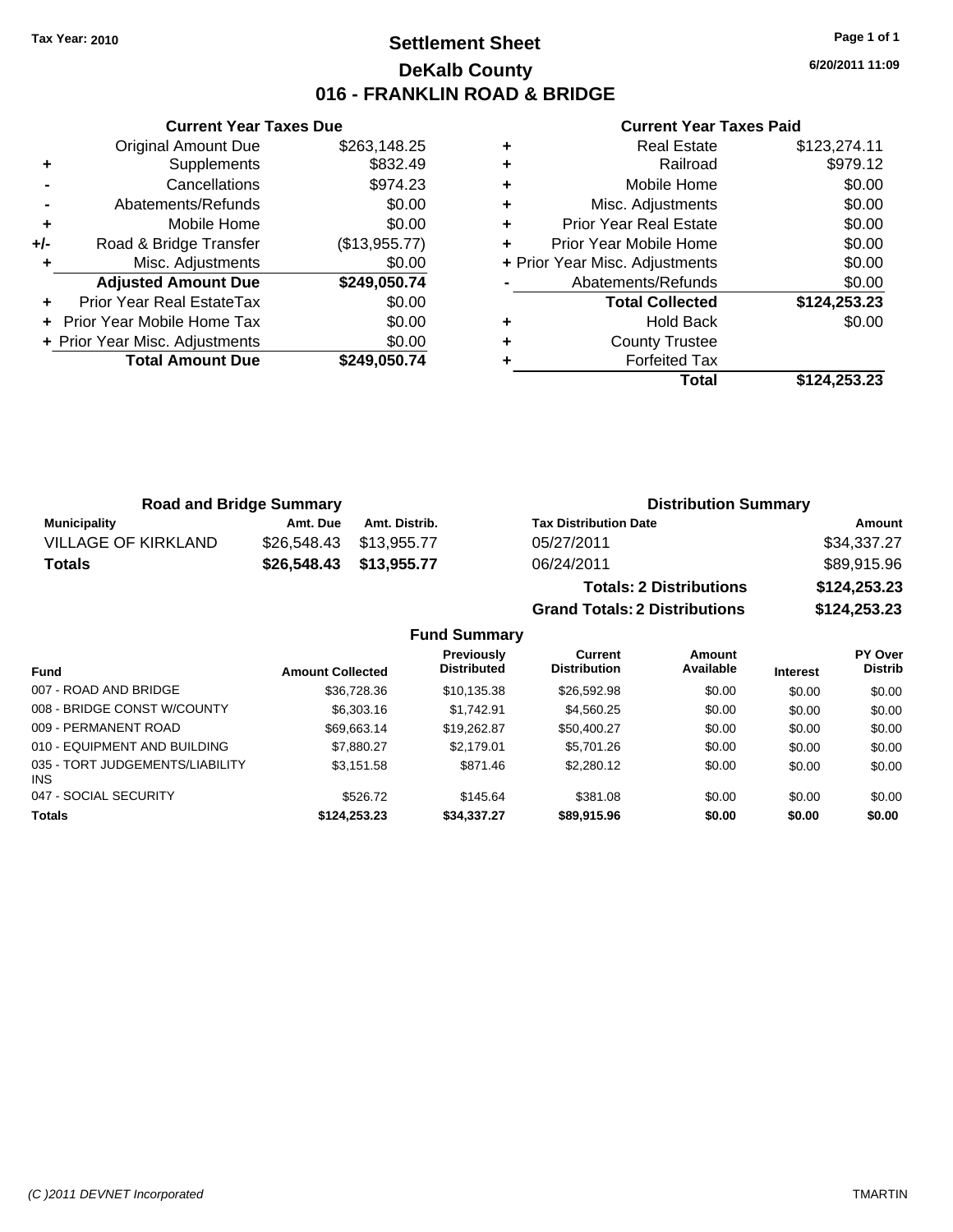# **Settlement Sheet Tax Year: 2010 Page 1 of 1 DeKalb County 017 - GENOA TOWNSHIP**

**6/20/2011 11:09**

#### **Current Year Taxes Paid**

|                                          | <b>Current Year Taxes Due</b>              |              |  |  |  |
|------------------------------------------|--------------------------------------------|--------------|--|--|--|
|                                          | <b>Original Amount Due</b><br>\$216,668.14 |              |  |  |  |
| ٠                                        | Supplements                                | \$1,749.02   |  |  |  |
|                                          | Cancellations                              | \$3,086.71   |  |  |  |
|                                          | Abatements/Refunds                         | \$0.00       |  |  |  |
| ٠                                        | Mobile Home                                | \$0.00       |  |  |  |
| $+/-$                                    | Road & Bridge Transfer                     | \$0.00       |  |  |  |
|                                          | Misc. Adjustments                          | \$52.16      |  |  |  |
|                                          | <b>Adjusted Amount Due</b>                 | \$215,382.61 |  |  |  |
|                                          | Prior Year Real EstateTax                  | \$0.00       |  |  |  |
|                                          | \$0.00<br>Prior Year Mobile Home Tax       |              |  |  |  |
| \$0.00<br>+ Prior Year Misc. Adjustments |                                            |              |  |  |  |
|                                          | <b>Total Amount Due</b>                    | \$215,382.61 |  |  |  |
|                                          |                                            |              |  |  |  |

| ٠ | <b>Real Estate</b>             | \$110,956.12 |
|---|--------------------------------|--------------|
| ٠ | Railroad                       | \$599.24     |
| ٠ | Mobile Home                    | \$0.00       |
| ٠ | Misc. Adjustments              | \$52.16      |
| ÷ | <b>Prior Year Real Estate</b>  | \$0.00       |
|   | Prior Year Mobile Home         | \$0.00       |
|   | + Prior Year Misc. Adjustments | \$0.00       |
|   | Abatements/Refunds             | \$0.00       |
|   | <b>Total Collected</b>         | \$111,607.52 |
| ٠ | Hold Back                      | \$0.00       |
| ٠ | <b>County Trustee</b>          |              |
|   | <b>Forfeited Tax</b>           |              |
|   | Total                          | \$111,607.52 |
|   |                                |              |

|                                               |                         |                                         |                                      | <b>Distribution Summary</b>    |                 |                                  |
|-----------------------------------------------|-------------------------|-----------------------------------------|--------------------------------------|--------------------------------|-----------------|----------------------------------|
|                                               |                         |                                         | <b>Tax Distribution Date</b>         |                                | <b>Amount</b>   |                                  |
|                                               |                         |                                         | 05/27/2011                           |                                |                 | \$25,659.71                      |
|                                               |                         |                                         | 06/24/2011                           |                                |                 | \$85,947.81                      |
|                                               |                         |                                         |                                      | <b>Totals: 2 Distributions</b> |                 | \$111,607.52                     |
|                                               |                         |                                         | <b>Grand Totals: 2 Distributions</b> |                                |                 | \$111,607.52                     |
|                                               |                         | <b>Fund Summary</b>                     |                                      |                                |                 |                                  |
| <b>Fund</b>                                   | <b>Amount Collected</b> | <b>Previously</b><br><b>Distributed</b> | Current<br><b>Distribution</b>       | Amount<br>Available            | <b>Interest</b> | <b>PY Over</b><br><b>Distrib</b> |
| 001 - CORPORATE                               | \$93.811.92             | \$21,568.32                             | \$72,243.60                          | \$0.00                         | \$0.00          | \$0.00                           |
| 035 - TORT JUDGEMENTS/LIABILITY<br><b>INS</b> | \$1,079.69              | \$248.23                                | \$831.46                             | \$0.00                         | \$0.00          | \$0.00                           |
| 047 - SOCIAL SECURITY                         | \$5,293.88              | \$1,217.12                              | \$4,076.76                           | \$0.00                         | \$0.00          | \$0.00                           |
| 054 - GENERAL ASSISTANCE                      | \$11,422.03             | \$2,626.04                              | \$8,795.99                           | \$0.00                         | \$0.00          | \$0.00                           |
| <b>Totals</b>                                 | \$111,607.52            | \$25,659.71                             | \$85,947.81                          | \$0.00                         | \$0.00          | \$0.00                           |

### **Miscellaneous Adjustment Detail**

| Year Source             | <b>Account Type</b>       | <b>Amount Adjustment Description</b>                    |
|-------------------------|---------------------------|---------------------------------------------------------|
| 2010 RE - Real Estate   | <b>Back Tax Collected</b> | \$28.86 Lindgren Redemption 03-30-301-017 by TBA        |
| 2010 RE - Real Estate   | <b>Back Tax Collected</b> | \$5.22 Ezam Properties Redemption 03-30-130-016 by TBA  |
| 2010 RE - Real Estate   | <b>Back Tax Collected</b> | \$7.19 Ezam Properties Redemption 03-30-130-018 by TBA  |
| 2010 RE - Real Estate   | <b>Back Tax Collected</b> | \$10.89 Ezam Properties Redemption 03-30-130-022 by TBA |
| <b>Totals 4 entries</b> |                           | \$52.16                                                 |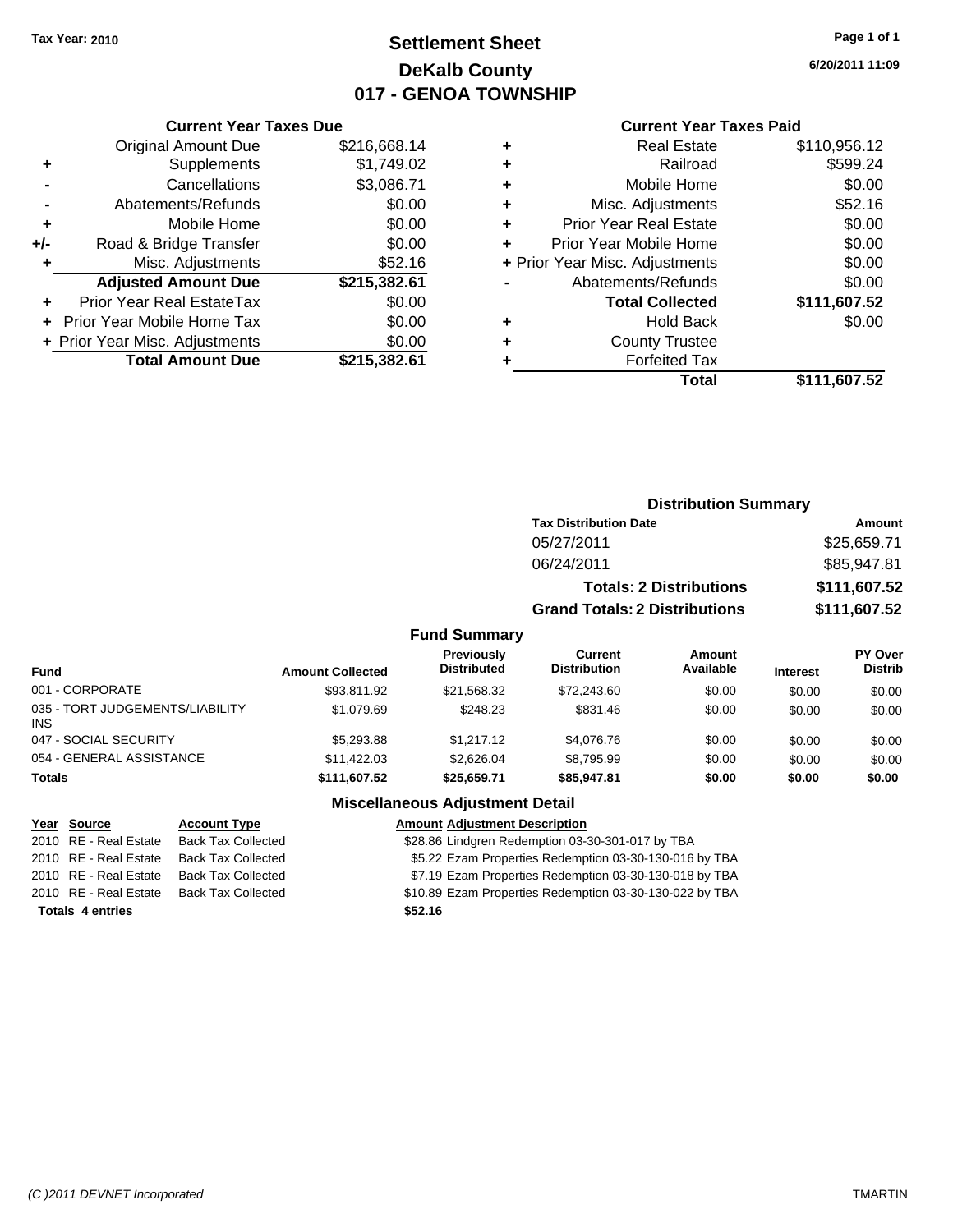# **Settlement Sheet Tax Year: 2010 Page 1 of 1 DeKalb County 018 - GENOA ROAD & BRIDGE**

**6/20/2011 11:09**

|     | <b>Current Year Taxes Due</b>        |               |  |  |  |
|-----|--------------------------------------|---------------|--|--|--|
|     | <b>Original Amount Due</b>           | \$162,709.29  |  |  |  |
| ٠   | Supplements                          | \$1,872.34    |  |  |  |
|     | Cancellations                        | \$1,974.20    |  |  |  |
|     | Abatements/Refunds                   | \$0.00        |  |  |  |
| ٠   | Mobile Home                          | \$0.00        |  |  |  |
| +/- | Road & Bridge Transfer               | (\$12,458.27) |  |  |  |
|     | Misc. Adjustments                    | \$39.17       |  |  |  |
|     | <b>Adjusted Amount Due</b>           | \$150,188.33  |  |  |  |
|     | Prior Year Real EstateTax            | \$0.00        |  |  |  |
|     | \$0.00<br>Prior Year Mobile Home Tax |               |  |  |  |
|     | + Prior Year Misc. Adjustments       | \$0.00        |  |  |  |
|     | <b>Total Amount Due</b>              | \$150,188,33  |  |  |  |
|     |                                      |               |  |  |  |

### **Current Year Taxes Paid**

| <b>Real Estate</b>            | \$71,339.30                    |
|-------------------------------|--------------------------------|
| Railroad                      | \$422.07                       |
| Mobile Home                   | \$0.00                         |
| Misc. Adjustments             | \$39.17                        |
| <b>Prior Year Real Estate</b> | \$0.00                         |
| Prior Year Mobile Home        | \$0.00                         |
|                               | \$0.00                         |
| Abatements/Refunds            | \$0.00                         |
| <b>Total Collected</b>        | \$71,800.54                    |
| <b>Hold Back</b>              | \$0.00                         |
| <b>County Trustee</b>         |                                |
| <b>Forfeited Tax</b>          |                                |
| Total                         | \$71,800.54                    |
|                               | + Prior Year Misc. Adjustments |

| <b>Road and Bridge Summary</b> |                         |                         | <b>Distribution Summary</b>  |             |  |
|--------------------------------|-------------------------|-------------------------|------------------------------|-------------|--|
| Municipality                   | Amt. Due                | Amt. Distrib.           | <b>Tax Distribution Date</b> | Amount      |  |
| <b>CITY OF GENOA</b>           |                         | \$24,044.15 \$12,458.27 | 05/27/2011                   | \$16,411.37 |  |
| <b>Totals</b>                  | \$24,044.15 \$12,458.27 |                         | 06/24/2011                   | \$55,389.17 |  |
|                                |                         |                         |                              |             |  |

| <b>Totals: 2 Distributions</b>       | \$71,800.54 |
|--------------------------------------|-------------|
| <b>Grand Totals: 2 Distributions</b> | \$71,800.54 |

### **Fund Summary**

| <b>Fund</b>                             | <b>Amount Collected</b> | <b>Previously</b><br><b>Distributed</b> | Current<br><b>Distribution</b> | Amount<br>Available | <b>Interest</b> | PY Over<br><b>Distrib</b> |
|-----------------------------------------|-------------------------|-----------------------------------------|--------------------------------|---------------------|-----------------|---------------------------|
| 007 - ROAD AND BRIDGE                   | \$24,974.96             | \$5,702.70                              | \$19,272.26                    | \$0.00              | \$0.00          | \$0.00                    |
| 008 - BRIDGE CONST W/COUNTY             | \$394.67                | \$90.26                                 | \$304.41                       | \$0.00              | \$0.00          | \$0.00                    |
| 009 - PERMANENT ROAD                    | \$37,895.82             | \$8.666.49                              | \$29.229.33                    | \$0.00              | \$0.00          | \$0.00                    |
| 010 - EQUIPMENT AND BUILDING            | \$4.070.21              | \$930.83                                | \$3,139.38                     | \$0.00              | \$0.00          | \$0.00                    |
| 035 - TORT JUDGEMENTS/LIABILITY<br>INS. | \$3,003.32              | \$686.84                                | \$2,316.48                     | \$0.00              | \$0.00          | \$0.00                    |
| 047 - SOCIAL SECURITY                   | \$1.461.56              | \$334.25                                | \$1.127.31                     | \$0.00              | \$0.00          | \$0.00                    |
| <b>Totals</b>                           | \$71,800.54             | \$16,411.37                             | \$55,389.17                    | \$0.00              | \$0.00          | \$0.00                    |

### **Miscellaneous Adjustment Detail**

| Year Source             | <b>Account Type</b>       | <b>Amount Adjustment Description</b>                   |
|-------------------------|---------------------------|--------------------------------------------------------|
| 2010 RE - Real Estate   | <b>Back Tax Collected</b> | \$21.67 Lindgren Redemption 03-30-301-017 by TBA       |
| 2010 RE - Real Estate   | <b>Back Tax Collected</b> | \$3.92 Ezam Properties Redemption 03-30-130-016 by TBA |
| 2010 RE - Real Estate   | <b>Back Tax Collected</b> | \$5.40 Ezam Properties Redemption 03-30-130-018 by TBA |
| 2010 RE - Real Estate   | <b>Back Tax Collected</b> | \$8.18 Ezam Properties Redemption 03-30-130-022 by TBA |
| <b>Totals 4 entries</b> |                           | \$39.17                                                |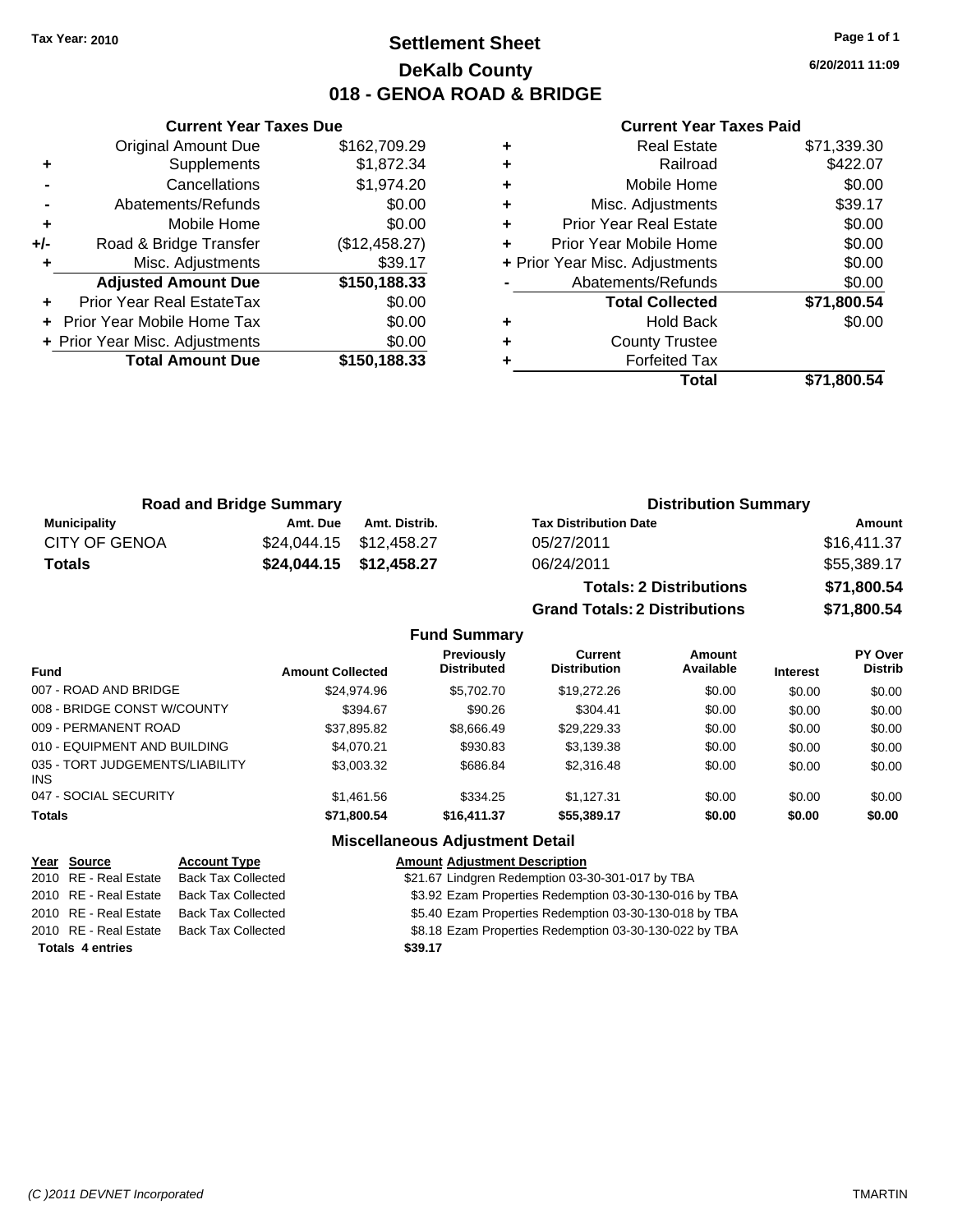# **Settlement Sheet Tax Year: 2010 Page 1 of 1 DeKalb County 019 - KINGSTON TOWNSHIP**

**6/20/2011 11:09**

|     | <b>Current Year Taxes Due</b>  |             |  |  |  |
|-----|--------------------------------|-------------|--|--|--|
|     | <b>Original Amount Due</b>     | \$80,553.86 |  |  |  |
| ٠   | Supplements                    | \$603.79    |  |  |  |
|     | Cancellations                  | \$677.69    |  |  |  |
|     | Abatements/Refunds             | \$0.00      |  |  |  |
| ٠   | Mobile Home                    | \$0.00      |  |  |  |
| +/- | Road & Bridge Transfer         | \$0.00      |  |  |  |
| ٠   | Misc. Adjustments              | \$0.00      |  |  |  |
|     | <b>Adjusted Amount Due</b>     | \$80,479.96 |  |  |  |
|     | Prior Year Real EstateTax      | \$0.00      |  |  |  |
|     | Prior Year Mobile Home Tax     | \$0.00      |  |  |  |
|     | + Prior Year Misc. Adjustments | \$0.00      |  |  |  |
|     | <b>Total Amount Due</b>        | \$80,479.96 |  |  |  |

| ٠ | <b>Real Estate</b>             | \$41,864.83 |
|---|--------------------------------|-------------|
| ٠ | Railroad                       | \$364.80    |
| ٠ | Mobile Home                    | \$0.00      |
| ٠ | Misc. Adjustments              | \$0.00      |
| ٠ | <b>Prior Year Real Estate</b>  | \$0.00      |
| ٠ | Prior Year Mobile Home         | \$0.00      |
|   | + Prior Year Misc. Adjustments | \$0.00      |
|   | Abatements/Refunds             | \$0.00      |
|   | <b>Total Collected</b>         | \$42,229.63 |
| ٠ | Hold Back                      | \$0.00      |
| ٠ | <b>County Trustee</b>          |             |
| ٠ | <b>Forfeited Tax</b>           |             |
|   | Total                          | \$42,229.63 |
|   |                                |             |

|                          |                         |                                         |                                       | <b>Distribution Summary</b>    |                 |                           |
|--------------------------|-------------------------|-----------------------------------------|---------------------------------------|--------------------------------|-----------------|---------------------------|
|                          |                         |                                         | <b>Tax Distribution Date</b>          |                                |                 | Amount                    |
|                          |                         |                                         | 05/27/2011                            |                                |                 | \$9,620.99                |
|                          |                         |                                         | 06/24/2011                            |                                |                 | \$32,608.64               |
|                          |                         |                                         |                                       | <b>Totals: 2 Distributions</b> |                 | \$42,229.63               |
|                          |                         |                                         | <b>Grand Totals: 2 Distributions</b>  |                                |                 | \$42,229.63               |
|                          |                         | <b>Fund Summary</b>                     |                                       |                                |                 |                           |
| <b>Fund</b>              | <b>Amount Collected</b> | <b>Previously</b><br><b>Distributed</b> | <b>Current</b><br><b>Distribution</b> | Amount<br>Available            | <b>Interest</b> | PY Over<br><b>Distrib</b> |
| 001 - CORPORATE          | \$41.945.51             | \$9,556.26                              | \$32,389.25                           | \$0.00                         | \$0.00          | \$0.00                    |
| 054 - GENERAL ASSISTANCE | \$284.12                | \$64.73                                 | \$219.39                              | \$0.00                         | \$0.00          | \$0.00                    |
| <b>Totals</b>            | \$42,229.63             | \$9.620.99                              | \$32,608,64                           | \$0.00                         | \$0.00          | \$0.00                    |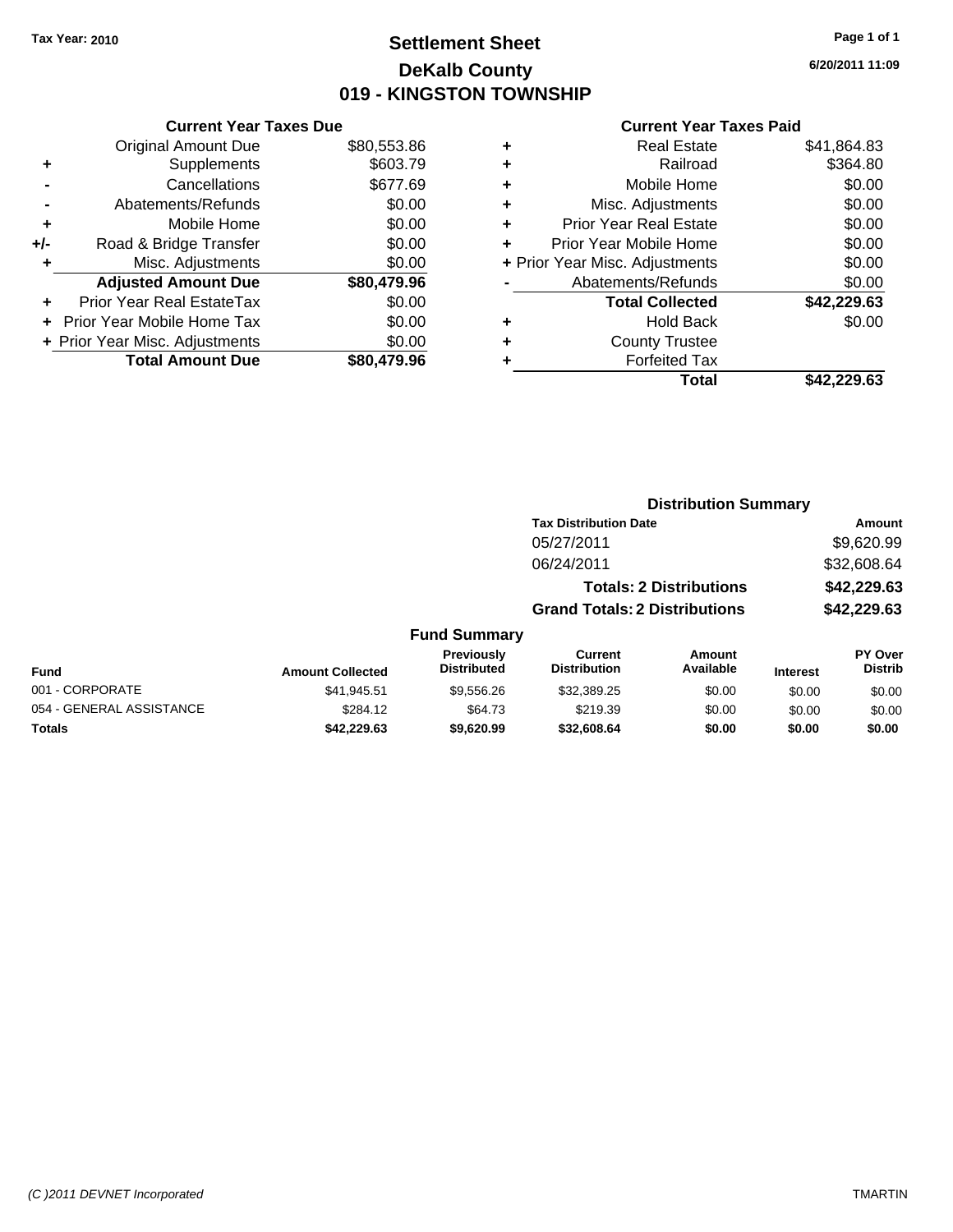# **Settlement Sheet Tax Year: 2010 Page 1 of 1 DeKalb County 020 - KINGSTON ROAD & BRIDGE**

**6/20/2011 11:09**

| <b>Current Year</b>          |   |               | <b>Current Year Taxes Due</b>  |       |
|------------------------------|---|---------------|--------------------------------|-------|
| <b>Real Esta</b>             | ٠ | \$325,163.88  | Original Amount Due            |       |
| Railro                       | ٠ | \$2,228.39    | <b>Supplements</b>             | ٠     |
| Mobile Hon                   | ٠ | \$2,501.12    | Cancellations                  |       |
| Misc. Adjustmer              | ÷ | \$0.00        | Abatements/Refunds             |       |
| <b>Prior Year Real Esta</b>  | ÷ | \$0.00        | Mobile Home                    | ٠     |
| Prior Year Mobile Hon        |   | (\$14,507.42) | Road & Bridge Transfer         | $+/-$ |
| + Prior Year Misc. Adjustmer |   | \$0.00        | Misc. Adjustments              | ٠     |
| Abatements/Refun             |   | \$310,383.73  | <b>Adjusted Amount Due</b>     |       |
| <b>Total Collecte</b>        |   | \$0.00        | Prior Year Real EstateTax      |       |
| Hold Ba                      | ٠ | \$0.00        | + Prior Year Mobile Home Tax   |       |
| <b>County Trust</b>          | ÷ | \$0.00        | + Prior Year Misc. Adjustments |       |
| Forfeited T                  |   | \$310,383.73  | <b>Total Amount Due</b>        |       |
| т.,                          |   |               |                                |       |

|   | Total                          | \$155,955.99 |
|---|--------------------------------|--------------|
|   | <b>Forfeited Tax</b>           |              |
| ÷ | <b>County Trustee</b>          |              |
|   | Hold Back                      | \$0.00       |
|   | <b>Total Collected</b>         | \$155,955.99 |
|   | Abatements/Refunds             | \$0.00       |
|   | + Prior Year Misc. Adjustments | \$0.00       |
|   | Prior Year Mobile Home         | \$0.00       |
|   | <b>Prior Year Real Estate</b>  | \$0.00       |
| ٠ | Misc. Adjustments              | \$0.00       |
| ٠ | Mobile Home                    | \$0.00       |
|   | Railroad                       | \$1,449.76   |
| ٠ | <b>Real Estate</b>             | \$154,506.23 |

| <b>Road and Bridge Summary</b> |             |               | <b>Distribution Summary</b>          |              |
|--------------------------------|-------------|---------------|--------------------------------------|--------------|
| <b>Municipality</b>            | Amt. Due    | Amt. Distrib. | <b>Tax Distribution Date</b>         | Amount       |
| <b>CITY OF GENOA</b>           | \$11,264.18 | \$5.913.08    | 05/27/2011                           | \$35,507.20  |
| <b>VILLAGE OF KINGSTON</b>     | \$16,374.03 | \$8.594.34    | 06/24/2011                           | \$120,448.79 |
| <b>Totals</b>                  | \$27,638.21 | \$14,507.42   | <b>Totals: 2 Distributions</b>       | \$155,955.99 |
|                                |             |               | <b>Grand Totals: 2 Distributions</b> | \$155,955.99 |

|                              |                         | <b>Fund Summary</b>                     |                                |                     |                 |                                  |
|------------------------------|-------------------------|-----------------------------------------|--------------------------------|---------------------|-----------------|----------------------------------|
| <b>Fund</b>                  | <b>Amount Collected</b> | <b>Previously</b><br><b>Distributed</b> | Current<br><b>Distribution</b> | Amount<br>Available | <b>Interest</b> | <b>PY Over</b><br><b>Distrib</b> |
| 007 - ROAD AND BRIDGE        | \$51.482.87             | \$11.705.55                             | \$39,777.32                    | \$0.00              | \$0.00          | \$0.00                           |
| 008 - BRIDGE CONST W/COUNTY  | \$3,814.12              | \$868.95                                | \$2.945.17                     | \$0.00              | \$0.00          | \$0.00                           |
| 009 - PERMANENT ROAD         | \$87.940.55             | \$20.035.11                             | \$67.905.44                    | \$0.00              | \$0.00          | \$0.00                           |
| 010 - EQUIPMENT AND BUILDING | \$12,718.45             | \$2,897.59                              | \$9,820.86                     | \$0.00              | \$0.00          | \$0.00                           |
| <b>Totals</b>                | \$155,955,99            | \$35,507.20                             | \$120,448.79                   | \$0.00              | \$0.00          | \$0.00                           |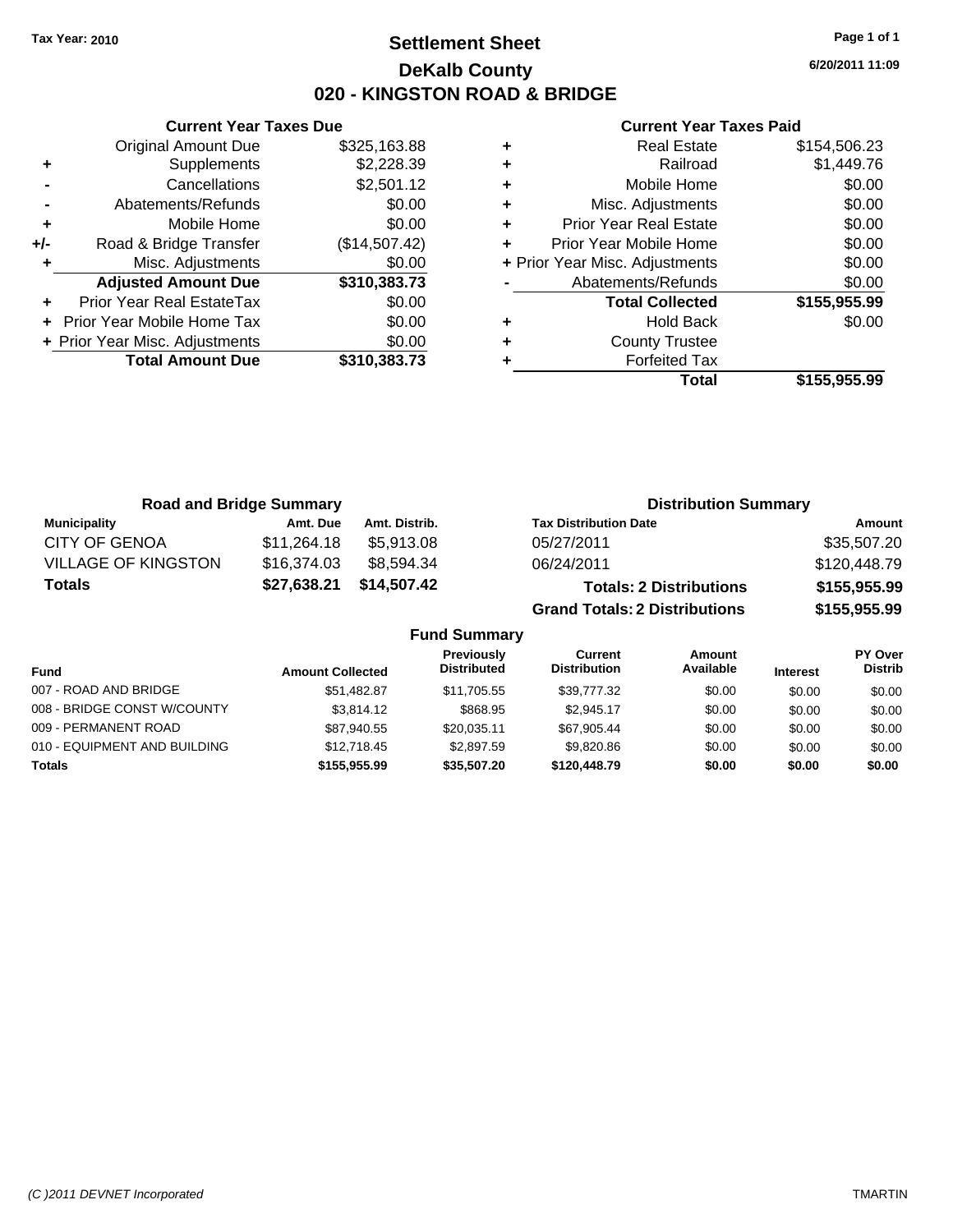# **Settlement Sheet Tax Year: 2010 Page 1 of 1 DeKalb County 021 - KINGSTON TWP CEMETERY**

**6/20/2011 11:09**

|     | <b>Current Year Taxes Due</b>    |             |
|-----|----------------------------------|-------------|
|     | <b>Original Amount Due</b>       | \$13,457.61 |
| ٠   | Supplements                      | \$100.87    |
|     | Cancellations                    | \$113.23    |
|     | Abatements/Refunds               | \$0.00      |
| ٠   | Mobile Home                      | \$0.00      |
| +/- | Road & Bridge Transfer           | \$0.00      |
| ٠   | Misc. Adjustments                | \$0.00      |
|     | <b>Adjusted Amount Due</b>       | \$13,445.25 |
|     | <b>Prior Year Real EstateTax</b> | \$0.00      |
|     | Prior Year Mobile Home Tax       | \$0.00      |
|     | + Prior Year Misc. Adjustments   | \$0.00      |
|     | <b>Total Amount Due</b>          | \$13,445.25 |
|     |                                  |             |

| ٠ | Real Estate                    | \$6,994.17 |
|---|--------------------------------|------------|
| ٠ | Railroad                       | \$60.95    |
| ٠ | Mobile Home                    | \$0.00     |
| ٠ | Misc. Adjustments              | \$0.00     |
| ٠ | <b>Prior Year Real Estate</b>  | \$0.00     |
| ÷ | Prior Year Mobile Home         | \$0.00     |
|   | + Prior Year Misc. Adjustments | \$0.00     |
|   | Abatements/Refunds             | \$0.00     |
|   | <b>Total Collected</b>         | \$7,055.12 |
| ٠ | Hold Back                      | \$0.00     |
| ٠ | <b>County Trustee</b>          |            |
|   | <b>Forfeited Tax</b>           |            |
|   | Total                          | \$7.055.12 |

|                |                         |                                  |                                       | <b>Distribution Summary</b>    |                 |                                  |
|----------------|-------------------------|----------------------------------|---------------------------------------|--------------------------------|-----------------|----------------------------------|
|                |                         |                                  | <b>Tax Distribution Date</b>          |                                |                 | Amount                           |
|                |                         |                                  | 05/27/2011                            |                                |                 | \$1,607.29                       |
|                |                         |                                  | 06/24/2011                            |                                |                 | \$5,447.83                       |
|                |                         |                                  |                                       | <b>Totals: 2 Distributions</b> |                 | \$7,055.12                       |
|                |                         |                                  | <b>Grand Totals: 2 Distributions</b>  |                                |                 | \$7,055.12                       |
|                |                         | <b>Fund Summary</b>              |                                       |                                |                 |                                  |
| Fund           | <b>Amount Collected</b> | Previously<br><b>Distributed</b> | <b>Current</b><br><b>Distribution</b> | Amount<br>Available            | <b>Interest</b> | <b>PY Over</b><br><b>Distrib</b> |
| 017 - CEMETERY | \$7,055.12              | \$1,607.29                       | \$5,447.83                            | \$0.00                         | \$0.00          | \$0.00                           |
| Totals         | \$7,055.12              | \$1,607.29                       | \$5,447.83                            | \$0.00                         | \$0.00          | \$0.00                           |
|                |                         |                                  |                                       |                                |                 |                                  |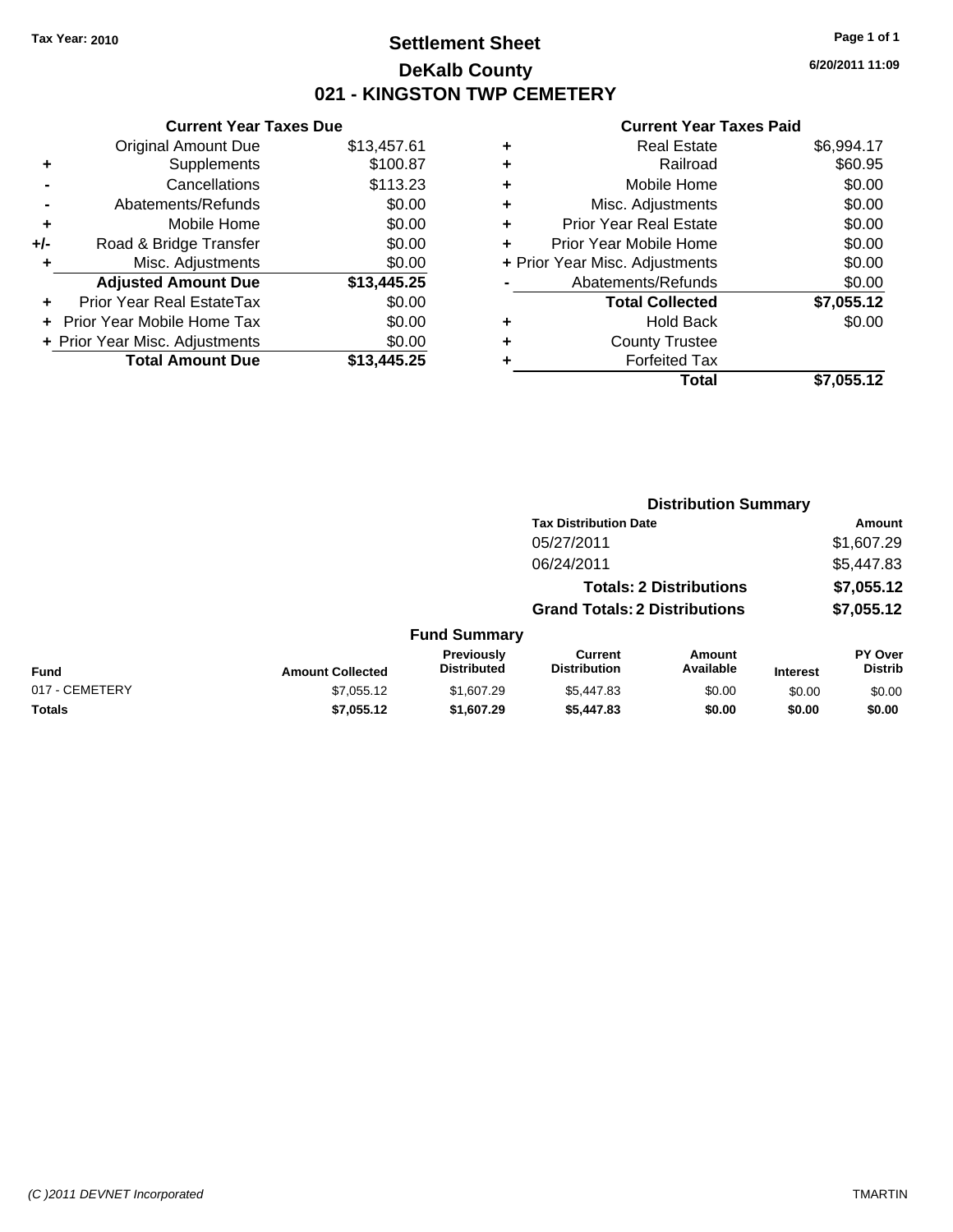# **Settlement Sheet Tax Year: 2010 Page 1 of 1 DeKalb County 022 - MALTA TOWNSHIP**

**6/20/2011 11:09**

| <b>Original Amount Due</b><br>\$58,694.35   |  |
|---------------------------------------------|--|
| \$73.50<br>Supplements<br>٠                 |  |
| \$96.36<br>Cancellations                    |  |
| \$0.00<br>Abatements/Refunds                |  |
| \$0.00<br>Mobile Home<br>٠                  |  |
| \$0.00<br>Road & Bridge Transfer<br>+/-     |  |
| \$0.00<br>Misc. Adjustments<br>٠            |  |
| <b>Adjusted Amount Due</b><br>\$58,671.49   |  |
| \$0.00<br>Prior Year Real EstateTax<br>÷    |  |
| \$0.00<br><b>Prior Year Mobile Home Tax</b> |  |
| \$0.00<br>+ Prior Year Misc. Adjustments    |  |
| <b>Total Amount Due</b><br>\$58,671.49      |  |

| ٠ | <b>Real Estate</b>             | \$30,026.13 |
|---|--------------------------------|-------------|
| ٠ | Railroad                       | \$768.22    |
| ٠ | Mobile Home                    | \$0.00      |
| ٠ | Misc. Adjustments              | \$0.00      |
| ٠ | Prior Year Real Estate         | \$0.00      |
|   | Prior Year Mobile Home         | \$0.00      |
|   | + Prior Year Misc. Adjustments | \$0.00      |
|   | Abatements/Refunds             | \$0.00      |
|   | <b>Total Collected</b>         | \$30,794.35 |
| ٠ | <b>Hold Back</b>               | \$0.00      |
| ٠ | <b>County Trustee</b>          |             |
| ٠ | <b>Forfeited Tax</b>           |             |
|   | Total                          | \$30.794.35 |
|   |                                |             |

|                          |                         |                                         |                                       | <b>Distribution Summary</b>    |                 |                           |
|--------------------------|-------------------------|-----------------------------------------|---------------------------------------|--------------------------------|-----------------|---------------------------|
|                          |                         |                                         | <b>Tax Distribution Date</b>          |                                |                 | Amount                    |
|                          |                         |                                         | 05/27/2011                            |                                |                 | \$5,175.55                |
|                          |                         |                                         | 06/24/2011                            |                                |                 | \$25,618.80               |
|                          |                         |                                         |                                       | <b>Totals: 2 Distributions</b> |                 | \$30,794.35               |
|                          |                         |                                         | <b>Grand Totals: 2 Distributions</b>  |                                |                 | \$30,794.35               |
|                          |                         | <b>Fund Summary</b>                     |                                       |                                |                 |                           |
| <b>Fund</b>              | <b>Amount Collected</b> | <b>Previously</b><br><b>Distributed</b> | <b>Current</b><br><b>Distribution</b> | Amount<br>Available            | <b>Interest</b> | PY Over<br><b>Distrib</b> |
| 001 - CORPORATE          | \$30,438.67             | \$5,115,77                              | \$25,322.90                           | \$0.00                         | \$0.00          | \$0.00                    |
| 054 - GENERAL ASSISTANCE | \$355.68                | \$59.78                                 | \$295.90                              | \$0.00                         | \$0.00          | \$0.00                    |
| <b>Totals</b>            | \$30.794.35             | \$5,175.55                              | \$25,618.80                           | \$0.00                         | \$0.00          | \$0.00                    |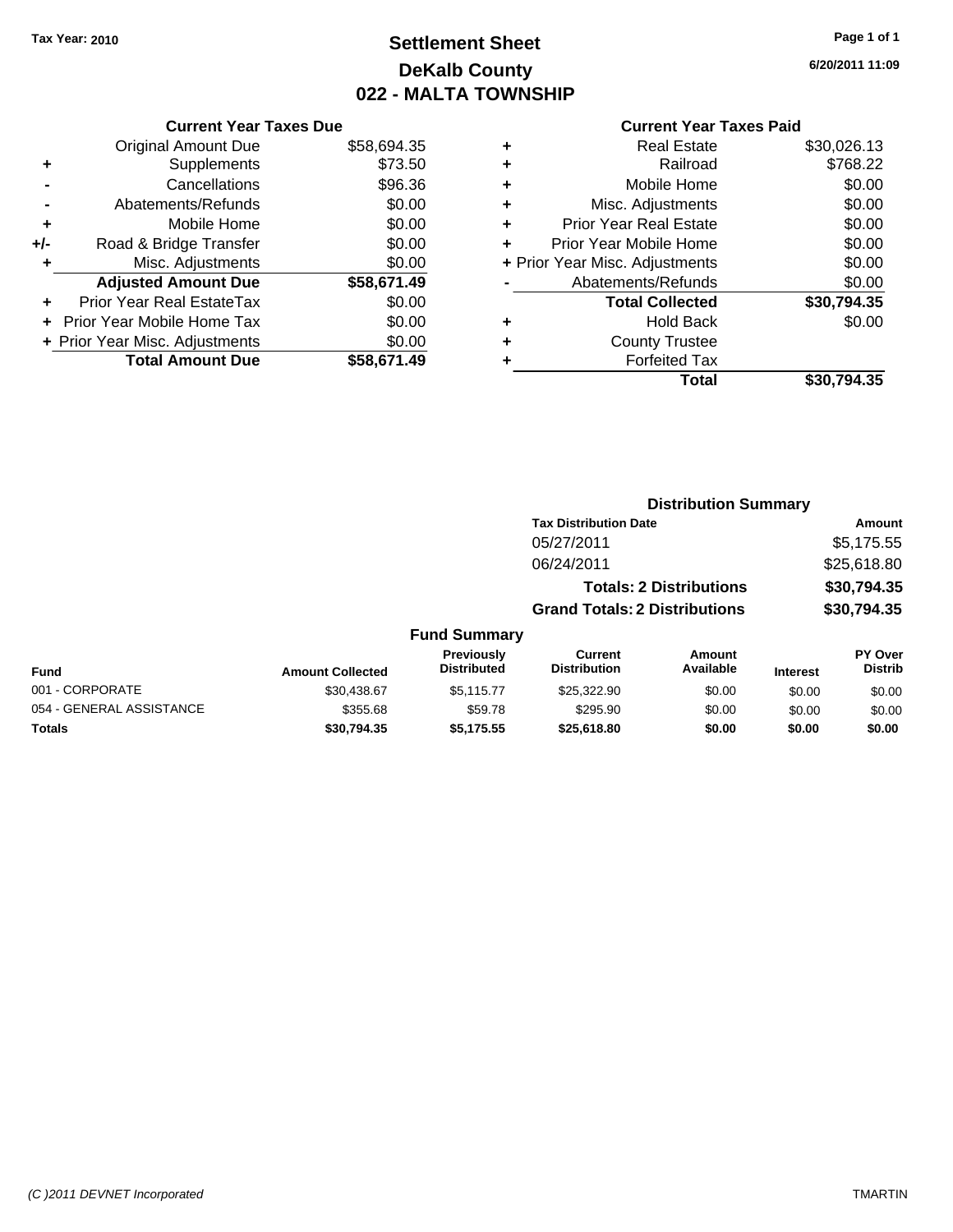# **Settlement Sheet Tax Year: 2010 Page 1 of 1 DeKalb County 023 - MALTA TWP LIBRARY**

**6/20/2011 11:09**

|     | <b>Current Year Taxes Due</b>  |              |
|-----|--------------------------------|--------------|
|     | <b>Original Amount Due</b>     | \$113,117.32 |
| ٠   | Supplements                    | \$141.66     |
|     | Cancellations                  | \$185.71     |
|     | Abatements/Refunds             | \$0.00       |
| ٠   | Mobile Home                    | \$0.00       |
| +/- | Road & Bridge Transfer         | \$0.00       |
| ٠   | Misc. Adjustments              | \$0.00       |
|     | <b>Adjusted Amount Due</b>     | \$113,073.27 |
| ٠   | Prior Year Real EstateTax      | \$0.00       |
|     | Prior Year Mobile Home Tax     | \$0.00       |
|     | + Prior Year Misc. Adjustments | \$0.00       |
|     | <b>Total Amount Due</b>        | \$113.073.27 |
|     |                                |              |

| ٠ | <b>Real Estate</b>             | \$57,867.68 |
|---|--------------------------------|-------------|
| ٠ | Railroad                       | \$1,480.51  |
| ÷ | Mobile Home                    | \$0.00      |
| ٠ | Misc. Adjustments              | \$0.00      |
| ٠ | <b>Prior Year Real Estate</b>  | \$0.00      |
| ÷ | Prior Year Mobile Home         | \$0.00      |
|   | + Prior Year Misc. Adjustments | \$0.00      |
|   | Abatements/Refunds             | \$0.00      |
|   | <b>Total Collected</b>         | \$59,348.19 |
| ٠ | <b>Hold Back</b>               | \$0.00      |
| ٠ | <b>County Trustee</b>          |             |
| ٠ | <b>Forfeited Tax</b>           |             |
|   | Total                          | \$59,348,19 |
|   |                                |             |

|               |                         |                                  |                                       | <b>Distribution Summary</b>    |                 |                                  |
|---------------|-------------------------|----------------------------------|---------------------------------------|--------------------------------|-----------------|----------------------------------|
|               |                         |                                  | <b>Tax Distribution Date</b>          |                                |                 | Amount                           |
|               |                         |                                  | 05/27/2011                            |                                |                 | \$9,974.71                       |
|               |                         |                                  | 06/24/2011                            |                                |                 | \$49,373.48                      |
|               |                         |                                  |                                       | <b>Totals: 2 Distributions</b> |                 | \$59,348.19                      |
|               |                         |                                  | <b>Grand Totals: 2 Distributions</b>  |                                |                 | \$59,348.19                      |
|               |                         | <b>Fund Summary</b>              |                                       |                                |                 |                                  |
| Fund          | <b>Amount Collected</b> | Previously<br><b>Distributed</b> | <b>Current</b><br><b>Distribution</b> | <b>Amount</b><br>Available     | <b>Interest</b> | <b>PY Over</b><br><b>Distrib</b> |
| 016 - LIBRARY | \$59,348.19             | \$9,974.71                       | \$49,373.48                           | \$0.00                         | \$0.00          | \$0.00                           |
| Totals        | \$59,348.19             | \$9,974.71                       | \$49,373.48                           | \$0.00                         | \$0.00          | \$0.00                           |
|               |                         |                                  |                                       |                                |                 |                                  |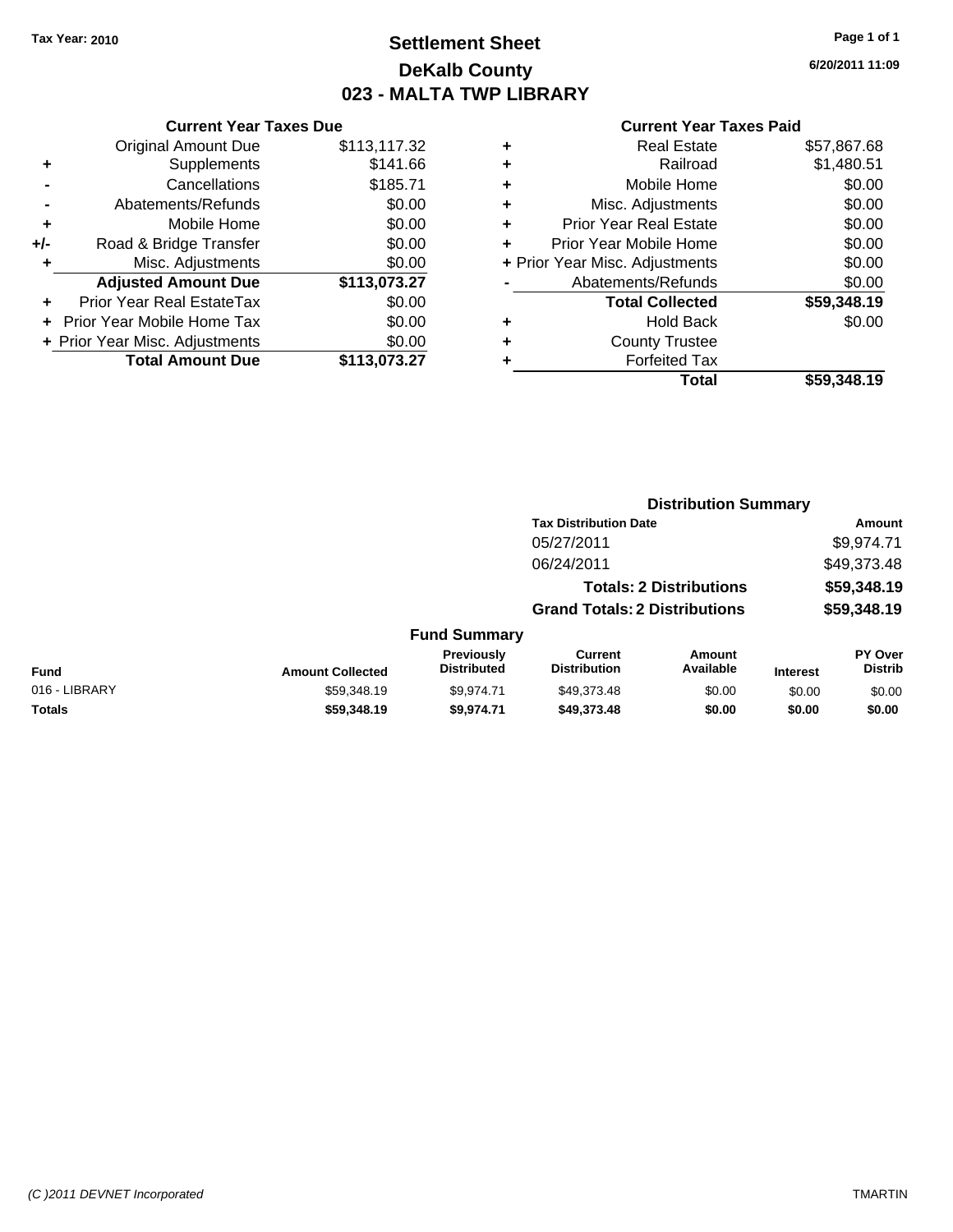# **Settlement Sheet Tax Year: 2010 Page 1 of 1 DeKalb County 024 - MALTA ROAD & BRIDGE**

**6/20/2011 11:09**

#### **Current Year Taxes Paid**

|     | <b>Current Year Taxes Due</b>     |              |  |  |  |
|-----|-----------------------------------|--------------|--|--|--|
|     | <b>Original Amount Due</b>        | \$145,810.58 |  |  |  |
| ٠   | Supplements                       | \$167.59     |  |  |  |
|     | Cancellations                     | \$219.69     |  |  |  |
|     | Abatements/Refunds                | \$0.00       |  |  |  |
| ٠   | Mobile Home                       | \$0.00       |  |  |  |
| +/- | Road & Bridge Transfer            | (\$6,162.99) |  |  |  |
|     | Misc. Adjustments                 | \$0.00       |  |  |  |
|     | <b>Adjusted Amount Due</b>        | \$139,595.49 |  |  |  |
| ÷   | Prior Year Real EstateTax         | \$0.00       |  |  |  |
|     | <b>Prior Year Mobile Home Tax</b> | \$0.00       |  |  |  |
|     | + Prior Year Misc. Adjustments    | \$0.00       |  |  |  |
|     | <b>Total Amount Due</b>           | \$139,595.49 |  |  |  |
|     |                                   |              |  |  |  |

| <b>Real Estate</b>             | \$68,458.92 |
|--------------------------------|-------------|
| Railroad                       | \$1,879.15  |
| Mobile Home                    | \$0.00      |
| Misc. Adjustments              | \$0.00      |
| Prior Year Real Estate         | \$0.00      |
| Prior Year Mobile Home         | \$0.00      |
| + Prior Year Misc. Adjustments | \$0.00      |
| Abatements/Refunds             | \$0.00      |
| <b>Total Collected</b>         | \$70,338.07 |
| <b>Hold Back</b>               | \$0.00      |
| <b>County Trustee</b>          |             |
| <b>Forfeited Tax</b>           |             |
| Total                          | \$70.338.07 |
|                                |             |

**Grand Totals: 2 Distributions \$70,338.07**

| <b>Road and Bridge Summary</b> |             |               | <b>Distribution Summary</b>    |             |
|--------------------------------|-------------|---------------|--------------------------------|-------------|
| <b>Municipality</b>            | Amt. Due    | Amt. Distrib. | <b>Tax Distribution Date</b>   | Amount      |
| VILLAGE OF MALTA               | \$11.729.96 | \$6.162.99    | 05/27/2011                     | \$11,800.30 |
| <b>Totals</b>                  | \$11,729.96 | \$6,162.99    | 06/24/2011                     | \$58,537.77 |
|                                |             |               | <b>Totals: 2 Distributions</b> | \$70,338.07 |

|                              |                         | <b>Fund Summary</b>                     |                                |                     |                 |                           |
|------------------------------|-------------------------|-----------------------------------------|--------------------------------|---------------------|-----------------|---------------------------|
| <b>Fund</b>                  | <b>Amount Collected</b> | <b>Previously</b><br><b>Distributed</b> | Current<br><b>Distribution</b> | Amount<br>Available | <b>Interest</b> | PY Over<br><b>Distrib</b> |
| 007 - ROAD AND BRIDGE        | \$20,990.99             | \$3.506.51                              | \$17,484.48                    | \$0.00              | \$0.00          | \$0.00                    |
| 008 - BRIDGE CONST W/COUNTY  | \$8,977.55              | \$1,508.86                              | \$7,468.69                     | \$0.00              | \$0.00          | \$0.00                    |
| 009 - PERMANENT ROAD         | \$32,266.09             | \$5.422.98                              | \$26,843.11                    | \$0.00              | \$0.00          | \$0.00                    |
| 010 - EQUIPMENT AND BUILDING | \$8.103.44              | \$1.361.95                              | \$6.741.49                     | \$0.00              | \$0.00          | \$0.00                    |
| <b>Totals</b>                | \$70,338.07             | \$11,800.30                             | \$58,537.77                    | \$0.00              | \$0.00          | \$0.00                    |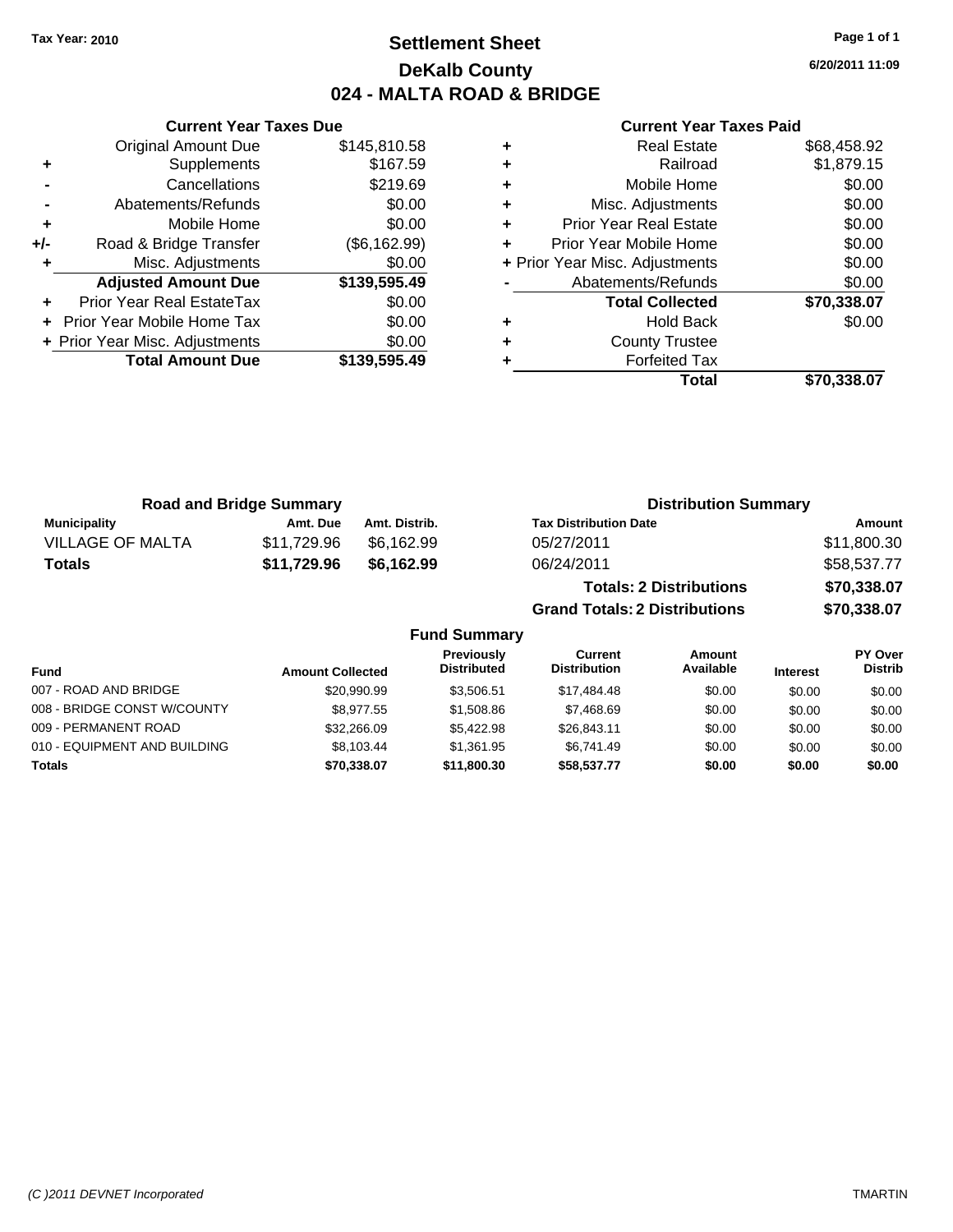# **Settlement Sheet Tax Year: 2010 Page 1 of 1 DeKalb County 025 - MAYFIELD TOWNSHIP**

**6/20/2011 11:09**

|  | <b>Current Year Taxes Paid</b> |  |  |  |
|--|--------------------------------|--|--|--|
|--|--------------------------------|--|--|--|

|     | <b>Current Year Taxes Due</b>  |             |
|-----|--------------------------------|-------------|
|     | <b>Original Amount Due</b>     | \$93,101.59 |
| ٠   | Supplements                    | \$411.76    |
|     | Cancellations                  | \$428.10    |
|     | Abatements/Refunds             | \$0.00      |
| ٠   | Mobile Home                    | \$0.00      |
| +/- | Road & Bridge Transfer         | \$0.00      |
| ٠   | Misc. Adjustments              | \$0.00      |
|     | <b>Adjusted Amount Due</b>     | \$93,085.25 |
| ÷   | Prior Year Real EstateTax      | \$0.00      |
|     | Prior Year Mobile Home Tax     | \$0.00      |
|     | + Prior Year Misc. Adjustments | \$0.00      |
|     | <b>Total Amount Due</b>        | \$93,085,25 |

| ٠ | <b>Real Estate</b>             | \$49,324.97 |
|---|--------------------------------|-------------|
| ٠ | Railroad                       | \$0.00      |
| ٠ | Mobile Home                    | \$0.00      |
| ٠ | Misc. Adjustments              | \$0.00      |
| ٠ | <b>Prior Year Real Estate</b>  | \$0.00      |
| ٠ | Prior Year Mobile Home         | \$0.00      |
|   | + Prior Year Misc. Adjustments | \$0.00      |
|   | Abatements/Refunds             | \$0.00      |
|   | <b>Total Collected</b>         | \$49,324.97 |
| ٠ | Hold Back                      | \$0.00      |
| ٠ | <b>County Trustee</b>          |             |
| ٠ | <b>Forfeited Tax</b>           |             |
|   | Total                          | \$49,324.97 |

|                          |                         |                                         |                                       | <b>Distribution Summary</b>    |                 |                           |
|--------------------------|-------------------------|-----------------------------------------|---------------------------------------|--------------------------------|-----------------|---------------------------|
|                          |                         |                                         | <b>Tax Distribution Date</b>          |                                |                 | Amount                    |
|                          |                         |                                         | 05/27/2011                            |                                |                 | \$11,889.17               |
|                          |                         |                                         | 06/24/2011                            |                                |                 | \$37,435.80               |
|                          |                         |                                         |                                       | <b>Totals: 2 Distributions</b> |                 | \$49,324.97               |
|                          |                         |                                         | <b>Grand Totals: 2 Distributions</b>  |                                |                 | \$49,324.97               |
|                          |                         | <b>Fund Summary</b>                     |                                       |                                |                 |                           |
| Fund                     | <b>Amount Collected</b> | <b>Previously</b><br><b>Distributed</b> | <b>Current</b><br><b>Distribution</b> | Amount<br>Available            | <b>Interest</b> | PY Over<br><b>Distrib</b> |
| 001 - CORPORATE          | \$47,205.23             | \$11,378,23                             | \$35,827.00                           | \$0.00                         | \$0.00          | \$0.00                    |
| 054 - GENERAL ASSISTANCE | \$2,119.74              | \$510.94                                | \$1,608.80                            | \$0.00                         | \$0.00          | \$0.00                    |
| <b>Totals</b>            | \$49.324.97             | \$11,889.17                             | \$37,435.80                           | \$0.00                         | \$0.00          | \$0.00                    |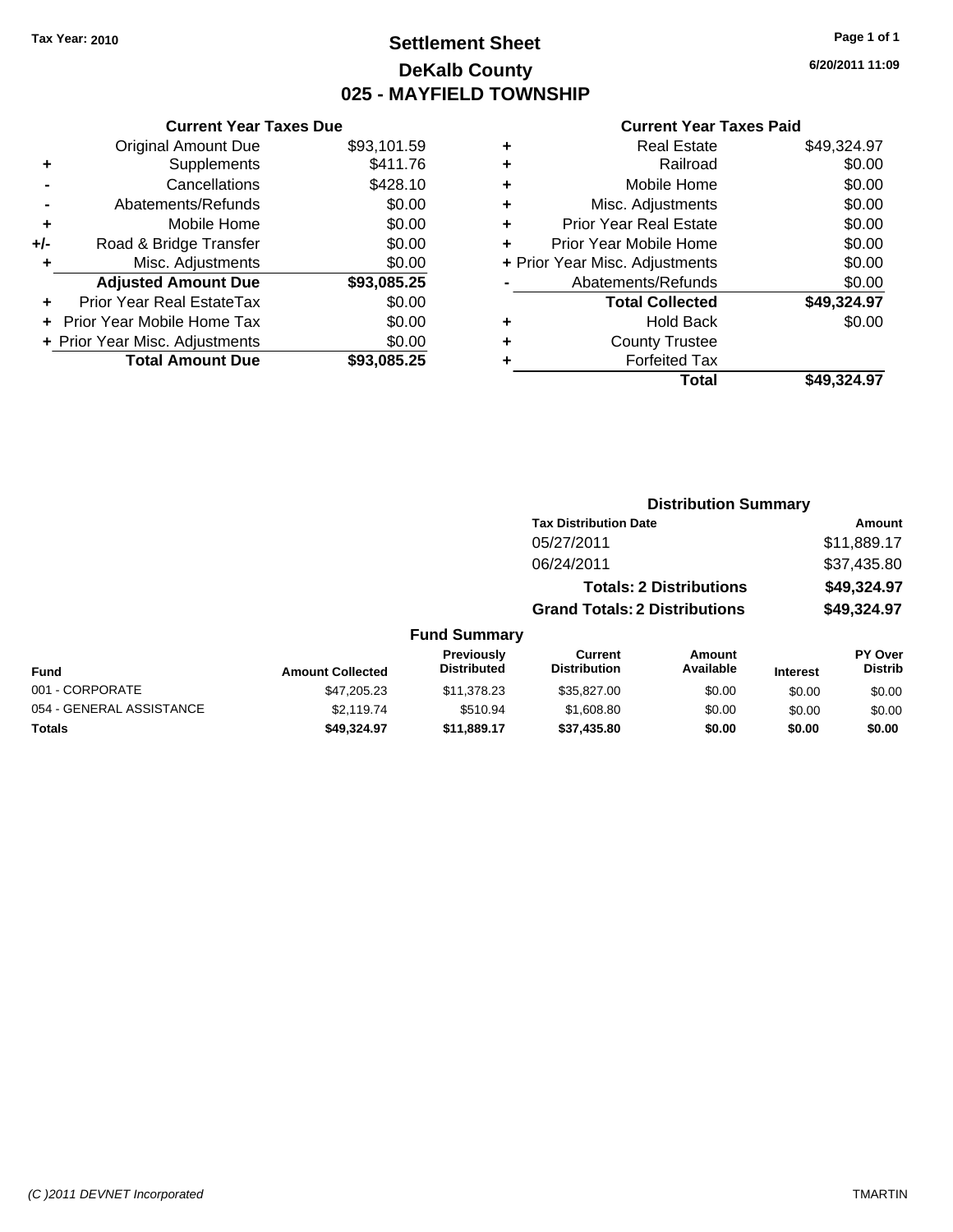**Current Year Taxes Due** Original Amount Due \$220,017.19

**Adjusted Amount Due \$219,978.60**

**Total Amount Due \$219,978.60**

**+** Supplements \$973.08 **-** Cancellations \$1,011.67 **-** Abatements/Refunds \$0.00 **+** Mobile Home \$0.00 **+/-** Road & Bridge Transfer \$0.00 **+** Misc. Adjustments \$0.00

**+** Prior Year Real EstateTax \$0.00 **+** Prior Year Mobile Home Tax \$0.00 **+ Prior Year Misc. Adjustments**  $$0.00$ 

# **Settlement Sheet Tax Year: 2010 Page 1 of 1 DeKalb County 026 - MAYFIELD ROAD & BRIDGE**

**6/20/2011 11:09**

#### **Current Year Taxes Paid**

|   | Total                          | \$116,564.08 |
|---|--------------------------------|--------------|
| ٠ | <b>Forfeited Tax</b>           |              |
| ٠ | <b>County Trustee</b>          |              |
| ٠ | <b>Hold Back</b>               | \$0.00       |
|   | <b>Total Collected</b>         | \$116,564.08 |
|   | Abatements/Refunds             | \$0.00       |
|   | + Prior Year Misc. Adjustments | \$0.00       |
| ٠ | Prior Year Mobile Home         | \$0.00       |
| ٠ | <b>Prior Year Real Estate</b>  | \$0.00       |
| ٠ | Misc. Adjustments              | \$0.00       |
| ٠ | Mobile Home                    | \$0.00       |
| ٠ | Railroad                       | \$0.00       |
| ٠ | <b>Real Estate</b>             | \$116,564.08 |

**Distribution Summary**

|                                                     |                         |                                         |                                      | PIJU INUUTI VUIIIIIUI V        |                 |                           |
|-----------------------------------------------------|-------------------------|-----------------------------------------|--------------------------------------|--------------------------------|-----------------|---------------------------|
|                                                     |                         |                                         | <b>Tax Distribution Date</b>         |                                |                 | Amount                    |
|                                                     |                         |                                         | 05/27/2011                           |                                |                 | \$28,096.30               |
|                                                     |                         |                                         | 06/24/2011                           |                                |                 | \$88,467.78               |
|                                                     |                         |                                         |                                      | <b>Totals: 2 Distributions</b> |                 | \$116,564.08              |
|                                                     |                         |                                         | <b>Grand Totals: 2 Distributions</b> |                                |                 | \$116,564.08              |
|                                                     |                         | <b>Fund Summary</b>                     |                                      |                                |                 |                           |
| <b>Fund</b>                                         | <b>Amount Collected</b> | <b>Previously</b><br><b>Distributed</b> | Current<br><b>Distribution</b>       | Amount<br>Available            | <b>Interest</b> | <b>PY Over</b><br>Distrib |
| 007 - ROAD AND BRIDGE                               | \$75,201.89             | \$18,126.46                             | \$57,075.43                          | \$0.00                         | \$0.00          | \$0.00                    |
| 008 - BRIDGE CONST W/COUNTY                         | \$2,623.40              | \$632.34                                | \$1,991.06                           | \$0.00                         | \$0.00          | \$0.00                    |
| 009 - PERMANENT ROAD                                | \$29,875.73             | \$7,201.17                              | \$22,674.56                          | \$0.00                         | \$0.00          | \$0.00                    |
| 010 - EQUIPMENT AND BUILDING                        | \$5.243.17              | \$1,263.80                              | \$3,979.37                           | \$0.00                         | \$0.00          | \$0.00                    |
| 035 - TORT JUDGMENTS, LIABILITY<br><b>INSURANCE</b> | \$2,255.63              | \$543.69                                | \$1,711.94                           | \$0.00                         | \$0.00          | \$0.00                    |
| 047 - SOCIAL SECURITY                               | \$1,364.26              | \$328.84                                | \$1,035.42                           | \$0.00                         | \$0.00          | \$0.00                    |

**Totals \$116,564.08 \$28,096.30 \$88,467.78 \$0.00 \$0.00 \$0.00**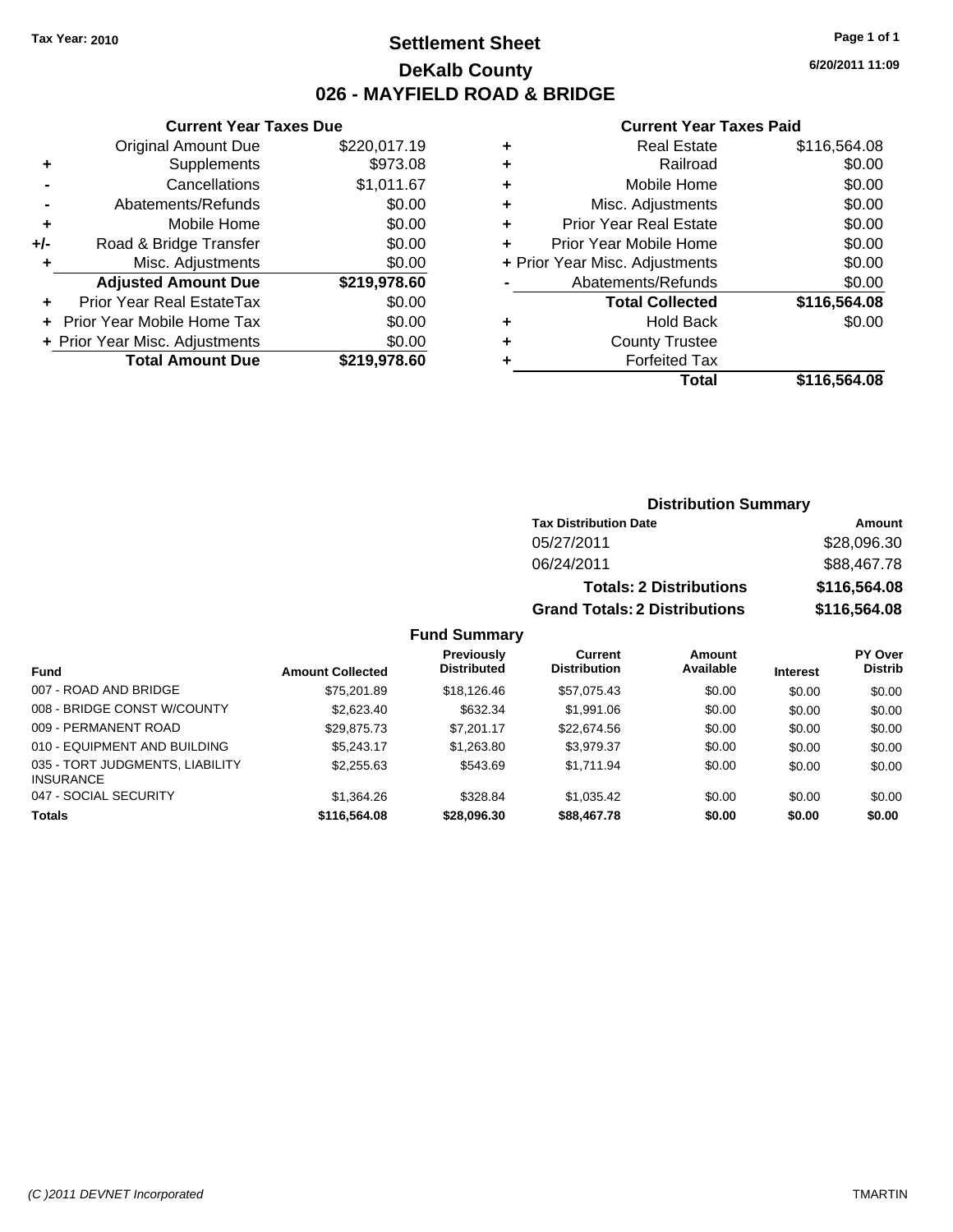# **Settlement Sheet Tax Year: 2010 Page 1 of 1 DeKalb County 027 - MILAN TOWNSHIP**

**6/20/2011 11:09**

|     | <b>Current Year Taxes Due</b>  |             |  |  |  |
|-----|--------------------------------|-------------|--|--|--|
|     | <b>Original Amount Due</b>     | \$40,002.50 |  |  |  |
| ٠   | Supplements                    | \$0.00      |  |  |  |
|     | Cancellations                  | \$0.00      |  |  |  |
|     | Abatements/Refunds             | \$0.00      |  |  |  |
| ٠   | Mobile Home                    | \$0.00      |  |  |  |
| +/- | Road & Bridge Transfer         | \$0.00      |  |  |  |
| ٠   | Misc. Adjustments              | \$0.00      |  |  |  |
|     | <b>Adjusted Amount Due</b>     | \$40,002.50 |  |  |  |
| ÷   | Prior Year Real EstateTax      | \$0.00      |  |  |  |
|     | Prior Year Mobile Home Tax     | \$0.00      |  |  |  |
|     | + Prior Year Misc. Adjustments | \$0.00      |  |  |  |
|     | <b>Total Amount Due</b>        | \$40,002.50 |  |  |  |
|     |                                |             |  |  |  |

|   | <b>Real Estate</b>             | \$21,331.77 |
|---|--------------------------------|-------------|
| ÷ | Railroad                       | \$0.00      |
| ÷ | Mobile Home                    | \$0.00      |
| ٠ | Misc. Adjustments              | \$0.00      |
| ٠ | <b>Prior Year Real Estate</b>  | \$0.00      |
|   | Prior Year Mobile Home         | \$0.00      |
|   | + Prior Year Misc. Adjustments | \$0.00      |
|   | Abatements/Refunds             | \$0.00      |
|   | <b>Total Collected</b>         | \$21,331.77 |
| ٠ | <b>Hold Back</b>               | \$0.00      |
| ٠ | <b>County Trustee</b>          |             |
| ٠ | <b>Forfeited Tax</b>           |             |
|   | Total                          | \$21,331.77 |
|   |                                |             |

|                 |                         |                                  | <b>Distribution Summary</b>          |                                |                 |                           |
|-----------------|-------------------------|----------------------------------|--------------------------------------|--------------------------------|-----------------|---------------------------|
|                 |                         |                                  | <b>Tax Distribution Date</b>         |                                |                 | Amount                    |
|                 |                         |                                  | 05/27/2011                           |                                |                 | \$2,279.53                |
|                 |                         |                                  | 06/24/2011                           |                                |                 | \$19,052.24               |
|                 |                         |                                  |                                      | <b>Totals: 2 Distributions</b> |                 | \$21,331.77               |
|                 |                         |                                  | <b>Grand Totals: 2 Distributions</b> |                                |                 | \$21,331.77               |
|                 |                         | <b>Fund Summary</b>              |                                      |                                |                 |                           |
| <b>Fund</b>     | <b>Amount Collected</b> | Previously<br><b>Distributed</b> | Current<br><b>Distribution</b>       | Amount<br>Available            | <b>Interest</b> | PY Over<br><b>Distrib</b> |
| 001 - CORPORATE | \$21.331.77             | \$2,279.53                       | \$19.052.24                          | \$0.00                         | \$0.00          | \$0.00                    |
| <b>Totals</b>   | \$21,331.77             | \$2,279.53                       | \$19,052.24                          | \$0.00                         | \$0.00          | \$0.00                    |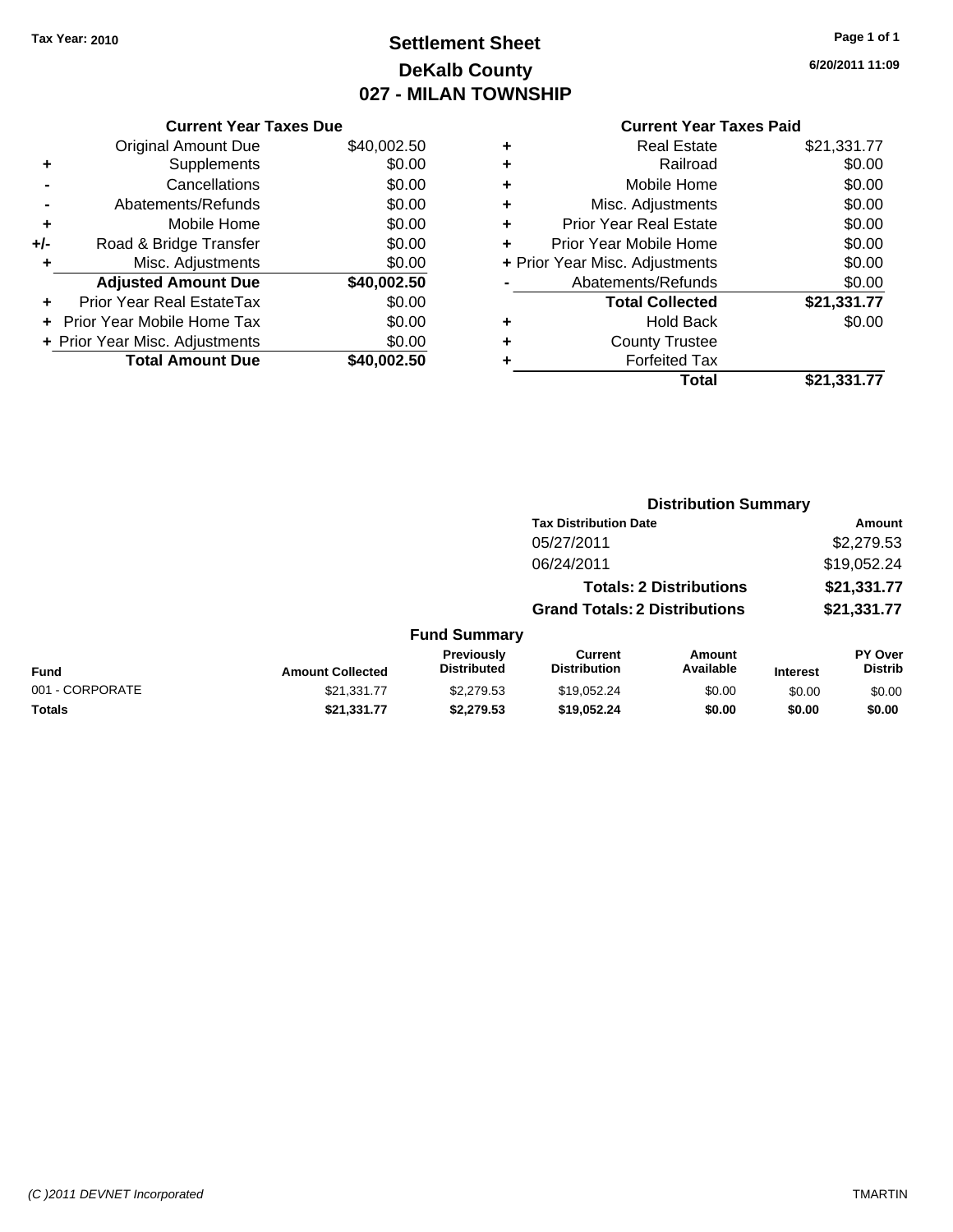# **Settlement Sheet Tax Year: 2010 Page 1 of 1 DeKalb County 028 - MILAN ROAD & BRIDGE**

**6/20/2011 11:09**

|       | <b>Current Year Taxes Due</b>            |             |  |  |  |
|-------|------------------------------------------|-------------|--|--|--|
|       | <b>Original Amount Due</b>               | \$60,504.15 |  |  |  |
| ٠     | Supplements                              | \$0.00      |  |  |  |
|       | Cancellations                            | \$0.00      |  |  |  |
|       | Abatements/Refunds                       | \$0.00      |  |  |  |
| ٠     | Mobile Home                              | \$0.00      |  |  |  |
| $+/-$ | Road & Bridge Transfer                   | \$0.00      |  |  |  |
|       | \$0.00<br>Misc. Adjustments              |             |  |  |  |
|       | <b>Adjusted Amount Due</b>               | \$60,504.15 |  |  |  |
|       | Prior Year Real EstateTax                | \$0.00      |  |  |  |
|       | Prior Year Mobile Home Tax               | \$0.00      |  |  |  |
|       | \$0.00<br>+ Prior Year Misc. Adjustments |             |  |  |  |
|       | <b>Total Amount Due</b>                  | \$60,504.15 |  |  |  |
|       |                                          |             |  |  |  |

| ٠ | <b>Real Estate</b>             | \$32,264.54 |
|---|--------------------------------|-------------|
| ٠ | Railroad                       | \$0.00      |
| ٠ | Mobile Home                    | \$0.00      |
| ٠ | Misc. Adjustments              | \$0.00      |
| ٠ | Prior Year Real Estate         | \$0.00      |
| ÷ | Prior Year Mobile Home         | \$0.00      |
|   | + Prior Year Misc. Adjustments | \$0.00      |
|   | Abatements/Refunds             | \$0.00      |
|   | <b>Total Collected</b>         | \$32,264.54 |
| ٠ | <b>Hold Back</b>               | \$0.00      |
| ٠ | <b>County Trustee</b>          |             |
| ٠ | <b>Forfeited Tax</b>           |             |
|   | Total                          | \$32.264.54 |
|   |                                |             |

|                             |                         |                                         | <b>Distribution Summary</b>           |                                |                 |                                  |  |
|-----------------------------|-------------------------|-----------------------------------------|---------------------------------------|--------------------------------|-----------------|----------------------------------|--|
|                             |                         |                                         | <b>Tax Distribution Date</b>          |                                |                 | Amount                           |  |
|                             |                         |                                         | 05/27/2011                            |                                |                 | \$3,447.80                       |  |
|                             |                         |                                         | 06/24/2011                            |                                |                 | \$28,816.74                      |  |
|                             |                         |                                         |                                       | <b>Totals: 2 Distributions</b> |                 | \$32,264.54                      |  |
|                             |                         |                                         | <b>Grand Totals: 2 Distributions</b>  |                                |                 | \$32,264.54                      |  |
|                             |                         | <b>Fund Summary</b>                     |                                       |                                |                 |                                  |  |
| Fund                        | <b>Amount Collected</b> | <b>Previously</b><br><b>Distributed</b> | <b>Current</b><br><b>Distribution</b> | Amount<br>Available            | <b>Interest</b> | <b>PY Over</b><br><b>Distrib</b> |  |
| 007 - ROAD AND BRIDGE       | \$21.943.96             | \$2,344.94                              | \$19,599.02                           | \$0.00                         | \$0.00          | \$0.00                           |  |
| 008 - BRIDGE CONST W/COUNTY | \$2.321.17              | \$248.04                                | \$2,073.13                            | \$0.00                         | \$0.00          | \$0.00                           |  |
| 009 - PERMANENT ROAD        | \$7,999.41              | \$854.82                                | \$7,144.59                            | \$0.00                         | \$0.00          | \$0.00                           |  |
| Totals                      | \$32,264.54             | \$3,447.80                              | \$28,816.74                           | \$0.00                         | \$0.00          | \$0.00                           |  |
|                             |                         |                                         |                                       |                                |                 |                                  |  |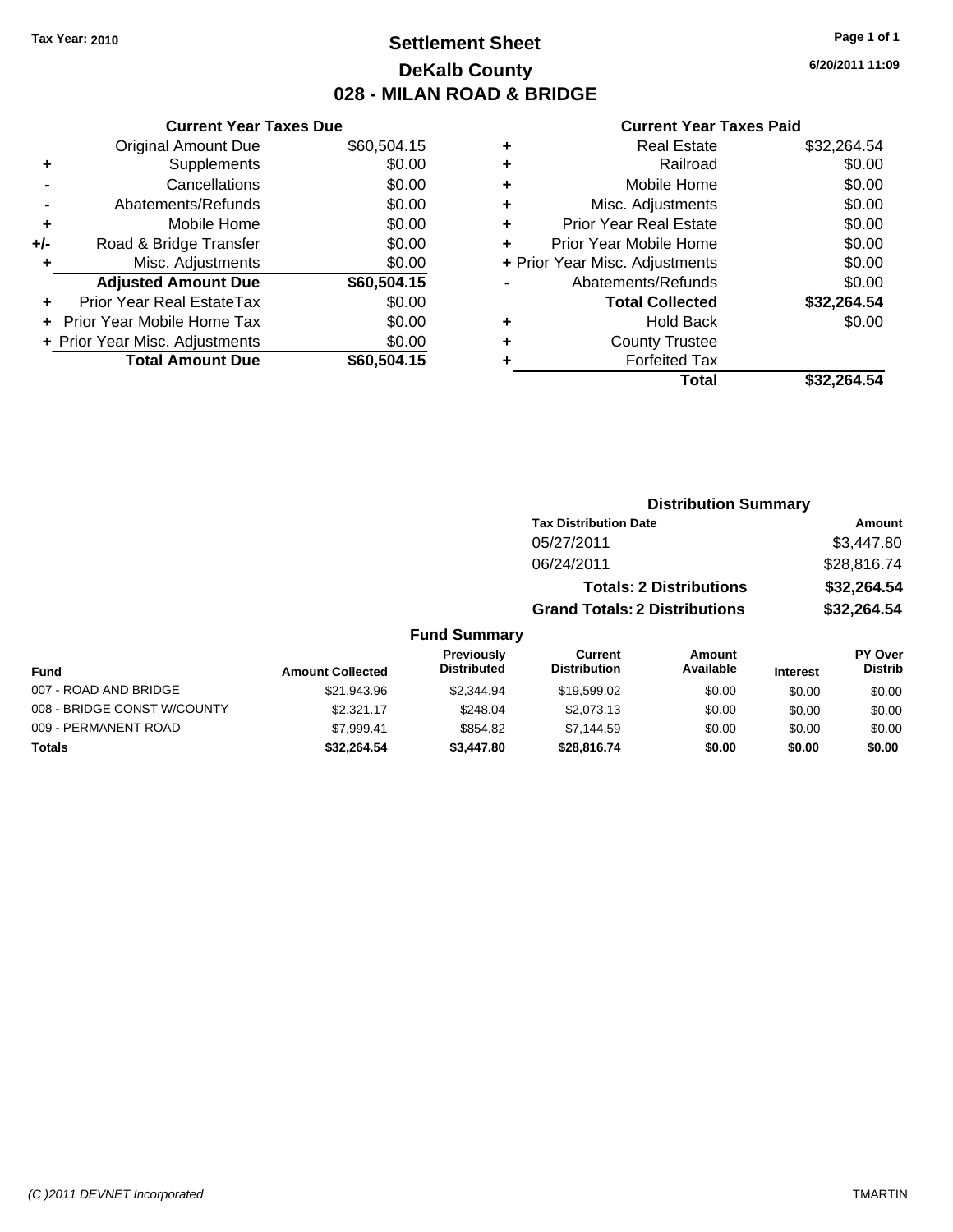# **Settlement Sheet Tax Year: 2010 Page 1 of 1 DeKalb County 029 - PAW PAW TOWNSHIP**

**6/20/2011 11:09**

|     | <b>Current Year Taxes Due</b>  |             |  |  |  |
|-----|--------------------------------|-------------|--|--|--|
|     | Original Amount Due            | \$62,164.94 |  |  |  |
| ٠   | Supplements                    | \$0.00      |  |  |  |
|     | Cancellations                  | \$0.00      |  |  |  |
|     | Abatements/Refunds             | \$0.00      |  |  |  |
| ٠   | Mobile Home                    | \$0.00      |  |  |  |
| +/- | Road & Bridge Transfer         | \$0.00      |  |  |  |
|     | Misc. Adjustments              | \$0.00      |  |  |  |
|     | <b>Adjusted Amount Due</b>     | \$62,164.94 |  |  |  |
|     | Prior Year Real EstateTax      | \$0.00      |  |  |  |
|     | Prior Year Mobile Home Tax     | \$0.00      |  |  |  |
|     | + Prior Year Misc. Adjustments | \$0.00      |  |  |  |
|     | <b>Total Amount Due</b>        | \$62.164.94 |  |  |  |
|     |                                |             |  |  |  |

#### **Current Year Taxes Paid**

| ٠ | <b>Real Estate</b>             | \$31,777.99 |
|---|--------------------------------|-------------|
| ٠ | Railroad                       | \$1,018.93  |
| ٠ | Mobile Home                    | \$0.00      |
| ÷ | Misc. Adjustments              | \$0.00      |
| ٠ | <b>Prior Year Real Estate</b>  | \$0.00      |
| ÷ | Prior Year Mobile Home         | \$0.00      |
|   | + Prior Year Misc. Adjustments | \$0.00      |
|   | Abatements/Refunds             | \$0.00      |
|   | <b>Total Collected</b>         | \$32,796.92 |
| ٠ | Hold Back                      | \$0.00      |
| ٠ | <b>County Trustee</b>          |             |
| ٠ | <b>Forfeited Tax</b>           |             |
|   | Total                          | \$32,796.92 |
|   |                                |             |

#### **Distribution Summary Tax Distribution Date Amount** 05/27/2011 \$5,566.63 06/24/2011 \$27,230.29 **Totals: 2 Distributions \$32,796.92 Grand Totals: 2 Distributions \$32,796.92 Fund Summary Fund Interest Amount Collected Distributed PY Over Distrib Amount Available Current Distribution Previously** 001 - CORPORATE 6000 \$30,792.42 \$30,792.42 \$5,226.40 \$25,566.02 \$0.00 \$0.00 \$0.00 017 - CEMETERY 60.00 \$1,254.62 \$1,254.62 \$212.95 \$1,041.67 \$0.00 \$0.00 \$0.00 \$0.00 034 - GENERAL ASSISTANCE \$749.88 \$622.60 \$0.00 \$0.00 \$0.00 **Totals \$32,796.92 \$5,566.63 \$27,230.29 \$0.00 \$0.00 \$0.00**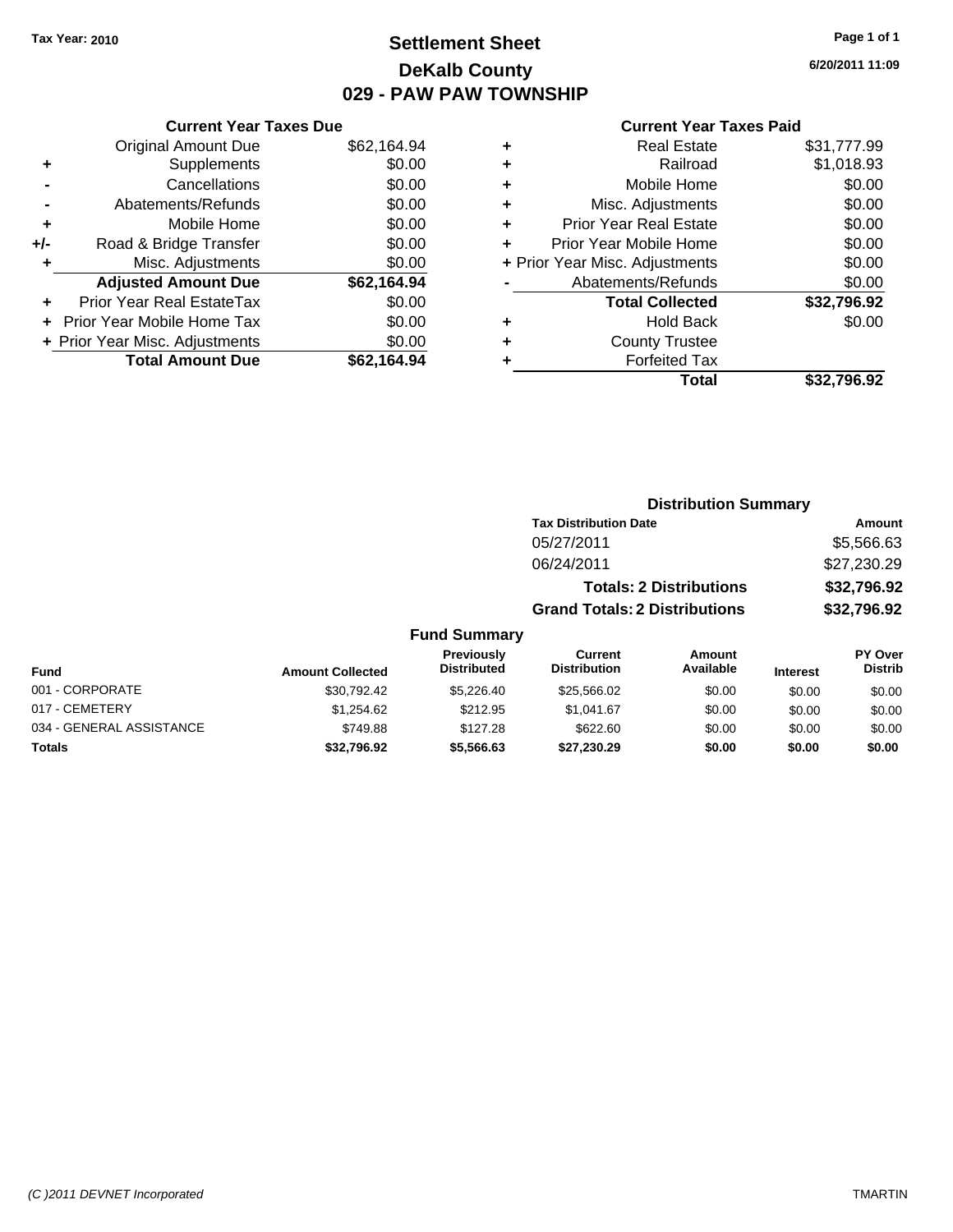# **Settlement Sheet Tax Year: 2010 Page 1 of 1 DeKalb County 030 - PAW PAW ROAD & BRIDGE**

**6/20/2011 11:09**

### **Current Year Taxes Paid**

| Cur                   |   |             | <b>Current Year Taxes Due</b>  |       |
|-----------------------|---|-------------|--------------------------------|-------|
| R                     | ٠ | \$85,740.29 | <b>Original Amount Due</b>     |       |
|                       | ٠ | \$0.00      | Supplements                    |       |
| Mo                    | ٠ | \$0.00      | Cancellations                  |       |
| Misc. Ao              | ٠ | \$0.00      | Abatements/Refunds             |       |
| Prior Year R          | ٠ | \$0.00      | Mobile Home                    |       |
| Prior Year Mo         |   | \$0.00      | Road & Bridge Transfer         | $+/-$ |
| + Prior Year Misc. Ao |   | \$0.00      | Misc. Adjustments              |       |
| Abatement             |   | \$85,740.29 | <b>Adjusted Amount Due</b>     |       |
| <b>Total</b>          |   | \$0.00      | Prior Year Real EstateTax      |       |
|                       |   | \$0.00      | + Prior Year Mobile Home Tax   |       |
| Cour                  |   | \$0.00      | + Prior Year Misc. Adjustments |       |
| Fo                    |   | \$85,740.29 | <b>Total Amount Due</b>        |       |
|                       |   |             |                                |       |

|   | Total                          | \$45.234.65 |
|---|--------------------------------|-------------|
|   | <b>Forfeited Tax</b>           |             |
| ÷ | <b>County Trustee</b>          |             |
| ٠ | <b>Hold Back</b>               | \$0.00      |
|   | <b>Total Collected</b>         | \$45,234.65 |
|   | Abatements/Refunds             | \$0.00      |
|   | + Prior Year Misc. Adjustments | \$0.00      |
|   | Prior Year Mobile Home         | \$0.00      |
| ٠ | <b>Prior Year Real Estate</b>  | \$0.00      |
| ٠ | Misc. Adjustments              | \$0.00      |
| ٠ | Mobile Home                    | \$0.00      |
|   | Railroad                       | \$1,405.35  |
| ٠ | <b>Real Estate</b>             | \$43,829.30 |

**Distribution Summary**

|                                         |                         |                                         | <b>Tax Distribution Date</b>          |                                |                 | Amount                    |
|-----------------------------------------|-------------------------|-----------------------------------------|---------------------------------------|--------------------------------|-----------------|---------------------------|
|                                         |                         |                                         | 05/27/2011                            |                                |                 | \$7,677.73                |
|                                         |                         |                                         | 06/24/2011                            |                                |                 | \$37,556.92               |
|                                         |                         |                                         |                                       | <b>Totals: 2 Distributions</b> |                 | \$45,234.65               |
|                                         |                         |                                         | <b>Grand Totals: 2 Distributions</b>  |                                |                 | \$45,234.65               |
|                                         |                         | <b>Fund Summary</b>                     |                                       |                                |                 |                           |
| <b>Fund</b>                             | <b>Amount Collected</b> | <b>Previously</b><br><b>Distributed</b> | <b>Current</b><br><b>Distribution</b> | Amount<br>Available            | <b>Interest</b> | <b>PY Over</b><br>Distrib |
| 007 - ROAD AND BRIDGE                   | \$21,937.07             | \$3,723.40                              | \$18,213.67                           | \$0.00                         | \$0.00          | \$0.00                    |
| 009 - PERMANENT ROAD                    | \$17,562.81             | \$2,980.96                              | \$14,581.85                           | \$0.00                         | \$0.00          | \$0.00                    |
| 010 - EQUIPMENT AND BUILDING            | \$2,415.53              | \$409.99                                | \$2,005.54                            | \$0.00                         | \$0.00          | \$0.00                    |
| 027 - AUDIT                             | \$366.18                | \$62.15                                 | \$304.03                              | \$0.00                         | \$0.00          | \$0.00                    |
| 035 - TORT JUDGEMENTS/LIABILITY<br>INS. | \$2,330.31              | \$395.53                                | \$1,934.78                            | \$0.00                         | \$0.00          | \$0.00                    |
| 047 - SOCIAL SECURITY                   | \$622.75                | \$105.70                                | \$517.05                              | \$0.00                         | \$0.00          | \$0.00                    |
| <b>Totals</b>                           | \$45,234.65             | \$7,677.73                              | \$37,556.92                           | \$0.00                         | \$0.00          | \$0.00                    |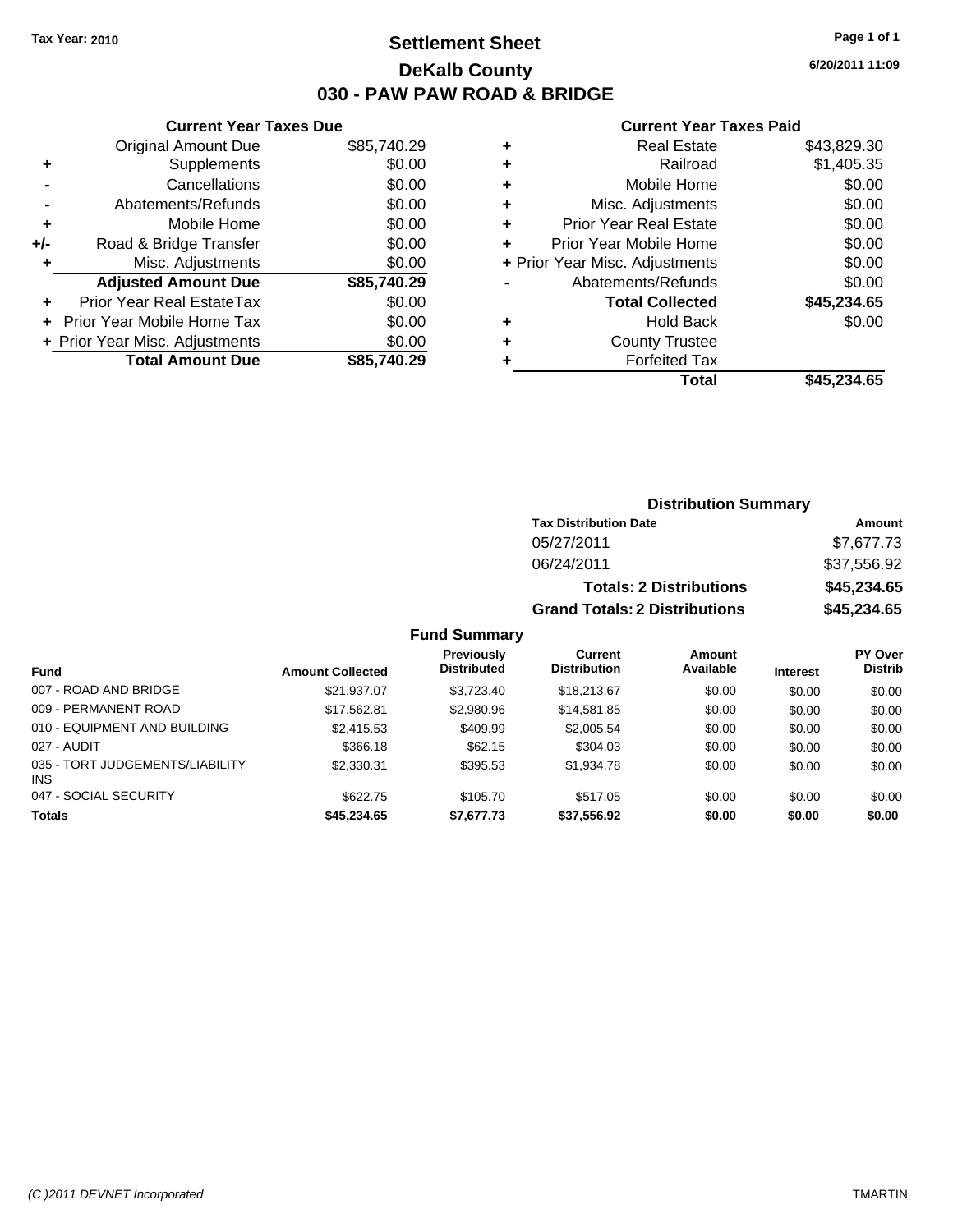# **Settlement Sheet Tax Year: 2010 Page 1 of 1 DeKalb County 031 - PIERCE TOWNSHIP**

**6/20/2011 11:09**

#### **Current Year Taxes Paid**

| <b>Current Year Taxes Due</b>           |             |  |  |  |
|-----------------------------------------|-------------|--|--|--|
| <b>Original Amount Due</b>              | \$52,701.68 |  |  |  |
| Supplements                             | \$0.00      |  |  |  |
| Cancellations                           | \$0.00      |  |  |  |
| Abatements/Refunds                      | \$0.00      |  |  |  |
| \$0.00<br>Mobile Home<br>٠              |             |  |  |  |
| \$0.00<br>Road & Bridge Transfer<br>+/- |             |  |  |  |
| Misc. Adjustments                       | \$0.00      |  |  |  |
| <b>Adjusted Amount Due</b>              | \$52,701.68 |  |  |  |
| Prior Year Real EstateTax               | \$0.00      |  |  |  |
| <b>Prior Year Mobile Home Tax</b>       | \$0.00      |  |  |  |
| + Prior Year Misc. Adjustments          | \$0.00      |  |  |  |
| <b>Total Amount Due</b>                 | \$52.701.68 |  |  |  |
|                                         |             |  |  |  |

| ٠ | <b>Real Estate</b>             | \$28,208.89 |
|---|--------------------------------|-------------|
| ٠ | Railroad                       | \$0.00      |
| ٠ | Mobile Home                    | \$0.00      |
| ٠ | Misc. Adjustments              | \$0.00      |
| ٠ | <b>Prior Year Real Estate</b>  | \$0.00      |
| ÷ | Prior Year Mobile Home         | \$0.00      |
|   | + Prior Year Misc. Adjustments | \$0.00      |
|   | Abatements/Refunds             | \$0.00      |
|   | <b>Total Collected</b>         | \$28,208.89 |
| ٠ | <b>Hold Back</b>               | \$0.00      |
| ٠ | <b>County Trustee</b>          |             |
| ٠ | <b>Forfeited Tax</b>           |             |
|   | Total                          | \$28,208.89 |
|   |                                |             |

### **Distribution Summary Tax Distribution Date Amount** 05/27/2011 \$6,742.28 06/24/2011 \$21,466.61 **Totals: 2 Distributions \$28,208.89 Grand Totals: 2 Distributions \$28,208.89**

#### **Fund Summary**

| Fund                                   | <b>Amount Collected</b> | Previously<br><b>Distributed</b> | Current<br><b>Distribution</b> | <b>Amount</b><br>Available | <b>Interest</b> | PY Over<br><b>Distrib</b> |
|----------------------------------------|-------------------------|----------------------------------|--------------------------------|----------------------------|-----------------|---------------------------|
| 001 - CORPORATE                        | \$21,354.85             | \$5.104.07                       | \$16,250.78                    | \$0.00                     | \$0.00          | \$0.00                    |
| $005 - I. M. R. F.$                    | \$1,392.14              | \$332.74                         | \$1,059.40                     | \$0.00                     | \$0.00          | \$0.00                    |
| 027 - AUDIT                            | \$268.55                | \$64.19                          | \$204.36                       | \$0.00                     | \$0.00          | \$0.00                    |
| 035 - TORT JUDGEMENTS/LIABILITY<br>INS | \$2,194.82              | \$524.59                         | \$1,670.23                     | \$0.00                     | \$0.00          | \$0.00                    |
| 047 - SOCIAL SECURITY                  | \$1,392.14              | \$332.74                         | \$1.059.40                     | \$0.00                     | \$0.00          | \$0.00                    |
| 054 - GENERAL ASSISTANCE               | \$1,606.39              | \$383.95                         | \$1,222,44                     | \$0.00                     | \$0.00          | \$0.00                    |
| <b>Totals</b>                          | \$28,208.89             | \$6,742.28                       | \$21,466.61                    | \$0.00                     | \$0.00          | \$0.00                    |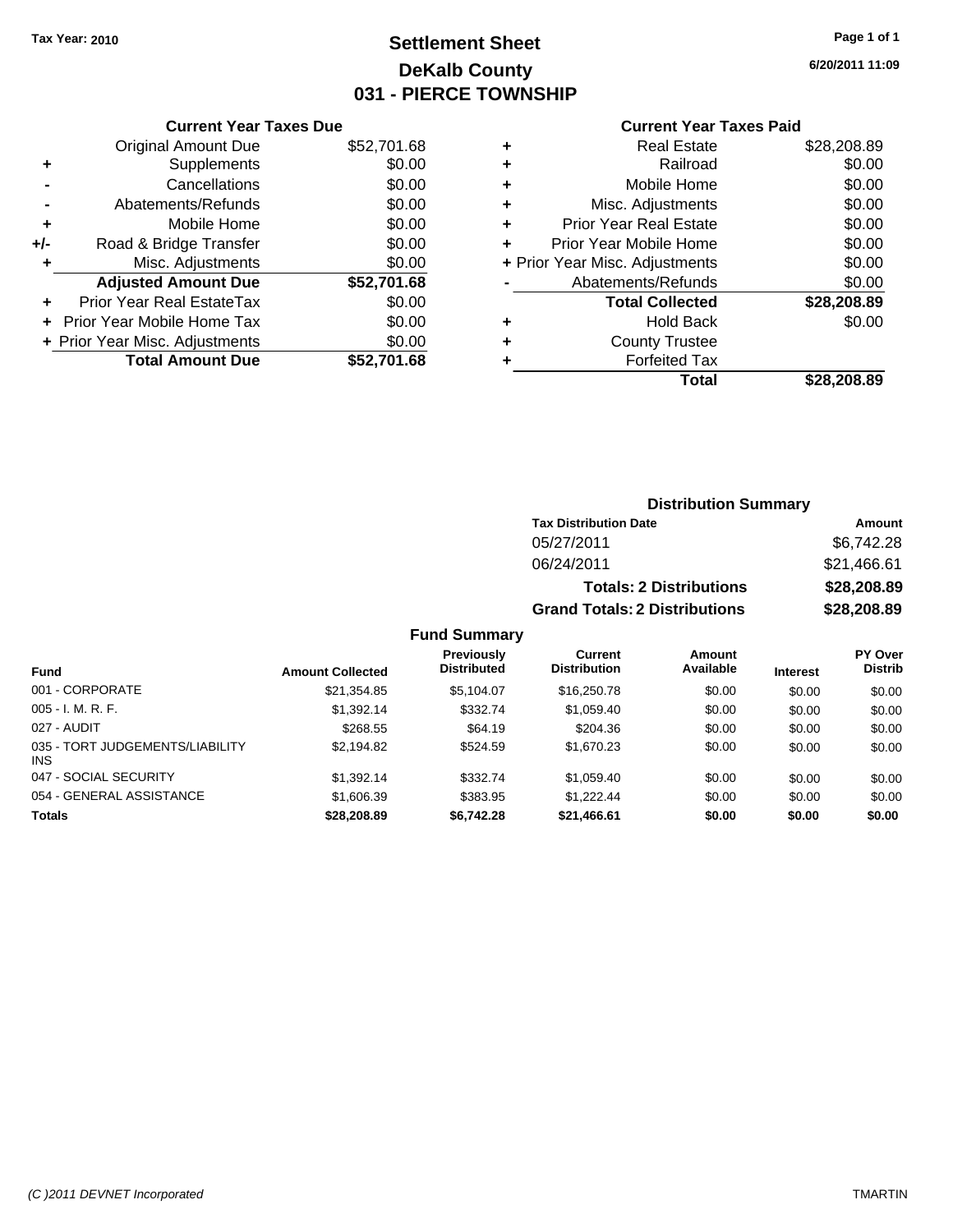# **Settlement Sheet Tax Year: 2010 Page 1 of 1 DeKalb County 032 - PIERCE ROAD & BRIDGE**

**6/20/2011 11:09**

### **Current Year Taxes Paid**

|     | <b>Current Year Taxes Due</b>    |              |  |  |  |
|-----|----------------------------------|--------------|--|--|--|
|     | <b>Original Amount Due</b>       | \$157,160.64 |  |  |  |
| ٠   | Supplements                      | \$0.00       |  |  |  |
|     | Cancellations                    | \$0.00       |  |  |  |
|     | Abatements/Refunds               | \$0.00       |  |  |  |
| ٠   | Mobile Home                      | \$0.00       |  |  |  |
| +/- | Road & Bridge Transfer           | \$0.00       |  |  |  |
| ٠   | Misc. Adjustments                | \$0.00       |  |  |  |
|     | <b>Adjusted Amount Due</b>       | \$157,160.64 |  |  |  |
|     | <b>Prior Year Real EstateTax</b> | \$0.00       |  |  |  |
|     | Prior Year Mobile Home Tax       | \$0.00       |  |  |  |
|     | + Prior Year Misc. Adjustments   | \$0.00       |  |  |  |
|     | <b>Total Amount Due</b>          | \$157,160.64 |  |  |  |
|     |                                  |              |  |  |  |

| <b>Real Estate</b>             | \$84,121.19 |
|--------------------------------|-------------|
| Railroad                       | \$0.00      |
| Mobile Home                    | \$0.00      |
| Misc. Adjustments              | \$0.00      |
| <b>Prior Year Real Estate</b>  | \$0.00      |
| Prior Year Mobile Home         | \$0.00      |
| + Prior Year Misc. Adjustments | \$0.00      |
| Abatements/Refunds             | \$0.00      |
| <b>Total Collected</b>         | \$84,121.19 |
| <b>Hold Back</b>               | \$0.00      |
| <b>County Trustee</b>          |             |
| <b>Forfeited Tax</b>           |             |
| Total                          | \$84,121.19 |
|                                |             |

### **Distribution Summary**

| <b>Tax Distribution Date</b>         | Amount      |
|--------------------------------------|-------------|
| 05/27/2011                           | \$20,106.05 |
| 06/24/2011                           | \$64,015.14 |
| <b>Totals: 2 Distributions</b>       | \$84,121.19 |
| <b>Grand Totals: 2 Distributions</b> | \$84,121.19 |

### **Fund Summary**

|                              |                         | <b>Previously</b>  | Current             | <b>Amount</b> |                 | PY Over        |
|------------------------------|-------------------------|--------------------|---------------------|---------------|-----------------|----------------|
| Fund                         | <b>Amount Collected</b> | <b>Distributed</b> | <b>Distribution</b> | Available     | <b>Interest</b> | <b>Distrib</b> |
| $005 - I. M. R. F.$          | \$56.27                 | \$13.45            | \$42.82             | \$0.00        | \$0.00          | \$0.00         |
| 007 - ROAD AND BRIDGE        | \$59,013.46             | \$14.104.98        | \$44,908.48         | \$0.00        | \$0.00          | \$0.00         |
| 008 - BRIDGE CONST W/COUNTY  | \$4,684.88              | \$1.119.75         | \$3,565.13          | \$0.00        | \$0.00          | \$0.00         |
| 009 - PERMANENT ROAD         | \$16,488,35             | \$3.940.93         | \$12,547.42         | \$0.00        | \$0.00          | \$0.00         |
| 010 - EQUIPMENT AND BUILDING | \$3,279.88              | \$783.93           | \$2,495.95          | \$0.00        | \$0.00          | \$0.00         |
| 047 - SOCIAL SECURITY        | \$598.35                | \$143.01           | \$455.34            | \$0.00        | \$0.00          | \$0.00         |
| <b>Totals</b>                | \$84.121.19             | \$20,106.05        | \$64,015.14         | \$0.00        | \$0.00          | \$0.00         |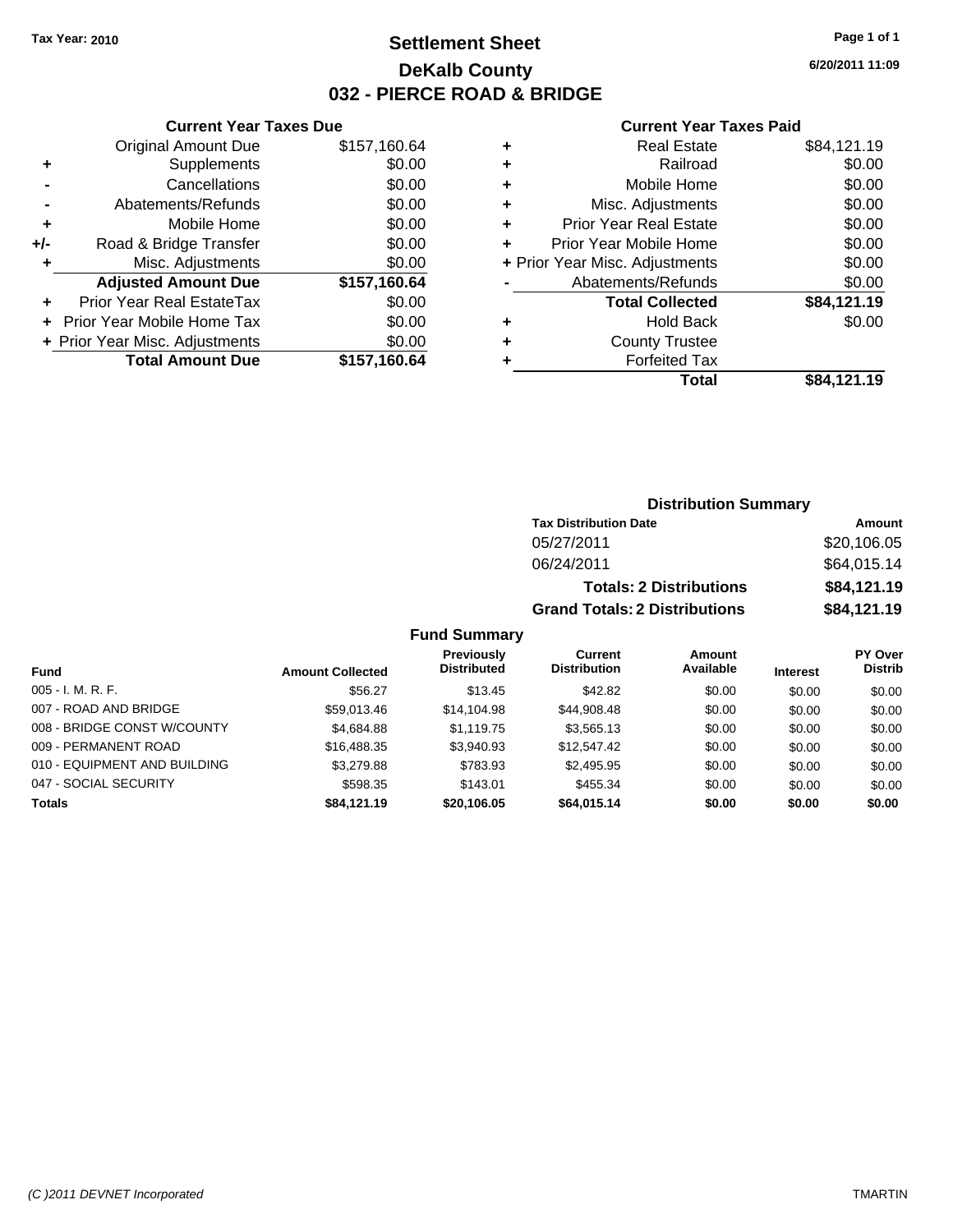# **Settlement Sheet Tax Year: 2010 Page 1 of 1 DeKalb County 033 - SANDWICH TOWNSHIP**

**6/20/2011 11:09**

#### **Current Year Taxes Paid**

|     | <b>Original Amount Due</b>     | \$223,695.02 |
|-----|--------------------------------|--------------|
| ٠   | Supplements                    | \$774.63     |
|     | Cancellations                  | \$880.05     |
|     | Abatements/Refunds             | \$0.00       |
| ٠   | Mobile Home                    | \$0.00       |
| +/- | Road & Bridge Transfer         | \$0.00       |
| ٠   | Misc. Adjustments              | \$3.66       |
|     | <b>Adjusted Amount Due</b>     | \$223,593.26 |
| ٠   | Prior Year Real EstateTax      | \$69.10      |
|     | Prior Year Mobile Home Tax     | \$0.00       |
|     | + Prior Year Misc. Adjustments | \$0.00       |
|     | <b>Total Amount Due</b>        | \$223,662.36 |
|     |                                |              |

**Current Year Taxes Due**

|   | <b>Real Estate</b>             | \$114,407.24 |
|---|--------------------------------|--------------|
| ٠ | Railroad                       | \$238.17     |
| ٠ | Mobile Home                    | \$0.00       |
| ٠ | Misc. Adjustments              | \$3.66       |
| ÷ | <b>Prior Year Real Estate</b>  | \$69.10      |
| ٠ | Prior Year Mobile Home         | \$0.00       |
|   | + Prior Year Misc. Adjustments | \$0.00       |
|   | Abatements/Refunds             | \$0.00       |
|   | <b>Total Collected</b>         | \$114,718.17 |
| ٠ | <b>Hold Back</b>               | \$0.00       |
| ٠ | <b>County Trustee</b>          |              |
| ٠ | <b>Forfeited Tax</b>           |              |
|   | Total                          | \$114,718.17 |
|   |                                |              |

|                          |                         |                                  |                                       | <b>Distribution Summary</b>    |                 |                                  |
|--------------------------|-------------------------|----------------------------------|---------------------------------------|--------------------------------|-----------------|----------------------------------|
|                          |                         |                                  | <b>Tax Distribution Date</b>          |                                |                 | <b>Amount</b>                    |
|                          |                         |                                  | 05/27/2011                            |                                |                 | \$30,608.37                      |
|                          |                         |                                  | 06/24/2011                            |                                |                 | \$84,109.80                      |
|                          |                         |                                  |                                       | <b>Totals: 2 Distributions</b> |                 | \$114,718.17                     |
|                          |                         |                                  | <b>Grand Totals: 2 Distributions</b>  |                                |                 | \$114,718.17                     |
|                          |                         | <b>Fund Summary</b>              |                                       |                                |                 |                                  |
| <b>Fund</b>              | <b>Amount Collected</b> | Previously<br><b>Distributed</b> | <b>Current</b><br><b>Distribution</b> | <b>Amount</b><br>Available     | <b>Interest</b> | <b>PY Over</b><br><b>Distrib</b> |
| 001 - CORPORATE          | \$61,177.50             | \$16,322.99                      | \$44,854.51                           | \$0.00                         | \$0.00          | \$0.00                           |
| $005 - I. M. R. F.$      | \$7.040.25              | \$1,878.43                       | \$5,161.82                            | \$0.00                         | \$0.00          | \$0.00                           |
| 017 - CEMETERY           | \$33,916.07             | \$9.049.27                       | \$24,866.80                           | \$0.00                         | \$0.00          | \$0.00                           |
| 047 - SOCIAL SECURITY    | \$2,524.26              | \$673.51                         | \$1,850.75                            | \$0.00                         | \$0.00          | \$0.00                           |
| 054 - GENERAL ASSISTANCE | \$10,060.09             | \$2.684.17                       | \$7,375.92                            | \$0.00                         | \$0.00          | \$0.00                           |

#### **Totals \$114,718.17 \$30,608.37 \$84,109.80 \$0.00 \$0.00 \$0.00**

**Totals \$3.66 2 entries**

**Miscellaneous Adjustment Detail**

#### **Year Source Account Type Amount Adjustment Description**

2010 RE - Real Estate Back Tax Collected **\$0.59 Countryview Redemption 19-25-253-058 by TBA** 

2010 RE - Real Estate Back Tax Collected \$3.07 Jehovahs Witnesses Redemption 19-35-300-019 by TBA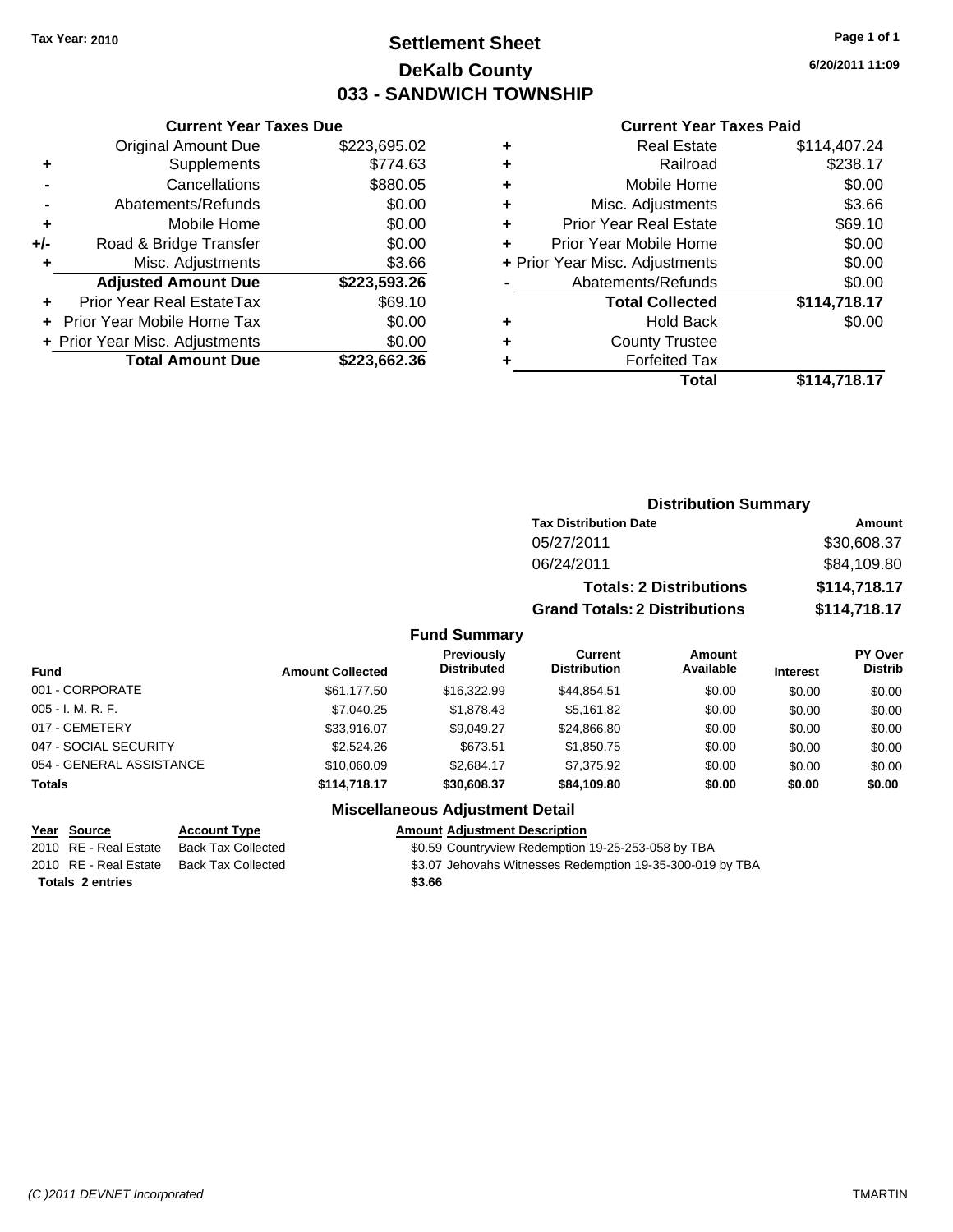# **Settlement Sheet Tax Year: 2010 Page 1 of 1 DeKalb County 034 - SANDWICH LIBRARY DISTRICT**

**6/20/2011 11:09**

### **Current Year Taxes Paid**

| <b>Current Year Taxes Due</b>  |              |  |  |  |
|--------------------------------|--------------|--|--|--|
| <b>Original Amount Due</b>     | \$317,500.66 |  |  |  |
| Supplements                    | \$1,099.49   |  |  |  |
| Cancellations                  | \$1,249.08   |  |  |  |
| Abatements/Refunds             | \$0.00       |  |  |  |
| Mobile Home                    | \$0.00       |  |  |  |
| Road & Bridge Transfer         | \$0.00       |  |  |  |
| Misc. Adjustments              | \$5.20       |  |  |  |
| <b>Adjusted Amount Due</b>     | \$317,356.27 |  |  |  |
| Prior Year Real EstateTax      | \$98.82      |  |  |  |
| Prior Year Mobile Home Tax     | \$0.00       |  |  |  |
| + Prior Year Misc. Adjustments | \$0.00       |  |  |  |
|                                |              |  |  |  |
|                                |              |  |  |  |

|   | <b>Real Estate</b>             | \$162,383.64 |
|---|--------------------------------|--------------|
| ٠ | Railroad                       | \$338.04     |
| ٠ | Mobile Home                    | \$0.00       |
| ٠ | Misc. Adjustments              | \$5.20       |
| ٠ | <b>Prior Year Real Estate</b>  | \$98.82      |
|   | Prior Year Mobile Home         | \$0.00       |
|   | + Prior Year Misc. Adjustments | \$0.00       |
|   | Abatements/Refunds             | \$0.00       |
|   | <b>Total Collected</b>         | \$162,825.70 |
| ٠ | <b>Hold Back</b>               | \$0.00       |
| ٠ | <b>County Trustee</b>          |              |
|   | <b>Forfeited Tax</b>           |              |
|   | Total                          | \$162,825.70 |
|   |                                |              |

# **Distribution Summary**

| <b>Tax Distribution Date</b>         | Amount       |
|--------------------------------------|--------------|
| 05/27/2011                           | \$43,444.61  |
| 06/24/2011                           | \$119,381.09 |
| <b>Totals: 2 Distributions</b>       | \$162,825,70 |
| <b>Grand Totals: 2 Distributions</b> | \$162,825.70 |

### **Fund Summary**

| <b>Fund</b>                            | <b>Amount Collected</b> | Previously<br><b>Distributed</b> | Current<br><b>Distribution</b> | Amount<br>Available | <b>Interest</b> | <b>PY Over</b><br><b>Distrib</b> |
|----------------------------------------|-------------------------|----------------------------------|--------------------------------|---------------------|-----------------|----------------------------------|
| 001 - CORPORATE                        | \$128,790.11            | \$34,363.35                      | \$94,426.76                    | \$0.00              | \$0.00          | \$0.00                           |
| 004 - OPERATIONS & MAINTENANCE         | \$15,494.16             | \$4.134.10                       | \$11,360.06                    | \$0.00              | \$0.00          | \$0.00                           |
| $005 - I. M. R. F.$                    | \$6,985.21              | \$1,863.77                       | \$5.121.44                     | \$0.00              | \$0.00          | \$0.00                           |
| 027 - AUDIT                            | \$844.40                | \$225.30                         | \$619.10                       | \$0.00              | \$0.00          | \$0.00                           |
| 035 - TORT JUDGEMENTS/LIABILITY<br>INS | \$5.589.97              | \$1.491.49                       | \$4,098.48                     | \$0.00              | \$0.00          | \$0.00                           |
| 047 - SOCIAL SECURITY                  | \$5.121.85              | \$1,366.60                       | \$3.755.25                     | \$0.00              | \$0.00          | \$0.00                           |
| <b>Totals</b>                          | \$162,825,70            | \$43,444.61                      | \$119,381.09                   | \$0.00              | \$0.00          | \$0.00                           |

### **Miscellaneous Adjustment Detail**

|                         | Year Source           | <b>Account Type</b> | <b>Amount Adjustment Description</b>                      |
|-------------------------|-----------------------|---------------------|-----------------------------------------------------------|
|                         | 2010 RE - Real Estate | Back Tax Collected  | \$0.84 Countryview Redemption 19-25-253-058 by TBA        |
|                         | 2010 RE - Real Estate | Back Tax Collected  | \$4.36 Jehovahs Witnesses Redemption 19-35-300-019 by TBA |
| <b>Totals 2 entries</b> |                       |                     | \$5.20                                                    |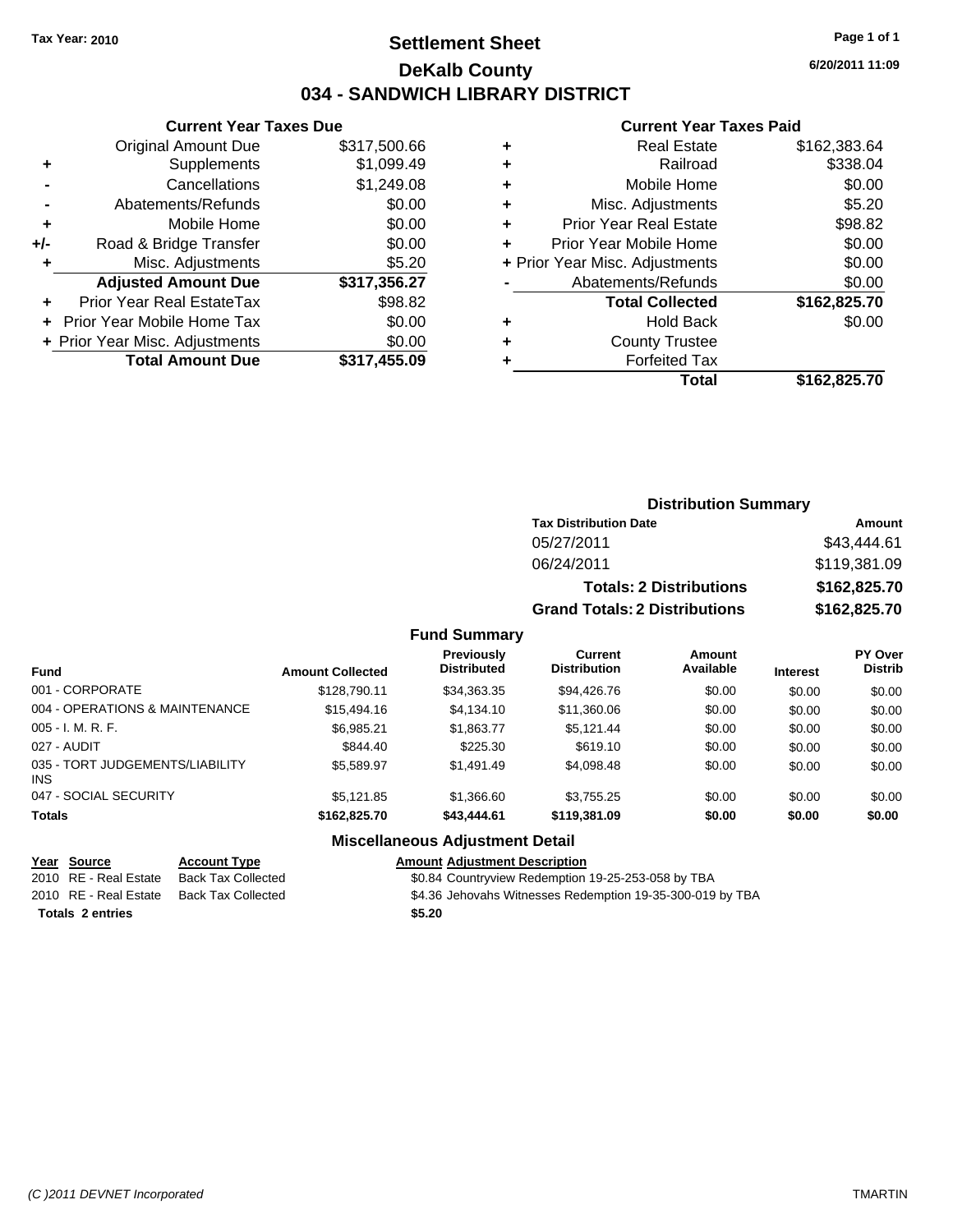# **Settlement Sheet Tax Year: 2010 Page 1 of 1 DeKalb County 035 - SANDWICH ROAD & BRIDGE**

**6/20/2011 11:09**

### **Current Year Taxes Paid**

|       | OUITUR TUUT TUAUS DUU            |               |
|-------|----------------------------------|---------------|
|       | <b>Original Amount Due</b>       | \$215,515.31  |
| ٠     | Supplements                      | \$598.62      |
|       | Cancellations                    | \$680.87      |
|       | Abatements/Refunds               | \$0.00        |
| ٠     | Mobile Home                      | \$0.00        |
| $+/-$ | Road & Bridge Transfer           | (\$21,749.69) |
|       | Misc. Adjustments                | \$3.53        |
|       | <b>Adjusted Amount Due</b>       | \$193,686.90  |
|       | <b>Prior Year Real EstateTax</b> | \$53.45       |
|       | Prior Year Mobile Home Tax       | \$0.00        |
|       | + Prior Year Misc. Adjustments   | \$0.00        |
|       | <b>Total Amount Due</b>          | \$193,740.35  |
|       |                                  |               |

**Current Year Taxes Due**

|   | <b>Real Estate</b>             | \$88,514.76 |
|---|--------------------------------|-------------|
| ٠ | Railroad                       | \$202.07    |
| ٠ | Mobile Home                    | \$0.00      |
| ٠ | Misc. Adjustments              | \$3.53      |
| ٠ | <b>Prior Year Real Estate</b>  | \$53.45     |
|   | Prior Year Mobile Home         | \$0.00      |
|   | + Prior Year Misc. Adjustments | \$0.00      |
|   | Abatements/Refunds             | \$0.00      |
|   | <b>Total Collected</b>         | \$88,773.81 |
|   | <b>Hold Back</b>               | \$0.00      |
| ٠ | <b>County Trustee</b>          |             |
|   | <b>Forfeited Tax</b>           |             |
|   | Total                          | \$88.773.81 |

**Grand Totals: 2 Distributions \$88,773.81**

| <b>Road and Bridge Summary</b> |          |                         | <b>Distribution Summary</b>    |             |  |
|--------------------------------|----------|-------------------------|--------------------------------|-------------|--|
| <b>Municipality</b>            | Amt. Due | Amt. Distrib.           | <b>Tax Distribution Date</b>   | Amount      |  |
| CITY OF SANDWICH               |          | \$42,403.69 \$21,749.69 | 05/27/2011                     | \$23,681.34 |  |
| Totals                         |          | \$42,403.69 \$21,749.69 | 06/24/2011                     | \$65,092.47 |  |
|                                |          |                         | <b>Totals: 2 Distributions</b> | \$88,773.81 |  |

**Fund Summary Fund Interest Amount Collected Distributed PY Over Distrib Amount Available Current Distribution Previously** 007 - ROAD AND BRIDGE \$27,247.49 \$7,265.25 \$19,982.24 \$0.00 \$0.00 \$0.00 009 - PERMANENT ROAD \$40,194.52 \$10,724.46 \$29,470.06 \$0.00 \$0.00 \$0.00 010 - EQUIPMENT AND BUILDING \$21,084.01 \$5,625.51 \$15,458.50 \$0.00 \$0.00 \$0.00 \$0.00 047 - SOCIAL SECURITY \$247.79 \$66.12 \$181.67 \$0.00 \$0.00 \$0.00 \$0.00 **Totals \$88,773.81 \$23,681.34 \$65,092.47 \$0.00 \$0.00 \$0.00**

| Year Source |                         | <b>Account Type</b>       | <b>Amount Adiustment Description</b>                      |
|-------------|-------------------------|---------------------------|-----------------------------------------------------------|
|             | 2010 RE - Real Estate   | Back Tax Collected        | \$0.57 Countryview Redemption 19-25-253-058 by TBA        |
|             | 2010 RE - Real Estate   | <b>Back Tax Collected</b> | \$2.96 Jehovahs Witnesses Redemption 19-35-300-019 by TBA |
|             | <b>Totals 2 entries</b> |                           | \$3.53                                                    |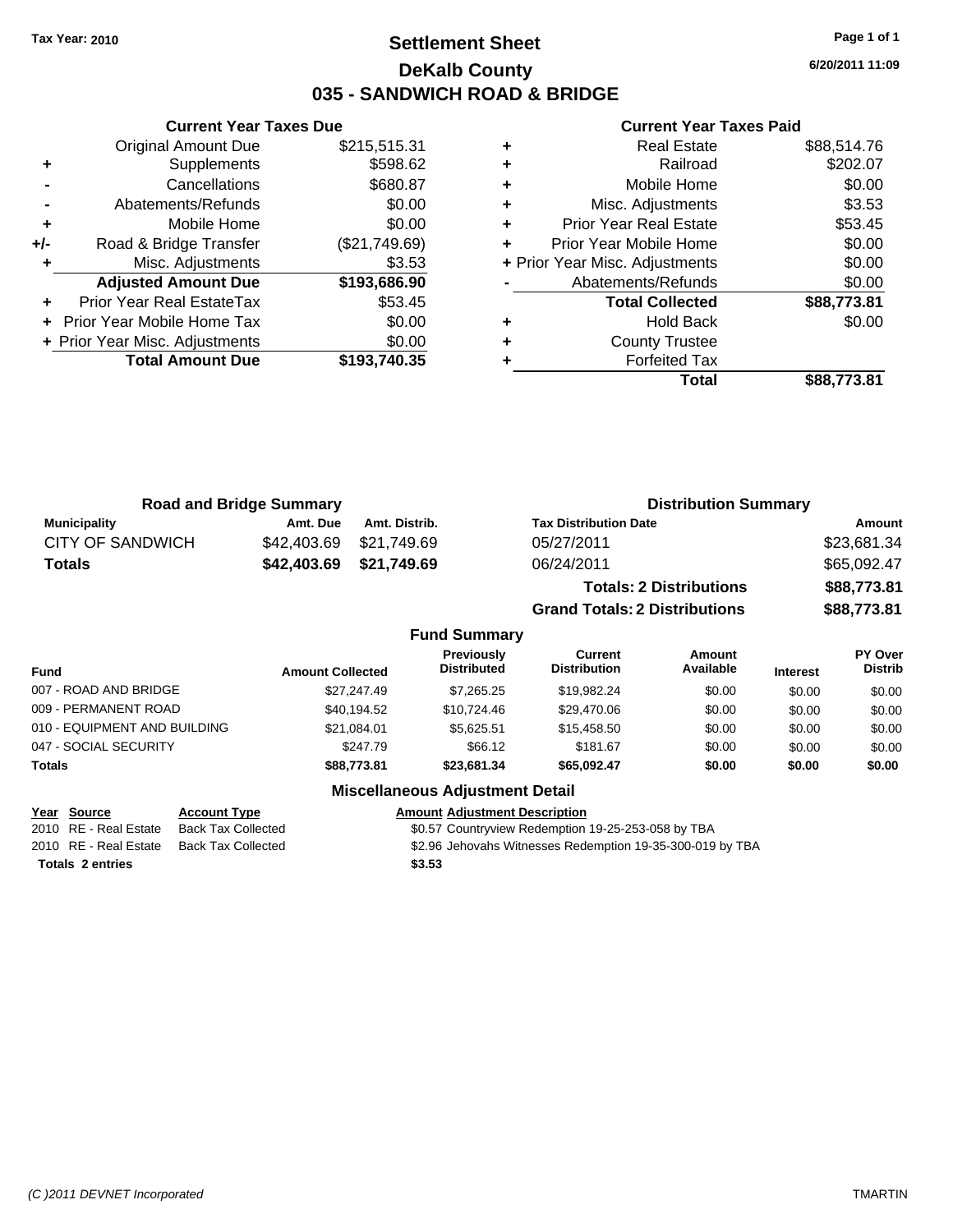# **Settlement Sheet Tax Year: 2010 Page 1 of 1 DeKalb County 036 - SHABBONA TOWNSHIP**

**6/20/2011 11:09**

#### **Current Year Taxes Paid**

|     | <b>Current Year Taxes Due</b>  |              |
|-----|--------------------------------|--------------|
|     | <b>Original Amount Due</b>     | \$101,207.77 |
| ٠   | Supplements                    | \$504.88     |
|     | Cancellations                  | \$533.67     |
|     | Abatements/Refunds             | \$0.00       |
| ٠   | Mobile Home                    | \$0.00       |
| +/- | Road & Bridge Transfer         | \$0.00       |
| ٠   | Misc. Adjustments              | \$39.65      |
|     | <b>Adjusted Amount Due</b>     | \$101,218.63 |
| ÷   | Prior Year Real EstateTax      | \$0.00       |
|     | Prior Year Mobile Home Tax     | \$0.00       |
|     | + Prior Year Misc. Adjustments | \$0.00       |
|     | <b>Total Amount Due</b>        | \$101,218.63 |

|   | <b>Real Estate</b>             | \$50,817.45 |
|---|--------------------------------|-------------|
| ٠ | Railroad                       | \$1,140.11  |
| ٠ | Mobile Home                    | \$0.00      |
| ÷ | Misc. Adjustments              | \$39.65     |
| ٠ | <b>Prior Year Real Estate</b>  | \$0.00      |
|   | Prior Year Mobile Home         | \$0.00      |
|   | + Prior Year Misc. Adjustments | \$0.00      |
|   | Abatements/Refunds             | \$0.00      |
|   | <b>Total Collected</b>         | \$51,997.21 |
| ٠ | Hold Back                      | \$0.00      |
| ٠ | <b>County Trustee</b>          |             |
|   | <b>Forfeited Tax</b>           |             |
|   | Total                          | \$51,997.21 |
|   |                                |             |

|                          |                         | <b>Distribution Summary</b>             |                                       |                                |                 |                           |
|--------------------------|-------------------------|-----------------------------------------|---------------------------------------|--------------------------------|-----------------|---------------------------|
|                          |                         |                                         | <b>Tax Distribution Date</b>          |                                |                 | <b>Amount</b>             |
|                          |                         |                                         | 05/27/2011                            |                                |                 | \$9,120.31                |
|                          |                         |                                         | 06/24/2011                            |                                |                 | \$42,876.90               |
|                          |                         |                                         |                                       | <b>Totals: 2 Distributions</b> |                 | \$51,997.21               |
|                          |                         |                                         | <b>Grand Totals: 2 Distributions</b>  |                                |                 | \$51,997.21               |
|                          |                         | <b>Fund Summary</b>                     |                                       |                                |                 |                           |
| <b>Fund</b>              | <b>Amount Collected</b> | <b>Previously</b><br><b>Distributed</b> | <b>Current</b><br><b>Distribution</b> | Amount<br>Available            | <b>Interest</b> | PY Over<br><b>Distrib</b> |
| 001 - CORPORATE          | \$32,015.10             | \$5,615.45                              | \$26,399.65                           | \$0.00                         | \$0.00          | \$0.00                    |
| 017 - CEMETERY           | \$18,444.35             | \$3,235.14                              | \$15,209.21                           | \$0.00                         | \$0.00          | \$0.00                    |
| 054 - GENERAL ASSISTANCE | \$1,537.76              | \$269.72                                | \$1,268.04                            | \$0.00                         | \$0.00          | \$0.00                    |
| Totals                   | \$51,997.21             | \$9,120.31                              | \$42,876.90                           | \$0.00                         | \$0.00          | \$0.00                    |
|                          | --- --                  |                                         |                                       |                                |                 |                           |

**Totals \$39.65 2 entries**

### **Miscellaneous Adjustment Detail**

### **Year Source Account Type Amount Adjustment Description**

2010 RE - Real Estate Back Tax Collected \$8.59 Dobson Redemption 13-15-402-010 by TBA

2010 RE - Real Estate Paymt In Lieu of Tax <br>\$31.06 Sequoya Apartments-Housing Authority Payment by TBA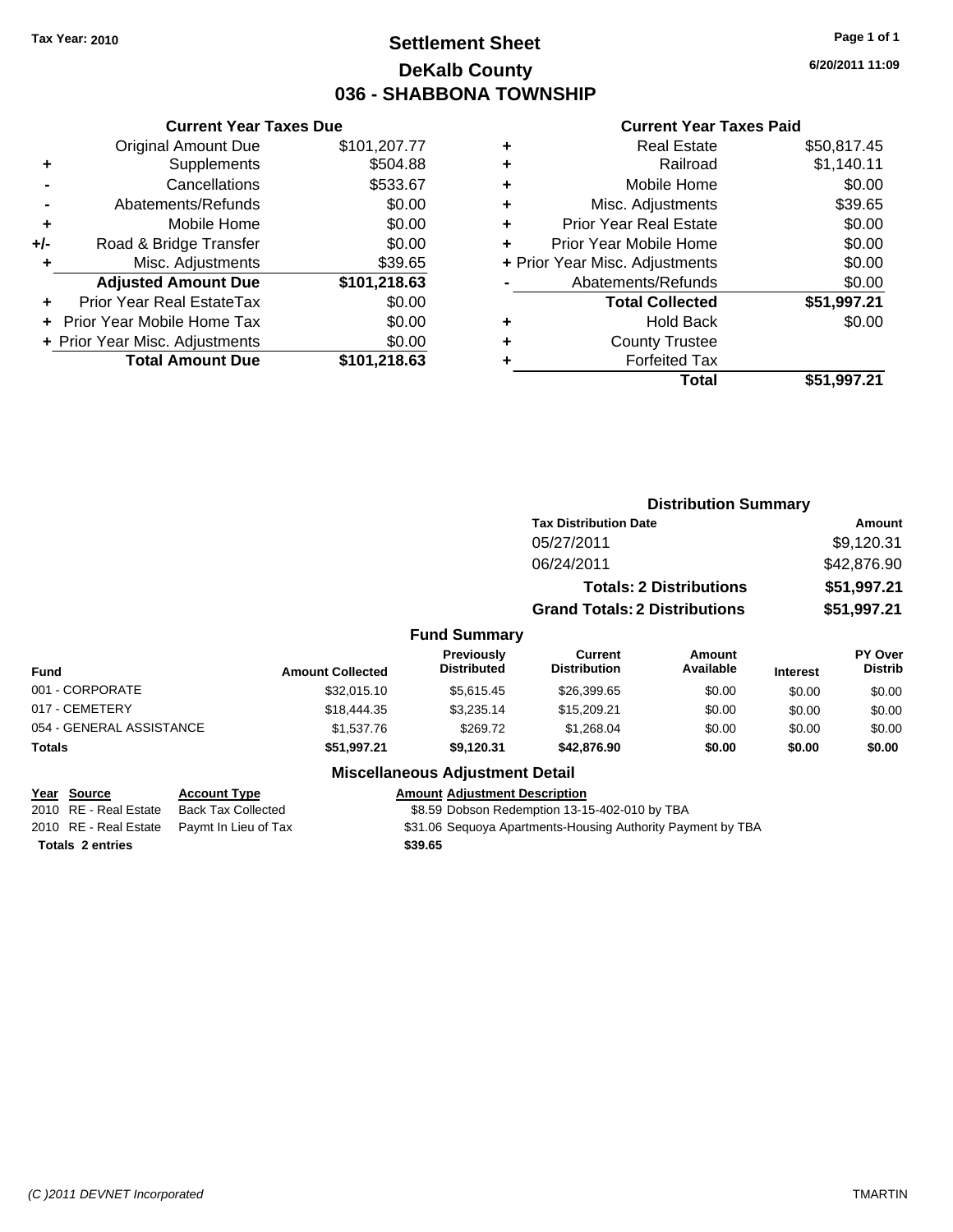# **Settlement Sheet Tax Year: 2010 Page 1 of 1 DeKalb County 037 - SHABBONA ROAD & BRIDGE**

**6/20/2011 11:09**

### **Current Year Taxes Paid**

|     | <b>Current Year Taxes Due</b>  |              |
|-----|--------------------------------|--------------|
|     | <b>Original Amount Due</b>     | \$154,627.38 |
| ٠   | Supplements                    | \$696.46     |
|     | Cancellations                  | \$741.93     |
|     | Abatements/Refunds             | \$0.00       |
| ٠   | Mobile Home                    | \$0.00       |
| +/- | Road & Bridge Transfer         | (\$7,076.09) |
|     | Misc. Adjustments              | \$60.58      |
|     | <b>Adjusted Amount Due</b>     | \$147,566.40 |
|     | Prior Year Real EstateTax      | \$0.00       |
|     | Prior Year Mobile Home Tax     | \$0.00       |
|     | + Prior Year Misc. Adjustments | \$0.00       |
|     | <b>Total Amount Due</b>        | \$147,566.40 |
|     |                                |              |

|   | <b>Real Estate</b>             | \$70,644.70 |
|---|--------------------------------|-------------|
| ٠ | Railroad                       | \$1,661.04  |
| ٠ | Mobile Home                    | \$0.00      |
| ٠ | Misc. Adjustments              | \$60.58     |
| ٠ | <b>Prior Year Real Estate</b>  | \$0.00      |
|   | Prior Year Mobile Home         | \$0.00      |
|   | + Prior Year Misc. Adjustments | \$0.00      |
|   | Abatements/Refunds             | \$0.00      |
|   | <b>Total Collected</b>         | \$72,366.32 |
| ٠ | <b>Hold Back</b>               | \$0.00      |
| ٠ | <b>County Trustee</b>          |             |
|   | <b>Forfeited Tax</b>           |             |
|   | Total                          | \$72.366.32 |

| <b>Road and Bridge Summary</b> |             |               | <b>Distribution Summary</b>          |             |
|--------------------------------|-------------|---------------|--------------------------------------|-------------|
| <b>Municipality</b>            | Amt. Due    | Amt. Distrib. | <b>Tax Distribution Date</b>         | Amount      |
| <b>VILLAGE OF LEE</b>          | \$1,729.61  | \$888.64      | 05/27/2011                           | \$12,679.69 |
| <b>VILLAGE OF SHABBONA</b>     | \$12,040.76 | \$6,187.45    | 06/24/2011                           | \$59,686.63 |
| <b>Totals</b>                  | \$13,770.37 | \$7,076.09    | <b>Totals: 2 Distributions</b>       | \$72,366.32 |
|                                |             |               | <b>Grand Totals: 2 Distributions</b> | \$72,366.32 |

### **Fund Summary**

| <b>Fund</b>                  | <b>Amount Collected</b> | <b>Previously</b><br><b>Distributed</b> | Current<br><b>Distribution</b> | Amount<br>Available | <b>Interest</b> | PY Over<br><b>Distrib</b> |
|------------------------------|-------------------------|-----------------------------------------|--------------------------------|---------------------|-----------------|---------------------------|
| 007 - ROAD AND BRIDGE        | \$21,605.48             | \$3,776.26                              | \$17,829,22                    | \$0.00              | \$0.00          | \$0.00                    |
| 008 - BRIDGE CONST W/COUNTY  | \$52.03                 | \$9.13                                  | \$42.90                        | \$0.00              | \$0.00          | \$0.00                    |
| 009 - PERMANENT ROAD         | \$35.854.03             | \$6,288.78                              | \$29.565.25                    | \$0.00              | \$0.00          | \$0.00                    |
| 010 - EQUIPMENT AND BUILDING | \$14,854.78             | \$2,605.52                              | \$12,249.26                    | \$0.00              | \$0.00          | \$0.00                    |
| <b>Totals</b>                | \$72,366.32             | \$12,679.69                             | \$59,686,63                    | \$0.00              | \$0.00          | \$0.00                    |

| Year Source             | <b>Account Type</b>  | <b>Amount Adjustment Description</b>                        |
|-------------------------|----------------------|-------------------------------------------------------------|
| 2010 RE - Real Estate   | Back Tax Collected   | \$13.13 Dobson Redemption 13-15-402-010 by TBA              |
| 2010 RE - Real Estate   | Pavmt In Lieu of Tax | \$47.45 Seguoya Apartments-Housing Authority Payment by TBA |
| <b>Totals 2 entries</b> |                      | \$60.58                                                     |
|                         |                      |                                                             |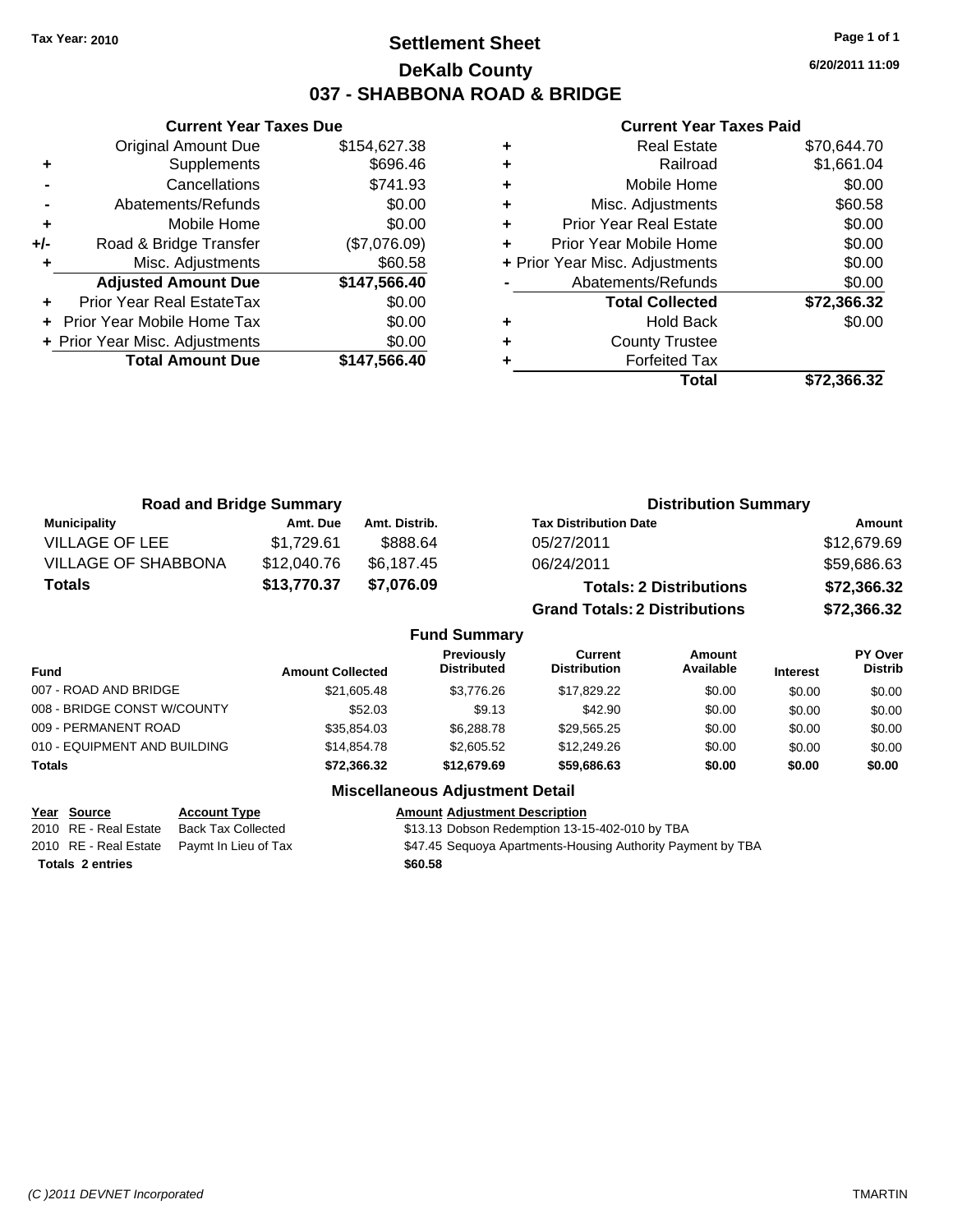# **Settlement Sheet Tax Year: 2010 Page 1 of 1 DeKalb County 038 - SOMONAUK TOWNSHIP**

**6/20/2011 11:09**

#### **Current Year Taxes Paid**

|     | <b>Original Amount Due</b>       | \$74,456.63 |  |
|-----|----------------------------------|-------------|--|
| ٠   | Supplements                      | \$356.49    |  |
|     | Cancellations                    | \$383.44    |  |
|     | Abatements/Refunds               | \$0.00      |  |
| ٠   | Mobile Home                      | \$0.00      |  |
| +/- | Road & Bridge Transfer           | \$0.00      |  |
| ٠   | Misc. Adjustments                | \$0.00      |  |
|     | <b>Adjusted Amount Due</b>       | \$74,429.68 |  |
|     | <b>Prior Year Real EstateTax</b> | \$0.00      |  |
|     | Prior Year Mobile Home Tax       | \$0.00      |  |
|     | + Prior Year Misc. Adjustments   | \$0.00      |  |
|     | <b>Total Amount Due</b>          | \$74,429.68 |  |
|     |                                  |             |  |

**Current Year Taxes Due**

| ٠ | <b>Real Estate</b>             | \$38,811.62 |
|---|--------------------------------|-------------|
| ٠ | Railroad                       | \$388.07    |
| ٠ | Mobile Home                    | \$0.00      |
| ٠ | Misc. Adjustments              | \$0.00      |
| ٠ | <b>Prior Year Real Estate</b>  | \$0.00      |
| ÷ | Prior Year Mobile Home         | \$0.00      |
|   | + Prior Year Misc. Adjustments | \$0.00      |
|   | Abatements/Refunds             | \$0.00      |
|   | <b>Total Collected</b>         | \$39,199.69 |
| ٠ | <b>Hold Back</b>               | \$0.00      |
| ٠ | <b>County Trustee</b>          |             |
| ٠ | <b>Forfeited Tax</b>           |             |
|   | Total                          | \$39,199.69 |
|   |                                |             |

#### **Distribution Summary Tax Distribution Date Amount** 05/27/2011 \$11,180.97 06/24/2011 \$28,018.72 **Totals: 2 Distributions \$39,199.69 Grand Totals: 2 Distributions \$39,199.69 Fund Summary Fund Interest Amount Collected Distributed PY Over Distrib Amount Available Current Distribution Previously** 001 - CORPORATE 60.00 \$39,075.16 \$11,145.45 \$27,929.71 \$0.00 \$0.00 \$0.00 054 - GENERAL ASSISTANCE \$124.53 \$35.52 \$89.01 \$0.00 \$0.00 \$0.00 **Totals \$39,199.69 \$11,180.97 \$28,018.72 \$0.00 \$0.00 \$0.00**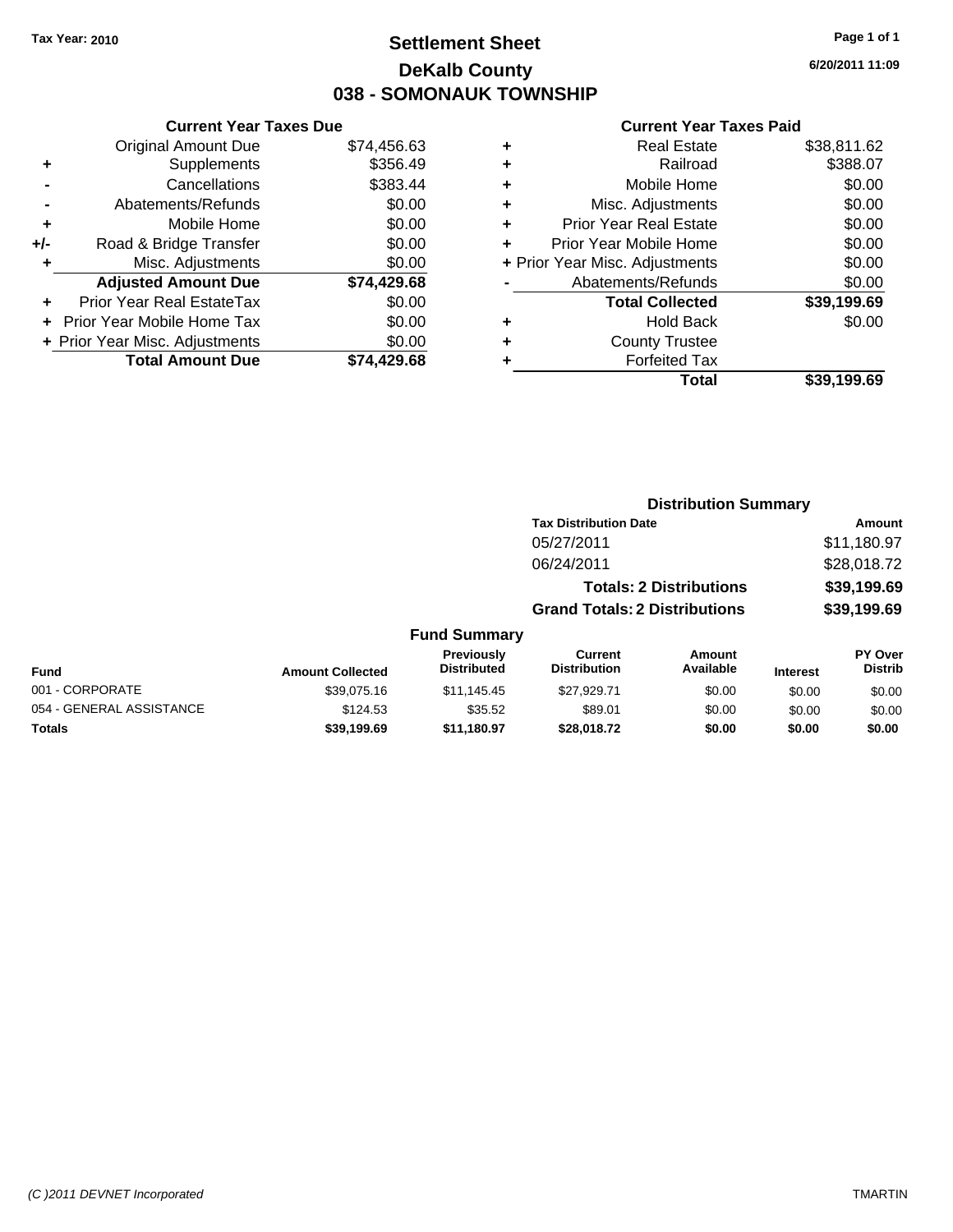**Current Year Taxes Due** Original Amount Due \$231,201.29

**Adjusted Amount Due \$202,878.86**

**Total Amount Due \$202,878.86**

**+** Supplements \$848.63 **-** Cancellations \$912.80 **-** Abatements/Refunds \$0.00 **+** Mobile Home \$0.00 **+/-** Road & Bridge Transfer (\$28,258.26) **+** Misc. Adjustments \$0.00

**+** Prior Year Real EstateTax \$0.00 **+** Prior Year Mobile Home Tax \$0.00 **+ Prior Year Misc. Adjustments**  $$0.00$ 

# **Settlement Sheet Tax Year: 2010 Page 1 of 1 DeKalb County 039 - SOMONAUK ROAD & BRIDGE**

**6/20/2011 11:09**

#### **Current Year Taxes Paid**

|   | Total                          | \$93.464.20 |
|---|--------------------------------|-------------|
|   | <b>Forfeited Tax</b>           |             |
| ٠ | <b>County Trustee</b>          |             |
| ٠ | <b>Hold Back</b>               | \$0.00      |
|   | <b>Total Collected</b>         | \$93,464.20 |
|   | Abatements/Refunds             | \$0.00      |
|   | + Prior Year Misc. Adjustments | \$0.00      |
|   | Prior Year Mobile Home         | \$0.00      |
| ٠ | <b>Prior Year Real Estate</b>  | \$0.00      |
| ٠ | Misc. Adjustments              | \$0.00      |
| ٠ | Mobile Home                    | \$0.00      |
| ٠ | Railroad                       | \$1,072.26  |
| ٠ | <b>Real Estate</b>             | \$92,391.94 |

| <b>Road and Bridge Summary</b> |             |                     | <b>Distribution Summary</b>          |             |  |
|--------------------------------|-------------|---------------------|--------------------------------------|-------------|--|
| <b>Municipality</b>            | Amt. Due    | Amt. Distrib.       | <b>Tax Distribution Date</b>         | Amount      |  |
| CITY OF SANDWICH               | \$1.041.66  | \$548.89            | 05/27/2011                           | \$26,616.54 |  |
| <b>VILLAGE OF SOMONAUK</b>     | \$52,598.01 | \$27.709.37         | 06/24/2011                           | \$66,847.66 |  |
| <b>Totals</b>                  | \$53,639.67 | \$28,258.26         | <b>Totals: 2 Distributions</b>       | \$93,464.20 |  |
|                                |             |                     | <b>Grand Totals: 2 Distributions</b> | \$93,464.20 |  |
|                                |             | <b>Fund Summary</b> |                                      |             |  |

| Fund                         | <b>Amount Collected</b> | <b>Previously</b><br><b>Distributed</b> | Current<br><b>Distribution</b> | Amount<br>Available | <b>Interest</b> | PY Over<br><b>Distrib</b> |
|------------------------------|-------------------------|-----------------------------------------|--------------------------------|---------------------|-----------------|---------------------------|
| 007 - ROAD AND BRIDGE        | \$53,774.29             | \$15,295.74                             | \$38,478.55                    | \$0.00              | \$0.00          | \$0.00                    |
| 008 - BRIDGE CONST W/COUNTY  | \$21.66                 | \$6.18                                  | \$15.48                        | \$0.00              | \$0.00          | \$0.00                    |
| 009 - PERMANENT ROAD         | \$31.265.14             | \$8,917.79                              | \$22,347.35                    | \$0.00              | \$0.00          | \$0.00                    |
| 010 - EQUIPMENT AND BUILDING | \$8,403.11              | \$2,396.83                              | \$6,006.28                     | \$0.00              | \$0.00          | \$0.00                    |
| <b>Totals</b>                | \$93,464.20             | \$26,616.54                             | \$66,847.66                    | \$0.00              | \$0.00          | \$0.00                    |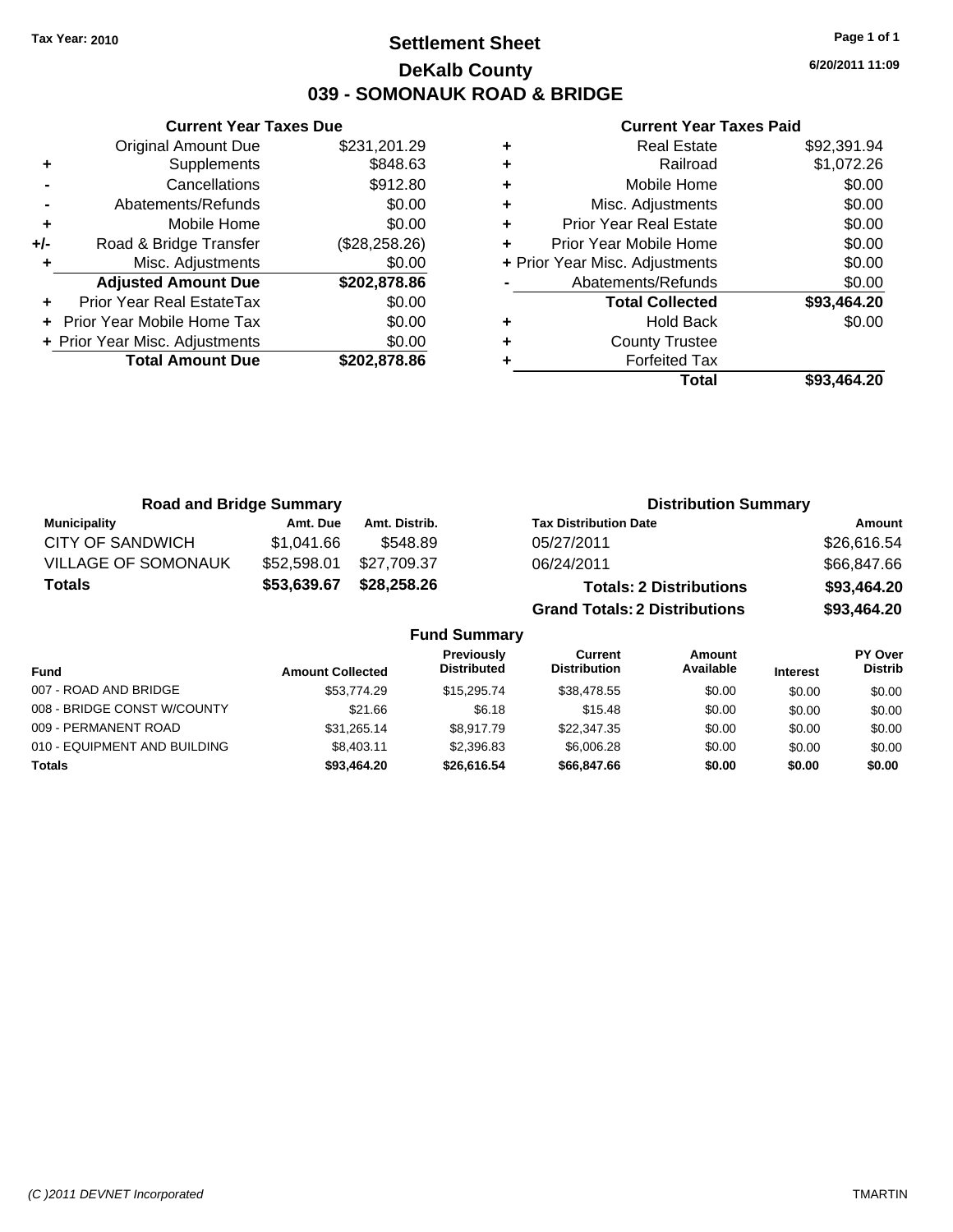# **Settlement Sheet Tax Year: 2010 Page 1 of 1 DeKalb County 040 - SOUTH GROVE TOWNSHIP**

**6/20/2011 11:09**

### **Current Year Taxes Paid**

|     | <b>Current Year Taxes Due</b>  |             |   |              |
|-----|--------------------------------|-------------|---|--------------|
|     | <b>Original Amount Due</b>     | \$76,243.48 |   |              |
|     | Supplements                    | \$239.88    | ٠ |              |
|     | Cancellations                  | \$370.14    | ٠ |              |
|     | Abatements/Refunds             | \$0.00      | ٠ |              |
|     | Mobile Home                    | \$0.00      |   | Pric         |
| +/- | Road & Bridge Transfer         | \$0.00      |   | Prior        |
|     | Misc. Adjustments              | \$0.00      |   | + Prior Year |
|     | <b>Adjusted Amount Due</b>     | \$76,113.22 |   | Ał           |
|     | Prior Year Real EstateTax      | \$0.00      |   |              |
|     | Prior Year Mobile Home Tax     | \$0.00      |   |              |
|     | + Prior Year Misc. Adjustments | \$0.00      |   |              |
|     | <b>Total Amount Due</b>        | \$76,113.22 |   |              |
|     |                                |             |   |              |

|   | <b>Real Estate</b>             | \$39,071.50 |
|---|--------------------------------|-------------|
| ٠ | Railroad                       | \$0.00      |
| ٠ | Mobile Home                    | \$0.00      |
| ٠ | Misc. Adjustments              | \$0.00      |
| ٠ | <b>Prior Year Real Estate</b>  | \$0.00      |
|   | Prior Year Mobile Home         | \$0.00      |
|   | + Prior Year Misc. Adjustments | \$0.00      |
|   | Abatements/Refunds             | \$0.00      |
|   | <b>Total Collected</b>         | \$39,071.50 |
| ٠ | Hold Back                      | \$0.00      |
|   | <b>County Trustee</b>          |             |
|   | <b>Forfeited Tax</b>           |             |
|   | Total                          | \$39,071.50 |
|   |                                |             |

|                                         |                         |                                         |                                      | <b>Distribution Summary</b>    |                 |                                  |
|-----------------------------------------|-------------------------|-----------------------------------------|--------------------------------------|--------------------------------|-----------------|----------------------------------|
|                                         |                         |                                         | <b>Tax Distribution Date</b>         |                                |                 | Amount                           |
|                                         |                         |                                         | 05/27/2011                           |                                |                 | \$6,076.82                       |
|                                         |                         |                                         | 06/24/2011                           |                                |                 | \$32,994.68                      |
|                                         |                         |                                         |                                      | <b>Totals: 2 Distributions</b> |                 | \$39,071.50                      |
|                                         |                         |                                         | <b>Grand Totals: 2 Distributions</b> |                                |                 | \$39,071.50                      |
|                                         |                         | <b>Fund Summary</b>                     |                                      |                                |                 |                                  |
| <b>Fund</b>                             | <b>Amount Collected</b> | <b>Previously</b><br><b>Distributed</b> | Current<br><b>Distribution</b>       | <b>Amount</b><br>Available     | <b>Interest</b> | <b>PY Over</b><br><b>Distrib</b> |
| 001 - CORPORATE                         | \$23,572.32             | \$3,666.23                              | \$19,906.09                          | \$0.00                         | \$0.00          | \$0.00                           |
| 027 - AUDIT                             | \$257.01                | \$39.97                                 | \$217.04                             | \$0.00                         | \$0.00          | \$0.00                           |
| 034 - GENERAL ASSISTANCE                | \$9,091.85              | \$1,414.06                              | \$7,677.79                           | \$0.00                         | \$0.00          | \$0.00                           |
| 035 - TORT JUDGEMENTS/LIABILITY<br>INS. | \$3,331.71              | \$518.18                                | \$2,813.53                           | \$0.00                         | \$0.00          | \$0.00                           |
| 047 - SOCIAL SECURITY                   | \$2,818.61              | \$438.38                                | \$2,380.23                           | \$0.00                         | \$0.00          | \$0.00                           |
| <b>Totals</b>                           | \$39,071.50             | \$6,076.82                              | \$32,994.68                          | \$0.00                         | \$0.00          | \$0.00                           |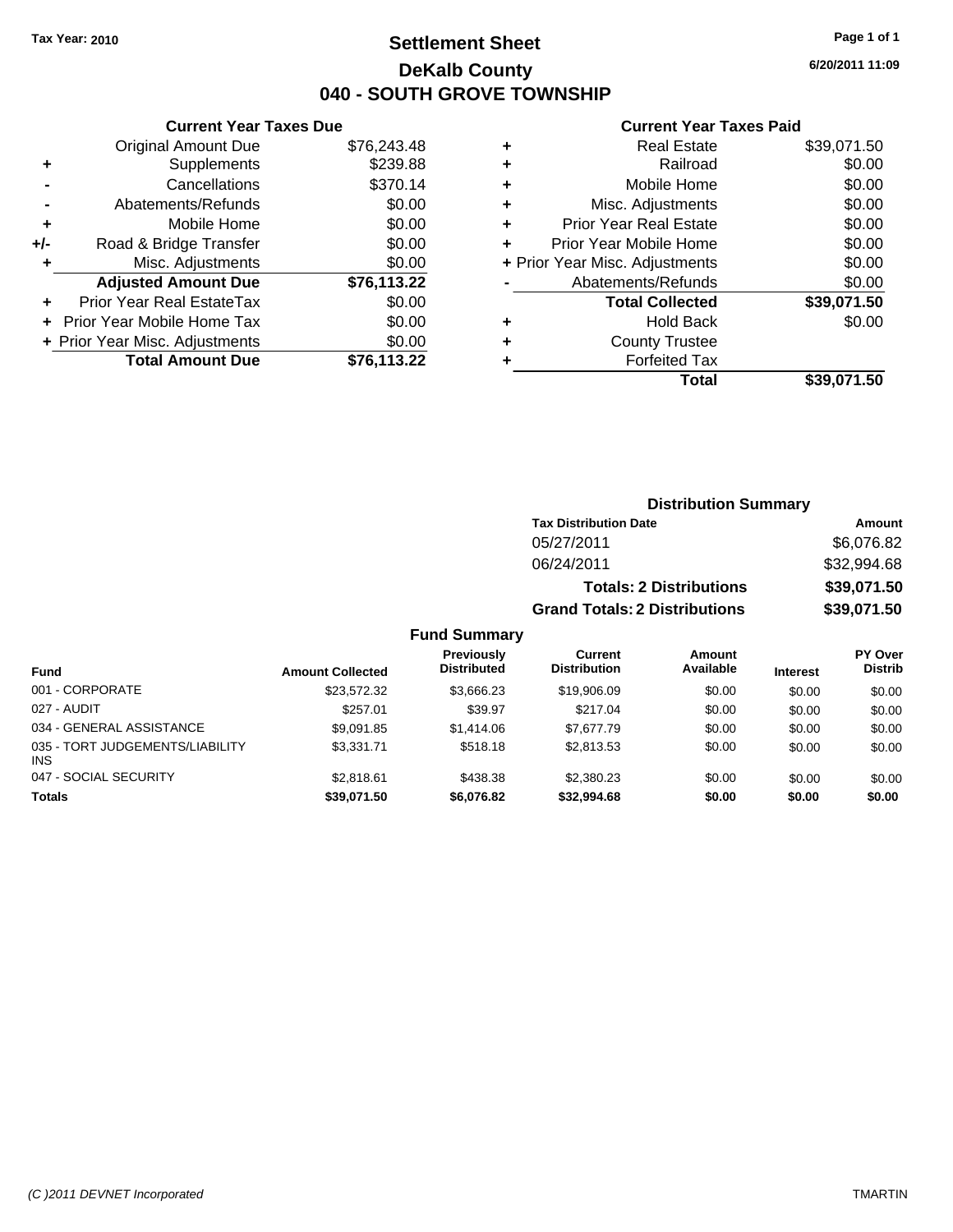# **Settlement Sheet Tax Year: 2010 Page 1 of 1 DeKalb County 041 - SOUTH GROVE ROAD & BRIDGE**

**6/20/2011 11:09**

### **Current Year Taxes Paid**

|     | <b>Current Year Taxes Due</b>  |              |  |  |  |
|-----|--------------------------------|--------------|--|--|--|
|     | <b>Original Amount Due</b>     | \$107,002.62 |  |  |  |
| ٠   | Supplements                    | \$336.65     |  |  |  |
|     | Cancellations                  | \$519.46     |  |  |  |
|     | \$0.00<br>Abatements/Refunds   |              |  |  |  |
| ٠   | Mobile Home                    | \$0.00       |  |  |  |
| +/- | Road & Bridge Transfer         | \$0.00       |  |  |  |
| ٠   | Misc. Adjustments              | \$0.00       |  |  |  |
|     | <b>Adjusted Amount Due</b>     | \$106,819.81 |  |  |  |
| ٠   | Prior Year Real EstateTax      | \$0.00       |  |  |  |
|     | Prior Year Mobile Home Tax     | \$0.00       |  |  |  |
|     | + Prior Year Misc. Adjustments | \$0.00       |  |  |  |
|     | <b>Total Amount Due</b>        | \$106,819.81 |  |  |  |
|     |                                |              |  |  |  |

| <b>Real Estate</b>            | \$54,834.18                    |
|-------------------------------|--------------------------------|
| Railroad                      | \$0.00                         |
| Mobile Home                   | \$0.00                         |
| Misc. Adjustments             | \$0.00                         |
| <b>Prior Year Real Estate</b> | \$0.00                         |
| Prior Year Mobile Home        | \$0.00                         |
|                               | \$0.00                         |
| Abatements/Refunds            | \$0.00                         |
| <b>Total Collected</b>        | \$54,834.18                    |
| <b>Hold Back</b>              | \$0.00                         |
| <b>County Trustee</b>         |                                |
| <b>Forfeited Tax</b>          |                                |
| Total                         | \$54,834.18                    |
|                               | + Prior Year Misc. Adjustments |

### **Distribution Summary Tax Distribution Date Amount** 05/27/2011 \$8,528.42 06/24/2011 \$46,305.76 **Totals: 2 Distributions \$54,834.18 Grand Totals: 2 Distributions \$54,834.18 Fund Summary**

| <b>Fund</b>                  | <b>Amount Collected</b> | <b>Previously</b><br><b>Distributed</b> | Current<br><b>Distribution</b> | Amount<br>Available | <b>Interest</b> | PY Over<br><b>Distrib</b> |  |
|------------------------------|-------------------------|-----------------------------------------|--------------------------------|---------------------|-----------------|---------------------------|--|
| 007 - ROAD AND BRIDGE        | \$32,797.36             | \$5.101.01                              | \$27,696.35                    | \$0.00              | \$0.00          | \$0.00                    |  |
| 008 - BRIDGE CONST W/COUNTY  | \$4,099.89              | \$637.66                                | \$3.462.23                     | \$0.00              | \$0.00          | \$0.00                    |  |
| 009 - PERMANENT ROAD         | \$14,349.17             | \$2.231.74                              | \$12,117.43                    | \$0.00              | \$0.00          | \$0.00                    |  |
| 010 - EQUIPMENT AND BUILDING | \$3,587.76              | \$558.01                                | \$3.029.75                     | \$0.00              | \$0.00          | \$0.00                    |  |
| <b>Totals</b>                | \$54,834.18             | \$8.528.42                              | \$46,305.76                    | \$0.00              | \$0.00          | \$0.00                    |  |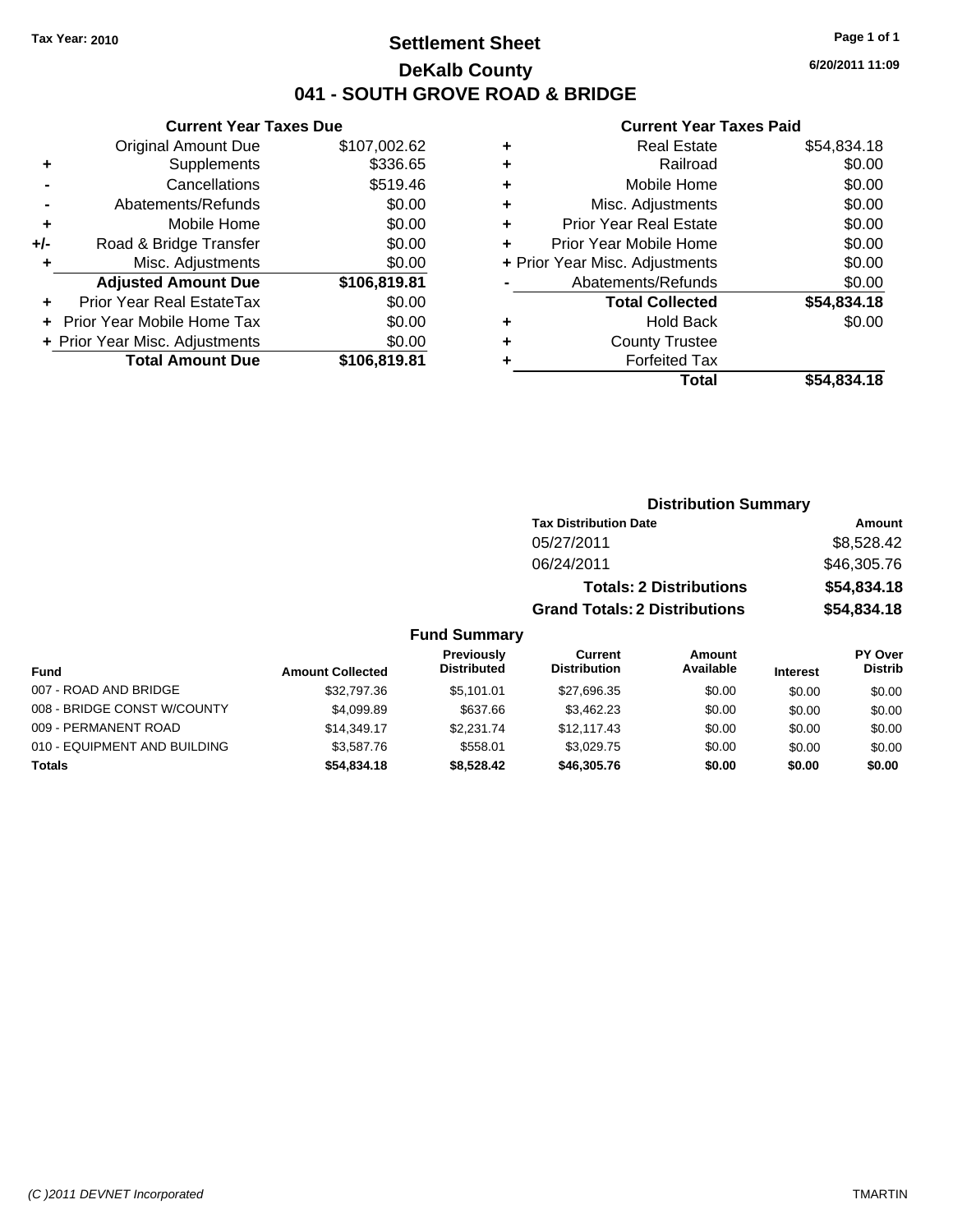# **Settlement Sheet Tax Year: 2010 Page 1 of 1 DeKalb County 042 - SQUAW GROVE TOWNSHIP**

**6/20/2011 11:09**

#### **Current Year Taxes Paid**

|     | <b>Current Year Taxes Due</b>  |              |
|-----|--------------------------------|--------------|
|     | <b>Original Amount Due</b>     | \$121,010.78 |
| ٠   | Supplements                    | \$378.17     |
|     | Cancellations                  | \$433.89     |
|     | Abatements/Refunds             | \$0.00       |
| ٠   | Mobile Home                    | \$0.00       |
| +/- | Road & Bridge Transfer         | \$0.00       |
| ٠   | Misc. Adjustments              | \$28.16      |
|     | <b>Adjusted Amount Due</b>     | \$120,983.22 |
| ٠   | Prior Year Real EstateTax      | \$0.00       |
|     | Prior Year Mobile Home Tax     | \$0.00       |
|     | + Prior Year Misc. Adjustments | \$0.00       |
|     | <b>Total Amount Due</b>        | \$120,983.22 |
|     |                                |              |

| <b>Real Estate</b>            | \$60,977.52                    |
|-------------------------------|--------------------------------|
| Railroad                      | \$459.81                       |
| Mobile Home                   | \$0.00                         |
| Misc. Adjustments             | \$28.16                        |
| <b>Prior Year Real Estate</b> | \$0.00                         |
| Prior Year Mobile Home        | \$0.00                         |
|                               | \$0.00                         |
| Abatements/Refunds            | \$0.00                         |
| <b>Total Collected</b>        | \$61,465.49                    |
| <b>Hold Back</b>              | \$0.00                         |
| <b>County Trustee</b>         |                                |
| <b>Forfeited Tax</b>          |                                |
| Total                         | \$61,465.49                    |
|                               | + Prior Year Misc. Adjustments |

|                          |                         |                                         | <b>Distribution Summary</b>           |                                |                 |                           |
|--------------------------|-------------------------|-----------------------------------------|---------------------------------------|--------------------------------|-----------------|---------------------------|
|                          |                         |                                         | <b>Tax Distribution Date</b>          |                                |                 | Amount                    |
|                          |                         |                                         | 05/27/2011                            |                                |                 | \$14,299.28               |
|                          |                         |                                         | 06/24/2011                            |                                |                 | \$47,166.21               |
|                          |                         |                                         |                                       | <b>Totals: 2 Distributions</b> |                 | \$61,465.49               |
|                          |                         |                                         | <b>Grand Totals: 2 Distributions</b>  |                                |                 | \$61,465.49               |
|                          |                         | <b>Fund Summary</b>                     |                                       |                                |                 |                           |
| Fund                     | <b>Amount Collected</b> | <b>Previously</b><br><b>Distributed</b> | <b>Current</b><br><b>Distribution</b> | Amount<br>Available            | <b>Interest</b> | PY Over<br><b>Distrib</b> |
| 001 - CORPORATE          | \$39,363.37             | \$9,157.46                              | \$30,205.91                           | \$0.00                         | \$0.00          | \$0.00                    |
| 017 - CEMETERY           | \$6,708.40              | \$1,560.64                              | \$5,147.76                            | \$0.00                         | \$0.00          | \$0.00                    |
| 019 - COMMUNITY BUILDING | \$13,615.34             | \$3,167.46                              | \$10,447.88                           | \$0.00                         | \$0.00          | \$0.00                    |
| 054 - GENERAL ASSISTANCE | \$1,778.38              | \$413.72                                | \$1,364.66                            | \$0.00                         | \$0.00          | \$0.00                    |
| Totals                   | \$61,465.49             | \$14,299.28                             | \$47,166.21                           | \$0.00                         | \$0.00          | \$0.00                    |
|                          |                         | Miccollangeus Adjustment Detail         |                                       |                                |                 |                           |

| Year Source             | <b>Account Type</b>                        | <b>Amount Adjustment Description</b>                            |
|-------------------------|--------------------------------------------|-----------------------------------------------------------------|
| 2010 RE - Real Estate   | <b>Back Tax Collected</b>                  | \$6.32 Nielsen Redemption 15-16-151-019 by TBA                  |
|                         | 2010 RE - Real Estate Back Tax Collected   | \$2.62 Popp Redemption 15-15-427-007 by TBA                     |
|                         | 2010 RE - Real Estate Paymt In Lieu of Tax | \$19.22 Sunset View Apartments-Housing Authority Payment by TBA |
| <b>Totals 3 entries</b> |                                            | \$28.16                                                         |
|                         |                                            |                                                                 |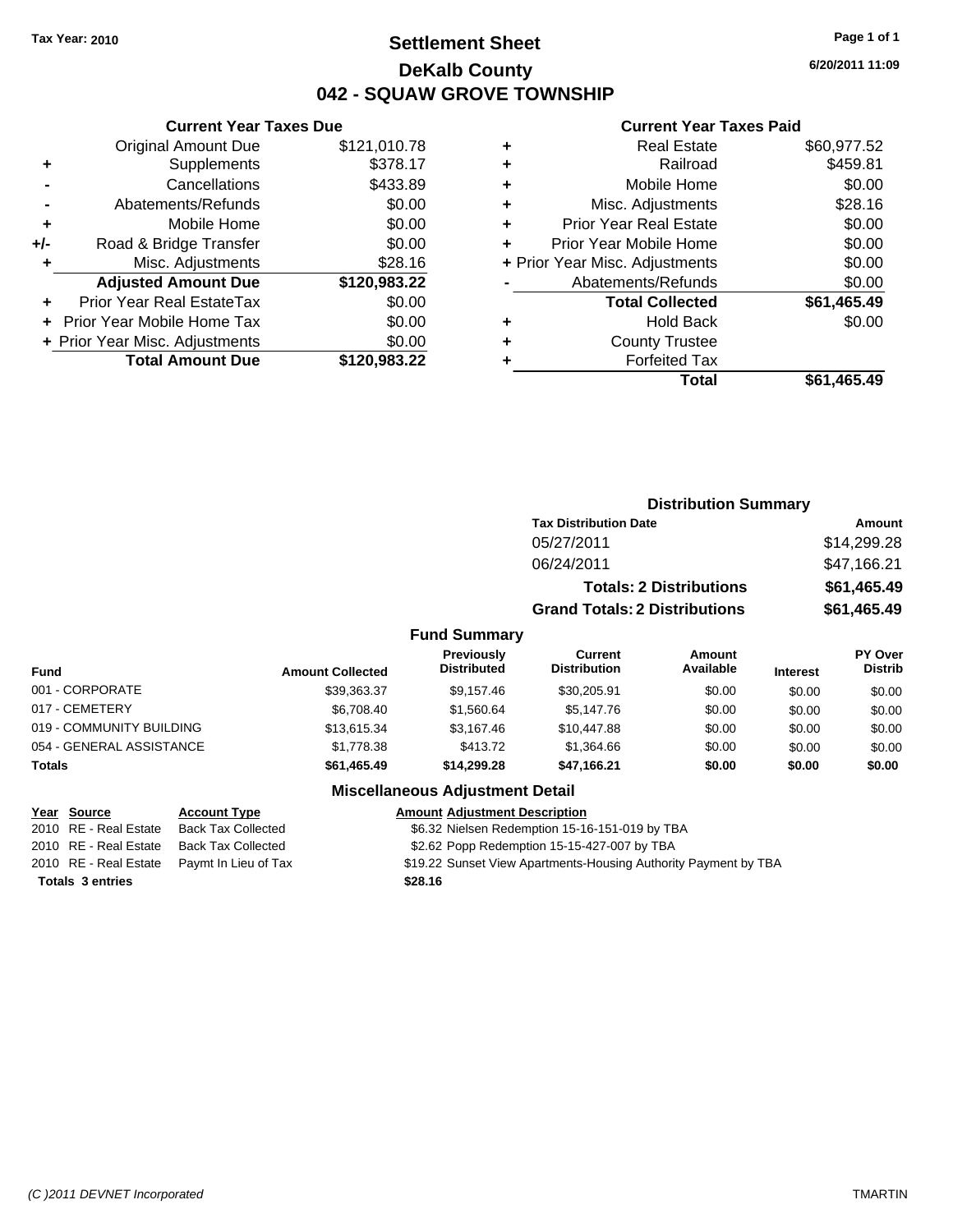# **Settlement Sheet Tax Year: 2010 Page 1 of 1 DeKalb County 043 - HINCKLEY PUBLIC LIBRARY DISTRICT**

### **Current Year Taxes Due**

|       | <b>Total Amount Due</b>        | \$160,452.13 |
|-------|--------------------------------|--------------|
|       | + Prior Year Misc. Adjustments | \$0.00       |
|       | Prior Year Mobile Home Tax     | \$0.00       |
|       | Prior Year Real EstateTax      | \$0.00       |
|       | <b>Adjusted Amount Due</b>     | \$160,452.13 |
| ٠     | Misc. Adjustments              | \$37.34      |
| $+/-$ | Road & Bridge Transfer         | \$0.00       |
| ÷     | Mobile Home                    | \$0.00       |
|       | Abatements/Refunds             | \$0.00       |
|       | Cancellations                  | \$575.46     |
| ٠     | Supplements                    | \$501.54     |
|       | <b>Original Amount Due</b>     | \$160,488.71 |
|       |                                |              |

#### **Current Year Taxes Paid**

| ٠ | <b>Real Estate</b>             | \$80,870.98 |
|---|--------------------------------|-------------|
| ٠ | Railroad                       | \$609.82    |
| ٠ | Mobile Home                    | \$0.00      |
| ٠ | Misc. Adjustments              | \$37.34     |
| ٠ | <b>Prior Year Real Estate</b>  | \$0.00      |
|   | Prior Year Mobile Home         | \$0.00      |
|   | + Prior Year Misc. Adjustments | \$0.00      |
|   | Abatements/Refunds             | \$0.00      |
|   | <b>Total Collected</b>         | \$81,518.14 |
| ٠ | <b>Hold Back</b>               | \$0.00      |
|   | <b>County Trustee</b>          |             |
|   | <b>Forfeited Tax</b>           |             |
|   | Total                          | \$81,518.14 |
|   |                                |             |

# **Distribution Summary**

| <b>Tax Distribution Date</b>         | <b>Amount</b> |
|--------------------------------------|---------------|
| 05/27/2011                           | \$18.964.41   |
| 06/24/2011                           | \$62,553,73   |
| <b>Totals: 2 Distributions</b>       | \$81,518.14   |
| <b>Grand Totals: 2 Distributions</b> | \$81,518.14   |

### **Fund Summary**

| <b>Fund</b>                                   | <b>Amount Collected</b> | <b>Previously</b><br><b>Distributed</b> | Current<br><b>Distribution</b> | <b>Amount</b><br>Available | <b>Interest</b> | <b>PY Over</b><br><b>Distrib</b> |
|-----------------------------------------------|-------------------------|-----------------------------------------|--------------------------------|----------------------------|-----------------|----------------------------------|
| 001 - CORPORATE                               | \$68,668.26             | \$15,974.99                             | \$52,693.27                    | \$0.00                     | \$0.00          | \$0.00                           |
| 004 - OPERATIONS & MAINTENANCE                | \$2,495.44              | \$580.54                                | \$1,914.90                     | \$0.00                     | \$0.00          | \$0.00                           |
| $005 - I. M. R. F.$                           | \$3,994.31              | \$929.24                                | \$3,065.07                     | \$0.00                     | \$0.00          | \$0.00                           |
| 027 - AUDIT                                   | \$16.23                 | \$3.78                                  | \$12.45                        | \$0.00                     | \$0.00          | \$0.00                           |
| 035 - TORT JUDGEMENTS/LIABILITY<br><b>INS</b> | \$3.248.90              | \$755.83                                | \$2,493.07                     | \$0.00                     | \$0.00          | \$0.00                           |
| 047 - SOCIAL SECURITY                         | \$3,095.00              | \$720.03                                | \$2,374.97                     | \$0.00                     | \$0.00          | \$0.00                           |
| <b>Totals</b>                                 | \$81,518.14             | \$18,964.41                             | \$62,553.73                    | \$0.00                     | \$0.00          | \$0.00                           |

| <u>Year Source</u>      | <b>Account Type</b>                        | <b>Amount Adjustment Description</b>                            |
|-------------------------|--------------------------------------------|-----------------------------------------------------------------|
| 2010 RE - Real Estate   | Back Tax Collected                         | \$8.38 Nielsen Redemption 15-16-151-019 by TBA                  |
| 2010 RE - Real Estate   | Back Tax Collected                         | \$3.48 Popp Redemption 15-15-427-007 by TBA                     |
|                         | 2010 RE - Real Estate Paymt In Lieu of Tax | \$25.48 Sunset View Apartments-Housing Authority Payment by TBA |
| <b>Totals 3 entries</b> |                                            | \$37.34                                                         |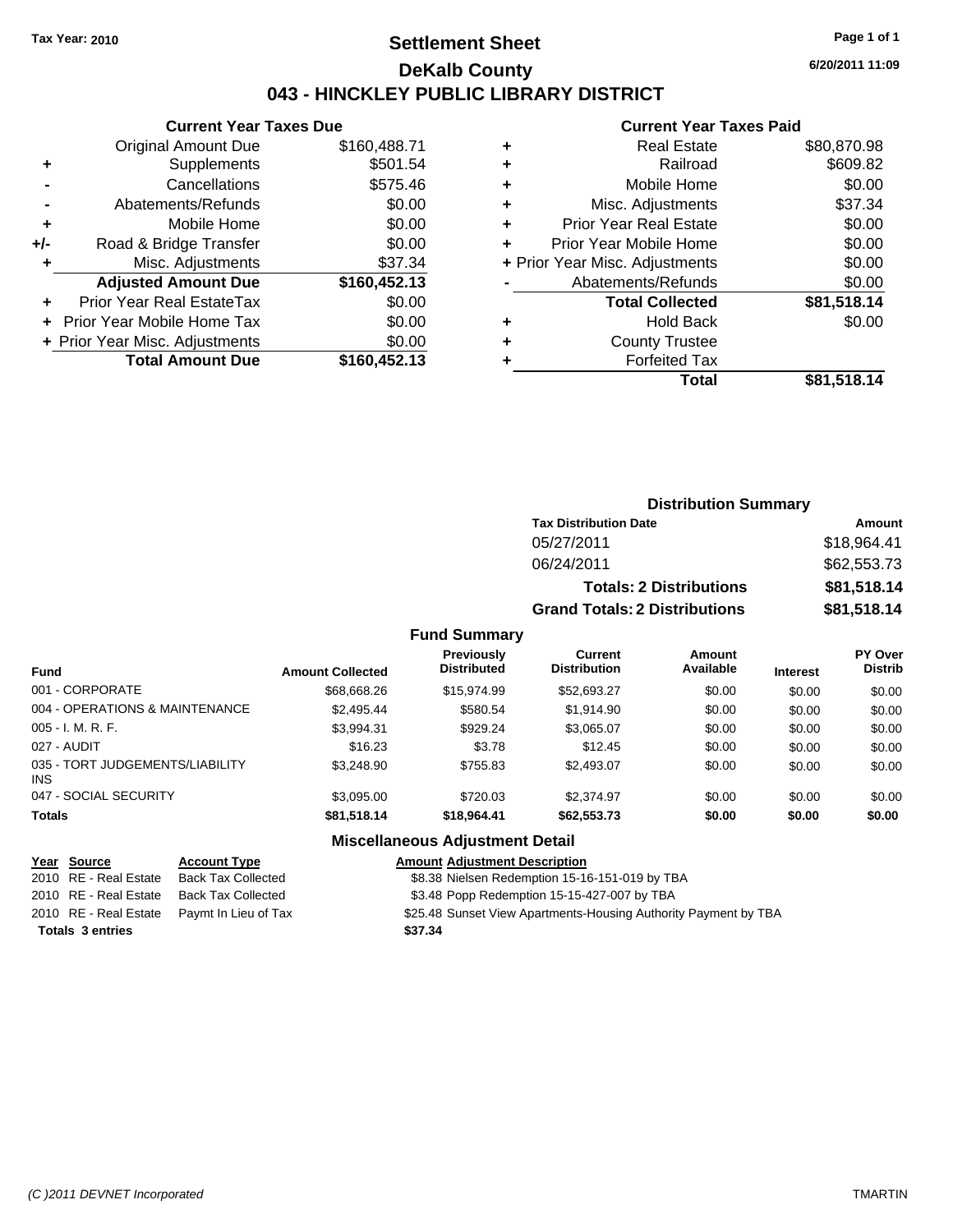# **Settlement Sheet Tax Year: 2010 Page 1 of 1 DeKalb County 044 - SQUAW GROVE ROAD & BRIDGE**

**6/20/2011 11:09**

### **Current Year Taxes Paid**

|       | OUITUR TUUT TUAUS DUU          |               |
|-------|--------------------------------|---------------|
|       | <b>Original Amount Due</b>     | \$307,028.53  |
| ٠     | Supplements                    | \$825.62      |
|       | Cancellations                  | \$957.92      |
|       | Abatements/Refunds             | \$0.00        |
| ٠     | Mobile Home                    | \$0.00        |
| $+/-$ | Road & Bridge Transfer         | (\$20,157.07) |
|       | Misc. Adjustments              | \$71.44       |
|       | <b>Adjusted Amount Due</b>     | \$286,810.60  |
|       | Prior Year Real EstateTax      | \$0.00        |
|       | Prior Year Mobile Home Tax     | \$0.00        |
|       | + Prior Year Misc. Adjustments | \$0.00        |
|       | <b>Total Amount Due</b>        | \$286,810.60  |
|       |                                |               |

**Current Year Taxes Due**

|   | Total                          | \$135,793.97 |
|---|--------------------------------|--------------|
|   | <b>Forfeited Tax</b>           |              |
| ٠ | <b>County Trustee</b>          |              |
| ٠ | <b>Hold Back</b>               | \$0.00       |
|   | <b>Total Collected</b>         | \$135,793.97 |
|   | Abatements/Refunds             | \$0.00       |
|   | + Prior Year Misc. Adjustments | \$0.00       |
| ÷ | Prior Year Mobile Home         | \$0.00       |
| ٠ | <b>Prior Year Real Estate</b>  | \$0.00       |
| ٠ | Misc. Adjustments              | \$71.44      |
| ٠ | Mobile Home                    | \$0.00       |
| ÷ | Railroad                       | \$1,107.91   |
|   | <b>Real Estate</b>             | \$134,614.62 |

| <b>Road and Bridge Summary</b> |          |                         | <b>Distribution Summary</b>                                                                                                                                                                                                    |                     |
|--------------------------------|----------|-------------------------|--------------------------------------------------------------------------------------------------------------------------------------------------------------------------------------------------------------------------------|---------------------|
| Municipality                   | Amt. Due | Amt. Distrib.           | <b>Tax Distribution Date</b>                                                                                                                                                                                                   | Amount              |
| <b>VILLAGE OF HINCKLEY</b>     |          | \$39,672.26 \$20,157.07 | 05/27/2011                                                                                                                                                                                                                     | \$31,569.28         |
| Totals                         |          | \$39,672.26 \$20,157.07 | 06/24/2011                                                                                                                                                                                                                     | \$104,224.69        |
|                                |          |                         | The second of the Contract and the second second second the second second second second second second second second second second second second second second second second second second second second second second second s | $A A A F = A A A F$ |

**Fund Summary**

**Totals: 2 Distributions \$135,793.97 Grand Totals: 2 Distributions \$135,793.97**

| <b>Fund</b>                                   | <b>Amount Collected</b> | Previously<br><b>Distributed</b>       | <b>Current</b><br><b>Distribution</b> | Amount<br>Available | <b>Interest</b> | PY Over<br><b>Distrib</b> |
|-----------------------------------------------|-------------------------|----------------------------------------|---------------------------------------|---------------------|-----------------|---------------------------|
| 007 - ROAD AND BRIDGE                         | \$44.861.25             | \$10,414.86                            | \$34,446.39                           | \$0.00              | \$0.00          | \$0.00                    |
| 008 - BRIDGE CONST W/COUNTY                   | \$3.050.41              | \$709.64                               | \$2,340.77                            | \$0.00              | \$0.00          | \$0.00                    |
| 009 - PERMANENT ROAD                          | \$66,035,28             | \$15,362.32                            | \$50,672.96                           | \$0.00              | \$0.00          | \$0.00                    |
| 010 - EQUIPMENT AND BUILDING                  | \$20,319.80             | \$4,727.16                             | \$15,592,64                           | \$0.00              | \$0.00          | \$0.00                    |
| 035 - TORT JUDGEMENTS/LIABILITY<br><b>INS</b> | \$1.527.23              | \$355.30                               | \$1.171.93                            | \$0.00              | \$0.00          | \$0.00                    |
| <b>Totals</b>                                 | \$135,793.97            | \$31.569.28                            | \$104,224.69                          | \$0.00              | \$0.00          | \$0.00                    |
|                                               |                         | <b>Miscellaneous Adjustment Detail</b> |                                       |                     |                 |                           |

### **Year Source Account Type Amount Adjustment Description**

2010 RE - Real Estate Back Tax Collected \$16.04 Nielsen Redemption 15-16-151-019 by TBA 2010 RE - Real Estate Back Tax Collected \$6.65 Popp Redemption 15-15-427-007 by TBA 2010 RE - Real Estate Paymt In Lieu of Tax **\$48.75 Sunset View Apartments-Housing Authority Payment by TBA Totals \$71.44 3 entries**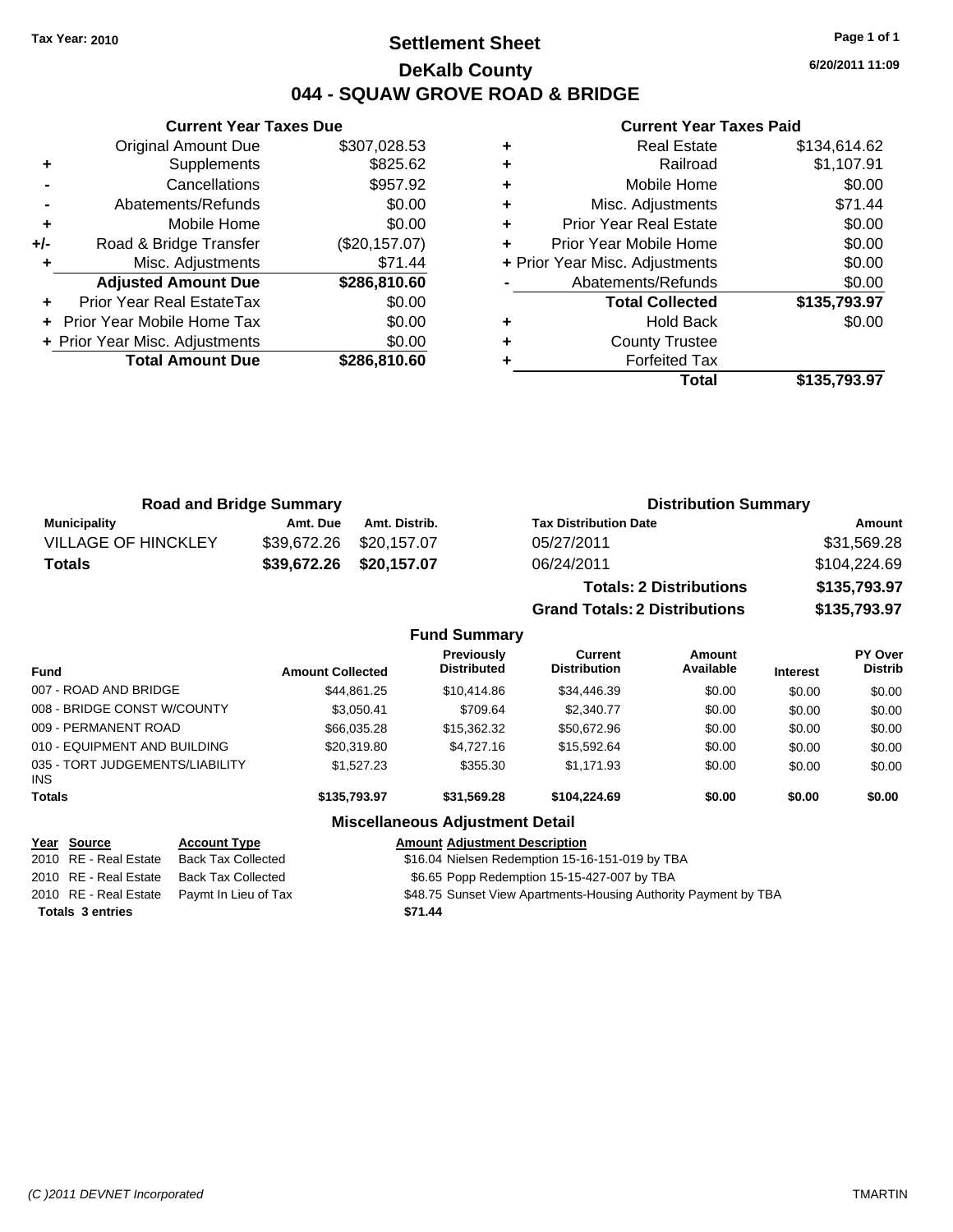# **Settlement Sheet Tax Year: 2010 Page 1 of 1 DeKalb County 045 - SYCAMORE TOWNSHIP**

**6/20/2011 11:09**

#### **Current Year Taxes Paid**

|     | <b>Original Amount Due</b>     | \$356,311.35 |
|-----|--------------------------------|--------------|
| ٠   | Supplements                    | \$1,212.68   |
|     | Cancellations                  | \$1,360.00   |
|     | Abatements/Refunds             | \$0.00       |
| ÷   | Mobile Home                    | \$0.00       |
| +/- | Road & Bridge Transfer         | \$0.00       |
|     | Misc. Adjustments              | \$106.42     |
|     | <b>Adjusted Amount Due</b>     | \$356,270.45 |
|     | Prior Year Real EstateTax      | \$0.00       |
|     | Prior Year Mobile Home Tax     | \$0.00       |
|     | + Prior Year Misc. Adjustments | \$0.00       |
|     | <b>Total Amount Due</b>        | \$356,270.45 |
|     |                                |              |

**Current Year Taxes Due**

|   | <b>Real Estate</b>             | \$179,676.42 |
|---|--------------------------------|--------------|
| ٠ | Railroad                       | \$73.07      |
| ٠ | Mobile Home                    | \$0.00       |
| ÷ | Misc. Adjustments              | \$106.42     |
| ٠ | <b>Prior Year Real Estate</b>  | \$0.00       |
| ÷ | Prior Year Mobile Home         | \$0.00       |
|   | + Prior Year Misc. Adjustments | \$0.00       |
|   | Abatements/Refunds             | \$0.00       |
|   | <b>Total Collected</b>         | \$179,855.91 |
| ٠ | <b>Hold Back</b>               | \$0.00       |
| ٠ | <b>County Trustee</b>          |              |
| ٠ | <b>Forfeited Tax</b>           |              |
|   | <b>Total</b>                   | \$179,855.91 |
|   |                                |              |

|                          |                         |                                  |                                      | <b>Distribution Summary</b> |                             |                                  |
|--------------------------|-------------------------|----------------------------------|--------------------------------------|-----------------------------|-----------------------------|----------------------------------|
|                          |                         |                                  | <b>Tax Distribution Date</b>         |                             |                             | Amount                           |
|                          |                         |                                  | 05/27/2011                           |                             | \$38,448.86<br>\$141,407.05 |                                  |
|                          |                         |                                  | 06/24/2011                           |                             |                             |                                  |
|                          |                         |                                  | <b>Totals: 2 Distributions</b>       |                             | \$179,855.91                |                                  |
|                          |                         |                                  | <b>Grand Totals: 2 Distributions</b> |                             |                             | \$179,855.91                     |
|                          |                         | <b>Fund Summary</b>              |                                      |                             |                             |                                  |
| Fund                     | <b>Amount Collected</b> | Previously<br><b>Distributed</b> | Current<br><b>Distribution</b>       | Amount<br>Available         | <b>Interest</b>             | <b>PY Over</b><br><b>Distrib</b> |
| 001 - CORPORATE          | \$173,784.34            | \$37,150.90                      | \$136,633.44                         | \$0.00                      | \$0.00                      | \$0.00                           |
| 005 - I. M. R. F.        | \$5,053.95              | \$1,080.42                       | \$3,973.53                           | \$0.00                      | \$0.00                      | \$0.00                           |
| 054 - GENERAL ASSISTANCE | \$1,017.62              | \$217.54                         | \$800.08                             | \$0.00                      | \$0.00                      | \$0.00                           |
| Totals                   | \$179,855.91            | \$38,448.86                      | \$141,407.05                         | \$0.00                      | \$0.00                      | \$0.00                           |
|                          |                         |                                  |                                      |                             |                             |                                  |

### **Miscellaneous Adjustment Detail**

#### **Year Source Account Type Amount Adjustment Description**

2010 RE - Real Estate Back Tax Collected **\$6.82 Brown's Supermarket Redemption 06-32-282-008 by TBA** 2010 RE - Real Estate Back Tax Collected \$1.08 Stogsdill Redemption 06-32-328-005 by TBA

\$1.08 Stogsdill Redemption 06-32-328-005 by TBA

2010 RE - Real Estate Paymt In Lieu of Tax **\$98.52 Sycamore Units-Housing Authority by TBA** 

**Totals \$106.42 3 entries**

*(C )2011 DEVNET Incorporated* TMARTIN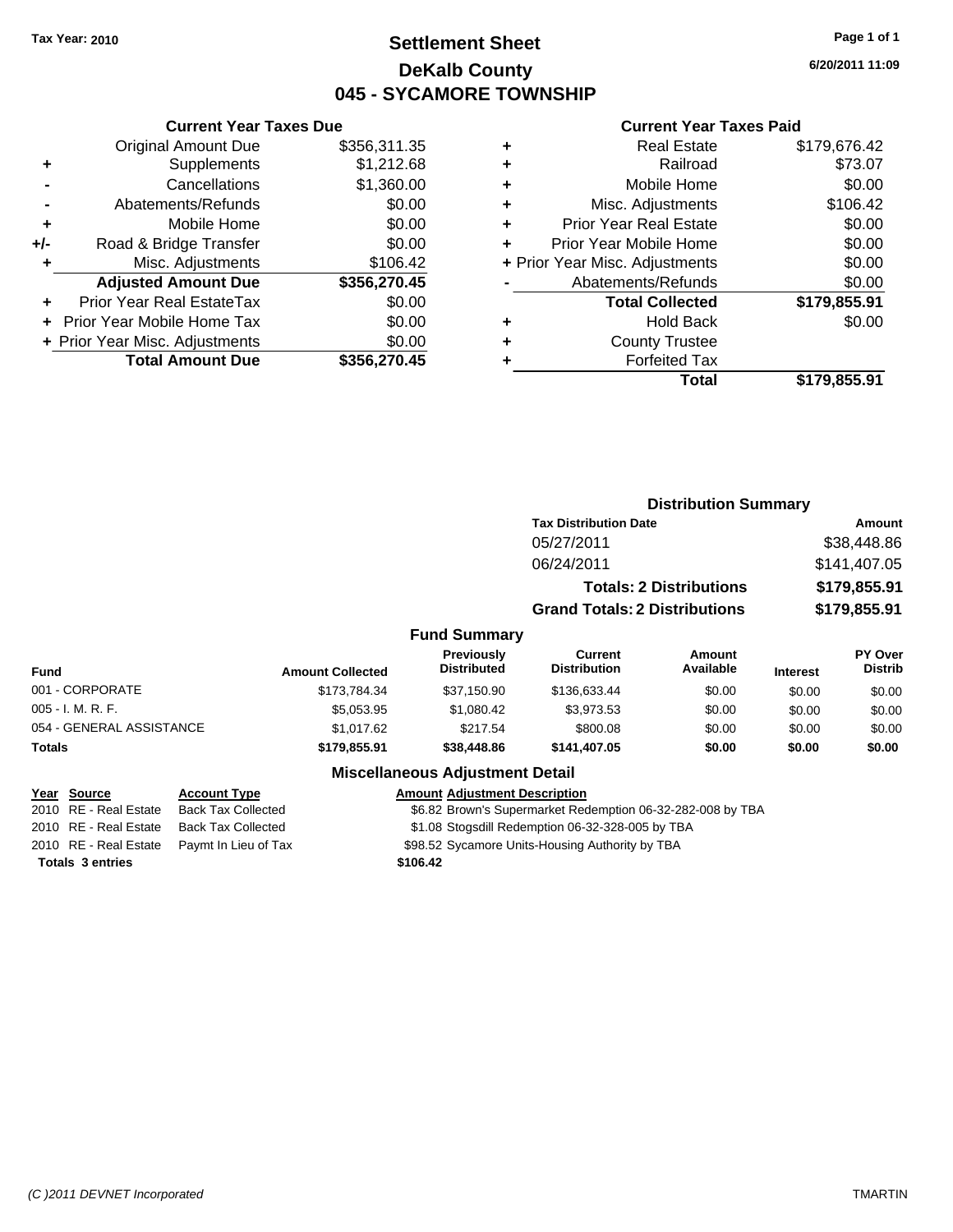# **Settlement Sheet Tax Year: 2010 Page 1 of 1 DeKalb County 046 - SYCAMORE ROAD & BRIDGE**

**6/20/2011 11:09**

### **Current Year Taxes Paid**

|     | <b>Current Year Taxes Due</b>  |              |  |  |  |
|-----|--------------------------------|--------------|--|--|--|
|     | <b>Original Amount Due</b>     | \$740,642.75 |  |  |  |
| ٠   | Supplements                    | \$2,479.14   |  |  |  |
|     | Cancellations                  | \$2,784.06   |  |  |  |
|     | Abatements/Refunds             | \$0.00       |  |  |  |
| ÷   | Mobile Home                    | \$0.00       |  |  |  |
| +/- | Road & Bridge Transfer         | (\$5,664.88) |  |  |  |
|     | Misc. Adjustments              | \$221.22     |  |  |  |
|     | <b>Adjusted Amount Due</b>     | \$734,894.17 |  |  |  |
|     | Prior Year Real EstateTax      | \$0.00       |  |  |  |
|     | Prior Year Mobile Home Tax     | \$0.00       |  |  |  |
|     | + Prior Year Misc. Adjustments | \$0.00       |  |  |  |
|     | <b>Total Amount Due</b>        | \$734.894.17 |  |  |  |
|     |                                |              |  |  |  |

|   | <b>Real Estate</b>             | \$367,816.34 |
|---|--------------------------------|--------------|
| ٠ | Railroad                       | \$151.89     |
| ٠ | Mobile Home                    | \$0.00       |
| ٠ | Misc. Adjustments              | \$221.22     |
| ٠ | <b>Prior Year Real Estate</b>  | \$0.00       |
|   | Prior Year Mobile Home         | \$0.00       |
|   | + Prior Year Misc. Adjustments | \$0.00       |
|   | Abatements/Refunds             | \$0.00       |
|   | <b>Total Collected</b>         | \$368,189.45 |
| ٠ | <b>Hold Back</b>               | \$0.00       |
| ٠ | <b>County Trustee</b>          |              |
|   | <b>Forfeited Tax</b>           |              |
|   | Total                          | \$368,189.45 |

|                         | <b>Road and Bridge Summary</b> |               | <b>Distribution Summary</b>  |              |
|-------------------------|--------------------------------|---------------|------------------------------|--------------|
| Municipality            | Amt. Due                       | Amt. Distrib. | <b>Tax Distribution Date</b> | Amount       |
| <b>CITY OF SYCAMORE</b> | \$11.221.36                    | \$5.664.88    | 05/27/2011                   | \$78,708.85  |
| Totals                  | \$11,221.36                    | \$5.664.88    | 06/24/2011                   | \$289,480.60 |

**Totals: 2 Distributions \$368,189.45 Grand Totals: 2 Distributions \$368,189.45**

| <b>Fund Summary</b> |
|---------------------|
|                     |

| <b>Fund</b>                             | <b>Amount Collected</b> | <b>Previously</b><br><b>Distributed</b> | <b>Current</b><br><b>Distribution</b> | Amount<br>Available | <b>Interest</b> | <b>PY Over</b><br><b>Distrib</b> |
|-----------------------------------------|-------------------------|-----------------------------------------|---------------------------------------|---------------------|-----------------|----------------------------------|
| 005 - I. M. R. F.                       | \$5,053.78              | \$1,080.37                              | \$3.973.41                            | \$0.00              | \$0.00          | \$0.00                           |
| 007 - ROAD AND BRIDGE                   | \$9.479.96              | \$2,026,08                              | \$7,453.88                            | \$0.00              | \$0.00          | \$0.00                           |
| 008 - BRIDGE CONST W/COUNTY             | \$2,526.88              | \$540.18                                | \$1,986.70                            | \$0.00              | \$0.00          | \$0.00                           |
| 009 - PERMANENT ROAD                    | \$259.971.57            | \$55.575.17                             | \$204.396.40                          | \$0.00              | \$0.00          | \$0.00                           |
| 010 - EQUIPMENT AND BUILDING            | \$71,450.28             | \$15,274.21                             | \$56,176.07                           | \$0.00              | \$0.00          | \$0.00                           |
| 035 - TORT JUDGEMENTS/LIABILITY<br>INS. | \$12,634.78             | \$2,700.99                              | \$9.933.79                            | \$0.00              | \$0.00          | \$0.00                           |
| 047 - SOCIAL SECURITY                   | \$7.072.20              | \$1.511.85                              | \$5,560.35                            | \$0.00              | \$0.00          | \$0.00                           |
| <b>Totals</b>                           | \$368,189.45            | \$78,708.85                             | \$289,480.60                          | \$0.00              | \$0.00          | \$0.00                           |

| <u>Year Source</u>      | <b>Account Type</b>                        | <b>Amount Adjustment Description</b>                        |
|-------------------------|--------------------------------------------|-------------------------------------------------------------|
| 2010 RE - Real Estate   | <b>Back Tax Collected</b>                  | \$14.18 Brown's Supermarket Redemption 06-32-282-008 by TBA |
| 2010 RE - Real Estate   | Back Tax Collected                         | \$2.25 Stogsdill Redemption 06-32-328-005 by TBA            |
|                         | 2010 RE - Real Estate Paymt In Lieu of Tax | \$204.79 Sycamore Units-Housing Authority by TBA            |
| <b>Totals 3 entries</b> |                                            | \$221.22                                                    |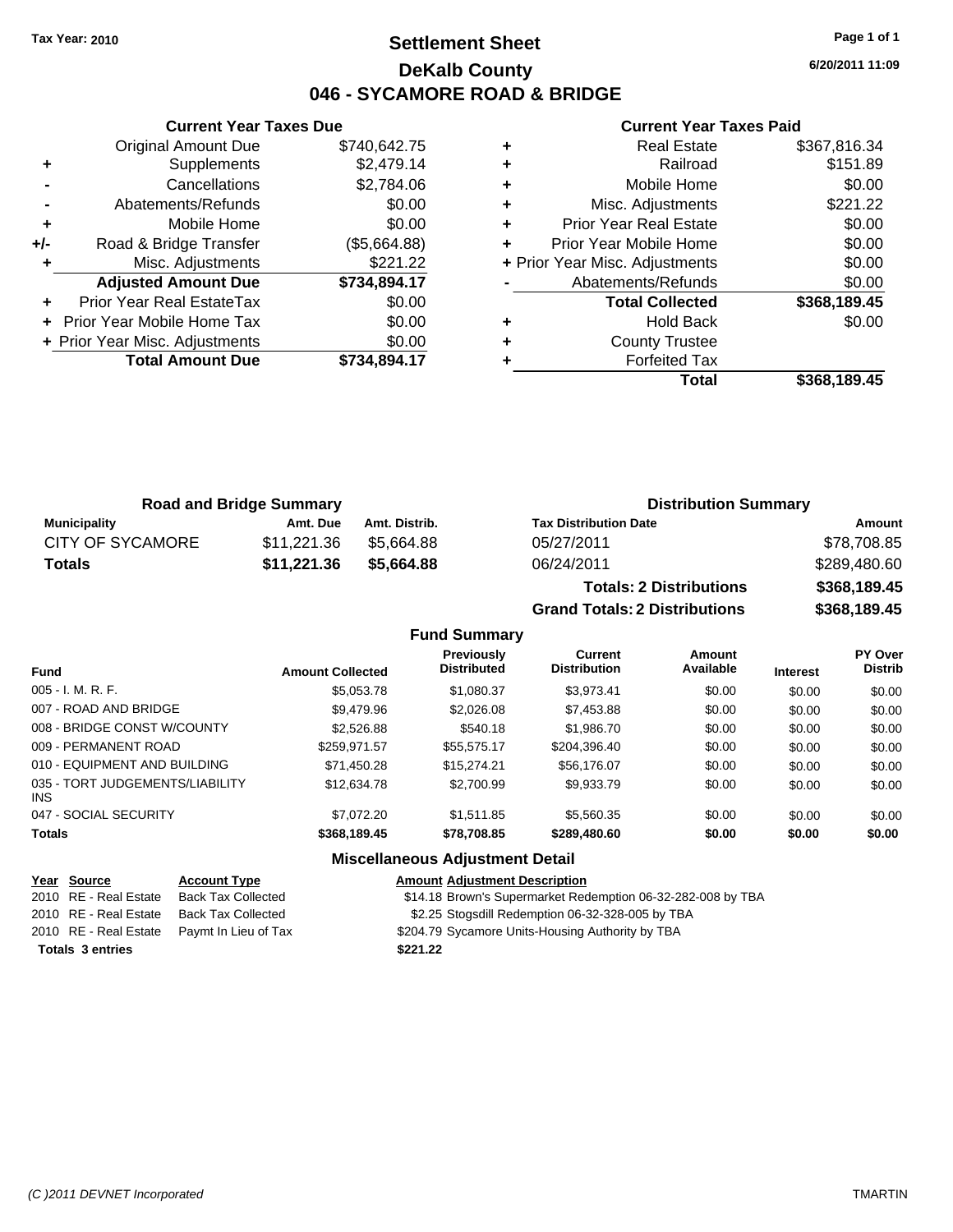# **Settlement Sheet Tax Year: 2010 Page 1 of 1 DeKalb County 047 - VICTOR TOWNSHIP**

**6/20/2011 11:09**

### **Current Year Taxes Paid**

|                                          | <b>Current Year Taxes Due</b> |             |  |  |  |  |
|------------------------------------------|-------------------------------|-------------|--|--|--|--|
|                                          | <b>Original Amount Due</b>    | \$47,334.94 |  |  |  |  |
| ٠                                        | Supplements                   | \$194.69    |  |  |  |  |
|                                          | Cancellations                 | \$200.76    |  |  |  |  |
|                                          | Abatements/Refunds            | \$0.00      |  |  |  |  |
| ٠                                        | Mobile Home                   | \$0.00      |  |  |  |  |
| +/-                                      | Road & Bridge Transfer        | \$0.00      |  |  |  |  |
|                                          | Misc. Adjustments             | \$0.00      |  |  |  |  |
|                                          | <b>Adjusted Amount Due</b>    | \$47,328.87 |  |  |  |  |
| ÷                                        | Prior Year Real EstateTax     | \$0.00      |  |  |  |  |
|                                          | Prior Year Mobile Home Tax    | \$0.00      |  |  |  |  |
| \$0.00<br>+ Prior Year Misc. Adjustments |                               |             |  |  |  |  |
|                                          | <b>Total Amount Due</b>       | \$47.328.87 |  |  |  |  |

| ٠ | <b>Real Estate</b>             | \$27,167.71 |
|---|--------------------------------|-------------|
| ٠ | Railroad                       | \$13.07     |
| ٠ | Mobile Home                    | \$0.00      |
| ٠ | Misc. Adjustments              | \$0.00      |
| ÷ | Prior Year Real Estate         | \$0.00      |
| ÷ | Prior Year Mobile Home         | \$0.00      |
|   | + Prior Year Misc. Adjustments | \$0.00      |
|   | Abatements/Refunds             | \$0.00      |
|   | <b>Total Collected</b>         | \$27,180.78 |
| ٠ | <b>Hold Back</b>               | \$0.00      |
| ٠ | <b>County Trustee</b>          |             |
| ٠ | <b>Forfeited Tax</b>           |             |
|   | Total                          | \$27,180.78 |
|   |                                |             |

|                                         |                         |                                  |                                       | <b>Distribution Summary</b> |                 |                           |  |
|-----------------------------------------|-------------------------|----------------------------------|---------------------------------------|-----------------------------|-----------------|---------------------------|--|
|                                         |                         | <b>Tax Distribution Date</b>     |                                       |                             |                 | Amount                    |  |
|                                         |                         |                                  | 05/27/2011                            |                             |                 | \$7,432.84                |  |
|                                         |                         |                                  | 06/24/2011                            |                             |                 | \$19,747.94               |  |
|                                         |                         |                                  | <b>Totals: 2 Distributions</b>        |                             |                 | \$27,180.78               |  |
|                                         |                         |                                  | <b>Grand Totals: 2 Distributions</b>  | \$27,180.78                 |                 |                           |  |
|                                         |                         | <b>Fund Summary</b>              |                                       |                             |                 |                           |  |
| <b>Fund</b>                             | <b>Amount Collected</b> | Previously<br><b>Distributed</b> | <b>Current</b><br><b>Distribution</b> | Amount<br>Available         | <b>Interest</b> | PY Over<br><b>Distrib</b> |  |
| 001 - CORPORATE                         | \$25,486.06             | \$6,969.40                       | \$18,516.66                           | \$0.00                      | \$0.00          | \$0.00                    |  |
| 034 - GENERAL ASSISTANCE                | \$545.78                | \$149.25                         | \$396.53                              | \$0.00                      | \$0.00          | \$0.00                    |  |
| 035 - TORT JUDGEMENTS/LIABILITY<br>INS. | \$1,148.94              | \$314.19                         | \$834.75                              | \$0.00                      | \$0.00          | \$0.00                    |  |
| <b>Totals</b>                           | \$27,180.78             | \$7,432.84                       | \$19.747.94                           | \$0.00                      | \$0.00          | \$0.00                    |  |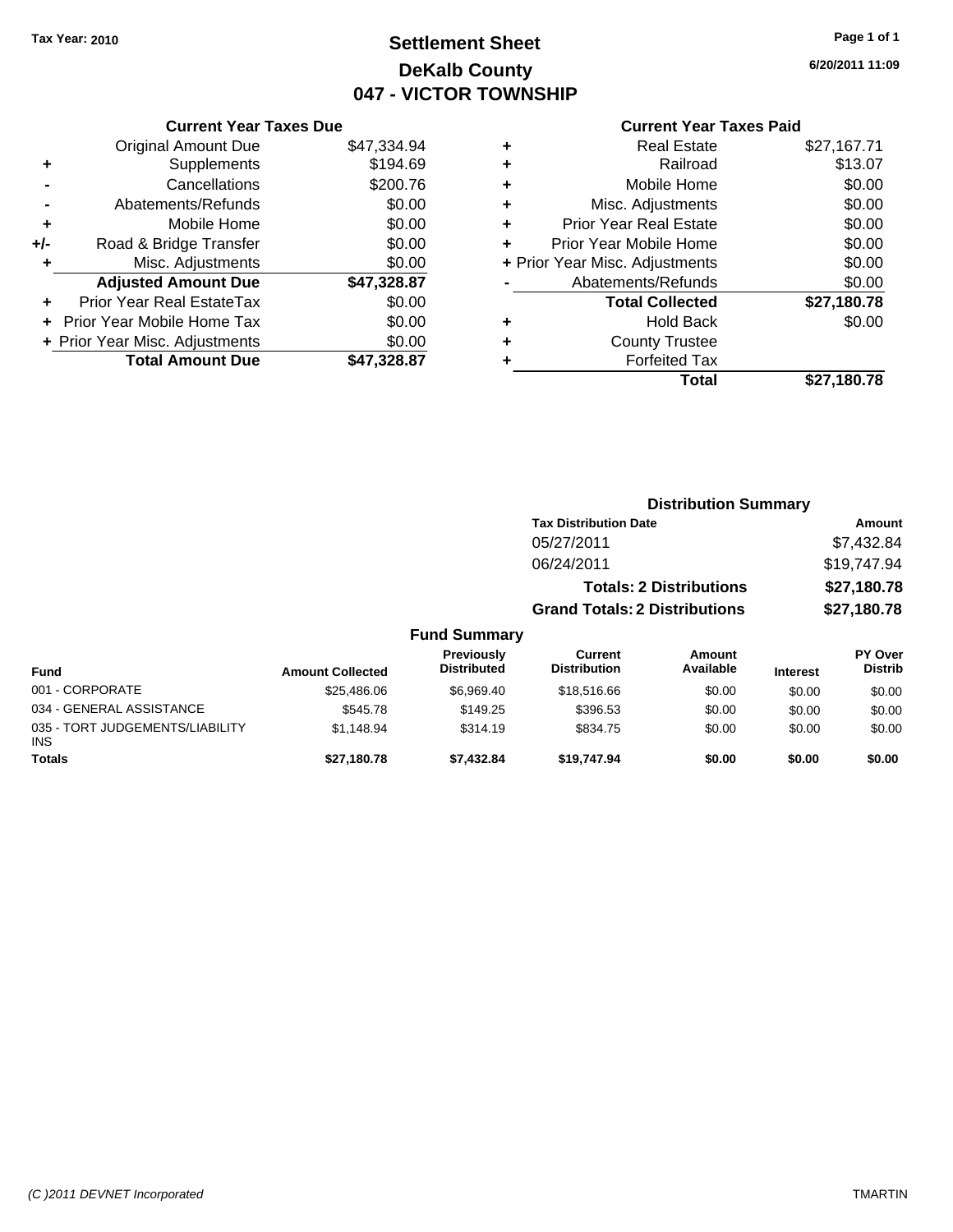# **Settlement Sheet Tax Year: 2010 Page 1 of 1 DeKalb County 048 - VICTOR ROAD & BRIDGE**

**6/20/2011 11:09**

| Currant Vasr Tavas Dua |  |  |  |
|------------------------|--|--|--|

|       | <b>Original Amount Due</b>     | \$89,847.22 |
|-------|--------------------------------|-------------|
| ٠     | Supplements                    | \$369.55    |
|       | Cancellations                  | \$381.08    |
|       | Abatements/Refunds             | \$0.00      |
| ٠     | Mobile Home                    | \$0.00      |
| $+/-$ | Road & Bridge Transfer         | \$0.00      |
| ٠     | Misc. Adjustments              | \$0.00      |
|       | <b>Adjusted Amount Due</b>     | \$89,835.69 |
|       | Prior Year Real EstateTax      | \$0.00      |
|       | Prior Year Mobile Home Tax     | \$0.00      |
|       | + Prior Year Misc. Adjustments | \$0.00      |
|       | <b>Total Amount Due</b>        | \$89,835.69 |
|       |                                |             |

#### **Current Year Taxes Paid**

|   | Total                          | \$51,592.66 |
|---|--------------------------------|-------------|
|   | <b>Forfeited Tax</b>           |             |
| ٠ | <b>County Trustee</b>          |             |
| ٠ | Hold Back                      | \$0.00      |
|   | <b>Total Collected</b>         | \$51,592.66 |
|   | Abatements/Refunds             | \$0.00      |
|   | + Prior Year Misc. Adjustments | \$0.00      |
|   | Prior Year Mobile Home         | \$0.00      |
| ٠ | <b>Prior Year Real Estate</b>  | \$0.00      |
| ٠ | Misc. Adjustments              | \$0.00      |
| ٠ | Mobile Home                    | \$0.00      |
| ٠ | Railroad                       | \$24.80     |
|   | <b>Real Estate</b>             | \$51,567.86 |

#### **Distribution Summary Tax Distribution Date Amount** 05/27/2011 \$14,108.34 06/24/2011 \$37,484.32 **Totals: 2 Distributions \$51,592.66 Grand Totals: 2 Distributions \$51,592.66 Fund Summary Fund Interest Amount Collected Distributed PY Over Distrib Amount Available Current Distribution Previously** 007 - ROAD AND BRIDGE \$30,580.31 \$8,362.38 \$22,217.93 \$0.00 \$0.00 \$0.00 008 - BRIDGE CONST W/COUNTY  $$250.02$   $$68.37$   $$181.65$   $$0.00$   $$0.00$   $$0.00$ 009 - PERMANENT ROAD \$12,526.23 \$3,425.38 \$0.00 \$0.00 \$0.00 \$0.00 010 - EQUIPMENT AND BUILDING \$7,084.50 \$1,937.30 \$5,147.20 \$0.00 \$0.00 \$0.00 \$0.00 035 - TORT JUDGEMENTS/LIABILITY \$1,151.60 \$314.91 \$836.69 \$0.00 \$0.00 \$0.00

**Totals \$51,592.66 \$14,108.34 \$37,484.32 \$0.00 \$0.00 \$0.00**

INS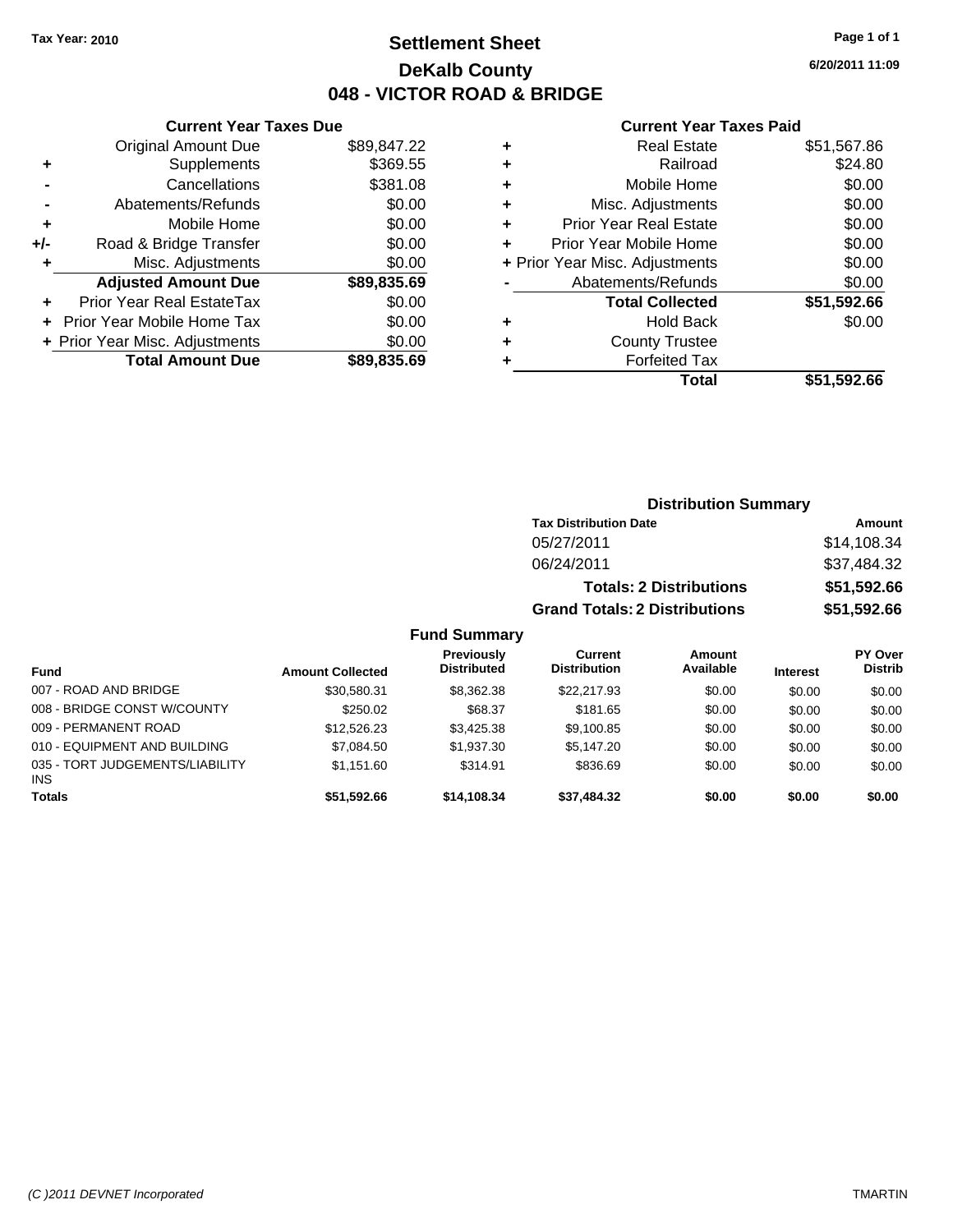# **Settlement Sheet Tax Year: 2010 Page 1 of 1 DeKalb County 056 - TOWN OF CORTLAND**

**6/20/2011 11:09**

#### **Current Year Taxes Paid**

| <b>Road and Bridge Summary</b>   |            |               | <b>Distribution Summary</b>  |              |  |
|----------------------------------|------------|---------------|------------------------------|--------------|--|
| <b>Rd./Br. District</b>          | Amt. Due   | Amt. Distrib. | <b>Tax Distribution Date</b> | Amount       |  |
| <b>CORTLAND ROAD &amp; BRIDC</b> | \$8.509.33 | \$4.319.07    | 05/27/2011                   | \$68,760.08  |  |
| <b>Totals</b>                    | \$8,509.33 | \$4.319.07    | 06/24/2011                   | \$224,164.08 |  |
|                                  |            |               | Tatala: 0 Diateibutiana      | 0.0000000000 |  |

**Totals: 2 Distributions \$292,924.16 Grand Totals: 2 Distributions \$292,924.16**

#### **Fund Summary**

| <b>Fund</b>             | <b>Amount Collected</b> | <b>Previously</b><br><b>Distributed</b> | Current<br><b>Distribution</b> | Amount<br>Available | <b>Interest</b> | <b>PY Over</b><br><b>Distrib</b> |
|-------------------------|-------------------------|-----------------------------------------|--------------------------------|---------------------|-----------------|----------------------------------|
| 001 - CORPORATE         | \$206,960.72            | \$48.558.42                             | \$158,402.30                   | \$0.00              | \$0.00          | \$0.00                           |
| 005 - I. M. R. F.       | \$26,249.50             | \$6,158.83                              | \$20,090.67                    | \$0.00              | \$0.00          | \$0.00                           |
| 007 - ROAD AND BRIDGE   | \$4,319.07              | \$1.045.74                              | \$3,273.33                     | \$0.00              | \$0.00          | \$0.00                           |
| 014 - POLICE PROTECTION | \$31.654.21             | \$7.426.91                              | \$24,227,30                    | \$0.00              | \$0.00          | \$0.00                           |
| 047 - SOCIAL SECURITY   | \$23,740.66             | \$5.570.18                              | \$18,170.48                    | \$0.00              | \$0.00          | \$0.00                           |
| Totals                  | \$292,924.16            | \$68,760,08                             | \$224.164.08                   | \$0.00              | \$0.00          | \$0.00                           |

#### **Miscellaneous Adjustment Detail**

**Year Source Account Type Amount Adjustment Description**

**Totals 1 entries** \$41.29

**Current Year Taxes Due** Original Amount Due \$580,849.83

**+** Supplements \$2,920.79 **-** Cancellations \$3,197.17 **-** Abatements/Refunds \$0.00 **+** Mobile Home \$0.00 **+/-** Road & Bridge Transfer \$4,319.07 **+** Misc. Adjustments \$41.29 **Adjusted Amount Due \$584,933.81**

**+** Prior Year Real EstateTax (\$314.37) **+** Prior Year Mobile Home Tax \$0.00 **+ Prior Year Misc. Adjustments**  $$0.00$ 

**Total Amount Due \$584,619.44**

2010 RE - Real Estate Back Tax Collected \$41.29 Work Redemption 09-29-255-050 by TBA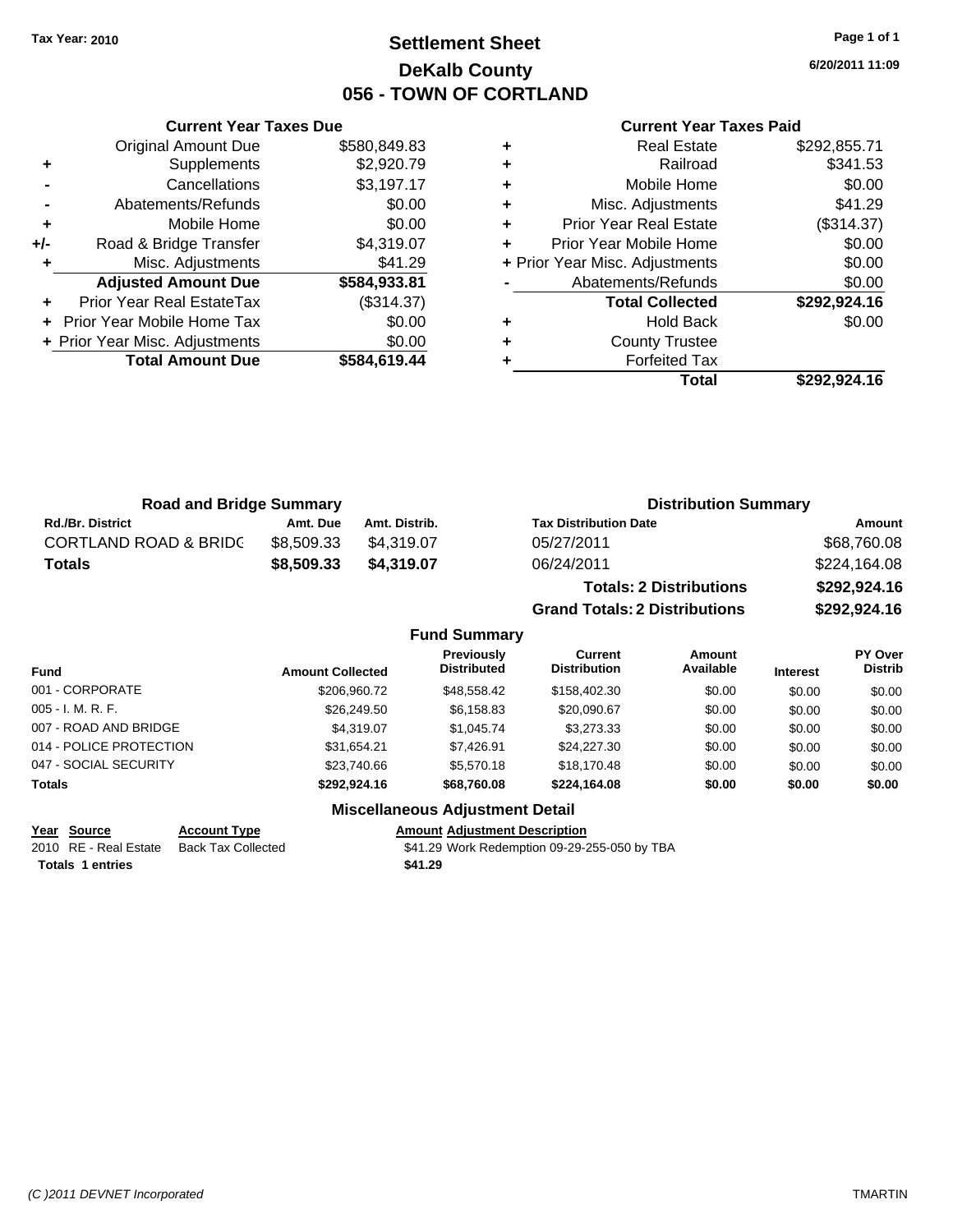# **Settlement Sheet Tax Year: 2010 Page 1 of 1 DeKalb County 057 - CORTLAND LIBRARY**

**6/20/2011 11:09**

#### **Current Year Taxes Paid**

|     | OUITCHL TCUL TUACS DUC         |              |
|-----|--------------------------------|--------------|
|     | <b>Original Amount Due</b>     | \$257,947.61 |
| ٠   | Supplements                    | \$1,183.65   |
|     | Cancellations                  | \$1,303.85   |
|     | Abatements/Refunds             | \$0.00       |
| ٠   | Mobile Home                    | \$0.00       |
| +/- | Road & Bridge Transfer         | \$0.00       |
| ٠   | Misc. Adjustments              | \$18.34      |
|     | <b>Adjusted Amount Due</b>     | \$257,845.75 |
| ٠   | Prior Year Real EstateTax      | (\$144.69)   |
|     | Prior Year Mobile Home Tax     | \$0.00       |
|     | + Prior Year Misc. Adjustments | \$0.00       |
|     | <b>Total Amount Due</b>        | \$257,701.06 |
|     |                                |              |

**Current Year Taxes Due**

|   | <b>Real Estate</b>             | \$128,136.20 |
|---|--------------------------------|--------------|
| ٠ | Railroad                       | \$149.48     |
| ٠ | Mobile Home                    | \$0.00       |
| ٠ | Misc. Adjustments              | \$18.34      |
| ٠ | <b>Prior Year Real Estate</b>  | (\$144.69)   |
| ÷ | Prior Year Mobile Home         | \$0.00       |
|   | + Prior Year Misc. Adjustments | \$0.00       |
|   | Abatements/Refunds             | \$0.00       |
|   | <b>Total Collected</b>         | \$128,159.33 |
| ٠ | <b>Hold Back</b>               | \$0.00       |
| ٠ | <b>County Trustee</b>          |              |
| ٠ | <b>Forfeited Tax</b>           |              |
|   | Total                          | \$128,159.33 |
|   |                                |              |

### **Distribution Summary Tax Distribution Date Amount** 05/27/2011 \$30,065.06 06/24/2011 \$98,094.27 **Totals: 2 Distributions \$128,159.33 Grand Totals: 2 Distributions \$128,159.33**

#### **Fund Summary**

| <b>Fund</b>                                         | <b>Amount Collected</b> | Previously<br><b>Distributed</b> | Current<br><b>Distribution</b> | <b>Amount</b><br>Available | <b>Interest</b> | PY Over<br><b>Distrib</b> |
|-----------------------------------------------------|-------------------------|----------------------------------|--------------------------------|----------------------------|-----------------|---------------------------|
| 004 - OPERATIONS & MAINTENANCE                      | \$3.019.69              | \$708.37                         | \$2,311,32                     | \$0.00                     | \$0.00          | \$0.00                    |
| $005 - I. M. R. F.$                                 | \$3.019.69              | \$708.39                         | \$2,311,30                     | \$0.00                     | \$0.00          | \$0.00                    |
| 016 - LIBRARY (township, municipalities)            | \$116.142.47            | \$27,246.01                      | \$88,896.46                    | \$0.00                     | \$0.00          | \$0.00                    |
| 027 - AUDIT                                         | \$758.83                | \$178.02                         | \$580.81                       | \$0.00                     | \$0.00          | \$0.00                    |
| 035 - TORT JUDGMENTS, LIABILITY<br><b>INSURANCE</b> | \$2,001.46              | \$469.53                         | \$1,531.93                     | \$0.00                     | \$0.00          | \$0.00                    |
| 047 - SOCIAL SECURITY                               | \$3,217.19              | \$754.74                         | \$2.462.45                     | \$0.00                     | \$0.00          | \$0.00                    |
| <b>Totals</b>                                       | \$128,159.33            | \$30,065.06                      | \$98,094.27                    | \$0.00                     | \$0.00          | \$0.00                    |

### **Miscellaneous Adjustment Detail**

#### **Year Source Account Type Amount Adjustment Description**

**Totals \$18.34 1 entries**

2010 RE - Real Estate Back Tax Collected \$18.34 Work Redemption 09-29-255-050 by TBA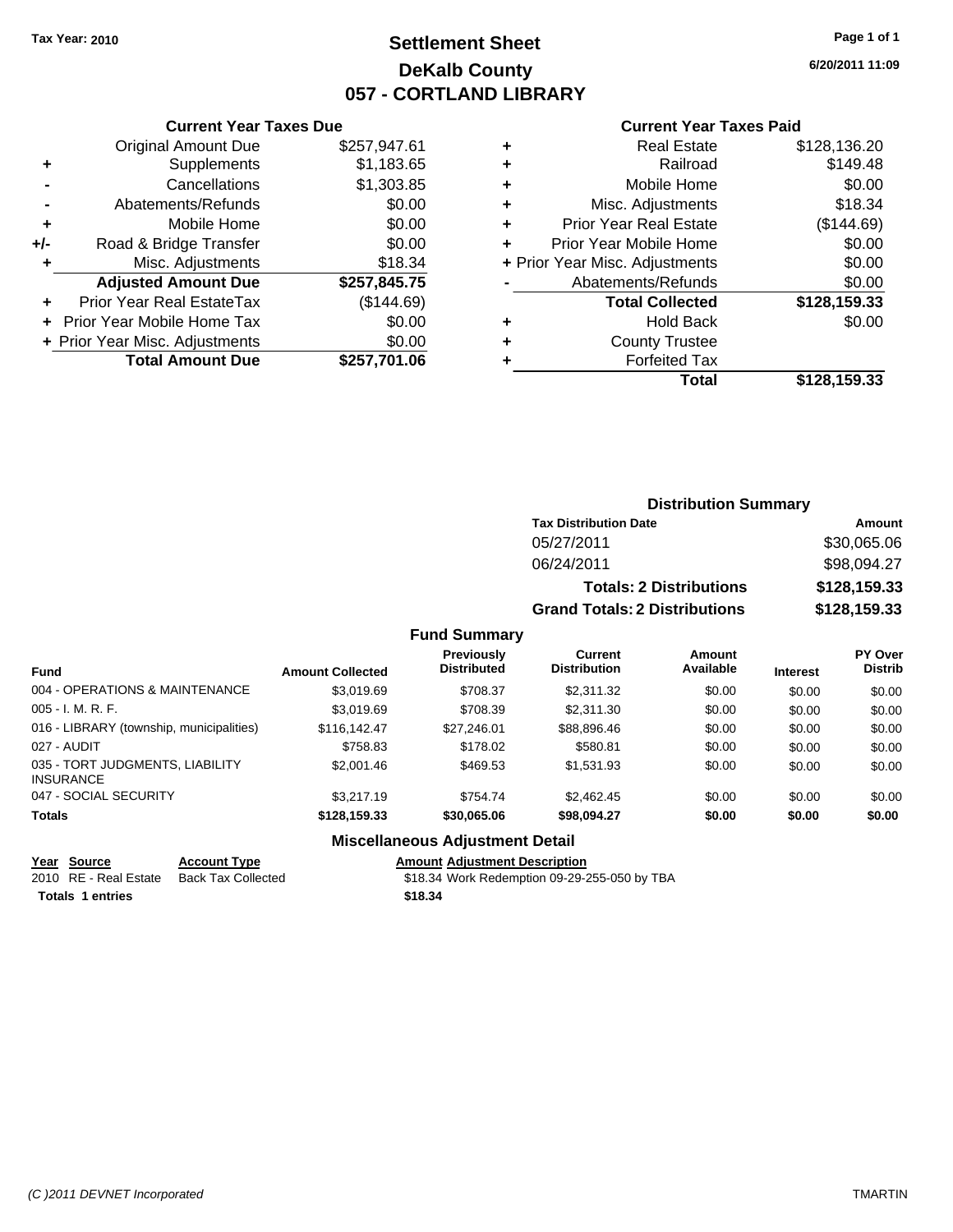# **Settlement Sheet Tax Year: 2010 Page 1 of 1 DeKalb County 058 - CITY OF DEKALB**

**6/20/2011 11:09**

### **Current Year Taxes Paid**

|     | <b>Current Year Taxes Due</b>  |                |  |  |  |
|-----|--------------------------------|----------------|--|--|--|
|     | <b>Original Amount Due</b>     | \$4,196,887.99 |  |  |  |
| ٠   | Supplements                    | \$105,720.15   |  |  |  |
|     | Cancellations                  | \$194,109.85   |  |  |  |
|     | Abatements/Refunds             | \$0.00         |  |  |  |
| ٠   | Mobile Home                    | \$0.00         |  |  |  |
| +/- | Road & Bridge Transfer         | \$112,915.45   |  |  |  |
| ٠   | Misc. Adjustments              | \$1,056.44     |  |  |  |
|     | <b>Adjusted Amount Due</b>     | \$4,222,470.18 |  |  |  |
|     | Prior Year Real EstateTax      | (\$1,428.81)   |  |  |  |
|     | Prior Year Mobile Home Tax     | \$0.00         |  |  |  |
|     | + Prior Year Misc. Adjustments | \$0.00         |  |  |  |
|     | <b>Total Amount Due</b>        | \$4,221,041.37 |  |  |  |
|     |                                |                |  |  |  |

| <b>Real Estate</b>             | \$2,149,663.12 |
|--------------------------------|----------------|
| Railroad                       | \$3,785.03     |
| Mobile Home                    | \$0.00         |
| Misc. Adjustments              | \$1,056.44     |
| <b>Prior Year Real Estate</b>  | (\$1,428.81)   |
| Prior Year Mobile Home         | \$0.00         |
| + Prior Year Misc. Adjustments | \$0.00         |
| Abatements/Refunds             | \$0.00         |
| <b>Total Collected</b>         | \$2,153,075.78 |
| <b>Hold Back</b>               | \$0.00         |
| <b>County Trustee</b>          |                |
| <b>Forfeited Tax</b>           |                |
| Total                          | \$2.153.075.78 |
|                                |                |

| <b>Road and Bridge Summary</b>   |             |                           | <b>Distribution Summary</b>          |                |  |
|----------------------------------|-------------|---------------------------|--------------------------------------|----------------|--|
| <b>Rd./Br. District</b>          | Amt. Due    | Amt. Distrib.             | <b>Tax Distribution Date</b>         | Amount         |  |
| AFTON ROAD & BRIDGE              | \$19,488.97 | \$10.009.33               | 05/27/2011                           | \$515,338.34   |  |
| <b>CORTLAND ROAD &amp; BRIDC</b> | \$587.72    | \$298.34                  | 06/24/2011                           | \$1,637,737.44 |  |
| <b>DEKALB ROAD &amp; BRIDGE</b>  |             | \$207,640.50 \$102,607.78 | <b>Totals: 2 Distributions</b>       | \$2,153,075.78 |  |
| <b>Totals</b>                    |             | \$227,717.19 \$112,915.45 | <b>Grand Totals: 2 Distributions</b> | \$2,153,075.78 |  |

| <b>Fund</b>                 | <b>Amount Collected</b> | <b>Previously</b><br><b>Distributed</b> | Current<br><b>Distribution</b> | Amount<br>Available | <b>Interest</b> | <b>PY Over</b><br><b>Distrib</b> |
|-----------------------------|-------------------------|-----------------------------------------|--------------------------------|---------------------|-----------------|----------------------------------|
| 003 - BONDS AND INTEREST    | \$0.00                  | \$0.00                                  | \$0.00                         | \$0.00              | \$0.00          | \$0.00                           |
| $005 - I. M. R. F.$         | \$232,965.92            | \$55,997.09                             | \$176,968,83                   | \$0.00              | \$0.00          | \$0.00                           |
| 007 - ROAD AND BRIDGE       | \$112.915.45            | \$24.953.27                             | \$87,962.18                    | \$0.00              | \$0.00          | \$0.00                           |
| 013 - FIREFIGHTER'S PENSION | \$1,003,046.86          | \$241.098.30                            | \$761,948.56                   | \$0.00              | \$0.00          | \$0.00                           |
| 015 - POLICE PENSION        | \$648.836.27            | \$155,958.14                            | \$492,878.13                   | \$0.00              | \$0.00          | \$0.00                           |
| 047 - SOCIAL SECURITY       | \$155.311.28            | \$37.331.54                             | \$117.979.74                   | \$0.00              | \$0.00          | \$0.00                           |
| <b>Totals</b>               | \$2,153,075.78          | \$515,338.34                            | \$1,637,737.44                 | \$0.00              | \$0.00          | \$0.00                           |

| Year Source |                         | <b>Account Type</b>                        | <b>Amount Adjustment Description</b>                |
|-------------|-------------------------|--------------------------------------------|-----------------------------------------------------|
|             | 2010 RE - Real Estate   | <b>Back Tax Collected</b>                  | \$1.97 LaSalle Bank Redemption 08-15-128-009 by TBA |
|             | 2010 RE - Real Estate   | Back Tax Collected                         | \$1.97 LaSalle Bank Redemption 08-15-128-010 by TBA |
|             |                         | 2010 RE - Real Estate Paymt In Lieu of Tax | \$1,052.50 DeKalb Units-Housing Authority by TBA    |
|             | <b>Totals 3 entries</b> |                                            | \$1.056.44                                          |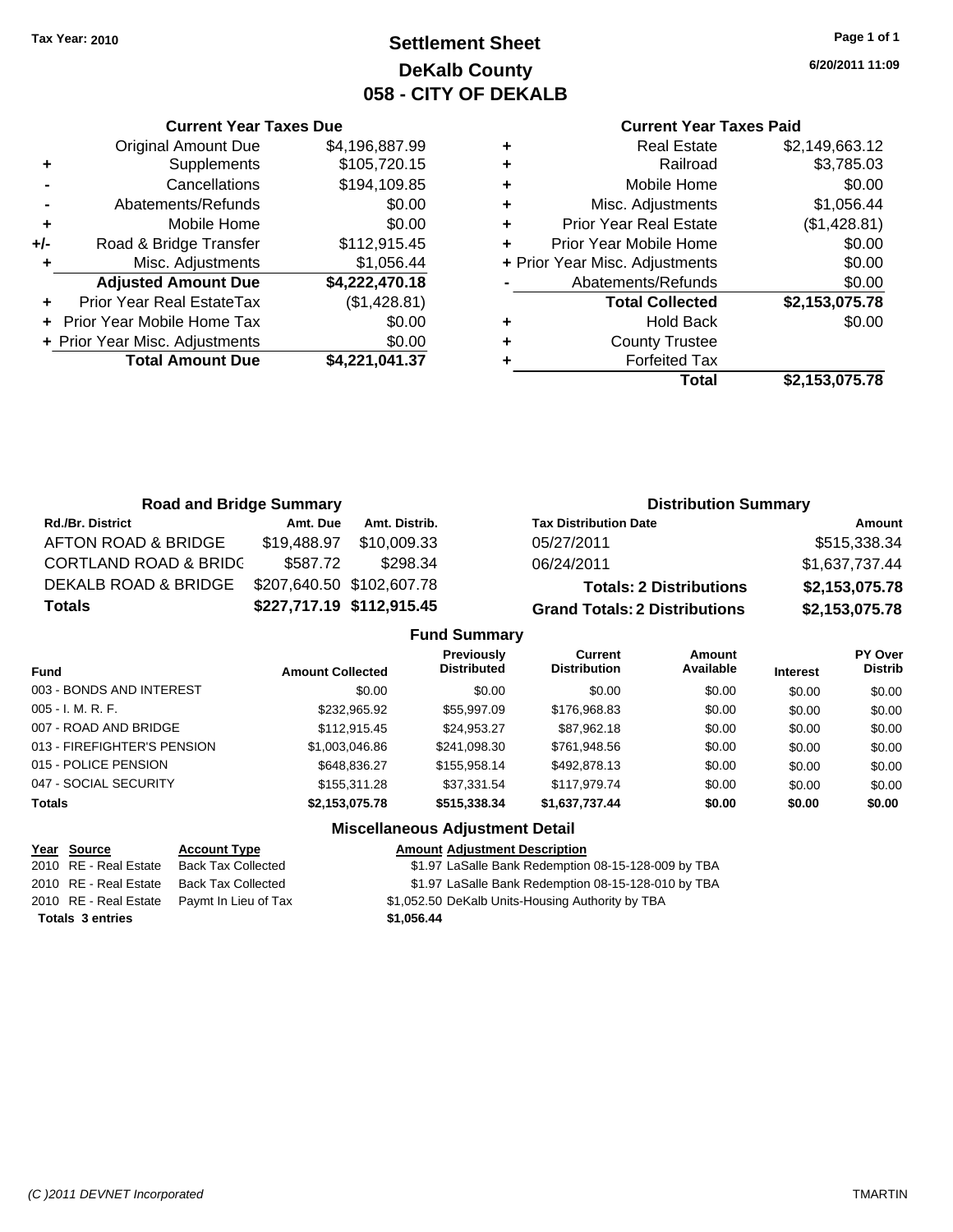# **Settlement Sheet Tax Year: 2010 Page 1 of 1 DeKalb County 059 - DE KALB LIBRARY**

**6/20/2011 11:09**

### **Current Year Taxes Paid**

|     | <b>Current Year Taxes Due</b>  |                |
|-----|--------------------------------|----------------|
|     | <b>Original Amount Due</b>     | \$1,798,536.64 |
| ٠   | Supplements                    | \$42,150.11    |
|     | Cancellations                  | \$80,014.15    |
|     | Abatements/Refunds             | \$0.00         |
| ٠   | Mobile Home                    | \$0.00         |
| +/- | Road & Bridge Transfer         | \$0.00         |
| ٠   | Misc. Adjustments              | \$452.72       |
|     | <b>Adjusted Amount Due</b>     | \$1,761,125.32 |
| ٠   | Prior Year Real EstateTax      | (\$516.81)     |
|     | Prior Year Mobile Home Tax     | \$0.00         |
|     | + Prior Year Misc. Adjustments | \$0.00         |
|     | <b>Total Amount Due</b>        | \$1,760,608.51 |

| ٠ | <b>Real Estate</b>             | \$872,867.20 |
|---|--------------------------------|--------------|
|   | Railroad                       | \$1,543.87   |
| ٠ | Mobile Home                    | \$0.00       |
| ٠ | Misc. Adjustments              | \$452.72     |
| ٠ | <b>Prior Year Real Estate</b>  | (\$516.81)   |
|   | Prior Year Mobile Home         | \$0.00       |
|   | + Prior Year Misc. Adjustments | \$0.00       |
|   | Abatements/Refunds             | \$0.00       |
|   | <b>Total Collected</b>         | \$874,346.98 |
|   | <b>Hold Back</b>               | \$0.00       |
|   | <b>County Trustee</b>          |              |
|   | <b>Forfeited Tax</b>           |              |
|   | Total                          | \$874,346.98 |
|   |                                |              |

|                                          |                           |                         |                                         | <b>Distribution Summary</b>                         |                                |                 |                           |
|------------------------------------------|---------------------------|-------------------------|-----------------------------------------|-----------------------------------------------------|--------------------------------|-----------------|---------------------------|
|                                          |                           |                         |                                         | <b>Tax Distribution Date</b>                        |                                | Amount          |                           |
|                                          |                           |                         |                                         | 05/27/2011                                          |                                |                 | \$210,206.84              |
|                                          |                           |                         |                                         | 06/24/2011                                          |                                |                 | \$664,140.14              |
|                                          |                           |                         |                                         |                                                     | <b>Totals: 2 Distributions</b> |                 | \$874,346.98              |
|                                          |                           |                         |                                         | <b>Grand Totals: 2 Distributions</b>                |                                |                 | \$874,346.98              |
|                                          |                           |                         | <b>Fund Summary</b>                     |                                                     |                                |                 |                           |
| Fund                                     |                           | <b>Amount Collected</b> | <b>Previously</b><br><b>Distributed</b> | <b>Current</b><br><b>Distribution</b>               | <b>Amount</b><br>Available     | <b>Interest</b> | PY Over<br><b>Distrib</b> |
| 016 - LIBRARY (township, municipalities) |                           | \$874,346.98            | \$210,206.84                            | \$664,140.14                                        | \$0.00                         | \$0.00          | \$0.00                    |
| Totals                                   |                           | \$874,346.98            | \$210,206.84                            | \$664,140.14                                        | \$0.00                         | \$0.00          | \$0.00                    |
|                                          |                           |                         | <b>Miscellaneous Adjustment Detail</b>  |                                                     |                                |                 |                           |
| Year Source                              | <b>Account Type</b>       |                         | <b>Amount Adjustment Description</b>    |                                                     |                                |                 |                           |
| 2010 RE - Real Estate                    | <b>Back Tax Collected</b> |                         |                                         | \$0.84 LaSalle Bank Redemption 08-15-128-009 by TBA |                                |                 |                           |
| 2010 RE - Real Estate                    | <b>Back Tax Collected</b> |                         |                                         | \$0.84 LaSalle Bank Redemption 08-15-128-010 by TBA |                                |                 |                           |
| 2010 RE - Real Estate                    | Paymt In Lieu of Tax      |                         |                                         | \$451.04 DeKalb Units-Housing Authority by TBA      |                                |                 |                           |
| <b>Totals 3 entries</b>                  |                           |                         | \$452.72                                |                                                     |                                |                 |                           |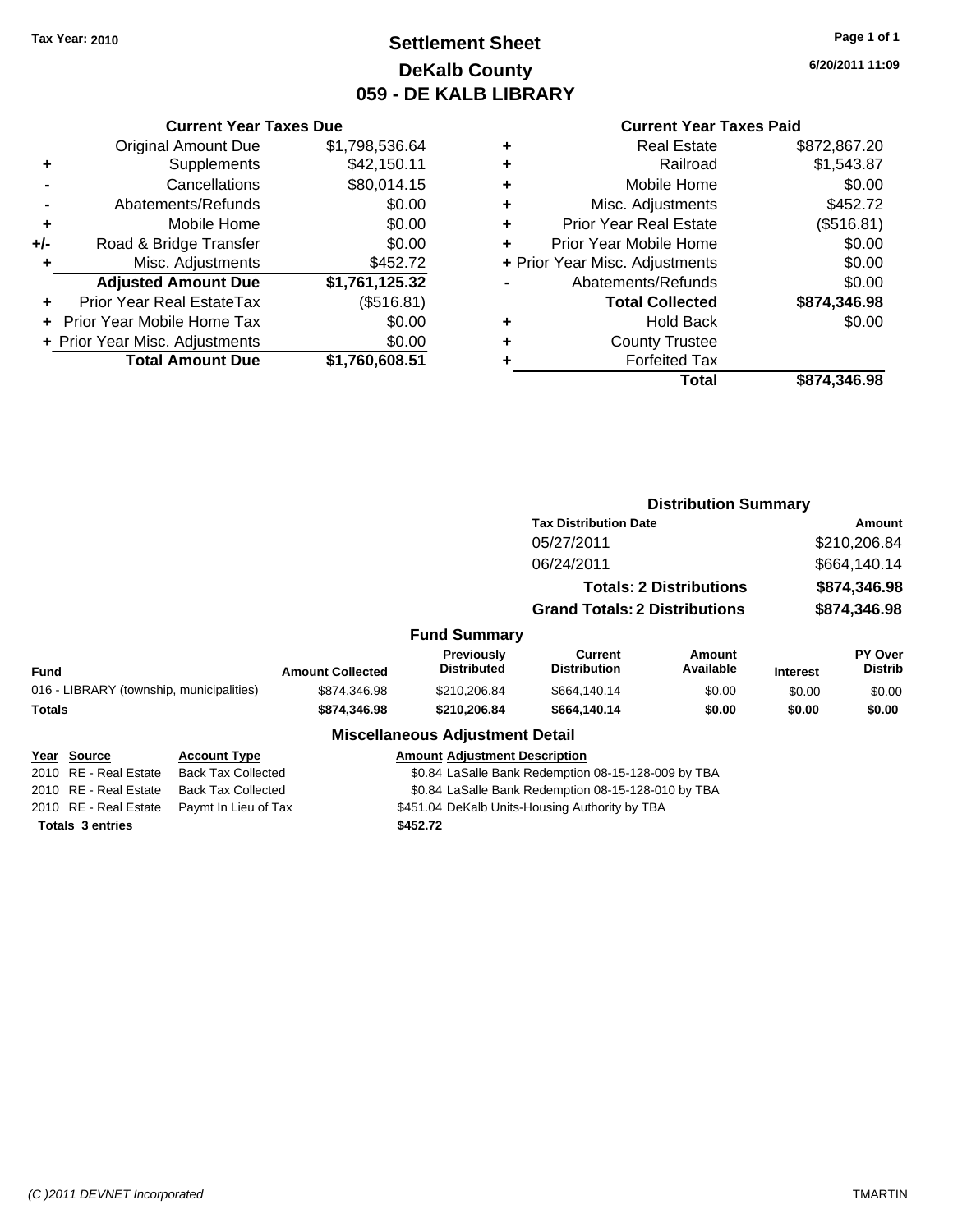# **Settlement Sheet Tax Year: 2010 Page 1 of 1 DeKalb County 060 - DEKALB SSA #3**

**6/20/2011 11:09**

### **Current Year Taxes Due**

|       | <b>Original Amount Due</b>       | \$2,788.02 |
|-------|----------------------------------|------------|
| ٠     | Supplements                      | \$0.00     |
|       | Cancellations                    | \$0.00     |
|       | Abatements/Refunds               | \$0.00     |
| ٠     | Mobile Home                      | \$0.00     |
| $+/-$ | Road & Bridge Transfer           | \$0.00     |
| ٠     | Misc. Adjustments                | \$0.00     |
|       | <b>Adjusted Amount Due</b>       | \$2,788.02 |
|       | <b>Prior Year Real EstateTax</b> | \$0.00     |
|       | Prior Year Mobile Home Tax       | \$0.00     |
|       | + Prior Year Misc. Adjustments   | \$0.00     |
|       | <b>Total Amount Due</b>          | 88.02      |

# **Current Year Taxes Paid**

|   | Real Estate                    | \$1,451.50 |
|---|--------------------------------|------------|
|   | Railroad                       | \$0.00     |
| ٠ | Mobile Home                    | \$0.00     |
| ٠ | Misc. Adjustments              | \$0.00     |
| ٠ | <b>Prior Year Real Estate</b>  | \$0.00     |
|   | Prior Year Mobile Home         | \$0.00     |
|   | + Prior Year Misc. Adjustments | \$0.00     |
|   | Abatements/Refunds             | \$0.00     |
|   | <b>Total Collected</b>         | \$1,451.50 |
| ٠ | <b>Hold Back</b>               | \$0.00     |
|   | <b>County Trustee</b>          |            |
|   | <b>Forfeited Tax</b>           |            |
|   | Total                          | \$1,451.50 |
|   |                                |            |

|                            |                         |                                  |                                       | <b>Distribution Summary</b>    |                 |                                  |
|----------------------------|-------------------------|----------------------------------|---------------------------------------|--------------------------------|-----------------|----------------------------------|
|                            |                         |                                  | <b>Tax Distribution Date</b>          |                                |                 | Amount                           |
|                            |                         |                                  | 05/27/2011                            |                                |                 | \$315.01                         |
|                            |                         |                                  | 06/24/2011                            |                                |                 | \$1,136.49                       |
|                            |                         |                                  |                                       | <b>Totals: 2 Distributions</b> |                 | \$1,451.50                       |
|                            |                         |                                  | <b>Grand Totals: 2 Distributions</b>  |                                |                 | \$1,451.50                       |
|                            |                         | <b>Fund Summary</b>              |                                       |                                |                 |                                  |
| Fund                       | <b>Amount Collected</b> | Previously<br><b>Distributed</b> | <b>Current</b><br><b>Distribution</b> | Amount<br>Available            | <b>Interest</b> | <b>PY Over</b><br><b>Distrib</b> |
| 023 - SPECIAL SERVICE AREA | \$1,451.50              | \$315.01                         | \$1,136.49                            | \$0.00                         | \$0.00          | \$0.00                           |
| Totals                     | \$1,451.50              | \$315.01                         | \$1,136.49                            | \$0.00                         | \$0.00          | \$0.00                           |
|                            |                         |                                  |                                       |                                |                 |                                  |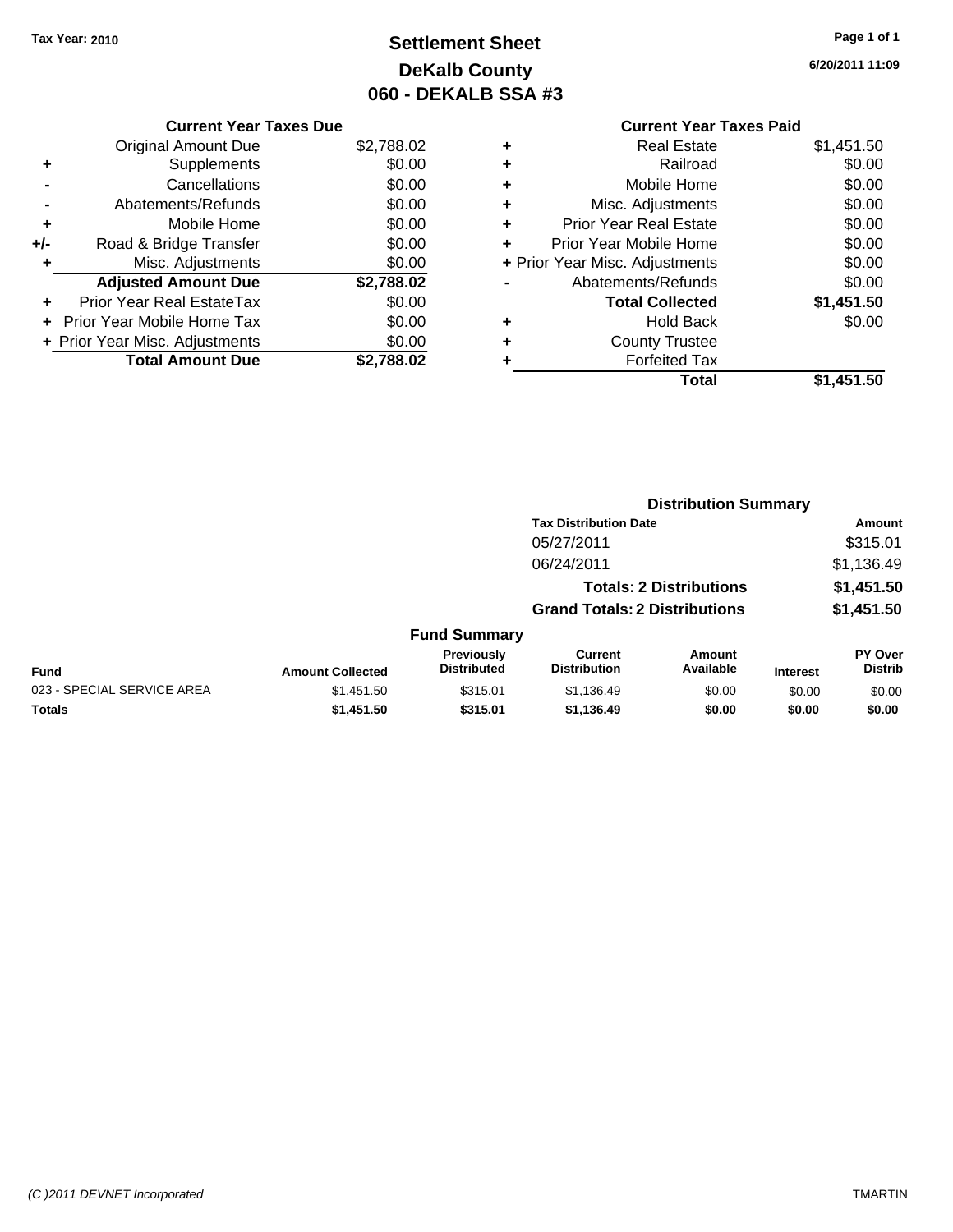# **Settlement Sheet Tax Year: 2010 Page 1 of 1 DeKalb County 061 - DEKALB SSA #4**

**6/20/2011 11:09**

### **Current Year Taxes Paid +** Real Estate \$744.31 **+** Railroad \$0.00 **+** Mobile Home \$0.00 **+** Misc. Adjustments \$0.00 **+** Prior Year Real Estate \$0.00 **+** Prior Year Mobile Home \$0.00 **+ Prior Year Misc. Adjustments**  $$0.00$ **-** Abatements/Refunds \$0.00 **Total Collected \$744.31 +** Hold Back \$0.00 **+** County Trustee **+** Forfeited Tax **Total \$744.31**

**Distribution Summary**

|                            |                         |                                         | <b>PISUIMUUTI VUIIIIIIUI V</b>        |                                |                 |                                  |
|----------------------------|-------------------------|-----------------------------------------|---------------------------------------|--------------------------------|-----------------|----------------------------------|
|                            |                         |                                         | <b>Tax Distribution Date</b>          |                                |                 | Amount                           |
|                            |                         |                                         | 05/27/2011                            |                                |                 | \$130.39                         |
|                            |                         |                                         | 06/24/2011                            |                                |                 | \$613.92                         |
|                            |                         |                                         |                                       | <b>Totals: 2 Distributions</b> |                 | \$744.31                         |
|                            |                         |                                         | <b>Grand Totals: 2 Distributions</b>  |                                |                 | \$744.31                         |
|                            |                         | <b>Fund Summary</b>                     |                                       |                                |                 |                                  |
| <b>Fund</b>                | <b>Amount Collected</b> | <b>Previously</b><br><b>Distributed</b> | <b>Current</b><br><b>Distribution</b> | <b>Amount</b><br>Available     | <b>Interest</b> | <b>PY Over</b><br><b>Distrib</b> |
| 023 - SPECIAL SERVICE AREA | \$744.31                | \$130.39                                | \$613.92                              | \$0.00                         | \$0.00          | \$0.00                           |
| Totals                     | \$744.31                | \$130.39                                | \$613.92                              | \$0.00                         | \$0.00          | \$0.00                           |

### **Current Year Taxes Due**

|     | <b>Original Amount Due</b>     | \$1,486.39 |
|-----|--------------------------------|------------|
| ٠   | Supplements                    | \$4.18     |
|     | Cancellations                  | \$4.60     |
|     | Abatements/Refunds             | \$0.00     |
| ٠   | Mobile Home                    | \$0.00     |
| +/- | Road & Bridge Transfer         | \$0.00     |
| ٠   | Misc. Adjustments              | \$0.00     |
|     |                                |            |
|     | <b>Adjusted Amount Due</b>     | \$1,485.97 |
|     | Prior Year Real EstateTax      | \$0.00     |
|     | Prior Year Mobile Home Tax     | \$0.00     |
|     | + Prior Year Misc. Adjustments | \$0.00     |
|     | <b>Total Amount Due</b>        | \$1,485.97 |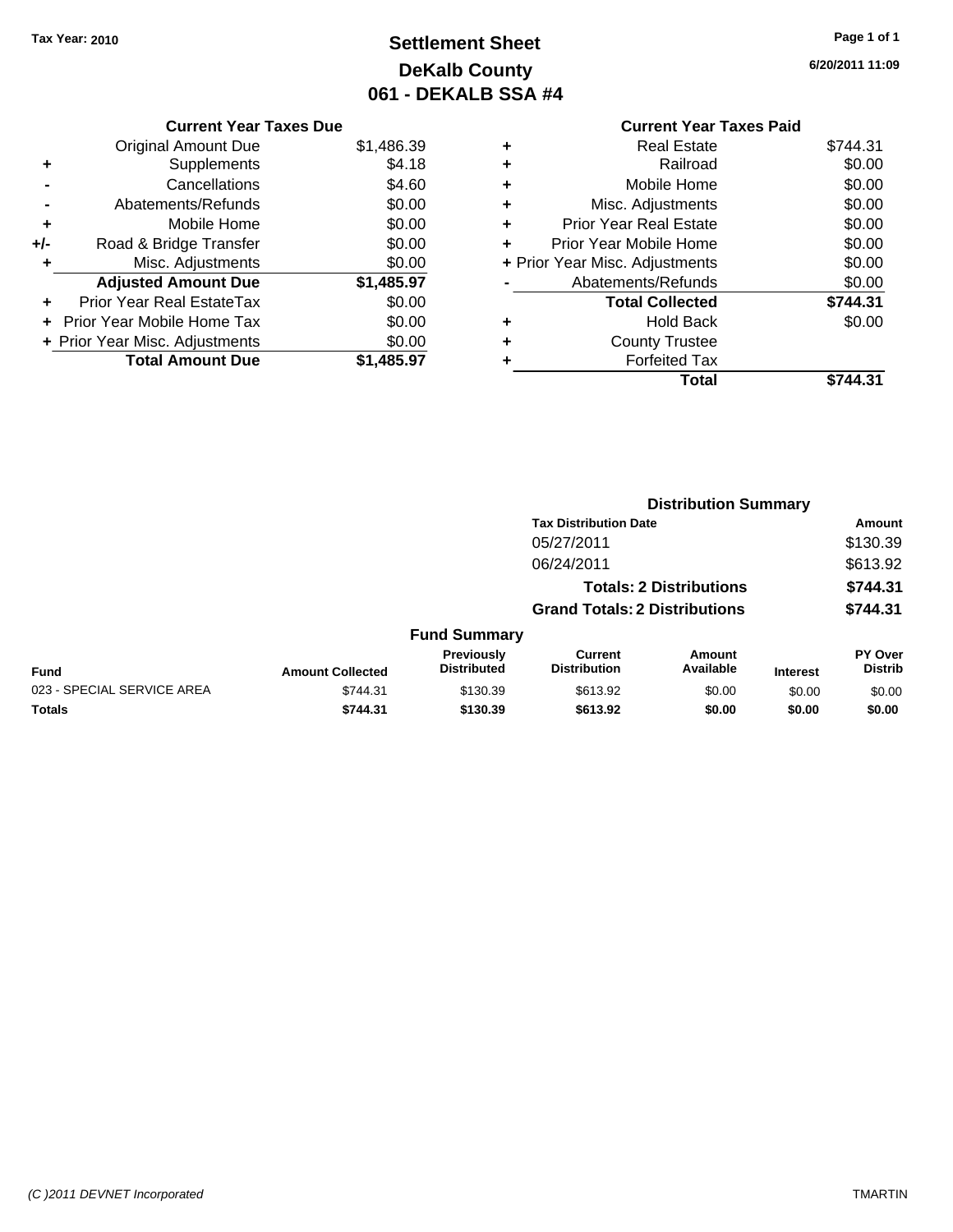# **Settlement Sheet Tax Year: 2010 Page 1 of 1 DeKalb County 062 - CITY OF GENOA**

**6/20/2011 11:09**

### **Current Year Taxes Paid**

|     | <b>Current Year Taxes Due</b>     |              |
|-----|-----------------------------------|--------------|
|     | <b>Original Amount Due</b>        | \$636,513.10 |
| ٠   | Supplements                       | \$4,453.95   |
|     | Cancellations                     | \$9,401.14   |
|     | Abatements/Refunds                | \$0.00       |
| ٠   | Mobile Home                       | \$0.00       |
| +/- | Road & Bridge Transfer            | \$18,371.35  |
| ٠   | Misc. Adjustments                 | \$150.81     |
|     | <b>Adjusted Amount Due</b>        | \$650,088.07 |
| ٠   | <b>Prior Year Real EstateTax</b>  | \$0.00       |
|     | <b>Prior Year Mobile Home Tax</b> | \$0.00       |
|     | + Prior Year Misc. Adjustments    | \$0.00       |
|     | <b>Total Amount Due</b>           | \$650,088.07 |
|     |                                   |              |

| <b>Real Estate</b>             | \$335,000.60 |
|--------------------------------|--------------|
| Railroad                       | \$640.08     |
| Mobile Home                    | \$0.00       |
| Misc. Adjustments              | \$150.81     |
| <b>Prior Year Real Estate</b>  | \$0.00       |
| Prior Year Mobile Home         | \$0.00       |
| + Prior Year Misc. Adjustments | \$0.00       |
| Abatements/Refunds             | \$0.00       |
| <b>Total Collected</b>         | \$335,791.49 |
| <b>Hold Back</b>               | \$0.00       |
| <b>County Trustee</b>          |              |
| <b>Forfeited Tax</b>           |              |
| Total                          | \$335,791.49 |
|                                |              |

| <b>Road and Bridge Summary</b> |             |                         | <b>Distribution Summary</b>          |              |  |
|--------------------------------|-------------|-------------------------|--------------------------------------|--------------|--|
| <b>Rd./Br. District</b>        | Amt. Due    | Amt. Distrib.           | <b>Tax Distribution Date</b>         | Amount       |  |
| <b>GENOA ROAD &amp; BRIDGE</b> |             | \$24,044.15 \$12,458.27 | 05/27/2011                           | \$73,151.61  |  |
| KINGSTON ROAD & BRIDG          | \$11,264.18 | \$5.913.08              | 06/24/2011                           | \$262,639.88 |  |
| <b>Totals</b>                  |             | \$35,308.33 \$18,371.35 | <b>Totals: 2 Distributions</b>       | \$335,791.49 |  |
|                                |             |                         | <b>Grand Totals: 2 Distributions</b> | \$335,791.49 |  |

### **Fund Summary**

| Fund                     | <b>Amount Collected</b> | <b>Previously</b><br><b>Distributed</b> | Current<br><b>Distribution</b> | Amount<br>Available | <b>Interest</b> | PY Over<br><b>Distrib</b> |
|--------------------------|-------------------------|-----------------------------------------|--------------------------------|---------------------|-----------------|---------------------------|
| 001 - CORPORATE          | \$158,710.06            | \$34.467.37                             | \$124,242,69                   | \$0.00              | \$0.00          | \$0.00                    |
| 003 - BONDS AND INTEREST | \$0.00                  | \$0.00                                  | \$0.00                         | \$0.00              | \$0.00          | \$0.00                    |
| 007 - ROAD AND BRIDGE    | \$18,371,35             | \$4.216.87                              | \$14,154.48                    | \$0.00              | \$0.00          | \$0.00                    |
| 014 - POLICE PROTECTION  | \$158,710.08            | \$34,467.37                             | \$124,242.71                   | \$0.00              | \$0.00          | \$0.00                    |
| <b>Totals</b>            | \$335,791.49            | \$73,151.61                             | \$262,639,88                   | \$0.00              | \$0.00          | \$0.00                    |

| Year Source             | <b>Account Type</b>       | <b>Amount Adjustment Description</b>                    |
|-------------------------|---------------------------|---------------------------------------------------------|
| 2010 RE - Real Estate   | <b>Back Tax Collected</b> | \$105.47 Lindgren Redemption 03-30-301-017 by TBA       |
| 2010 RE - Real Estate   | <b>Back Tax Collected</b> | \$19.08 Ezam Properties Redemption 03-30-130-016 by TBA |
| 2010 RE - Real Estate   | Back Tax Collected        | \$26.26 Ezam Properties Redemption 03-30-130-018 by TBA |
| <b>Totals 3 entries</b> |                           | \$150.81                                                |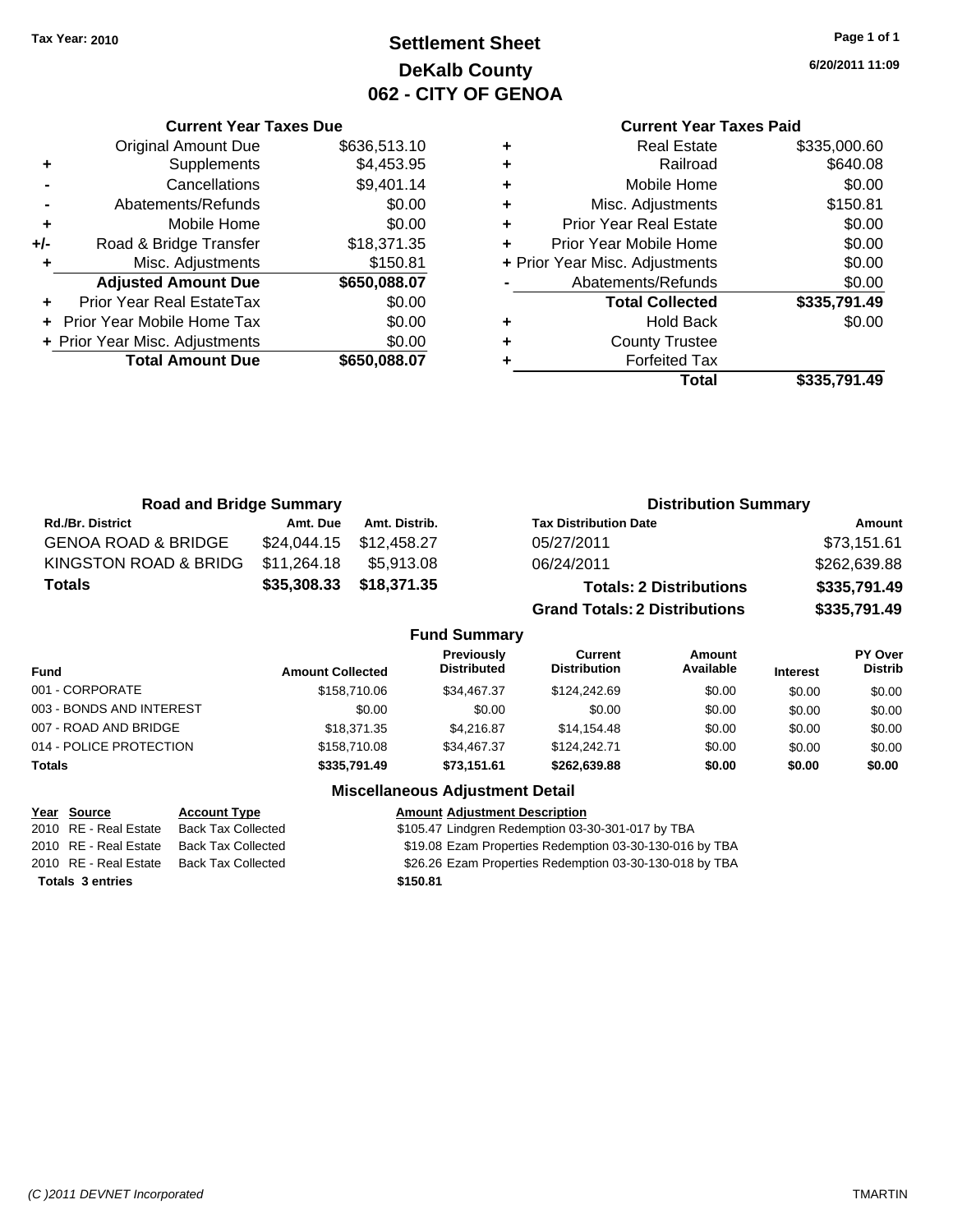# **Settlement Sheet Tax Year: 2010 Page 1 of 1 DeKalb County 063 - VILLAGE OF HINCKLEY**

**6/20/2011 11:09**

#### **Current Year Taxes Paid**

|       | <b>Current Year Taxes Due</b>     |              |  |  |  |  |  |  |
|-------|-----------------------------------|--------------|--|--|--|--|--|--|
|       | <b>Original Amount Due</b>        | \$249,540.26 |  |  |  |  |  |  |
| ٠     | Supplements                       | \$133.85     |  |  |  |  |  |  |
|       | Cancellations                     | \$142.95     |  |  |  |  |  |  |
|       | Abatements/Refunds                | \$0.00       |  |  |  |  |  |  |
| ٠     | Mobile Home                       | \$0.00       |  |  |  |  |  |  |
| $+/-$ | Road & Bridge Transfer            | \$20,157.07  |  |  |  |  |  |  |
|       | Misc. Adjustments                 | \$72.63      |  |  |  |  |  |  |
|       | <b>Adjusted Amount Due</b>        | \$269,760.86 |  |  |  |  |  |  |
|       | <b>Prior Year Real EstateTax</b>  | \$0.00       |  |  |  |  |  |  |
|       | <b>Prior Year Mobile Home Tax</b> | \$0.00       |  |  |  |  |  |  |
|       | + Prior Year Misc. Adjustments    | \$0.00       |  |  |  |  |  |  |
|       | <b>Total Amount Due</b>           | \$269.760.86 |  |  |  |  |  |  |
|       |                                   |              |  |  |  |  |  |  |

|   | <b>Real Estate</b>             | \$143,192.74 |
|---|--------------------------------|--------------|
| ٠ | Railroad                       | \$428.07     |
| ٠ | Mobile Home                    | \$0.00       |
| ٠ | Misc. Adjustments              | \$72.63      |
| ÷ | <b>Prior Year Real Estate</b>  | \$0.00       |
| ٠ | Prior Year Mobile Home         | \$0.00       |
|   | + Prior Year Misc. Adjustments | \$0.00       |
|   | Abatements/Refunds             | \$0.00       |
|   | <b>Total Collected</b>         | \$143,693.44 |
| ٠ | <b>Hold Back</b>               | \$0.00       |
| ٠ | <b>County Trustee</b>          |              |
|   | <b>Forfeited Tax</b>           |              |
|   | Total                          | \$143.693.44 |

| <b>Road and Bridge Summary</b> |                         |               | <b>Distribution Summary</b>  |              |  |
|--------------------------------|-------------------------|---------------|------------------------------|--------------|--|
| <b>Rd./Br. District</b>        | Amt. Due                | Amt. Distrib. | <b>Tax Distribution Date</b> | Amount       |  |
| SQUAW GROVE ROAD & B           | \$39,672.26 \$20,157.07 |               | 05/27/2011                   | \$29.858.27  |  |
| <b>Totals</b>                  | \$39,672.26 \$20,157.07 |               | 06/24/2011                   | \$113,835.17 |  |

**Totals: 2 Distributions \$143,693.44 Grand Totals: 2 Distributions \$143,693.44 Fund Summary**

| <b>Fund</b>                             | <b>Amount Collected</b> | <b>Previously</b><br><b>Distributed</b> | Current<br><b>Distribution</b> | Amount<br>Available | <b>Interest</b> | PY Over<br><b>Distrib</b> |
|-----------------------------------------|-------------------------|-----------------------------------------|--------------------------------|---------------------|-----------------|---------------------------|
| 001 - CORPORATE                         | \$55,386.68             | \$11,274.66                             | \$44.112.02                    | \$0.00              | \$0.00          | \$0.00                    |
| $005 - I. M. R. F.$                     | \$18,498.83             | \$3,765.67                              | \$14,733.16                    | \$0.00              | \$0.00          | \$0.00                    |
| 007 - ROAD AND BRIDGE                   | \$20.157.07             | \$4.710.88                              | \$15,446.19                    | \$0.00              | \$0.00          | \$0.00                    |
| 014 - POLICE PROTECTION                 | \$15,762.12             | \$3,208.58                              | \$12,553.54                    | \$0.00              | \$0.00          | \$0.00                    |
| 027 - AUDIT                             | \$3.997.39              | \$813.72                                | \$3,183.67                     | \$0.00              | \$0.00          | \$0.00                    |
| 035 - TORT JUDGEMENTS/LIABILITY<br>INS. | \$6.930.02              | \$1,410.69                              | \$5,519.33                     | \$0.00              | \$0.00          | \$0.00                    |
| 047 - SOCIAL SECURITY                   | \$16.219.83             | \$3,301.75                              | \$12,918.08                    | \$0.00              | \$0.00          | \$0.00                    |
| 048 - SCHOOL CROSSING GUARDS            | \$2.572.77              | \$523.72                                | \$2,049.05                     | \$0.00              | \$0.00          | \$0.00                    |
| 062 - WORKERS COMPENSATION              | \$4,168,73              | \$848.60                                | \$3,320.13                     | \$0.00              | \$0.00          | \$0.00                    |
| <b>Totals</b>                           | \$143,693.44            | \$29,858.27                             | \$113,835.17                   | \$0.00              | \$0.00          | \$0.00                    |
|                                         |                         | <b>Miscellaneous Adiustment Detail</b>  |                                |                     |                 |                           |

| Year Source             | <b>Account Type</b>                        | <b>Amount Adjustment Description</b>                            |
|-------------------------|--------------------------------------------|-----------------------------------------------------------------|
| 2010 RE - Real Estate   | Back Tax Collected                         | \$8.72 Popp Redemption 15-15-427-007 by TBA                     |
|                         | 2010 RE - Real Estate Paymt In Lieu of Tax | \$63.91 Sunset View Apartments-Housing Authority Payment by TBA |
| <b>Totals 2 entries</b> |                                            | \$72.63                                                         |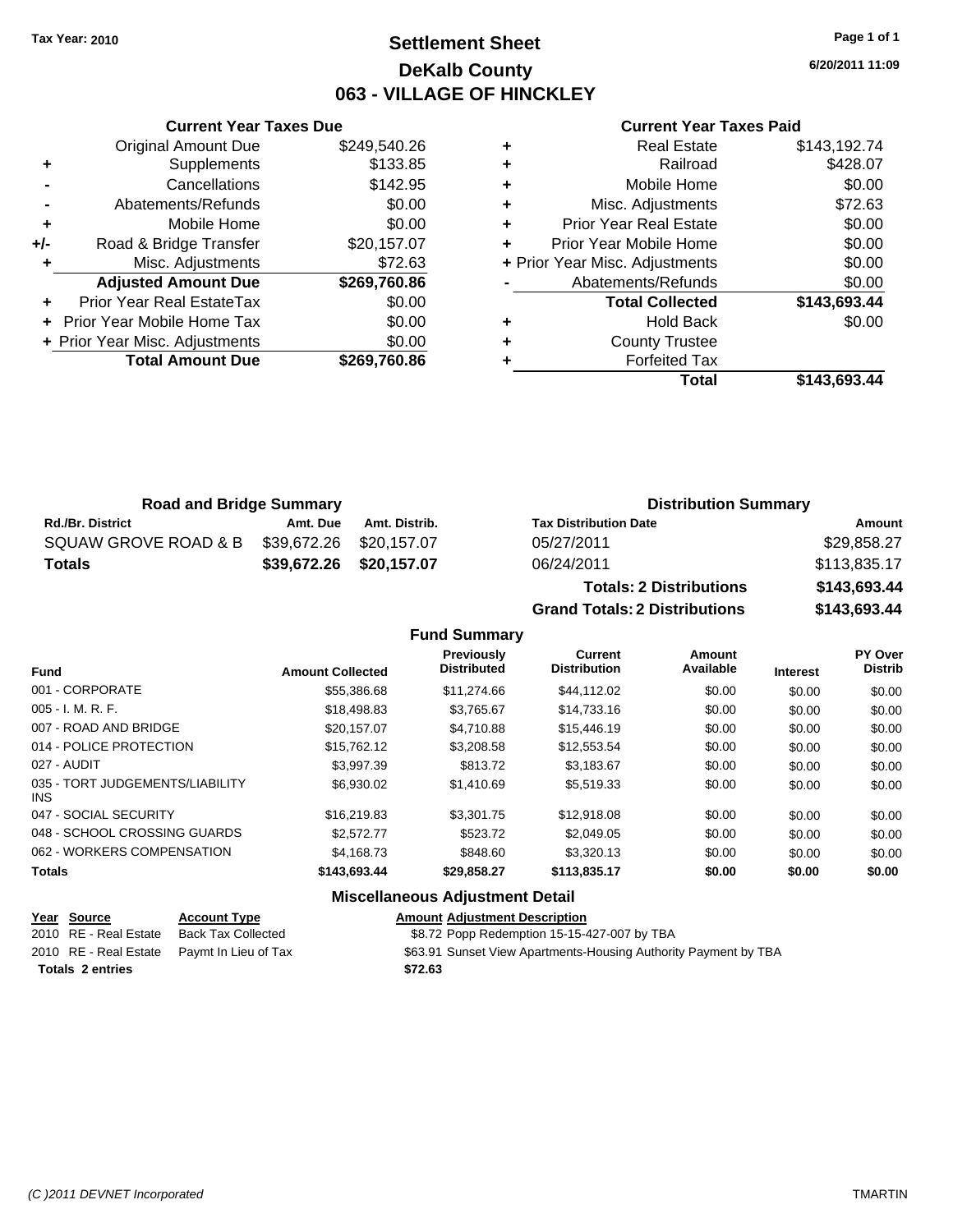# **Settlement Sheet Tax Year: 2010 Page 1 of 1 DeKalb County 064 - VILLAGE OF KINGSTON**

**6/20/2011 11:09**

#### **Current Year Taxes Paid**

|     | <b>Current Year Taxes Due</b>  |              |  |  |  |  |
|-----|--------------------------------|--------------|--|--|--|--|
|     | <b>Original Amount Due</b>     | \$136,011.81 |  |  |  |  |
|     | Supplements                    | \$451.94     |  |  |  |  |
|     | Cancellations                  | \$501.19     |  |  |  |  |
|     | Abatements/Refunds             | \$0.00       |  |  |  |  |
| ٠   | Mobile Home                    | \$0.00       |  |  |  |  |
| +/- | Road & Bridge Transfer         | \$8,594.34   |  |  |  |  |
|     | Misc. Adjustments              | \$0.00       |  |  |  |  |
|     | <b>Adjusted Amount Due</b>     | \$144,556.90 |  |  |  |  |
|     | Prior Year Real EstateTax      | \$0.00       |  |  |  |  |
|     | Prior Year Mobile Home Tax     | \$0.00       |  |  |  |  |
|     | + Prior Year Misc. Adjustments | \$0.00       |  |  |  |  |
|     | <b>Total Amount Due</b>        | \$144,556.90 |  |  |  |  |
|     |                                |              |  |  |  |  |

|   | <b>Real Estate</b>             | \$77,652.04 |
|---|--------------------------------|-------------|
| ٠ | Railroad                       | \$211.85    |
| ٠ | Mobile Home                    | \$0.00      |
| ٠ | Misc. Adjustments              | \$0.00      |
| ٠ | <b>Prior Year Real Estate</b>  | \$0.00      |
| ٠ | Prior Year Mobile Home         | \$0.00      |
|   | + Prior Year Misc. Adjustments | \$0.00      |
|   | Abatements/Refunds             | \$0.00      |
|   | <b>Total Collected</b>         | \$77,863.89 |
| ٠ | <b>Hold Back</b>               | \$0.00      |
| ٠ | <b>County Trustee</b>          |             |
|   | <b>Forfeited Tax</b>           |             |
|   | Total                          | \$77.863.89 |

| <b>Road and Bridge Summary</b> |             |               | <b>Distribution Summary</b>    |             |  |
|--------------------------------|-------------|---------------|--------------------------------|-------------|--|
| <b>Rd./Br. District</b>        | Amt. Due    | Amt. Distrib. | <b>Tax Distribution Date</b>   | Amount      |  |
| KINGSTON ROAD & BRIDG          | \$16.374.03 | \$8.594.34    | 05/27/2011                     | \$16,393.33 |  |
| Totals                         | \$16,374.03 | \$8,594,34    | 06/24/2011                     | \$61,470.56 |  |
|                                |             |               | <b>Totals: 2 Distributions</b> | \$77,863.89 |  |

027 - AUDIT \$3,056.38 \$636.41 \$2,419.97 \$0.00 \$0.00 \$0.00 031 - WORKING CASH \$76.75 \$15.98 \$60.77 \$0.00 \$0.00 \$0.00

047 - SOCIAL SECURITY 63,071.34 \$3,871.34 \$806.10 \$3,065.24 \$0.00 \$0.00 \$0.00 **Totals \$77,863.89 \$16,393.33 \$61,470.56 \$0.00 \$0.00 \$0.00**

**Grand Totals: 2 Distributions \$77,863.89 Fund Summary Fund Interest Amount Collected Distributed PY Over Distrib Amount Available Current Distribution Previously** 001 - CORPORATE \$25,159.88 \$5,238.86 \$19,921.02 \$0.00 \$0.00 \$0.00 005 - I. M. R. F. \$5,501.25 \$1,145.48 \$4,355.77 \$0.00 \$0.00 \$0.00 007 - ROAD AND BRIDGE \$8,594.34 \$1,969.84 \$6,624.50 \$0.00 \$0.00 \$0.00 \$0.00 014 - POLICE PROTECTION \$8,607.50 \$1,792.28 \$6,815.22 \$0.00 \$0.00 \$0.00 025 - GARBAGE DISPOSAL \$3,133.13 \$652.39 \$2,480.74 \$0.00 \$0.00 \$0.00

\$19,863.32 \$4,135.99 \$15,727.33 \$0.00 \$0.00 \$0.00

035 - TORT JUDGEMENTS/LIABILITY

INS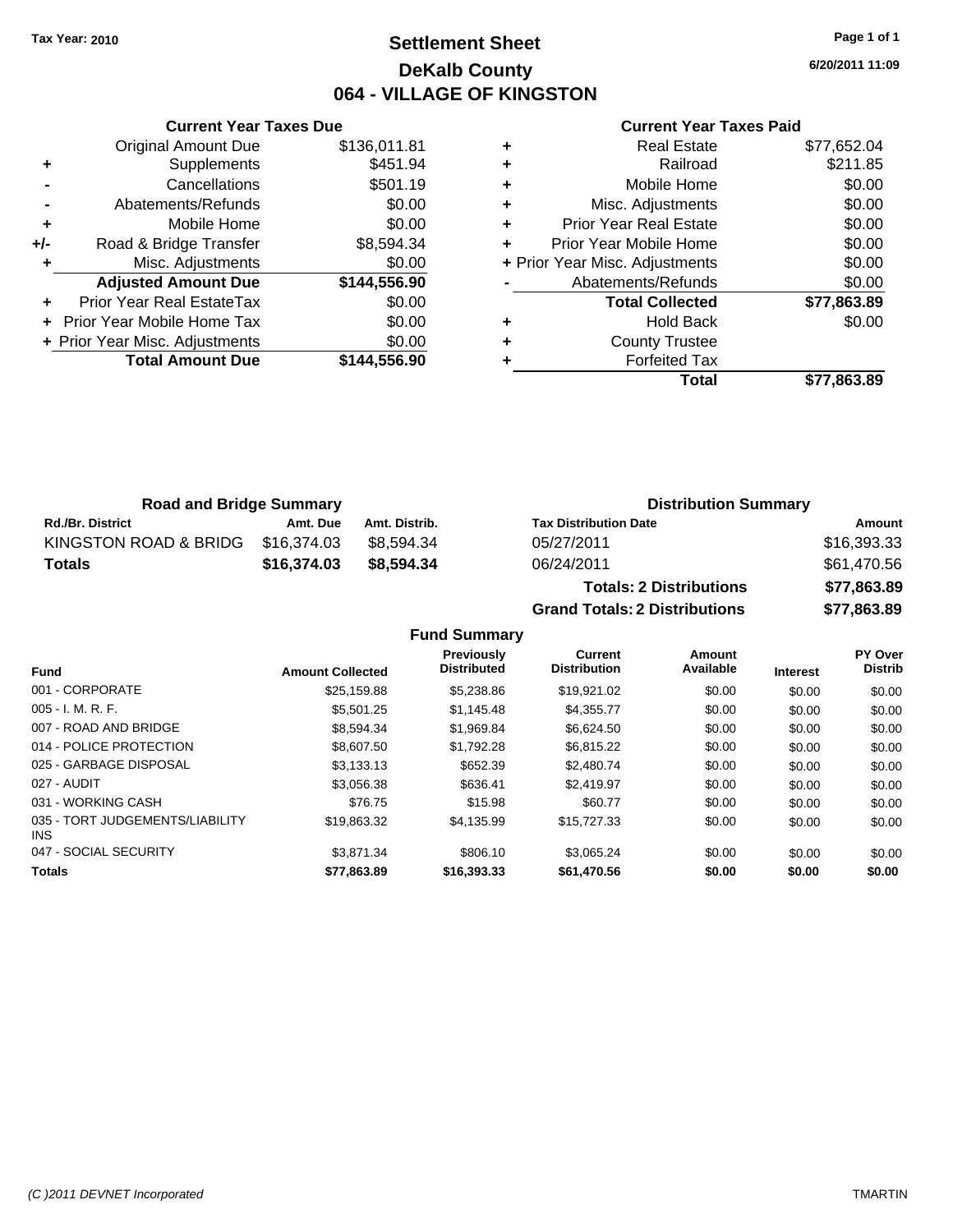# **Settlement Sheet Tax Year: 2010 Page 1 of 1 DeKalb County 065 - VILLAGE OF KIRKLAND**

**6/20/2011 11:09**

#### **Current Year Taxes Paid**

|     | <b>Current Year Taxes Due</b>  |              |  |  |  |
|-----|--------------------------------|--------------|--|--|--|
|     | <b>Original Amount Due</b>     | \$180,390.02 |  |  |  |
| ٠   | Supplements                    | \$623.80     |  |  |  |
|     | Cancellations                  | \$689.25     |  |  |  |
|     | Abatements/Refunds             | \$0.00       |  |  |  |
| ٠   | Mobile Home                    | \$0.00       |  |  |  |
| +/- | Road & Bridge Transfer         | \$13,955.77  |  |  |  |
| ٠   | Misc. Adjustments              | \$0.00       |  |  |  |
|     | <b>Adjusted Amount Due</b>     | \$194,280.34 |  |  |  |
|     | Prior Year Real EstateTax      | \$0.00       |  |  |  |
|     | Prior Year Mobile Home Tax     | \$0.00       |  |  |  |
|     | + Prior Year Misc. Adjustments | \$0.00       |  |  |  |
|     | <b>Total Amount Due</b>        | \$194,280.34 |  |  |  |
|     |                                |              |  |  |  |

| ٠ | <b>Real Estate</b>             | \$106,066.03 |
|---|--------------------------------|--------------|
| ÷ | Railroad                       | \$217.54     |
| ÷ | Mobile Home                    | \$0.00       |
| ٠ | Misc. Adjustments              | \$0.00       |
| ٠ | <b>Prior Year Real Estate</b>  | \$0.00       |
| ٠ | Prior Year Mobile Home         | \$0.00       |
|   | + Prior Year Misc. Adjustments | \$0.00       |
|   | Abatements/Refunds             | \$0.00       |
|   | <b>Total Collected</b>         | \$106,283.57 |
| ٠ | <b>Hold Back</b>               | \$0.00       |
| ٠ | <b>County Trustee</b>          |              |
| ٠ | <b>Forfeited Tax</b>           |              |
|   | Total                          | \$106,283.57 |

| <b>Road and Bridge Summary</b>    |                         |               | <b>Distribution Summary</b>    |              |  |
|-----------------------------------|-------------------------|---------------|--------------------------------|--------------|--|
| <b>Rd./Br. District</b>           | Amt. Due                | Amt. Distrib. | <b>Tax Distribution Date</b>   | Amount       |  |
| <b>FRANKLIN ROAD &amp; BRIDGI</b> | \$26.548.43 \$13.955.77 |               | 05/27/2011                     | \$31,662.79  |  |
| Totals                            | \$26,548.43 \$13,955.77 |               | 06/24/2011                     | \$74,620.78  |  |
|                                   |                         |               | <b>Totals: 2 Distributions</b> | \$106,283.57 |  |

**Grand Totals: 2 Distributions \$106,283.57 Fund Summary Fund Interest Amount Collected Distributed PY Over Distrib Amount Available Current Distribution Previously** 001 - CORPORATE \$40,918.94 \$12,313.32 \$28,605.62 \$0.00 \$0.00 \$0.00 003 - BONDS AND INTEREST  $$0.00$   $$0.00$   $$0.00$   $$0.00$   $$0.00$   $$0.00$   $$0.00$   $$0.00$ 007 - ROAD AND BRIDGE 60.00 \$13,955.77 \$3,879.52 \$10,076.25 \$0.00 \$0.00 \$0.00 014 - POLICE PROTECTION \$38,619.80 \$11,621.46 \$26,998.34 \$0.00 \$0.00 \$0.00 025 - GARBAGE DISPOSAL \$0.00 \$0.00 \$0.00 \$0.00 \$0.00 \$0.00 027 - AUDIT \$2,557.85 \$769.71 \$1,788.14 \$0.00 \$0.00 \$0.00 035 - TORT JUDGEMENTS/LIABILITY \$10,231.21 \$3,078.78 \$7,152.43 \$0.00 \$0.00 \$0.00 **Totals \$106,283.57 \$31,662.79 \$74,620.78 \$0.00 \$0.00 \$0.00**

INS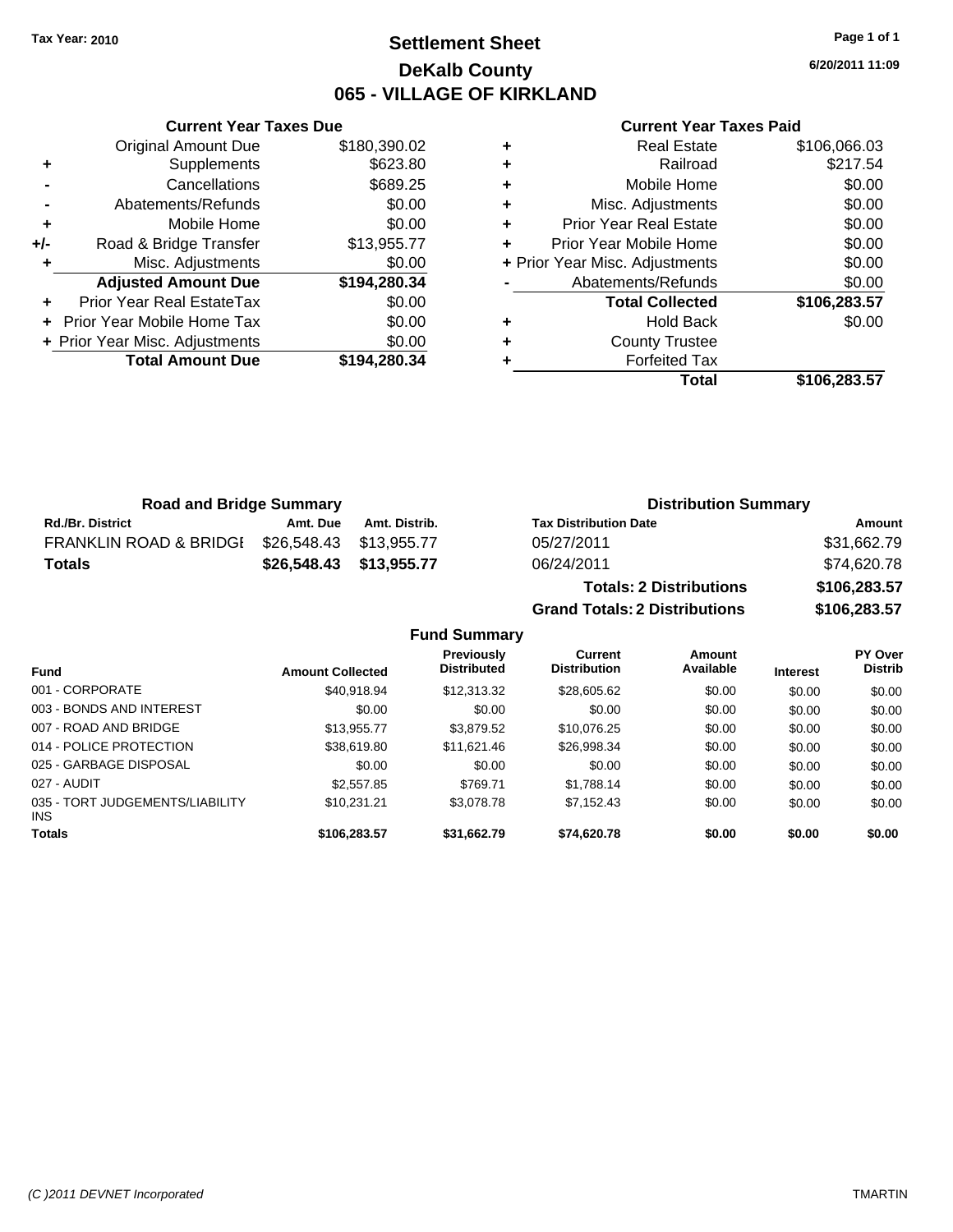# **Settlement Sheet Tax Year: 2010 Page 1 of 1 DeKalb County 066 - KIRKLAND LIBRARY**

**6/20/2011 11:09**

### **Current Year Taxes Paid**

|       | <b>Original Amount Due</b>     | \$43,951.82 |
|-------|--------------------------------|-------------|
| ٠     | Supplements                    | \$129.07    |
|       | Cancellations                  | \$141.12    |
|       | Abatements/Refunds             | \$0.00      |
| ÷     | Mobile Home                    | \$0.00      |
| $+/-$ | Road & Bridge Transfer         | \$0.00      |
| ٠     | Misc. Adjustments              | \$0.00      |
|       | <b>Adjusted Amount Due</b>     | \$43,939.77 |
|       | Prior Year Real EstateTax      | \$0.00      |
|       | Prior Year Mobile Home Tax     | \$0.00      |
|       | + Prior Year Misc. Adjustments | \$0.00      |
|       | <b>Total Amount Due</b>        | \$43,939.77 |
|       |                                |             |

**Current Year Taxes Due**

| ٠ | <b>Real Estate</b>             | \$22,449.33 |
|---|--------------------------------|-------------|
| ٠ | Railroad                       | \$46.20     |
| ٠ | Mobile Home                    | \$0.00      |
| ٠ | Misc. Adjustments              | \$0.00      |
| ٠ | <b>Prior Year Real Estate</b>  | \$0.00      |
|   | Prior Year Mobile Home         | \$0.00      |
|   | + Prior Year Misc. Adjustments | \$0.00      |
|   | Abatements/Refunds             | \$0.00      |
|   | <b>Total Collected</b>         | \$22,495.53 |
| ٠ | <b>Hold Back</b>               | \$0.00      |
| ٠ | <b>County Trustee</b>          |             |
| ٠ | <b>Forfeited Tax</b>           |             |
|   | Total                          | \$22,495.53 |
|   |                                |             |

#### **Distribution Summary Tax Distribution Date Amount** 05/27/2011 \$6,769.36 06/24/2011 \$15,726.17 **Totals: 2 Distributions \$22,495.53 Grand Totals: 2 Distributions \$22,495.53 Fund Summary Fund Interest Amount Collected Distributed PY Over Distrib Amount Available Current Distribution Previously** 005 - I. M. R. F. Channel Compared the State of the State State State State State State State State State State State State State State State State State State State State State State State State State State State State St 016 - LIBRARY (township, municipalities)  $$21,496.93$   $$6,468.86$   $$15,028.07$  \$0.00 \$0.00 \$0.00

047 - SOCIAL SECURITY \$994.12 \$699.15 \$0.00 \$0.00 \$0.00 \$0.00 \$0.00 **Totals \$22,495.53 \$6,769.36 \$15,726.17 \$0.00 \$0.00 \$0.00**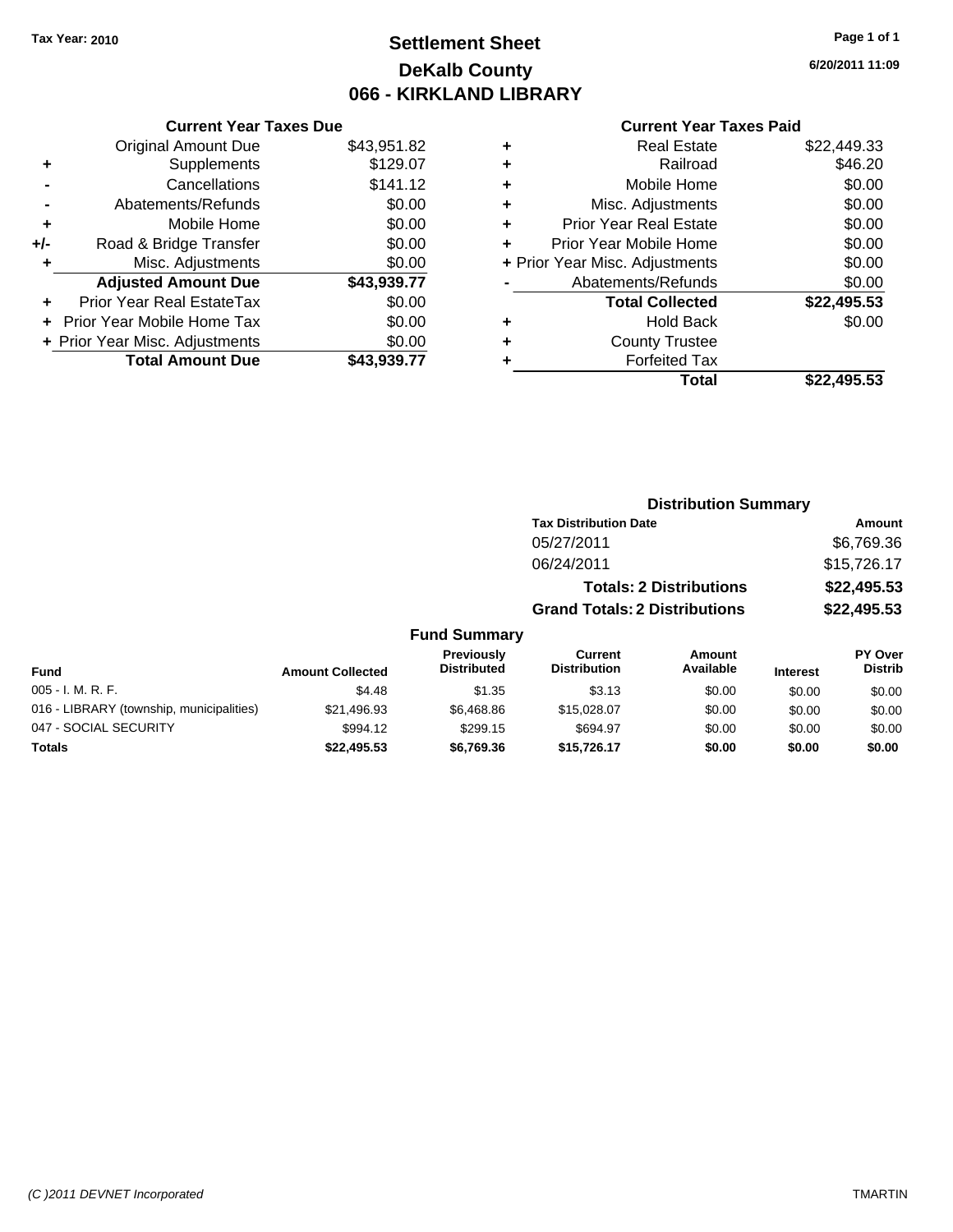# **Settlement Sheet Tax Year: 2010 Page 1 of 1 DeKalb County 067 - VILLAGE OF LEE**

**6/20/2011 11:09**

# **Current Year Taxes Paid**

|     | <b>Current Year Taxes Due</b>    |            |  |
|-----|----------------------------------|------------|--|
|     | <b>Original Amount Due</b>       | \$8,849.32 |  |
| ٠   | Supplements                      | \$132.56   |  |
|     | Cancellations                    | \$145.91   |  |
|     | Abatements/Refunds               | \$0.00     |  |
| ٠   | Mobile Home                      | \$0.00     |  |
| +/- | Road & Bridge Transfer           | \$888.64   |  |
| ٠   | Misc. Adjustments                | \$0.00     |  |
|     | <b>Adjusted Amount Due</b>       | \$9,724.61 |  |
| ٠   | <b>Prior Year Real EstateTax</b> | \$0.00     |  |
|     | Prior Year Mobile Home Tax       | \$0.00     |  |
|     | + Prior Year Misc. Adjustments   | \$0.00     |  |
|     | <b>Total Amount Due</b>          | \$9.724.61 |  |
|     |                                  |            |  |

| ٠ | <b>Real Estate</b>             | \$4,911.45 |
|---|--------------------------------|------------|
| ٠ | Railroad                       | \$93.11    |
| ٠ | Mobile Home                    | \$0.00     |
| ٠ | Misc. Adjustments              | \$0.00     |
| ٠ | <b>Prior Year Real Estate</b>  | \$0.00     |
| ٠ | Prior Year Mobile Home         | \$0.00     |
|   | + Prior Year Misc. Adjustments | \$0.00     |
|   | Abatements/Refunds             | \$0.00     |
|   | <b>Total Collected</b>         | \$5,004.56 |
| ٠ | Hold Back                      | \$0.00     |
| ٠ | <b>County Trustee</b>          |            |
| ٠ | <b>Forfeited Tax</b>           |            |
|   | Total                          | \$5,004.56 |

**Grand Totals: 2 Distributions \$5,004.56**

| <b>Road and Bridge Summary</b> |            |               | <b>Distribution Summary</b>    |            |
|--------------------------------|------------|---------------|--------------------------------|------------|
| <b>Rd./Br. District</b>        | Amt. Due   | Amt. Distrib. | <b>Tax Distribution Date</b>   | Amount     |
| SHABBONA ROAD & BRIDC          | \$1.729.61 | \$888.64      | 05/27/2011                     | \$968.43   |
| Totals                         | \$1,729.61 | \$888.64      | 06/24/2011                     | \$4,036.13 |
|                                |            |               | <b>Totals: 2 Distributions</b> | \$5,004.56 |

|                                         |                         | <b>Fund Summary</b>                     |                                |                     |                 |                           |
|-----------------------------------------|-------------------------|-----------------------------------------|--------------------------------|---------------------|-----------------|---------------------------|
| Fund                                    | <b>Amount Collected</b> | <b>Previously</b><br><b>Distributed</b> | Current<br><b>Distribution</b> | Amount<br>Available | <b>Interest</b> | PY Over<br><b>Distrib</b> |
| 001 - CORPORATE                         | \$1.674.71              | \$330.30                                | \$1,344.41                     | \$0.00              | \$0.00          | \$0.00                    |
| 007 - ROAD AND BRIDGE                   | \$888.64                | \$156.63                                | \$732.01                       | \$0.00              | \$0.00          | \$0.00                    |
| 025 - GARBAGE DISPOSAL                  | \$588.80                | \$116.13                                | \$472.67                       | \$0.00              | \$0.00          | \$0.00                    |
| 027 - AUDIT                             | \$424.56                | \$83.74                                 | \$340.82                       | \$0.00              | \$0.00          | \$0.00                    |
| 035 - TORT JUDGEMENTS/LIABILITY<br>INS. | \$1,219.95              | \$240.62                                | \$979.33                       | \$0.00              | \$0.00          | \$0.00                    |
| 072 - WATERWORKS SYSTEM                 | \$207.90                | \$41.01                                 | \$166.89                       | \$0.00              | \$0.00          | \$0.00                    |
| <b>Totals</b>                           | \$5,004.56              | \$968.43                                | \$4,036.13                     | \$0.00              | \$0.00          | \$0.00                    |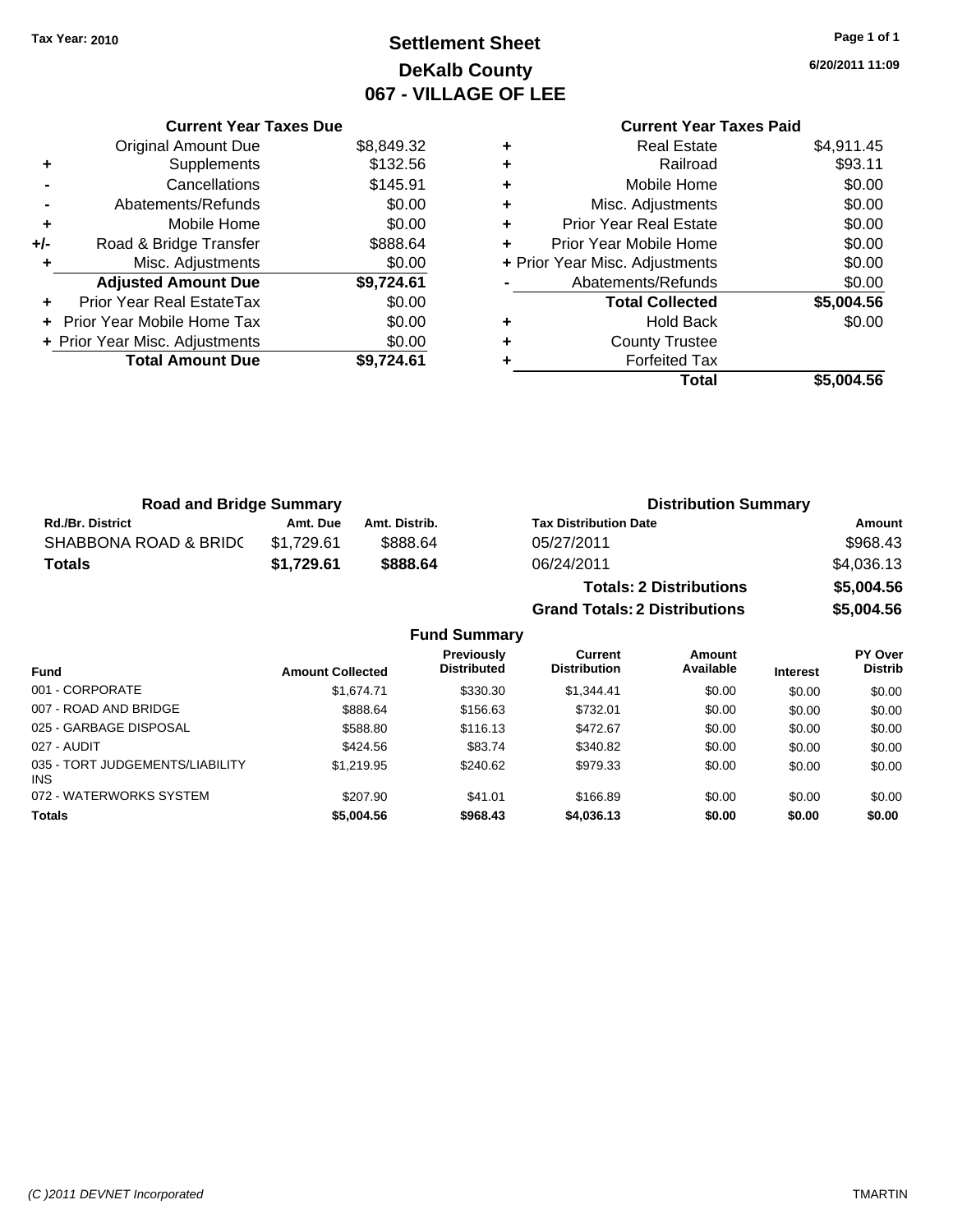**Current Year Taxes Due** Original Amount Due \$109,204.62

**Adjusted Amount Due \$115,299.28**

**Total Amount Due \$115,299.28**

**+** Supplements \$58.08 **-** Cancellations **\$126.41 -** Abatements/Refunds **\$0.00 +** Mobile Home \$0.00 **+/-** Road & Bridge Transfer \$6,162.99 **+** Misc. Adjustments \$0.00

**+** Prior Year Real EstateTax \$0.00 **+** Prior Year Mobile Home Tax \$0.00 **+ Prior Year Misc. Adjustments**  $$0.00$ 

# **Settlement Sheet Tax Year: 2010 Page 1 of 1 DeKalb County 068 - VILLAGE OF MALTA**

**6/20/2011 11:09**

|   | <b>Current Year Taxes Paid</b> |             |
|---|--------------------------------|-------------|
| ٠ | Real Estate                    | \$60,929.29 |
| ٠ | Railroad                       | \$301.66    |
| ٠ | Mobile Home                    | \$0.00      |
|   | Mico Adjustmonts               | ድስ ሰሰ       |

|   | Total                          | \$61,230.95 |
|---|--------------------------------|-------------|
| ٠ | <b>Forfeited Tax</b>           |             |
| ٠ | <b>County Trustee</b>          |             |
| ٠ | <b>Hold Back</b>               | \$0.00      |
|   | <b>Total Collected</b>         | \$61,230.95 |
|   | Abatements/Refunds             | \$0.00      |
|   | + Prior Year Misc. Adjustments | \$0.00      |
| ÷ | Prior Year Mobile Home         | \$0.00      |
| ÷ | <b>Prior Year Real Estate</b>  | \$0.00      |
| ÷ | Misc. Adjustments              | \$0.00      |
| ٠ | Mobile Home                    | \$0.00      |

| <b>Road and Bridge Summary</b> |             |               | <b>Distribution Summary</b>    |             |  |
|--------------------------------|-------------|---------------|--------------------------------|-------------|--|
| <b>Rd./Br. District</b>        | Amt. Due    | Amt. Distrib. | <b>Tax Distribution Date</b>   | Amount      |  |
| MALTA ROAD & BRIDGE            | \$11.729.96 | \$6.162.99    | 05/27/2011                     | \$11,090.39 |  |
| <b>Totals</b>                  | \$11,729.96 | \$6.162.99    | 06/24/2011                     | \$50,140.56 |  |
|                                |             |               | <b>Totals: 2 Distributions</b> | \$61,230.95 |  |

**Grand Totals: 2 Distributions \$61,230.95 Fund Summary Fund Interest Amount Collected Distributed PY Over Distrib Amount Available Current Distribution Previously** 001 - CORPORATE \$15,380.17 \$2,802.21 \$12,577.96 \$0.00 \$0.00 \$0.00 003 - BONDS AND INTEREST  $$0.00$   $$0.00$   $$0.00$   $$0.00$   $$0.00$   $$0.00$   $$0.00$   $$0.00$ 005 - I. M. R. F. \$8,320.71 \$1,515.99 \$6,804.72 \$0.00 \$0.00 \$0.00 007 - ROAD AND BRIDGE \$6,162.99 \$1,057.27 \$5,105.72 \$0.00 \$0.00 \$0.00 014 - POLICE PROTECTION \$5,295.10 \$964.74 \$4,330.36 \$0.00 \$0.00 \$0.00 \$0.00 025 - GARBAGE DISPOSAL \$605.41 \$110.30 \$495.11 \$0.00 \$0.00 \$0.00 027 - AUDIT \$2,017.30 \$367.54 \$1,649.76 \$0.00 \$0.00 \$0.00 035 - TORT JUDGEMENTS/LIABILITY \$11,346.25 \$2,067.23 \$9,279.02 \$0.00 \$0.00 \$0.00 041 - STREET LIGHTING \$3,530.08 \$643.16 \$2,886.92 \$0.00 \$0.00 \$0.00 047 - SOCIAL SECURITY \$8,572.94 \$1,561.95 \$7,010.99 \$0.00 \$0.00 \$0.00 **Totals \$61,230.95 \$11,090.39 \$50,140.56 \$0.00 \$0.00 \$0.00**

INS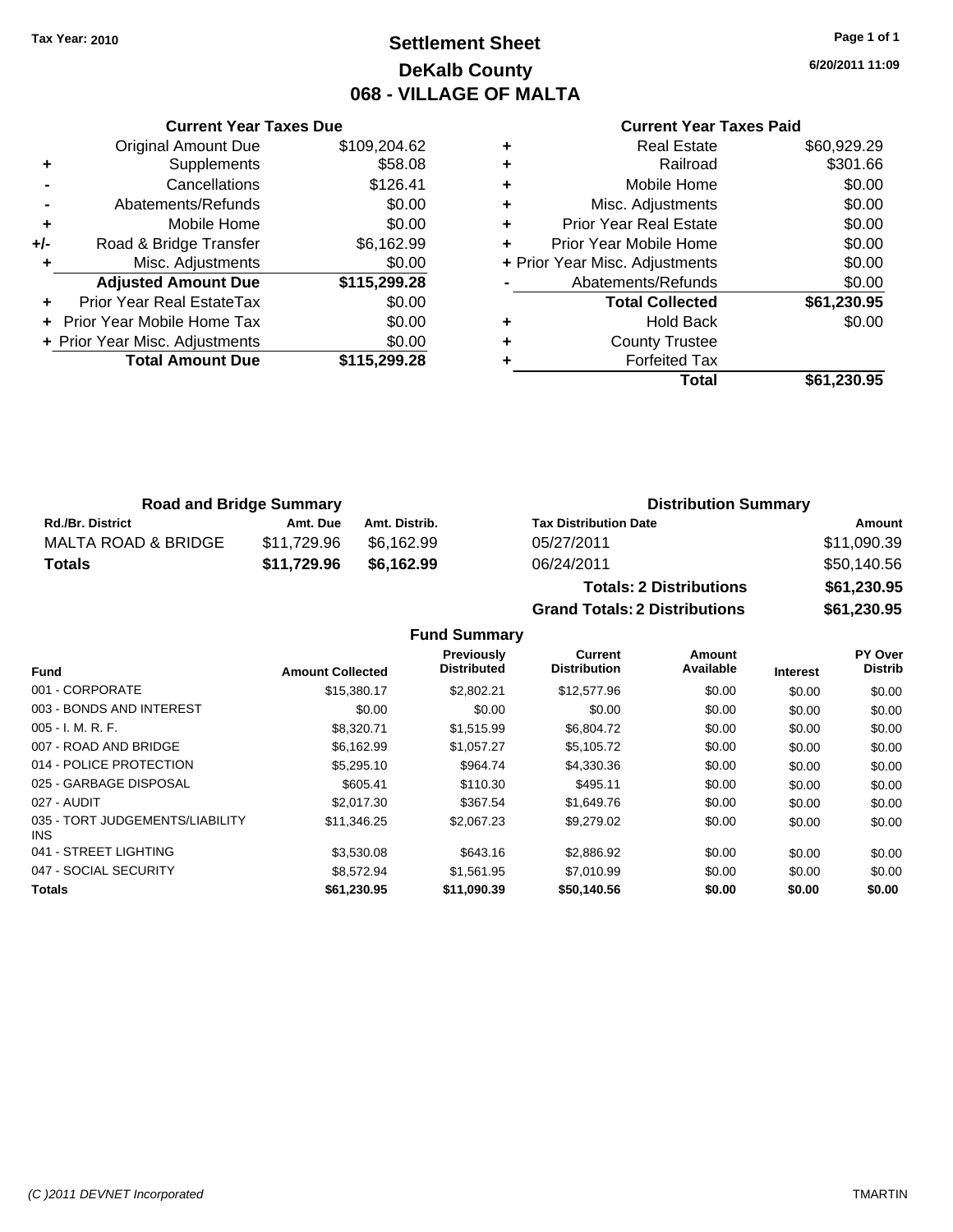Original Amount Due

**Adjusted Amount Due** 

**Total Amount Due** 

**+** Supplements **-** Cancellations **-** Abatements/Refunds **+** Mobile Home **+/-** Road & Bridge Transfer **+** Misc. Adjustments

**+** Prior Year Real EstateTax **+** Prior Year Mobile Home Tax **+ Prior Year Misc. Adjustments** 

# **Settlement Sheet Tax Year: 2010 Page 1 of 1 DeKalb County 069 - VILLAGE OF MAPLE PARK**

**6/20/2011 11:09**

\$74,007.40

#### **Current Year Taxes Paid**

**Grand Totals: 2 Distributions \$74,007.40**

| <b>Current Year Taxes Due</b> |              |   | <b>Current Year Taxes Paid</b> |             |  |
|-------------------------------|--------------|---|--------------------------------|-------------|--|
| ıl Amount Due                 | \$141,694.24 | ٠ | <b>Real Estate</b>             | \$74,007.78 |  |
| Supplements                   | \$57.64      | ٠ | Railroad                       | \$0.00      |  |
| Cancellations                 | \$58.94      | ÷ | Mobile Home                    | \$0.00      |  |
| าents/Refunds                 | \$0.00       | ÷ | Misc. Adjustments              | \$0.00      |  |
| Mobile Home                   | \$0.00       | ÷ | <b>Prior Year Real Estate</b>  | (\$0.38)    |  |
| ridge Transfer                | \$973.64     | ÷ | Prior Year Mobile Home         | \$0.00      |  |
| . Adjustments                 | \$0.00       |   | + Prior Year Misc. Adjustments | \$0.00      |  |
| <b>Amount Due</b>             | \$142,666.58 |   | Abatements/Refunds             | \$0.00      |  |
| eal EstateTax                 | (\$0.38)     |   | <b>Total Collected</b>         | \$74,007.40 |  |
| pile Home Tax                 | \$0.00       | ٠ | <b>Hold Back</b>               | \$0.00      |  |
| . Adjustments                 | \$0.00       | ÷ | <b>County Trustee</b>          |             |  |
| <b>Amount Due</b>             | \$142,666.20 |   | <b>Forfeited Tax</b>           |             |  |
|                               |              |   | Total                          | \$74.007.40 |  |

| <b>Road and Bridge Summary</b>   |            |               | <b>Distribution Summary</b>    |             |
|----------------------------------|------------|---------------|--------------------------------|-------------|
| <b>Rd./Br. District</b>          | Amt. Due   | Amt. Distrib. | <b>Tax Distribution Date</b>   | Amount      |
| <b>CORTLAND ROAD &amp; BRIDC</b> | \$1,918.24 | \$973.64      | 05/27/2011                     | \$19,790.34 |
| <b>Totals</b>                    | \$1,918.24 | \$973.64      | 06/24/2011                     | \$54,217.06 |
|                                  |            |               | <b>Totals: 2 Distributions</b> | \$74,007.40 |

**Fund Summary Fund Interest Amount Collected Distributed PY Over Distrib Amount Available Current Distribution Previously** 001 - CORPORATE \$22,448.32 \$6,010.41 \$16,437.91 \$0.00 \$0.00 \$0.00 003 - BONDS AND INTEREST 66,522,854.45 \$6,119.14 \$16,735.31 \$0.00 \$0.00 \$0.00 \$0.00 007 - ROAD AND BRIDGE 60.00 \$973.64 \$236.00 \$737.64 \$0.00 \$0.00 \$0.00 \$0.00 014 - POLICE PROTECTION \$19,807.34 \$5,303.29 \$14,504.05 \$0.00 \$0.00 \$0.00 \$0.00 027 - AUDIT \$2,640.90 \$707.08 \$1,933.82 \$0.00 \$0.00 \$0.00 035 - TORT JUDGEMENTS/LIABILITY INS \$5,282.75 \$1,414.42 \$3,868.33 \$0.00 \$0.00 \$0.00 **Totals \$74,007.40 \$19,790.34 \$54,217.06 \$0.00 \$0.00 \$0.00**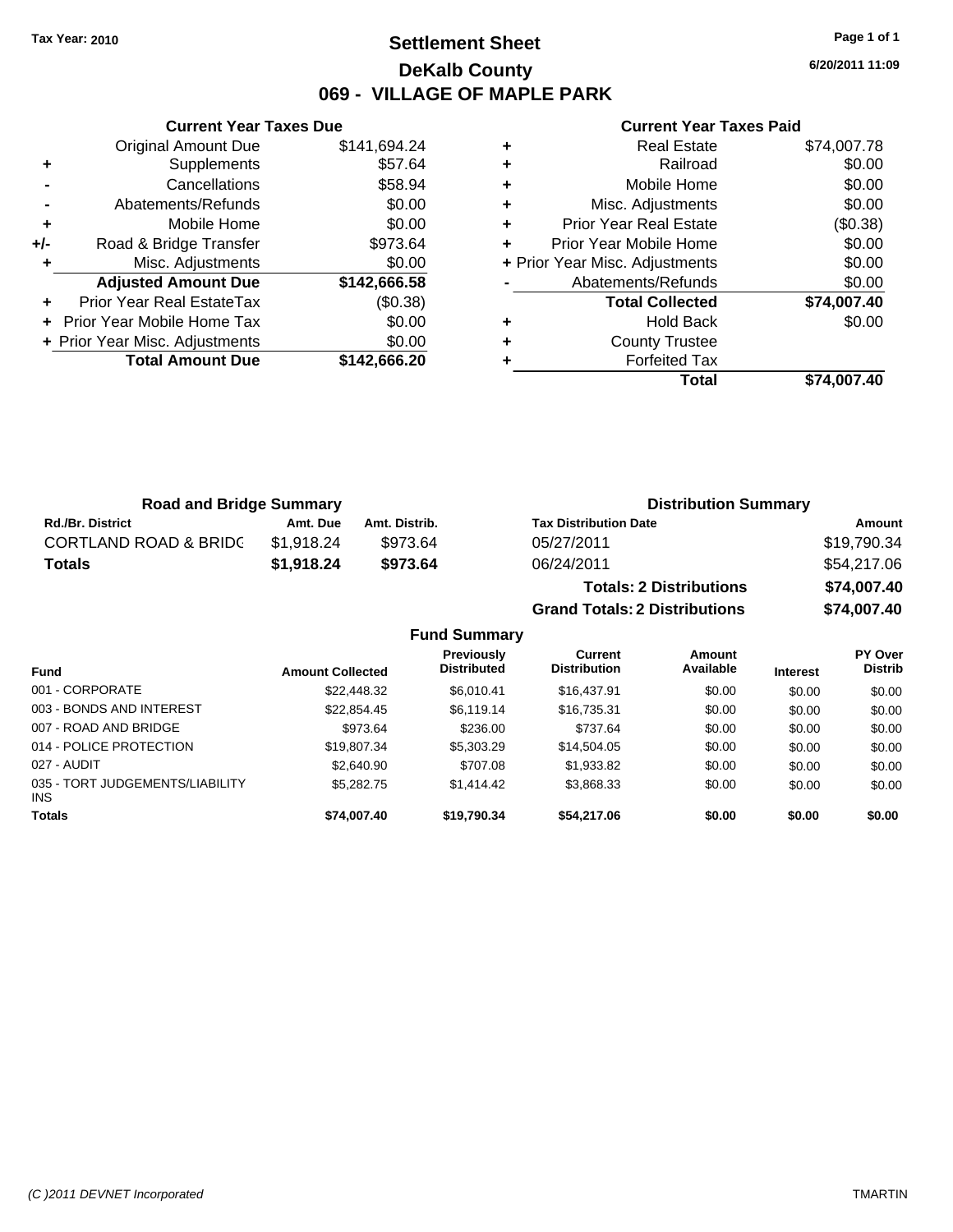# **Settlement Sheet Tax Year: 2010 Page 1 of 1 DeKalb County 070 - MAPLE PARK LIBRARY**

**6/20/2011 11:09**

### **Current Year Taxes Paid**

| \$10,039.67<br>\$0.00<br>\$0.00 |
|---------------------------------|
|                                 |
|                                 |
|                                 |
| \$0.00                          |
| \$0.00                          |
| \$0.00                          |
| \$0.00                          |
| \$10,039.67                     |
| \$0.00                          |
| \$0.00                          |
| \$0.00                          |
| \$10,039.67                     |
|                                 |

| <b>Real Estate</b>             | \$5,142.10 |
|--------------------------------|------------|
| Railroad                       | \$0.00     |
| Mobile Home                    | \$0.00     |
| Misc. Adjustments              | \$0.00     |
| <b>Prior Year Real Estate</b>  | \$0.00     |
| Prior Year Mobile Home         | \$0.00     |
| + Prior Year Misc. Adjustments | \$0.00     |
| Abatements/Refunds             | \$0.00     |
| <b>Total Collected</b>         | \$5,142.10 |
| <b>Hold Back</b>               | \$0.00     |
| <b>County Trustee</b>          |            |
| <b>Forfeited Tax</b>           |            |
| Total                          | \$5.142.10 |
|                                |            |

|                 |                         |                                  | <b>Distribution Summary</b>           |                                |                 |                                  |
|-----------------|-------------------------|----------------------------------|---------------------------------------|--------------------------------|-----------------|----------------------------------|
|                 |                         |                                  | <b>Tax Distribution Date</b>          |                                |                 | Amount                           |
|                 |                         |                                  | 05/27/2011                            |                                |                 | \$1,335.58                       |
|                 |                         |                                  | 06/24/2011                            |                                |                 | \$3,806.52                       |
|                 |                         |                                  |                                       | <b>Totals: 2 Distributions</b> |                 | \$5,142.10                       |
|                 |                         |                                  | <b>Grand Totals: 2 Distributions</b>  |                                |                 | \$5,142.10                       |
|                 |                         | <b>Fund Summary</b>              |                                       |                                |                 |                                  |
| Fund            | <b>Amount Collected</b> | Previously<br><b>Distributed</b> | <b>Current</b><br><b>Distribution</b> | Amount<br>Available            | <b>Interest</b> | <b>PY Over</b><br><b>Distrib</b> |
| 001 - CORPORATE | \$5,142.10              | \$1,335.58                       | \$3,806.52                            | \$0.00                         | \$0.00          | \$0.00                           |
| Totals          | \$5,142.10              | \$1,335.58                       | \$3,806.52                            | \$0.00                         | \$0.00          | \$0.00                           |
|                 |                         |                                  |                                       |                                |                 |                                  |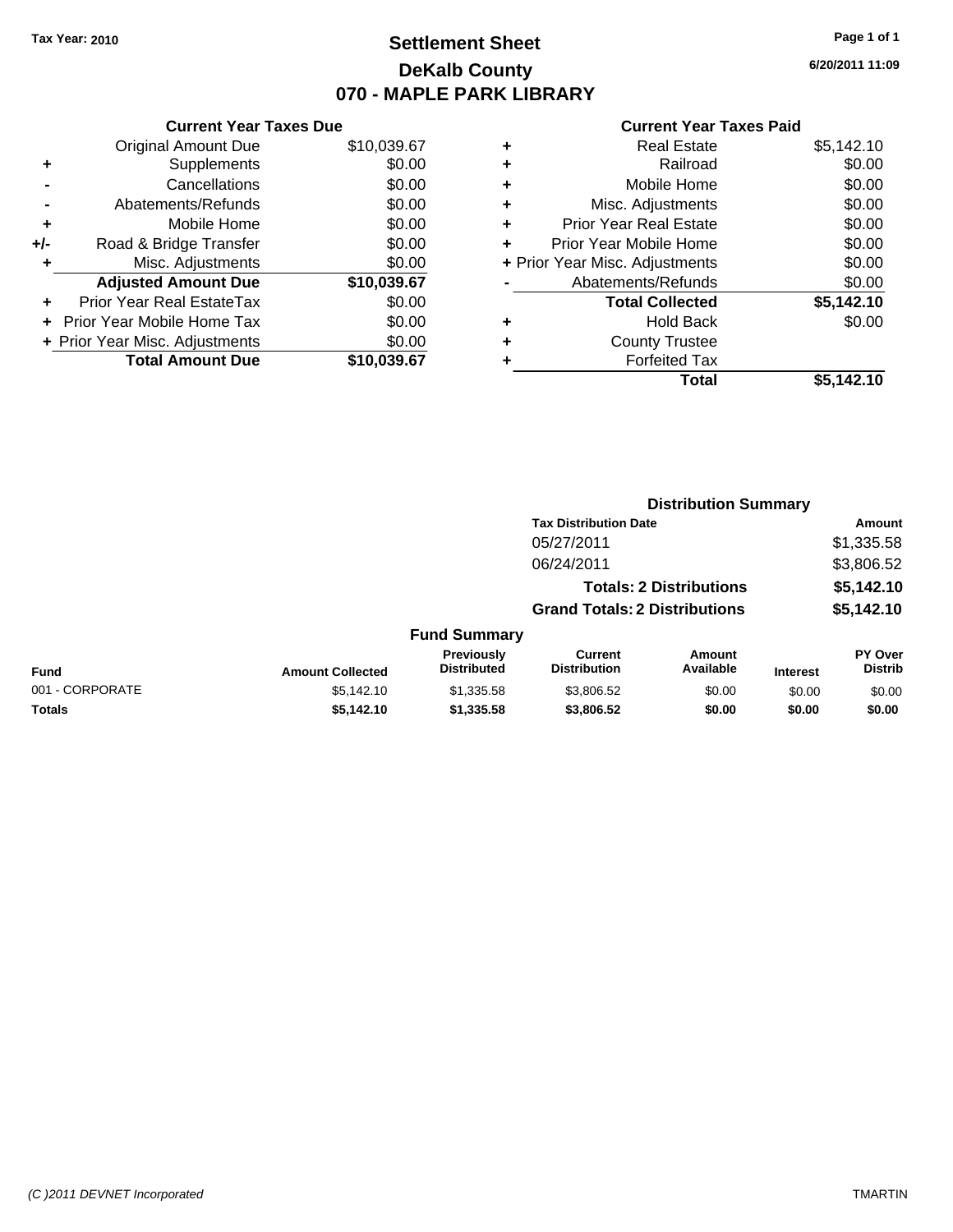**Current Year Taxes Due**

# **Settlement Sheet Tax Year: 2010 Page 1 of 1 DeKalb County 071 - CITY OF SANDWICH**

**6/20/2011 11:09**

| <b>Current Year Taxes Paid</b> |  |  |  |
|--------------------------------|--|--|--|
|--------------------------------|--|--|--|

|     |                                |                |   | <b>Total</b>                   | \$625,933.70 |
|-----|--------------------------------|----------------|---|--------------------------------|--------------|
|     | <b>Total Amount Due</b>        | \$1,203,483.13 |   | <b>Forfeited Tax</b>           |              |
|     | + Prior Year Misc. Adjustments | \$0.00         | ٠ | <b>County Trustee</b>          |              |
|     | + Prior Year Mobile Home Tax   | \$0.00         | ٠ | <b>Hold Back</b>               | \$0.00       |
|     | Prior Year Real EstateTax      | \$428.30       |   | <b>Total Collected</b>         | \$625,933.70 |
|     | <b>Adjusted Amount Due</b>     | \$1,203,054.83 |   | Abatements/Refunds             | \$0.00       |
|     | Misc. Adjustments              | \$3.50         |   | + Prior Year Misc. Adjustments | \$0.00       |
| +/- | Road & Bridge Transfer         | \$22,298.58    | ٠ | Prior Year Mobile Home         | \$0.00       |
| ٠   | Mobile Home                    | \$0.00         | ٠ | <b>Prior Year Real Estate</b>  | \$428.30     |
|     | Abatements/Refunds             | \$0.00         | ٠ | Misc. Adjustments              | \$3.50       |
|     | Cancellations                  | \$5,385.18     | ٠ | Mobile Home                    | \$0.00       |
| ٠   | Supplements                    | \$4,741.06     | ٠ | Railroad                       | \$786.96     |
|     | <b>Original Amount Due</b>     | \$1,181,396.87 | ٠ | <b>Real Estate</b>             | \$624,714.94 |

| <b>Road and Bridge Summary</b>    |             |               | <b>Distribution Summary</b>          |              |
|-----------------------------------|-------------|---------------|--------------------------------------|--------------|
| <b>Rd./Br. District</b>           | Amt. Due    | Amt. Distrib. | <b>Tax Distribution Date</b>         | Amount       |
| SANDWICH ROAD & BRIDG \$42,403.69 |             | \$21.749.69   | 05/27/2011                           | \$172,370.13 |
| SOMONAUK ROAD & BRID              | \$1.041.66  | \$548.89      | 06/24/2011                           | \$453,563.57 |
| <b>Totals</b>                     | \$43,445.35 | \$22,298.58   | <b>Totals: 2 Distributions</b>       | \$625,933.70 |
|                                   |             |               | <b>Grand Totals: 2 Distributions</b> | \$625,933.70 |

**Fund Summary**

| <b>Fund</b>                                         | <b>Amount Collected</b> | <b>Previously</b><br><b>Distributed</b> | <b>Current</b><br><b>Distribution</b> | <b>Amount</b><br>Available | <b>Interest</b> | <b>PY Over</b><br><b>Distrib</b> |
|-----------------------------------------------------|-------------------------|-----------------------------------------|---------------------------------------|----------------------------|-----------------|----------------------------------|
| 001 - CORPORATE                                     | \$192,932.04            | \$53,185.58                             | \$139,746.46                          | \$0.00                     | \$0.00          | \$0.00                           |
| 003 - BONDS AND INTEREST                            | \$0.00                  | \$0.00                                  | \$0.00                                | \$0.00                     | \$0.00          | \$0.00                           |
| 005 - I. M. R. F.                                   | \$52,470.99             | \$14,464.68                             | \$38,006.31                           | \$0.00                     | \$0.00          | \$0.00                           |
| 007 - ROAD AND BRIDGE                               | \$22,298.58             | \$5,966.01                              | \$16,332.57                           | \$0.00                     | \$0.00          | \$0.00                           |
| 014 - POLICE PROTECTION                             | \$70,866.75             | \$19,535.84                             | \$51,330.91                           | \$0.00                     | \$0.00          | \$0.00                           |
| 015 - POLICE PENSION                                | \$41,985.25             | \$11,574.08                             | \$30,411.17                           | \$0.00                     | \$0.00          | \$0.00                           |
| 027 - AUDIT                                         | \$7,664.96              | \$2,113.00                              | \$5,551.96                            | \$0.00                     | \$0.00          | \$0.00                           |
| 035 - TORT JUDGMENTS, LIABILITY<br><b>INSURANCE</b> | \$18,289.54             | \$5,041.88                              | \$13,247.66                           | \$0.00                     | \$0.00          | \$0.00                           |
| 040 - STREET AND BRIDGE                             | \$16,079.63             | \$4,432.67                              | \$11,646.96                           | \$0.00                     | \$0.00          | \$0.00                           |
| 041 - STREET LIGHTING                               | \$33,268.73             | \$9,171.19                              | \$24,097.54                           | \$0.00                     | \$0.00          | \$0.00                           |
| 045 - PUBLIC BENEFIT                                | \$29,436.27             | \$8,114.70                              | \$21,321.57                           | \$0.00                     | \$0.00          | \$0.00                           |
| 046 - EMERGENCY SERV & DISASTER<br><b>OPER</b>      | \$1,345.51              | \$370.92                                | \$974.59                              | \$0.00                     | \$0.00          | \$0.00                           |
| 047 - SOCIAL SECURITY                               | \$58,162.66             | \$16,033.70                             | \$42,128.96                           | \$0.00                     | \$0.00          | \$0.00                           |
| 048 - SCHOOL CROSSING GUARDS                        | \$5,169.54              | \$1,425.09                              | \$3,744.45                            | \$0.00                     | \$0.00          | \$0.00                           |
| 060 - UNEMPLOYMENT INSURANCE                        | \$8,406.82              | \$2,317.51                              | \$6,089.31                            | \$0.00                     | \$0.00          | \$0.00                           |
| 062 - WORKERS COMPENSATION                          | \$35,682.08             | \$9,836.48                              | \$25,845.60                           | \$0.00                     | \$0.00          | \$0.00                           |
| 065 - FORESTRY PROGRAM                              | \$31,874.35             | \$8,786.80                              | \$23,087.55                           | \$0.00                     | \$0.00          | \$0.00                           |
| <b>Totals</b>                                       | \$625,933.70            | \$172,370.13                            | \$453,563.57                          | \$0.00                     | \$0.00          | \$0.00                           |

| Year Source             | <b>Account Type</b> | <b>Amount Adiustment Description</b>               |
|-------------------------|---------------------|----------------------------------------------------|
| 2010 RE - Real Estate   | Back Tax Collected  | \$3.50 Countryview Redemption 19-25-253-058 by TBA |
| <b>Totals 1 entries</b> |                     | \$3.50                                             |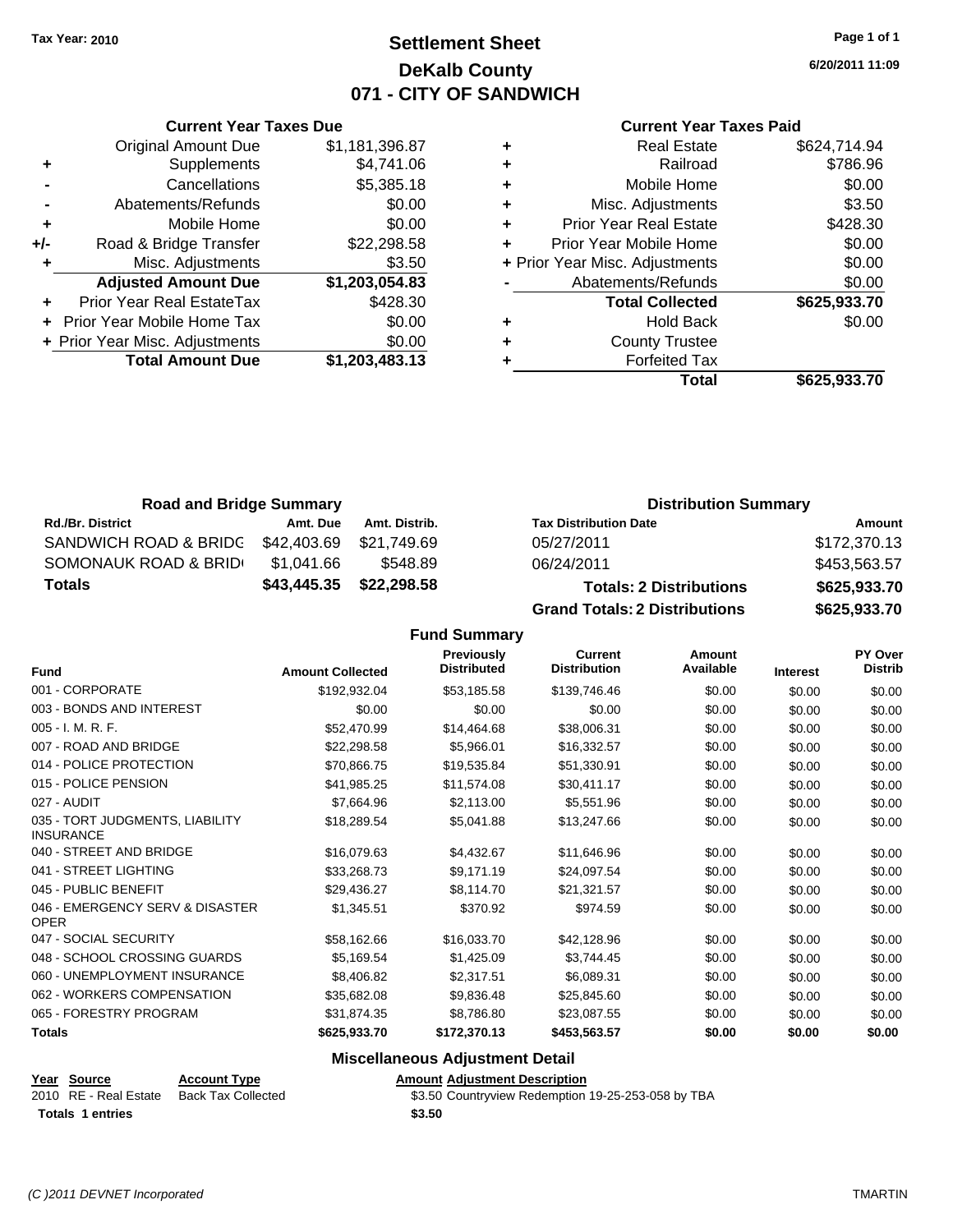# **Settlement Sheet Tax Year: 2010 Page 1 of 1 DeKalb County 072 - VILLAGE OF SHABBONA**

**6/20/2011 11:09**

#### **Current Year Taxes Paid**

|       | <b>Current Year Taxes Due</b>               |             |  |  |  |  |  |
|-------|---------------------------------------------|-------------|--|--|--|--|--|
|       | <b>Original Amount Due</b>                  | \$88,394.87 |  |  |  |  |  |
| ٠     | Supplements                                 | \$65.55     |  |  |  |  |  |
|       | Cancellations                               | \$64.23     |  |  |  |  |  |
|       | Abatements/Refunds                          | \$0.00      |  |  |  |  |  |
| ٠     | Mobile Home                                 | \$0.00      |  |  |  |  |  |
| $+/-$ | Road & Bridge Transfer                      | \$6,187.45  |  |  |  |  |  |
|       | Misc. Adjustments                           | \$80.29     |  |  |  |  |  |
|       | <b>Adjusted Amount Due</b>                  | \$94,663.93 |  |  |  |  |  |
|       | Prior Year Real EstateTax                   | \$0.00      |  |  |  |  |  |
|       | \$0.00<br><b>Prior Year Mobile Home Tax</b> |             |  |  |  |  |  |
|       | + Prior Year Misc. Adjustments              | \$0.00      |  |  |  |  |  |
|       | <b>Total Amount Due</b>                     | \$94.663.93 |  |  |  |  |  |
|       |                                             |             |  |  |  |  |  |

|   | <b>Real Estate</b>             | \$49,900.99 |
|---|--------------------------------|-------------|
| ÷ | Railroad                       | \$547.43    |
| ٠ | Mobile Home                    | \$0.00      |
| ٠ | Misc. Adjustments              | \$80.29     |
| ٠ | <b>Prior Year Real Estate</b>  | \$0.00      |
|   | Prior Year Mobile Home         | \$0.00      |
|   | + Prior Year Misc. Adjustments | \$0.00      |
|   | Abatements/Refunds             | \$0.00      |
|   | <b>Total Collected</b>         | \$50,528.71 |
|   | <b>Hold Back</b>               | \$0.00      |
| ٠ | <b>County Trustee</b>          |             |
|   | <b>Forfeited Tax</b>           |             |
|   | Total                          | \$50,528.71 |

| <b>Road and Bridge Summary</b>   |             |               | <b>Distribution Summary</b>    |             |  |
|----------------------------------|-------------|---------------|--------------------------------|-------------|--|
| <b>Rd./Br. District</b>          | Amt. Due    | Amt. Distrib. | <b>Tax Distribution Date</b>   | Amount      |  |
| SHABBONA ROAD & BRID(\$12,040.76 |             | \$6.187.45    | 05/27/2011                     | \$10,089.38 |  |
| <b>Totals</b>                    | \$12,040.76 | \$6.187.45    | 06/24/2011                     | \$40,439.33 |  |
|                                  |             |               | <b>Totals: 2 Distributions</b> | \$50,528.71 |  |

|                     | Totals: 2 Distributions              | \$50,528.71 |
|---------------------|--------------------------------------|-------------|
|                     | <b>Grand Totals: 2 Distributions</b> | \$50,528.71 |
| <b>Fund Summary</b> |                                      |             |

| <b>Fund</b>                  | <b>Amount Collected</b> | Previously<br><b>Distributed</b>         | Current<br><b>Distribution</b> | Amount<br>Available | <b>Interest</b> | PY Over<br><b>Distrib</b> |
|------------------------------|-------------------------|------------------------------------------|--------------------------------|---------------------|-----------------|---------------------------|
| 001 - CORPORATE              | \$23,285.86             | \$4.721.91                               | \$18,563.95                    | \$0.00              | \$0.00          | \$0.00                    |
| $005 - I. M. R. F.$          | \$716.99                | \$145.39                                 | \$571.60                       | \$0.00              | \$0.00          | \$0.00                    |
| 007 - ROAD AND BRIDGE        | \$6.187.45              | \$1.097.84                               | \$5,089.61                     | \$0.00              | \$0.00          | \$0.00                    |
| 014 - POLICE PROTECTION      | \$13,586.61             | \$2,755.10                               | \$10,831.51                    | \$0.00              | \$0.00          | \$0.00                    |
| 047 - SOCIAL SECURITY        | \$5.064.74              | \$1,027.03                               | \$4,037.71                     | \$0.00              | \$0.00          | \$0.00                    |
| 060 - UNEMPLOYMENT INSURANCE | \$513.35                | \$104.10                                 | \$409.25                       | \$0.00              | \$0.00          | \$0.00                    |
| 062 - WORKERS COMPENSATION   | \$1.173.71              | \$238.01                                 | \$935.70                       | \$0.00              | \$0.00          | \$0.00                    |
| <b>Totals</b>                | \$50,528.71             | \$10,089.38                              | \$40,439.33                    | \$0.00              | \$0.00          | \$0.00                    |
|                              |                         | <b>Missellanessen, Adhiedment Batall</b> |                                |                     |                 |                           |

# **Year Source Account Type Amount Adjustment Description**

**Miscellaneous Adjustment Detail**

2010 RE - Real Estate Back Tax Collected \$17.40 Dobson Redemption 13-15-402-010 by TBA 2010 RE - Real Estate Paymt In Lieu of Tax **\$62.89 Sequoya Apartments-Housing Authority Payment by TBA Totals \$80.29 2 entries**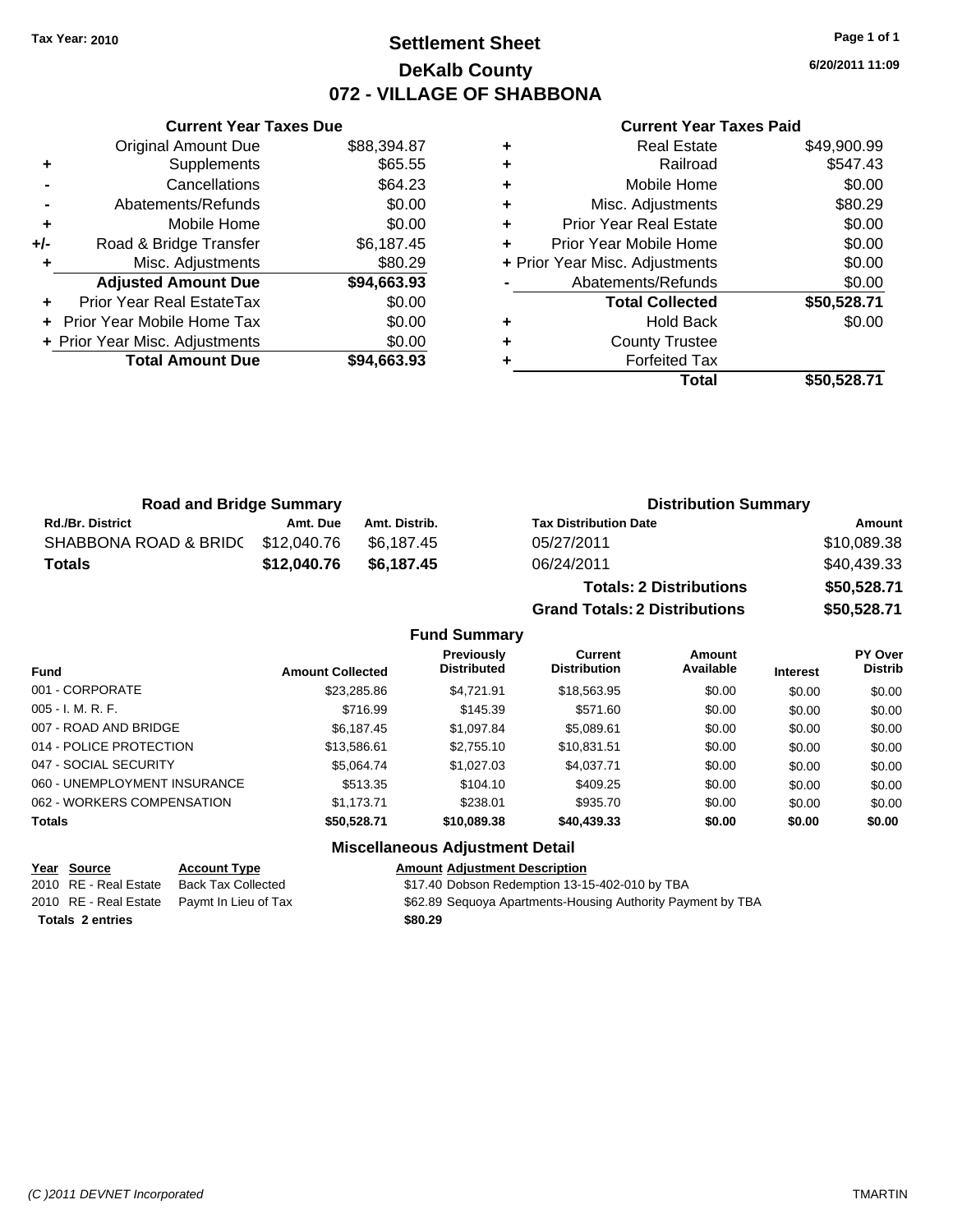# **Settlement Sheet Tax Year: 2010 Page 1 of 1 DeKalb County 073 - FLEWELLIN MEMORIAL LIBRARY**

**6/20/2011 11:09**

#### **Current Year Taxes Paid**

| <b>Current Year Taxes Due</b> |                                |
|-------------------------------|--------------------------------|
| <b>Original Amount Due</b>    | \$23,745.68                    |
| Supplements                   | \$0.00                         |
| Cancellations                 | \$0.00                         |
| Abatements/Refunds            | \$0.00                         |
| Mobile Home                   | \$0.00                         |
| Road & Bridge Transfer        | \$0.00                         |
| Misc. Adjustments             | \$21.56                        |
| <b>Adjusted Amount Due</b>    | \$23,767.24                    |
| Prior Year Real EstateTax     | \$0.00                         |
| Prior Year Mobile Home Tax    | \$0.00                         |
|                               | \$0.00                         |
| <b>Total Amount Due</b>       | \$23.767.24                    |
|                               | + Prior Year Misc. Adjustments |

| ٠ | <b>Real Estate</b>             | \$11,760.49 |
|---|--------------------------------|-------------|
| ٠ | Railroad                       | \$129.43    |
| ٠ | Mobile Home                    | \$0.00      |
| ٠ | Misc. Adjustments              | \$21.56     |
| ÷ | <b>Prior Year Real Estate</b>  | \$0.00      |
| ٠ | Prior Year Mobile Home         | \$0.00      |
|   | + Prior Year Misc. Adjustments | \$0.00      |
|   | Abatements/Refunds             | \$0.00      |
|   | <b>Total Collected</b>         | \$11,911.48 |
| ٠ | <b>Hold Back</b>               | \$0.00      |
| ٠ | <b>County Trustee</b>          |             |
| ٠ | <b>Forfeited Tax</b>           |             |
|   | Total                          | \$11,911.48 |
|   |                                |             |

|                         |                                                                            |                                        | <b>Distribution Summary</b>                                 |                                |                 |                           |
|-------------------------|----------------------------------------------------------------------------|----------------------------------------|-------------------------------------------------------------|--------------------------------|-----------------|---------------------------|
|                         |                                                                            |                                        | <b>Tax Distribution Date</b>                                |                                | Amount          |                           |
|                         |                                                                            |                                        | 05/27/2011                                                  |                                |                 | \$2,415.39                |
|                         |                                                                            |                                        | 06/24/2011                                                  |                                |                 | \$9,496.09                |
|                         |                                                                            |                                        |                                                             | <b>Totals: 2 Distributions</b> |                 | \$11,911.48               |
|                         |                                                                            |                                        | <b>Grand Totals: 2 Distributions</b>                        |                                |                 | \$11,911.48               |
|                         |                                                                            | <b>Fund Summary</b>                    |                                                             |                                |                 |                           |
| Fund                    | <b>Amount Collected</b>                                                    | Previously<br><b>Distributed</b>       | Current<br><b>Distribution</b>                              | Amount<br>Available            | <b>Interest</b> | PY Over<br><b>Distrib</b> |
| 001 - CORPORATE         | \$11,911.48                                                                | \$2,415.39                             | \$9,496.09                                                  | \$0.00                         | \$0.00          | \$0.00                    |
| Totals                  | \$11,911.48                                                                | \$2,415.39                             | \$9,496.09                                                  | \$0.00                         | \$0.00          | \$0.00                    |
|                         |                                                                            | <b>Miscellaneous Adjustment Detail</b> |                                                             |                                |                 |                           |
| Year Source             | <b>Account Type</b>                                                        | <b>Amount Adjustment Description</b>   |                                                             |                                |                 |                           |
| 2010 RE - Real Estate   | <b>Back Tax Collected</b><br>\$4.67 Dobson Redemption 13-15-402-010 by TBA |                                        |                                                             |                                |                 |                           |
| 2010 RE - Real Estate   | Paymt In Lieu of Tax                                                       |                                        | \$16.89 Sequoya Apartments-Housing Authority Payment by TBA |                                |                 |                           |
| <b>Totals 2 entries</b> |                                                                            | \$21.56                                |                                                             |                                |                 |                           |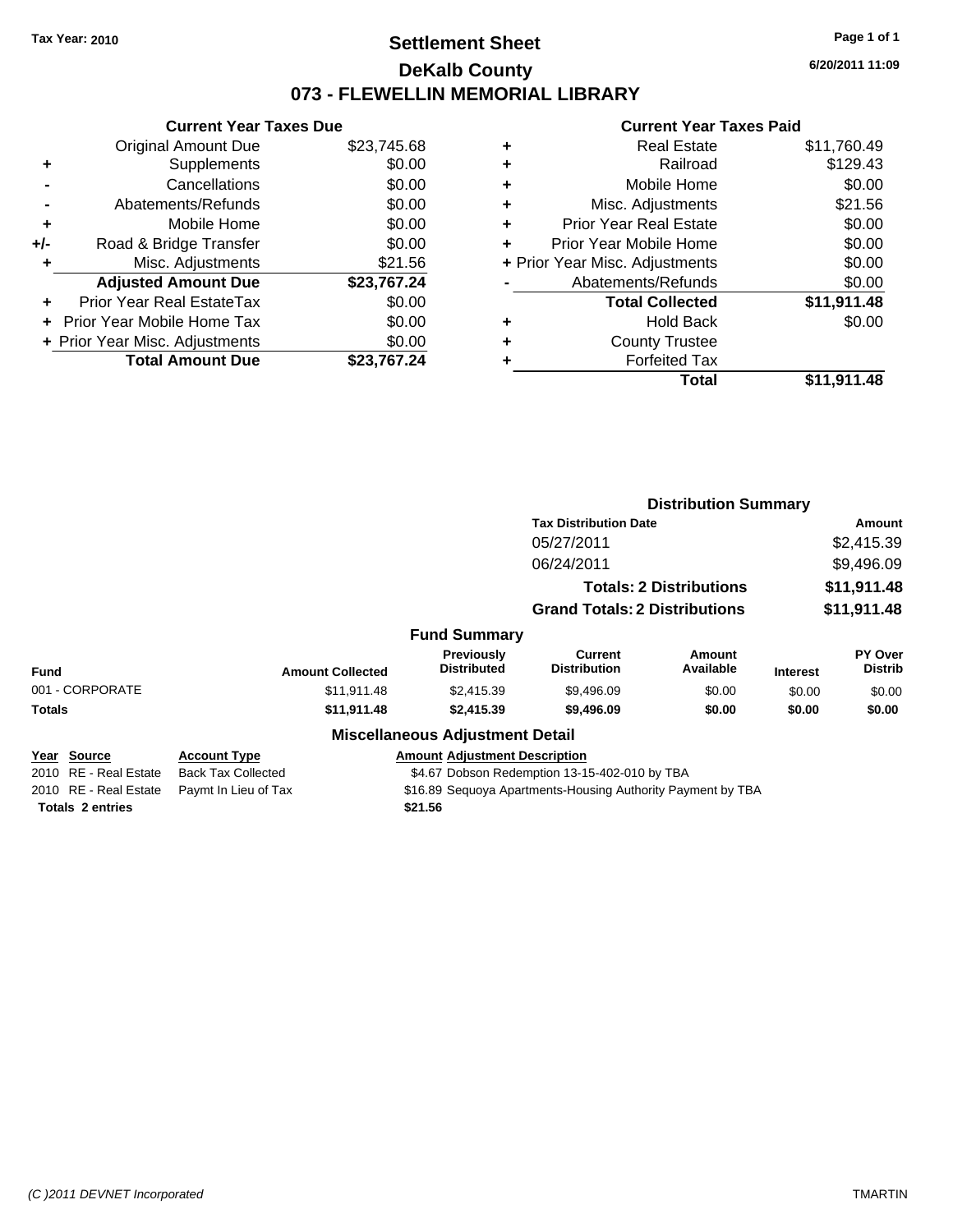**Current Year Taxes Due** Original Amount Due \$346,517.67

**Adjusted Amount Due \$374,101.92**

**Total Amount Due \$374,101.92**

**+** Supplements \$1,413.89 **-** Cancellations \$1,539.01 **-** Abatements/Refunds \$0.00 **+** Mobile Home \$0.00 **+/-** Road & Bridge Transfer \$27,709.37 **+** Misc. Adjustments \$0.00

**+** Prior Year Real EstateTax \$0.00 **+** Prior Year Mobile Home Tax \$0.00 **+ Prior Year Misc. Adjustments**  $$0.00$ 

# **Settlement Sheet Tax Year: 2010 Page 1 of 1 DeKalb County 074 - VILLAGE OF SOMONAUK**

**6/20/2011 11:09**

### **Current Year Taxes Paid**

| ٠ | <b>Real Estate</b>             | \$204,595.45 |
|---|--------------------------------|--------------|
| ٠ | Railroad                       | \$1,006.97   |
| ٠ | Mobile Home                    | \$0.00       |
| ٠ | Misc. Adjustments              | \$0.00       |
| ٠ | <b>Prior Year Real Estate</b>  | \$0.00       |
| ٠ | Prior Year Mobile Home         | \$0.00       |
|   | + Prior Year Misc. Adjustments | \$0.00       |
|   | Abatements/Refunds             | \$0.00       |
|   | <b>Total Collected</b>         | \$205,602.42 |
| ٠ | <b>Hold Back</b>               | \$0.00       |
| ٠ | <b>County Trustee</b>          |              |
| ٠ | <b>Forfeited Tax</b>           |              |
|   | Total                          | \$205.602.42 |

| <b>Road and Bridge Summary</b> |             |               | <b>Distribution Summary</b>  |              |  |
|--------------------------------|-------------|---------------|------------------------------|--------------|--|
| <b>Rd./Br. District</b>        | Amt. Due    | Amt. Distrib. | <b>Tax Distribution Date</b> | Amount       |  |
| SOMONAUK ROAD & BRID           | \$52,598.01 | \$27.709.37   | 05/27/2011                   | \$62,384.53  |  |
| <b>Totals</b>                  | \$52.598.01 | \$27,709.37   | 06/24/2011                   | \$143,217.89 |  |
|                                |             |               | _ _                          | **** *** **  |  |

**Totals: 2 Distributions \$205,602.42 Grand Totals: 2 Distributions \$205,602.42**

**Fund Summary**

| <b>Fund</b>                             | <b>Amount Collected</b> | Previously<br><b>Distributed</b> | Current<br><b>Distribution</b> | Amount<br>Available | <b>Interest</b> | PY Over<br><b>Distrib</b> |
|-----------------------------------------|-------------------------|----------------------------------|--------------------------------|---------------------|-----------------|---------------------------|
| 001 - CORPORATE                         | \$52,375.28             | \$16,028.29                      | \$36,346.99                    | \$0.00              | \$0.00          | \$0.00                    |
| 003 - BONDS AND INTEREST                | \$60,877.85             | \$18,630,30                      | \$42,247.55                    | \$0.00              | \$0.00          | \$0.00                    |
| 007 - ROAD AND BRIDGE                   | \$27.709.37             | \$7.944.35                       | \$19,765.02                    | \$0.00              | \$0.00          | \$0.00                    |
| 014 - POLICE PROTECTION                 | \$12,120.03             | \$3.709.06                       | \$8,410.97                     | \$0.00              | \$0.00          | \$0.00                    |
| 025 - GARBAGE DISPOSAL                  | \$7,406.04              | \$2,266,45                       | \$5.139.59                     | \$0.00              | \$0.00          | \$0.00                    |
| 027 - AUDIT                             | \$9.875.38              | \$3.022.14                       | \$6,853.24                     | \$0.00              | \$0.00          | \$0.00                    |
| 035 - TORT JUDGEMENTS/LIABILITY<br>INS. | \$19,303.17             | \$5,907.30                       | \$13,395.87                    | \$0.00              | \$0.00          | \$0.00                    |
| 047 - SOCIAL SECURITY                   | \$15.935.30             | \$4.876.64                       | \$11.058.66                    | \$0.00              | \$0.00          | \$0.00                    |
| <b>Totals</b>                           | \$205.602.42            | \$62,384,53                      | \$143,217.89                   | \$0.00              | \$0.00          | \$0.00                    |
|                                         |                         |                                  |                                |                     |                 |                           |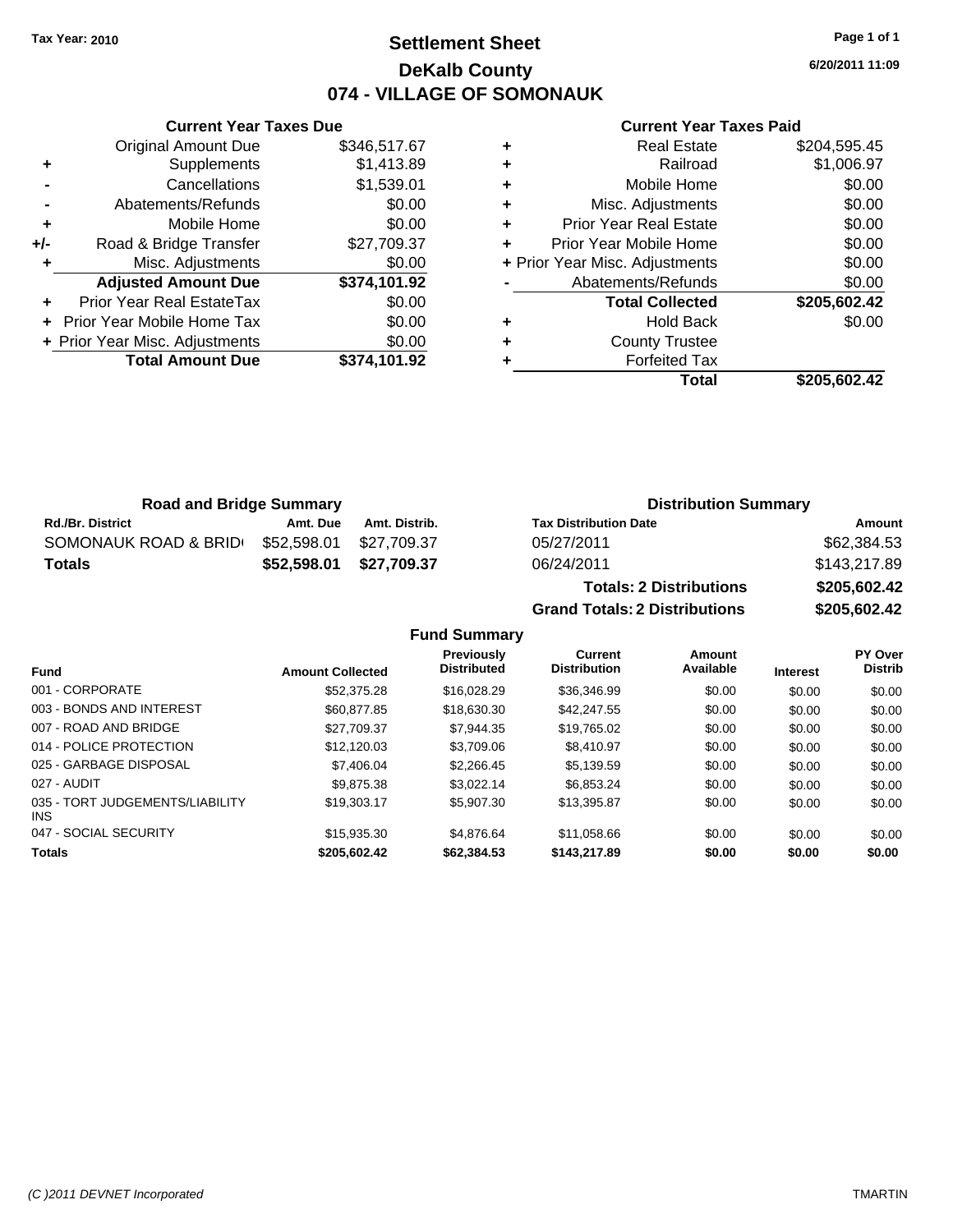# **Settlement Sheet Tax Year: 2010 Page 1 of 1 DeKalb County 075 - SOMONAUK LIBRARY**

**6/20/2011 11:09**

#### **Current Year Taxes Paid**

| <b>Current Year Taxes Due</b> |                                |  |  |  |  |
|-------------------------------|--------------------------------|--|--|--|--|
| <b>Original Amount Due</b>    | \$141,648.06                   |  |  |  |  |
| Supplements                   | \$360.70                       |  |  |  |  |
| Cancellations                 | \$393.63                       |  |  |  |  |
| Abatements/Refunds            | \$0.00                         |  |  |  |  |
| Mobile Home                   | \$0.00                         |  |  |  |  |
| Road & Bridge Transfer        | \$0.00                         |  |  |  |  |
| Misc. Adjustments             | \$0.00                         |  |  |  |  |
| <b>Adjusted Amount Due</b>    | \$141,615.13                   |  |  |  |  |
| Prior Year Real EstateTax     | \$0.00                         |  |  |  |  |
| Prior Year Mobile Home Tax    | \$0.00                         |  |  |  |  |
|                               | \$0.00                         |  |  |  |  |
| <b>Total Amount Due</b>       | \$141,615.13                   |  |  |  |  |
|                               | + Prior Year Misc. Adjustments |  |  |  |  |

| ٠ | <b>Real Estate</b>             | \$73,087.18 |
|---|--------------------------------|-------------|
| ٠ | Railroad                       | \$400.63    |
| ٠ | Mobile Home                    | \$0.00      |
| ٠ | Misc. Adjustments              | \$0.00      |
| ٠ | <b>Prior Year Real Estate</b>  | \$0.00      |
| ÷ | Prior Year Mobile Home         | \$0.00      |
|   | + Prior Year Misc. Adjustments | \$0.00      |
|   | Abatements/Refunds             | \$0.00      |
|   | <b>Total Collected</b>         | \$73,487.81 |
| ٠ | <b>Hold Back</b>               | \$0.00      |
| ٠ | <b>County Trustee</b>          |             |
| ٠ | <b>Forfeited Tax</b>           |             |
|   | Total                          | \$73,487.81 |

### **Distribution Summary**

| <b>Tax Distribution Date</b>         | Amount      |
|--------------------------------------|-------------|
| 05/27/2011                           | \$21,887.77 |
| 06/24/2011                           | \$51,600.04 |
| <b>Totals: 2 Distributions</b>       | \$73,487.81 |
| <b>Grand Totals: 2 Distributions</b> | \$73,487.81 |

### **Fund Summary**

| <b>Fund</b>                                   | <b>Amount Collected</b> | Previously<br><b>Distributed</b> | Current<br><b>Distribution</b> | <b>Amount</b><br>Available | <b>Interest</b> | PY Over<br><b>Distrib</b> |
|-----------------------------------------------|-------------------------|----------------------------------|--------------------------------|----------------------------|-----------------|---------------------------|
| 001 - CORPORATE                               | \$35,545.97             | \$10,587.09                      | \$24,958.88                    | \$0.00                     | \$0.00          | \$0.00                    |
|                                               |                         |                                  |                                |                            |                 |                           |
| 003 - BONDS AND INTEREST                      | \$28,209.33             | \$8,401.93                       | \$19,807.40                    | \$0.00                     | \$0.00          | \$0.00                    |
| 004 - OPERATIONS & MAINTENANCE                | \$4,739.45              | \$1,411.61                       | \$3,327.84                     | \$0.00                     | \$0.00          | \$0.00                    |
| $005 - I. M. R. F.$                           | \$1,516.64              | \$451.72                         | \$1,064.92                     | \$0.00                     | \$0.00          | \$0.00                    |
| 027 - AUDIT                                   | \$364.94                | \$108.69                         | \$256.25                       | \$0.00                     | \$0.00          | \$0.00                    |
| 035 - TORT JUDGEMENTS/LIABILITY<br><b>INS</b> | \$1,869.75              | \$556.89                         | \$1,312.86                     | \$0.00                     | \$0.00          | \$0.00                    |
| 047 - SOCIAL SECURITY                         | \$1.241.73              | \$369.84                         | \$871.89                       | \$0.00                     | \$0.00          | \$0.00                    |
| <b>Totals</b>                                 | \$73,487.81             | \$21,887.77                      | \$51,600.04                    | \$0.00                     | \$0.00          | \$0.00                    |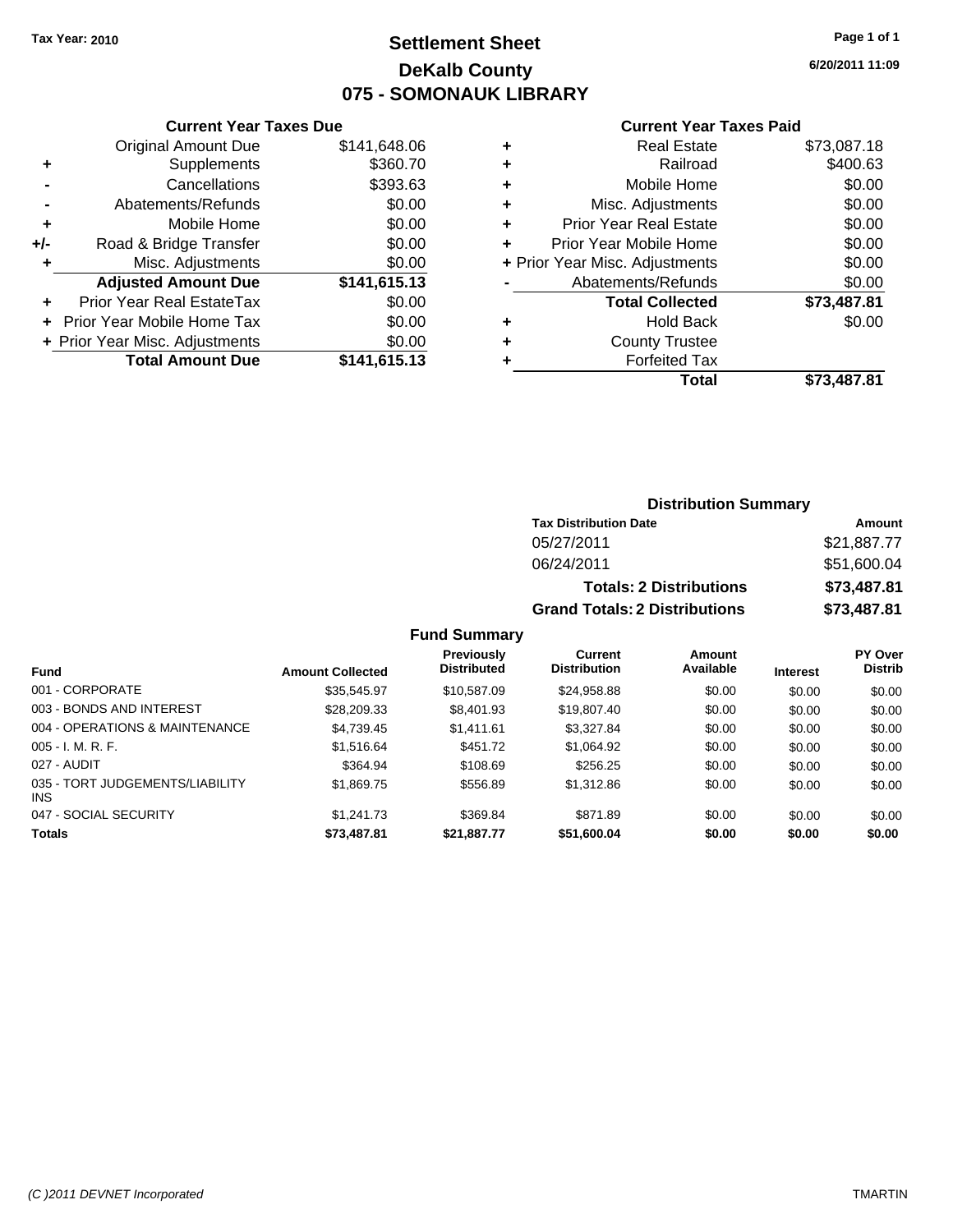# **Settlement Sheet Tax Year: 2010 Page 1 of 1 DeKalb County 076 - CITY OF SYCAMORE**

**6/20/2011 11:09**

#### **Current Year Taxes Paid**

|     | <b>Current Year Taxes Due</b>  |                |
|-----|--------------------------------|----------------|
|     | <b>Original Amount Due</b>     | \$2,626,355.45 |
| ٠   | Supplements                    | \$23,624.10    |
|     | Cancellations                  | \$30,028.32    |
|     | Abatements/Refunds             | \$0.00         |
| ٠   | Mobile Home                    | \$0.00         |
| +/- | Road & Bridge Transfer         | \$20,802.59    |
|     | Misc. Adjustments              | \$605.58       |
|     | <b>Adjusted Amount Due</b>     | \$2,641,359.40 |
|     | Prior Year Real EstateTax      | (\$9.23)       |
|     | Prior Year Mobile Home Tax     | \$0.00         |
|     | + Prior Year Misc. Adjustments | \$0.00         |
|     | <b>Total Amount Due</b>        | \$2,641,350.17 |
|     |                                |                |

|   | <b>Real Estate</b>             | \$1,333,282.03 |
|---|--------------------------------|----------------|
| ٠ | Railroad                       | \$0.15         |
| ٠ | Mobile Home                    | \$0.00         |
| ٠ | Misc. Adjustments              | \$605.58       |
| ٠ | <b>Prior Year Real Estate</b>  | (\$9.23)       |
| ٠ | Prior Year Mobile Home         | \$0.00         |
|   | + Prior Year Misc. Adjustments | \$0.00         |
|   | Abatements/Refunds             | \$0.00         |
|   | <b>Total Collected</b>         | \$1,333,878.53 |
| ٠ | <b>Hold Back</b>               | \$0.00         |
| ٠ | <b>County Trustee</b>          |                |
|   | <b>Forfeited Tax</b>           |                |
|   | Total                          | \$1,333,878.53 |

| <b>Road and Bridge Summary</b>   |             |               | <b>Distribution Summary</b>          |                |  |
|----------------------------------|-------------|---------------|--------------------------------------|----------------|--|
| <b>Rd./Br. District</b>          | Amt. Due    | Amt. Distrib. | <b>Tax Distribution Date</b>         | Amount         |  |
| <b>CORTLAND ROAD &amp; BRIDC</b> | \$15,515.34 | \$7.875.14    | 05/27/2011                           | \$294,780.46   |  |
| <b>DEKALB ROAD &amp; BRIDGE</b>  | \$14.696.77 | \$7.262.57    | 06/24/2011                           | \$1,039,098.07 |  |
| <b>SYCAMORE ROAD &amp; BRID(</b> | \$11.221.36 | \$5,664.88    | <b>Totals: 2 Distributions</b>       | \$1,333,878.53 |  |
| <b>Totals</b>                    | \$41,433.47 | \$20,802.59   | <b>Grand Totals: 2 Distributions</b> | \$1,333,878.53 |  |

### **Fund Summary**

| <b>Fund</b>                  | <b>Amount Collected</b> | <b>Previously</b><br><b>Distributed</b> | Current<br><b>Distribution</b> | <b>Amount</b><br>Available | <b>Interest</b> | PY Over<br><b>Distrib</b> |
|------------------------------|-------------------------|-----------------------------------------|--------------------------------|----------------------------|-----------------|---------------------------|
| 001 - CORPORATE              | \$643.644.88            | \$142,156.46                            | \$501,488.42                   | \$0.00                     | \$0.00          | \$0.00                    |
| 003 - BONDS AND INTEREST     | \$78,293,46             | \$17,292.02                             | \$61.001.44                    | \$0.00                     | \$0.00          | \$0.00                    |
| $005 - I. M. R. F.$          | \$89.369.26             | \$19,738.23                             | \$69,631.03                    | \$0.00                     | \$0.00          | \$0.00                    |
| 007 - ROAD AND BRIDGE        | \$20,802.59             | \$4,772.39                              | \$16,030.20                    | \$0.00                     | \$0.00          | \$0.00                    |
| 013 - FIREFIGHTER'S PENSION  | \$230,788.86            | \$50.972.40                             | \$179,816.46                   | \$0.00                     | \$0.00          | \$0.00                    |
| 015 - POLICE PENSION         | \$162,265.99            | \$35,838.33                             | \$126,427,66                   | \$0.00                     | \$0.00          | \$0.00                    |
| 047 - SOCIAL SECURITY        | \$68,609.54             | \$15.153.21                             | \$53,456.33                    | \$0.00                     | \$0.00          | \$0.00                    |
| 048 - SCHOOL CROSSING GUARDS | \$10,009.57             | \$2,210.73                              | \$7.798.84                     | \$0.00                     | \$0.00          | \$0.00                    |
| 143 - MEDICARE               | \$30.094.38             | \$6.646.69                              | \$23,447.69                    | \$0.00                     | \$0.00          | \$0.00                    |
| <b>Totals</b>                | \$1,333,878.53          | \$294,780.46                            | \$1,039,098.07                 | \$0.00                     | \$0.00          | \$0.00                    |

| Year Source             | <b>Account Type</b>                        | <b>Amount Adjustment Description</b>                        |
|-------------------------|--------------------------------------------|-------------------------------------------------------------|
| 2010 RE - Real Estate   | Back Tax Collected                         | \$38.82 Brown's Supermarket Redemption 06-32-282-008 by TBA |
| 2010 RE - Real Estate   | Back Tax Collected                         | \$6.17 Stogsdill Redemption 06-32-328-005 by TBA            |
|                         | 2010 RE - Real Estate Paymt In Lieu of Tax | \$560.59 Sycamore Units-Housing Authority by TBA            |
| <b>Totals 3 entries</b> |                                            | \$605.58                                                    |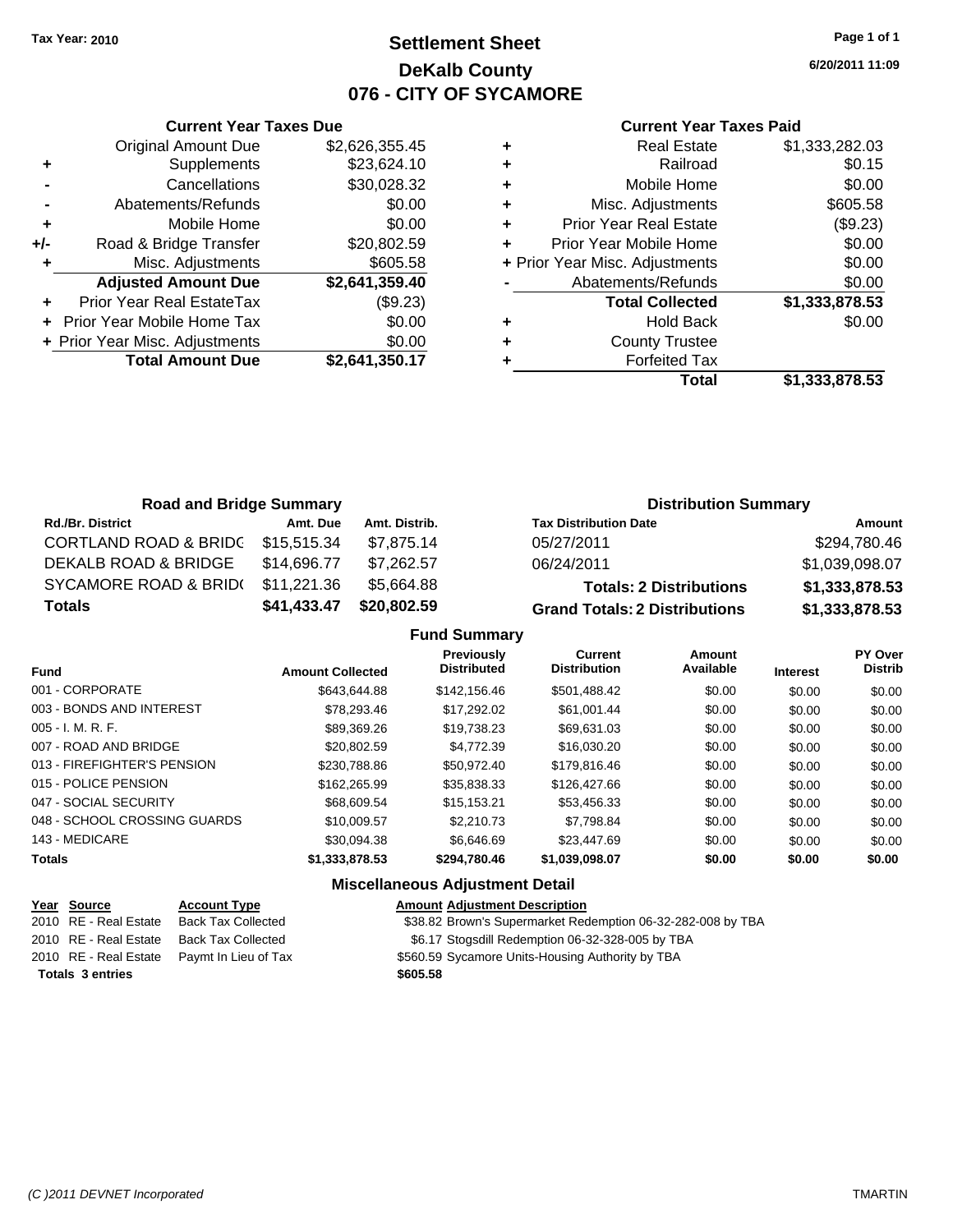# **Settlement Sheet Tax Year: 2010 Page 1 of 1 DeKalb County 077 - SYCAMORE LIBRARY**

**6/20/2011 11:09**

### **Current Year Taxes Paid**

|     | <b>Original Amount Due</b>     | \$872,607.92 |
|-----|--------------------------------|--------------|
| ٠   | Supplements                    | \$7,508.86   |
|     | Cancellations                  | \$9,632.47   |
|     | Abatements/Refunds             | \$0.00       |
| ÷   | Mobile Home                    | \$0.00       |
| +/- | Road & Bridge Transfer         | \$0.00       |
| ٠   | Misc. Adjustments              | \$201.21     |
|     | <b>Adjusted Amount Due</b>     | \$870,685.52 |
|     | Prior Year Real EstateTax      | \$0.00       |
|     | Prior Year Mobile Home Tax     | \$0.00       |
|     | + Prior Year Misc. Adjustments | \$0.00       |
|     | <b>Total Amount Due</b>        | \$870,685.52 |
|     |                                |              |

**Current Year Taxes Due**

| ٠ | <b>Real Estate</b>             | \$436,068.59 |
|---|--------------------------------|--------------|
| ٠ | Railroad                       | \$0.05       |
| ٠ | Mobile Home                    | \$0.00       |
| ٠ | Misc. Adjustments              | \$201.21     |
| ٠ | <b>Prior Year Real Estate</b>  | \$0.00       |
| ٠ | Prior Year Mobile Home         | \$0.00       |
|   | + Prior Year Misc. Adjustments | \$0.00       |
|   | Abatements/Refunds             | \$0.00       |
|   | <b>Total Collected</b>         | \$436,269.85 |
| ٠ | <b>Hold Back</b>               | \$0.00       |
| ٠ | <b>County Trustee</b>          |              |
| ٠ | <b>Forfeited Tax</b>           |              |
|   | Total                          | \$436,269.85 |
|   |                                |              |

|                                          |                         |                                  |                                       | <b>Distribution Summary</b>    |                 |                           |
|------------------------------------------|-------------------------|----------------------------------|---------------------------------------|--------------------------------|-----------------|---------------------------|
|                                          |                         | <b>Tax Distribution Date</b>     |                                       |                                | <b>Amount</b>   |                           |
|                                          |                         |                                  | 05/27/2011                            |                                |                 | \$96,355.00               |
|                                          |                         |                                  | 06/24/2011                            |                                | \$339,914.85    |                           |
|                                          |                         |                                  |                                       | <b>Totals: 2 Distributions</b> | \$436,269.85    |                           |
|                                          |                         |                                  | <b>Grand Totals: 2 Distributions</b>  |                                | \$436,269.85    |                           |
|                                          |                         | <b>Fund Summary</b>              |                                       |                                |                 |                           |
| Fund                                     | <b>Amount Collected</b> | Previously<br><b>Distributed</b> | <b>Current</b><br><b>Distribution</b> | Amount<br>Available            | <b>Interest</b> | PY Over<br><b>Distrib</b> |
| 005 - I. M. R. F.                        | \$24,501.80             | \$5,411.49                       | \$19,090.31                           | \$0.00                         | \$0.00          | \$0.00                    |
| 016 - LIBRARY (township, municipalities) | \$390,442.75            | \$86,233.58                      | \$304,209.17                          | \$0.00                         | \$0.00          | \$0.00                    |
| 027 - AUDIT                              | \$1,327.57              | \$293.21                         | \$1,034.36                            | \$0.00                         | \$0.00          | \$0.00                    |
| 047 - SOCIAL SECURITY                    | \$19,997.73             | \$4,416.72                       | \$15,581.01                           | \$0.00                         | \$0.00          | \$0.00                    |
| Totals                                   | \$436,269.85            | \$96,355.00                      | \$339,914.85                          | \$0.00                         | \$0.00          | \$0.00                    |
|                                          |                         | Micrallangous Adiustmant Datail  |                                       |                                |                 |                           |

### **Miscellaneous Adjustment Detail**

**Year Source Account Type Amount Adjustment Description**

\$12.90 Brown's Supermarket Redemption 06-32-282-008 by TBA

2010 RE - Real Estate Back Tax Collected \$2.05 Stogsdill Redemption 06-32-328-005 by TBA

2010 RE - Real Estate Paymt In Lieu of Tax \$186.26 Sycamore Units-Housing Authority by TBA

**Totals \$201.21 3 entries**

*(C )2011 DEVNET Incorporated* TMARTIN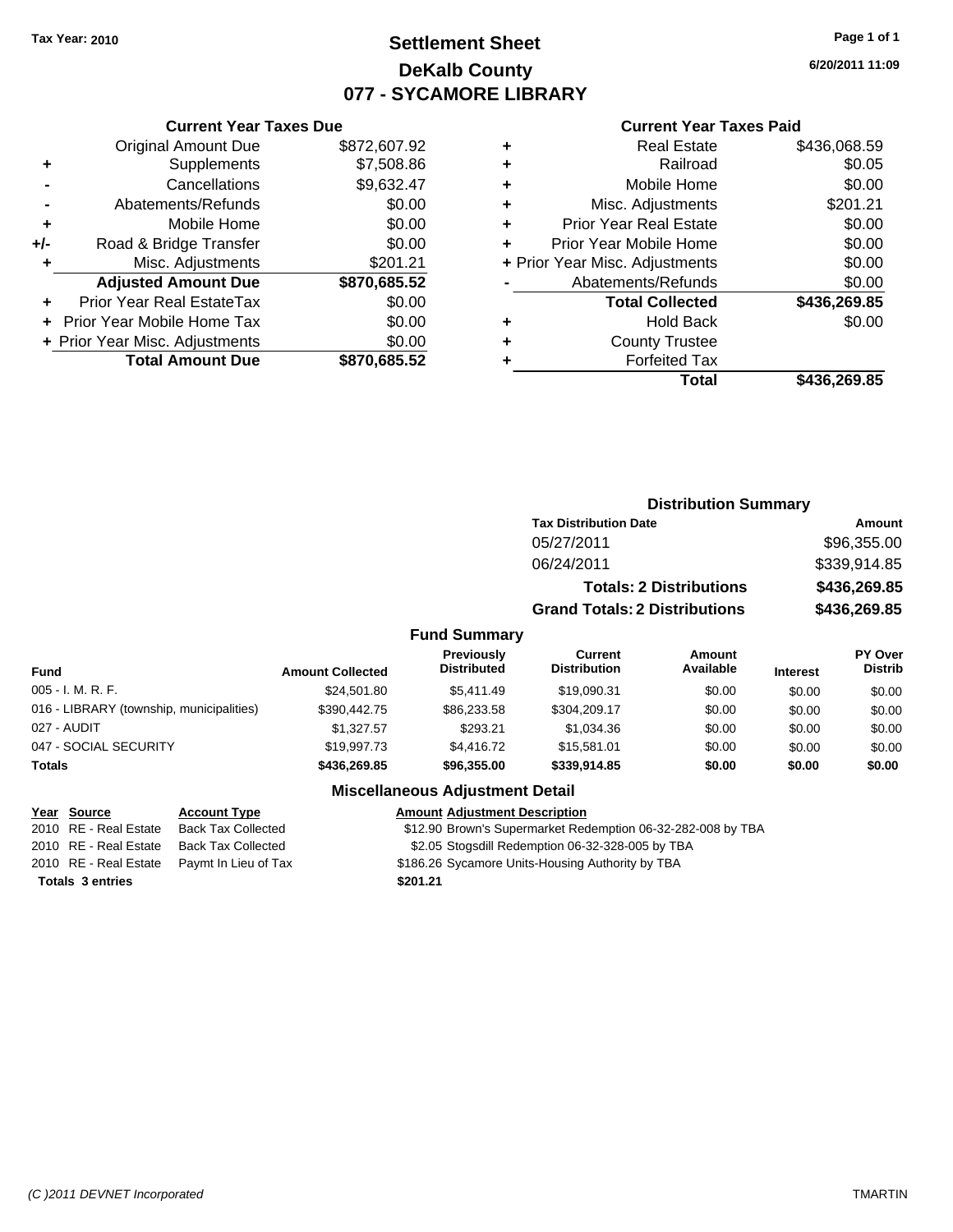### **Settlement Sheet Tax Year: 2010 Page 1 of 1 DeKalb County 078 - VILLAGE OF WATERMAN**

**6/20/2011 11:09**

#### **Current Year Taxes Paid**

|     | <b>Original Amount Due</b>        | \$161,435.16 |
|-----|-----------------------------------|--------------|
| ٠   | Supplements                       | \$206.84     |
|     | Cancellations                     | \$237.92     |
|     | Abatements/Refunds                | \$0.00       |
| ÷   | Mobile Home                       | \$0.00       |
| +/- | Road & Bridge Transfer            | \$19,226.55  |
| ٠   | Misc. Adjustments                 | \$0.00       |
|     | <b>Adjusted Amount Due</b>        | \$180,630.63 |
|     | Prior Year Real EstateTax         | \$0.00       |
|     | <b>Prior Year Mobile Home Tax</b> | \$0.00       |
|     | + Prior Year Misc. Adjustments    | \$0.00       |
|     | <b>Total Amount Due</b>           | \$180,630.63 |
|     |                                   |              |

**Current Year Taxes Due**

| ٠ | <b>Real Estate</b>             | \$99,922.66  |
|---|--------------------------------|--------------|
| ٠ | Railroad                       | \$400.35     |
| ٠ | Mobile Home                    | \$0.00       |
| ٠ | Misc. Adjustments              | \$0.00       |
| ٠ | <b>Prior Year Real Estate</b>  | \$0.00       |
|   | Prior Year Mobile Home         | \$0.00       |
|   | + Prior Year Misc. Adjustments | \$0.00       |
|   | Abatements/Refunds             | \$0.00       |
|   | <b>Total Collected</b>         | \$100,323.01 |
| ٠ | Hold Back                      | \$0.00       |
| ٠ | <b>County Trustee</b>          |              |
|   | <b>Forfeited Tax</b>           |              |
|   | Total                          | \$100,323.01 |

**Grand Totals: 2 Distributions \$100,323.01**

| <b>Road and Bridge Summary</b>   |                         |                         | <b>Distribution Summary</b>    |              |  |
|----------------------------------|-------------------------|-------------------------|--------------------------------|--------------|--|
| <b>Rd./Br. District</b>          | Amt. Due                | Amt. Distrib.           | <b>Tax Distribution Date</b>   | Amount       |  |
| <b>CLINTON ROAD &amp; BRIDGE</b> | \$37,905.15 \$19,226.55 |                         | 05/27/2011                     | \$20,888.35  |  |
| Totals                           |                         | \$37,905.15 \$19,226.55 | 06/24/2011                     | \$79,434.66  |  |
|                                  |                         |                         | <b>Totals: 2 Distributions</b> | \$100,323.01 |  |

**Fund Summary Fund Interest Amount Collected Distributed PY Over Distrib Amount Available Current Distribution Previously** 001 - CORPORATE \$44,997.58 \$9,376.72 \$35,620.86 \$0.00 \$0.00 \$0.00 007 - ROAD AND BRIDGE \$\$19,226.55 \$3,989.24 \$15,237.31 \$0.00 \$0.00 \$0.00 014 - POLICE PROTECTION \$13,334.29 \$2,778.64 \$10,555.65 \$0.00 \$0.00 \$0.00 \$0.00 027 - AUDIT \$6,791.74 \$1,415.28 \$5,376.46 \$0.00 \$0.00 \$0.00 035 - TORT JUDGEMENTS/LIABILITY INS \$14,459.67 \$3,013.15 \$11,446.52 \$0.00 \$0.00 \$0.00 047 - SOCIAL SECURITY \$1,320.09 \$275.08 \$1,045.01 \$0.00 \$0.00 \$0.00 073 - CHLORINATION OF SEWAGE \$193.09 \$40.24 \$152.85 \$0.00 \$0.00 \$0.00 \$0.00 **Totals \$100,323.01 \$20,888.35 \$79,434.66 \$0.00 \$0.00 \$0.00**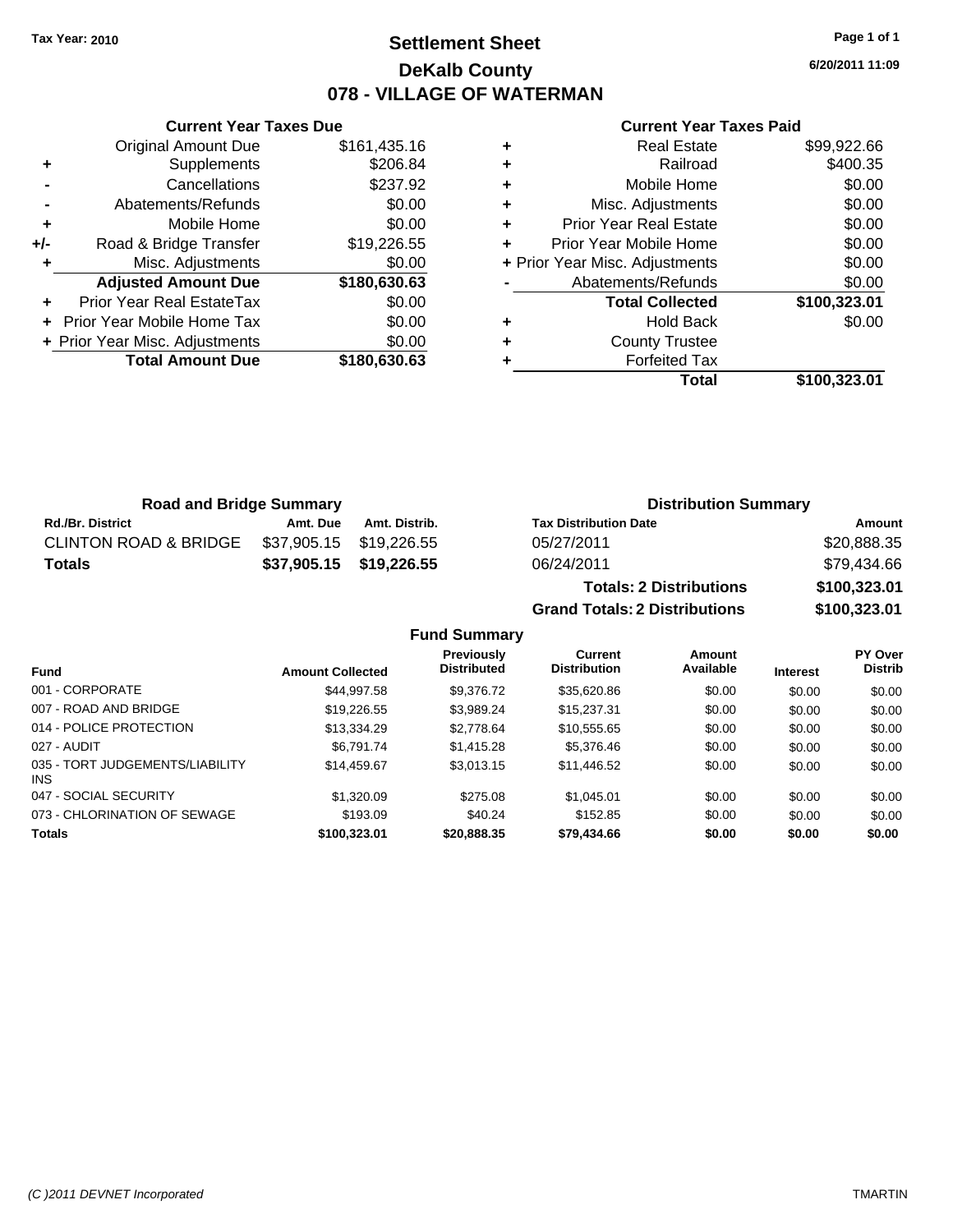## **Settlement Sheet Tax Year: 2010 Page 1 of 1 DeKalb County 079 - HINCKLEY SPEC SERV #1**

**6/20/2011 11:09**

| <b>Current Year Taxes Due</b>  |            |  |  |  |  |
|--------------------------------|------------|--|--|--|--|
| <b>Original Amount Due</b>     | \$1,400.06 |  |  |  |  |
| Supplements                    | \$0.00     |  |  |  |  |
| Cancellations                  | \$0.00     |  |  |  |  |
| Abatements/Refunds             | \$0.00     |  |  |  |  |
| Mobile Home                    | \$0.00     |  |  |  |  |
| Road & Bridge Transfer         | \$0.00     |  |  |  |  |
| Misc. Adjustments              | \$0.00     |  |  |  |  |
| <b>Adjusted Amount Due</b>     | \$1,400.06 |  |  |  |  |
| Prior Year Real EstateTax      | \$0.00     |  |  |  |  |
| Prior Year Mobile Home Tax     | \$0.00     |  |  |  |  |
| + Prior Year Misc. Adjustments | \$0.00     |  |  |  |  |
| <b>Total Amount Due</b>        | \$1.400.06 |  |  |  |  |
|                                |            |  |  |  |  |

|   | Total                          | \$700.02 |
|---|--------------------------------|----------|
|   | <b>Forfeited Tax</b>           |          |
| ٠ | <b>County Trustee</b>          |          |
| ٠ | Hold Back                      | \$0.00   |
|   | <b>Total Collected</b>         | \$700.02 |
|   | Abatements/Refunds             | \$0.00   |
|   | + Prior Year Misc. Adjustments | \$0.00   |
| ٠ | Prior Year Mobile Home         | \$0.00   |
| ÷ | Prior Year Real Estate         | \$0.00   |
| ٠ | Misc. Adjustments              | \$0.00   |
| ٠ | Mobile Home                    | \$0.00   |
| ÷ | Railroad                       | \$0.00   |
| ٠ | <b>Real Estate</b>             | \$700.02 |
|   |                                |          |

|                            |                         |                                  |                                       | <b>Distribution Summary</b>    |                 |                           |  |  |
|----------------------------|-------------------------|----------------------------------|---------------------------------------|--------------------------------|-----------------|---------------------------|--|--|
|                            |                         |                                  | <b>Tax Distribution Date</b>          |                                |                 | Amount                    |  |  |
|                            |                         |                                  | 05/27/2011                            |                                |                 | \$49.74                   |  |  |
|                            |                         |                                  | 06/24/2011                            |                                |                 | \$650.28                  |  |  |
|                            |                         |                                  |                                       | <b>Totals: 2 Distributions</b> |                 | \$700.02                  |  |  |
|                            |                         |                                  | <b>Grand Totals: 2 Distributions</b>  |                                |                 | \$700.02                  |  |  |
|                            |                         | <b>Fund Summary</b>              |                                       |                                |                 |                           |  |  |
| <b>Fund</b>                | <b>Amount Collected</b> | Previously<br><b>Distributed</b> | <b>Current</b><br><b>Distribution</b> | Amount<br>Available            | <b>Interest</b> | PY Over<br><b>Distrib</b> |  |  |
| 023 - SPECIAL SERVICE AREA | \$700.02                | \$49.74                          | \$650.28                              | \$0.00                         | \$0.00          | \$0.00                    |  |  |
| Totals                     | \$700.02                | \$49.74                          | \$650.28                              | \$0.00                         | \$0.00          | \$0.00                    |  |  |
|                            |                         |                                  |                                       |                                |                 |                           |  |  |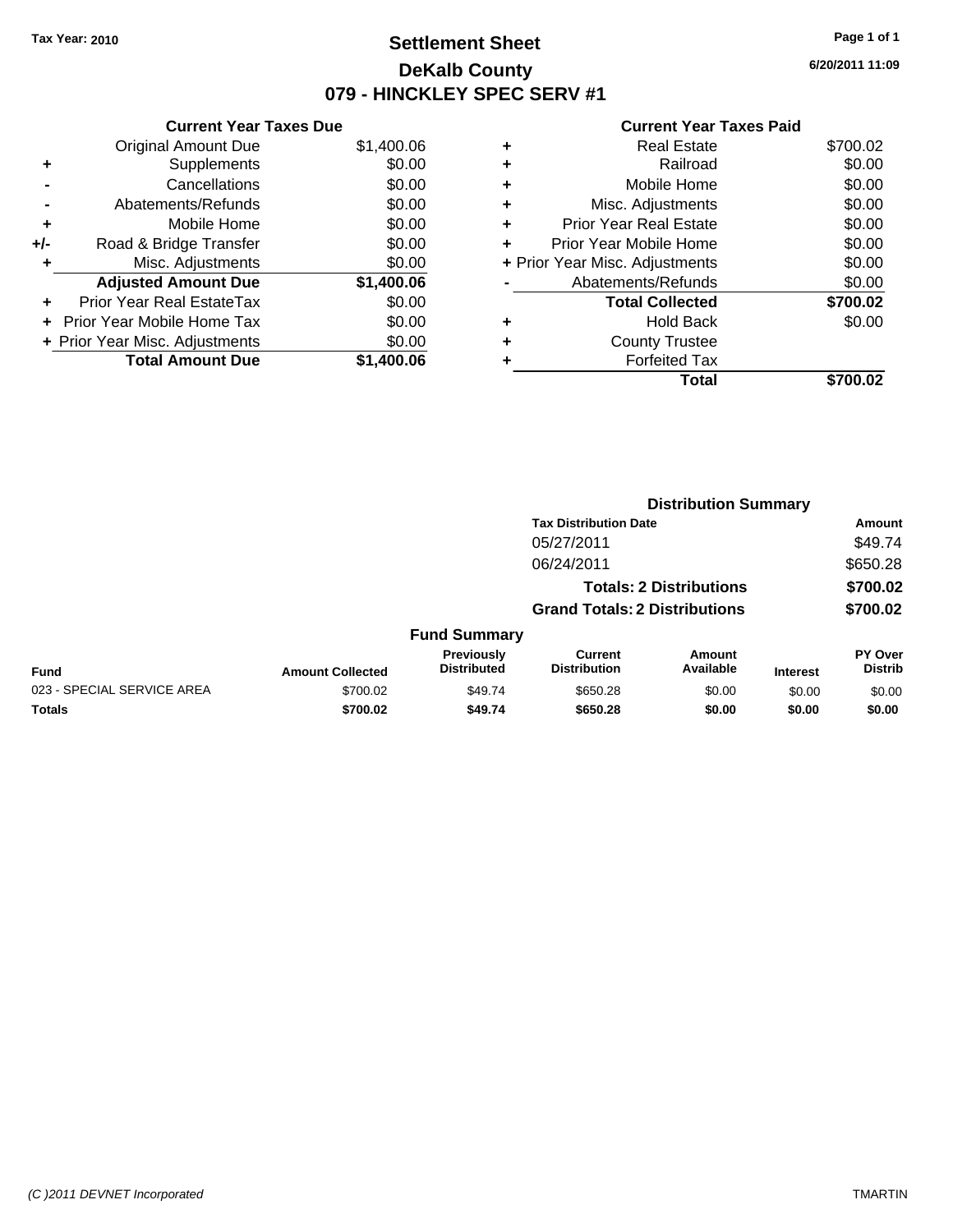# **Settlement Sheet Tax Year: 2010 Page 1 of 1 DeKalb County 085 - BURLINGTON FIRE**

**6/20/2011 11:09**

|       | <b>Current Year Taxes Due</b>     |            |  |  |  |  |
|-------|-----------------------------------|------------|--|--|--|--|
|       | <b>Original Amount Due</b>        | \$7,510.35 |  |  |  |  |
| ٠     | Supplements                       | \$0.00     |  |  |  |  |
|       | Cancellations                     | \$0.00     |  |  |  |  |
|       | Abatements/Refunds                | \$0.00     |  |  |  |  |
| ۰     | Mobile Home                       | \$0.00     |  |  |  |  |
| $+/-$ | Road & Bridge Transfer            | \$0.00     |  |  |  |  |
| ٠     | Misc. Adjustments                 | \$0.00     |  |  |  |  |
|       | <b>Adjusted Amount Due</b>        | \$7,510.35 |  |  |  |  |
|       | Prior Year Real EstateTax         | \$0.00     |  |  |  |  |
|       | <b>Prior Year Mobile Home Tax</b> | \$0.00     |  |  |  |  |
|       | + Prior Year Misc. Adjustments    | \$0.00     |  |  |  |  |
|       | <b>Total Amount Due</b>           | \$7,510.35 |  |  |  |  |

| ٠ | <b>Real Estate</b>             | \$3,638.24 |
|---|--------------------------------|------------|
| ٠ | Railroad                       | \$144.17   |
| ٠ | Mobile Home                    | \$0.00     |
| ٠ | Misc. Adjustments              | \$0.00     |
| ٠ | <b>Prior Year Real Estate</b>  | \$0.00     |
| ÷ | Prior Year Mobile Home         | \$0.00     |
|   | + Prior Year Misc. Adjustments | \$0.00     |
|   | Abatements/Refunds             | \$0.00     |
|   | <b>Total Collected</b>         | \$3,782.41 |
| ٠ | Hold Back                      | \$0.00     |
| ٠ | <b>County Trustee</b>          |            |
| ٠ | <b>Forfeited Tax</b>           |            |
|   | Total                          | \$3,782.41 |
|   |                                |            |

|                 | <b>Distribution Summary</b> |                                  |                                       |                                |                 |                                  |
|-----------------|-----------------------------|----------------------------------|---------------------------------------|--------------------------------|-----------------|----------------------------------|
|                 |                             |                                  | <b>Tax Distribution Date</b>          |                                |                 | Amount                           |
|                 |                             |                                  | 05/27/2011                            |                                |                 | \$531.04                         |
|                 |                             |                                  | 06/24/2011                            |                                |                 | \$3,251.37                       |
|                 |                             |                                  |                                       | <b>Totals: 2 Distributions</b> |                 | \$3,782.41                       |
|                 |                             |                                  | <b>Grand Totals: 2 Distributions</b>  |                                |                 | \$3,782.41                       |
|                 |                             | <b>Fund Summary</b>              |                                       |                                |                 |                                  |
| Fund            | <b>Amount Collected</b>     | Previously<br><b>Distributed</b> | <b>Current</b><br><b>Distribution</b> | <b>Amount</b><br>Available     | <b>Interest</b> | <b>PY Over</b><br><b>Distrib</b> |
| 001 - CORPORATE | \$2,379.13                  | \$334.02                         | \$2,045.11                            | \$0.00                         | \$0.00          | \$0.00                           |
| 064 - AMBULANCE | \$1,403.28                  | \$197.02                         | \$1,206.26                            | \$0.00                         | \$0.00          | \$0.00                           |
| Totals          | \$3,782.41                  | \$531.04                         | \$3,251.37                            | \$0.00                         | \$0.00          | \$0.00                           |
|                 |                             |                                  |                                       |                                |                 |                                  |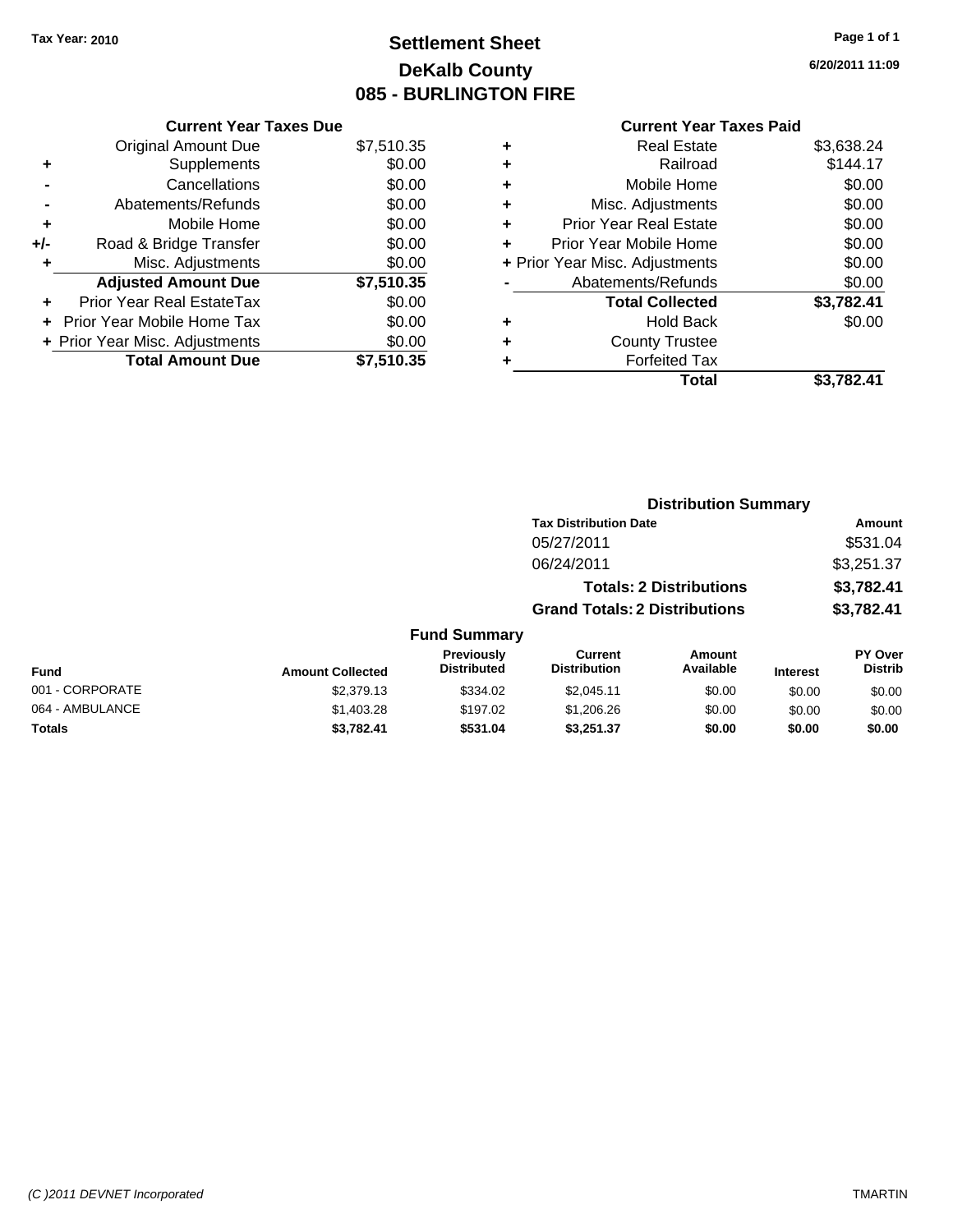# **Settlement Sheet Tax Year: 2010 Page 1 of 1 DeKalb County 086 - CORTLAND FIRE**

**6/20/2011 11:09**

|     | <b>Current Year Taxes Due</b>    |              |  |  |  |  |
|-----|----------------------------------|--------------|--|--|--|--|
|     | <b>Original Amount Due</b>       | \$427,560.06 |  |  |  |  |
| ٠   | Supplements                      | \$2,038.81   |  |  |  |  |
|     | Cancellations                    | \$2,267.61   |  |  |  |  |
|     | Abatements/Refunds               | \$0.00       |  |  |  |  |
| ٠   | Mobile Home                      | \$0.00       |  |  |  |  |
| +/- | Road & Bridge Transfer           | \$0.00       |  |  |  |  |
| ٠   | Misc. Adjustments                | \$25.70      |  |  |  |  |
|     | <b>Adjusted Amount Due</b>       | \$427,356.96 |  |  |  |  |
|     | <b>Prior Year Real EstateTax</b> | (\$195.50)   |  |  |  |  |
|     | Prior Year Mobile Home Tax       | \$0.00       |  |  |  |  |
|     | + Prior Year Misc. Adjustments   | \$0.00       |  |  |  |  |
|     | <b>Total Amount Due</b>          | \$427,161.46 |  |  |  |  |

|   | <b>Total</b>                   | \$215,156.88 |
|---|--------------------------------|--------------|
| ٠ | <b>Forfeited Tax</b>           |              |
| ٠ | <b>County Trustee</b>          |              |
| ٠ | <b>Hold Back</b>               | \$0.00       |
|   | <b>Total Collected</b>         | \$215,156.88 |
|   | Abatements/Refunds             | \$0.00       |
|   | + Prior Year Misc. Adjustments | \$0.00       |
| ÷ | Prior Year Mobile Home         | \$0.00       |
| ٠ | <b>Prior Year Real Estate</b>  | (\$195.50)   |
| ٠ | Misc. Adjustments              | \$25.70      |
| ٠ | Mobile Home                    | \$0.00       |
| ٠ | Railroad                       | \$818.03     |
| ٠ | Real Estate                    | \$214,508.65 |
|   |                                |              |

|                                                                 |                                                  |                                                 |                                              | <b>Distribution Summary</b>    |                 |                           |
|-----------------------------------------------------------------|--------------------------------------------------|-------------------------------------------------|----------------------------------------------|--------------------------------|-----------------|---------------------------|
|                                                                 |                                                  |                                                 | <b>Tax Distribution Date</b>                 | Amount<br>\$48,085.45          |                 |                           |
|                                                                 |                                                  |                                                 | 05/27/2011                                   |                                |                 |                           |
|                                                                 |                                                  |                                                 | 06/24/2011                                   |                                |                 | \$167,071.43              |
|                                                                 |                                                  |                                                 |                                              | <b>Totals: 2 Distributions</b> |                 | \$215,156.88              |
|                                                                 |                                                  |                                                 | <b>Grand Totals: 2 Distributions</b>         |                                |                 | \$215,156.88              |
|                                                                 |                                                  | <b>Fund Summary</b>                             |                                              |                                |                 |                           |
| Fund                                                            | <b>Amount Collected</b>                          | <b>Previously</b><br><b>Distributed</b>         | <b>Current</b><br><b>Distribution</b>        | <b>Amount</b><br>Available     | <b>Interest</b> | PY Over<br><b>Distrib</b> |
| 001 - CORPORATE                                                 | \$82,502.34                                      | \$18,438.46                                     | \$64,063.88                                  | \$0.00                         | \$0.00          | \$0.00                    |
| 064 - AMBULANCE                                                 | \$132,654.54                                     | \$29,646.99                                     | \$103,007.55                                 | \$0.00                         | \$0.00          | \$0.00                    |
| Totals                                                          | \$215,156.88                                     | \$48,085.45                                     | \$167,071.43                                 | \$0.00                         | \$0.00          | \$0.00                    |
|                                                                 |                                                  | <b>Miscellaneous Adjustment Detail</b>          |                                              |                                |                 |                           |
| Year Source<br>2010 RE - Real Estate<br><b>Totals 1 entries</b> | <b>Account Type</b><br><b>Back Tax Collected</b> | <b>Amount Adjustment Description</b><br>\$25.70 | \$25.70 Work Redemption 09-29-255-050 by TBA |                                |                 |                           |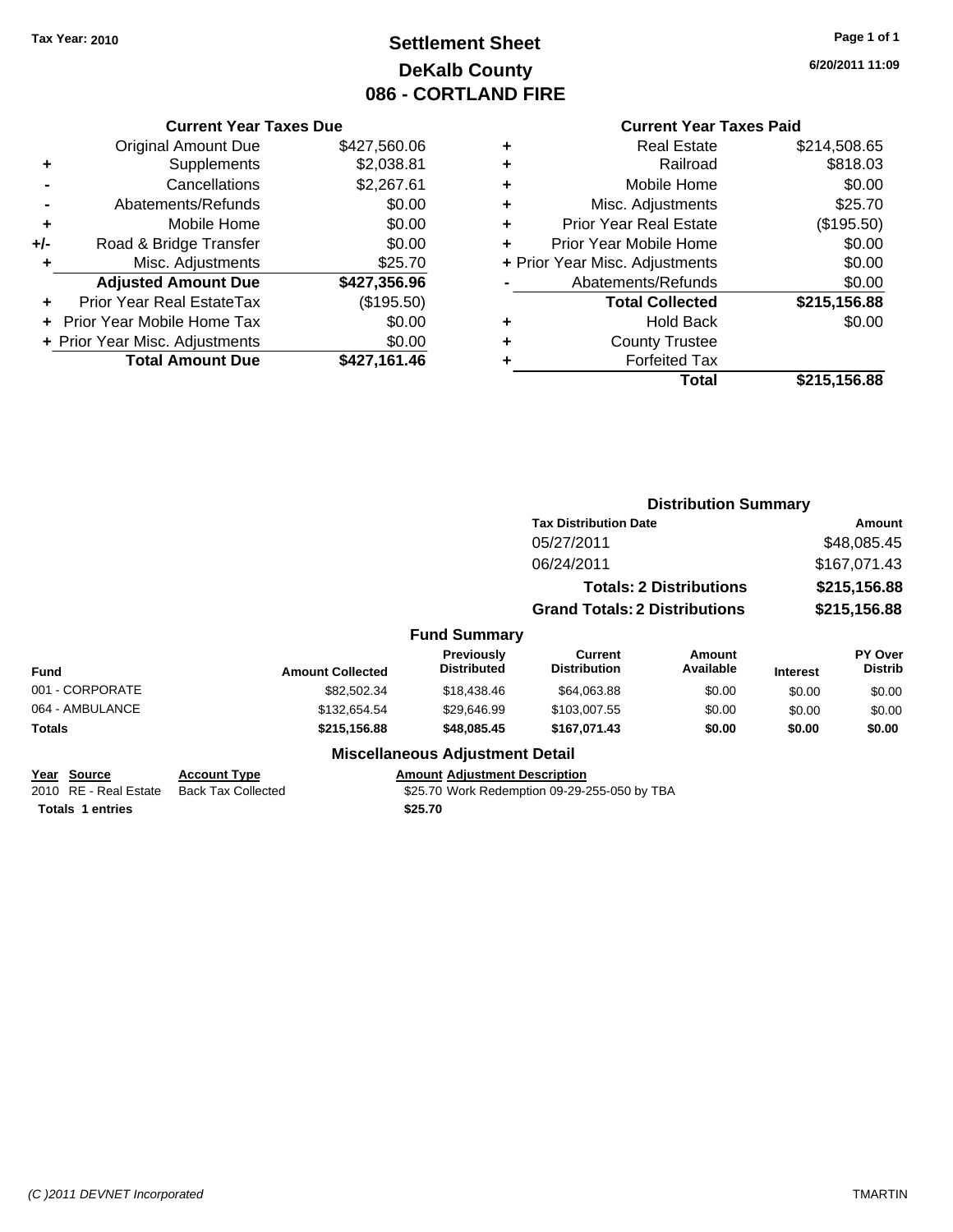# **Settlement Sheet Tax Year: 2010 Page 1 of 1 DeKalb County 087 - DE KALB FIRE**

**6/20/2011 11:09**

| <b>Current Year Taxes Due</b> |
|-------------------------------|
|-------------------------------|

|     | <b>Total Amount Due</b>           | \$126,190.69 |
|-----|-----------------------------------|--------------|
|     | + Prior Year Misc. Adjustments    | \$0.00       |
|     | <b>Prior Year Mobile Home Tax</b> | \$0.00       |
|     | <b>Prior Year Real EstateTax</b>  | \$0.00       |
|     | <b>Adjusted Amount Due</b>        | \$126,190.69 |
| ٠   | Misc. Adjustments                 | \$0.00       |
| +/- | Road & Bridge Transfer            | \$0.00       |
| ٠   | Mobile Home                       | \$0.00       |
|     | Abatements/Refunds                | \$0.00       |
|     | Cancellations                     | \$725.03     |
| ٠   | Supplements                       | \$612.49     |
|     | <b>Original Amount Due</b>        | \$126,303.23 |

|   | <b>Real Estate</b>             | \$64,283.08 |
|---|--------------------------------|-------------|
| ٠ | Railroad                       | \$853.44    |
| ٠ | Mobile Home                    | \$0.00      |
| ٠ | Misc. Adjustments              | \$0.00      |
| ٠ | Prior Year Real Estate         | \$0.00      |
|   | Prior Year Mobile Home         | \$0.00      |
|   | + Prior Year Misc. Adjustments | \$0.00      |
|   | Abatements/Refunds             | \$0.00      |
|   | <b>Total Collected</b>         | \$65,136.52 |
| ٠ | <b>Hold Back</b>               | \$0.00      |
| ٠ | <b>County Trustee</b>          |             |
| ٠ | <b>Forfeited Tax</b>           |             |
|   | Total                          | \$65,136.52 |
|   |                                |             |

|                 |                         |                                  | <b>Distribution Summary</b>           |                                |                 |                           |
|-----------------|-------------------------|----------------------------------|---------------------------------------|--------------------------------|-----------------|---------------------------|
|                 |                         |                                  | <b>Tax Distribution Date</b>          |                                |                 | Amount                    |
|                 |                         |                                  | 05/27/2011                            |                                |                 | \$9,467.06                |
|                 |                         |                                  | 06/24/2011                            |                                |                 | \$55,669.46               |
|                 |                         |                                  |                                       | <b>Totals: 2 Distributions</b> |                 | \$65,136.52               |
|                 |                         |                                  | <b>Grand Totals: 2 Distributions</b>  |                                |                 | \$65,136.52               |
|                 |                         | <b>Fund Summary</b>              |                                       |                                |                 |                           |
| <b>Fund</b>     | <b>Amount Collected</b> | Previously<br><b>Distributed</b> | <b>Current</b><br><b>Distribution</b> | Amount<br>Available            | <b>Interest</b> | PY Over<br><b>Distrib</b> |
| 001 - CORPORATE | \$65,136.52             | \$9,467.06                       | \$55.669.46                           | \$0.00                         | \$0.00          | \$0.00                    |
| Totals          | \$65,136.52             | \$9,467.06                       | \$55,669.46                           | \$0.00                         | \$0.00          | \$0.00                    |
|                 |                         |                                  |                                       |                                |                 |                           |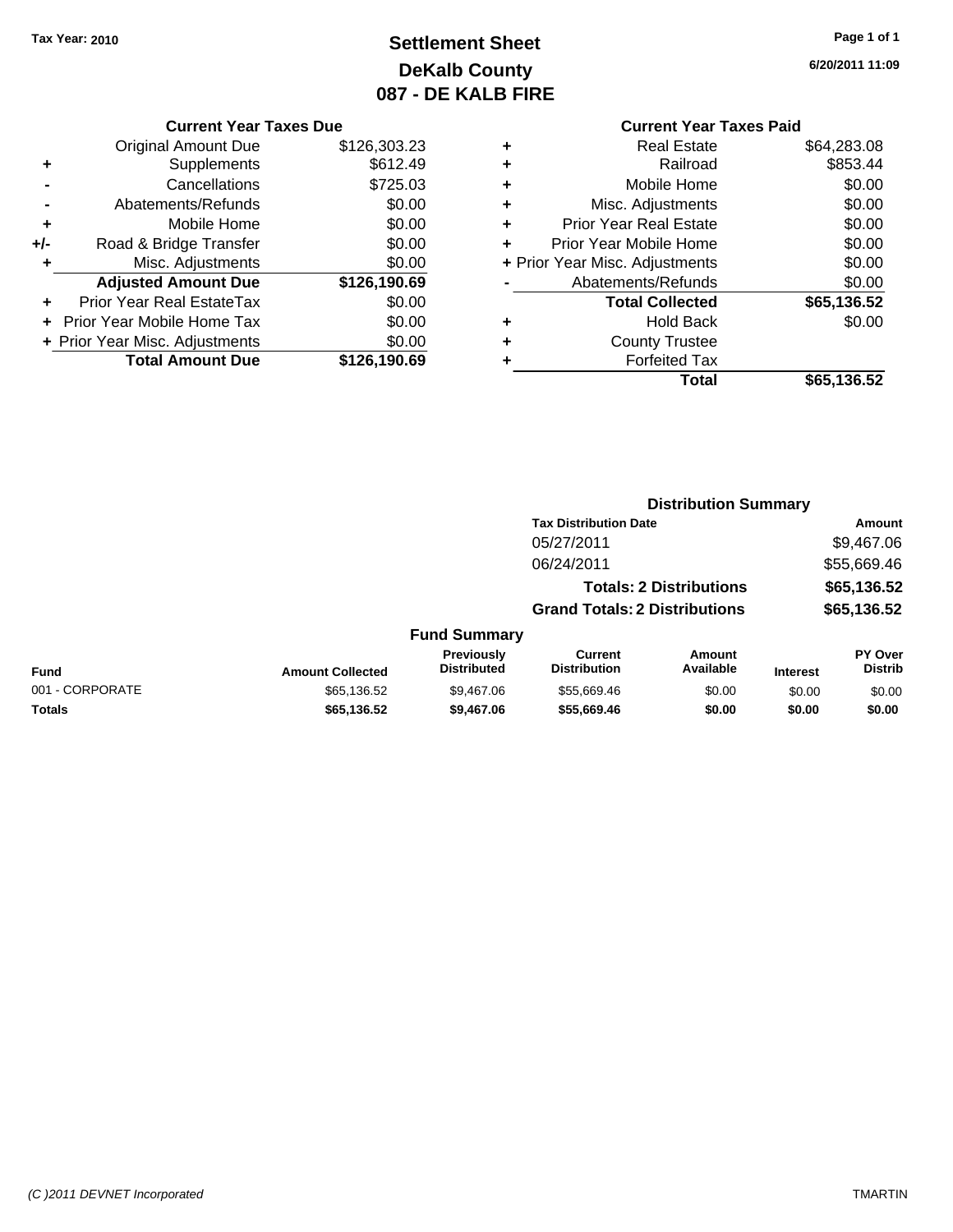# **Settlement Sheet Tax Year: 2010 Page 1 of 1 DeKalb County 088 - EARLVILLE FIRE**

**6/20/2011 11:09**

|     | <b>Current Year Taxes Due</b>  |            |  |
|-----|--------------------------------|------------|--|
|     | <b>Original Amount Due</b>     | \$2,460.00 |  |
|     | Supplements                    | \$0.00     |  |
|     | Cancellations                  | \$0.00     |  |
|     | Abatements/Refunds             | \$0.00     |  |
|     | Mobile Home                    | \$0.00     |  |
| +/- | Road & Bridge Transfer         | \$0.00     |  |
|     | Misc. Adjustments              | \$0.00     |  |
|     | <b>Adjusted Amount Due</b>     | \$2,460.00 |  |
|     | Prior Year Real EstateTax      | \$0.00     |  |
|     | Prior Year Mobile Home Tax     | \$0.00     |  |
|     | + Prior Year Misc. Adjustments | \$0.00     |  |
|     | <b>Total Amount Due</b>        | \$2,460.00 |  |
|     |                                |            |  |

| <b>Total Collected</b><br><b>Hold Back</b><br><b>County Trustee</b><br><b>Forfeited Tax</b> | \$1,399.01<br>\$0.00 |
|---------------------------------------------------------------------------------------------|----------------------|
|                                                                                             |                      |
|                                                                                             |                      |
|                                                                                             |                      |
| Abatements/Refunds                                                                          | \$0.00               |
| + Prior Year Misc. Adjustments                                                              | \$0.00               |
| Prior Year Mobile Home                                                                      | \$0.00               |
| <b>Prior Year Real Estate</b>                                                               | \$0.00               |
| Misc. Adjustments                                                                           | \$0.00               |
| Mobile Home                                                                                 | \$0.00               |
| Railroad                                                                                    | \$72.51              |
| <b>Real Estate</b>                                                                          | \$1,326.50           |
|                                                                                             |                      |

|                 |                         |                                  | <b>Distribution Summary</b>           |                                |                 |                                  |
|-----------------|-------------------------|----------------------------------|---------------------------------------|--------------------------------|-----------------|----------------------------------|
|                 |                         |                                  | <b>Tax Distribution Date</b>          |                                |                 | Amount                           |
|                 |                         |                                  | 05/27/2011                            |                                |                 | \$388.54                         |
|                 |                         |                                  | 06/24/2011                            |                                |                 | \$1,010.47                       |
|                 |                         |                                  |                                       | <b>Totals: 2 Distributions</b> |                 | \$1,399.01                       |
|                 |                         |                                  | <b>Grand Totals: 2 Distributions</b>  |                                |                 | \$1,399.01                       |
|                 |                         | <b>Fund Summary</b>              |                                       |                                |                 |                                  |
| Fund            | <b>Amount Collected</b> | Previously<br><b>Distributed</b> | <b>Current</b><br><b>Distribution</b> | Amount<br>Available            | <b>Interest</b> | <b>PY Over</b><br><b>Distrib</b> |
| 001 - CORPORATE | \$676.78                | \$187.96                         | \$488.82                              | \$0.00                         | \$0.00          | \$0.00                           |
| 064 - AMBULANCE | \$722.23                | \$200.58                         | \$521.65                              | \$0.00                         | \$0.00          | \$0.00                           |
| Totals          | \$1,399.01              | \$388.54                         | \$1,010.47                            | \$0.00                         | \$0.00          | \$0.00                           |
|                 |                         |                                  |                                       |                                |                 |                                  |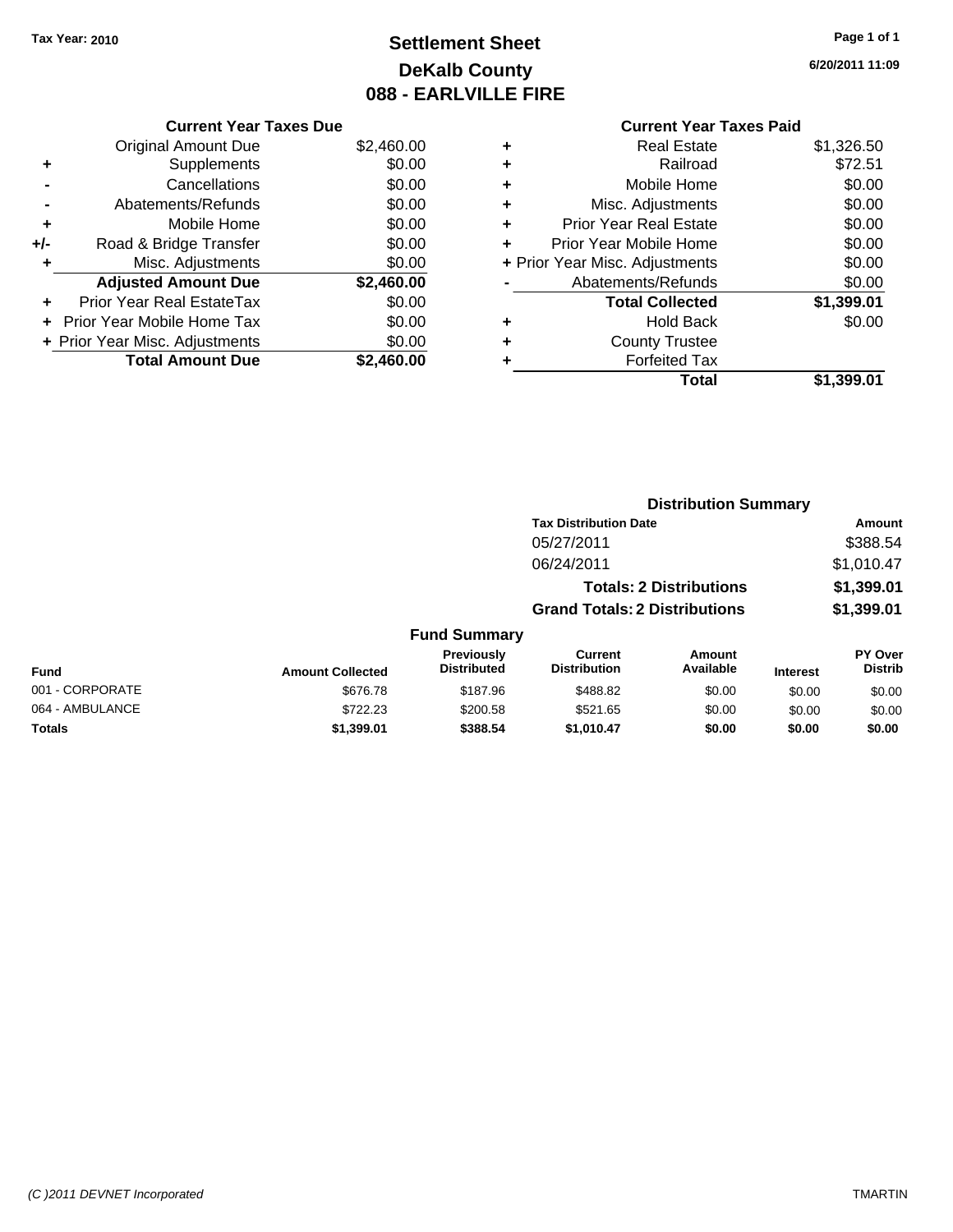### **Settlement Sheet Tax Year: 2010 Page 1 of 1 DeKalb County 089 - GENOA-KINGSTON FIRE**

**6/20/2011 11:09**

### **Current Year Taxes Paid**

|       | <b>Current Year Taxes Due</b>  |              |  |  |  |
|-------|--------------------------------|--------------|--|--|--|
|       | <b>Original Amount Due</b>     | \$859,486.81 |  |  |  |
| ٠     | Supplements                    | \$5,816.67   |  |  |  |
|       | Cancellations                  | \$8,870.97   |  |  |  |
|       | Abatements/Refunds             | \$0.00       |  |  |  |
| ٠     | Mobile Home                    | \$0.00       |  |  |  |
| $+/-$ | Road & Bridge Transfer         | \$0.00       |  |  |  |
| ٠     | Misc. Adjustments              | \$110.46     |  |  |  |
|       | <b>Adjusted Amount Due</b>     | \$856,542.97 |  |  |  |
|       | Prior Year Real EstateTax      | \$0.00       |  |  |  |
|       | Prior Year Mobile Home Tax     | \$0.00       |  |  |  |
|       | + Prior Year Misc. Adjustments | \$0.00       |  |  |  |
|       | <b>Total Amount Due</b>        | \$856,542.97 |  |  |  |
|       |                                |              |  |  |  |

| <b>Real Estate</b>             | \$442,517.94 |
|--------------------------------|--------------|
| Railroad                       | \$2,601.50   |
| Mobile Home                    | \$0.00       |
| Misc. Adjustments              | \$110.46     |
| <b>Prior Year Real Estate</b>  | \$0.00       |
| Prior Year Mobile Home         | \$0.00       |
| + Prior Year Misc. Adjustments | \$0.00       |
| Abatements/Refunds             | \$0.00       |
| <b>Total Collected</b>         | \$445,229.90 |
| <b>Hold Back</b>               | \$0.00       |
| <b>County Trustee</b>          |              |
| <b>Forfeited Tax</b>           |              |
| Total                          | \$445,229.90 |
|                                |              |

|                                               |                         |                                         | <b>Distribution Summary</b>           |                                |                 |                           |
|-----------------------------------------------|-------------------------|-----------------------------------------|---------------------------------------|--------------------------------|-----------------|---------------------------|
|                                               |                         |                                         | <b>Tax Distribution Date</b>          |                                |                 | Amount                    |
|                                               |                         |                                         | 05/27/2011                            |                                |                 | \$97,185.44               |
|                                               |                         |                                         | 06/24/2011                            |                                |                 | \$348,044.46              |
|                                               |                         |                                         |                                       | <b>Totals: 2 Distributions</b> |                 | \$445,229.90              |
|                                               |                         |                                         | <b>Grand Totals: 2 Distributions</b>  |                                |                 | \$445,229.90              |
|                                               |                         | <b>Fund Summary</b>                     |                                       |                                |                 |                           |
| <b>Fund</b>                                   | <b>Amount Collected</b> | <b>Previously</b><br><b>Distributed</b> | <b>Current</b><br><b>Distribution</b> | Amount<br>Available            | <b>Interest</b> | PY Over<br><b>Distrib</b> |
| 001 - CORPORATE                               | \$134,181.17            | \$29,289.26                             | \$104,891.91                          | \$0.00                         | \$0.00          | \$0.00                    |
| 035 - TORT JUDGEMENTS/LIABILITY<br><b>INS</b> | \$30.540.98             | \$6,666.53                              | \$23,874.45                           | \$0.00                         | \$0.00          | \$0.00                    |
| 064 - AMBULANCE                               | \$280,507.75            | \$61,229.65                             | \$219,278.10                          | \$0.00                         | \$0.00          | \$0.00                    |
| <b>Totals</b>                                 | \$445,229.90            | \$97,185.44                             | \$348,044.46                          | \$0.00                         | \$0.00          | \$0.00                    |
|                                               | --- --                  |                                         |                                       |                                |                 |                           |

#### **Miscellaneous Adjustment Detail**

|                         | Year Source           | <b>Account Type</b>       | <b>Amount Adjustment Description</b>                    |
|-------------------------|-----------------------|---------------------------|---------------------------------------------------------|
|                         | 2010 RE - Real Estate | <b>Back Tax Collected</b> | \$61.11 Lindgren Redemption 03-30-301-017 by TBA        |
|                         | 2010 RE - Real Estate | <b>Back Tax Collected</b> | \$11.06 Ezam Properties Redemption 03-30-130-016 by TBA |
|                         | 2010 RE - Real Estate | Back Tax Collected        | \$15.22 Ezam Properties Redemption 03-30-130-018 by TBA |
|                         | 2010 RE - Real Estate | <b>Back Tax Collected</b> | \$23.07 Ezam Properties Redemption 03-30-130-022 by TBA |
| <b>Totals 4 entries</b> |                       |                           | \$110.46                                                |
|                         |                       |                           |                                                         |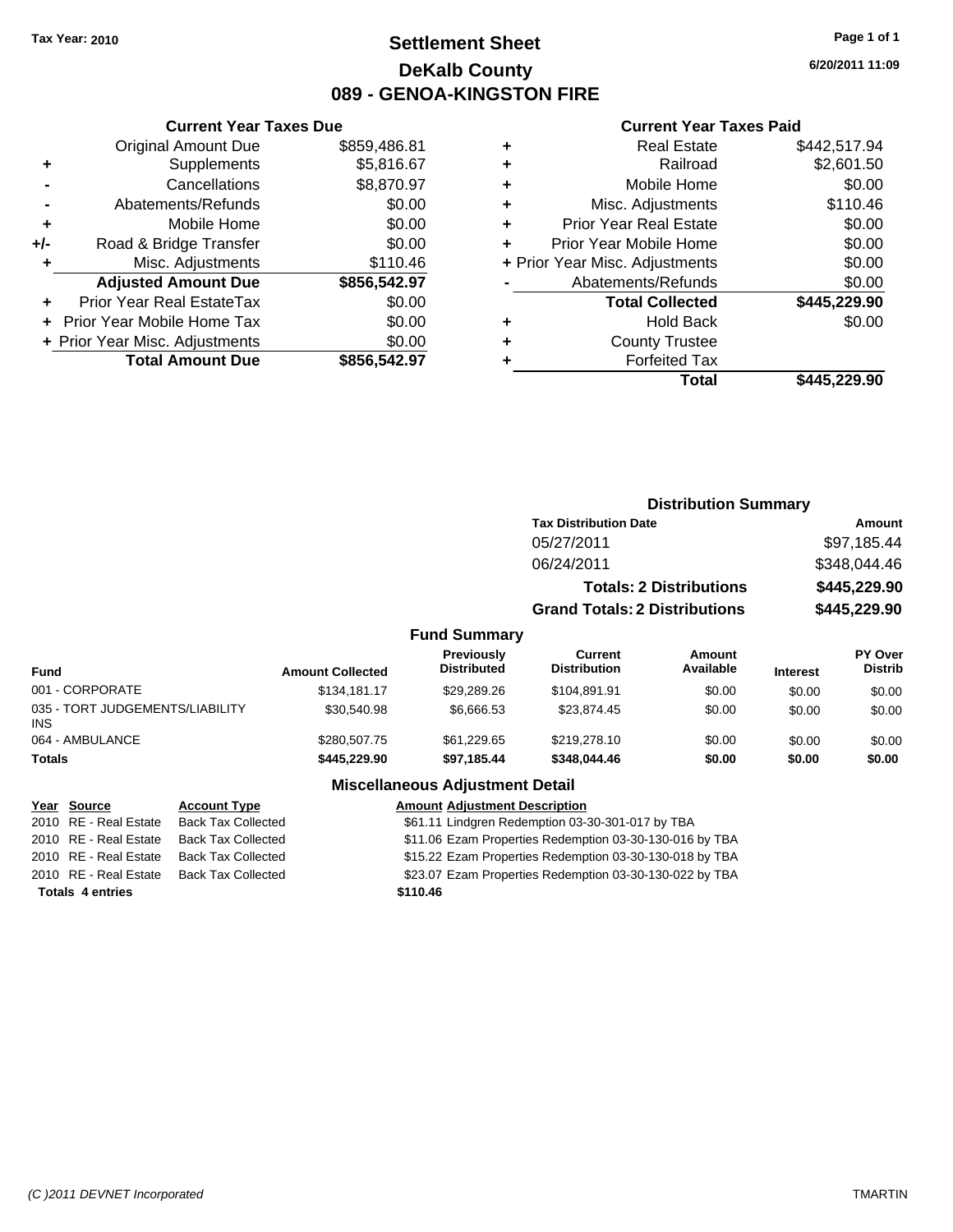# **Settlement Sheet Tax Year: 2010 Page 1 of 1 DeKalb County 090 - HAMPSHIRE FIRE**

**6/20/2011 11:09**

#### **Current Year Taxes Paid**

|     | <b>Current Year Taxes Due</b>  |             |  |  |  |
|-----|--------------------------------|-------------|--|--|--|
|     | <b>Original Amount Due</b>     | \$24,463.40 |  |  |  |
| ٠   | Supplements                    | \$1,505.53  |  |  |  |
|     | Cancellations                  | \$1,558.36  |  |  |  |
|     | Abatements/Refunds             | \$0.00      |  |  |  |
| ٠   | Mobile Home                    | \$0.00      |  |  |  |
| +/- | Road & Bridge Transfer         | \$0.00      |  |  |  |
| ٠   | Misc. Adjustments              | \$0.00      |  |  |  |
|     | <b>Adjusted Amount Due</b>     | \$24,410.57 |  |  |  |
| ÷   | Prior Year Real EstateTax      | \$0.00      |  |  |  |
|     | Prior Year Mobile Home Tax     | \$0.00      |  |  |  |
|     | + Prior Year Misc. Adjustments | \$0.00      |  |  |  |
|     | <b>Total Amount Due</b>        | \$24,410.57 |  |  |  |
|     |                                |             |  |  |  |

| ٠ | <b>Real Estate</b>             | \$14,464.60 |
|---|--------------------------------|-------------|
| ٠ | Railroad                       | \$218.40    |
| ٠ | Mobile Home                    | \$0.00      |
| ٠ | Misc. Adjustments              | \$0.00      |
| ÷ | <b>Prior Year Real Estate</b>  | \$0.00      |
| ٠ | Prior Year Mobile Home         | \$0.00      |
|   | + Prior Year Misc. Adjustments | \$0.00      |
|   | Abatements/Refunds             | \$0.00      |
|   | <b>Total Collected</b>         | \$14,683.00 |
| ٠ | <b>Hold Back</b>               | \$0.00      |
| ٠ | <b>County Trustee</b>          |             |
| ٠ | <b>Forfeited Tax</b>           |             |
|   | Total                          | \$14,683.00 |

#### **Distribution Summary Tax Distribution Date Amount** 05/27/2011 \$5,777.70 06/24/2011 \$8,905.30 **Totals: 2 Distributions \$14,683.00 Grand Totals: 2 Distributions \$14,683.00 Fund Summary Fund Interest Amount Collected Distributed PY Over Distrib Amount Available Current Distribution Previously** 001 - CORPORATE \$8,345.57 \$3,283.95 \$5,061.62 \$0.00 \$0.00 \$0.00 013 - FIREFIGHTER'S PENSION \$142.50 \$56.07 \$86.43 \$0.00 \$0.00 \$0.00 \$0.00 064 - AMBULANCE \$6,194.93 \$2,437.68 \$3,757.25 \$0.00 \$0.00 \$0.00 **Totals \$14,683.00 \$5,777.70 \$8,905.30 \$0.00 \$0.00 \$0.00**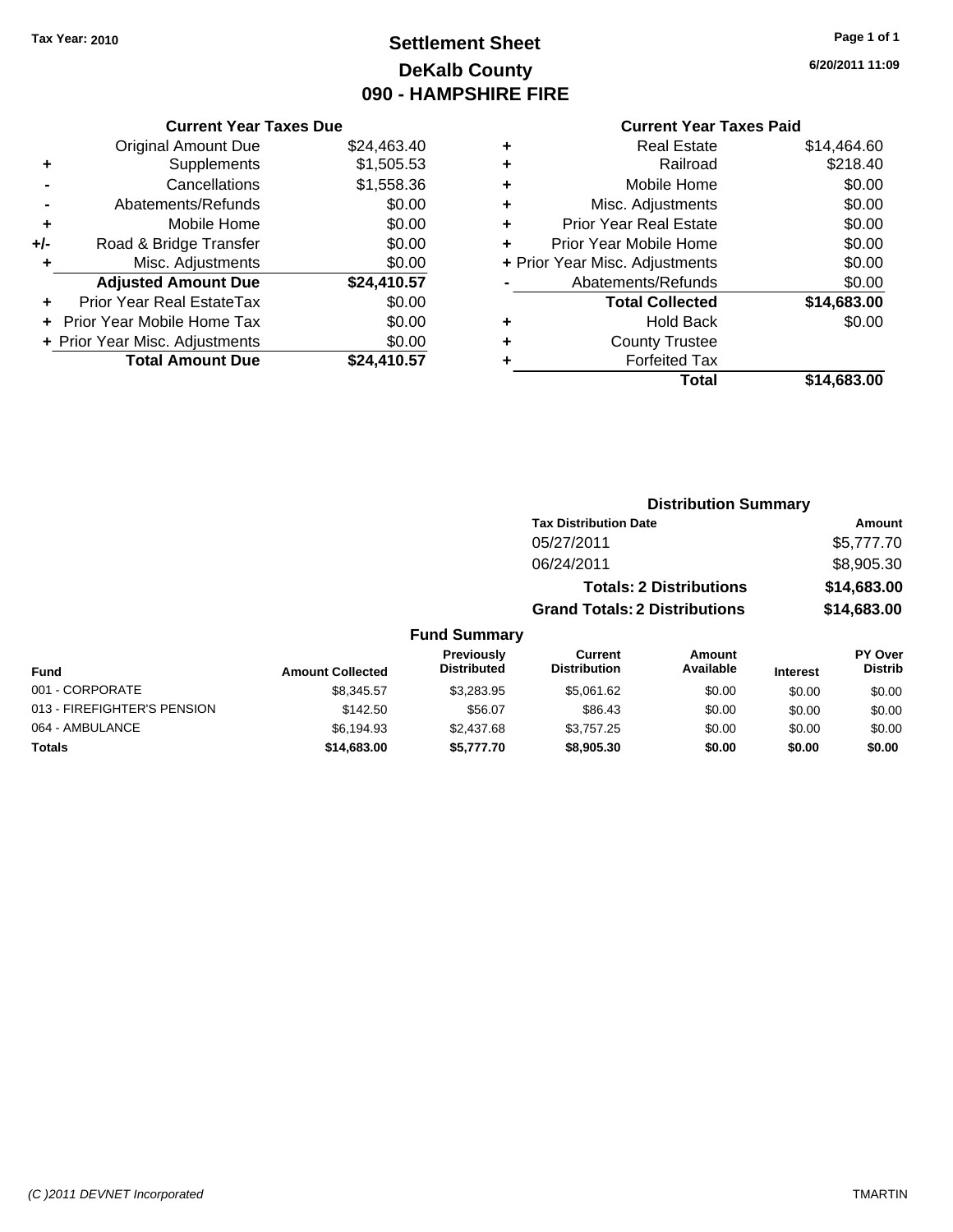# **Settlement Sheet Tax Year: 2010 Page 1 of 1 DeKalb County 091 - HINCKLEY FIRE**

**6/20/2011 11:09**

|  | <b>Current Year Taxes Due</b> |
|--|-------------------------------|
|--|-------------------------------|

|     | <b>Original Amount Due</b>       | \$234,344.00 |
|-----|----------------------------------|--------------|
| ٠   | Supplements                      | \$671.93     |
|     | Cancellations                    | \$770.95     |
|     | Abatements/Refunds               | \$0.00       |
| ٠   | Mobile Home                      | \$0.00       |
| +/- | Road & Bridge Transfer           | \$0.00       |
| ٠   | Misc. Adjustments                | \$50.03      |
|     | <b>Adjusted Amount Due</b>       | \$234,295.01 |
|     | <b>Prior Year Real EstateTax</b> | \$0.00       |
|     | Prior Year Mobile Home Tax       | \$0.00       |
|     | + Prior Year Misc. Adjustments   | \$0.00       |
|     | <b>Total Amount Due</b>          | \$234,295.01 |

|   | <b>Real Estate</b>             | \$118,952.96 |
|---|--------------------------------|--------------|
| ٠ | Railroad                       | \$817.02     |
| ٠ | Mobile Home                    | \$0.00       |
| ٠ | Misc. Adjustments              | \$50.03      |
| ٠ | <b>Prior Year Real Estate</b>  | \$0.00       |
|   | Prior Year Mobile Home         | \$0.00       |
|   | + Prior Year Misc. Adjustments | \$0.00       |
|   | Abatements/Refunds             | \$0.00       |
|   | <b>Total Collected</b>         | \$119,820.01 |
| ٠ | Hold Back                      | \$0.00       |
| ٠ | <b>County Trustee</b>          |              |
|   | <b>Forfeited Tax</b>           |              |
|   | Total                          | \$119,820.01 |
|   |                                |              |

|                         |                           |                                         |                                                                 | <b>Distribution Summary</b>    |                 |                                  |
|-------------------------|---------------------------|-----------------------------------------|-----------------------------------------------------------------|--------------------------------|-----------------|----------------------------------|
|                         |                           |                                         | <b>Tax Distribution Date</b>                                    |                                |                 | Amount                           |
|                         |                           |                                         | 05/27/2011                                                      |                                |                 | \$27,443.74                      |
|                         |                           |                                         | 06/24/2011                                                      |                                |                 | \$92,376.27                      |
|                         |                           |                                         |                                                                 | <b>Totals: 2 Distributions</b> |                 | \$119,820.01                     |
|                         |                           |                                         | <b>Grand Totals: 2 Distributions</b>                            |                                |                 | \$119,820.01                     |
|                         |                           | <b>Fund Summary</b>                     |                                                                 |                                |                 |                                  |
| Fund                    | <b>Amount Collected</b>   | <b>Previously</b><br><b>Distributed</b> | Current<br><b>Distribution</b>                                  | Amount<br>Available            | <b>Interest</b> | <b>PY Over</b><br><b>Distrib</b> |
| 001 - CORPORATE         | \$119,820.01              | \$27,443.74                             | \$92,376.27                                                     | \$0.00                         | \$0.00          | \$0.00                           |
| Totals                  | \$119,820.01              | \$27,443.74                             | \$92,376.27                                                     | \$0.00                         | \$0.00          | \$0.00                           |
|                         |                           | <b>Miscellaneous Adjustment Detail</b>  |                                                                 |                                |                 |                                  |
| Year Source             | <b>Account Type</b>       | <b>Amount Adiustment Description</b>    |                                                                 |                                |                 |                                  |
| 2010 RE - Real Estate   | <b>Back Tax Collected</b> |                                         | \$11.23 Nielsen Redemption 15-16-151-019 by TBA                 |                                |                 |                                  |
| 2010 RE - Real Estate   | <b>Back Tax Collected</b> |                                         | \$4.66 Popp Redemption 15-15-427-007 by TBA                     |                                |                 |                                  |
| 2010 RE - Real Estate   | Paymt In Lieu of Tax      |                                         | \$34.14 Sunset View Apartments-Housing Authority Payment by TBA |                                |                 |                                  |
| <b>Totals 3 entries</b> |                           | \$50.03                                 |                                                                 |                                |                 |                                  |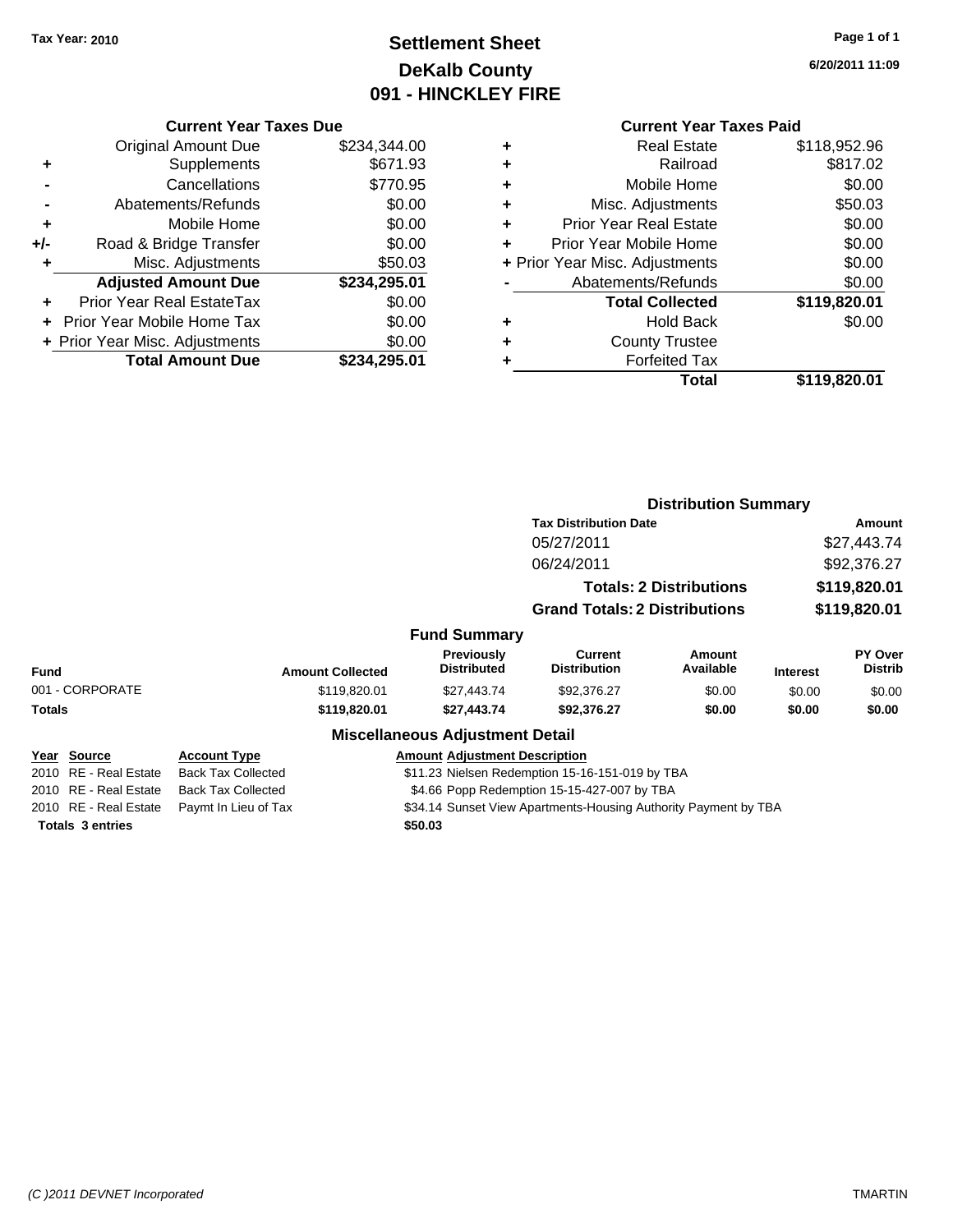# **Settlement Sheet Tax Year: 2010 Page 1 of 1 DeKalb County 092 - KIRKLAND FIRE**

**6/20/2011 11:09**

#### **Current Year Taxes Due**

|       | <b>Original Amount Due</b>        | \$308,425.73 |
|-------|-----------------------------------|--------------|
| ٠     | Supplements                       | \$1,619.27   |
|       | Cancellations                     | \$1,987.80   |
|       | Abatements/Refunds                | \$0.00       |
| ÷     | Mobile Home                       | \$0.00       |
| $+/-$ | Road & Bridge Transfer            | \$0.00       |
| ٠     | Misc. Adjustments                 | \$0.00       |
|       | <b>Adjusted Amount Due</b>        | \$308,057.20 |
|       | <b>Prior Year Real EstateTax</b>  | \$0.00       |
|       | <b>Prior Year Mobile Home Tax</b> | \$0.00       |
|       | + Prior Year Misc. Adjustments    | \$0.00       |
|       | <b>Total Amount Due</b>           | \$308,057.20 |

### **Current Year Taxes Paid**

|   | <b>Real Estate</b>             | \$161,874.06 |
|---|--------------------------------|--------------|
| ٠ | Railroad                       | \$1,123.69   |
| ٠ | Mobile Home                    | \$0.00       |
| ٠ | Misc. Adjustments              | \$0.00       |
| ٠ | <b>Prior Year Real Estate</b>  | \$0.00       |
| ÷ | Prior Year Mobile Home         | \$0.00       |
|   | + Prior Year Misc. Adjustments | \$0.00       |
|   | Abatements/Refunds             | \$0.00       |
|   | <b>Total Collected</b>         | \$162,997.75 |
| ٠ | <b>Hold Back</b>               | \$0.00       |
| ٠ | <b>County Trustee</b>          |              |
| ٠ | <b>Forfeited Tax</b>           |              |
|   | Total                          | \$162,997.75 |
|   |                                |              |

### **Distribution Summary**

| <b>Tax Distribution Date</b>         | Amount       |
|--------------------------------------|--------------|
| 05/27/2011                           | \$41,304.66  |
| 06/24/2011                           | \$121,693.09 |
| <b>Totals: 2 Distributions</b>       | \$162,997.75 |
| <b>Grand Totals: 2 Distributions</b> | \$162,997.75 |

| <b>Fund</b>                                         | <b>Amount Collected</b> | Previously<br><b>Distributed</b> | Current<br><b>Distribution</b> | Amount<br>Available | <b>Interest</b> | PY Over<br><b>Distrib</b> |
|-----------------------------------------------------|-------------------------|----------------------------------|--------------------------------|---------------------|-----------------|---------------------------|
| 001 - CORPORATE                                     | \$94,444.97             | \$23.932.95                      | \$70.512.02                    | \$0.00              | \$0.00          | \$0.00                    |
| 027 - AUDIT                                         | \$1.071.71              | \$271.58                         | \$800.13                       | \$0.00              | \$0.00          | \$0.00                    |
| 035 - TORT JUDGMENTS, LIABILITY<br><b>INSURANCE</b> | \$5,798.65              | \$1.469.41                       | \$4.329.24                     | \$0.00              | \$0.00          | \$0.00                    |
| 062 - WORKERS COMPENSATION                          | \$3.622.62              | \$918.00                         | \$2,704.62                     | \$0.00              | \$0.00          | \$0.00                    |
| 064 - AMBULANCE                                     | \$58,059.80             | \$14,712,72                      | \$43,347.08                    | \$0.00              | \$0.00          | \$0.00                    |
| <b>Totals</b>                                       | \$162,997.75            | \$41,304.66                      | \$121.693.09                   | \$0.00              | \$0.00          | \$0.00                    |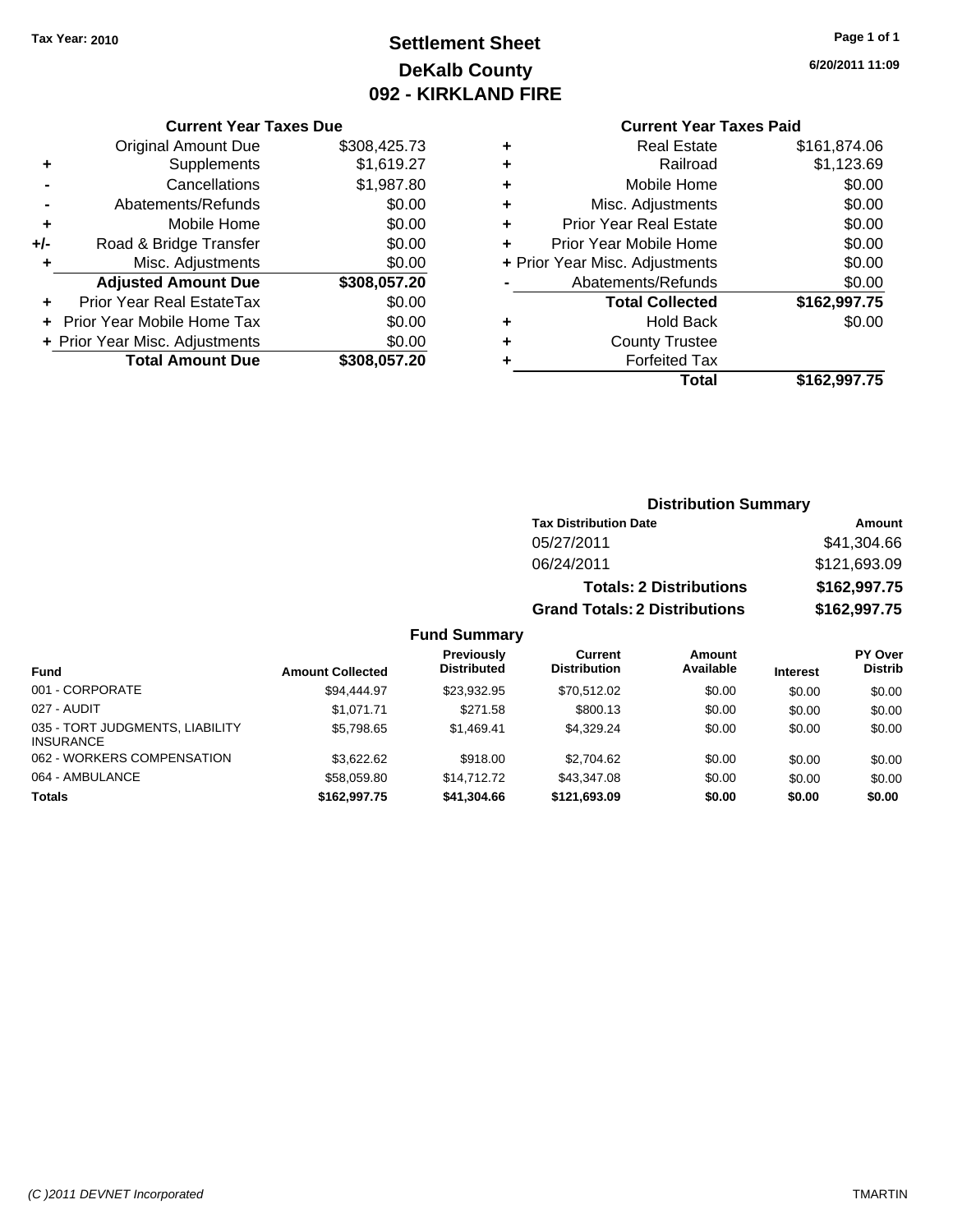# **Settlement Sheet Tax Year: 2010 Page 1 of 1 DeKalb County 093 - LEE FIRE**

**6/20/2011 11:09**

|   | <b>Current Year Taxes Paid</b> |             |
|---|--------------------------------|-------------|
| ٠ | <b>Real Estate</b>             | \$21,181.65 |
| ٠ | Railroad                       | \$317.63    |
| ٠ | Mobile Home                    | \$0.00      |
| ٠ | Misc. Adjustments              | \$0.00      |
| ÷ | <b>Prior Year Real Estate</b>  | \$0.00      |
| ÷ | Prior Year Mobile Home         | \$0.00      |
|   | + Prior Year Misc. Adjustments | \$0.00      |
|   | Abatements/Refunds             | \$0.00      |
|   | <b>Total Collected</b>         | \$21,499.28 |
| ٠ | <b>Hold Back</b>               | \$0.00      |
| ٠ | <b>County Trustee</b>          |             |
| ٠ | <b>Forfeited Tax</b>           |             |
|   | Total                          | \$21.499.28 |
|   |                                |             |

**Distribution Summary**

### **Current Year Taxes Due** Original Amount Due \$43,669.77 **+** Supplements \$167.49 **-** Cancellations \$185.88 **-** Abatements/Refunds \$0.00 **+** Mobile Home \$0.00 **+/-** Road & Bridge Transfer \$0.00 **+** Misc. Adjustments \$0.00 **Adjusted Amount Due \$43,651.38 +** Prior Year Real EstateTax \$0.00 **+** Prior Year Mobile Home Tax \$0.00 **+ Prior Year Misc. Adjustments**  $$0.00$ **Total Amount Due \$43,651.38**

#### **Tax Distribution Date Amount** 05/27/2011 \$2,658.51 06/24/2011 \$18,840.77 **Totals: 2 Distributions \$21,499.28 Grand Totals: 2 Distributions \$21,499.28 Fund Summary Fund Interest Amount Collected Distributed PY Over Distrib Amount Available Current Distribution Previously** 001 - CORPORATE \$13,247.27 \$1,638.10 \$11,609.17 \$0.00 \$0.00 \$0.00 035 - TORT JUDGEMENTS/LIABILITY INS \$1,472.01 \$182.02 \$1,289.99 \$0.00 \$0.00 \$0.00 064 - AMBULANCE \$6,780.00 \$838.39 \$5,941.61 \$0.00 \$0.00 \$0.00 **Totals \$21,499.28 \$2,658.51 \$18,840.77 \$0.00 \$0.00 \$0.00**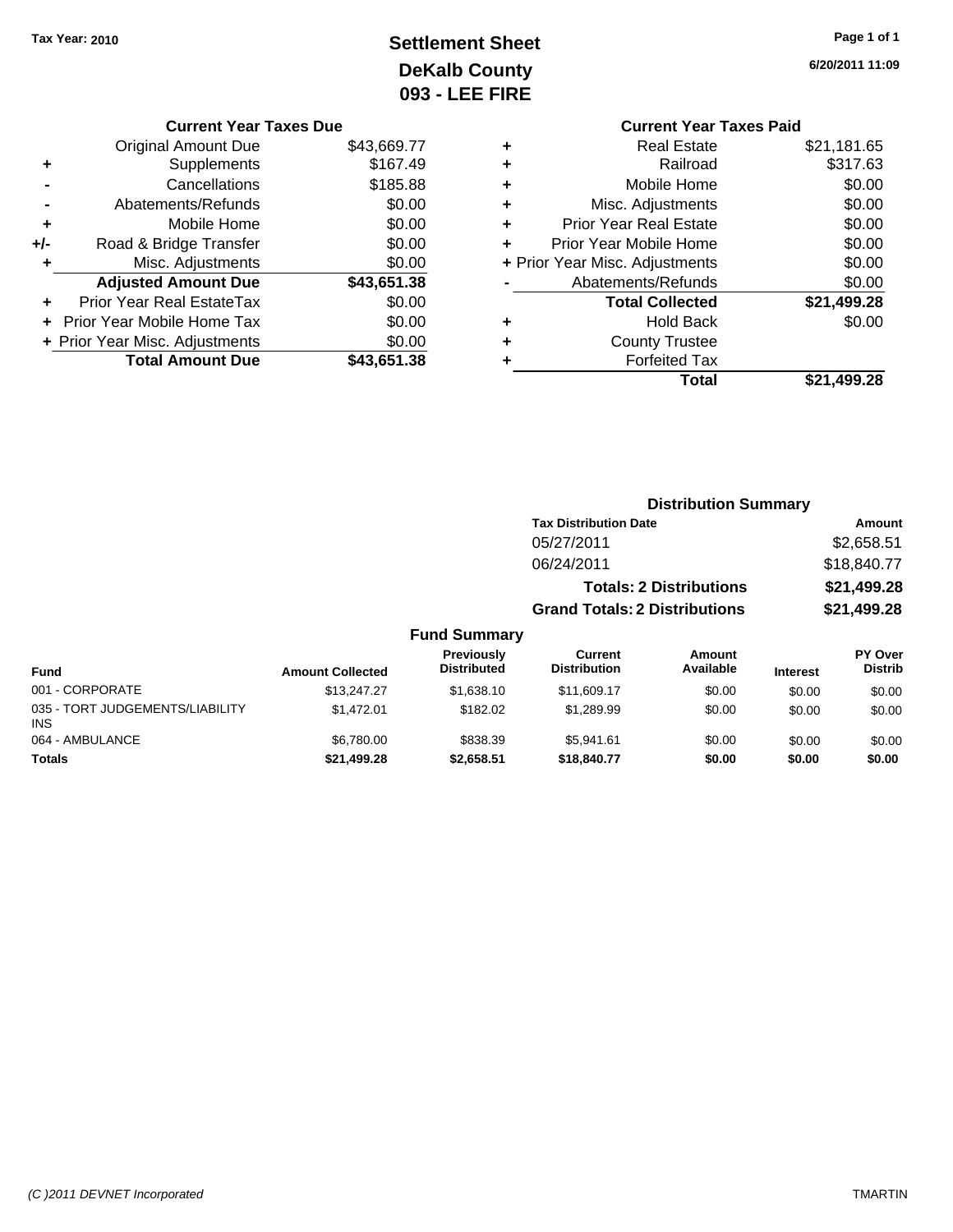# **Settlement Sheet Tax Year: 2010 Page 1 of 1 DeKalb County 094 - LELAND FIRE**

**6/20/2011 11:09**

|     | <b>Current Year Taxes Due</b>  |             |
|-----|--------------------------------|-------------|
|     | <b>Original Amount Due</b>     | \$23,878.18 |
| ٠   | Supplements                    | \$0.00      |
|     | Cancellations                  | \$0.00      |
|     | Abatements/Refunds             | \$0.00      |
| ٠   | Mobile Home                    | \$0.00      |
| +/- | Road & Bridge Transfer         | \$0.00      |
|     | Misc. Adjustments              | \$0.00      |
|     | <b>Adjusted Amount Due</b>     | \$23,878.18 |
|     | Prior Year Real EstateTax      | \$0.00      |
|     | Prior Year Mobile Home Tax     | \$0.00      |
|     | + Prior Year Misc. Adjustments | \$0.00      |
|     | <b>Total Amount Due</b>        | \$23,878.18 |
|     |                                |             |

# **Current Year Taxes Paid**

| ٠ | Railroad                       | \$0.00      |
|---|--------------------------------|-------------|
| ٠ | Mobile Home                    | \$0.00      |
| ٠ | Misc. Adjustments              | \$0.00      |
| ٠ | <b>Prior Year Real Estate</b>  | \$0.00      |
| ÷ | Prior Year Mobile Home         | \$0.00      |
|   | + Prior Year Misc. Adjustments | \$0.00      |
|   | Abatements/Refunds             | \$0.00      |
|   |                                |             |
|   | <b>Total Collected</b>         | \$13,703.96 |
| ٠ | <b>Hold Back</b>               | \$0.00      |
| ٠ | <b>County Trustee</b>          |             |
|   | <b>Forfeited Tax</b>           |             |
|   | Total                          | \$13,703.96 |

#### **Distribution Summary Tax Distribution Date Amount** 05/27/2011 \$3,293.60 06/24/2011 \$10,410.36 **Totals: 2 Distributions \$13,703.96 Grand Totals: 2 Distributions \$13,703.96 Fund Summary Fund Interest Amount Collected Distributed PY Over Distrib Amount Available Current Distribution Previously** 001 - CORPORATE 6 \$13,703.96 \$3,293.60 \$10,410.36 \$0.00 \$0.00 \$0.00 **Totals \$13,703.96 \$3,293.60 \$10,410.36 \$0.00 \$0.00 \$0.00**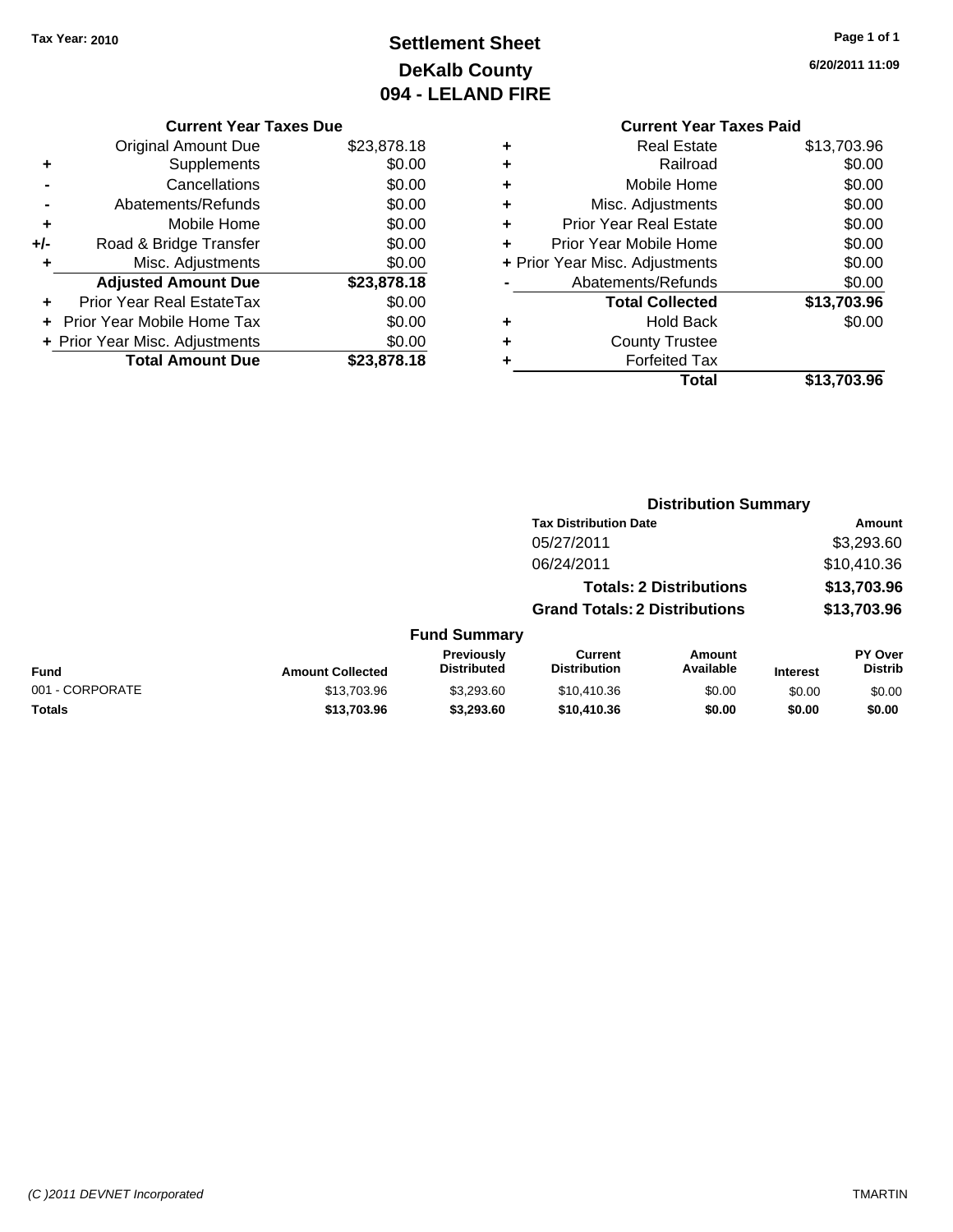# **Settlement Sheet Tax Year: 2010 Page 1 of 1 DeKalb County 095 - MALTA FIRE**

**6/20/2011 11:09**

| <b>Current Year Taxes Due</b> |    |
|-------------------------------|----|
| riginal Amount Dua            | ¢Ω |

|     | <b>Total Amount Due</b>          | \$82,480.31 |
|-----|----------------------------------|-------------|
|     | + Prior Year Misc. Adjustments   | \$0.00      |
|     | Prior Year Mobile Home Tax       | \$0.00      |
|     | <b>Prior Year Real EstateTax</b> | \$0.00      |
|     | <b>Adjusted Amount Due</b>       | \$82,480.31 |
| ٠   | Misc. Adjustments                | \$0.00      |
| +/- | Road & Bridge Transfer           | \$0.00      |
| ÷   | Mobile Home                      | \$0.00      |
|     | Abatements/Refunds               | \$0.00      |
|     | Cancellations                    | \$89.95     |
| ٠   | Supplements                      | \$68.60     |
|     | <b>Original Amount Due</b>       | \$82,501.66 |

### **Current Year Taxes Paid +** Real Estate \$42,471.14 **+** Railroad \$717.07 **+** Mobile Home \$0.00 **+** Misc. Adjustments \$0.00 **+** Prior Year Real Estate \$0.00 **+** Prior Year Mobile Home \$0.00 **+** Prior Year Misc. Adjustments  $$0.00$ **-** Abatements/Refunds \$0.00 **Total Collected \$43,188.21 +** Hold Back \$0.00 **+** County Trustee **+** Forfeited Tax

**Total \$43,188.21**

**Distribution Summary**

|                 |                         |                                         | <b>Tax Distribution Date</b>          |                                |                 | Amount                    |
|-----------------|-------------------------|-----------------------------------------|---------------------------------------|--------------------------------|-----------------|---------------------------|
|                 |                         |                                         | 05/27/2011                            |                                |                 | \$7,211.18                |
|                 |                         |                                         | 06/24/2011                            |                                |                 | \$35,977.03               |
|                 |                         |                                         |                                       | <b>Totals: 2 Distributions</b> |                 | \$43,188.21               |
|                 |                         |                                         | <b>Grand Totals: 2 Distributions</b>  |                                |                 | \$43,188.21               |
|                 |                         | <b>Fund Summary</b>                     |                                       |                                |                 |                           |
| <b>Fund</b>     | <b>Amount Collected</b> | <b>Previously</b><br><b>Distributed</b> | <b>Current</b><br><b>Distribution</b> | <b>Amount</b><br>Available     | <b>Interest</b> | PY Over<br><b>Distrib</b> |
| 001 - CORPORATE | \$43,188.21             | \$7.211.18                              | \$35,977.03                           | \$0.00                         | \$0.00          | \$0.00                    |
| <b>Totals</b>   | \$43,188.21             | \$7,211.18                              | \$35,977.03                           | \$0.00                         | \$0.00          | \$0.00                    |
|                 |                         |                                         |                                       |                                |                 |                           |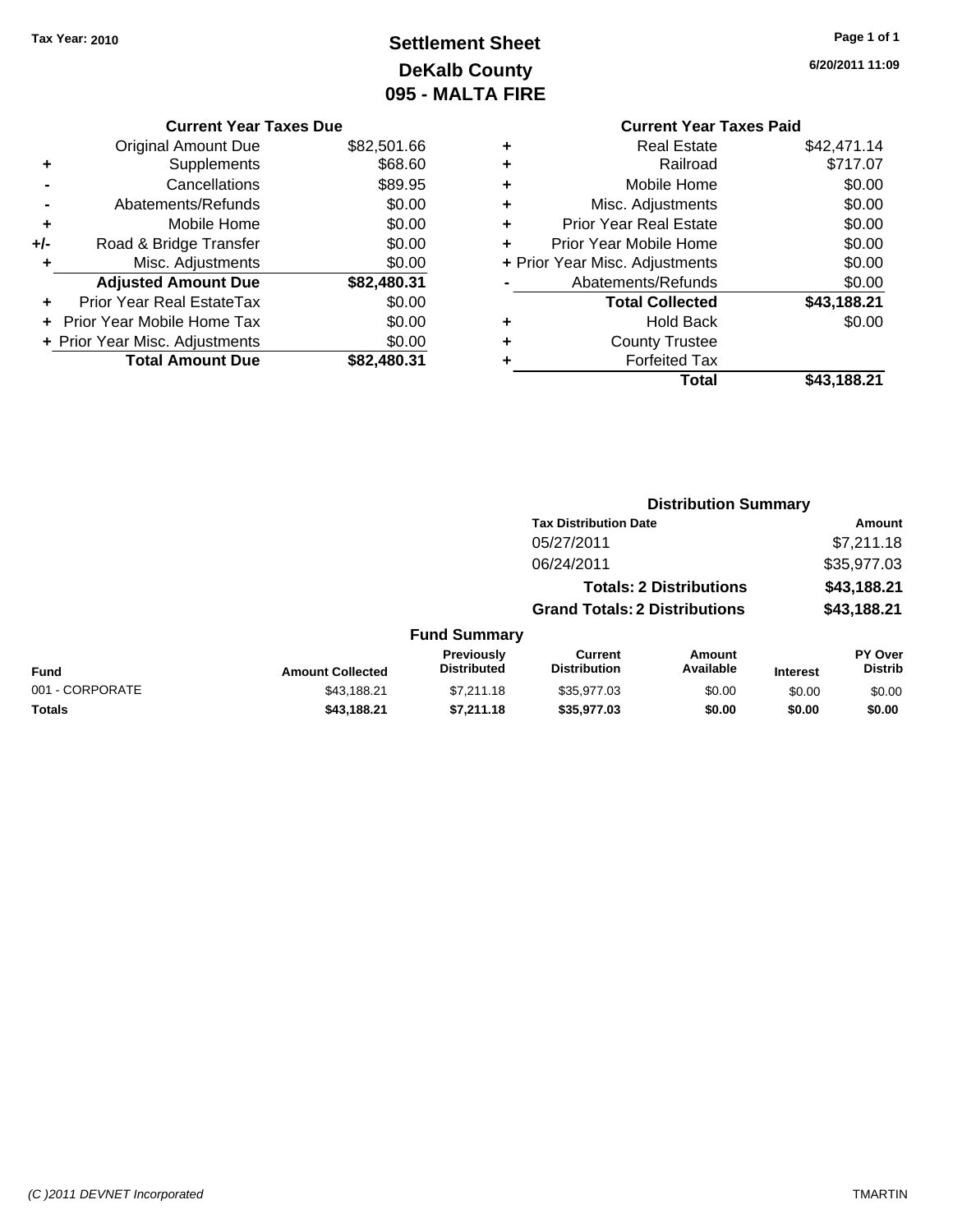# **Settlement Sheet Tax Year: 2010 Page 1 of 1 DeKalb County 096 - MAPLE PARK FIRE**

**6/20/2011 11:09**

#### **Current Year Taxes Paid**

|     | <b>Current Year Taxes Due</b>  |              |  |  |  |
|-----|--------------------------------|--------------|--|--|--|
|     | <b>Original Amount Due</b>     | \$158,774.33 |  |  |  |
| ٠   | Supplements                    | \$0.00       |  |  |  |
|     | Cancellations                  | \$0.00       |  |  |  |
|     | Abatements/Refunds             | \$0.00       |  |  |  |
| ٠   | Mobile Home                    | \$0.00       |  |  |  |
| +/- | Road & Bridge Transfer         | \$0.00       |  |  |  |
| ٠   | Misc. Adjustments              | \$0.00       |  |  |  |
|     | <b>Adjusted Amount Due</b>     | \$158,774.33 |  |  |  |
| ٠   | Prior Year Real EstateTax      | \$0.00       |  |  |  |
|     | Prior Year Mobile Home Tax     | \$0.00       |  |  |  |
|     | + Prior Year Misc. Adjustments | \$0.00       |  |  |  |
|     | <b>Total Amount Due</b>        | \$158,774.33 |  |  |  |
|     |                                |              |  |  |  |

|   | <b>Real Estate</b>             | \$80,266.47 |
|---|--------------------------------|-------------|
| ٠ | Railroad                       | \$1,295.63  |
| ٠ | Mobile Home                    | \$0.00      |
| ٠ | Misc. Adjustments              | \$0.00      |
| ٠ | <b>Prior Year Real Estate</b>  | \$0.00      |
|   | Prior Year Mobile Home         | \$0.00      |
|   | + Prior Year Misc. Adjustments | \$0.00      |
|   | Abatements/Refunds             | \$0.00      |
|   | <b>Total Collected</b>         | \$81,562.10 |
| ٠ | <b>Hold Back</b>               | \$0.00      |
| ٠ | <b>County Trustee</b>          |             |
| ٠ | <b>Forfeited Tax</b>           |             |
|   | Total                          | \$81,562.10 |
|   |                                |             |

### **Distribution Summary**

| <b>Tax Distribution Date</b>         | <b>Amount</b> |
|--------------------------------------|---------------|
| 05/27/2011                           | \$20,797.34   |
| 06/24/2011                           | \$60,764.76   |
| <b>Totals: 2 Distributions</b>       | \$81,562.10   |
| <b>Grand Totals: 2 Distributions</b> | \$81,562.10   |

| <b>Fund</b>                                   | <b>Amount Collected</b> | Previously<br><b>Distributed</b> | Current<br><b>Distribution</b> | <b>Amount</b><br>Available | <b>Interest</b> | PY Over<br><b>Distrib</b> |
|-----------------------------------------------|-------------------------|----------------------------------|--------------------------------|----------------------------|-----------------|---------------------------|
| 001 - CORPORATE                               | \$38.810.27             | \$9.896.15                       | \$28.914.12                    | \$0.00                     | \$0.00          | \$0.00                    |
| 013 - FIREFIGHTER'S PENSION                   | \$1,206.46              | \$307.63                         | \$898.83                       | \$0.00                     | \$0.00          | \$0.00                    |
| 027 - AUDIT                                   | \$201.38                | \$51.35                          | \$150.03                       | \$0.00                     | \$0.00          | \$0.00                    |
| 035 - TORT JUDGEMENTS/LIABILITY<br><b>INS</b> | \$9.545.13              | \$2,433.89                       | \$7.111.24                     | \$0.00                     | \$0.00          | \$0.00                    |
| 064 - AMBULANCE                               | \$31.798.86             | \$8.108.32                       | \$23.690.54                    | \$0.00                     | \$0.00          | \$0.00                    |
| <b>Totals</b>                                 | \$81.562.10             | \$20.797.34                      | \$60.764.76                    | \$0.00                     | \$0.00          | \$0.00                    |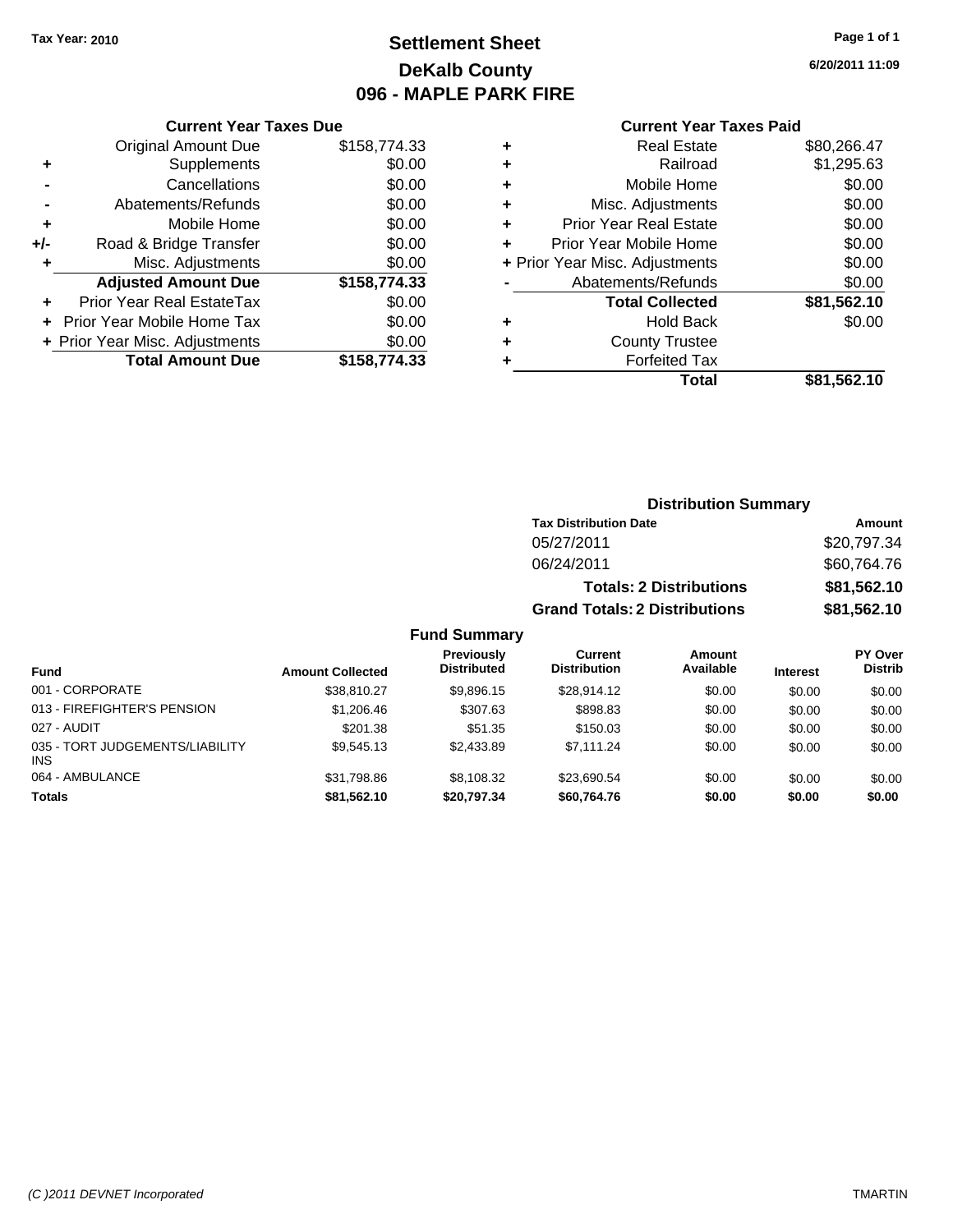# **Settlement Sheet Tax Year: 2010 Page 1 of 1 DeKalb County 097 - PAW PAW FIRE**

**6/20/2011 11:09**

|     | <b>Current Year Taxes Due</b>  |             |  |  |
|-----|--------------------------------|-------------|--|--|
|     | Original Amount Due            | \$29,969.43 |  |  |
| ٠   | Supplements                    | \$0.00      |  |  |
|     | Cancellations                  | \$0.00      |  |  |
|     | Abatements/Refunds             | \$0.00      |  |  |
| ÷   | Mobile Home                    | \$0.00      |  |  |
| +/- | Road & Bridge Transfer         | \$0.00      |  |  |
| ٠   | Misc. Adjustments              | \$0.00      |  |  |
|     | <b>Adjusted Amount Due</b>     | \$29,969.43 |  |  |
|     | Prior Year Real EstateTax      | \$0.00      |  |  |
|     | Prior Year Mobile Home Tax     | \$0.00      |  |  |
|     | + Prior Year Misc. Adjustments | \$0.00      |  |  |
|     | <b>Total Amount Due</b>        | \$29,969.43 |  |  |
|     |                                |             |  |  |

### **Current Year Taxes Paid**

|   | <b>Real Estate</b>             | \$14,774.40 |
|---|--------------------------------|-------------|
| ٠ | Railroad                       | \$553.84    |
| ٠ | Mobile Home                    | \$0.00      |
| ٠ | Misc. Adjustments              | \$0.00      |
| ٠ | <b>Prior Year Real Estate</b>  | \$0.00      |
|   | Prior Year Mobile Home         | \$0.00      |
|   | + Prior Year Misc. Adjustments | \$0.00      |
|   | Abatements/Refunds             | \$0.00      |
|   | <b>Total Collected</b>         | \$15,328.24 |
| ٠ | <b>Hold Back</b>               | \$0.00      |
|   | <b>County Trustee</b>          |             |
|   | <b>Forfeited Tax</b>           |             |
|   | Total                          | \$15,328.24 |
|   |                                |             |

#### **Distribution Summary Tax Distribution Date Amount** 05/27/2011 \$2,372.97 06/24/2011 \$12,955.27 **Totals: 2 Distributions \$15,328.24 Grand Totals: 2 Distributions \$15,328.24 Fund Summary Fund Interest Amount Collected Distributed PY Over Distrib Amount Available Current Distribution Previously** 001 - CORPORATE 6 \$13,760.27 \$2,130.23 \$11,630.04 \$0.00 \$0.00 \$0.00 \$0.00 \$0.00 \$0.00 \$0.00 \$0.00 \$0.00 \$0.0 035 - TORT JUDGEMENTS/LIABILITY INS \$1,567.97 \$242.74 \$1,325.23 \$0.00 \$0.00 \$0.00 **Totals \$15,328.24 \$2,372.97 \$12,955.27 \$0.00 \$0.00 \$0.00**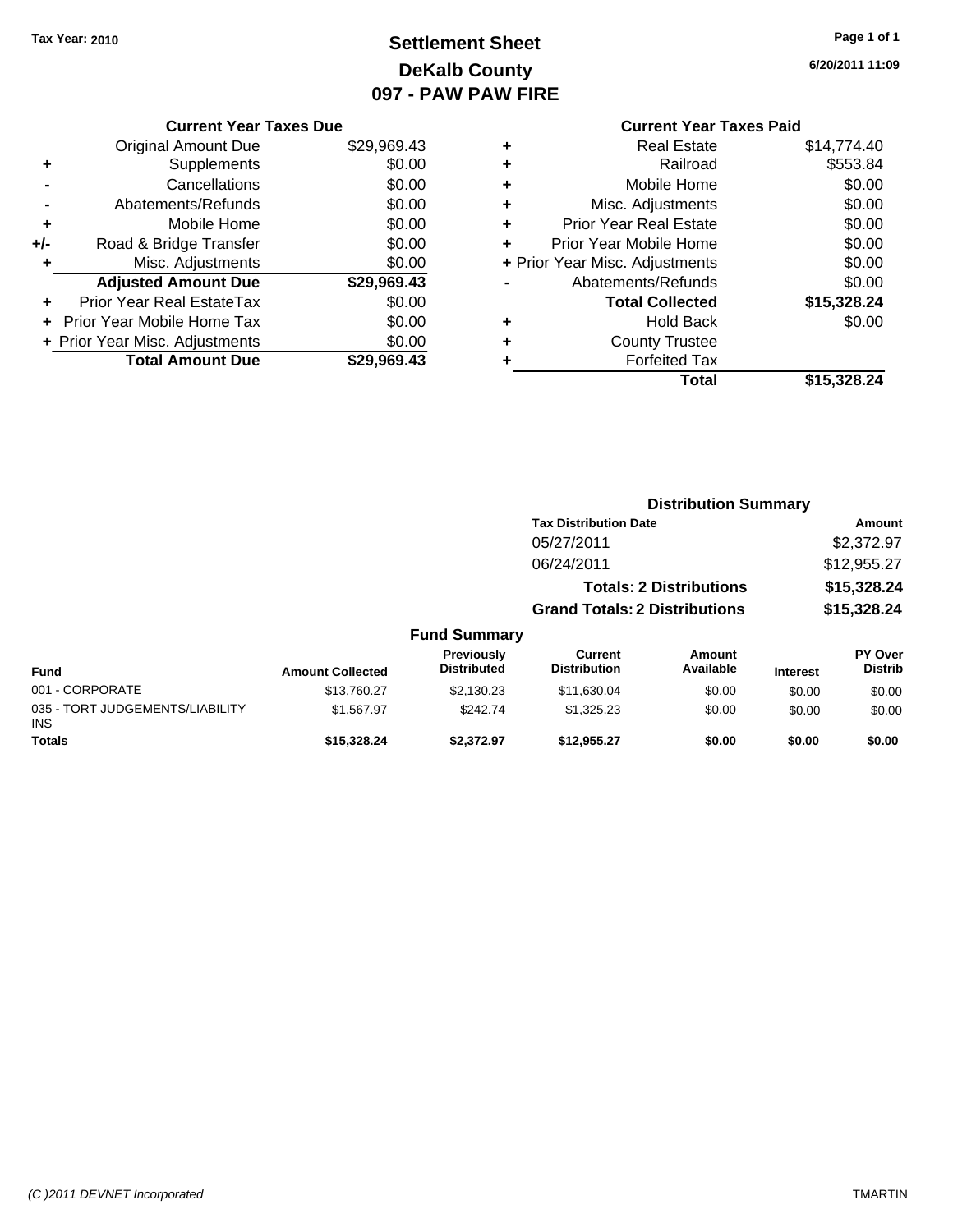# **Settlement Sheet Tax Year: 2010 Page 1 of 1 DeKalb County 098 - SANDWICH FIRE**

**6/20/2011 11:09**

### **Current Year Taxes Due**

|     | <b>Total Amount Due</b>           | \$528,086.40 |
|-----|-----------------------------------|--------------|
|     | + Prior Year Misc. Adjustments    | \$0.00       |
|     | <b>Prior Year Mobile Home Tax</b> | \$0.00       |
|     | Prior Year Real EstateTax         | \$163.25     |
|     | <b>Adjusted Amount Due</b>        | \$527,923.15 |
| ٠   | Misc. Adjustments                 | \$1.39       |
| +/- | Road & Bridge Transfer            | \$0.00       |
| ÷   | Mobile Home                       | \$0.00       |
|     | Abatements/Refunds                | \$0.00       |
|     | Cancellations                     | \$2,067.80   |
| ٠   | Supplements                       | \$1,820.11   |
|     | <b>Original Amount Due</b>        | \$528,169.45 |
|     |                                   |              |

### **Current Year Taxes Paid**

| ٠ | <b>Real Estate</b>             | \$270,303.07 |
|---|--------------------------------|--------------|
| ٠ | Railroad                       | \$559.61     |
| ٠ | Mobile Home                    | \$0.00       |
| ٠ | Misc. Adjustments              | \$1.39       |
| ٠ | <b>Prior Year Real Estate</b>  | \$163.25     |
| ÷ | Prior Year Mobile Home         | \$0.00       |
|   | + Prior Year Misc. Adjustments | \$0.00       |
|   | Abatements/Refunds             | \$0.00       |
|   | <b>Total Collected</b>         | \$271,027.32 |
| ٠ | Hold Back                      | \$0.00       |
| ٠ | <b>County Trustee</b>          |              |
| ٠ | <b>Forfeited Tax</b>           |              |
|   | Total                          | \$271,027.32 |
|   |                                |              |

|                                         |                     |                         |                                         | <b>Distribution Summary</b>          |                                |                 |                           |
|-----------------------------------------|---------------------|-------------------------|-----------------------------------------|--------------------------------------|--------------------------------|-----------------|---------------------------|
|                                         |                     |                         |                                         | <b>Tax Distribution Date</b>         | Amount                         |                 |                           |
|                                         |                     |                         |                                         | 05/27/2011                           |                                |                 | \$72,361.09               |
|                                         |                     |                         |                                         | 06/24/2011                           |                                |                 | \$198,666.23              |
|                                         |                     |                         |                                         |                                      | <b>Totals: 2 Distributions</b> |                 | \$271,027.32              |
|                                         |                     |                         |                                         | <b>Grand Totals: 2 Distributions</b> |                                | \$271,027.32    |                           |
|                                         |                     |                         | <b>Fund Summary</b>                     |                                      |                                |                 |                           |
| <b>Fund</b>                             |                     | <b>Amount Collected</b> | <b>Previously</b><br><b>Distributed</b> | Current<br><b>Distribution</b>       | Amount<br>Available            | <b>Interest</b> | PY Over<br><b>Distrib</b> |
| 001 - CORPORATE                         |                     | \$233,150.16            | \$62,248.33                             | \$170,901.83                         | \$0.00                         | \$0.00          | \$0.00                    |
| 027 - AUDIT                             |                     | \$2,372.04              | \$633.31                                | \$1,738.73                           | \$0.00                         | \$0.00          | \$0.00                    |
| 035 - TORT JUDGEMENTS/LIABILITY<br>INS. |                     | \$35,505.12             | \$9,479.45                              | \$26,025.67                          | \$0.00                         | \$0.00          | \$0.00                    |
| <b>Totals</b>                           |                     | \$271,027.32            | \$72,361.09                             | \$198,666.23                         | \$0.00                         | \$0.00          | \$0.00                    |
|                                         |                     |                         | <b>Miscellaneous Adjustment Detail</b>  |                                      |                                |                 |                           |
| Year Source                             | <b>Account Type</b> |                         | <b>Amount Adjustment Description</b>    |                                      |                                |                 |                           |

2010 RE - Real Estate Back Tax Collected \$1.39 Countryview Redemption 19-25-253-058 by TBA **Totals 1 entries** \$1.39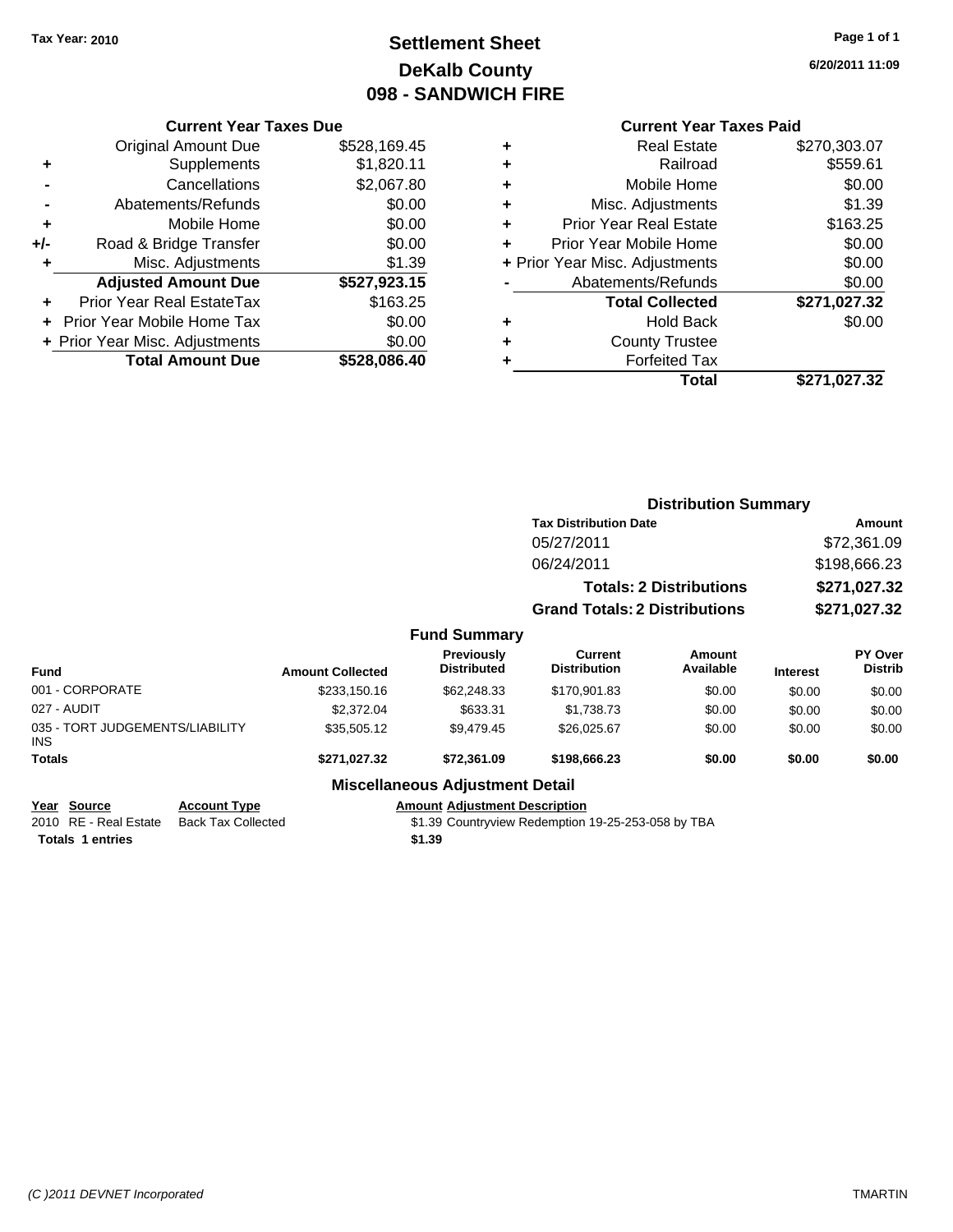# **Settlement Sheet Tax Year: 2010 Page 1 of 1 DeKalb County 099 - SHABBONA FIRE**

#### **6/20/2011 11:09**

#### **Current Year Taxes Paid**

| <b>Current Year Taxes Due</b>  |              |  |  |  |
|--------------------------------|--------------|--|--|--|
| <b>Original Amount Due</b>     | \$169,788.32 |  |  |  |
| Supplements                    | \$638.24     |  |  |  |
| Cancellations                  | \$667.55     |  |  |  |
| Abatements/Refunds             | \$0.00       |  |  |  |
| Mobile Home                    | \$0.00       |  |  |  |
| Road & Bridge Transfer         | \$0.00       |  |  |  |
| Misc. Adjustments              | \$60.60      |  |  |  |
| <b>Adjusted Amount Due</b>     | \$169,819.61 |  |  |  |
| Prior Year Real EstateTax      | \$0.00       |  |  |  |
| Prior Year Mobile Home Tax     | \$0.00       |  |  |  |
| + Prior Year Misc. Adjustments | \$0.00       |  |  |  |
| <b>Total Amount Due</b>        | \$169,819.61 |  |  |  |
|                                |              |  |  |  |

| ٠ | <b>Real Estate</b>             | \$87,863.53 |
|---|--------------------------------|-------------|
| ٠ | Railroad                       | \$1,416.00  |
| ٠ | Mobile Home                    | \$0.00      |
| ٠ | Misc. Adjustments              | \$60.60     |
| ٠ | <b>Prior Year Real Estate</b>  | \$0.00      |
|   | Prior Year Mobile Home         | \$0.00      |
|   | + Prior Year Misc. Adjustments | \$0.00      |
|   | Abatements/Refunds             | \$0.00      |
|   | <b>Total Collected</b>         | \$89,340.13 |
| ٠ | <b>Hold Back</b>               | \$0.00      |
| ٠ | <b>County Trustee</b>          |             |
| ٠ | <b>Forfeited Tax</b>           |             |
|   | Total                          | \$89,340.13 |
|   |                                |             |

|                                         |                         |                                  | <b>Distribution Summary</b>          |                                |                 |                                  |  |
|-----------------------------------------|-------------------------|----------------------------------|--------------------------------------|--------------------------------|-----------------|----------------------------------|--|
|                                         |                         |                                  | <b>Tax Distribution Date</b>         |                                |                 | <b>Amount</b>                    |  |
|                                         |                         |                                  | 05/27/2011                           |                                |                 | \$14,241.80                      |  |
|                                         |                         |                                  | 06/24/2011                           |                                |                 | \$75,098.33                      |  |
|                                         |                         |                                  |                                      | <b>Totals: 2 Distributions</b> |                 | \$89,340.13                      |  |
|                                         |                         |                                  | <b>Grand Totals: 2 Distributions</b> |                                | \$89,340.13     |                                  |  |
|                                         |                         | <b>Fund Summary</b>              |                                      |                                |                 |                                  |  |
| <b>Fund</b>                             | <b>Amount Collected</b> | Previously<br><b>Distributed</b> | Current<br><b>Distribution</b>       | Amount<br>Available            | <b>Interest</b> | <b>PY Over</b><br><b>Distrib</b> |  |
| 001 - CORPORATE                         | \$61,426.00             | \$9.791.98                       | \$51,634.02                          | \$0.00                         | \$0.00          | \$0.00                           |  |
| 035 - TORT JUDGEMENTS/LIABILITY<br>INS. | \$12.197.96             | \$1.944.49                       | \$10.253.47                          | \$0.00                         | \$0.00          | \$0.00                           |  |
| 064 - AMBULANCE                         | \$15.716.17             | \$2,505.33                       | \$13,210.84                          | \$0.00                         | \$0.00          | \$0.00                           |  |
| <b>Totals</b>                           | \$89,340.13             | \$14,241.80                      | \$75,098.33                          | \$0.00                         | \$0.00          | \$0.00                           |  |
|                                         |                         |                                  |                                      |                                |                 |                                  |  |

# **Miscellaneous Adjustment Detail**

| <u>Year Source</u>      | <b>Account Type</b>                        | <b>Amount Adiustment Description</b>                        |
|-------------------------|--------------------------------------------|-------------------------------------------------------------|
| 2010 RE - Real Estate   | Back Tax Collected                         | \$13.13 Dobson Redemption 13-15-402-010 by TBA              |
|                         | 2010 RE - Real Estate Paymt In Lieu of Tax | \$47.47 Seguoya Apartments-Housing Authority Payment by TBA |
| <b>Totals 2 entries</b> |                                            | \$60.60                                                     |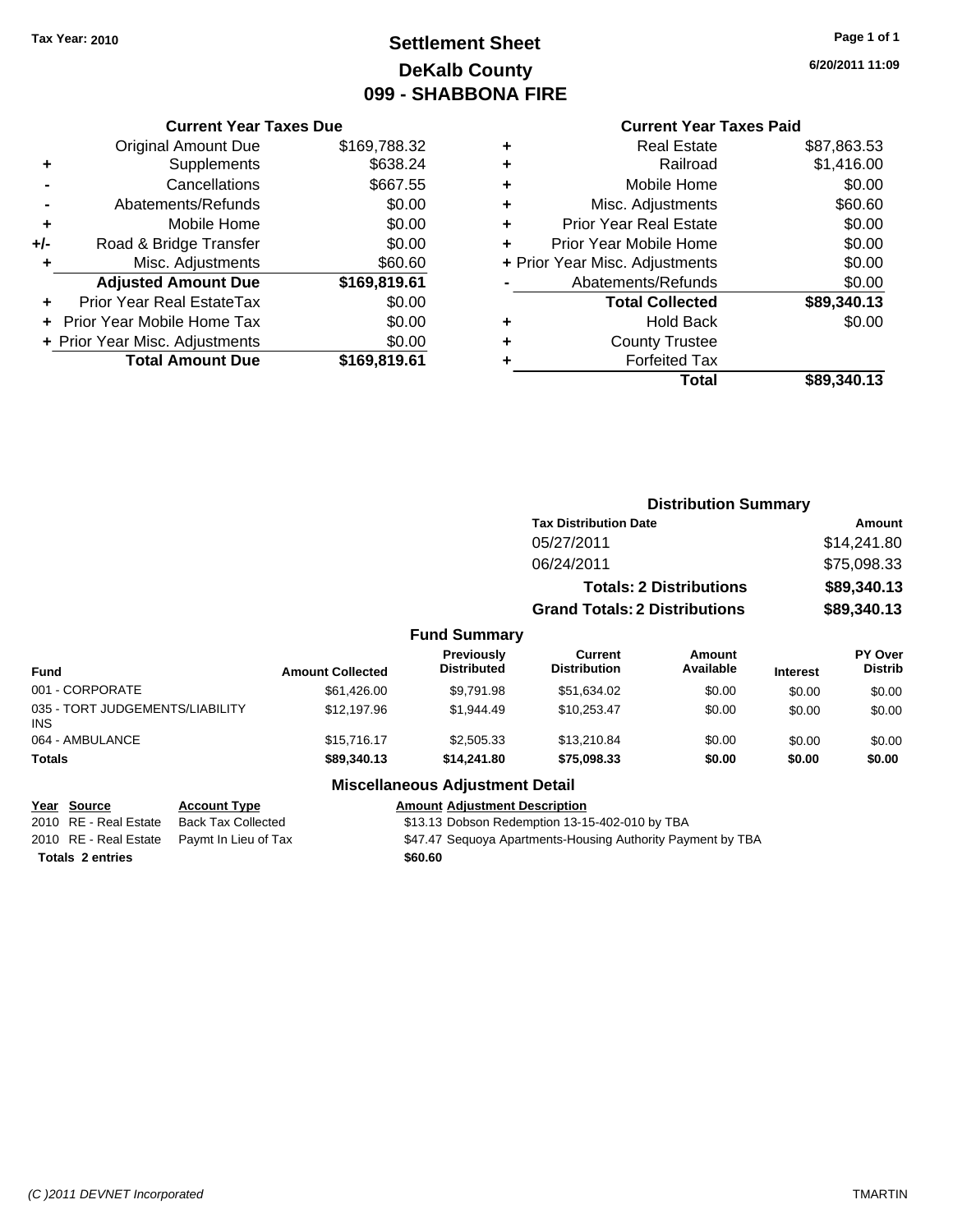# **Settlement Sheet Tax Year: 2010 Page 1 of 1 DeKalb County 100 - SOMONAUK FIRE**

**6/20/2011 11:09**

|     | <b>Current Year Taxes Due</b>  |              |  |
|-----|--------------------------------|--------------|--|
|     | <b>Original Amount Due</b>     | \$242,697.46 |  |
| ٠   | Supplements                    | \$1,343.94   |  |
|     | Cancellations                  | \$1,433.23   |  |
|     | Abatements/Refunds             | \$0.00       |  |
| ٠   | Mobile Home                    | \$0.00       |  |
| +/- | Road & Bridge Transfer         | \$0.00       |  |
| ٠   | Misc. Adjustments              | \$10.63      |  |
|     | <b>Adjusted Amount Due</b>     | \$242,618.80 |  |
| ٠   | Prior Year Real EstateTax      | \$0.00       |  |
|     | Prior Year Mobile Home Tax     | \$0.00       |  |
|     | + Prior Year Misc. Adjustments | \$0.00       |  |
|     | <b>Total Amount Due</b>        | \$242,618.80 |  |
|     |                                |              |  |

| ٠                              | <b>Real Estate</b>            | \$127,223.05 |
|--------------------------------|-------------------------------|--------------|
| ٠                              | Railroad                      | \$1,179.08   |
| ٠                              | Mobile Home                   | \$0.00       |
| ٠                              | Misc. Adjustments             | \$10.63      |
| ٠                              | <b>Prior Year Real Estate</b> | \$0.00       |
| ٠                              | Prior Year Mobile Home        | \$0.00       |
| + Prior Year Misc. Adjustments |                               | \$0.00       |
|                                | Abatements/Refunds            | \$0.00       |
|                                | <b>Total Collected</b>        | \$128,412.76 |
| ٠                              | <b>Hold Back</b>              | \$0.00       |
|                                | <b>County Trustee</b>         |              |
| ٠                              | <b>Forfeited Tax</b>          |              |
|                                | Total                         | \$128,412.76 |
|                                |                               |              |

|                                                                 |                                                  |                                                 |                                                            | <b>Distribution Summary</b>          |                 |                    |
|-----------------------------------------------------------------|--------------------------------------------------|-------------------------------------------------|------------------------------------------------------------|--------------------------------------|-----------------|--------------------|
|                                                                 |                                                  |                                                 | <b>Tax Distribution Date</b>                               | Amount<br>\$36,723.29<br>\$91,689.47 |                 |                    |
|                                                                 |                                                  |                                                 | 05/27/2011<br>06/24/2011                                   |                                      |                 |                    |
|                                                                 |                                                  |                                                 |                                                            |                                      |                 |                    |
|                                                                 |                                                  |                                                 |                                                            | <b>Totals: 2 Distributions</b>       | \$128,412.76    |                    |
|                                                                 |                                                  |                                                 | <b>Grand Totals: 2 Distributions</b>                       |                                      | \$128,412.76    |                    |
|                                                                 |                                                  | <b>Fund Summary</b>                             |                                                            |                                      |                 |                    |
| Fund                                                            | <b>Amount Collected</b>                          | <b>Previously</b><br><b>Distributed</b>         | <b>Current</b><br><b>Distribution</b>                      | <b>Amount</b><br>Available           | <b>Interest</b> | PY Over<br>Distrib |
| 001 - CORPORATE                                                 | \$67,849.71                                      | \$19,403.56                                     | \$48,446.15                                                | \$0.00                               | \$0.00          | \$0.00             |
| 064 - AMBULANCE                                                 | \$60,563.05                                      | \$17,319.73                                     | \$43,243.32                                                | \$0.00                               | \$0.00          | \$0.00             |
| Totals                                                          | \$128,412.76                                     | \$36,723.29                                     | \$91,689.47                                                | \$0.00                               | \$0.00          | \$0.00             |
|                                                                 |                                                  | <b>Miscellaneous Adjustment Detail</b>          |                                                            |                                      |                 |                    |
| Year Source<br>2010 RE - Real Estate<br><b>Totals 1 entries</b> | <b>Account Type</b><br><b>Back Tax Collected</b> | <b>Amount Adjustment Description</b><br>\$10.63 | \$10.63 Jehovahs Witnesses Redemption 19-35-300-019 by TBA |                                      |                 |                    |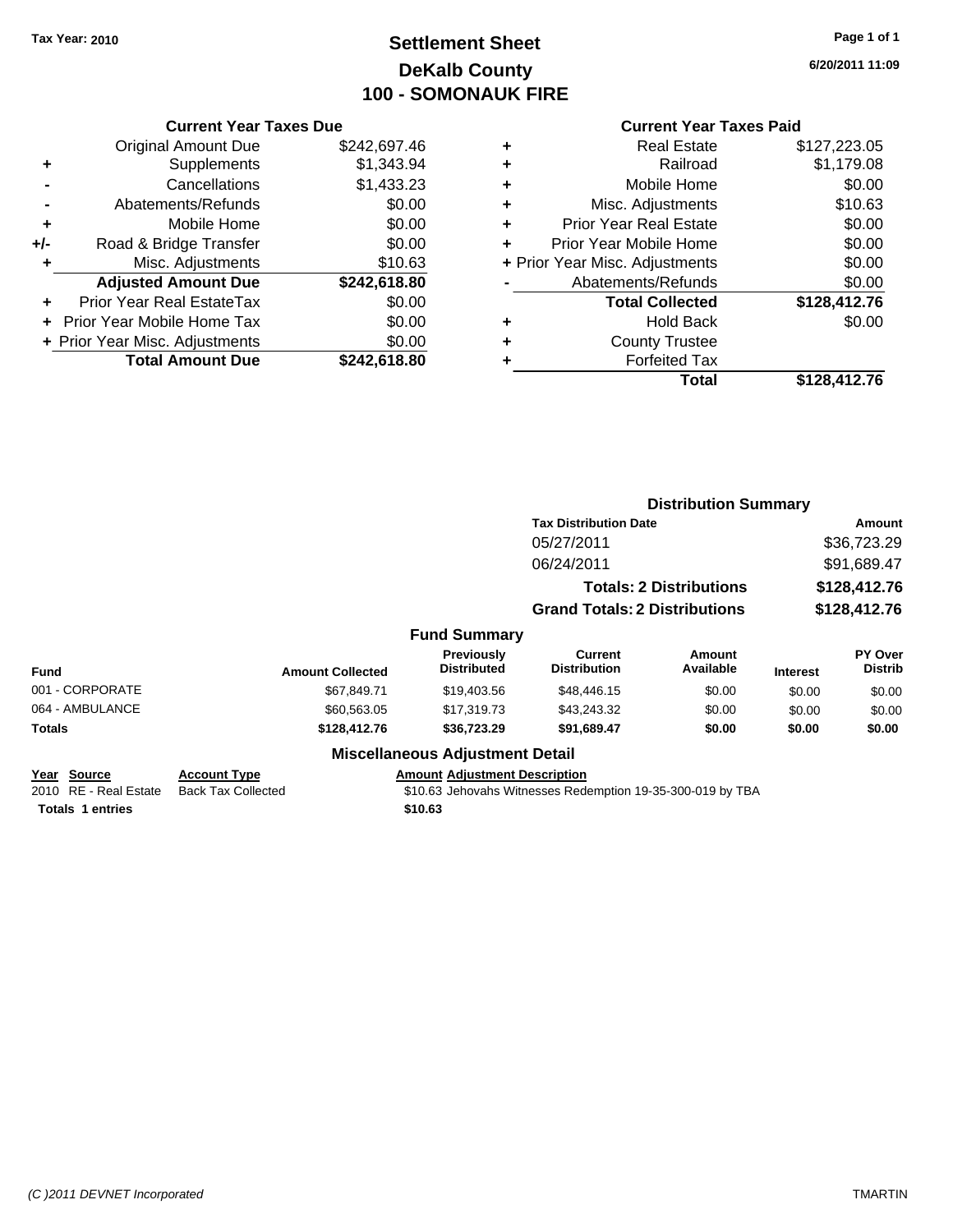# **Settlement Sheet Tax Year: 2010 Page 1 of 1 DeKalb County 101 - SYCAMORE FIRE**

**6/20/2011 11:09**

#### **Current Year Taxes Paid**

|   | Total                          | \$161.407.51 |
|---|--------------------------------|--------------|
|   | <b>Forfeited Tax</b>           |              |
| ٠ | <b>County Trustee</b>          |              |
| ٠ | <b>Hold Back</b>               | \$0.00       |
|   | <b>Total Collected</b>         | \$161,407.51 |
|   | Abatements/Refunds             | \$0.00       |
|   | + Prior Year Misc. Adjustments | \$0.00       |
| ÷ | Prior Year Mobile Home         | \$0.00       |
| ÷ | Prior Year Real Estate         | \$0.00       |
| ÷ | Misc. Adjustments              | \$0.00       |
| ٠ | Mobile Home                    | \$0.00       |
| ٠ | Railroad                       | \$0.00       |
| ٠ | <b>Real Estate</b>             | \$161,407.51 |

|     | <b>Current Year Taxes Due</b>  |              |  |  |
|-----|--------------------------------|--------------|--|--|
|     | <b>Original Amount Due</b>     | \$307,620.91 |  |  |
| ٠   | Supplements                    | \$1,375.39   |  |  |
|     | Cancellations                  | \$1,563.28   |  |  |
|     | Abatements/Refunds             | \$0.00       |  |  |
| ٠   | Mobile Home                    | \$0.00       |  |  |
| +/- | Road & Bridge Transfer         | \$0.00       |  |  |
| ٠   | \$0.00<br>Misc. Adjustments    |              |  |  |
|     | <b>Adjusted Amount Due</b>     | \$307,433.02 |  |  |
|     | Prior Year Real EstateTax      | \$0.00       |  |  |
|     | Prior Year Mobile Home Tax     | \$0.00       |  |  |
|     | + Prior Year Misc. Adjustments | \$0.00       |  |  |
|     | <b>Total Amount Due</b>        | \$307,433.02 |  |  |

| <b>Distribution Summary</b> |  |
|-----------------------------|--|
|-----------------------------|--|

| <b>Tax Distribution Date</b>         | Amount       |  |  |  |
|--------------------------------------|--------------|--|--|--|
| 05/27/2011                           | \$37,523.46  |  |  |  |
| 06/24/2011                           | \$123,884.05 |  |  |  |
| <b>Totals: 2 Distributions</b>       | \$161,407.51 |  |  |  |
| <b>Grand Totals: 2 Distributions</b> | \$161,407.51 |  |  |  |

| Fund            | <b>Amount Collected</b> | <b>Previously</b><br><b>Distributed</b> | Current<br><b>Distribution</b> | Amount<br>Available | <b>Interest</b> | PY Over<br><b>Distrib</b> |
|-----------------|-------------------------|-----------------------------------------|--------------------------------|---------------------|-----------------|---------------------------|
| 001 - CORPORATE | \$77.817.47             | \$18,090.74                             | \$59,726.73                    | \$0.00              | \$0.00          | \$0.00                    |
| 064 - AMBULANCE | \$83.590.04             | \$19.432.72                             | \$64,157.32                    | \$0.00              | \$0.00          | \$0.00                    |
| Totals          | \$161,407.51            | \$37,523.46                             | \$123,884.05                   | \$0.00              | \$0.00          | \$0.00                    |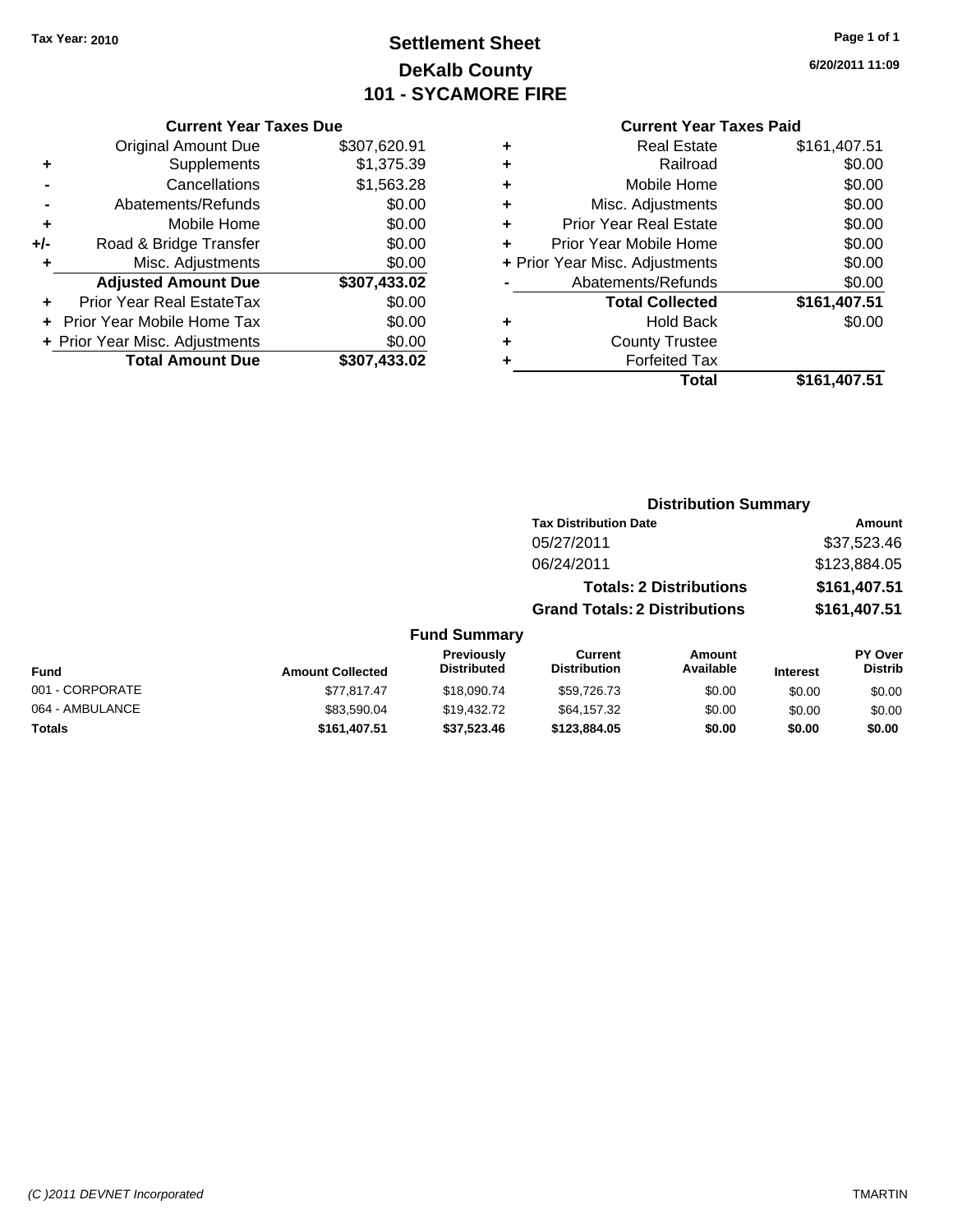# **Settlement Sheet Tax Year: 2010 Page 1 of 1 DeKalb County 102 - WATERMAN FIRE**

**6/20/2011 11:09**

| <b>Current Year Taxes Due</b> |  |  |  |  |  |
|-------------------------------|--|--|--|--|--|
|-------------------------------|--|--|--|--|--|

| <b>Original Amount Due</b> | \$133,902.28                   |
|----------------------------|--------------------------------|
| Supplements                | \$205.26                       |
| Cancellations              | \$228.47                       |
| Abatements/Refunds         | \$0.00                         |
| Mobile Home                | \$0.00                         |
| Road & Bridge Transfer     | \$0.00                         |
| Misc. Adjustments          | \$0.00                         |
| <b>Adjusted Amount Due</b> | \$133,879.07                   |
| Prior Year Real EstateTax  | \$0.00                         |
| Prior Year Mobile Home Tax | \$0.00                         |
|                            | \$0.00                         |
| <b>Total Amount Due</b>    | \$133,879.07                   |
|                            | + Prior Year Misc. Adjustments |

|   | <b>Real Estate</b>             | \$68,085.34 |
|---|--------------------------------|-------------|
| ٠ | Railroad                       | \$745.34    |
| ٠ | Mobile Home                    | \$0.00      |
| ٠ | Misc. Adjustments              | \$0.00      |
| ٠ | <b>Prior Year Real Estate</b>  | \$0.00      |
|   | Prior Year Mobile Home         | \$0.00      |
|   | + Prior Year Misc. Adjustments | \$0.00      |
|   | Abatements/Refunds             | \$0.00      |
|   | <b>Total Collected</b>         | \$68,830.68 |
| ٠ | Hold Back                      | \$0.00      |
| ٠ | <b>County Trustee</b>          |             |
|   | <b>Forfeited Tax</b>           |             |
|   | Total                          | \$68,830.68 |
|   |                                |             |

|                 |                         |                                  |                                       | <b>Distribution Summary</b>    |                 |                                  |
|-----------------|-------------------------|----------------------------------|---------------------------------------|--------------------------------|-----------------|----------------------------------|
|                 |                         |                                  | <b>Tax Distribution Date</b>          |                                |                 | Amount                           |
|                 |                         |                                  | 05/27/2011                            |                                |                 | \$13,121.07                      |
|                 |                         |                                  | 06/24/2011                            |                                |                 | \$55,709.61                      |
|                 |                         |                                  |                                       | <b>Totals: 2 Distributions</b> |                 | \$68,830.68                      |
|                 |                         |                                  | <b>Grand Totals: 2 Distributions</b>  |                                |                 | \$68,830.68                      |
|                 |                         | <b>Fund Summary</b>              |                                       |                                |                 |                                  |
| Fund            | <b>Amount Collected</b> | Previously<br><b>Distributed</b> | <b>Current</b><br><b>Distribution</b> | <b>Amount</b><br>Available     | <b>Interest</b> | <b>PY Over</b><br><b>Distrib</b> |
| 001 - CORPORATE | \$68,830.68             | \$13,121.07                      | \$55.709.61                           | \$0.00                         | \$0.00          | \$0.00                           |
| Totals          | \$68,830.68             | \$13,121.07                      | \$55,709.61                           | \$0.00                         | \$0.00          | \$0.00                           |
|                 |                         |                                  |                                       |                                |                 |                                  |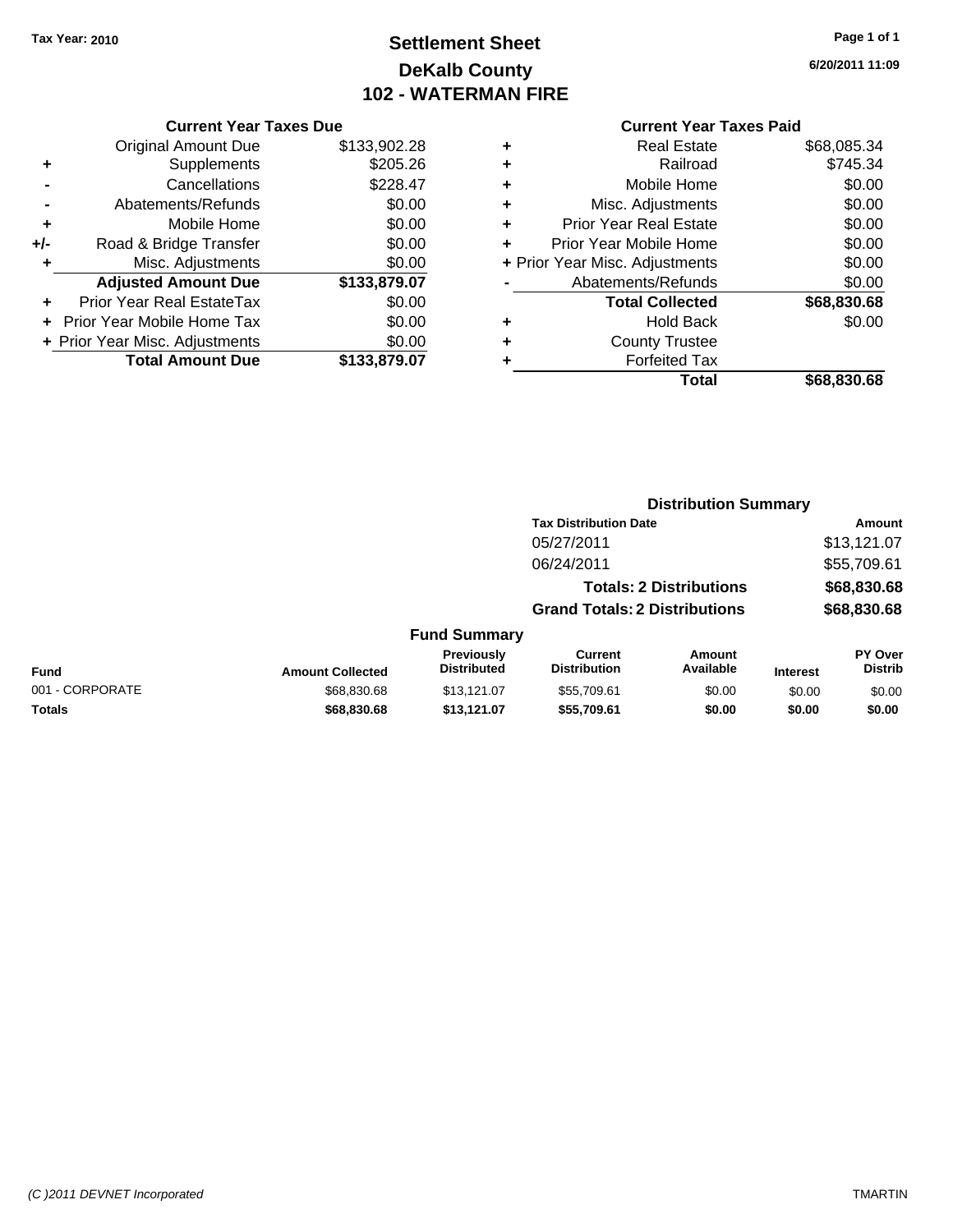### **Settlement Sheet Tax Year: 2010 Page 1 of 1 DeKalb County 103 - EARLVILLE LIBRARY DISTRICT**

047 - SOCIAL SECURITY \$111.13 \$34.79 \$76.34 \$0.00 \$0.00 \$0.00 **Totals \$2,249.47 \$704.15 \$1,545.32 \$0.00 \$0.00 \$0.00**

**6/20/2011 11:09**

#### **Current Year Taxes Paid**

|       | <b>Current Year Taxes Due</b>            |            |  |  |  |  |  |  |
|-------|------------------------------------------|------------|--|--|--|--|--|--|
|       | <b>Original Amount Due</b>               | \$3,650.16 |  |  |  |  |  |  |
| ٠     | \$0.00<br>Supplements                    |            |  |  |  |  |  |  |
|       | Cancellations                            | \$0.00     |  |  |  |  |  |  |
|       | Abatements/Refunds                       | \$0.00     |  |  |  |  |  |  |
| ٠     | \$0.00<br>Mobile Home                    |            |  |  |  |  |  |  |
| $+/-$ | \$0.00<br>Road & Bridge Transfer         |            |  |  |  |  |  |  |
|       | Misc. Adjustments                        | \$0.00     |  |  |  |  |  |  |
|       | <b>Adjusted Amount Due</b>               | \$3,650.16 |  |  |  |  |  |  |
|       | Prior Year Real EstateTax                | \$0.00     |  |  |  |  |  |  |
|       | \$0.00<br>Prior Year Mobile Home Tax     |            |  |  |  |  |  |  |
|       | \$0.00<br>+ Prior Year Misc. Adjustments |            |  |  |  |  |  |  |
|       | <b>Total Amount Due</b>                  | \$3,650.16 |  |  |  |  |  |  |
|       |                                          |            |  |  |  |  |  |  |

| \$2,249.47 |
|------------|
| \$0.00     |
| \$0.00     |
| \$0.00     |
| \$0.00     |
| \$0.00     |
| \$0.00     |
| \$0.00     |
| \$2,249.47 |
| \$0.00     |
|            |
|            |
| \$2.249.47 |
|            |

|                                |                         |                                         |                                       | <b>Distribution Summary</b>    |                 |                           |  |
|--------------------------------|-------------------------|-----------------------------------------|---------------------------------------|--------------------------------|-----------------|---------------------------|--|
|                                |                         |                                         | <b>Tax Distribution Date</b>          |                                |                 | Amount                    |  |
|                                |                         |                                         | 05/27/2011                            |                                |                 | \$704.15                  |  |
|                                |                         |                                         | 06/24/2011                            |                                |                 | \$1,545.32                |  |
|                                |                         |                                         |                                       | <b>Totals: 2 Distributions</b> |                 | \$2,249.47                |  |
|                                |                         |                                         | <b>Grand Totals: 2 Distributions</b>  |                                |                 | \$2,249.47                |  |
|                                |                         | <b>Fund Summary</b>                     |                                       |                                |                 |                           |  |
| <b>Fund</b>                    | <b>Amount Collected</b> | <b>Previously</b><br><b>Distributed</b> | <b>Current</b><br><b>Distribution</b> | Amount<br>Available            | <b>Interest</b> | PY Over<br><b>Distrib</b> |  |
| 001 - CORPORATE                | \$1,370.92              | \$429.14                                | \$941.78                              | \$0.00                         | \$0.00          | \$0.00                    |  |
| 004 - OPERATIONS & MAINTENANCE | \$182.79                | \$57.22                                 | \$125.57                              | \$0.00                         | \$0.00          | \$0.00                    |  |
| 027 - AUDIT                    | \$39.20                 | \$12.27                                 | \$26.93                               | \$0.00                         | \$0.00          | \$0.00                    |  |
| 031 - WORKING CASH             | \$456.96                | \$143.04                                | \$313.92                              | \$0.00                         | \$0.00          | \$0.00                    |  |

\$88.47 \$27.69 \$60.78 \$0.00 \$0.00 \$0.00

INSURANCE

035 - TORT JUDGMENTS, LIABILITY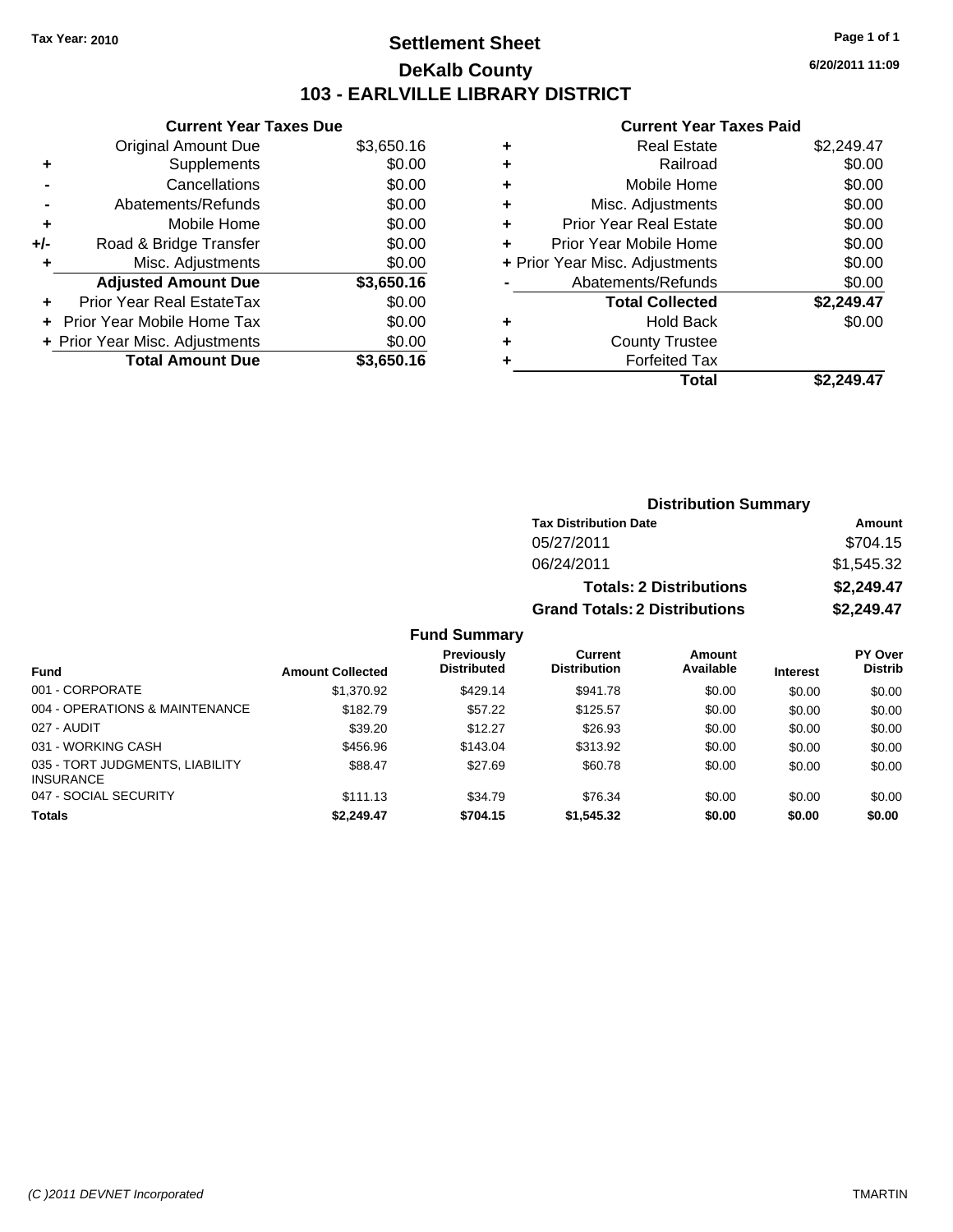# **Settlement Sheet Tax Year: 2010 Page 1 of 1 DeKalb County 110 - DEKALB PARK**

#### **Current Year Taxes Due**

|       | <b>Original Amount Due</b>                  | \$3,436,454.46 |  |  |  |  |
|-------|---------------------------------------------|----------------|--|--|--|--|
| ٠     | Supplements                                 | \$79,926.20    |  |  |  |  |
|       | Cancellations                               | \$151,725.08   |  |  |  |  |
|       | Abatements/Refunds                          | \$0.00         |  |  |  |  |
| ÷     | Mobile Home                                 | \$0.00         |  |  |  |  |
| $+/-$ | Road & Bridge Transfer                      | \$0.00         |  |  |  |  |
| ٠     | Misc. Adjustments                           | \$858.48       |  |  |  |  |
|       | <b>Adjusted Amount Due</b>                  | \$3,365,514.06 |  |  |  |  |
|       | Prior Year Real EstateTax                   | (\$1,208.24)   |  |  |  |  |
|       | \$0.00<br><b>Prior Year Mobile Home Tax</b> |                |  |  |  |  |
|       | \$0.00<br>+ Prior Year Misc. Adjustments    |                |  |  |  |  |
|       | <b>Total Amount Due</b>                     | \$3,364,305.82 |  |  |  |  |

### **Current Year Taxes Paid**

|   | <b>Real Estate</b>             | \$1,667,906.20 |
|---|--------------------------------|----------------|
| ٠ | Railroad                       | \$2,927.53     |
| ٠ | Mobile Home                    | \$0.00         |
| ٠ | Misc. Adjustments              | \$858.48       |
| ٠ | <b>Prior Year Real Estate</b>  | (\$1,208.24)   |
| ÷ | Prior Year Mobile Home         | \$0.00         |
|   | + Prior Year Misc. Adjustments | \$0.00         |
|   | Abatements/Refunds             | \$0.00         |
|   | <b>Total Collected</b>         | \$1,670,483.97 |
| ٠ | Hold Back                      | \$0.00         |
| ٠ | <b>County Trustee</b>          |                |
| ٠ | <b>Forfeited Tax</b>           |                |
|   | Total                          | \$1,670,483.97 |
|   |                                |                |

### **Distribution Summary**

| <b>Tax Distribution Date</b>         | Amount         |
|--------------------------------------|----------------|
| 05/27/2011                           | \$400,062.72   |
| 06/24/2011                           | \$1,270,421.25 |
| <b>Totals: 2 Distributions</b>       | \$1,670,483.97 |
| <b>Grand Totals: 2 Distributions</b> | \$1,670,483.97 |

#### **Fund Summary**

| <b>Fund</b>                             | <b>Amount Collected</b> | Previously<br><b>Distributed</b> | <b>Current</b><br><b>Distribution</b> | Amount<br>Available | <b>Interest</b> | PY Over<br><b>Distrib</b> |
|-----------------------------------------|-------------------------|----------------------------------|---------------------------------------|---------------------|-----------------|---------------------------|
| 001 - CORPORATE                         | \$443.678.82            | \$106,256,20                     | \$337,422.62                          | \$0.00              | \$0.00          | \$0.00                    |
| 003 - BONDS AND INTEREST                | \$539,028.43            | \$129.091.44                     | \$409,936.99                          | \$0.00              | \$0.00          | \$0.00                    |
| $005 - I. M. R. F.$                     | \$112,543.85            | \$26.953.04                      | \$85,590.81                           | \$0.00              | \$0.00          | \$0.00                    |
| 027 - AUDIT                             | \$12,633.88             | \$3,025.68                       | \$9,608.20                            | \$0.00              | \$0.00          | \$0.00                    |
| 035 - TORT JUDGEMENTS/LIABILITY<br>INS. | \$42,699.24             | \$10.226.01                      | \$32,473.23                           | \$0.00              | \$0.00          | \$0.00                    |
| 047 - SOCIAL SECURITY                   | \$92,638.37             | \$22,185.89                      | \$70,452.48                           | \$0.00              | \$0.00          | \$0.00                    |
| 060 - UNEMPLOYMENT INSURANCE            | \$5,363,93              | \$1,284.61                       | \$4,079.32                            | \$0.00              | \$0.00          | \$0.00                    |
| 062 - WORKERS COMPENSATION              | \$30.571.52             | \$7,321.54                       | \$23,249.98                           | \$0.00              | \$0.00          | \$0.00                    |
| 122 - RECREATION                        | \$209,533.82            | \$50.181.07                      | \$159,352.75                          | \$0.00              | \$0.00          | \$0.00                    |
| 123 - AQUARIUM AND MUSEUM               | \$62,603.05             | \$14.992.75                      | \$47,610.30                           | \$0.00              | \$0.00          | \$0.00                    |
| 126 - REC PROGRAMS/HANDICAPPED          | \$119,189.06            | \$28.544.49                      | \$90.644.57                           | \$0.00              | \$0.00          | \$0.00                    |
| <b>Totals</b>                           | \$1,670,483.97          | \$400,062.72                     | \$1,270,421.25                        | \$0.00              | \$0.00          | \$0.00                    |

### **Miscellaneous Adjustment Detail**

|                         | Year Source           | <b>Account Type</b>                        | <b>Amount Adjustment Description</b>                |
|-------------------------|-----------------------|--------------------------------------------|-----------------------------------------------------|
|                         | 2010 RE - Real Estate | Back Tax Collected                         | \$1.60 LaSalle Bank Redemption 08-15-128-009 by TBA |
|                         |                       | 2010 RE - Real Estate Back Tax Collected   | \$1.60 LaSalle Bank Redemption 08-15-128-010 by TBA |
|                         |                       | 2010 RE - Real Estate Paymt In Lieu of Tax | \$855.28 DeKalb Units-Housing Authority by TBA      |
| <b>Totals 3 entries</b> |                       |                                            | \$858.48                                            |

**6/20/2011 11:09**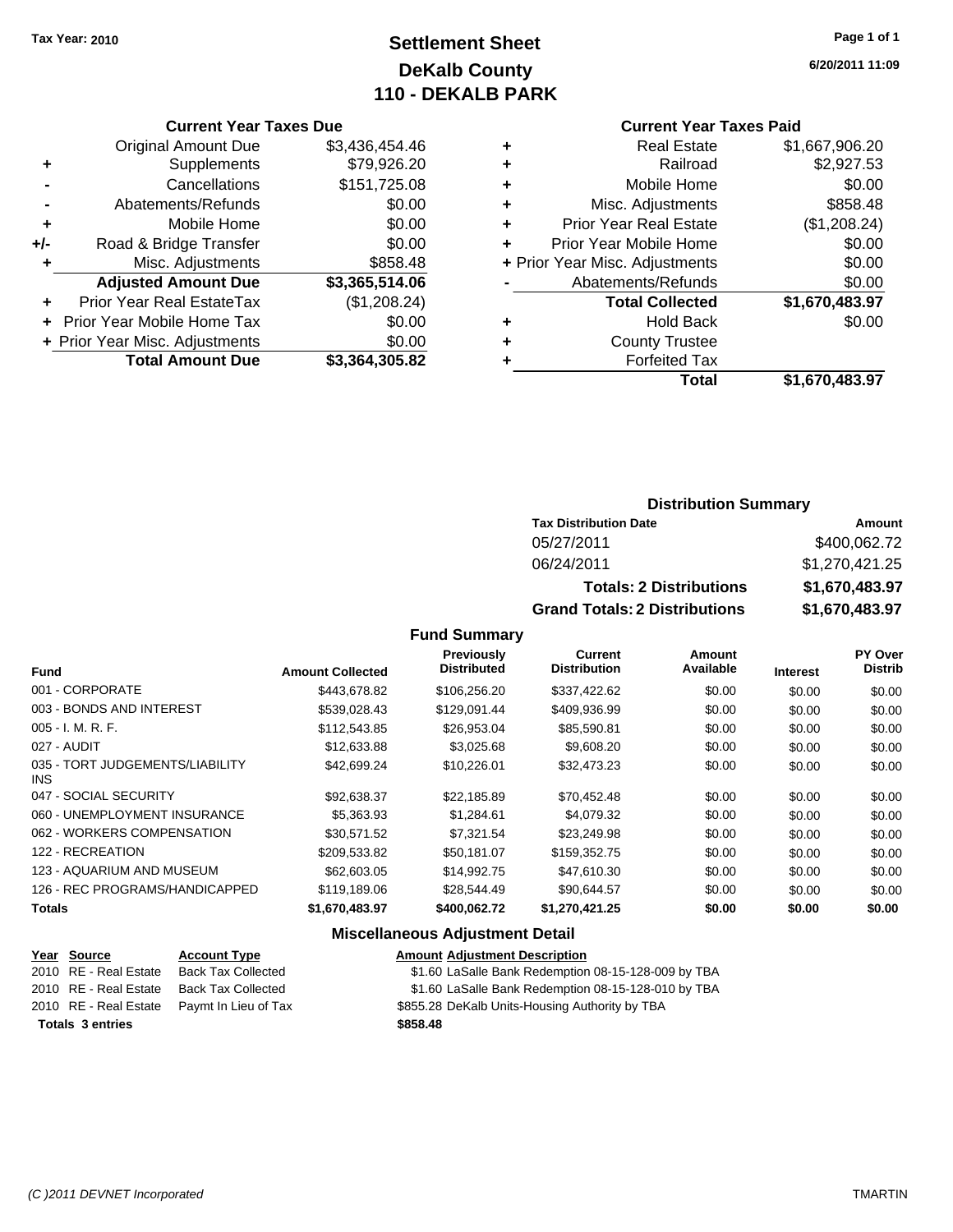# **Settlement Sheet Tax Year: 2010 Page 1 of 1 DeKalb County 111 - FRANKLIN TWP PARK**

**6/20/2011 11:09**

|     | <b>Current Year Taxes Due</b>  |             |  |  |  |
|-----|--------------------------------|-------------|--|--|--|
|     | <b>Original Amount Due</b>     | \$36,984.81 |  |  |  |
| ٠   | Supplements                    | \$130.22    |  |  |  |
|     | Cancellations                  | \$152.39    |  |  |  |
|     | Abatements/Refunds             | \$0.00      |  |  |  |
| ٠   | Mobile Home                    | \$0.00      |  |  |  |
| +/- | Road & Bridge Transfer         | \$0.00      |  |  |  |
|     | Misc. Adjustments              | \$0.00      |  |  |  |
|     | <b>Adjusted Amount Due</b>     | \$36,962.64 |  |  |  |
| ٠   | Prior Year Real EstateTax      | \$0.00      |  |  |  |
|     | Prior Year Mobile Home Tax     | \$0.00      |  |  |  |
|     | + Prior Year Misc. Adjustments | \$0.00      |  |  |  |
|     | <b>Total Amount Due</b>        | \$36.962.64 |  |  |  |
|     |                                |             |  |  |  |

| ٠ | <b>Real Estate</b>             | \$19,283.30 |
|---|--------------------------------|-------------|
| ٠ | Railroad                       | \$141.55    |
| ٠ | Mobile Home                    | \$0.00      |
| ٠ | Misc. Adjustments              | \$0.00      |
| ÷ | <b>Prior Year Real Estate</b>  | \$0.00      |
| ٠ | Prior Year Mobile Home         | \$0.00      |
|   | + Prior Year Misc. Adjustments | \$0.00      |
|   | Abatements/Refunds             | \$0.00      |
|   | <b>Total Collected</b>         | \$19,424.85 |
| ٠ | <b>Hold Back</b>               | \$0.00      |
| ٠ | <b>County Trustee</b>          |             |
| ٠ | <b>Forfeited Tax</b>           |             |
|   | Total                          | \$19,424.85 |
|   |                                |             |

|                                               |                         |                                  | <b>Distribution Summary</b>          |                                |                 |                                  |
|-----------------------------------------------|-------------------------|----------------------------------|--------------------------------------|--------------------------------|-----------------|----------------------------------|
|                                               |                         |                                  | <b>Tax Distribution Date</b>         |                                |                 | Amount                           |
|                                               |                         |                                  | 05/27/2011                           |                                |                 | \$5,371.25                       |
|                                               |                         |                                  | 06/24/2011                           |                                |                 | \$14,053.60                      |
|                                               |                         |                                  |                                      | <b>Totals: 2 Distributions</b> |                 | \$19,424.85                      |
|                                               |                         |                                  | <b>Grand Totals: 2 Distributions</b> |                                |                 | \$19,424.85                      |
|                                               |                         | <b>Fund Summary</b>              |                                      |                                |                 |                                  |
| <b>Fund</b>                                   | <b>Amount Collected</b> | Previously<br><b>Distributed</b> | Current<br><b>Distribution</b>       | Amount<br>Available            | <b>Interest</b> | <b>PY Over</b><br><b>Distrib</b> |
| 001 - CORPORATE                               | \$18,134.69             | \$5,014.50                       | \$13,120.19                          | \$0.00                         | \$0.00          | \$0.00                           |
| 035 - TORT JUDGEMENTS/LIABILITY<br><b>INS</b> | \$1,290.16              | \$356.75                         | \$933.41                             | \$0.00                         | \$0.00          | \$0.00                           |
| <b>Totals</b>                                 | \$19,424.85             | \$5,371.25                       | \$14,053.60                          | \$0.00                         | \$0.00          | \$0.00                           |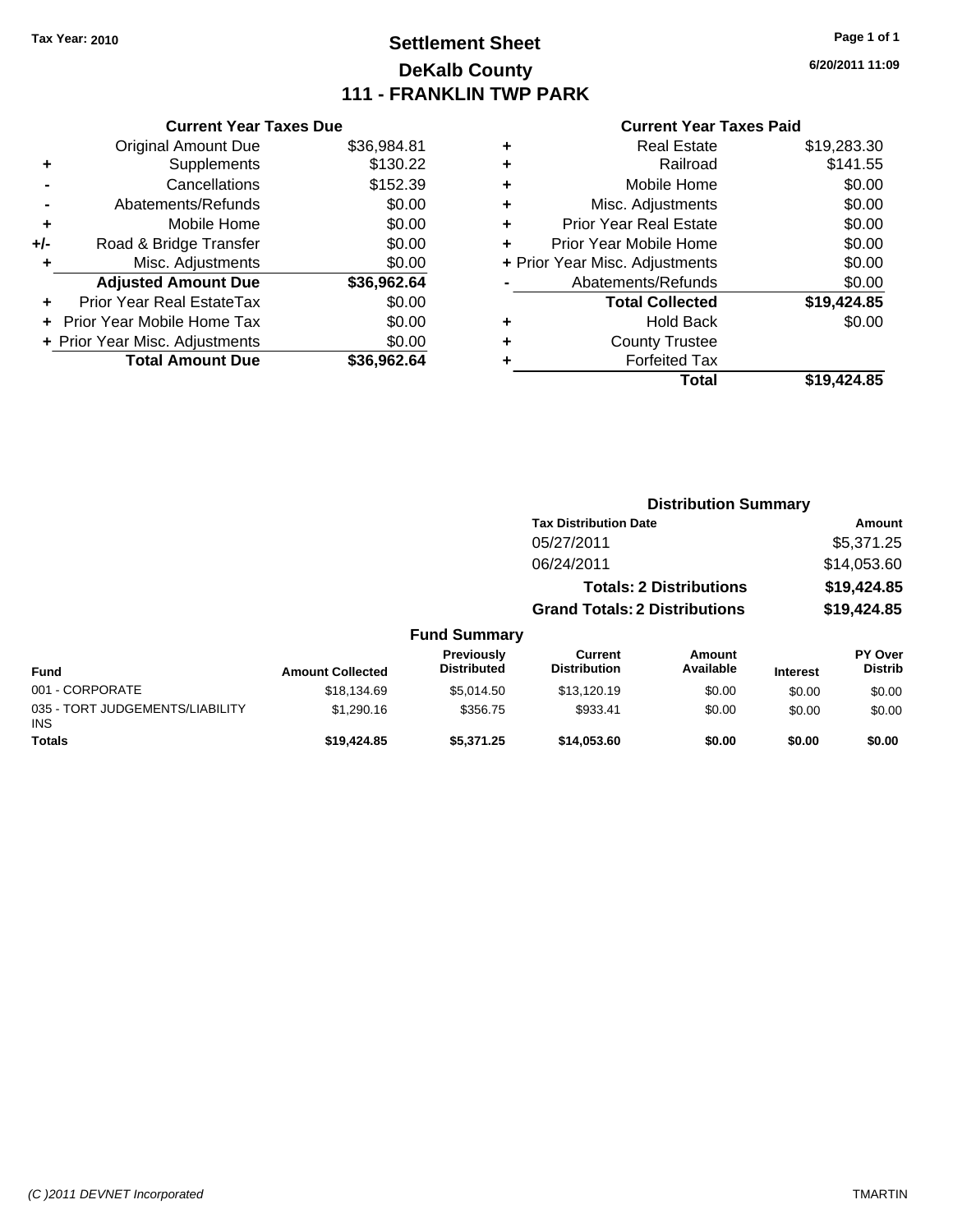# **Settlement Sheet Tax Year: 2010 Page 1 of 1 DeKalb County 112 - GENOA TWP PARK**

**6/20/2011 11:09**

### **Current Year Taxes Due**

|     | <b>Original Amount Due</b>        | \$568,130.83 |
|-----|-----------------------------------|--------------|
| ٠   | Supplements                       | \$4,586.20   |
|     | Cancellations                     | \$8,093.74   |
|     | Abatements/Refunds                | \$0.00       |
| ٠   | Mobile Home                       | \$0.00       |
| +/- | Road & Bridge Transfer            | \$0.00       |
| ÷   | Misc. Adjustments                 | \$136.75     |
|     | <b>Adjusted Amount Due</b>        | \$564,760.04 |
|     | <b>Prior Year Real EstateTax</b>  | \$0.00       |
|     | <b>Prior Year Mobile Home Tax</b> | \$0.00       |
|     | + Prior Year Misc. Adjustments    | \$0.00       |
|     | <b>Total Amount Due</b>           | \$564.760.04 |

#### **Current Year Taxes Paid**

| ٠ | <b>Real Estate</b>             | \$290,940.15 |
|---|--------------------------------|--------------|
| ٠ | Railroad                       | \$1,571.27   |
| ٠ | Mobile Home                    | \$0.00       |
| ٠ | Misc. Adjustments              | \$136.75     |
| ٠ | <b>Prior Year Real Estate</b>  | \$0.00       |
| ÷ | Prior Year Mobile Home         | \$0.00       |
|   | + Prior Year Misc. Adjustments | \$0.00       |
|   | Abatements/Refunds             | \$0.00       |
|   | <b>Total Collected</b>         | \$292,648.17 |
| ٠ | <b>Hold Back</b>               | \$0.00       |
| ٠ | <b>County Trustee</b>          |              |
| ٠ | <b>Forfeited Tax</b>           |              |
|   | Total                          | \$292,648.17 |
|   |                                |              |

### **Distribution Summary**

| <b>Tax Distribution Date</b>         | Amount       |  |  |
|--------------------------------------|--------------|--|--|
| 05/27/2011                           | \$67,282.79  |  |  |
| 06/24/2011                           | \$225,365.38 |  |  |
| <b>Totals: 2 Distributions</b>       | \$292,648.17 |  |  |
| <b>Grand Totals: 2 Distributions</b> | \$292,648.17 |  |  |

#### **Fund Summary**

| <b>Fund</b>                                   | <b>Amount Collected</b> | Previously<br><b>Distributed</b> | Current<br><b>Distribution</b> | Amount<br>Available | <b>Interest</b> | PY Over<br><b>Distrib</b> |
|-----------------------------------------------|-------------------------|----------------------------------|--------------------------------|---------------------|-----------------|---------------------------|
| 001 - CORPORATE                               | \$48,595.97             | \$11.172.70                      | \$37,423.27                    | \$0.00              | \$0.00          | \$0.00                    |
| 003 - BONDS AND INTEREST                      | \$128,494.79            | \$29,542.26                      | \$98,952.53                    | \$0.00              | \$0.00          | \$0.00                    |
| 005 - I. M. R. F.                             | \$8,986.64              | \$2,066.12                       | \$6,920.52                     | \$0.00              | \$0.00          | \$0.00                    |
| 027 - AUDIT                                   | \$2,042.68              | \$469.63                         | \$1,573.05                     | \$0.00              | \$0.00          | \$0.00                    |
| 035 - TORT JUDGEMENTS/LIABILITY<br><b>INS</b> | \$0.00                  | \$0.00                           | \$0.00                         | \$0.00              | \$0.00          | \$0.00                    |
| 047 - SOCIAL SECURITY                         | \$15,930.60             | \$3,662.61                       | \$12,267.99                    | \$0.00              | \$0.00          | \$0.00                    |
| 060 - UNEMPLOYMENT INSURANCE                  | \$0.00                  | \$0.00                           | \$0.00                         | \$0.00              | \$0.00          | \$0.00                    |
| 062 - WORKERS COMPENSATION                    | \$822.05                | \$189.00                         | \$633.05                       | \$0.00              | \$0.00          | \$0.00                    |
| 122 - RECREATION                              | \$58,337.08             | \$13,412.29                      | \$44.924.79                    | \$0.00              | \$0.00          | \$0.00                    |
| 126 - REC PROGRAMS/HANDICAPPED                | \$24,537.09             | \$5.641.33                       | \$18,895.76                    | \$0.00              | \$0.00          | \$0.00                    |
| 143 - MEDICARE                                | \$4,901.27              | \$1,126.85                       | \$3,774.42                     | \$0.00              | \$0.00          | \$0.00                    |
| <b>Totals</b>                                 | \$292,648.17            | \$67,282.79                      | \$225,365.38                   | \$0.00              | \$0.00          | \$0.00                    |

### **Miscellaneous Adjustment Detail**

|                         | Year Source           | <b>Account Type</b>       | <b>Amount Adjustment Description</b>                    |
|-------------------------|-----------------------|---------------------------|---------------------------------------------------------|
|                         | 2010 RE - Real Estate | <b>Back Tax Collected</b> | \$75.66 Lindgren Redemption 03-30-301-017 by TBA        |
|                         | 2010 RE - Real Estate | Back Tax Collected        | \$13.69 Ezam Properties Redemption 03-30-130-016 by TBA |
|                         | 2010 RE - Real Estate | <b>Back Tax Collected</b> | \$18.84 Ezam Properties Redemption 03-30-130-018 by TBA |
|                         | 2010 RE - Real Estate | <b>Back Tax Collected</b> | \$28.56 Ezam Properties Redemption 03-30-130-022 by TBA |
| <b>Totals 4 entries</b> |                       |                           | \$136.75                                                |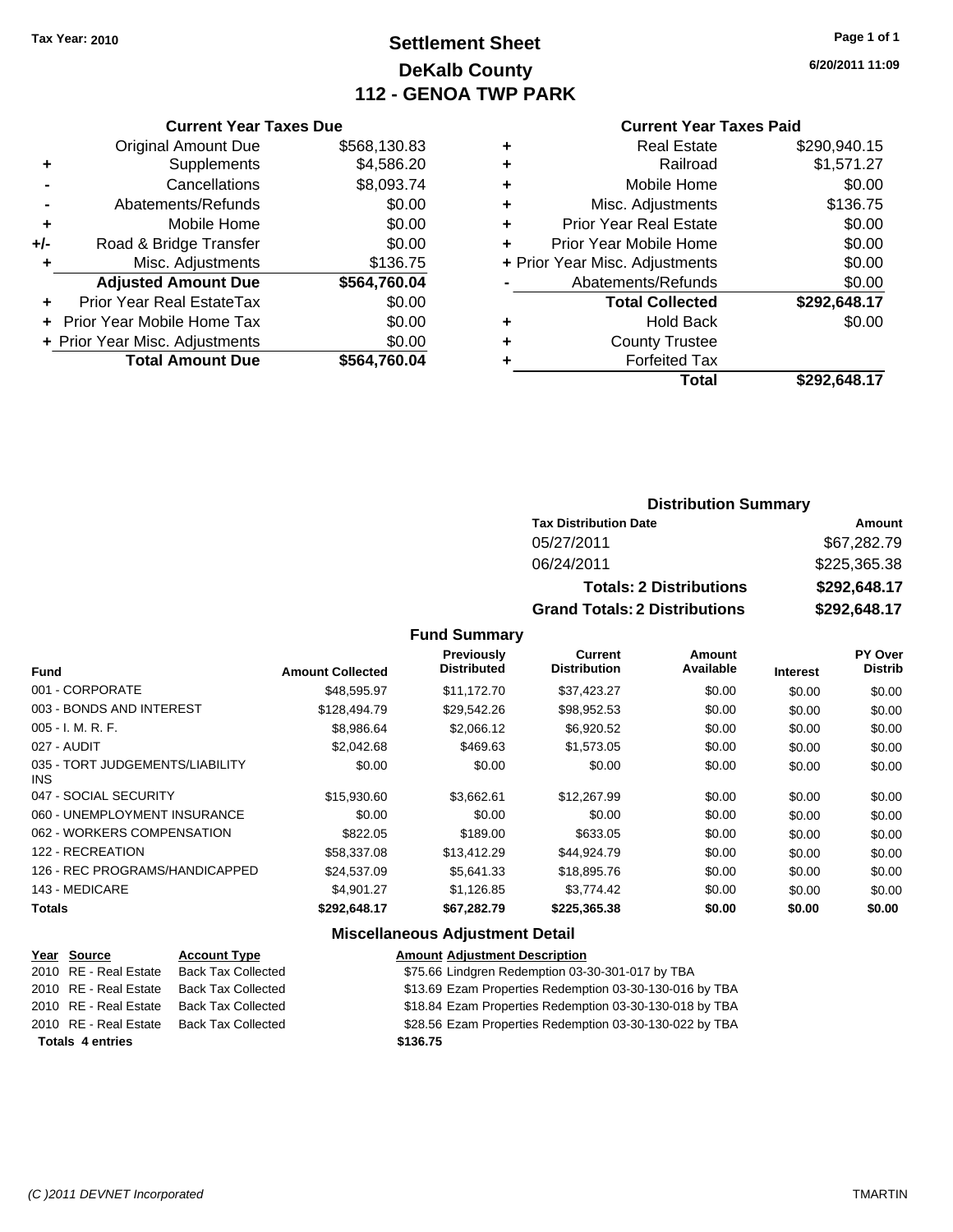# **Settlement Sheet Tax Year: 2010 Page 1 of 1 DeKalb County 113 - KINGSTON TWP PARK**

### **6/20/2011 11:09**

|     | <b>Current Year Taxes Due</b>  |             |  |  |
|-----|--------------------------------|-------------|--|--|
|     | <b>Original Amount Due</b>     | \$46,684.39 |  |  |
| ٠   | Supplements                    | \$349.93    |  |  |
|     | Cancellations                  | \$392.75    |  |  |
|     | Abatements/Refunds             | \$0.00      |  |  |
| ٠   | Mobile Home                    | \$0.00      |  |  |
| +/- | Road & Bridge Transfer         | \$0.00      |  |  |
|     | Misc. Adjustments              | \$0.00      |  |  |
|     | <b>Adjusted Amount Due</b>     | \$46,641.57 |  |  |
|     | Prior Year Real EstateTax      | \$0.00      |  |  |
|     | Prior Year Mobile Home Tax     | \$0.00      |  |  |
|     | + Prior Year Misc. Adjustments | \$0.00      |  |  |
|     | <b>Total Amount Due</b>        | \$46.641.57 |  |  |

| ٠ | <b>Real Estate</b>             | \$24,262.07 |
|---|--------------------------------|-------------|
| ٠ | Railroad                       | \$211.42    |
| ٠ | Mobile Home                    | \$0.00      |
| ٠ | Misc. Adjustments              | \$0.00      |
| ٠ | Prior Year Real Estate         | \$0.00      |
| ÷ | Prior Year Mobile Home         | \$0.00      |
|   | + Prior Year Misc. Adjustments | \$0.00      |
|   | Abatements/Refunds             | \$0.00      |
|   | <b>Total Collected</b>         | \$24,473.49 |
| ٠ | <b>Hold Back</b>               | \$0.00      |
| ٠ | <b>County Trustee</b>          |             |
| ٠ | <b>Forfeited Tax</b>           |             |
|   | Total                          | \$24.473.49 |
|   |                                |             |

|                                               |                         |                                  | <b>Distribution Summary</b>          |                                |                 |                           |
|-----------------------------------------------|-------------------------|----------------------------------|--------------------------------------|--------------------------------|-----------------|---------------------------|
|                                               |                         |                                  | <b>Tax Distribution Date</b>         |                                |                 | Amount                    |
|                                               |                         |                                  | 05/27/2011                           |                                |                 | \$5,575.70                |
|                                               |                         |                                  | 06/24/2011                           |                                |                 | \$18,897.79               |
|                                               |                         |                                  |                                      | <b>Totals: 2 Distributions</b> |                 | \$24,473.49               |
|                                               |                         |                                  | <b>Grand Totals: 2 Distributions</b> |                                |                 | \$24,473.49               |
|                                               |                         | <b>Fund Summary</b>              |                                      |                                |                 |                           |
| Fund                                          | <b>Amount Collected</b> | Previously<br><b>Distributed</b> | Current<br><b>Distribution</b>       | Amount<br>Available            | <b>Interest</b> | PY Over<br><b>Distrib</b> |
| 001 - CORPORATE                               | \$19,508.47             | \$4,444.54                       | \$15,063.93                          | \$0.00                         | \$0.00          | \$0.00                    |
| 035 - TORT JUDGEMENTS/LIABILITY<br><b>INS</b> | \$2,248.95              | \$512.37                         | \$1,736.58                           | \$0.00                         | \$0.00          | \$0.00                    |
| 122 - RECREATION                              | \$2,716.07              | \$618.79                         | \$2,097.28                           | \$0.00                         | \$0.00          | \$0.00                    |
| <b>Totals</b>                                 | \$24,473.49             | \$5,575.70                       | \$18,897.79                          | \$0.00                         | \$0.00          | \$0.00                    |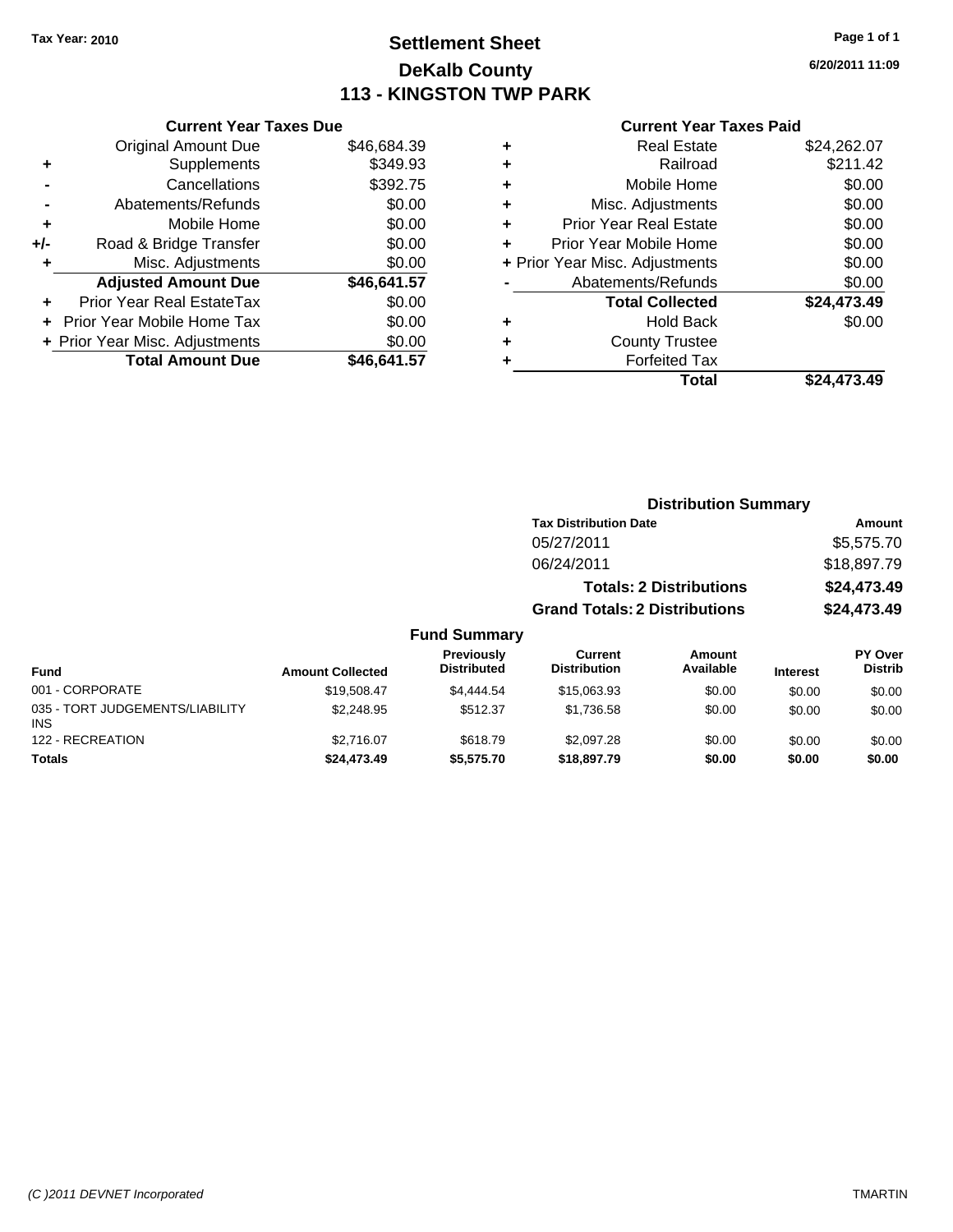# **Settlement Sheet Tax Year: 2010 Page 1 of 1 DeKalb County 114 - SANDWICH PARK**

**6/20/2011 11:09**

### **Current Year Taxes Due**

|     | <b>Original Amount Due</b>        | \$428,489.45 |
|-----|-----------------------------------|--------------|
|     | Supplements                       | \$1,689.87   |
|     | Cancellations                     | \$1,919.79   |
|     | Abatements/Refunds                | \$0.00       |
| ٠   | Mobile Home                       | \$0.00       |
| +/- | Road & Bridge Transfer            | \$0.00       |
| ٠   | Misc. Adjustments                 | \$1.29       |
|     | <b>Adjusted Amount Due</b>        | \$428,260.82 |
|     | Prior Year Real EstateTax         | \$0.00       |
|     | <b>Prior Year Mobile Home Tax</b> | \$0.00       |
|     | + Prior Year Misc. Adjustments    | \$0.00       |
|     | <b>Total Amount Due</b>           | \$428,260.82 |

### **Current Year Taxes Paid**

| <b>Real Estate</b>            | \$218,877.38                   |
|-------------------------------|--------------------------------|
| Railroad                      | \$279.74                       |
| Mobile Home                   | \$0.00                         |
| Misc. Adjustments             | \$1.29                         |
| <b>Prior Year Real Estate</b> | \$0.00                         |
| Prior Year Mobile Home        | \$0.00                         |
|                               | \$0.00                         |
| Abatements/Refunds            | \$0.00                         |
| <b>Total Collected</b>        | \$219,158.41                   |
| <b>Hold Back</b>              | \$0.00                         |
| <b>County Trustee</b>         |                                |
| <b>Forfeited Tax</b>          |                                |
| Total                         | \$219,158.41                   |
|                               | + Prior Year Misc. Adjustments |

### **Distribution Summary**

| <b>Tax Distribution Date</b>         | Amount       |
|--------------------------------------|--------------|
| 05/27/2011                           | \$60,928.49  |
| 06/24/2011                           | \$158,229.92 |
| <b>Totals: 2 Distributions</b>       | \$219,158.41 |
| <b>Grand Totals: 2 Distributions</b> | \$219,158.41 |

**Fund Summary**

|                                               |                         | Previously         | <b>Current</b>      | <b>Amount</b> |                 | PY Over        |
|-----------------------------------------------|-------------------------|--------------------|---------------------|---------------|-----------------|----------------|
| <b>Fund</b>                                   | <b>Amount Collected</b> | <b>Distributed</b> | <b>Distribution</b> | Available     | <b>Interest</b> | <b>Distrib</b> |
| 001 - CORPORATE                               | \$70.914.60             | \$19,715.05        | \$51,199.55         | \$0.00        | \$0.00          | \$0.00         |
| 003 - BONDS AND INTEREST                      | \$49,781.62             | \$13,839.85        | \$35,941.77         | \$0.00        | \$0.00          | \$0.00         |
| $005 - I. M. R. F.$                           | \$13,753.73             | \$3,823.69         | \$9,930.04          | \$0.00        | \$0.00          | \$0.00         |
| 027 - AUDIT                                   | \$3,553.00              | \$987.77           | \$2,565.23          | \$0.00        | \$0.00          | \$0.00         |
| 035 - TORT JUDGEMENTS/LIABILITY<br><b>INS</b> | \$11,085.03             | \$3,081.76         | \$8,003.27          | \$0.00        | \$0.00          | \$0.00         |
| 047 - SOCIAL SECURITY                         | \$4,437.08              | \$1,233.56         | \$3,203.52          | \$0.00        | \$0.00          | \$0.00         |
| 060 - UNEMPLOYMENT INSURANCE                  | \$2,218.54              | \$616.78           | \$1,601.76          | \$0.00        | \$0.00          | \$0.00         |
| 122 - RECREATION                              | \$62,964.66             | \$17,504.88        | \$45,459.78         | \$0.00        | \$0.00          | \$0.00         |
| 125 - PAVING & LIGHTING, STREETS              | \$450.15                | \$125.15           | \$325.00            | \$0.00        | \$0.00          | \$0.00         |
| <b>Totals</b>                                 | \$219,158.41            | \$60,928.49        | \$158,229.92        | \$0.00        | \$0.00          | \$0.00         |
|                                               |                         |                    |                     |               |                 |                |

### **Miscellaneous Adjustment Detail**

| Year Source             | <b>Account Type</b>                      | <b>Amount Adiustment Description</b>               |
|-------------------------|------------------------------------------|----------------------------------------------------|
|                         | 2010 RE - Real Estate Back Tax Collected | \$1.29 Countryview Redemption 19-25-253-058 by TBA |
| <b>Totals 1 entries</b> |                                          | \$1.29                                             |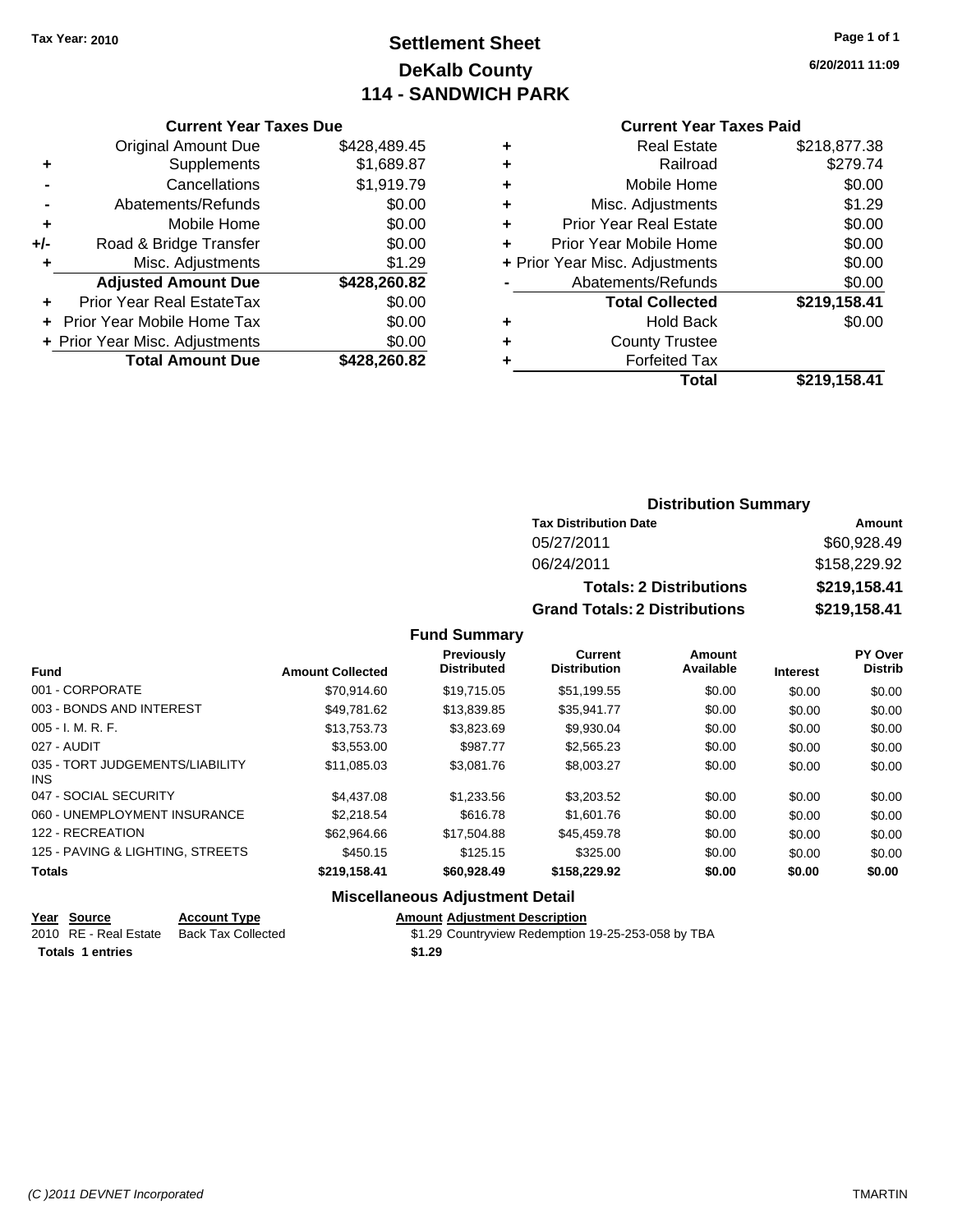# **Settlement Sheet Tax Year: 2010 Page 1 of 1 DeKalb County 115 - SYCAMORE PARK**

**6/20/2011 11:09**

| Current \ |
|-----------|
|           |

| Curr                  |   |                | <b>Current Year Taxes Due</b>  |     |
|-----------------------|---|----------------|--------------------------------|-----|
| Rε                    | ٠ | \$2,142,160.14 | <b>Original Amount Due</b>     |     |
|                       | ٠ | \$20,442.54    | Supplements                    | ٠   |
| Mot                   | ٠ | \$22,795.00    | Cancellations                  |     |
| Misc. Ad              | ٠ | \$0.00         | Abatements/Refunds             |     |
| Prior Year Re         | ٠ | \$0.00         | Mobile Home                    | ٠   |
| Prior Year Mot        |   | \$0.00         | Road & Bridge Transfer         | +/- |
| + Prior Year Misc. Ad |   | \$460.35       | Misc. Adjustments              |     |
| Abatements            |   | \$2,140,268.03 | <b>Adjusted Amount Due</b>     |     |
| <b>Total 0</b>        |   | \$0.00         | Prior Year Real EstateTax      |     |
|                       | ٠ | \$0.00         | + Prior Year Mobile Home Tax   |     |
| Count                 | ٠ | \$0.00         | + Prior Year Misc. Adjustments |     |
| For                   |   | \$2,140,268.03 | <b>Total Amount Due</b>        |     |
|                       |   |                |                                |     |

|                                              | <b>Current Year Taxes Paid</b>   |                |  |  |  |
|----------------------------------------------|----------------------------------|----------------|--|--|--|
|                                              | <b>Real Estate</b>               | \$1,074,095.63 |  |  |  |
| ٠                                            | Railroad                         | \$0.11         |  |  |  |
| ٠                                            | Mobile Home                      | \$0.00         |  |  |  |
| ٠                                            | Misc. Adjustments                | \$460.35       |  |  |  |
| \$0.00<br><b>Prior Year Real Estate</b><br>٠ |                                  |                |  |  |  |
|                                              | \$0.00<br>Prior Year Mobile Home |                |  |  |  |
| + Prior Year Misc. Adjustments               |                                  | \$0.00         |  |  |  |
|                                              | Abatements/Refunds               | \$0.00         |  |  |  |
|                                              | <b>Total Collected</b>           | \$1,074,556.09 |  |  |  |
|                                              | <b>Hold Back</b>                 | \$0.00         |  |  |  |
|                                              | <b>County Trustee</b>            |                |  |  |  |
|                                              | <b>Forfeited Tax</b>             |                |  |  |  |

| Total | \$1,074,556.09 |
|-------|----------------|
|       |                |

| <b>Distribution Summary</b> |  |
|-----------------------------|--|
|-----------------------------|--|

| <b>Tax Distribution Date</b>         | Amount         |
|--------------------------------------|----------------|
| 05/27/2011                           | \$238,456.74   |
| 06/24/2011                           | \$836,099.35   |
| <b>Totals: 2 Distributions</b>       | \$1,074,556.09 |
| <b>Grand Totals: 2 Distributions</b> | \$1,074,556.09 |

**Fund Summary**

|                                                                                                                                                                               | <b>Distribution</b>                                                                                                                                                                                | Available | <b>Interest</b>                                                                                                                                                            | <b>Distrib</b>                                                                                                       |
|-------------------------------------------------------------------------------------------------------------------------------------------------------------------------------|----------------------------------------------------------------------------------------------------------------------------------------------------------------------------------------------------|-----------|----------------------------------------------------------------------------------------------------------------------------------------------------------------------------|----------------------------------------------------------------------------------------------------------------------|
|                                                                                                                                                                               |                                                                                                                                                                                                    |           | \$0.00                                                                                                                                                                     | \$0.00                                                                                                               |
|                                                                                                                                                                               |                                                                                                                                                                                                    |           | \$0.00                                                                                                                                                                     | \$0.00                                                                                                               |
|                                                                                                                                                                               |                                                                                                                                                                                                    |           | \$0.00                                                                                                                                                                     | \$0.00                                                                                                               |
| \$0.00                                                                                                                                                                        |                                                                                                                                                                                                    |           | \$0.00                                                                                                                                                                     | \$0.00                                                                                                               |
|                                                                                                                                                                               |                                                                                                                                                                                                    |           | \$0.00                                                                                                                                                                     | \$0.00                                                                                                               |
|                                                                                                                                                                               |                                                                                                                                                                                                    |           | \$0.00                                                                                                                                                                     | \$0.00                                                                                                               |
|                                                                                                                                                                               |                                                                                                                                                                                                    |           | \$0.00                                                                                                                                                                     | \$0.00                                                                                                               |
|                                                                                                                                                                               |                                                                                                                                                                                                    |           | \$0.00                                                                                                                                                                     | \$0.00                                                                                                               |
|                                                                                                                                                                               |                                                                                                                                                                                                    |           | \$0.00                                                                                                                                                                     | \$0.00                                                                                                               |
| \$0.00                                                                                                                                                                        |                                                                                                                                                                                                    |           | \$0.00                                                                                                                                                                     | \$0.00                                                                                                               |
|                                                                                                                                                                               |                                                                                                                                                                                                    |           | \$0.00                                                                                                                                                                     | \$0.00                                                                                                               |
|                                                                                                                                                                               |                                                                                                                                                                                                    |           | \$0.00                                                                                                                                                                     | \$0.00                                                                                                               |
| \$234,256.43<br>\$272,509.58<br>\$49.170.62<br>\$0.00<br>\$11,549.33<br>\$49,170.62<br>\$168,055,20<br>\$44,648.88<br>\$151.493.07<br>\$0.00<br>\$93,702.36<br>\$1,074,556.09 | <b>Distributed</b><br><b>Amount Collected</b><br>\$51,984.27<br>\$60,473.11<br>\$10.911.55<br>\$2,562.93<br>\$10,911.55<br>\$37.293.44<br>\$9,908.12<br>\$33,618.11<br>\$20,793.66<br>\$238,456.74 |           | \$182,272.16<br>\$212,036.47<br>\$38,259.07<br>\$0.00<br>\$8,986.40<br>\$38,259.07<br>\$130,761.76<br>\$34,740.76<br>\$117,874.96<br>\$0.00<br>\$72,908.70<br>\$836,099.35 | \$0.00<br>\$0.00<br>\$0.00<br>\$0.00<br>\$0.00<br>\$0.00<br>\$0.00<br>\$0.00<br>\$0.00<br>\$0.00<br>\$0.00<br>\$0.00 |

### **Miscellaneous Adjustment Detail**

**Year Source Account Type Amount Adjustment Description** 2010 RE - Real Estate Back Tax Collected \$29.51 Brown's Supermarket Redemption 06-32-282-008 by TBA 2010 RE - Real Estate Back Tax Collected \$4.69 Stogsdill Redemption 06-32-328-005 by TBA 2010 RE - Real Estate Paymt In Lieu of Tax \$426.15 Sycamore Units-Housing Authority by TBA **Totals \$460.35 3 entries**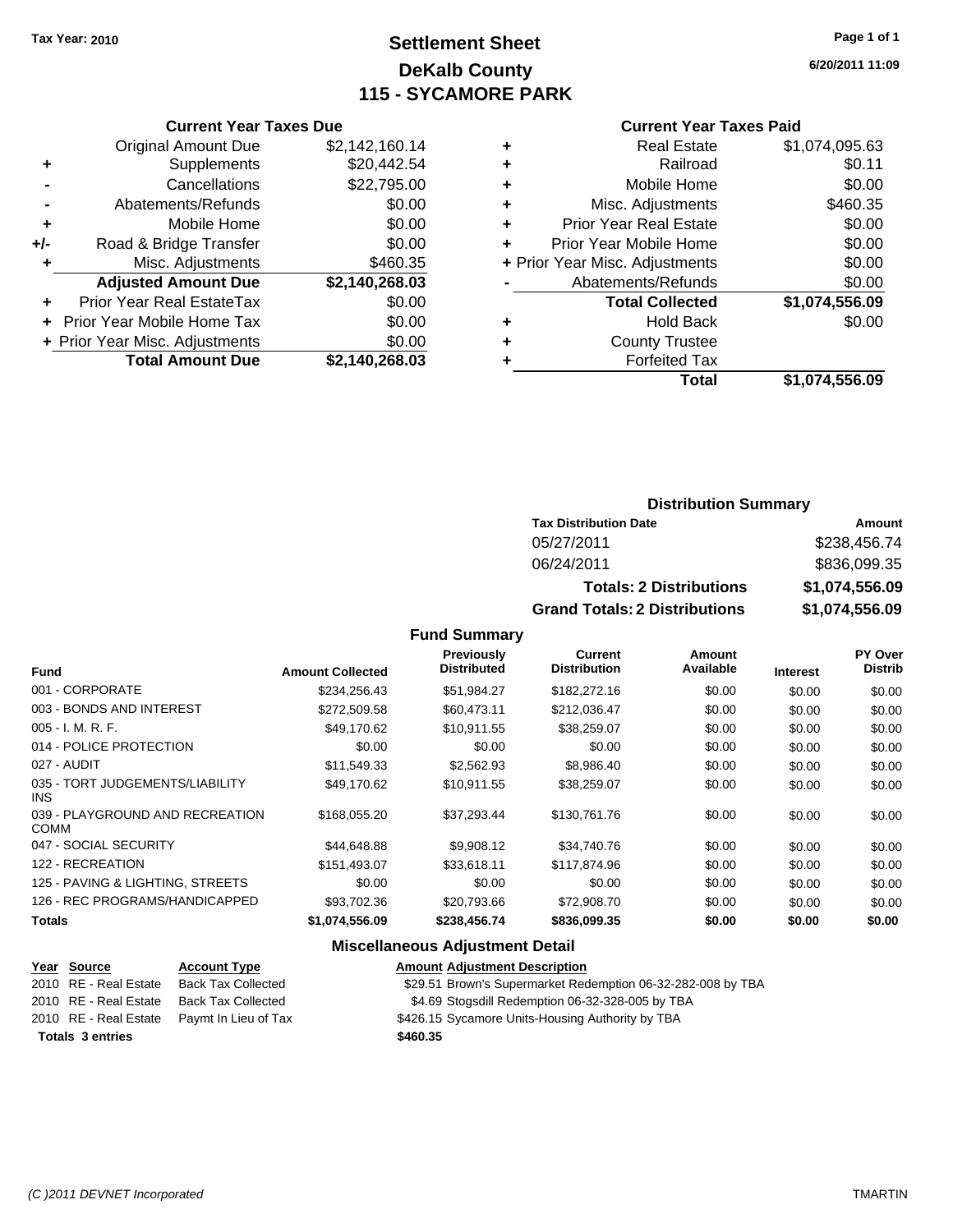# **Settlement Sheet Tax Year: 2010 Page 1 of 1 DeKalb County 120 - SCHOOL DISTRICT 1**

**6/20/2011 11:09**

#### **Current Year Taxes Paid**

|     | <b>Current Year Taxes Due</b>  |              |
|-----|--------------------------------|--------------|
|     | <b>Original Amount Due</b>     | \$410,483.57 |
| ٠   | Supplements                    | \$0.00       |
|     | Cancellations                  | \$0.00       |
|     | Abatements/Refunds             | \$0.00       |
| ٠   | Mobile Home                    | \$0.00       |
| +/- | Road & Bridge Transfer         | \$0.00       |
| ٠   | Misc. Adjustments              | \$0.00       |
|     | <b>Adjusted Amount Due</b>     | \$410,483.57 |
|     | Prior Year Real EstateTax      | \$0.00       |
|     | Prior Year Mobile Home Tax     | \$0.00       |
|     | + Prior Year Misc. Adjustments | \$0.00       |
|     | <b>Total Amount Due</b>        | \$410,483.57 |
|     |                                |              |

| ٠ | <b>Real Estate</b>             | \$241,930.80 |
|---|--------------------------------|--------------|
| ٠ | Railroad                       | \$0.00       |
| ٠ | Mobile Home                    | \$0.00       |
| ٠ | Misc. Adjustments              | \$0.00       |
| ÷ | <b>Prior Year Real Estate</b>  | \$0.00       |
| ٠ | Prior Year Mobile Home         | \$0.00       |
|   | + Prior Year Misc. Adjustments | \$0.00       |
|   | Abatements/Refunds             | \$0.00       |
|   | <b>Total Collected</b>         | \$241,930.80 |
| ٠ | <b>Hold Back</b>               | \$0.00       |
| ٠ | <b>County Trustee</b>          |              |
| ٠ | <b>Forfeited Tax</b>           |              |
|   | Total                          | \$241,930.80 |
|   |                                |              |

### **Distribution Summary**

| <b>Tax Distribution Date</b>         | Amount       |
|--------------------------------------|--------------|
| 05/27/2011                           | \$61.859.84  |
| 06/24/2011                           | \$180,070.96 |
| <b>Totals: 2 Distributions</b>       | \$241,930.80 |
| <b>Grand Totals: 2 Distributions</b> | \$241,930.80 |

|                                         |                         | Previously         | Current             | Amount    |                 | PY Over        |
|-----------------------------------------|-------------------------|--------------------|---------------------|-----------|-----------------|----------------|
| <b>Fund</b>                             | <b>Amount Collected</b> | <b>Distributed</b> | <b>Distribution</b> | Available | <b>Interest</b> | <b>Distrib</b> |
| 002 - EDUCATION                         | \$157.141.04            | \$40.179.74        | \$116,961.30        | \$0.00    | \$0.00          | \$0.00         |
| 003 - BONDS AND INTEREST                | \$21,681.60             | \$5,543.82         | \$16,137.78         | \$0.00    | \$0.00          | \$0.00         |
| 004 - OPERATIONS & MAINTENANCE          | \$24,175.66             | \$6,181.53         | \$17,994.13         | \$0.00    | \$0.00          | \$0.00         |
| $005 - I. M. R. F.$                     | \$2,446.65              | \$625.59           | \$1,821.06          | \$0.00    | \$0.00          | \$0.00         |
| 030 - TRANSPORTATION SYSTEM             | \$9,670.22              | \$2,472.60         | \$7,197.62          | \$0.00    | \$0.00          | \$0.00         |
| 031 - WORKING CASH                      | \$2,417.62              | \$618.17           | \$1,799.45          | \$0.00    | \$0.00          | \$0.00         |
| 032 - FIRE PREV/SFTY/ENERGY             | \$2,417.62              | \$618.17           | \$1,799.45          | \$0.00    | \$0.00          | \$0.00         |
| 033 - SPECIAL EDUCATION                 | \$1,934.00              | \$494.51           | \$1,439.49          | \$0.00    | \$0.00          | \$0.00         |
| 035 - TORT JUDGEMENTS/LIABILITY<br>INS. | \$13,030.63             | \$3,331.83         | \$9,698.80          | \$0.00    | \$0.00          | \$0.00         |
| 047 - SOCIAL SECURITY                   | \$4,598.14              | \$1.175.71         | \$3,422.43          | \$0.00    | \$0.00          | \$0.00         |
| 057 - LEASE/PURCHASE/RENTAL             | \$2,417.62              | \$618.17           | \$1.799.45          | \$0.00    | \$0.00          | \$0.00         |
| <b>Totals</b>                           | \$241,930.80            | \$61,859.84        | \$180,070.96        | \$0.00    | \$0.00          | \$0.00         |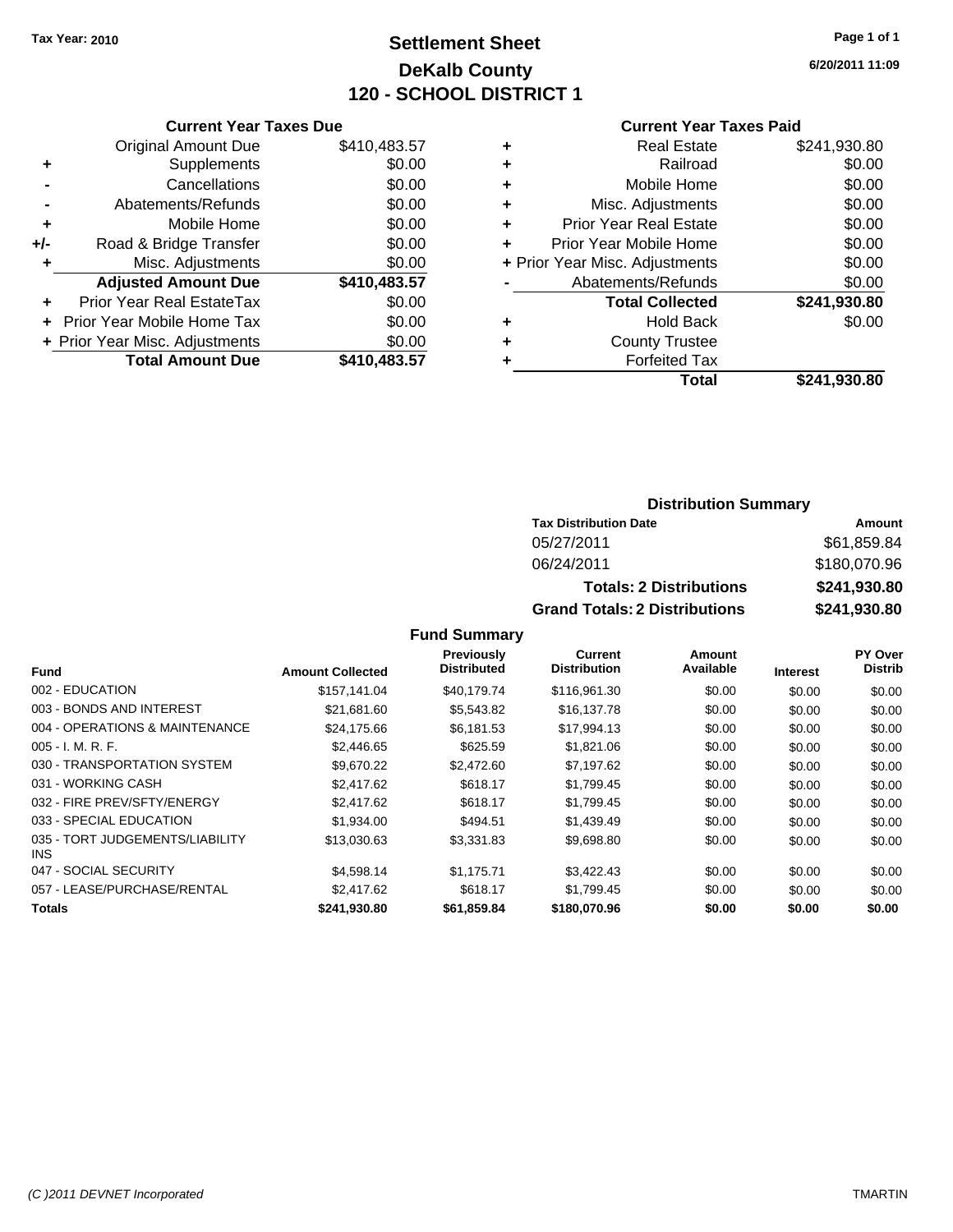# **Settlement Sheet Tax Year: 2010 Page 1 of 1 DeKalb County 121 - SCHOOL DISTRICT 9**

**6/20/2011 11:09**

|     | <b>Current Year Taxes Due</b>    |             |
|-----|----------------------------------|-------------|
|     | <b>Original Amount Due</b>       | \$71,187.17 |
| ٠   | Supplements                      | \$0.00      |
|     | Cancellations                    | \$0.00      |
|     | Abatements/Refunds               | \$0.00      |
| ٠   | Mobile Home                      | \$0.00      |
| +/- | Road & Bridge Transfer           | \$0.00      |
|     | Misc. Adjustments                | \$0.00      |
|     | <b>Adjusted Amount Due</b>       | \$71,187.17 |
|     | <b>Prior Year Real EstateTax</b> | \$0.00      |
|     | Prior Year Mobile Home Tax       | \$0.00      |
|     | + Prior Year Misc. Adjustments   | \$0.00      |
|     | <b>Total Amount Due</b>          | \$71,187.17 |
|     |                                  |             |

#### **Current Year Taxes Paid**

| ٠ | <b>Real Estate</b>             | \$41,693.70 |
|---|--------------------------------|-------------|
| ٠ | Railroad                       | \$1,765.64  |
| ٠ | Mobile Home                    | \$0.00      |
| ٠ | Misc. Adjustments              | \$0.00      |
| ٠ | <b>Prior Year Real Estate</b>  | \$0.00      |
| ÷ | Prior Year Mobile Home         | \$0.00      |
|   | + Prior Year Misc. Adjustments | \$0.00      |
|   | Abatements/Refunds             | \$0.00      |
|   | <b>Total Collected</b>         | \$43,459.34 |
| ٠ | Hold Back                      | \$0.00      |
| ٠ | <b>County Trustee</b>          |             |
| ٠ | <b>Forfeited Tax</b>           |             |
|   | Total                          | \$43,459.34 |
|   |                                |             |

### **Distribution Summary**

| <b>Tax Distribution Date</b>         | Amount      |
|--------------------------------------|-------------|
| 05/27/2011                           | \$13.051.44 |
| 06/24/2011                           | \$30,407.90 |
| <b>Totals: 2 Distributions</b>       | \$43,459,34 |
| <b>Grand Totals: 2 Distributions</b> | \$43,459.34 |

|                                         |                         | <b>Previously</b>  | Current             | Amount    |                 | PY Over        |
|-----------------------------------------|-------------------------|--------------------|---------------------|-----------|-----------------|----------------|
| Fund                                    | <b>Amount Collected</b> | <b>Distributed</b> | <b>Distribution</b> | Available | <b>Interest</b> | <b>Distrib</b> |
| 002 - EDUCATION                         | \$24.768.17             | \$7.438.23         | \$17,329.94         | \$0.00    | \$0.00          | \$0.00         |
| 003 - BONDS AND INTEREST                | \$6.977.48              | \$2,095.43         | \$4,882.05          | \$0.00    | \$0.00          | \$0.00         |
| 004 - OPERATIONS & MAINTENANCE          | \$6.715.98              | \$2.016.90         | \$4,699.08          | \$0.00    | \$0.00          | \$0.00         |
| $005 - I. M. R. F.$                     | \$517.95                | \$155.55           | \$362.40            | \$0.00    | \$0.00          | \$0.00         |
| 030 - TRANSPORTATION SYSTEM             | \$1,905.27              | \$572.18           | \$1,333.09          | \$0.00    | \$0.00          | \$0.00         |
| 031 - WORKING CASH                      | \$476.31                | \$143.04           | \$333.27            | \$0.00    | \$0.00          | \$0.00         |
| 032 - FIRE PREV/SFTY/ENERGY             | \$476.31                | \$143.04           | \$333.27            | \$0.00    | \$0.00          | \$0.00         |
| 033 - SPECIAL EDUCATION                 | \$381.06                | \$114.44           | \$266.62            | \$0.00    | \$0.00          | \$0.00         |
| 035 - TORT JUDGEMENTS/LIABILITY<br>INS. | \$246.55                | \$74.04            | \$172.51            | \$0.00    | \$0.00          | \$0.00         |
| 047 - SOCIAL SECURITY                   | \$517.95                | \$155.55           | \$362.40            | \$0.00    | \$0.00          | \$0.00         |
| 057 - LEASE/PURCHASE/RENTAL             | \$476.31                | \$143.04           | \$333.27            | \$0.00    | \$0.00          | \$0.00         |
| Totals                                  | \$43,459.34             | \$13.051.44        | \$30,407.90         | \$0.00    | \$0.00          | \$0.00         |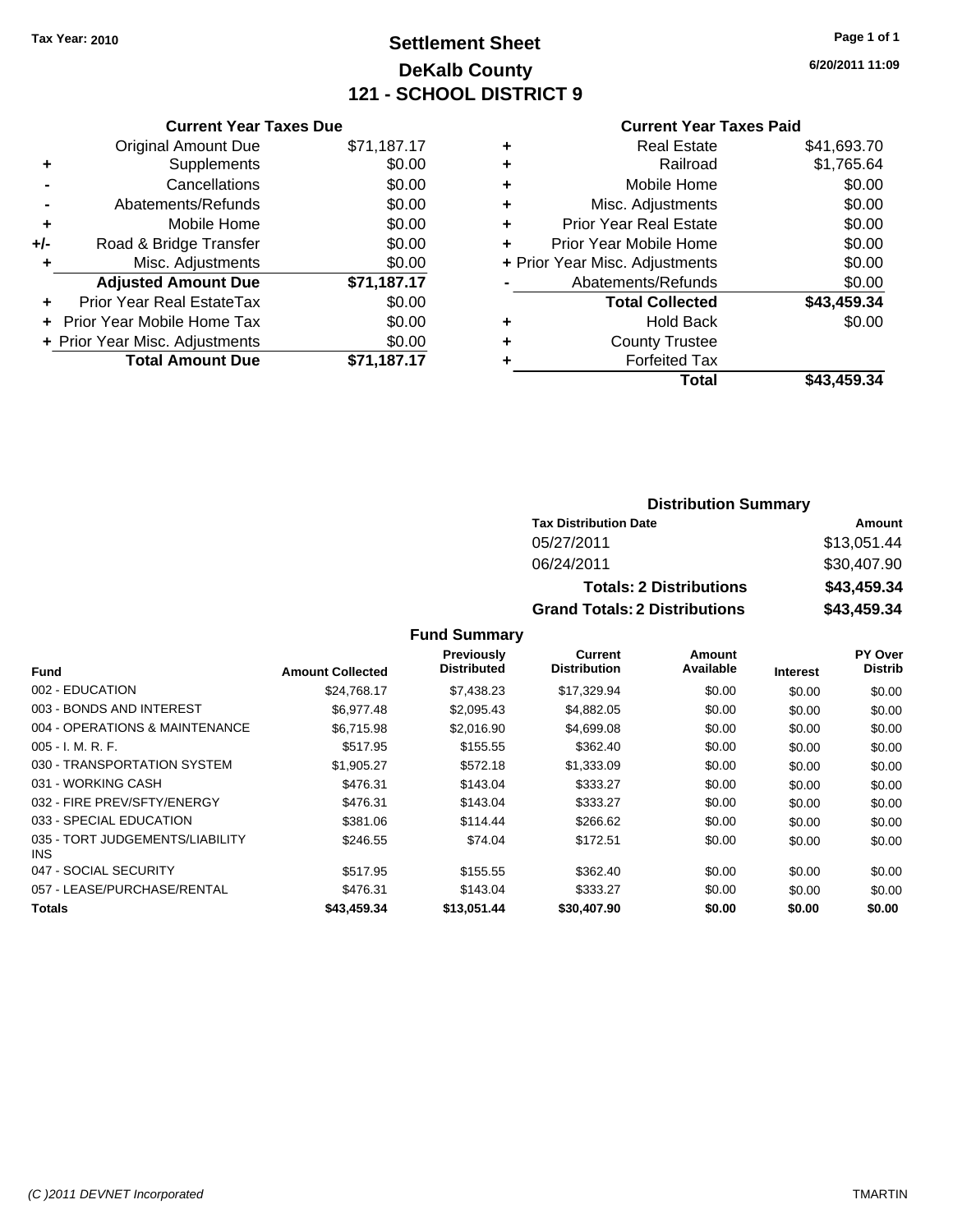# **Settlement Sheet Tax Year: 2010 Page 1 of 1 DeKalb County 122 - SCHOOL DISTRICT 100**

**6/20/2011 11:09**

#### **Current Year Taxes Paid**

| <b>Current Year Taxes Due</b>     |                                |
|-----------------------------------|--------------------------------|
| <b>Original Amount Due</b>        | \$11,402.16                    |
| Supplements                       | \$0.00                         |
| Cancellations                     | \$0.00                         |
| Abatements/Refunds                | \$0.00                         |
| Mobile Home                       | \$0.00                         |
| Road & Bridge Transfer            | \$0.00                         |
| Misc. Adjustments                 | \$0.00                         |
| <b>Adjusted Amount Due</b>        | \$11,402.16                    |
| Prior Year Real EstateTax         | \$0.00                         |
| <b>Prior Year Mobile Home Tax</b> | \$0.00                         |
|                                   | \$0.00                         |
| <b>Total Amount Due</b>           | \$11.402.16                    |
|                                   | + Prior Year Misc. Adjustments |

| ٠ | <b>Real Estate</b>             | \$8,738.82 |
|---|--------------------------------|------------|
| ٠ | Railroad                       | \$0.00     |
| ٠ | Mobile Home                    | \$0.00     |
| ٠ | Misc. Adjustments              | \$0.00     |
| ٠ | <b>Prior Year Real Estate</b>  | \$0.00     |
| ÷ | Prior Year Mobile Home         | \$0.00     |
|   | + Prior Year Misc. Adjustments | \$0.00     |
|   | Abatements/Refunds             | \$0.00     |
|   | <b>Total Collected</b>         | \$8,738.82 |
| ٠ | <b>Hold Back</b>               | \$0.00     |
| ٠ | <b>County Trustee</b>          |            |
|   | <b>Forfeited Tax</b>           |            |
|   | Total                          | \$8.738.82 |

| <b>Distribution Summary</b>          |            |
|--------------------------------------|------------|
| <b>Tax Distribution Date</b>         | Amount     |
| 05/27/2011                           | \$8,738.82 |
| <b>Totals: 1 Distributions</b>       | \$8,738.82 |
| <b>Grand Totals: 1 Distributions</b> | \$8,738.82 |

|                                         |                         | Previously  | Current             | Amount    |                 | <b>PY Over</b> |
|-----------------------------------------|-------------------------|-------------|---------------------|-----------|-----------------|----------------|
| Fund                                    | <b>Amount Collected</b> | Distributed | <b>Distribution</b> | Available | <b>Interest</b> | <b>Distrib</b> |
| 002 - EDUCATION                         | \$4,986.60              | \$4,986.60  | \$0.00              | \$0.00    | \$0.00          | \$0.00         |
| 003 - BONDS AND INTEREST                | \$1,580.13              | \$1,580.13  | \$0.00              | \$0.00    | \$0.00          | \$0.00         |
| 004 - OPERATIONS & MAINTENANCE          | \$1.173.55              | \$1.173.55  | \$0.00              | \$0.00    | \$0.00          | \$0.00         |
| $005 - I. M. R. F.$                     | \$102.68                | \$102.68    | \$0.00              | \$0.00    | \$0.00          | \$0.00         |
| 030 - TRANSPORTATION SYSTEM             | \$400.97                | \$400.97    | \$0.00              | \$0.00    | \$0.00          | \$0.00         |
| 031 - WORKING CASH                      | \$0.00                  | \$0.00      | \$0.00              | \$0.00    | \$0.00          | \$0.00         |
| 032 - FIRE PREV/SFTY/ENERGY             | \$75.31                 | \$75.31     | \$0.00              | \$0.00    | \$0.00          | \$0.00         |
| 033 - SPECIAL EDUCATION                 | \$84.12                 | \$84.12     | \$0.00              | \$0.00    | \$0.00          | \$0.00         |
| 035 - TORT JUDGEMENTS/LIABILITY<br>INS. | \$136.92                | \$136.92    | \$0.00              | \$0.00    | \$0.00          | \$0.00         |
| 047 - SOCIAL SECURITY                   | \$198.54                | \$198.54    | \$0.00              | \$0.00    | \$0.00          | \$0.00         |
| 057 - LEASE/PURCHASE/RENTAL             | \$0.00                  | \$0.00      | \$0.00              | \$0.00    | \$0.00          | \$0.00         |
| <b>Totals</b>                           | \$8,738.82              | \$8.738.82  | \$0.00              | \$0.00    | \$0.00          | \$0.00         |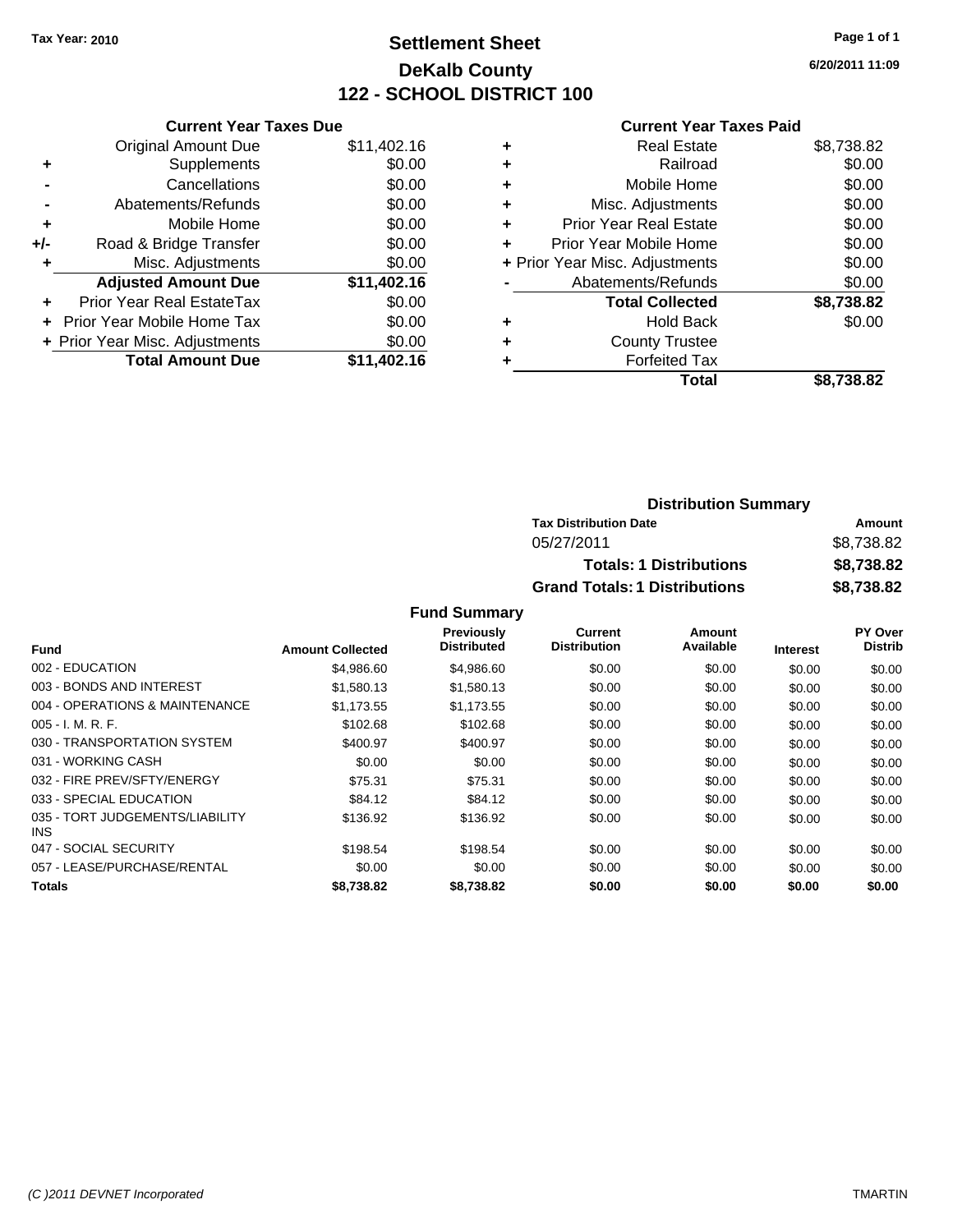# **Settlement Sheet Tax Year: 2010 Page 1 of 1 DeKalb County 123 - SCHOOL DISTRICT 161**

**6/20/2011 11:09**

#### **Current Year Taxes Paid**

|     | <b>Current Year Taxes Due</b>  |             |
|-----|--------------------------------|-------------|
|     | <b>Original Amount Due</b>     | \$66,860.47 |
| ٠   | Supplements                    | \$0.00      |
|     | Cancellations                  | \$0.00      |
|     | Abatements/Refunds             | \$0.00      |
| ٠   | Mobile Home                    | \$0.00      |
| +/- | Road & Bridge Transfer         | \$0.00      |
|     | Misc. Adjustments              | \$0.00      |
|     | <b>Adjusted Amount Due</b>     | \$66,860.47 |
|     | Prior Year Real EstateTax      | \$0.00      |
|     | Prior Year Mobile Home Tax     | \$0.00      |
|     | + Prior Year Misc. Adjustments | \$0.00      |
|     | <b>Total Amount Due</b>        | \$66,860,47 |
|     |                                |             |

| <b>Real Estate</b>            | \$39,110.34                    |
|-------------------------------|--------------------------------|
| Railroad                      | \$0.00                         |
| Mobile Home                   | \$0.00                         |
| Misc. Adjustments             | \$0.00                         |
| <b>Prior Year Real Estate</b> | \$0.00                         |
| Prior Year Mobile Home        | \$0.00                         |
|                               | \$0.00                         |
| Abatements/Refunds            | \$0.00                         |
| <b>Total Collected</b>        | \$39,110.34                    |
| <b>Hold Back</b>              | \$0.00                         |
| <b>County Trustee</b>         |                                |
| <b>Forfeited Tax</b>          |                                |
| Total                         | \$39,110.34                    |
|                               | + Prior Year Misc. Adjustments |

### **Distribution Summary**

| <b>Tax Distribution Date</b>         | Amount      |
|--------------------------------------|-------------|
| 05/27/2011                           | \$6,473.94  |
| 06/24/2011                           | \$32,636,40 |
| <b>Totals: 2 Distributions</b>       | \$39,110.34 |
| <b>Grand Totals: 2 Distributions</b> | \$39,110.34 |

|                                         |                         | <b>Previously</b>  | Current             | Amount    |                 | <b>PY Over</b> |
|-----------------------------------------|-------------------------|--------------------|---------------------|-----------|-----------------|----------------|
| <b>Fund</b>                             | <b>Amount Collected</b> | <b>Distributed</b> | <b>Distribution</b> | Available | <b>Interest</b> | <b>Distrib</b> |
| 002 - EDUCATION                         | \$29,169.40             | \$4,828.42         | \$24,340.98         | \$0.00    | \$0.00          | \$0.00         |
| 003 - BONDS AND INTEREST                | \$0.00                  | \$0.00             | \$0.00              | \$0.00    | \$0.00          | \$0.00         |
| 004 - OPERATIONS & MAINTENANCE          | \$3,063.24              | \$507.06           | \$2,556.18          | \$0.00    | \$0.00          | \$0.00         |
| $005 - I. M. R. F.$                     | \$1,029.30              | \$170.38           | \$858.92            | \$0.00    | \$0.00          | \$0.00         |
| 030 - TRANSPORTATION SYSTEM             | \$1,471.72              | \$243.61           | \$1.228.11          | \$0.00    | \$0.00          | \$0.00         |
| 031 - WORKING CASH                      | \$613.68                | \$101.58           | \$512.10            | \$0.00    | \$0.00          | \$0.00         |
| 033 - SPECIAL EDUCATION                 | \$245.19                | \$40.59            | \$204.60            | \$0.00    | \$0.00          | \$0.00         |
| 035 - TORT JUDGEMENTS/LIABILITY<br>INS. | \$1,935.96              | \$320.46           | \$1,615.50          | \$0.00    | \$0.00          | \$0.00         |
| 047 - SOCIAL SECURITY                   | \$968.17                | \$160.26           | \$807.91            | \$0.00    | \$0.00          | \$0.00         |
| 057 - LEASE/PURCHASE/RENTAL             | \$613.68                | \$101.58           | \$512.10            | \$0.00    | \$0.00          | \$0.00         |
| <b>Totals</b>                           | \$39,110.34             | \$6,473.94         | \$32,636.40         | \$0.00    | \$0.00          | \$0.00         |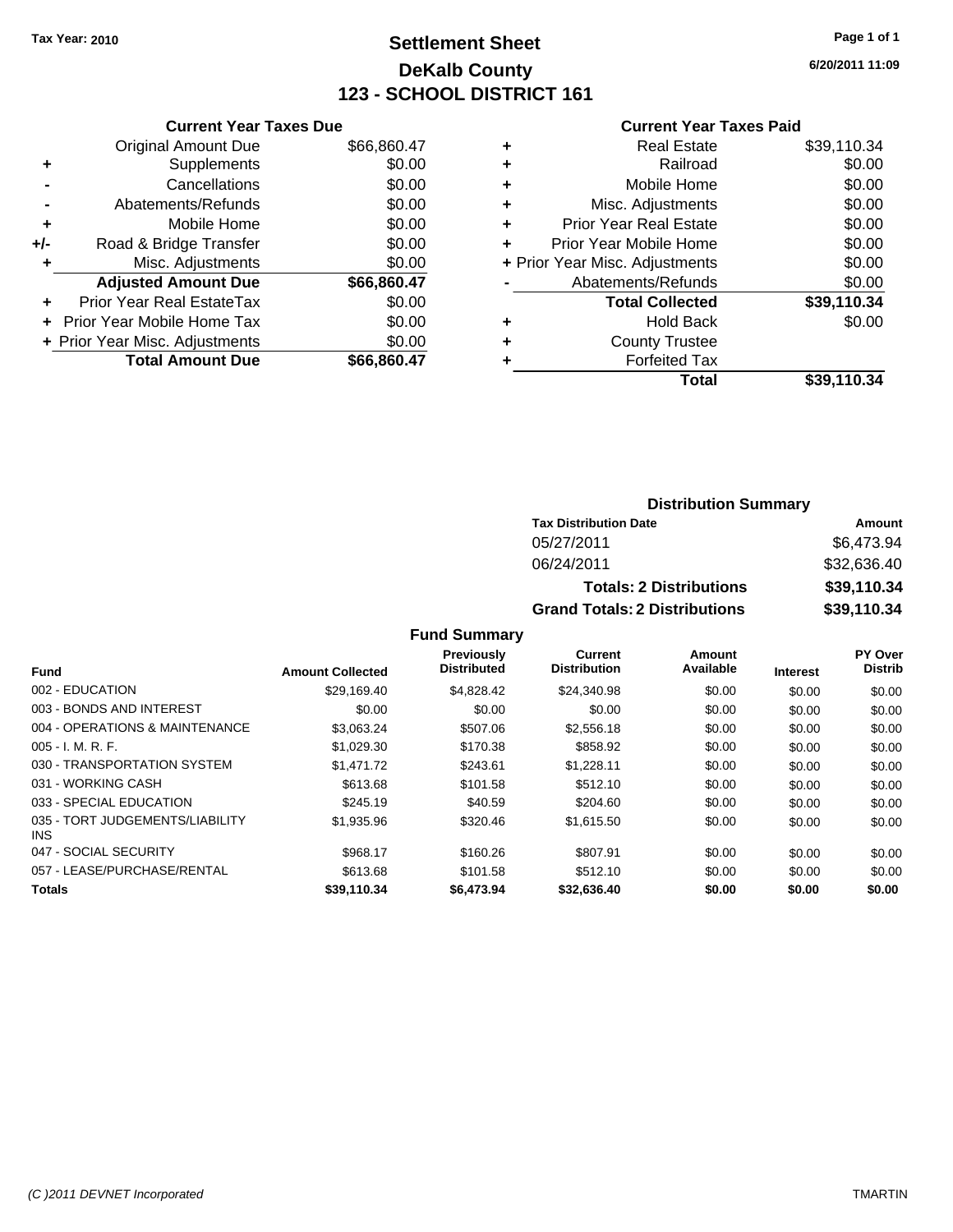## **Settlement Sheet Tax Year: 2010 Page 1 of 1 DeKalb County 124 - SCHOOL DISTRICT 212**

**6/20/2011 11:09**

#### **Current Year Taxes Paid**

|     | <b>Current Year Taxes Due</b>    |              |
|-----|----------------------------------|--------------|
|     | <b>Original Amount Due</b>       | \$271,947.03 |
| ٠   | Supplements                      | \$763.94     |
|     | Cancellations                    | \$1,452.00   |
|     | Abatements/Refunds               | \$0.00       |
| ٠   | Mobile Home                      | \$0.00       |
| +/- | Road & Bridge Transfer           | \$0.00       |
| ٠   | Misc. Adjustments                | \$0.00       |
|     | <b>Adjusted Amount Due</b>       | \$271,258.97 |
| ٠   | <b>Prior Year Real EstateTax</b> | \$0.00       |
|     | Prior Year Mobile Home Tax       | \$0.00       |
|     | + Prior Year Misc. Adjustments   | \$0.00       |
|     | <b>Total Amount Due</b>          | \$271,258.97 |
|     |                                  |              |

|   | <b>Real Estate</b>             | \$141,290.53 |
|---|--------------------------------|--------------|
| ٠ | Railroad                       | \$0.00       |
| ٠ | Mobile Home                    | \$0.00       |
| ٠ | Misc. Adjustments              | \$0.00       |
| ٠ | Prior Year Real Estate         | \$0.00       |
| ÷ | Prior Year Mobile Home         | \$0.00       |
|   | + Prior Year Misc. Adjustments | \$0.00       |
|   | Abatements/Refunds             | \$0.00       |
|   | <b>Total Collected</b>         | \$141,290.53 |
| ٠ | <b>Hold Back</b>               | \$0.00       |
| ٠ | <b>County Trustee</b>          |              |
| ٠ | <b>Forfeited Tax</b>           |              |
|   | Total                          | \$141,290.53 |
|   |                                |              |

### **Distribution Summary**

| <b>Tax Distribution Date</b>         | Amount       |
|--------------------------------------|--------------|
| 05/27/2011                           | \$25,564.69  |
| 06/24/2011                           | \$115,725.84 |
| <b>Totals: 2 Distributions</b>       | \$141,290.53 |
| <b>Grand Totals: 2 Distributions</b> | \$141,290.53 |

|                                         |                         | Previously         | Current             | Amount    |                 | <b>PY Over</b> |
|-----------------------------------------|-------------------------|--------------------|---------------------|-----------|-----------------|----------------|
| <b>Fund</b>                             | <b>Amount Collected</b> | <b>Distributed</b> | <b>Distribution</b> | Available | <b>Interest</b> | <b>Distrib</b> |
| 002 - EDUCATION                         | \$72.191.71             | \$13,062.15        | \$59,129.56         | \$0.00    | \$0.00          | \$0.00         |
| 003 - BONDS AND INTEREST                | \$19,421.23             | \$3,514.02         | \$15,907.21         | \$0.00    | \$0.00          | \$0.00         |
| 004 - OPERATIONS & MAINTENANCE          | \$13,883.06             | \$2,511.96         | \$11,371.10         | \$0.00    | \$0.00          | \$0.00         |
| $005 - I. M. R. F.$                     | \$2,261.21              | \$409.14           | \$1,852.07          | \$0.00    | \$0.00          | \$0.00         |
| 030 - TRANSPORTATION SYSTEM             | \$6,663.82              | \$1,205.73         | \$5,458.09          | \$0.00    | \$0.00          | \$0.00         |
| 031 - WORKING CASH                      | \$2,776.64              | \$502.40           | \$2,274.24          | \$0.00    | \$0.00          | \$0.00         |
| 032 - FIRE PREV/SFTY/ENERGY             | \$560.36                | \$101.39           | \$458.97            | \$0.00    | \$0.00          | \$0.00         |
| 033 - SPECIAL EDUCATION                 | \$1.110.68              | \$200.96           | \$909.72            | \$0.00    | \$0.00          | \$0.00         |
| 035 - TORT JUDGEMENTS/LIABILITY<br>INS. | \$16,963.48             | \$3,069.32         | \$13,894.16         | \$0.00    | \$0.00          | \$0.00         |
| 047 - SOCIAL SECURITY                   | \$2,681.70              | \$485.22           | \$2.196.48          | \$0.00    | \$0.00          | \$0.00         |
| 057 - LEASE/PURCHASE/RENTAL             | \$2,776.64              | \$502.40           | \$2,274.24          | \$0.00    | \$0.00          | \$0.00         |
| <b>Totals</b>                           | \$141,290.53            | \$25,564.69        | \$115,725.84        | \$0.00    | \$0.00          | \$0.00         |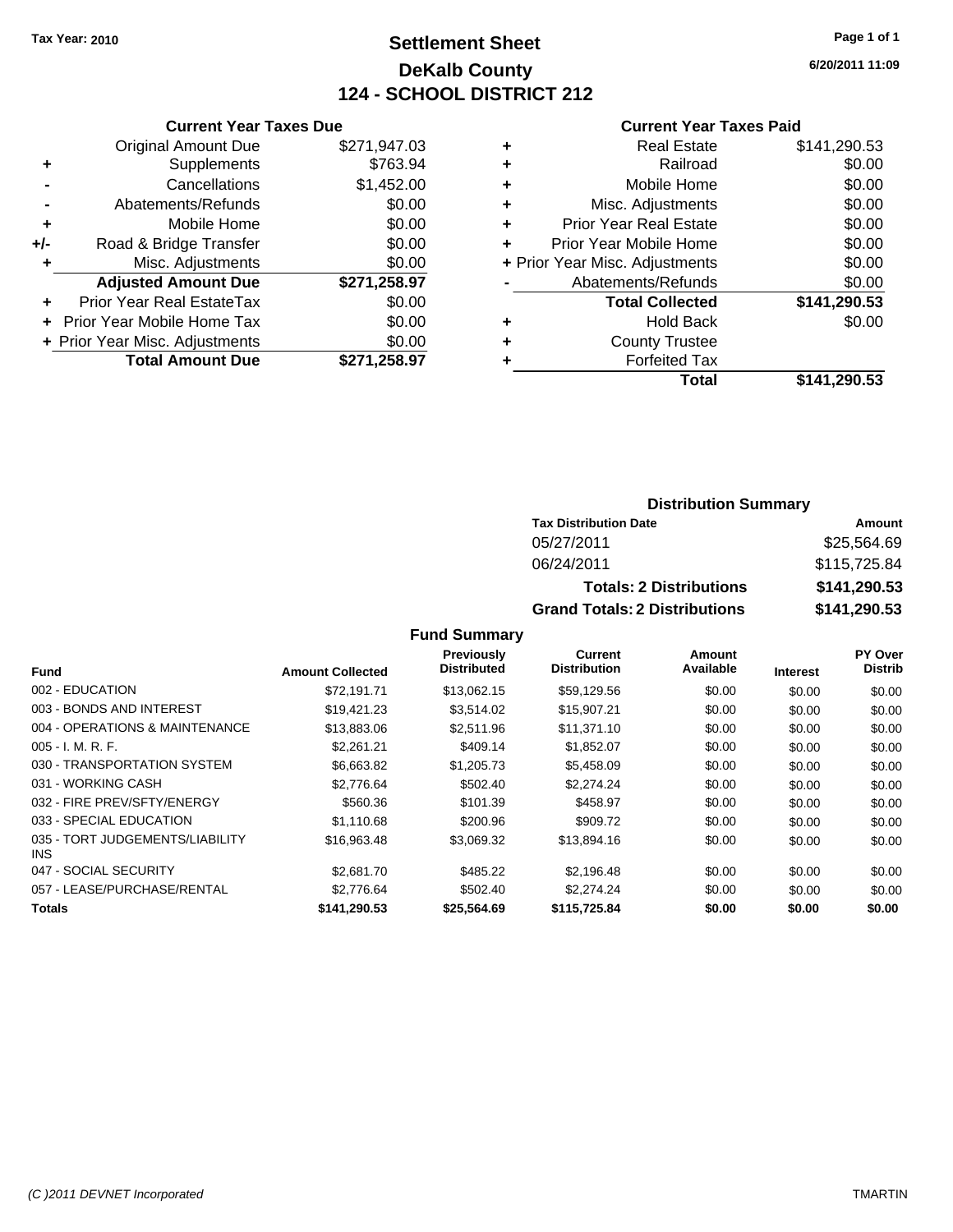# **Settlement Sheet Tax Year: 2010 Page 1 of 1 DeKalb County 125 - SCHOOL DISTRICT 220**

**6/20/2011 11:09**

|  | at Vaar Tavae Dua |  |  |
|--|-------------------|--|--|

|       | <b>Current Year Taxes Due</b>  |            |
|-------|--------------------------------|------------|
|       | <b>Original Amount Due</b>     | \$2,715.63 |
| ٠     | Supplements                    | \$0.00     |
|       | Cancellations                  | \$0.00     |
|       | Abatements/Refunds             | \$0.00     |
| ٠     | Mobile Home                    | \$0.00     |
| $+/-$ | Road & Bridge Transfer         | \$0.00     |
| ٠     | Misc. Adjustments              | \$0.00     |
|       | <b>Adjusted Amount Due</b>     | \$2,715.63 |
| ÷     | Prior Year Real EstateTax      | \$0.00     |
|       | Prior Year Mobile Home Tax     | \$0.00     |
|       | + Prior Year Misc. Adjustments | \$0.00     |
|       | <b>Total Amount Due</b>        | \$2.715.63 |

#### **Current Year Taxes Paid**

| <b>Real Estate</b>             | \$1,357.82 |
|--------------------------------|------------|
| Railroad                       | \$0.00     |
| Mobile Home                    | \$0.00     |
| Misc. Adjustments              | \$0.00     |
| <b>Prior Year Real Estate</b>  | \$0.00     |
| Prior Year Mobile Home         | \$0.00     |
| + Prior Year Misc. Adjustments | \$0.00     |
| Abatements/Refunds             | \$0.00     |
| <b>Total Collected</b>         | \$1,357.82 |
| <b>Hold Back</b>               | \$0.00     |
| <b>County Trustee</b>          |            |
| <b>Forfeited Tax</b>           |            |
| Total                          | \$1,357.82 |
|                                |            |

| <b>Distribution Summary</b>          |            |
|--------------------------------------|------------|
| <b>Tax Distribution Date</b>         | Amount     |
| 06/24/2011                           | \$1,357.82 |
| <b>Totals: 1 Distributions</b>       | \$1,357.82 |
| <b>Grand Totals: 1 Distributions</b> | \$1,357.82 |

|                                         |                         | <b>Previously</b>  | Current             | Amount    |                 | <b>PY Over</b> |
|-----------------------------------------|-------------------------|--------------------|---------------------|-----------|-----------------|----------------|
| Fund                                    | <b>Amount Collected</b> | <b>Distributed</b> | <b>Distribution</b> | Available | <b>Interest</b> | <b>Distrib</b> |
| 002 - EDUCATION                         | \$679.00                | \$0.00             | \$679.00            | \$0.00    | \$0.00          | \$0.00         |
| 003 - BONDS AND INTEREST                | \$227.74                | \$0.00             | \$227.74            | \$0.00    | \$0.00          | \$0.00         |
| 004 - OPERATIONS & MAINTENANCE          | \$140.21                | \$0.00             | \$140.21            | \$0.00    | \$0.00          | \$0.00         |
| $005 - I. M. R. F.$                     | \$18.22                 | \$0.00             | \$18.22             | \$0.00    | \$0.00          | \$0.00         |
| 030 - TRANSPORTATION SYSTEM             | \$52.95                 | \$0.00             | \$52.95             | \$0.00    | \$0.00          | \$0.00         |
| 031 - WORKING CASH                      | \$16.81                 | \$0.00             | \$16.81             | \$0.00    | \$0.00          | \$0.00         |
| 032 - FIRE PREV/SFTY/ENERGY             | \$16.19                 | \$0.00             | \$16.19             | \$0.00    | \$0.00          | \$0.00         |
| 033 - SPECIAL EDUCATION                 | \$6.68                  | \$0.00             | \$6.68              | \$0.00    | \$0.00          | \$0.00         |
| 035 - TORT JUDGEMENTS/LIABILITY<br>INS. | \$164.99                | \$0.00             | \$164.99            | \$0.00    | \$0.00          | \$0.00         |
| 047 - SOCIAL SECURITY                   | \$18.22                 | \$0.00             | \$18.22             | \$0.00    | \$0.00          | \$0.00         |
| 057 - LEASE/PURCHASE/RENTAL             | \$16.81                 | \$0.00             | \$16.81             | \$0.00    | \$0.00          | \$0.00         |
| <b>Totals</b>                           | \$1,357.82              | \$0.00             | \$1,357.82          | \$0.00    | \$0.00          | \$0.00         |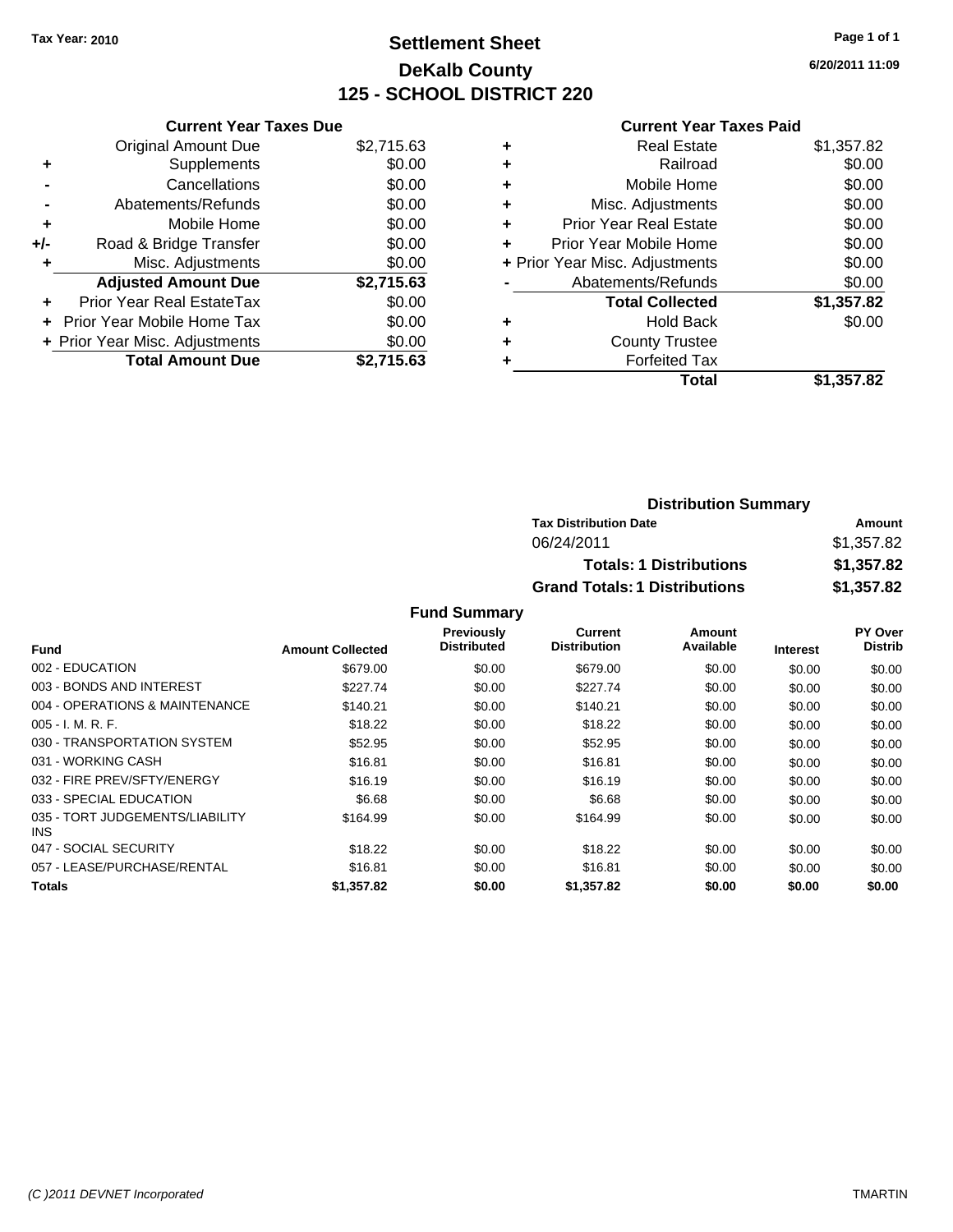## **Settlement Sheet Tax Year: 2010 Page 1 of 1 DeKalb County 126 - SCHOOL DISTRICT 269**

**6/20/2011 11:09**

#### **Current Year Taxes Paid**

|       | <b>Current Year Taxes Due</b>  |              |
|-------|--------------------------------|--------------|
|       | <b>Original Amount Due</b>     | \$272,588.43 |
| ٠     | Supplements                    | \$961.49     |
|       | Cancellations                  | \$1,827.55   |
|       | Abatements/Refunds             | \$0.00       |
| ٠     | Mobile Home                    | \$0.00       |
| $+/-$ | Road & Bridge Transfer         | \$0.00       |
|       | Misc. Adjustments              | \$0.00       |
|       | <b>Adjusted Amount Due</b>     | \$271,722.37 |
|       | Prior Year Real EstateTax      | \$0.00       |
|       | Prior Year Mobile Home Tax     | \$0.00       |
|       | + Prior Year Misc. Adjustments | \$0.00       |
|       | <b>Total Amount Due</b>        | \$271.722.37 |
|       |                                |              |

| \$137,275.98 |
|--------------|
| \$0.00       |
| \$0.00       |
| \$0.00       |
| \$0.00       |
| \$0.00       |
| \$0.00       |
| \$0.00       |
| \$137,275.98 |
| \$0.00       |
|              |
|              |
| \$137,275.98 |
|              |

### **Distribution Summary**

| <b>Tax Distribution Date</b>         | Amount       |
|--------------------------------------|--------------|
| 05/27/2011                           | \$25,667.78  |
| 06/24/2011                           | \$111,608.20 |
| <b>Totals: 2 Distributions</b>       | \$137,275.98 |
| <b>Grand Totals: 2 Distributions</b> | \$137,275.98 |

| Fund                                          | <b>Amount Collected</b> | Previously<br><b>Distributed</b> | Current<br><b>Distribution</b> | Amount<br>Available | <b>Interest</b> | PY Over<br><b>Distrib</b> |
|-----------------------------------------------|-------------------------|----------------------------------|--------------------------------|---------------------|-----------------|---------------------------|
| 002 - EDUCATION                               |                         |                                  |                                |                     |                 |                           |
|                                               | \$90.021.73             | \$16,832.20                      | \$73,189.53                    | \$0.00              | \$0.00          | \$0.00                    |
| 003 - BONDS AND INTEREST                      | \$0.00                  | \$0.00                           | \$0.00                         | \$0.00              | \$0.00          | \$0.00                    |
| 004 - OPERATIONS & MAINTENANCE                | \$23,577.15             | \$4,408,44                       | \$19,168.71                    | \$0.00              | \$0.00          | \$0.00                    |
| $005 - I. M. R. F.$                           | \$1,937.65              | \$362.30                         | \$1.575.35                     | \$0.00              | \$0.00          | \$0.00                    |
| 030 - TRANSPORTATION SYSTEM                   | \$5.144.14              | \$961.85                         | \$4.182.29                     | \$0.00              | \$0.00          | \$0.00                    |
| 031 - WORKING CASH                            | \$2.143.43              | \$400.78                         | \$1.742.65                     | \$0.00              | \$0.00          | \$0.00                    |
| 033 - SPECIAL EDUCATION                       | \$857.29                | \$160.30                         | \$696.99                       | \$0.00              | \$0.00          | \$0.00                    |
| 035 - TORT JUDGEMENTS/LIABILITY<br><b>INS</b> | \$11,656.94             | \$2.179.61                       | \$9,477.33                     | \$0.00              | \$0.00          | \$0.00                    |
| 047 - SOCIAL SECURITY                         | \$1,937.65              | \$362.30                         | \$1.575.35                     | \$0.00              | \$0.00          | \$0.00                    |
| <b>Totals</b>                                 | \$137,275.98            | \$25,667.78                      | \$111.608.20                   | \$0.00              | \$0.00          | \$0.00                    |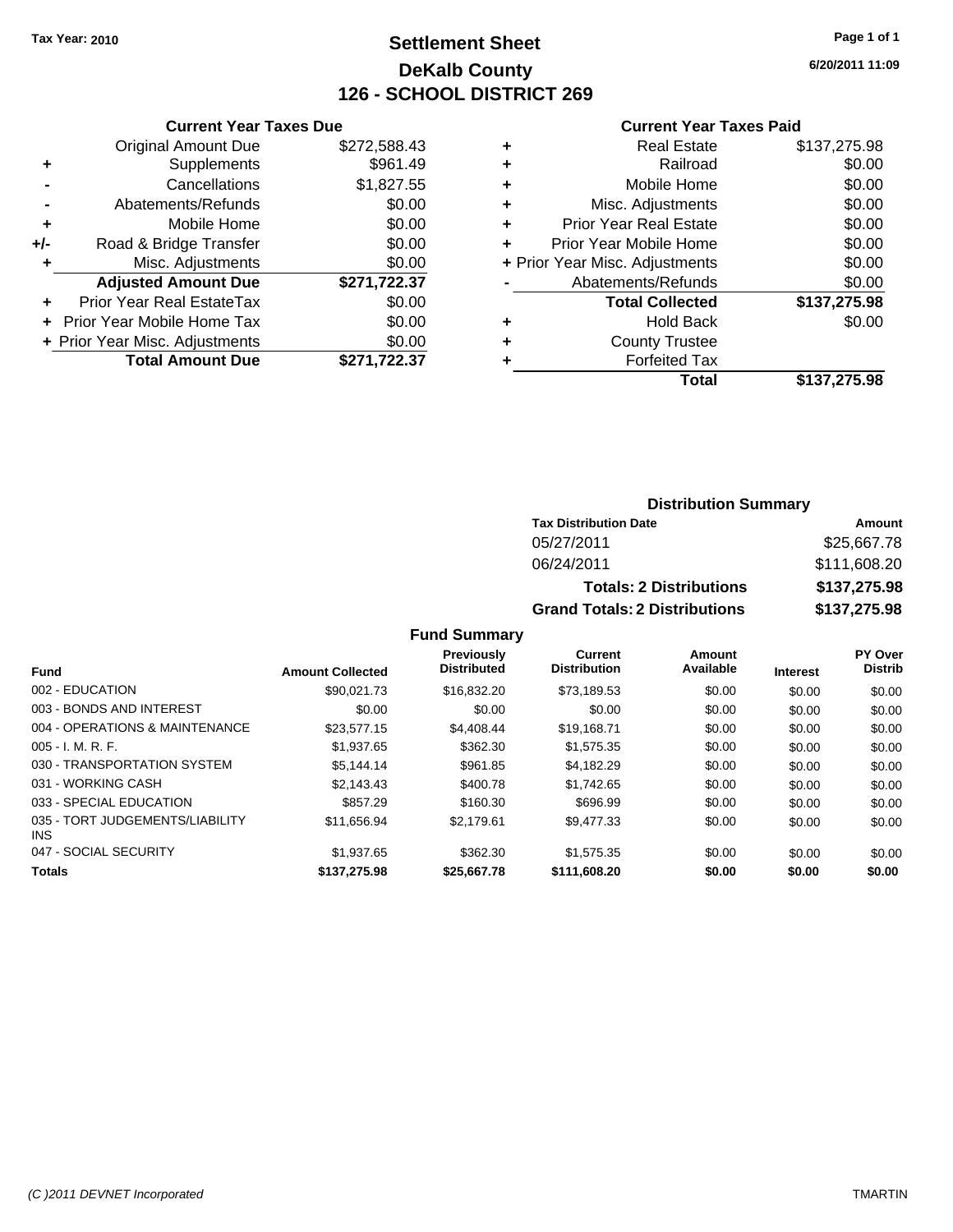# **Settlement Sheet Tax Year: 2010 Page 1 of 1 DeKalb County 127 - SCHOOL DISTRICT 271**

**6/20/2011 11:09**

#### **Current Year Taxes Paid**

|     | <b>Current Year Taxes Due</b>  |             |
|-----|--------------------------------|-------------|
|     | <b>Original Amount Due</b>     | \$54,526.40 |
| ÷   | Supplements                    | \$0.00      |
|     | Cancellations                  | \$0.00      |
|     | Abatements/Refunds             | \$0.00      |
| ٠   | Mobile Home                    | \$0.00      |
| +/- | Road & Bridge Transfer         | \$0.00      |
|     | Misc. Adjustments              | \$0.00      |
|     | <b>Adjusted Amount Due</b>     | \$54,526.40 |
| ÷   | Prior Year Real EstateTax      | \$0.00      |
|     | Prior Year Mobile Home Tax     | \$0.00      |
|     | + Prior Year Misc. Adjustments | \$0.00      |
|     | <b>Total Amount Due</b>        | \$54,526.40 |
|     |                                |             |

| ٠ | <b>Real Estate</b>             | \$31,892.86 |
|---|--------------------------------|-------------|
| ٠ | Railroad                       | \$0.00      |
| ٠ | Mobile Home                    | \$0.00      |
| ٠ | Misc. Adjustments              | \$0.00      |
| ÷ | <b>Prior Year Real Estate</b>  | \$0.00      |
| ÷ | Prior Year Mobile Home         | \$0.00      |
|   | + Prior Year Misc. Adjustments | \$0.00      |
|   | Abatements/Refunds             | \$0.00      |
|   | <b>Total Collected</b>         | \$31,892.86 |
| ٠ | <b>Hold Back</b>               | \$0.00      |
| ٠ | <b>County Trustee</b>          |             |
|   | <b>Forfeited Tax</b>           |             |
|   | Total                          | \$31,892.86 |

### **Distribution Summary**

| <b>Tax Distribution Date</b>         | Amount      |
|--------------------------------------|-------------|
| 05/27/2011                           | \$4.169.07  |
| 06/24/2011                           | \$27.723.79 |
| <b>Totals: 2 Distributions</b>       | \$31,892.86 |
| <b>Grand Totals: 2 Distributions</b> | \$31,892.86 |

|                                               |                         | <b>Previously</b>  | Current             | Amount    |                 | PY Over        |
|-----------------------------------------------|-------------------------|--------------------|---------------------|-----------|-----------------|----------------|
| <b>Fund</b>                                   | <b>Amount Collected</b> | <b>Distributed</b> | <b>Distribution</b> | Available | <b>Interest</b> | <b>Distrib</b> |
| 002 - EDUCATION                               | \$17.524.29             | \$2,290.79         | \$15,233.50         | \$0.00    | \$0.00          | \$0.00         |
| 003 - BONDS AND INTEREST                      | \$7,011.20              | \$916.51           | \$6.094.69          | \$0.00    | \$0.00          | \$0.00         |
| 004 - OPERATIONS & MAINTENANCE                | \$3,100.47              | \$405.30           | \$2,695.17          | \$0.00    | \$0.00          | \$0.00         |
| $005 - I. M. R. F.$                           | \$741.41                | \$96.92            | \$644.49            | \$0.00    | \$0.00          | \$0.00         |
| 030 - TRANSPORTATION SYSTEM                   | \$943.64                | \$123.35           | \$820.29            | \$0.00    | \$0.00          | \$0.00         |
| 031 - WORKING CASH                            | \$184.03                | \$24.06            | \$159.97            | \$0.00    | \$0.00          | \$0.00         |
| 032 - FIRE PREV/SFTY/ENERGY                   | \$14.83                 | \$1.94             | \$12.89             | \$0.00    | \$0.00          | \$0.00         |
| 033 - SPECIAL EDUCATION                       | \$148.72                | \$19.44            | \$129.28            | \$0.00    | \$0.00          | \$0.00         |
| 035 - TORT JUDGEMENTS/LIABILITY<br><b>INS</b> | \$1,213.20              | \$158.59           | \$1,054.61          | \$0.00    | \$0.00          | \$0.00         |
| 047 - SOCIAL SECURITY                         | \$808.83                | \$105.73           | \$703.10            | \$0.00    | \$0.00          | \$0.00         |
| 057 - LEASE/PURCHASE/RENTAL                   | \$202.24                | \$26.44            | \$175.80            | \$0.00    | \$0.00          | \$0.00         |
| <b>Totals</b>                                 | \$31,892.86             | \$4,169.07         | \$27,723.79         | \$0.00    | \$0.00          | \$0.00         |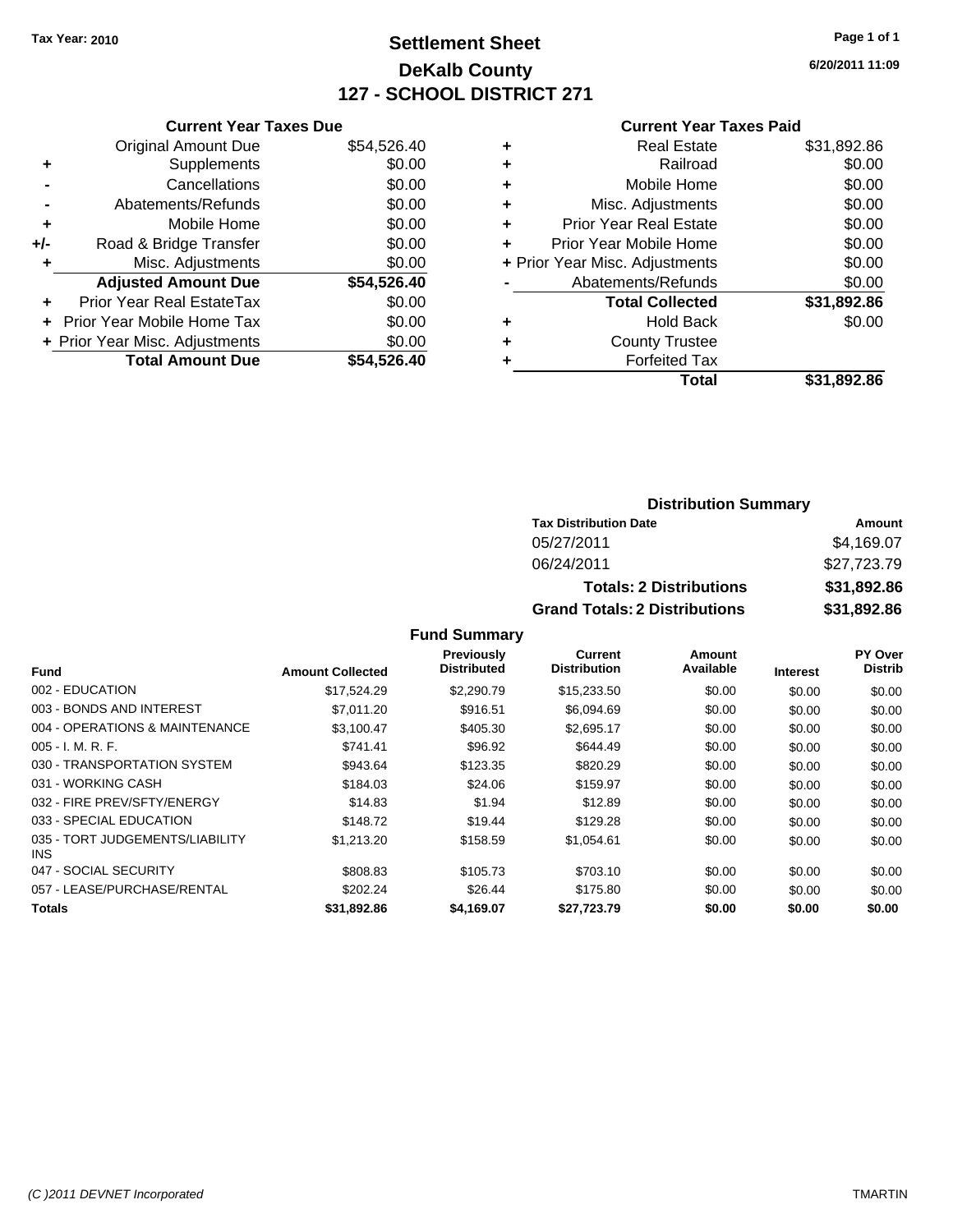# **Settlement Sheet Tax Year: 2010 Page 1 of 1 DeKalb County 128 - SCHOOL DISTRICT 300**

**6/20/2011 11:09**

|     | <b>Current Year Taxes Due</b>  |            |
|-----|--------------------------------|------------|
|     | <b>Original Amount Due</b>     | \$6,866.59 |
| ٠   | Supplements                    | \$0.00     |
|     | Cancellations                  | \$0.00     |
|     | Abatements/Refunds             | \$0.00     |
| ٠   | Mobile Home                    | \$0.00     |
| +/- | Road & Bridge Transfer         | \$0.00     |
|     | Misc. Adjustments              | \$0.00     |
|     | <b>Adjusted Amount Due</b>     | \$6,866.59 |
| ÷   | Prior Year Real EstateTax      | \$0.00     |
| ÷   | Prior Year Mobile Home Tax     | \$0.00     |
|     | + Prior Year Misc. Adjustments | \$0.00     |
|     | <b>Total Amount Due</b>        | \$6.866.59 |
|     |                                |            |

### **Current Year Taxes Paid**

| <b>Real Estate</b>             | \$3,433.30 |
|--------------------------------|------------|
| Railroad                       | \$0.00     |
| Mobile Home                    | \$0.00     |
| Misc. Adjustments              | \$0.00     |
| <b>Prior Year Real Estate</b>  | \$0.00     |
| Prior Year Mobile Home         | \$0.00     |
| + Prior Year Misc. Adjustments | \$0.00     |
| Abatements/Refunds             | \$0.00     |
| <b>Total Collected</b>         | \$3,433.30 |
| <b>Hold Back</b>               | \$0.00     |
| <b>County Trustee</b>          |            |
| <b>Forfeited Tax</b>           |            |
| Total                          | \$3,433.30 |
|                                |            |

| <b>Distribution Summary</b>          |            |
|--------------------------------------|------------|
| <b>Tax Distribution Date</b>         | Amount     |
| 05/27/2011                           | \$3,433.30 |
| <b>Totals: 1 Distributions</b>       | \$3,433.30 |
| <b>Grand Totals: 1 Distributions</b> | \$3,433.30 |

| <b>Fund</b>                                   | <b>Amount Collected</b> | Previously<br><b>Distributed</b> | <b>Current</b><br><b>Distribution</b> | Amount<br>Available | <b>Interest</b> | PY Over<br><b>Distrib</b> |
|-----------------------------------------------|-------------------------|----------------------------------|---------------------------------------|---------------------|-----------------|---------------------------|
| 002 - EDUCATION                               | \$2,344.77              | \$2,344.77                       | \$0.00                                | \$0.00              | \$0.00          | \$0.00                    |
| 003 - BONDS AND INTEREST                      | \$467.87                |                                  |                                       |                     |                 |                           |
|                                               |                         | \$467.87                         | \$0.00                                | \$0.00              | \$0.00          | \$0.00                    |
| 004 - OPERATIONS & MAINTENANCE                | \$309.02                | \$309.02                         | \$0.00                                | \$0.00              | \$0.00          | \$0.00                    |
| $005 - I. M. R. F.$                           | \$66.21                 | \$66.21                          | \$0.00                                | \$0.00              | \$0.00          | \$0.00                    |
| 030 - TRANSPORTATION SYSTEM                   | \$149.06                | \$149.06                         | \$0.00                                | \$0.00              | \$0.00          | \$0.00                    |
| 031 - WORKING CASH                            | \$0.42                  | \$0.42                           | \$0.00                                | \$0.00              | \$0.00          | \$0.00                    |
| 033 - SPECIAL EDUCATION                       | \$29.74                 | \$29.74                          | \$0.00                                | \$0.00              | \$0.00          | \$0.00                    |
| 035 - TORT JUDGEMENTS/LIABILITY<br><b>INS</b> | \$0.00                  | \$0.00                           | \$0.00                                | \$0.00              | \$0.00          | \$0.00                    |
| 047 - SOCIAL SECURITY                         | \$66.21                 | \$66.21                          | \$0.00                                | \$0.00              | \$0.00          | \$0.00                    |
| <b>Totals</b>                                 | \$3,433.30              | \$3,433.30                       | \$0.00                                | \$0.00              | \$0.00          | \$0.00                    |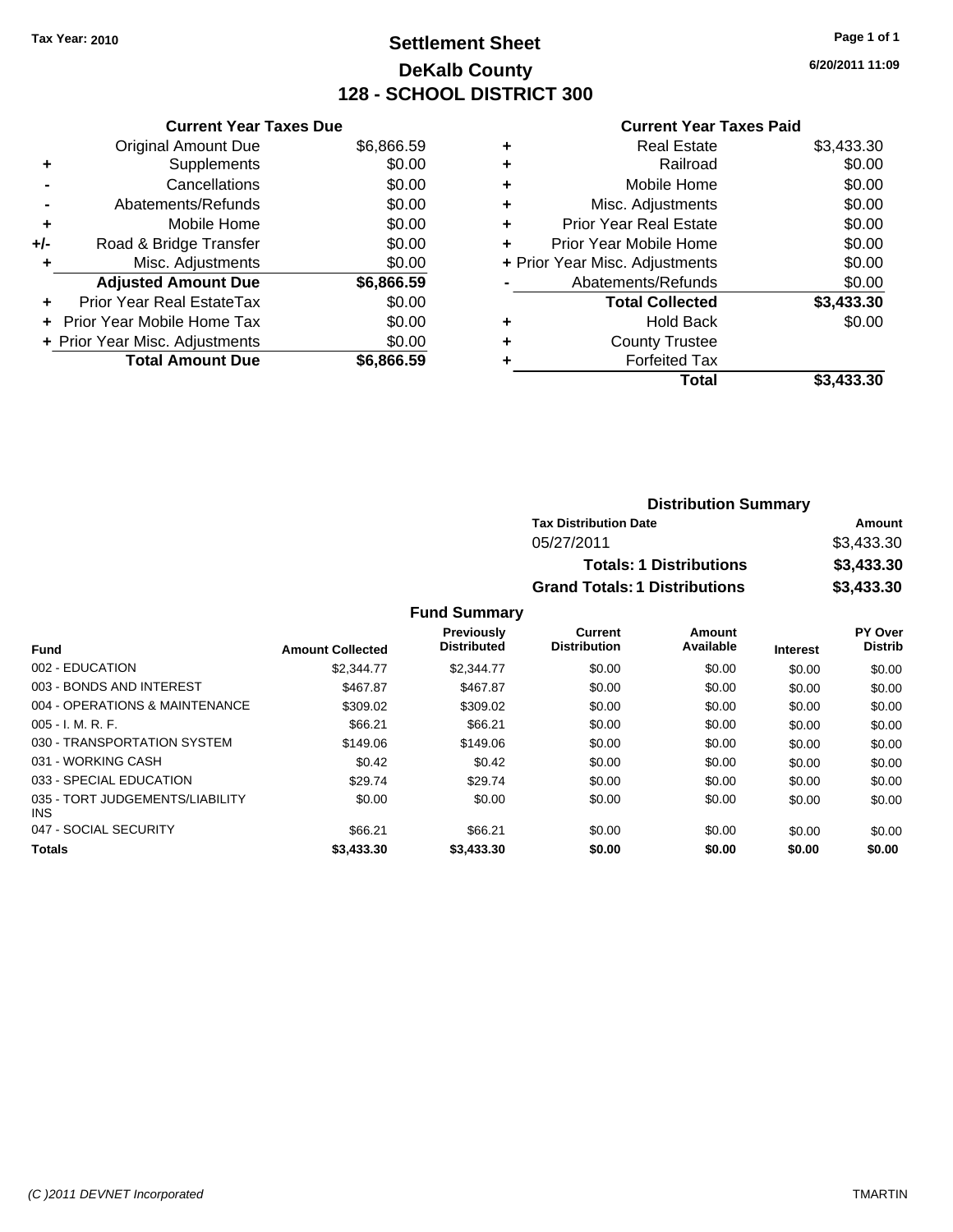### **Settlement Sheet Tax Year: 2010 Page 1 of 1 DeKalb County 129 - SCHOOL DISTRICT 301**

**6/20/2011 11:09**

#### **Current Year Taxes Paid**

|     | <b>Current Year Taxes Due</b>     |            |
|-----|-----------------------------------|------------|
|     | <b>Original Amount Due</b>        | \$6,805.36 |
| ÷   | Supplements                       | \$0.00     |
|     | Cancellations                     | \$0.00     |
|     | Abatements/Refunds                | \$0.00     |
| ٠   | Mobile Home                       | \$0.00     |
| +/- | Road & Bridge Transfer            | \$0.00     |
| ٠   | Misc. Adjustments                 | \$0.00     |
|     | <b>Adjusted Amount Due</b>        | \$6,805.36 |
| ÷   | Prior Year Real EstateTax         | \$0.00     |
|     | <b>Prior Year Mobile Home Tax</b> | \$0.00     |
|     | + Prior Year Misc. Adjustments    | \$0.00     |
|     | <b>Total Amount Due</b>           | \$6,805.36 |

|   | <b>Real Estate</b>             | \$2,121.47 |
|---|--------------------------------|------------|
| ٠ | Railroad                       | \$0.00     |
| ٠ | Mobile Home                    | \$0.00     |
| ٠ | Misc. Adjustments              | \$0.00     |
| ÷ | Prior Year Real Estate         | \$0.00     |
| ÷ | Prior Year Mobile Home         | \$0.00     |
|   | + Prior Year Misc. Adjustments | \$0.00     |
|   | Abatements/Refunds             | \$0.00     |
|   | <b>Total Collected</b>         | \$2,121.47 |
| ٠ | <b>Hold Back</b>               | \$0.00     |
| ٠ | <b>County Trustee</b>          |            |
|   | <b>Forfeited Tax</b>           |            |
|   | Total                          | \$2.121.47 |

| <b>Distribution Summary</b>          |            |
|--------------------------------------|------------|
| <b>Tax Distribution Date</b>         | Amount     |
| 06/24/2011                           | \$2,121.47 |
| <b>Totals: 1 Distributions</b>       | \$2,121.47 |
| <b>Grand Totals: 1 Distributions</b> | \$2,121.47 |

### **Fund Summary**

|                                |                         | <b>Previously</b>  | Current             | Amount    |                 | <b>PY Over</b> |
|--------------------------------|-------------------------|--------------------|---------------------|-----------|-----------------|----------------|
| <b>Fund</b>                    | <b>Amount Collected</b> | <b>Distributed</b> | <b>Distribution</b> | Available | <b>Interest</b> | <b>Distrib</b> |
| 002 - EDUCATION                | \$1,391.28              | \$0.00             | \$1,391.28          | \$0.00    | \$0.00          | \$0.00         |
| 003 - BONDS AND INTEREST       | \$347.79                | \$0.00             | \$347.79            | \$0.00    | \$0.00          | \$0.00         |
| 004 - OPERATIONS & MAINTENANCE | \$206.09                | \$0.00             | \$206.09            | \$0.00    | \$0.00          | \$0.00         |
| $005 - I. M. R. F.$            | \$43.97                 | \$0.00             | \$43.97             | \$0.00    | \$0.00          | \$0.00         |
| 030 - TRANSPORTATION SYSTEM    | \$85.62                 | \$0.00             | \$85.62             | \$0.00    | \$0.00          | \$0.00         |
| 031 - WORKING CASH             | \$2.75                  | \$0.00             | \$2.75              | \$0.00    | \$0.00          | \$0.00         |
| 047 - SOCIAL SECURITY          | \$43.97                 | \$0.00             | \$43.97             | \$0.00    | \$0.00          | \$0.00         |
| <b>Totals</b>                  | \$2,121.47              | \$0.00             | \$2.121.47          | \$0.00    | \$0.00          | \$0.00         |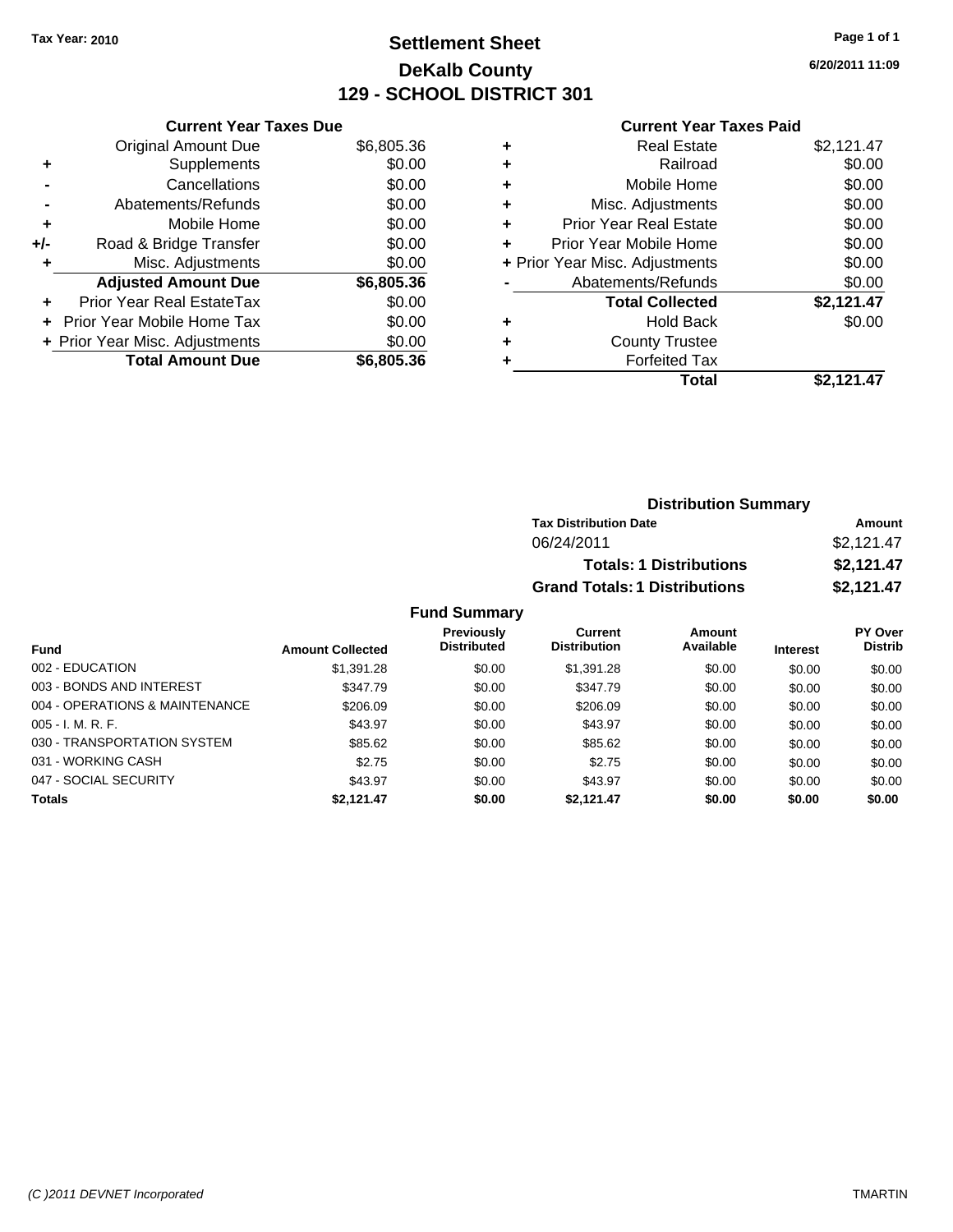### **Settlement Sheet Tax Year: 2010 Page 1 of 1 DeKalb County 130 - SCHOOL DISTRICT 302**

**6/20/2011 11:09**

#### **Current Year Taxes Paid**

|     | <b>Current Year Taxes Due</b>     |                |  |  |  |
|-----|-----------------------------------|----------------|--|--|--|
|     | <b>Original Amount Due</b>        | \$1,671,111.97 |  |  |  |
| ÷   | Supplements                       | \$0.00         |  |  |  |
|     | Cancellations                     | \$0.00         |  |  |  |
|     | Abatements/Refunds                | \$0.00         |  |  |  |
| ٠   | Mobile Home                       | \$0.00         |  |  |  |
| +/- | Road & Bridge Transfer            | \$0.00         |  |  |  |
| ٠   | Misc. Adjustments                 | \$0.00         |  |  |  |
|     | <b>Adjusted Amount Due</b>        | \$1,671,111.97 |  |  |  |
|     | Prior Year Real EstateTax         | \$0.00         |  |  |  |
|     | <b>Prior Year Mobile Home Tax</b> | \$0.00         |  |  |  |
|     | + Prior Year Misc. Adjustments    | \$0.00         |  |  |  |
|     | <b>Total Amount Due</b>           | \$1,671,111.97 |  |  |  |
|     |                                   |                |  |  |  |

| <b>Real Estate</b>             | \$851,602.97 |
|--------------------------------|--------------|
| Railroad                       | \$12,824.75  |
| Mobile Home                    | \$0.00       |
| Misc. Adjustments              | \$0.00       |
| <b>Prior Year Real Estate</b>  | \$0.00       |
| Prior Year Mobile Home         | \$0.00       |
| + Prior Year Misc. Adjustments | \$0.00       |
| Abatements/Refunds             | \$0.00       |
| <b>Total Collected</b>         | \$864,427.72 |
| <b>Hold Back</b>               | \$0.00       |
| <b>County Trustee</b>          |              |
| <b>Forfeited Tax</b>           |              |
| Total                          | \$864,427.72 |
|                                |              |

### **Distribution Summary**

| <b>Tax Distribution Date</b>         | Amount       |
|--------------------------------------|--------------|
| 05/27/2011                           | \$210,629.86 |
| 06/24/2011                           | \$653,797.86 |
| <b>Totals: 2 Distributions</b>       | \$864,427.72 |
| <b>Grand Totals: 2 Distributions</b> | \$864,427.72 |

#### **Fund Summary**

|                                |                         | <b>Previously</b>  | Current             | Amount    |                 | <b>PY Over</b> |
|--------------------------------|-------------------------|--------------------|---------------------|-----------|-----------------|----------------|
| Fund                           | <b>Amount Collected</b> | <b>Distributed</b> | <b>Distribution</b> | Available | <b>Interest</b> | <b>Distrib</b> |
| 002 - EDUCATION                | \$578,262,38            | \$140.901.69       | \$437,360.69        | \$0.00    | \$0.00          | \$0.00         |
| 003 - BONDS AND INTEREST       | \$153,686.60            | \$37,447.88        | \$116,238,72        | \$0.00    | \$0.00          | \$0.00         |
| 004 - OPERATIONS & MAINTENANCE | \$69,377,24             | \$16,904.73        | \$52,472.51         | \$0.00    | \$0.00          | \$0.00         |
| $005 - I. M. R. F.$            | \$10.782.88             | \$2.627.40         | \$8,155.48          | \$0.00    | \$0.00          | \$0.00         |
| 030 - TRANSPORTATION SYSTEM    | \$32,812.81             | \$7,995.30         | \$24.817.51         | \$0.00    | \$0.00          | \$0.00         |
| 031 - WORKING CASH             | \$2,270.85              | \$553.32           | \$1,717.53          | \$0.00    | \$0.00          | \$0.00         |
| 033 - SPECIAL EDUCATION        | \$3,920.18              | \$955.21           | \$2,964.97          | \$0.00    | \$0.00          | \$0.00         |
| 047 - SOCIAL SECURITY          | \$13,314.78             | \$3.244.33         | \$10.070.45         | \$0.00    | \$0.00          | \$0.00         |
| <b>Totals</b>                  | \$864,427.72            | \$210,629.86       | \$653,797.86        | \$0.00    | \$0.00          | \$0.00         |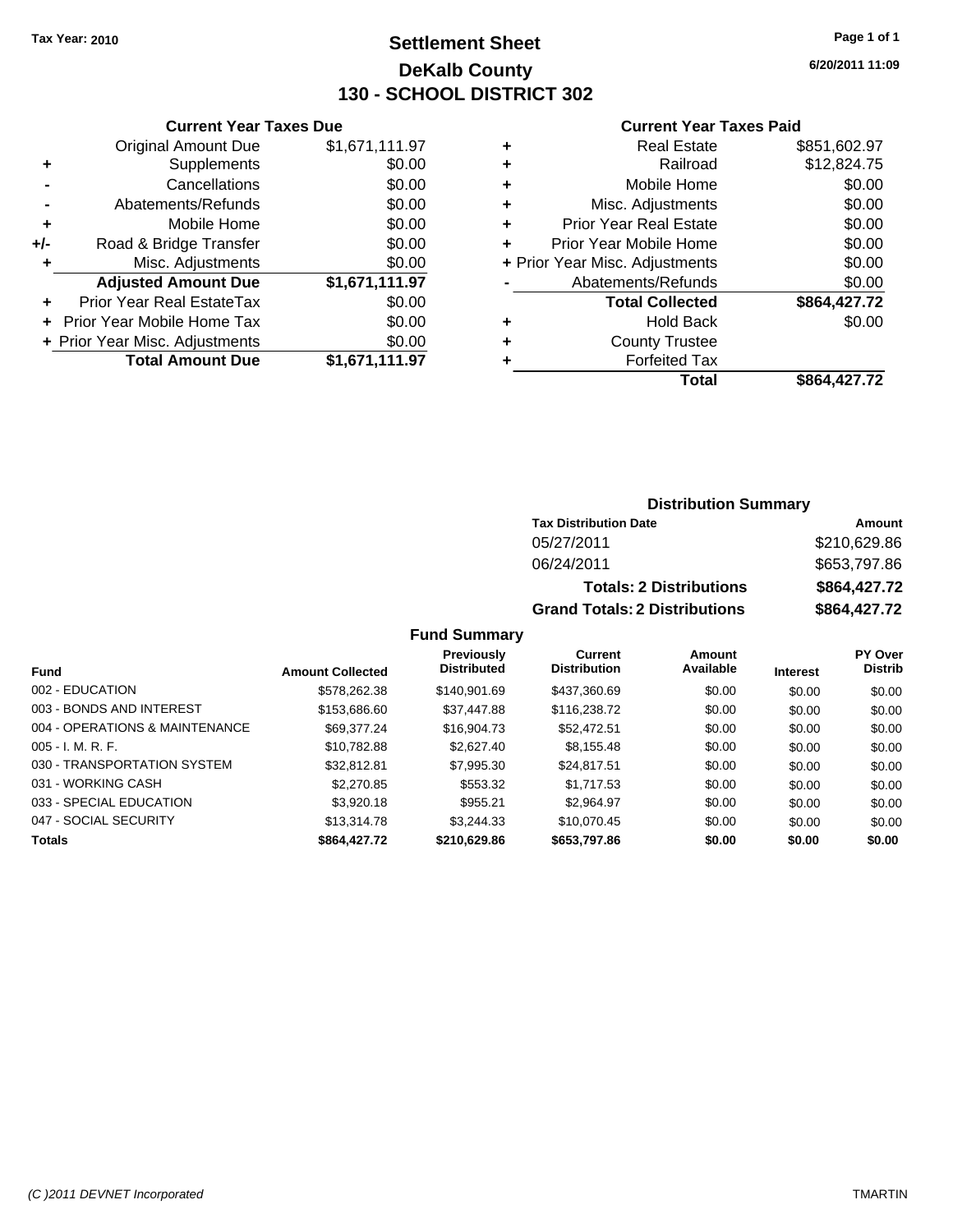### **Settlement Sheet Tax Year: 2010 Page 1 of 1 DeKalb County 131 - SCHOOL DISTRICT 424**

**6/20/2011 11:09**

#### **Current Year Taxes Paid**

| Cu                   |   |                | <b>Current Year Taxes Due</b>  |       |
|----------------------|---|----------------|--------------------------------|-------|
| F                    | ٠ | \$9,492,295.82 | <b>Original Amount Due</b>     |       |
|                      | ٠ | \$74,352.38    | <b>Supplements</b>             |       |
| Mo                   | ٠ | \$111,282.95   | Cancellations                  |       |
| Misc. A              | ٠ | \$0.00         | Abatements/Refunds             |       |
| Prior Year F         |   | \$0.00         | Mobile Home                    |       |
| Prior Year Mo        |   | \$0.00         | Road & Bridge Transfer         | $+/-$ |
| + Prior Year Misc. A |   | \$1,291.82     | Misc. Adjustments              |       |
| Abatemen             |   | \$9,456,657.07 | <b>Adjusted Amount Due</b>     |       |
| Total                |   | \$0.00         | Prior Year Real EstateTax      |       |
|                      |   | \$0.00         | + Prior Year Mobile Home Tax   |       |
| Cour                 | ٠ | \$0.00         | + Prior Year Misc. Adjustments |       |
| Fo                   |   | \$9,456,657.07 | <b>Total Amount Due</b>        |       |
|                      |   |                |                                |       |

|   | Total                          | \$4,929,276.15 |
|---|--------------------------------|----------------|
|   | <b>Forfeited Tax</b>           |                |
| ٠ | <b>County Trustee</b>          |                |
| ٠ | <b>Hold Back</b>               | \$0.00         |
|   | <b>Total Collected</b>         | \$4,929,276.15 |
|   | Abatements/Refunds             | \$0.00         |
|   | + Prior Year Misc. Adjustments | \$0.00         |
|   | Prior Year Mobile Home         | \$0.00         |
| ÷ | <b>Prior Year Real Estate</b>  | \$0.00         |
| ÷ | Misc. Adjustments              | \$1,291.82     |
| ٠ | Mobile Home                    | \$0.00         |
|   | Railroad                       | \$30,862.67    |
| ٠ | <b>Real Estate</b>             | \$4,897,121.66 |

### **Distribution Summary**

| <b>Tax Distribution Date</b>         | Amount         |
|--------------------------------------|----------------|
| 05/27/2011                           | \$1,103,911.17 |
| 06/24/2011                           | \$3,825,364.98 |
| <b>Totals: 2 Distributions</b>       | \$4,929,276.15 |
| <b>Grand Totals: 2 Distributions</b> | \$4,929,276.15 |

**Fund Summary**

|                                         |                         | Previously<br><b>Distributed</b> | Current<br><b>Distribution</b> | <b>Amount</b><br>Available |                 | PY Over<br><b>Distrib</b> |
|-----------------------------------------|-------------------------|----------------------------------|--------------------------------|----------------------------|-----------------|---------------------------|
| <b>Fund</b>                             | <b>Amount Collected</b> |                                  |                                |                            | <b>Interest</b> |                           |
| 002 - EDUCATION                         | \$2,428,501.51          | \$543.862.80                     | \$1,884,638.71                 | \$0.00                     | \$0.00          | \$0.00                    |
| 003 - BONDS AND INTEREST                | \$986,037.63            | \$220,823.08                     | \$765,214.55                   | \$0.00                     | \$0.00          | \$0.00                    |
| 004 - OPERATIONS & MAINTENANCE          | \$773,181.61            | \$173,153.99                     | \$600,027.62                   | \$0.00                     | \$0.00          | \$0.00                    |
| $005 - I. M. R. F.$                     | \$141,943.44            | \$31,788.23                      | \$110,155.21                   | \$0.00                     | \$0.00          | \$0.00                    |
| 030 - TRANSPORTATION SYSTEM             | \$208.020.40            | \$46,586,16                      | \$161,434.24                   | \$0.00                     | \$0.00          | \$0.00                    |
| 031 - WORKING CASH                      | \$48,947.72             | \$10,961.84                      | \$37,985.88                    | \$0.00                     | \$0.00          | \$0.00                    |
| 032 - FIRE PREV/SFTY/ENERGY             | \$4,899.70              | \$1,097.29                       | \$3,802.41                     | \$0.00                     | \$0.00          | \$0.00                    |
| 033 - SPECIAL EDUCATION                 | \$41,608.01             | \$9.318.11                       | \$32,289.90                    | \$0.00                     | \$0.00          | \$0.00                    |
| 035 - TORT JUDGEMENTS/LIABILITY<br>INS. | \$88,105.89             | \$19,731.31                      | \$68,374.58                    | \$0.00                     | \$0.00          | \$0.00                    |
| 047 - SOCIAL SECURITY                   | \$183,551.46            | \$41,106.34                      | \$142,445.12                   | \$0.00                     | \$0.00          | \$0.00                    |
| 057 - LEASE/PURCHASE/RENTAL             | \$24,478.78             | \$5,482.02                       | \$18,996.76                    | \$0.00                     | \$0.00          | \$0.00                    |
| <b>Totals</b>                           | \$4,929,276.15          | \$1,103,911.17                   | \$3,825,364.98                 | \$0.00                     | \$0.00          | \$0.00                    |

| Year Source             | <b>Account Type</b>       | <b>Amount Adjustment Description</b>                     |
|-------------------------|---------------------------|----------------------------------------------------------|
| 2010 RE - Real Estate   | <b>Back Tax Collected</b> | \$714.73 Lindgren Redemption 03-30-301-017 by TBA        |
| 2010 RE - Real Estate   | <b>Back Tax Collected</b> | \$129.30 Ezam Properties Redemption 03-30-130-016 by TBA |
| 2010 RE - Real Estate   | <b>Back Tax Collected</b> | \$177.97 Ezam Properties Redemption 03-30-130-018 by TBA |
| 2010 RE - Real Estate   | <b>Back Tax Collected</b> | \$269.82 Ezam Properties Redemption 03-30-130-022 by TBA |
| <b>Totals 4 entries</b> |                           | \$1.291.82                                               |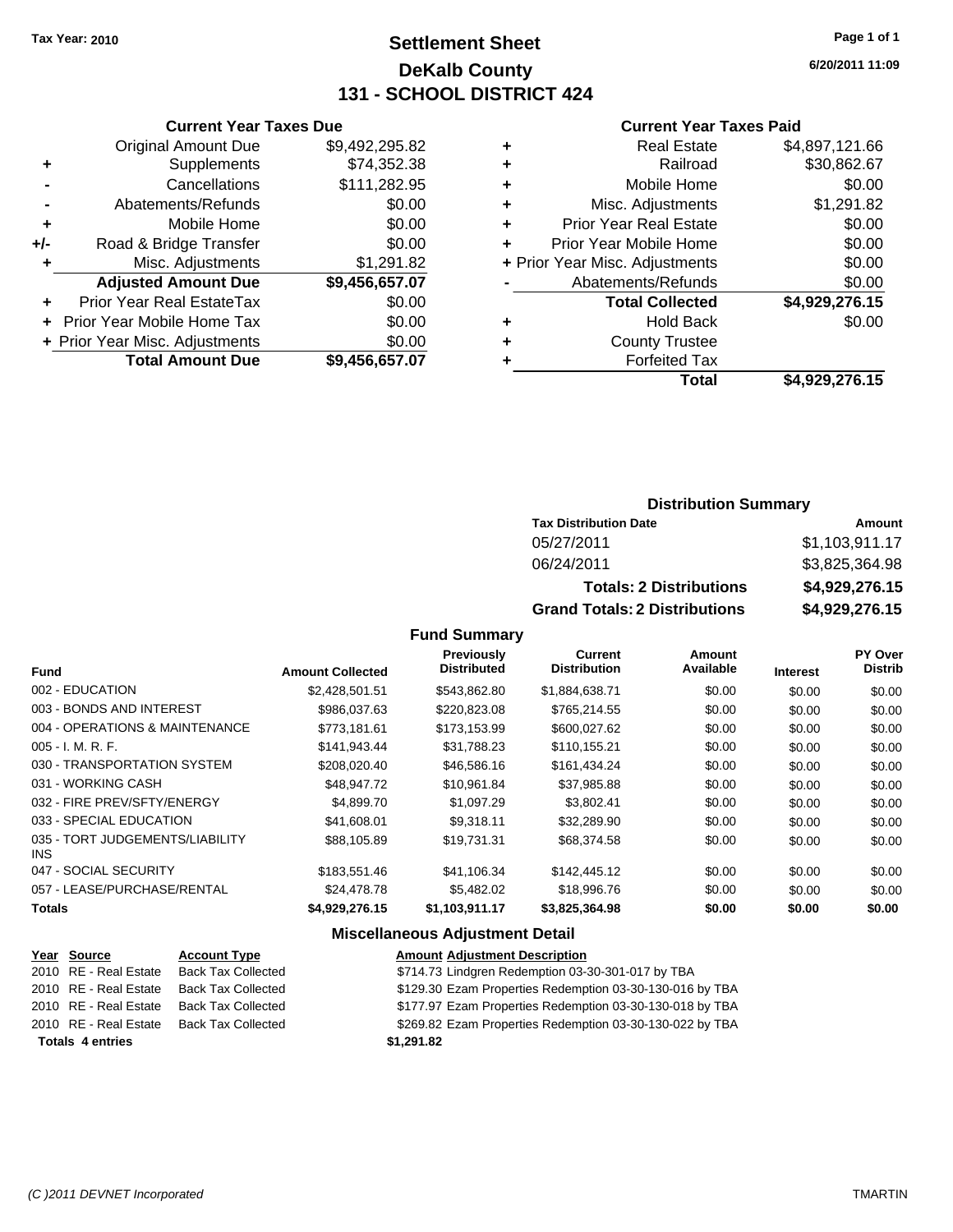### **Settlement Sheet Tax Year: 2010 Page 1 of 1 DeKalb County 132 - SCHOOL DISTRICT 425**

**6/20/2011 11:09**

#### **Current Year Taxes Paid**

|     | <b>Current Year Taxes Due</b>    |                |  |  |  |
|-----|----------------------------------|----------------|--|--|--|
|     | <b>Original Amount Due</b>       | \$6,692,528.05 |  |  |  |
| ٠   | Supplements                      | \$17,132.61    |  |  |  |
|     | Cancellations                    | \$18,482.39    |  |  |  |
|     | Abatements/Refunds               | \$0.00         |  |  |  |
| ٠   | Mobile Home                      | \$0.00         |  |  |  |
| +/- | Road & Bridge Transfer           | \$0.00         |  |  |  |
| ٠   | Misc. Adjustments                | \$756.69       |  |  |  |
|     | <b>Adjusted Amount Due</b>       | \$6,691,934.96 |  |  |  |
| ٠   | <b>Prior Year Real EstateTax</b> | \$0.00         |  |  |  |
|     | Prior Year Mobile Home Tax       | \$0.00         |  |  |  |
|     | + Prior Year Misc. Adjustments   | \$0.00         |  |  |  |
|     | <b>Total Amount Due</b>          | \$6,691,934.96 |  |  |  |

|   | <b>Real Estate</b>             | \$3,406,181.58 |
|---|--------------------------------|----------------|
| ٠ | Railroad                       | \$50,180.47    |
| ٠ | Mobile Home                    | \$0.00         |
| ٠ | Misc. Adjustments              | \$756.69       |
| ٠ | <b>Prior Year Real Estate</b>  | \$0.00         |
|   | Prior Year Mobile Home         | \$0.00         |
|   | + Prior Year Misc. Adjustments | \$0.00         |
|   | Abatements/Refunds             | \$0.00         |
|   | <b>Total Collected</b>         | \$3,457,118.74 |
| ٠ | Hold Back                      | \$0.00         |
| ٠ | <b>County Trustee</b>          |                |
|   | <b>Forfeited Tax</b>           |                |
|   | Total                          | \$3,457,118.74 |
|   |                                |                |

### **Distribution Summary**

| <b>Tax Distribution Date</b>         | Amount         |
|--------------------------------------|----------------|
| 05/27/2011                           | \$603,935.39   |
| 06/24/2011                           | \$2,853,183.35 |
| <b>Totals: 2 Distributions</b>       | \$3,457,118.74 |
| <b>Grand Totals: 2 Distributions</b> | \$3,457,118.74 |

**Fund Summary**

|                                         |                         | Previously<br><b>Distributed</b> | <b>Current</b><br><b>Distribution</b> | Amount<br>Available |                 | <b>PY Over</b><br><b>Distrib</b> |
|-----------------------------------------|-------------------------|----------------------------------|---------------------------------------|---------------------|-----------------|----------------------------------|
| <b>Fund</b>                             | <b>Amount Collected</b> |                                  |                                       |                     | <b>Interest</b> |                                  |
| 002 - EDUCATION                         | \$2,515,624.34          | \$439,462.66                     | \$2,076,161.68                        | \$0.00              | \$0.00          | \$0.00                           |
| 003 - BONDS AND INTEREST                | \$0.00                  | \$0.00                           | \$0.00                                | \$0.00              | \$0.00          | \$0.00                           |
| 004 - OPERATIONS & MAINTENANCE          | \$555,769.87            | \$97,089.26                      | \$458,680.61                          | \$0.00              | \$0.00          | \$0.00                           |
| $005 - I. M. R. F.$                     | \$42,788.74             | \$7,474.91                       | \$35,313.83                           | \$0.00              | \$0.00          | \$0.00                           |
| 030 - TRANSPORTATION SYSTEM             | \$152,078.65            | \$26,567.12                      | \$125.511.53                          | \$0.00              | \$0.00          | \$0.00                           |
| 031 - WORKING CASH                      | \$0.00                  | \$0.00                           | \$0.00                                | \$0.00              | \$0.00          | \$0.00                           |
| 032 - FIRE PREV/SFTY/ENERGY             | \$74.110.25             | \$12,946.56                      | \$61,163.69                           | \$0.00              | \$0.00          | \$0.00                           |
| 033 - SPECIAL EDUCATION                 | \$0.00                  | \$0.00                           | \$0.00                                | \$0.00              | \$0.00          | \$0.00                           |
| 035 - TORT JUDGEMENTS/LIABILITY<br>INS. | \$54,885.21             | \$9,588.07                       | \$45,297.14                           | \$0.00              | \$0.00          | \$0.00                           |
| 047 - SOCIAL SECURITY                   | \$61.861.68             | \$10,806.81                      | \$51,054.87                           | \$0.00              | \$0.00          | \$0.00                           |
| 057 - LEASE/PURCHASE/RENTAL             | \$0.00                  | \$0.00                           | \$0.00                                | \$0.00              | \$0.00          | \$0.00                           |
| <b>Totals</b>                           | \$3,457,118.74          | \$603,935.39                     | \$2,853,183.35                        | \$0.00              | \$0.00          | \$0.00                           |

| Year Source             | <b>Account Type</b>                        | <b>Amount Adjustment Description</b>                         |
|-------------------------|--------------------------------------------|--------------------------------------------------------------|
| 2010 RE - Real Estate   | Back Tax Collected                         | \$164.01 Dobson Redemption 13-15-402-010 by TBA              |
|                         | 2010 RE - Real Estate Paymt In Lieu of Tax | \$592.68 Sequoya Apartments-Housing Authority Payment by TBA |
| <b>Totals 2 entries</b> |                                            | \$756.69                                                     |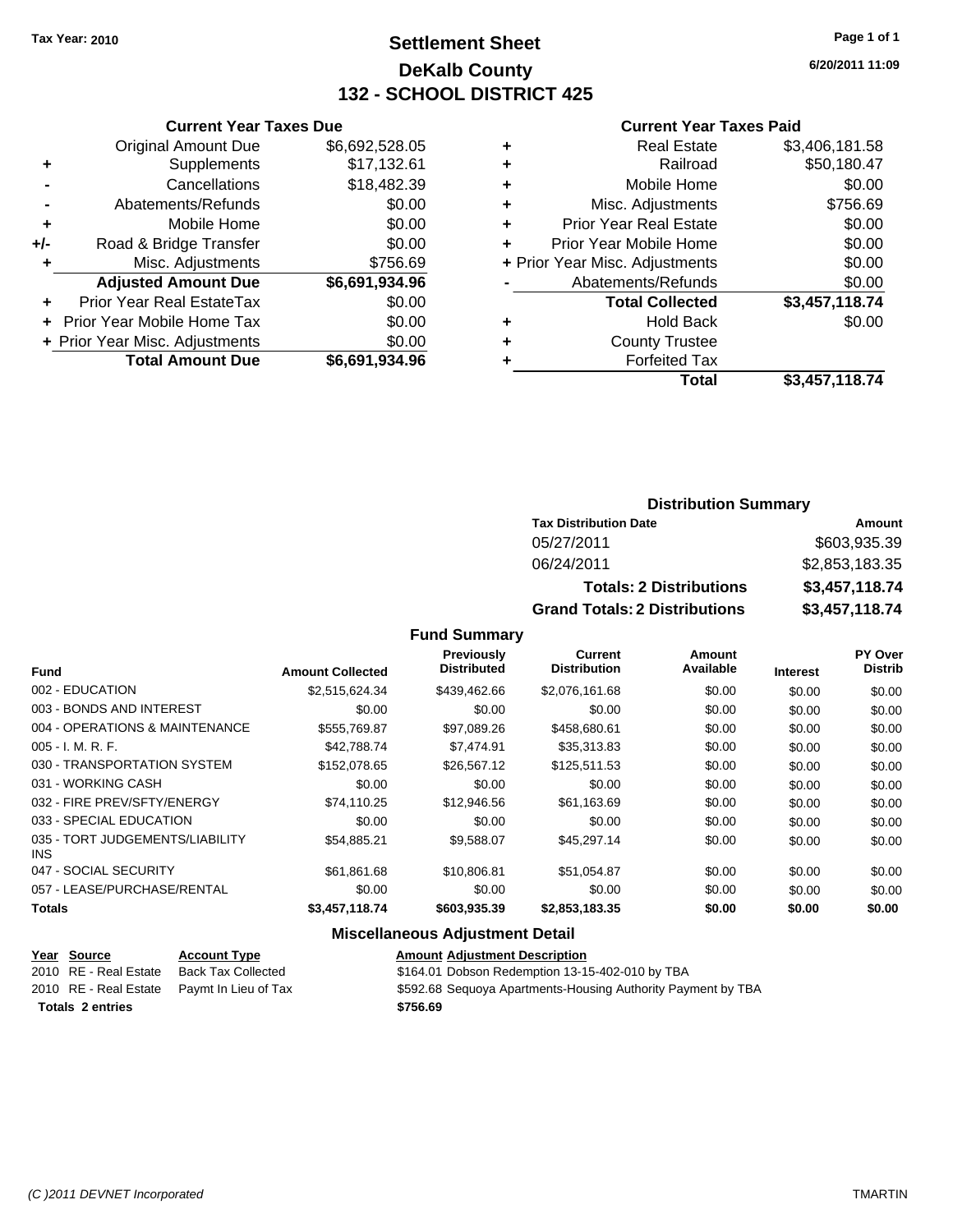### **Settlement Sheet Tax Year: 2010 Page 1 of 1 DeKalb County 133 - SCHOOL DISTRICT 426**

**6/20/2011 11:09**

#### **Current Year Taxes Paid**

| Total                          | \$2,001,410.65 |
|--------------------------------|----------------|
| <b>Forfeited Tax</b>           |                |
| <b>County Trustee</b>          |                |
| <b>Hold Back</b>               | \$0.00         |
| <b>Total Collected</b>         | \$2,001,410.65 |
| Abatements/Refunds             | \$0.00         |
| + Prior Year Misc. Adjustments | \$0.00         |
| Prior Year Mobile Home         | \$0.00         |
| <b>Prior Year Real Estate</b>  | \$0.00         |
| Misc. Adjustments              | \$0.00         |
| Mobile Home                    | \$0.00         |
| Railroad                       | \$15,573.88    |
| <b>Real Estate</b>             | \$1,985,836.77 |
|                                |                |

|     | <b>Current Year Taxes Due</b>     |                |
|-----|-----------------------------------|----------------|
|     | <b>Original Amount Due</b>        | \$3,802,233.85 |
| ٠   | Supplements                       | \$9,994.19     |
|     | Cancellations                     | \$11,695.66    |
|     | Abatements/Refunds                | \$0.00         |
| ٠   | Mobile Home                       | \$0.00         |
| +/- | Road & Bridge Transfer            | \$0.00         |
| ٠   | Misc. Adjustments                 | \$0.00         |
|     | <b>Adjusted Amount Due</b>        | \$3,800,532.38 |
|     | Prior Year Real EstateTax         | \$0.00         |
|     | <b>Prior Year Mobile Home Tax</b> | \$0.00         |
|     | + Prior Year Misc. Adjustments    | \$0.00         |
|     | <b>Total Amount Due</b>           | \$3,800,532.38 |

### **Distribution Summary**

| <b>Tax Distribution Date</b>         | Amount         |
|--------------------------------------|----------------|
| 05/27/2011                           | \$520,410.75   |
| 06/24/2011                           | \$1,480,999.90 |
| <b>Totals: 2 Distributions</b>       | \$2,001,410.65 |
| <b>Grand Totals: 2 Distributions</b> | \$2,001,410.65 |

**Fund Summary**

|                                         |                         | Previously         | Current             | Amount    |                 | PY Over        |
|-----------------------------------------|-------------------------|--------------------|---------------------|-----------|-----------------|----------------|
| <b>Fund</b>                             | <b>Amount Collected</b> | <b>Distributed</b> | <b>Distribution</b> | Available | <b>Interest</b> | <b>Distrib</b> |
| 002 - EDUCATION                         | \$1,249,220.49          | \$324,824,78       | \$924,395.71        | \$0.00    | \$0.00          | \$0.00         |
| 003 - BONDS AND INTEREST                | \$273,556.81            | \$71,130.78        | \$202,426.03        | \$0.00    | \$0.00          | \$0.00         |
| 004 - OPERATIONS & MAINTENANCE          | \$247.972.78            | \$64,478.37        | \$183,494.41        | \$0.00    | \$0.00          | \$0.00         |
| $005 - I. M. R. F.$                     | \$33,149.36             | \$8,619.56         | \$24,529.80         | \$0.00    | \$0.00          | \$0.00         |
| 030 - TRANSPORTATION SYSTEM             | \$74,818.74             | \$19,454.52        | \$55,364.22         | \$0.00    | \$0.00          | \$0.00         |
| 031 - WORKING CASH                      | \$18,705.18             | \$4,863.76         | \$13,841.42         | \$0.00    | \$0.00          | \$0.00         |
| 032 - FIRE PREV/SFTY/ENERGY             | \$8.996.34              | \$2,339.25         | \$6,657.09          | \$0.00    | \$0.00          | \$0.00         |
| 033 - SPECIAL EDUCATION                 | \$14.964.55             | \$3.891.11         | \$11.073.44         | \$0.00    | \$0.00          | \$0.00         |
| 035 - TORT JUDGEMENTS/LIABILITY<br>INS. | \$44,509.37             | \$11.573.41        | \$32,935.96         | \$0.00    | \$0.00          | \$0.00         |
| 047 - SOCIAL SECURITY                   | \$35,517.03             | \$9,235.21         | \$26,281.82         | \$0.00    | \$0.00          | \$0.00         |
| 057 - LEASE/PURCHASE/RENTAL             | \$0.00                  | \$0.00             | \$0.00              | \$0.00    | \$0.00          | \$0.00         |
| <b>Totals</b>                           | \$2,001,410.65          | \$520,410.75       | \$1,480,999.90      | \$0.00    | \$0.00          | \$0.00         |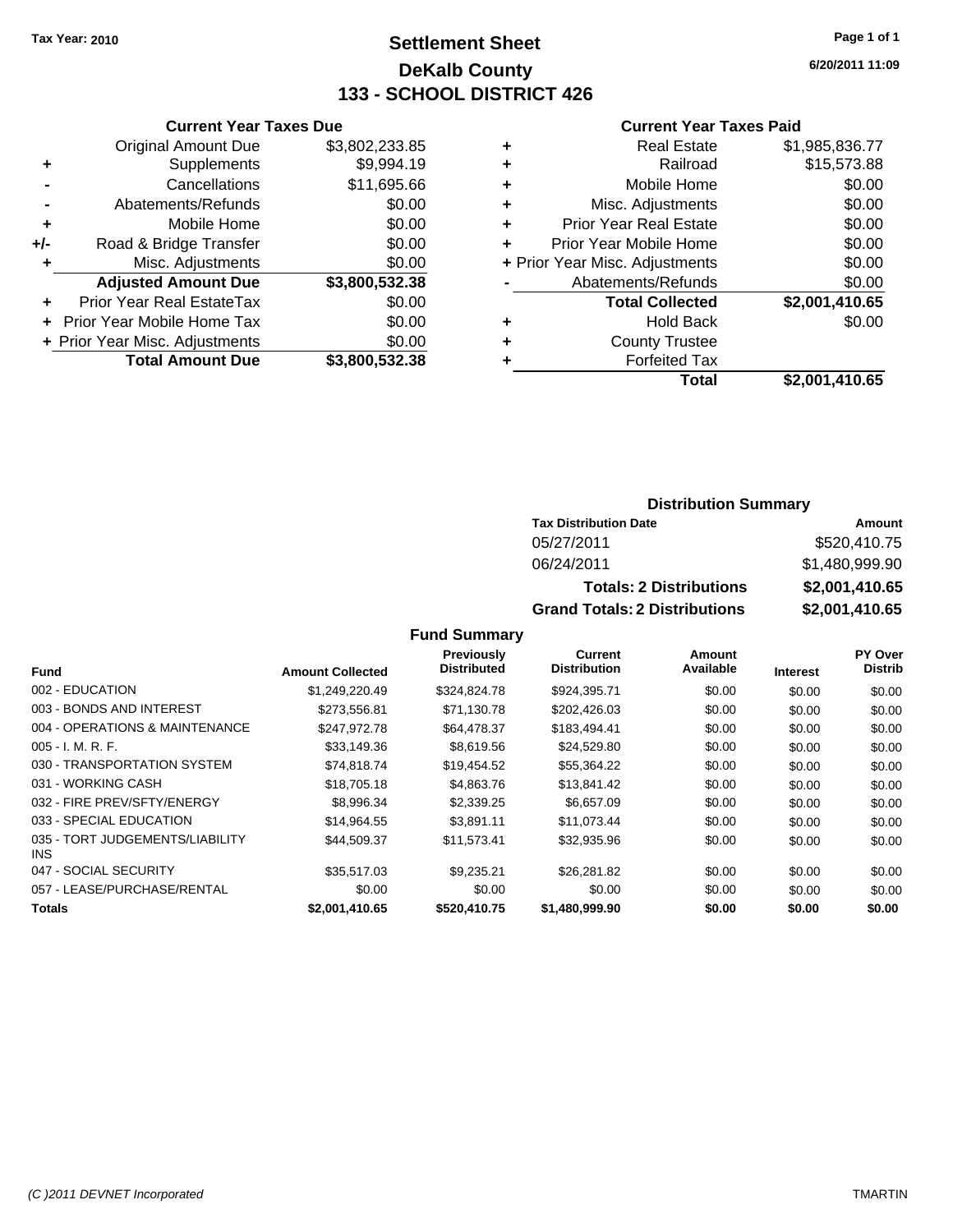### **Settlement Sheet Tax Year: 2010 Page 1 of 1 DeKalb County 134 - SCHOOL DISTRICT 427**

**6/20/2011 11:09**

#### **Current Year Taxes Paid**

|     | <b>Current Year Taxes Due</b>  |                 |         |
|-----|--------------------------------|-----------------|---------|
|     | <b>Original Amount Due</b>     | \$28,647,729.44 | ٠       |
|     | <b>Supplements</b>             | \$458,647.25    | ٠       |
|     | Cancellations                  | \$485,810.75    | ٠       |
|     | Abatements/Refunds             | \$0.00          | ٠       |
|     | Mobile Home                    | \$0.00          |         |
| +/- | Road & Bridge Transfer         | \$0.00          |         |
|     | Misc. Adjustments              | \$5,289.23      | + Prior |
|     | <b>Adjusted Amount Due</b>     | \$28,625,855.17 |         |
|     | Prior Year Real EstateTax      | \$0.00          |         |
|     | Prior Year Mobile Home Tax     | \$0.00          |         |
|     | + Prior Year Misc. Adjustments | \$0.00          |         |
|     | <b>Total Amount Due</b>        | \$28,625,855.17 |         |
|     |                                |                 |         |

|   | <b>Real Estate</b>             | \$14,495,673.12 |
|---|--------------------------------|-----------------|
| ٠ | Railroad                       | \$2,179.23      |
| ٠ | Mobile Home                    | \$0.00          |
| ٠ | Misc. Adjustments              | \$5,289.23      |
| ٠ | <b>Prior Year Real Estate</b>  | \$0.00          |
|   | Prior Year Mobile Home         | \$0.00          |
|   | + Prior Year Misc. Adjustments | \$0.00          |
|   | Abatements/Refunds             | \$0.00          |
|   | <b>Total Collected</b>         | \$14,503,141.58 |
| ٠ | <b>Hold Back</b>               | \$0.00          |
| ٠ | <b>County Trustee</b>          |                 |
|   | <b>Forfeited Tax</b>           |                 |
|   | Total                          | \$14,503,141.58 |
|   |                                |                 |

### **Distribution Summary**

| <b>Tax Distribution Date</b>         | Amount          |
|--------------------------------------|-----------------|
| 05/27/2011                           | \$3,285,978.19  |
| 06/24/2011                           | \$11,217,163.39 |
| <b>Totals: 2 Distributions</b>       | \$14,503,141.58 |
| <b>Grand Totals: 2 Distributions</b> | \$14,503,141.58 |

#### **Fund Summary**

| <b>Fund</b>                    | <b>Amount Collected</b> | <b>Previously</b><br><b>Distributed</b> | Current<br><b>Distribution</b> | Amount<br>Available | <b>Interest</b> | PY Over<br><b>Distrib</b> |
|--------------------------------|-------------------------|-----------------------------------------|--------------------------------|---------------------|-----------------|---------------------------|
| 002 - EDUCATION                | \$8.965.290.98          | \$2.031.266.84                          | \$6.934.024.14                 | \$0.00              | \$0.00          | \$0.00                    |
| 003 - BONDS AND INTEREST       | \$2,901,455.00          | \$657,382.94                            | \$2,244,072.06                 | \$0.00              | \$0.00          | \$0.00                    |
| 004 - OPERATIONS & MAINTENANCE | \$1,361,163.35          | \$308,398.91                            | \$1,052,764.44                 | \$0.00              | \$0.00          | \$0.00                    |
| $005 - I. M. R. F.$            | \$247,612.14            | \$56,101.51                             | \$191.510.63                   | \$0.00              | \$0.00          | \$0.00                    |
| 030 - TRANSPORTATION SYSTEM    | \$487.421.59            | \$110,435.16                            | \$376,986.43                   | \$0.00              | \$0.00          | \$0.00                    |
| 031 - WORKING CASH             | \$1.015.22              | \$230.02                                | \$785.20                       | \$0.00              | \$0.00          | \$0.00                    |
| 032 - FIRE PREV/SFTY/ENERGY    | \$1,015.22              | \$230.02                                | \$785.20                       | \$0.00              | \$0.00          | \$0.00                    |
| 033 - SPECIAL EDUCATION        | \$105,669.88            | \$23.941.63                             | \$81.728.25                    | \$0.00              | \$0.00          | \$0.00                    |
| 047 - SOCIAL SECURITY          | \$314,776.19            | \$71.318.87                             | \$243.457.32                   | \$0.00              | \$0.00          | \$0.00                    |
| 057 - LEASE/PURCHASE/RENTAL    | \$117,722.01            | \$26,672.29                             | \$91.049.72                    | \$0.00              | \$0.00          | \$0.00                    |
| <b>Totals</b>                  | \$14,503,141.58         | \$3,285,978.19                          | \$11,217,163.39                | \$0.00              | \$0.00          | \$0.00                    |

| <u>Year Source</u>      | <b>Account Type</b>       | <b>Amount Adjustment Description</b>                         |
|-------------------------|---------------------------|--------------------------------------------------------------|
| 2010 RE - Real Estate   | Back Tax Collected        | \$339.03 Brown's Supermarket Redemption 06-32-282-008 by TBA |
| 2010 RE - Real Estate   | <b>Back Tax Collected</b> | \$53.89 Stogsdill Redemption 06-32-328-005 by TBA            |
| 2010 RE - Real Estate   | Paymt In Lieu of Tax      | \$4,896.31 Sycamore Units-Housing Authority by TBA           |
| <b>Totals 3 entries</b> |                           | \$5,289.23                                                   |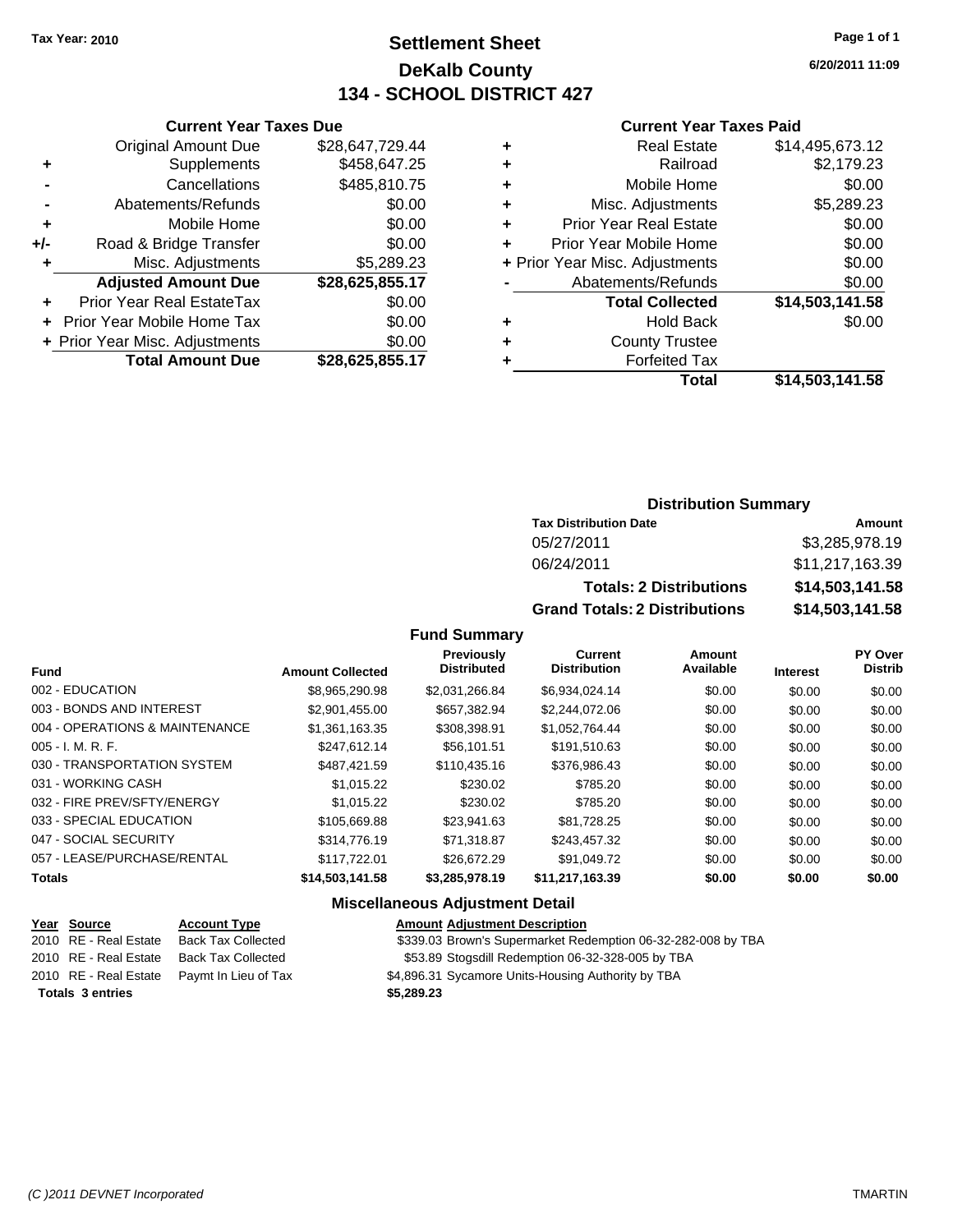### **Settlement Sheet Tax Year: 2010 Page 1 of 1 DeKalb County 135 - SCHOOL DISTRICT 428**

**6/20/2011 11:09**

#### **Current Year Taxes Paid**

| ٠ | <b>Real Estate</b>             | \$22,607,729.99 |
|---|--------------------------------|-----------------|
| ٠ | Railroad                       | \$85,545.32     |
| ٠ | Mobile Home                    | \$0.00          |
| ٠ | Misc. Adjustments              | \$9,109.78      |
| ٠ | <b>Prior Year Real Estate</b>  | (\$13,392.96)   |
| ٠ | Prior Year Mobile Home         | \$0.00          |
|   | + Prior Year Misc. Adjustments | \$0.00          |
|   | Abatements/Refunds             | \$0.00          |
|   | <b>Total Collected</b>         | \$22,688,992.13 |
| ٠ | <b>Hold Back</b>               | \$0.00          |
| ٠ | <b>County Trustee</b>          |                 |
|   | <b>Forfeited Tax</b>           |                 |
|   | Total                          | \$22.688.992.13 |

|     | <b>Current Year Taxes Due</b>  |                 |
|-----|--------------------------------|-----------------|
|     | <b>Original Amount Due</b>     | \$45,812,280.61 |
| ٠   | Supplements                    | \$965,542.44    |
|     | Cancellations                  | \$1,394,395.31  |
|     | Abatements/Refunds             | \$0.00          |
| ٠   | Mobile Home                    | \$0.00          |
| +/- | Road & Bridge Transfer         | \$0.00          |
| ٠   | Misc. Adjustments              | \$9,109.78      |
|     | <b>Adjusted Amount Due</b>     | \$45,392,537.52 |
|     | Prior Year Real EstateTax      | (\$13,392.96)   |
|     | Prior Year Mobile Home Tax     | \$0.00          |
|     | + Prior Year Misc. Adjustments | \$0.00          |
|     | <b>Total Amount Due</b>        | \$45.379.144.56 |

### **Distribution Summary**

| <b>Tax Distribution Date</b>         | Amount          |
|--------------------------------------|-----------------|
| 05/27/2011                           | \$5,050,248.15  |
| 06/24/2011                           | \$17,638,743.98 |
| <b>Totals: 2 Distributions</b>       | \$22,688,992.13 |
| <b>Grand Totals: 2 Distributions</b> | \$22,688,992.13 |

**Fund Summary**

|                                         |                         | <b>Previously</b><br><b>Distributed</b> | Current<br><b>Distribution</b> | Amount<br>Available |                 | PY Over<br><b>Distrib</b> |
|-----------------------------------------|-------------------------|-----------------------------------------|--------------------------------|---------------------|-----------------|---------------------------|
| <b>Fund</b>                             | <b>Amount Collected</b> |                                         |                                |                     | <b>Interest</b> |                           |
| 002 - EDUCATION                         | \$15,434,254.95         | \$3,435,446.48                          | \$11,998,808.47                | \$0.00              | \$0.00          | \$0.00                    |
| 003 - BONDS AND INTEREST                | \$2,120,740.08          | \$472,046.68                            | \$1,648,693.40                 | \$0.00              | \$0.00          | \$0.00                    |
| 004 - OPERATIONS & MAINTENANCE          | \$2,888,376.78          | \$642,911.75                            | \$2,245,465.03                 | \$0.00              | \$0.00          | \$0.00                    |
| $005 - I. M. R. F.$                     | \$111.720.59            | \$24.867.41                             | \$86,853.18                    | \$0.00              | \$0.00          | \$0.00                    |
| 030 - TRANSPORTATION SYSTEM             | \$742.814.92            | \$165,340.07                            | \$577,474.85                   | \$0.00              | \$0.00          | \$0.00                    |
| 031 - WORKING CASH                      | \$62,871.21             | \$13,994.24                             | \$48,876.97                    | \$0.00              | \$0.00          | \$0.00                    |
| 032 - FIRE PREV/SFTY/ENERGY             | \$0.00                  | \$0.00                                  | \$0.00                         | \$0.00              | \$0.00          | \$0.00                    |
| 033 - SPECIAL EDUCATION                 | \$569,970.18            | \$126,867,29                            | \$443.102.89                   | \$0.00              | \$0.00          | \$0.00                    |
| 035 - TORT JUDGEMENTS/LIABILITY<br>INS. | \$0.00                  | \$0.00                                  | \$0.00                         | \$0.00              | \$0.00          | \$0.00                    |
| 047 - SOCIAL SECURITY                   | \$758.243.42            | \$168,774.23                            | \$589.469.19                   | \$0.00              | \$0.00          | \$0.00                    |
| 057 - LEASE/PURCHASE/RENTAL             | \$0.00                  | \$0.00                                  | \$0.00                         | \$0.00              | \$0.00          | \$0.00                    |
| <b>Totals</b>                           | \$22,688,992.13         | \$5,050,248.15                          | \$17,638,743.98                | \$0.00              | \$0.00          | \$0.00                    |

| Year Source             | <b>Account Type</b> | <b>Amount Adjustment Description</b>                                                                 |
|-------------------------|---------------------|------------------------------------------------------------------------------------------------------|
| 2010 RE - Real Estate   |                     | \$318.00 Work Redemption 09-29-255-050 by TBA                                                        |
| 2010 RE - Real Estate   |                     | \$16.38 LaSalle Bank Redemption 08-15-128-009 by TBA                                                 |
| 2010 RE - Real Estate   |                     | \$16.38 LaSalle Bank Redemption 08-15-128-010 by TBA                                                 |
| 2010 RE - Real Estate   |                     | \$8,759.02 DeKalb Units-Housing Authority by TBA                                                     |
| <b>Totals 4 entries</b> |                     | \$9,109.78                                                                                           |
|                         |                     | <b>Back Tax Collected</b><br>Back Tax Collected<br><b>Back Tax Collected</b><br>Paymt In Lieu of Tax |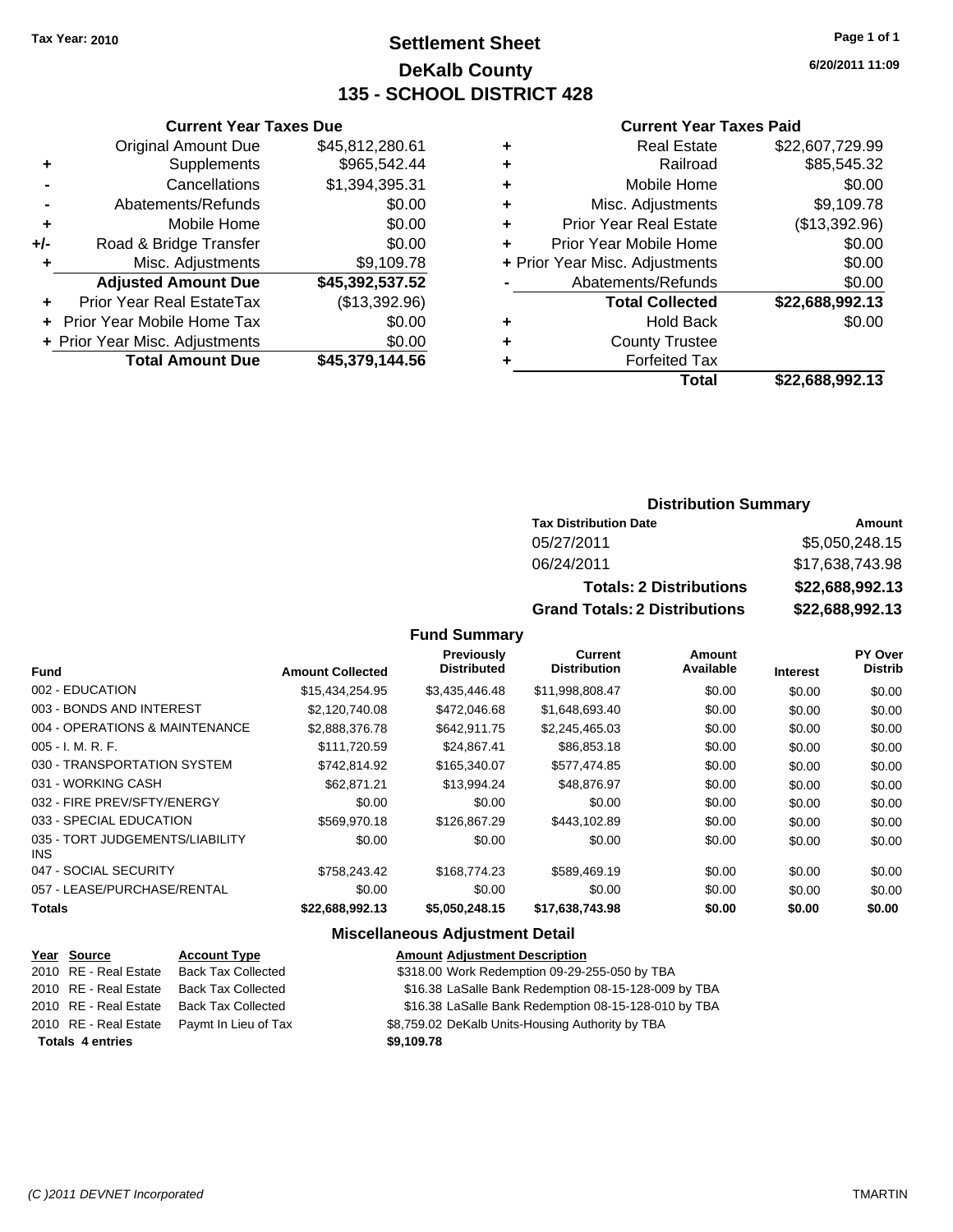### **Settlement Sheet Tax Year: 2010 Page 1 of 1 DeKalb County 136 - SCHOOL DISTRICT 429**

**6/20/2011 11:09**

#### **Current Year Taxes Paid**

|     | <b>Current Year Taxes Due</b>  |                |     |
|-----|--------------------------------|----------------|-----|
|     | <b>Original Amount Due</b>     | \$4,410,014.60 |     |
|     | <b>Supplements</b>             | \$9,356.38     |     |
|     | Cancellations                  | \$10,893.32    |     |
|     | Abatements/Refunds             | \$0.00         |     |
|     | Mobile Home                    | \$0.00         |     |
| +/- | Road & Bridge Transfer         | \$0.00         |     |
|     | Misc. Adjustments              | \$928.26       | + P |
|     | <b>Adjusted Amount Due</b>     | \$4,409,405.92 |     |
|     | Prior Year Real EstateTax      | \$0.00         |     |
|     | Prior Year Mobile Home Tax     | \$0.00         |     |
|     | + Prior Year Misc. Adjustments | \$0.00         |     |
|     | <b>Total Amount Due</b>        | \$4,409,405.92 |     |
|     |                                |                |     |

|   | <b>Real Estate</b>             | \$2,230,944.51 |
|---|--------------------------------|----------------|
| ٠ | Railroad                       | \$15,157.42    |
| ٠ | Mobile Home                    | \$0.00         |
| ٠ | Misc. Adjustments              | \$928.26       |
| ٠ | <b>Prior Year Real Estate</b>  | \$0.00         |
|   | Prior Year Mobile Home         | \$0.00         |
|   | + Prior Year Misc. Adjustments | \$0.00         |
|   | Abatements/Refunds             | \$0.00         |
|   | <b>Total Collected</b>         | \$2,247,030.19 |
| ٠ | <b>Hold Back</b>               | \$0.00         |
| ٠ | <b>County Trustee</b>          |                |
|   | <b>Forfeited Tax</b>           |                |
|   | Total                          | \$2,247,030.19 |
|   |                                |                |

### **Distribution Summary**

| <b>Tax Distribution Date</b>         | Amount         |
|--------------------------------------|----------------|
| 05/27/2011                           | \$517,213.11   |
| 06/24/2011                           | \$1,729,817.08 |
| <b>Totals: 2 Distributions</b>       | \$2,247,030.19 |
| <b>Grand Totals: 2 Distributions</b> | \$2,247,030.19 |

**Fund Summary**

|                                               |                         | <b>Previously</b>  | Current             | Amount    |                 | <b>PY Over</b> |
|-----------------------------------------------|-------------------------|--------------------|---------------------|-----------|-----------------|----------------|
| <b>Fund</b>                                   | <b>Amount Collected</b> | <b>Distributed</b> | <b>Distribution</b> | Available | <b>Interest</b> | <b>Distrib</b> |
| 002 - EDUCATION                               | \$1,400,382.94          | \$322,334.98       | \$1,078,047.96      | \$0.00    | \$0.00          | \$0.00         |
| 003 - BONDS AND INTEREST                      | \$387,572.26            | \$89,209.95        | \$298,362.31        | \$0.00    | \$0.00          | \$0.00         |
| 004 - OPERATIONS & MAINTENANCE                | \$234,560.74            | \$53,990.32        | \$180,570.42        | \$0.00    | \$0.00          | \$0.00         |
| $005 - I. M. R. F.$                           | \$33,505.46             | \$7,712.16         | \$25,793.30         | \$0.00    | \$0.00          | \$0.00         |
| 030 - TRANSPORTATION SYSTEM                   | \$89,321.69             | \$20.559.74        | \$68,761.95         | \$0.00    | \$0.00          | \$0.00         |
| 032 - FIRE PREV/SFTY/ENERGY                   | \$0.00                  | \$0.00             | \$0.00              | \$0.00    | \$0.00          | \$0.00         |
| 033 - SPECIAL EDUCATION                       | \$15,913.46             | \$3,662.90         | \$12,250.56         | \$0.00    | \$0.00          | \$0.00         |
| 035 - TORT JUDGEMENTS/LIABILITY<br><b>INS</b> | \$42,886.82             | \$9.871.53         | \$33,015.29         | \$0.00    | \$0.00          | \$0.00         |
| 047 - SOCIAL SECURITY                         | \$42,886.82             | \$9.871.53         | \$33,015.29         | \$0.00    | \$0.00          | \$0.00         |
| 057 - LEASE/PURCHASE/RENTAL                   | \$0.00                  | \$0.00             | \$0.00              | \$0.00    | \$0.00          | \$0.00         |
| <b>Totals</b>                                 | \$2,247,030.19          | \$517.213.11       | \$1,729,817.08      | \$0.00    | \$0.00          | \$0.00         |

| Year Source             | <b>Account Type</b>       | <b>Amount Adjustment Description</b>                             |
|-------------------------|---------------------------|------------------------------------------------------------------|
| 2010 RE - Real Estate   | Back Tax Collected        | \$208.39 Nielsen Redemption 15-16-151-019 by TBA                 |
| 2010 RE - Real Estate   | <b>Back Tax Collected</b> | \$86.44 Popp Redemption 15-15-427-007 by TBA                     |
| 2010 RE - Real Estate   | Paymt In Lieu of Tax      | \$633.43 Sunset View Apartments-Housing Authority Payment by TBA |
| <b>Totals 3 entries</b> |                           | \$928.26                                                         |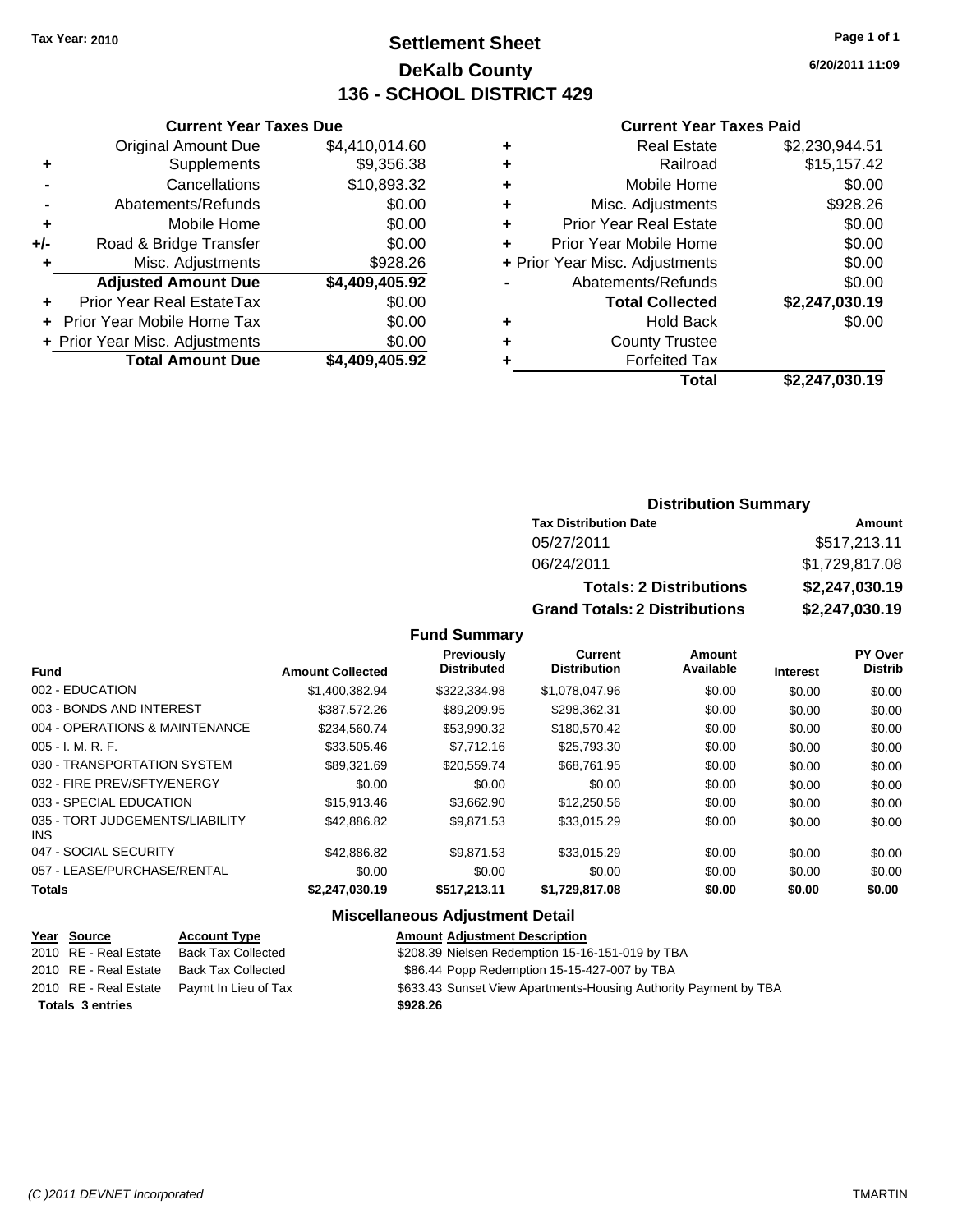### **Settlement Sheet Tax Year: 2010 Page 1 of 1 DeKalb County 137 - SCHOOL DISTRICT 430**

**6/20/2011 11:09**

#### **Current Year Taxes Paid**

|     | <b>Current Year Taxes Due</b>     |                |  |
|-----|-----------------------------------|----------------|--|
|     | <b>Original Amount Due</b>        | \$7,797,316.87 |  |
| ٠   | Supplements                       | \$26,106.54    |  |
|     | Cancellations                     | \$29,659.36    |  |
|     | Abatements/Refunds                | \$0.00         |  |
| ٠   | Mobile Home                       | \$0.00         |  |
| +/- | Road & Bridge Transfer            | \$0.00         |  |
|     | Misc. Adjustments                 | \$123.37       |  |
|     | <b>Adjusted Amount Due</b>        | \$7,793,887.42 |  |
|     | <b>Prior Year Real EstateTax</b>  | \$2,342.56     |  |
|     | <b>Prior Year Mobile Home Tax</b> | \$0.00         |  |
|     | + Prior Year Misc. Adjustments    | \$0.00         |  |
|     | <b>Total Amount Due</b>           | \$7,796,229.98 |  |

### **Distribution Summary**

| <b>Tax Distribution Date</b>         | Amount         |
|--------------------------------------|----------------|
| 05/27/2011                           | \$1,059,023.19 |
| 06/24/2011                           | \$2,945,419.85 |
| <b>Totals: 2 Distributions</b>       | \$4,004,443.04 |
| <b>Grand Totals: 2 Distributions</b> | \$4,004,443.04 |

**Fund Summary**

|                                               |                         | Previously         | <b>Current</b>      | Amount    |                 | PY Over        |
|-----------------------------------------------|-------------------------|--------------------|---------------------|-----------|-----------------|----------------|
| <b>Fund</b>                                   | <b>Amount Collected</b> | <b>Distributed</b> | <b>Distribution</b> | Available | <b>Interest</b> | <b>Distrib</b> |
| 002 - EDUCATION                               | \$3,187,792.93          | \$843.050.23       | \$2,344,742.70      | \$0.00    | \$0.00          | \$0.00         |
| 003 - BONDS AND INTEREST                      | \$212,559.84            | \$56,214.01        | \$156,345.83        | \$0.00    | \$0.00          | \$0.00         |
| 004 - OPERATIONS & MAINTENANCE                | \$413,947.30            | \$109,473.35       | \$304,473.95        | \$0.00    | \$0.00          | \$0.00         |
| $005 - I. M. R. F.$                           | \$0.00                  | \$0.00             | \$0.00              | \$0.00    | \$0.00          | \$0.00         |
| 030 - TRANSPORTATION SYSTEM                   | \$190.142.97            | \$50,285,60        | \$139,857,37        | \$0.00    | \$0.00          | \$0.00         |
| 031 - WORKING CASH                            | \$0.00                  | \$0.00             | \$0.00              | \$0.00    | \$0.00          | \$0.00         |
| 032 - FIRE PREV/SFTY/ENERGY                   | \$0.00                  | \$0.00             | \$0.00              | \$0.00    | \$0.00          | \$0.00         |
| 033 - SPECIAL EDUCATION                       | \$0.00                  | \$0.00             | \$0.00              | \$0.00    | \$0.00          | \$0.00         |
| 035 - TORT JUDGEMENTS/LIABILITY<br><b>INS</b> | \$0.00                  | \$0.00             | \$0.00              | \$0.00    | \$0.00          | \$0.00         |
| 047 - SOCIAL SECURITY                         | \$0.00                  | \$0.00             | \$0.00              | \$0.00    | \$0.00          | \$0.00         |
| 057 - LEASE/PURCHASE/RENTAL                   | \$0.00                  | \$0.00             | \$0.00              | \$0.00    | \$0.00          | \$0.00         |
| <b>Totals</b>                                 | \$4,004,443.04          | \$1,059,023.19     | \$2,945,419.85      | \$0.00    | \$0.00          | \$0.00         |

| <u>Year Source</u>      | <b>Account Type</b>       | <b>Amount Adiustment Description</b>                        |
|-------------------------|---------------------------|-------------------------------------------------------------|
| 2010 RE - Real Estate   | <b>Back Tax Collected</b> | \$19.93 Countryview Redemption 19-25-253-058 by TBA         |
| 2010 RE - Real Estate   | Back Tax Collected        | \$103.44 Jehovahs Witnesses Redemption 19-35-300-019 by TBA |
| <b>Totals 2 entries</b> |                           | \$123.37                                                    |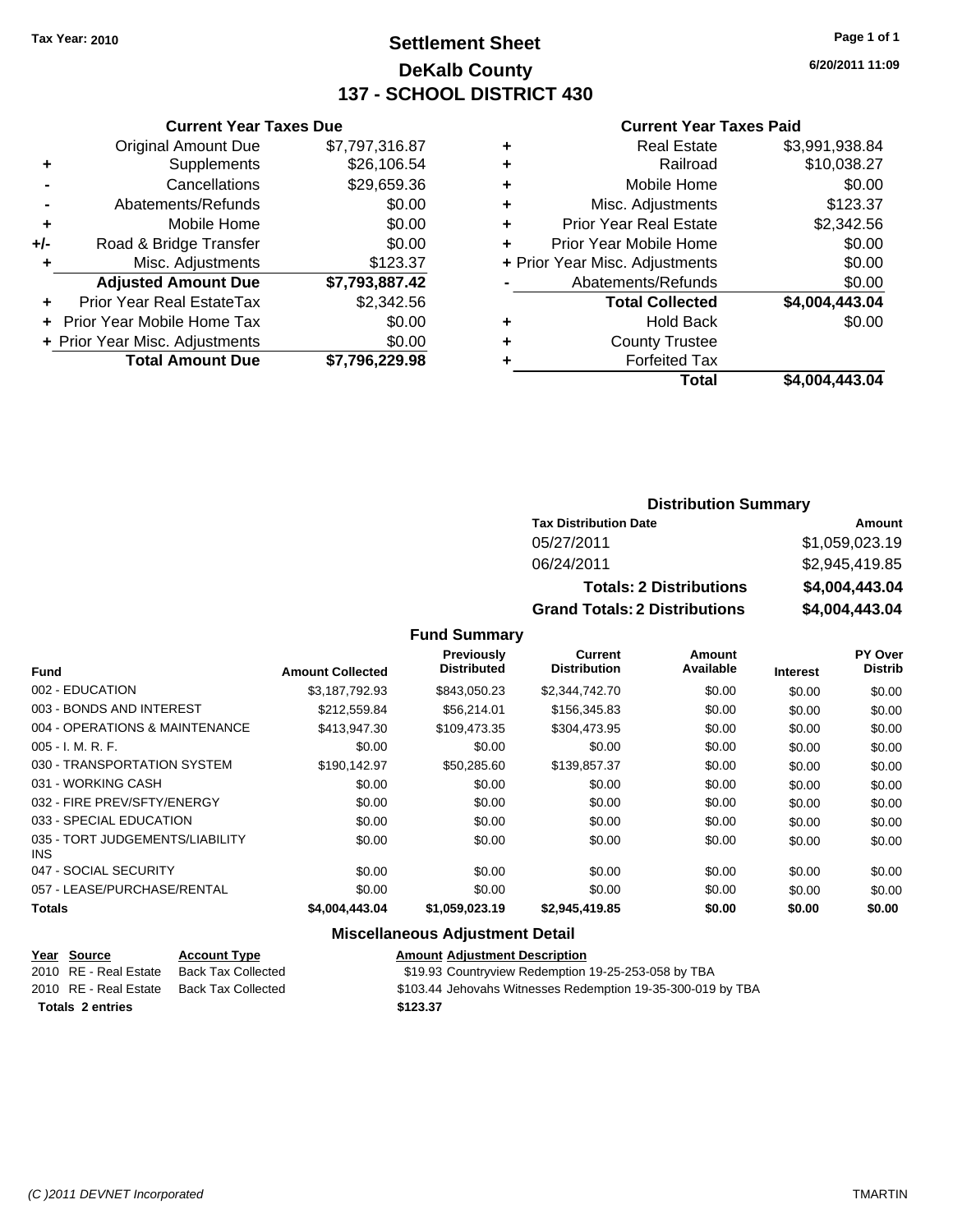### **Settlement Sheet Tax Year: 2010 Page 1 of 1 DeKalb County 139 - SCHOOL DISTRICT 432**

**6/20/2011 11:09**

#### **Current Year Taxes Paid**

|     | <b>Current Year Taxes Due</b>  |                |  |  |  |
|-----|--------------------------------|----------------|--|--|--|
|     | <b>Original Amount Due</b>     | \$2,408,838.90 |  |  |  |
| ٠   | Supplements                    | \$14,728.21    |  |  |  |
|     | Cancellations                  | \$15,706.64    |  |  |  |
|     | Abatements/Refunds             | \$0.00         |  |  |  |
| ٠   | Mobile Home                    | \$0.00         |  |  |  |
| +/- | Road & Bridge Transfer         | \$0.00         |  |  |  |
| ٠   | Misc. Adjustments              | \$0.00         |  |  |  |
|     | <b>Adjusted Amount Due</b>     | \$2,407,860.47 |  |  |  |
| ٠   | Prior Year Real EstateTax      | \$0.00         |  |  |  |
|     | Prior Year Mobile Home Tax     | \$0.00         |  |  |  |
|     | + Prior Year Misc. Adjustments | \$0.00         |  |  |  |
|     | <b>Total Amount Due</b>        | \$2,407,860.47 |  |  |  |

|   | <b>Real Estate</b>             | \$1,267,841.60 |
|---|--------------------------------|----------------|
| ٠ | Railroad                       | \$10,655.10    |
| ٠ | Mobile Home                    | \$0.00         |
| ٠ | Misc. Adjustments              | \$0.00         |
| ٠ | Prior Year Real Estate         | \$0.00         |
| ÷ | Prior Year Mobile Home         | \$0.00         |
|   | + Prior Year Misc. Adjustments | \$0.00         |
|   | Abatements/Refunds             | \$0.00         |
|   | <b>Total Collected</b>         | \$1,278,496.70 |
| ٠ | <b>Hold Back</b>               | \$0.00         |
| ٠ | <b>County Trustee</b>          |                |
| ٠ | <b>Forfeited Tax</b>           |                |
|   | Total                          | \$1,278,496.70 |
|   |                                |                |

### **Distribution Summary**

| <b>Tax Distribution Date</b>         | Amount         |
|--------------------------------------|----------------|
| 05/27/2011                           | \$376,707.49   |
| 06/24/2011                           | \$901,789.21   |
| <b>Totals: 2 Distributions</b>       | \$1,278,496.70 |
| <b>Grand Totals: 2 Distributions</b> | \$1,278,496.70 |

**Fund Summary**

|                                         |                         | <b>Previously</b>  | Current             | Amount    |                 | PY Over        |
|-----------------------------------------|-------------------------|--------------------|---------------------|-----------|-----------------|----------------|
| <b>Fund</b>                             | <b>Amount Collected</b> | <b>Distributed</b> | <b>Distribution</b> | Available | <b>Interest</b> | <b>Distrib</b> |
| 002 - EDUCATION                         | \$821,775.51            | \$242.135.15       | \$579,640.36        | \$0.00    | \$0.00          | \$0.00         |
| 003 - BONDS AND INTEREST                | \$158,710.01            | \$46,763,71        | \$111.946.30        | \$0.00    | \$0.00          | \$0.00         |
| 004 - OPERATIONS & MAINTENANCE          | \$101,038.32            | \$29,770.82        | \$71,267.50         | \$0.00    | \$0.00          | \$0.00         |
| $005 - I. M. R. F.$                     | \$24,244.13             | \$7,143.50         | \$17,100.63         | \$0.00    | \$0.00          | \$0.00         |
| 030 - TRANSPORTATION SYSTEM             | \$53,887.36             | \$15,877.84        | \$38,009.52         | \$0.00    | \$0.00          | \$0.00         |
| 031 - WORKING CASH                      | \$13.471.52             | \$3,969.37         | \$9,502.15          | \$0.00    | \$0.00          | \$0.00         |
| 033 - SPECIAL EDUCATION                 | \$10,777,72             | \$3.175.64         | \$7,602.08          | \$0.00    | \$0.00          | \$0.00         |
| 035 - TORT JUDGEMENTS/LIABILITY<br>INS. | \$37,297.58             | \$10,989.69        | \$26,307.89         | \$0.00    | \$0.00          | \$0.00         |
| 047 - SOCIAL SECURITY                   | \$43.823.03             | \$12,912.40        | \$30.910.63         | \$0.00    | \$0.00          | \$0.00         |
| 057 - LEASE/PURCHASE/RENTAL             | \$13,471.52             | \$3.969.37         | \$9,502.15          | \$0.00    | \$0.00          | \$0.00         |
| <b>Totals</b>                           | \$1,278,496.70          | \$376,707.49       | \$901.789.21        | \$0.00    | \$0.00          | \$0.00         |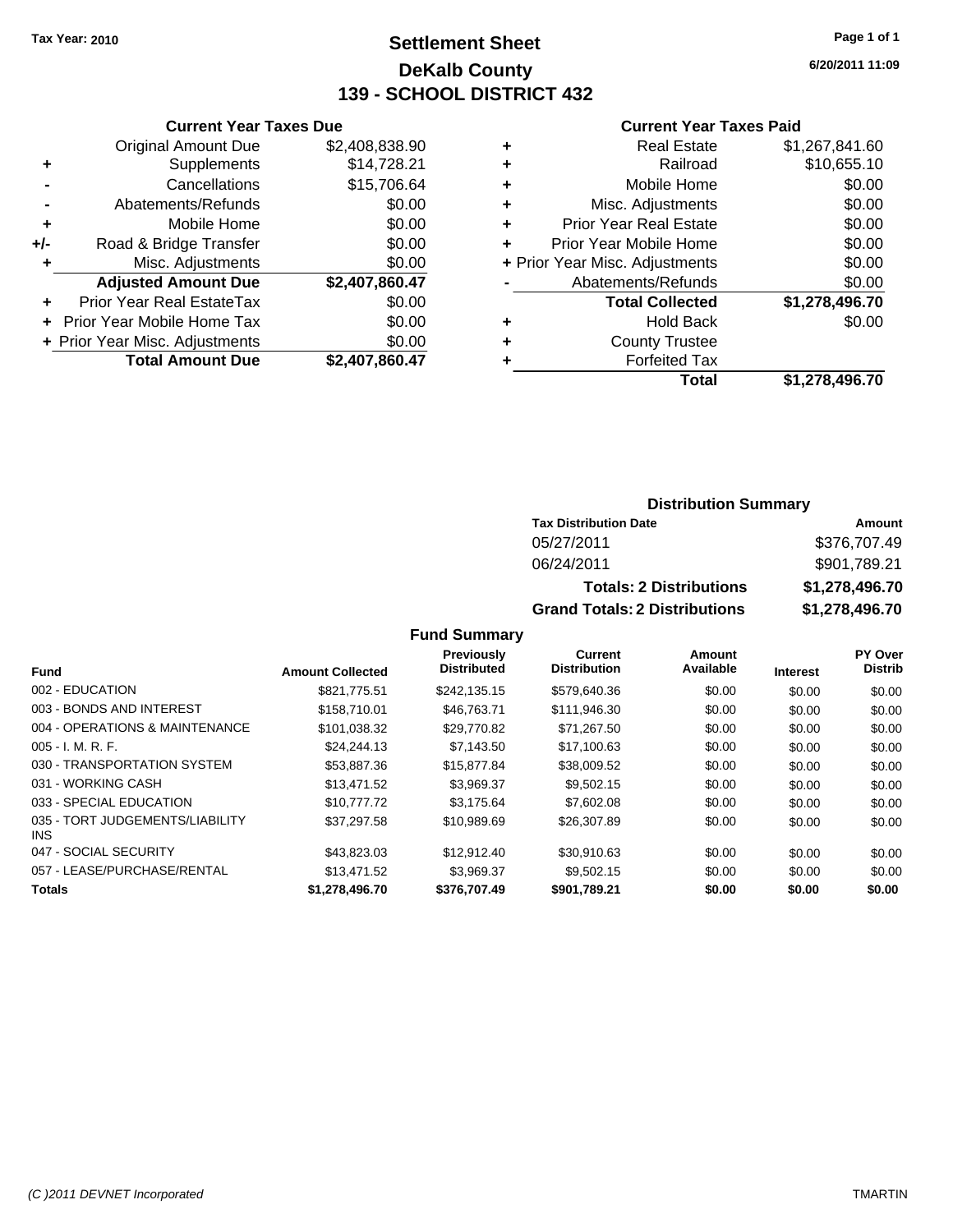# **Settlement Sheet Tax Year: 2010 Page 1 of 1 DeKalb County 141 - CC 509 ELGIN**

**6/20/2011 11:09**

|     | <b>Current Year Taxes Due</b>  |            |
|-----|--------------------------------|------------|
|     | <b>Original Amount Due</b>     | \$1,143.41 |
| ÷   | Supplements                    | \$0.00     |
|     | Cancellations                  | \$0.00     |
|     | Abatements/Refunds             | \$0.00     |
| ÷   | Mobile Home                    | \$0.00     |
| +/- | Road & Bridge Transfer         | \$0.00     |
| ٠   | Misc. Adjustments              | \$0.00     |
|     | <b>Adjusted Amount Due</b>     | \$1,143.41 |
|     | Prior Year Real EstateTax      | \$0.00     |
| ٠   | Prior Year Mobile Home Tax     | \$0.00     |
|     | + Prior Year Misc. Adjustments | \$0.00     |
|     | <b>Total Amount Due</b>        | \$1.143.41 |

### **Current Year Taxes Paid +** Real Estate \$476.77 **+** Railroad \$0.00 **+** Mobile Home \$0.00 **+** Misc. Adjustments \$0.00 **+** Prior Year Real Estate \$0.00 **+** Prior Year Mobile Home \$0.00 **+** Prior Year Misc. Adjustments  $$0.00$ **-** Abatements/Refunds \$0.00 Total Collected \$476.77 **+** Hold Back \$0.00 **+** County Trustee **+** Forfeited Tax **Total \$476.77**

|                                               |                         |                                         |                                       |                     | <b>Distribution Summary</b> |                                  |  |
|-----------------------------------------------|-------------------------|-----------------------------------------|---------------------------------------|---------------------|-----------------------------|----------------------------------|--|
|                                               |                         |                                         | <b>Tax Distribution Date</b>          |                     |                             | Amount                           |  |
|                                               |                         |                                         | 05/27/2011                            |                     |                             | \$319.62                         |  |
|                                               |                         |                                         | 06/24/2011                            |                     |                             | \$157.15                         |  |
|                                               |                         |                                         | <b>Totals: 2 Distributions</b>        |                     |                             | \$476.77                         |  |
|                                               |                         |                                         | <b>Grand Totals: 2 Distributions</b>  |                     |                             | \$476.77                         |  |
|                                               |                         | <b>Fund Summary</b>                     |                                       |                     |                             |                                  |  |
| <b>Fund</b>                                   | <b>Amount Collected</b> | <b>Previously</b><br><b>Distributed</b> | <b>Current</b><br><b>Distribution</b> | Amount<br>Available | <b>Interest</b>             | <b>PY Over</b><br><b>Distrib</b> |  |
| 003 - BONDS AND INTEREST                      | \$107.69                | \$72.19                                 | \$35.50                               | \$0.00              | \$0.00                      | \$0.00                           |  |
| 027 - AUDIT                                   | \$0.57                  | \$0.38                                  | \$0.19                                | \$0.00              | \$0.00                      | \$0.00                           |  |
| 035 - TORT JUDGEMENTS/LIABILITY<br><b>INS</b> | \$13.11                 | \$8.79                                  | \$4.32                                | \$0.00              | \$0.00                      | \$0.00                           |  |
| 047 - SOCIAL SECURITY                         | \$4.56                  | \$3.06                                  | \$1.50                                | \$0.00              | \$0.00                      | \$0.00                           |  |
| 136 - OPERATIONS & MAINTENANCE<br>(colleges)  | \$88.50                 | \$59.33                                 | \$29.17                               | \$0.00              | \$0.00                      | \$0.00                           |  |
| 159 - EDUCATIONAL PURPOSES<br>(colleges)      | \$262.34                | \$175.87                                | \$86.47                               | \$0.00              | \$0.00                      | \$0.00                           |  |
| <b>Totals</b>                                 | \$476.77                | \$319.62                                | \$157.15                              | \$0.00              | \$0.00                      | \$0.00                           |  |

### *(C )2011 DEVNET Incorporated* TMARTIN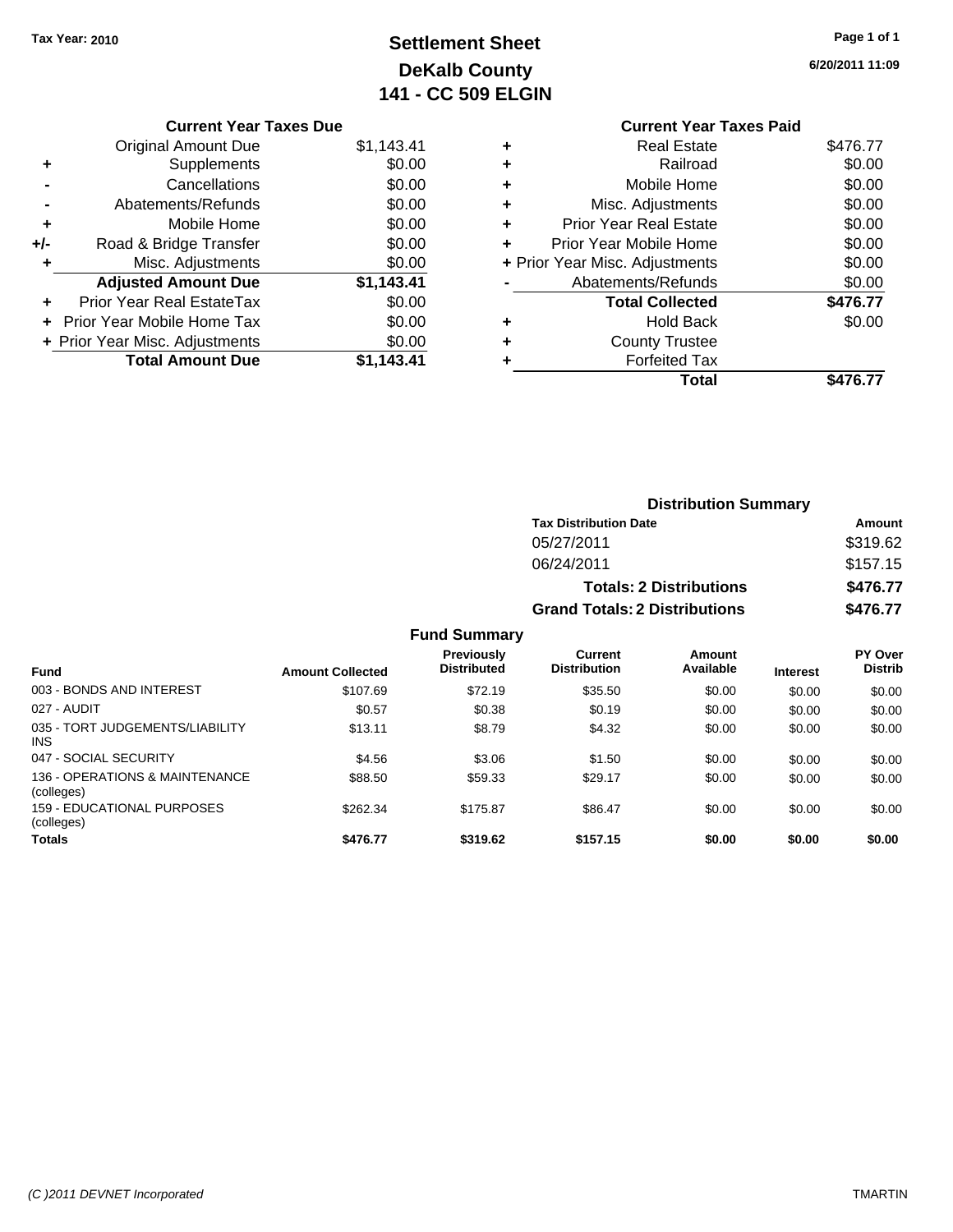### **Settlement Sheet Tax Year: 2010 Page 1 of 1 DeKalb County 142 - CC 511 ROCK VALLEY**

**6/20/2011 11:09**

|     | <b>Current Year Taxes Due</b>     |          |  |  |  |  |
|-----|-----------------------------------|----------|--|--|--|--|
|     | <b>Original Amount Due</b>        | \$718.76 |  |  |  |  |
| ٠   | Supplements                       | \$0.00   |  |  |  |  |
|     | Cancellations                     | \$0.00   |  |  |  |  |
|     | Abatements/Refunds                | \$0.00   |  |  |  |  |
| ٠   | Mobile Home                       | \$0.00   |  |  |  |  |
| +/- | Road & Bridge Transfer            | \$0.00   |  |  |  |  |
| ٠   | Misc. Adjustments                 | \$0.00   |  |  |  |  |
|     | <b>Adjusted Amount Due</b>        | \$718.76 |  |  |  |  |
| ٠   | Prior Year Real EstateTax         | \$0.00   |  |  |  |  |
|     | <b>Prior Year Mobile Home Tax</b> | \$0.00   |  |  |  |  |
|     | + Prior Year Misc. Adjustments    | \$0.00   |  |  |  |  |
|     | <b>Total Amount Due</b>           | \$718.76 |  |  |  |  |
|     |                                   |          |  |  |  |  |

#### **Current Year Taxes Paid**

|   | <b>Real Estate</b>             | \$550.87 |
|---|--------------------------------|----------|
| ٠ | Railroad                       | \$0.00   |
| ٠ | Mobile Home                    | \$0.00   |
| ٠ | Misc. Adjustments              | \$0.00   |
| ٠ | <b>Prior Year Real Estate</b>  | \$0.00   |
|   | Prior Year Mobile Home         | \$0.00   |
|   | + Prior Year Misc. Adjustments | \$0.00   |
|   | Abatements/Refunds             | \$0.00   |
|   | <b>Total Collected</b>         | \$550.87 |
| ٠ | <b>Hold Back</b>               | \$0.00   |
| ٠ | <b>County Trustee</b>          |          |
|   | <b>Forfeited Tax</b>           |          |
|   | Total                          | \$550.87 |
|   |                                |          |

| <b>Distribution Summary</b>          |          |
|--------------------------------------|----------|
| <b>Tax Distribution Date</b>         | Amount   |
| 05/27/2011                           | \$550.87 |
| <b>Totals: 1 Distributions</b>       | \$550.87 |
| <b>Grand Totals: 1 Distributions</b> | \$550.87 |

#### **Fund Summary**

| <b>Fund</b>                                   | <b>Amount Collected</b> | <b>Previously</b><br><b>Distributed</b> | Current<br><b>Distribution</b> | Amount<br>Available | <b>Interest</b> | PY Over<br><b>Distrib</b> |
|-----------------------------------------------|-------------------------|-----------------------------------------|--------------------------------|---------------------|-----------------|---------------------------|
| 003 - BONDS AND INTEREST                      | \$182.58                | \$182.58                                | \$0.00                         | \$0.00              | \$0.00          | \$0.00                    |
| 027 - AUDIT                                   | \$1.23                  | \$1.23                                  | \$0.00                         | \$0.00              | \$0.00          | \$0.00                    |
| 035 - TORT JUDGEMENTS/LIABILITY<br><b>INS</b> | \$25.24                 | \$25.24                                 | \$0.00                         | \$0.00              | \$0.00          | \$0.00                    |
| 047 - SOCIAL SECURITY                         | \$8.20                  | \$8.20                                  | \$0.00                         | \$0.00              | \$0.00          | \$0.00                    |
| 136 - OPERATIONS & MAINTENANCE<br>(colleges)  | \$49.44                 | \$49.44                                 | \$0.00                         | \$0.00              | \$0.00          | \$0.00                    |
| 141 - HLTH, SFTY/HANDICAP<br>ACCESS/ENERGY    | \$0.00                  | \$0.00                                  | \$0.00                         | \$0.00              | \$0.00          | \$0.00                    |
| 159 - EDUCATIONAL PURPOSES<br>(colleges)      | \$284.18                | \$284.18                                | \$0.00                         | \$0.00              | \$0.00          | \$0.00                    |
| <b>Totals</b>                                 | \$550.87                | \$550.87                                | \$0.00                         | \$0.00              | \$0.00          | \$0.00                    |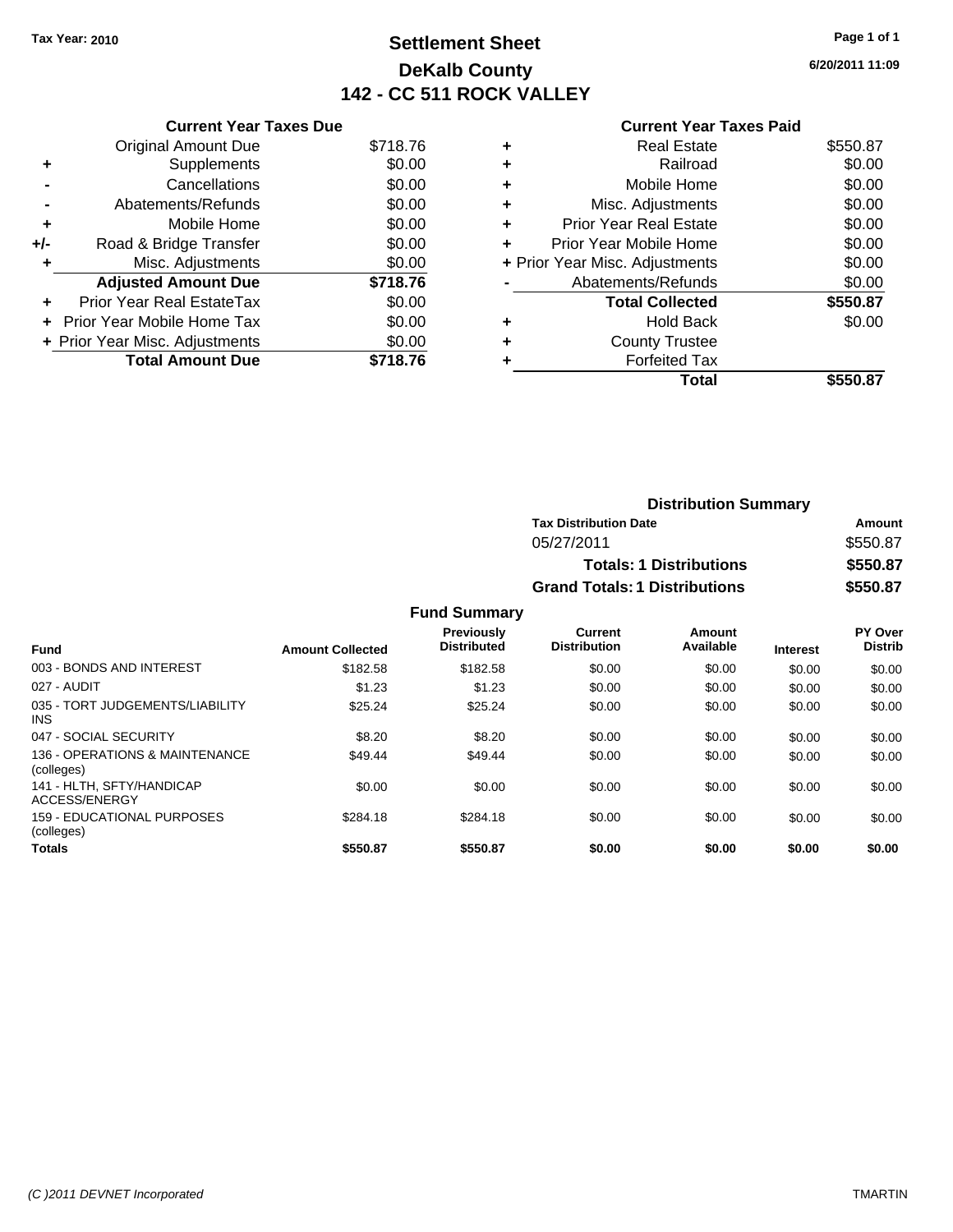### **Settlement Sheet Tax Year: 2010 Page 1 of 1 DeKalb County 143 - CC 513 ILLINOIS VALLEY**

**6/20/2011 11:09**

|     | <b>Current Year Taxes Due</b>  |            |  |  |  |
|-----|--------------------------------|------------|--|--|--|
|     | <b>Original Amount Due</b>     | \$5,460.55 |  |  |  |
| ٠   | Supplements                    | \$0.00     |  |  |  |
|     | Cancellations                  | \$0.00     |  |  |  |
|     | Abatements/Refunds             | \$0.00     |  |  |  |
| ٠   | Mobile Home                    | \$0.00     |  |  |  |
| +/- | Road & Bridge Transfer         | \$0.00     |  |  |  |
|     | Misc. Adjustments              | \$0.00     |  |  |  |
|     | <b>Adjusted Amount Due</b>     | \$5,460.55 |  |  |  |
| ٠   | Prior Year Real EstateTax      | \$0.00     |  |  |  |
|     | Prior Year Mobile Home Tax     | \$0.00     |  |  |  |
|     | + Prior Year Misc. Adjustments | \$0.00     |  |  |  |
|     | <b>Total Amount Due</b>        | \$5,460.55 |  |  |  |
|     |                                |            |  |  |  |

| ٠ | <b>Real Estate</b>             | \$3,198.21 |
|---|--------------------------------|------------|
| ٠ | Railroad                       | \$135.44   |
| ٠ | Mobile Home                    | \$0.00     |
| ٠ | Misc. Adjustments              | \$0.00     |
| ÷ | <b>Prior Year Real Estate</b>  | \$0.00     |
| ٠ | Prior Year Mobile Home         | \$0.00     |
|   | + Prior Year Misc. Adjustments | \$0.00     |
|   | Abatements/Refunds             | \$0.00     |
|   | <b>Total Collected</b>         | \$3,333.65 |
| ٠ | <b>Hold Back</b>               | \$0.00     |
| ٠ | <b>County Trustee</b>          |            |
|   | <b>Forfeited Tax</b>           |            |
|   | Total                          | \$3.333.65 |

| <b>Distribution Summary</b>          |            |
|--------------------------------------|------------|
| <b>Tax Distribution Date</b>         | Amount     |
| 05/27/2011                           | \$1,001.13 |
| 06/24/2011                           | \$2,332.52 |
| <b>Totals: 2 Distributions</b>       | \$3,333.65 |
| <b>Grand Totals: 2 Distributions</b> | \$3,333.65 |

|                                                  |                         | <b>Fund Summary</b>                     |                                |                     |                 |                           |
|--------------------------------------------------|-------------------------|-----------------------------------------|--------------------------------|---------------------|-----------------|---------------------------|
| Fund                                             | <b>Amount Collected</b> | <b>Previously</b><br><b>Distributed</b> | Current<br><b>Distribution</b> | Amount<br>Available | <b>Interest</b> | PY Over<br><b>Distrib</b> |
| 003 - BONDS AND INTEREST                         | \$376.19                | \$112.97                                | \$263.22                       | \$0.00              | \$0.00          | \$0.00                    |
| 027 - AUDIT                                      | \$9.62                  | \$2.89                                  | \$6.73                         | \$0.00              | \$0.00          | \$0.00                    |
| 035 - TORT JUDGEMENTS/LIABILITY<br><b>INS</b>    | \$0.00                  | \$0.00                                  | \$0.00                         | \$0.00              | \$0.00          | \$0.00                    |
| 047 - SOCIAL SECURITY                            | \$80.98                 | \$24.32                                 | \$56.66                        | \$0.00              | \$0.00          | \$0.00                    |
| 136 - OPERATIONS & MAINTENANCE<br>(colleges)     | \$381.06                | \$114.44                                | \$266.62                       | \$0.00              | \$0.00          | \$0.00                    |
| 141 - HLTH. SFTY/HANDICAP<br>ACCESS/ENERGY       | \$470.99                | \$141.44                                | \$329.55                       | \$0.00              | \$0.00          | \$0.00                    |
| 149 - STATEWIDE AVERAGE<br><b>ADDITIONAL TAX</b> | \$776.39                | \$233.16                                | \$543.23                       | \$0.00              | \$0.00          | \$0.00                    |
| 159 - EDUCATIONAL PURPOSES<br>(colleges)         | \$1,238.42              | \$371.91                                | \$866.51                       | \$0.00              | \$0.00          | \$0.00                    |
| Totals                                           | \$3.333.65              | \$1,001.13                              | \$2,332.52                     | \$0.00              | \$0.00          | \$0.00                    |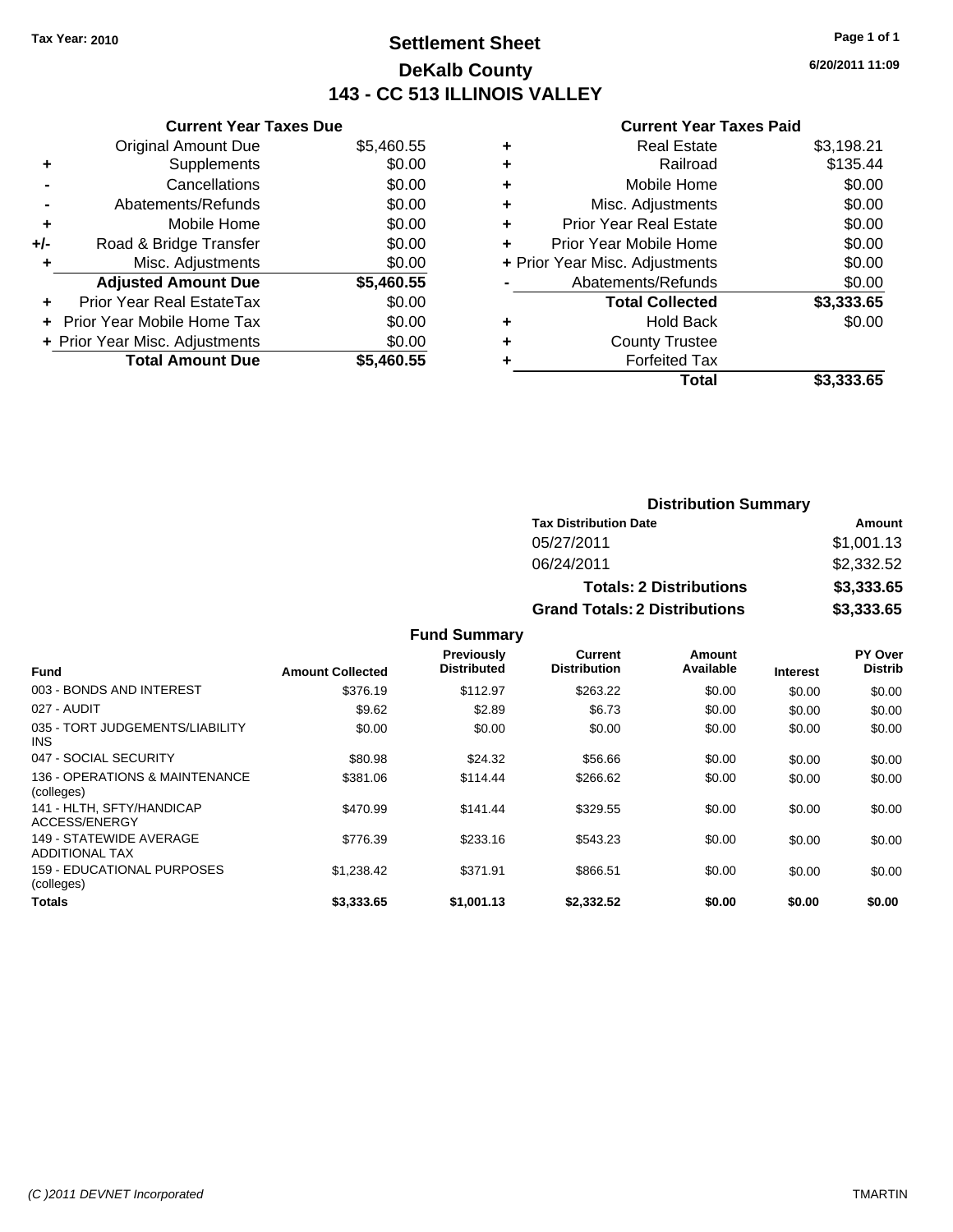### **Settlement Sheet Tax Year: 2010 Page 1 of 1 DeKalb County 144 - CC 516 WAUBONSEE**

**6/20/2011 11:09**

#### **Current Year Taxes Paid**

| <b>Current Year Taxes Due</b>     |                         |  |  |  |  |
|-----------------------------------|-------------------------|--|--|--|--|
| <b>Original Amount Due</b>        | \$1,478,774.02          |  |  |  |  |
| Supplements                       | \$4,548.13              |  |  |  |  |
| Cancellations<br>\$5,100.53       |                         |  |  |  |  |
| \$0.00<br>Abatements/Refunds      |                         |  |  |  |  |
| Mobile Home                       | \$0.00                  |  |  |  |  |
| Road & Bridge Transfer            | \$0.00                  |  |  |  |  |
| \$87.48<br>Misc. Adjustments<br>٠ |                         |  |  |  |  |
| <b>Adjusted Amount Due</b>        | \$1,478,309.10          |  |  |  |  |
| Prior Year Real EstateTax         | \$243.30                |  |  |  |  |
| Prior Year Mobile Home Tax        | \$0.00                  |  |  |  |  |
| + Prior Year Misc. Adjustments    | \$0.00                  |  |  |  |  |
|                                   | \$1,478,552.40          |  |  |  |  |
|                                   | <b>Total Amount Due</b> |  |  |  |  |

|   | <b>Real Estate</b>             | \$760,140.68 |
|---|--------------------------------|--------------|
| ٠ | Railroad                       | \$4,086.55   |
| ÷ | Mobile Home                    | \$0.00       |
| ٠ | Misc. Adjustments              | \$87.48      |
| ٠ | <b>Prior Year Real Estate</b>  | \$243.30     |
| ÷ | Prior Year Mobile Home         | \$0.00       |
|   | + Prior Year Misc. Adjustments | \$0.00       |
|   | Abatements/Refunds             | \$0.00       |
|   | <b>Total Collected</b>         | \$764,558.01 |
| ٠ | Hold Back                      | \$0.00       |
| ٠ | <b>County Trustee</b>          |              |
| ٠ | <b>Forfeited Tax</b>           |              |
|   | Total                          | \$764,558.01 |
|   |                                |              |

### **Distribution Summary**

| <b>Tax Distribution Date</b>         | Amount       |  |  |  |
|--------------------------------------|--------------|--|--|--|
| 05/27/2011                           | \$197.719.61 |  |  |  |
| 06/24/2011                           | \$566,838.40 |  |  |  |
| <b>Totals: 2 Distributions</b>       | \$764.558.01 |  |  |  |
| <b>Grand Totals: 2 Distributions</b> | \$764,558.01 |  |  |  |

#### **Fund Summary**

| <b>Fund</b>                                   | <b>Amount Collected</b> | Previously<br><b>Distributed</b> | Current<br><b>Distribution</b> | Amount<br>Available | <b>Interest</b> | PY Over<br><b>Distrib</b> |
|-----------------------------------------------|-------------------------|----------------------------------|--------------------------------|---------------------|-----------------|---------------------------|
| 003 - BONDS AND INTEREST                      | \$86,752.10             | \$22,434.65                      | \$64,317.45                    | \$0.00              | \$0.00          | \$0.00                    |
| 027 - AUDIT                                   | \$1.295.92              | \$335.13                         | \$960.79                       | \$0.00              | \$0.00          | \$0.00                    |
| 035 - TORT JUDGEMENTS/LIABILITY<br><b>INS</b> | \$18,217.89             | \$4.711.27                       | \$13,506.62                    | \$0.00              | \$0.00          | \$0.00                    |
| 047 - SOCIAL SECURITY                         | \$0.00                  | \$0.00                           | \$0.00                         | \$0.00              | \$0.00          | \$0.00                    |
| 136 - OPERATIONS & MAINTENANCE<br>(colleges)  | \$151.754.83            | \$39.244.77                      | \$112,510.06                   | \$0.00              | \$0.00          | \$0.00                    |
| 159 - EDUCATIONAL PURPOSES<br>(colleges)      | \$506,537.27            | \$130,993.79                     | \$375,543.48                   | \$0.00              | \$0.00          | \$0.00                    |
| <b>Totals</b>                                 | \$764,558.01            | \$197,719.61                     | \$566.838.40                   | \$0.00              | \$0.00          | \$0.00                    |

| Year Source             | <b>Account Type</b>       | <b>Amount Adjustment Description</b>                            |
|-------------------------|---------------------------|-----------------------------------------------------------------|
| 2010 RE - Real Estate   | <b>Back Tax Collected</b> | \$16.96 Nielsen Redemption 15-16-151-019 by TBA                 |
| 2010 RE - Real Estate   | <b>Back Tax Collected</b> | \$1.93 Countryview Redemption 19-25-253-058 by TBA              |
| 2010 RE - Real Estate   | <b>Back Tax Collected</b> | \$7.04 Popp Redemption 15-15-427-007 by TBA                     |
| 2010 RE - Real Estate   | <b>Back Tax Collected</b> | \$10.00 Jehovahs Witnesses Redemption 19-35-300-019 by TBA      |
| 2010 RE - Real Estate   | Paymt In Lieu of Tax      | \$51.55 Sunset View Apartments-Housing Authority Payment by TBA |
| <b>Totals 5 entries</b> |                           | \$87.48                                                         |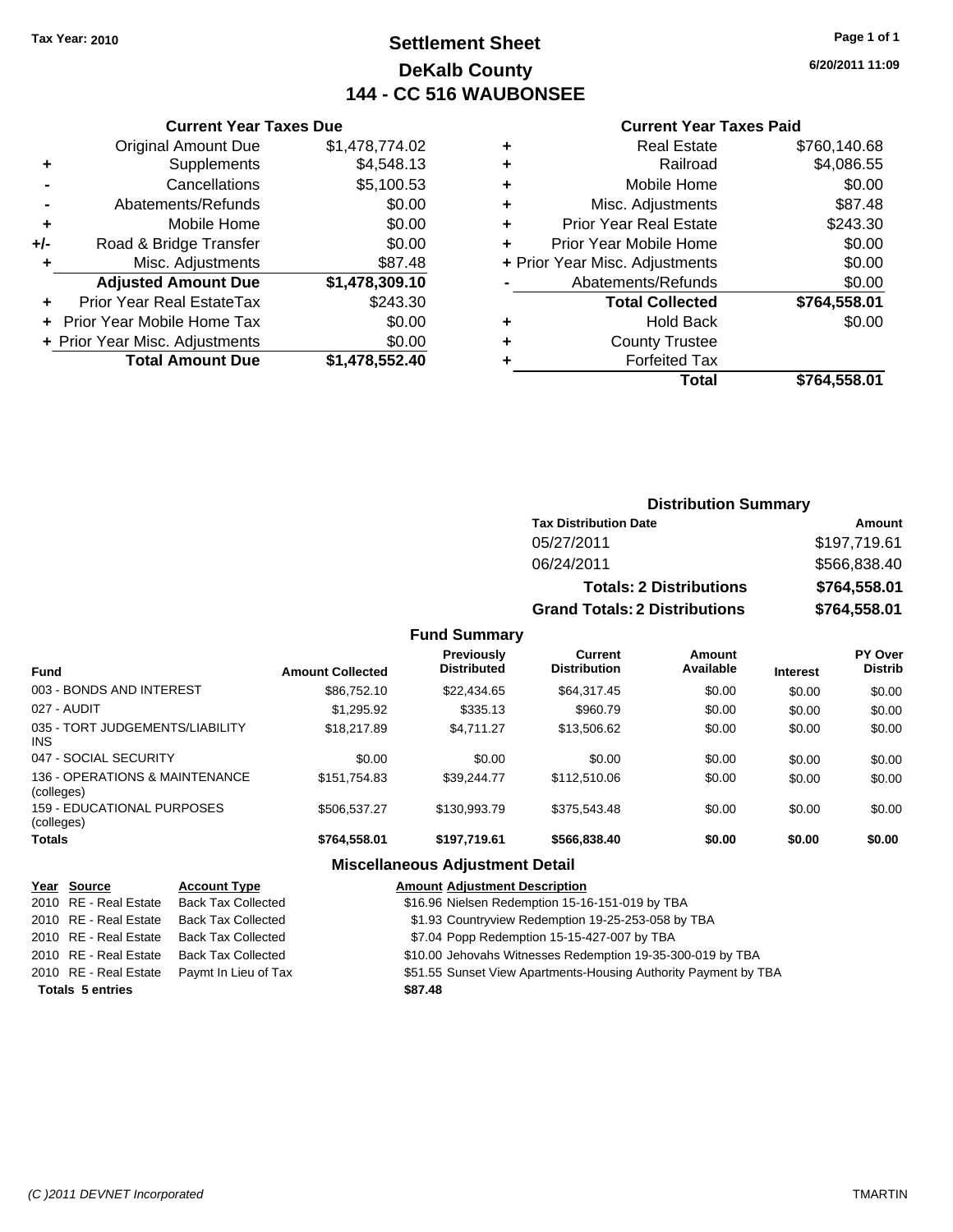### **Settlement Sheet Tax Year: 2010 Page 1 of 1 DeKalb County 145 - CC 523 KISHWAUKEE**

**6/20/2011 11:09**

#### **Current Year Taxes Paid**

| Total                          | \$5,018,749.85 |
|--------------------------------|----------------|
| <b>Forfeited Tax</b>           |                |
| <b>County Trustee</b>          |                |
| <b>Hold Back</b>               | \$0.00         |
| <b>Total Collected</b>         | \$5,018,749.85 |
| Abatements/Refunds             | \$0.00         |
| + Prior Year Misc. Adjustments | \$0.00         |
| Prior Year Mobile Home         | \$0.00         |
| <b>Prior Year Real Estate</b>  | (\$1,483.86)   |
| Misc. Adjustments              | \$1,704.07     |
| Mobile Home                    | \$0.00         |
| Railroad                       | \$20,187.24    |
| <b>Real Estate</b>             | \$4,998,342.40 |
|                                |                |

| <b>Original Amount Due</b>       | \$9,976,430.22                |
|----------------------------------|-------------------------------|
| Supplements                      | \$124,345.53                  |
| Cancellations                    | \$205,306.28                  |
| Abatements/Refunds               | \$0.00                        |
| Mobile Home                      | \$0.00                        |
| Road & Bridge Transfer           | \$0.00                        |
| Misc. Adjustments                | \$1,704.07                    |
| <b>Adjusted Amount Due</b>       | \$9,897,173.54                |
| <b>Prior Year Real EstateTax</b> | (\$1,483.86)                  |
| Prior Year Mobile Home Tax       | \$0.00                        |
| + Prior Year Misc. Adjustments   | \$0.00                        |
| <b>Total Amount Due</b>          | \$9,895,689.68                |
|                                  | <b>Current Year Taxes Due</b> |

### **Distribution Summary**

| <b>Tax Distribution Date</b>         | Amount         |  |  |
|--------------------------------------|----------------|--|--|
| 05/27/2011                           | \$1,113,404.97 |  |  |
| 06/24/2011                           | \$3,905,344.88 |  |  |
| <b>Totals: 2 Distributions</b>       | \$5,018,749.85 |  |  |
| <b>Grand Totals: 2 Distributions</b> | \$5,018,749.85 |  |  |

#### **Fund Summary**

| <b>Fund</b>                                  | <b>Amount Collected</b> | <b>Previously</b><br><b>Distributed</b> | Current<br><b>Distribution</b> | Amount<br>Available | <b>Interest</b> | PY Over<br><b>Distrib</b> |
|----------------------------------------------|-------------------------|-----------------------------------------|--------------------------------|---------------------|-----------------|---------------------------|
| 003 - BONDS AND INTEREST                     | \$1,404,120.74          | \$311,502.89                            | \$1,092,617.85                 | \$0.00              | \$0.00          | \$0.00                    |
| 027 - AUDIT                                  | \$10,393.82             | \$2,305.85                              | \$8,087.97                     | \$0.00              | \$0.00          | \$0.00                    |
| 035 - TORT JUDGEMENTS/LIABILITY<br>INS       | \$372,647.20            | \$82.671.43                             | \$289.975.77                   | \$0.00              | \$0.00          | \$0.00                    |
| 047 - SOCIAL SECURITY                        | \$95.602.17             | \$21,209.25                             | \$74,392.92                    | \$0.00              | \$0.00          | \$0.00                    |
| 136 - OPERATIONS & MAINTENANCE<br>(colleges) | \$671,995.54            | \$149.081.58                            | \$522.913.96                   | \$0.00              | \$0.00          | \$0.00                    |
| 159 - EDUCATIONAL PURPOSES<br>(colleges)     | \$2.463.990.38          | \$546.633.97                            | \$1,917,356.41                 | \$0.00              | \$0.00          | \$0.00                    |
| <b>Totals</b>                                | \$5,018,749.85          | \$1,113,404.97                          | \$3,905,344.88                 | \$0.00              | \$0.00          | \$0.00                    |

| Year Source           | <b>Account Type</b>       | <b>Amount Adjustment Description</b>                        |
|-----------------------|---------------------------|-------------------------------------------------------------|
| 2010 RE - Real Estate | <b>Back Tax Collected</b> | \$31.02 Work Redemption 09-29-255-050 by TBA                |
| 2010 RE - Real Estate | <b>Back Tax Collected</b> | \$1.60 LaSalle Bank Redemption 08-15-128-009 by TBA         |
| 2010 RE - Real Estate | <b>Back Tax Collected</b> | \$1.60 LaSalle Bank Redemption 08-15-128-010 by TBA         |
| 2010 RE - Real Estate | <b>Back Tax Collected</b> | \$36.03 Brown's Supermarket Redemption 06-32-282-008 by TBA |
| 2010 RE - Real Estate | <b>Back Tax Collected</b> | \$20.08 Dobson Redemption 13-15-402-010 by TBA              |
| 2010 RE - Real Estate | <b>Back Tax Collected</b> | \$5.73 Stogsdill Redemption 06-32-328-005 by TBA            |
| 2010 RE - Real Estate | <b>Back Tax Collected</b> | \$88.84 Lindgren Redemption 03-30-301-017 by TBA            |
| 2010 RE - Real Estate | <b>Back Tax Collected</b> | \$16.07 Ezam Properties Redemption 03-30-130-016 by TBA     |
| 2010 RE - Real Estate | <b>Back Tax Collected</b> | \$22.12 Ezam Properties Redemption 03-30-130-018 by TBA     |
| 2010 RE - Real Estate | <b>Back Tax Collected</b> | \$33.54 Ezam Properties Redemption 03-30-130-022 by TBA     |
| 2010 RE - Real Estate | Paymt In Lieu of Tax      | \$72.56 Sequoya Apartments-Housing Authority Payment by TBA |
| 2010 RE - Real Estate | Paymt In Lieu of Tax      | \$854.52 DeKalb Units-Housing Authority by TBA              |
| 2010 RE - Real Estate | Paymt In Lieu of Tax      | \$520.36 Sycamore Units-Housing Authority by TBA            |
| Totals 13 entries     |                           | \$1,704.07                                                  |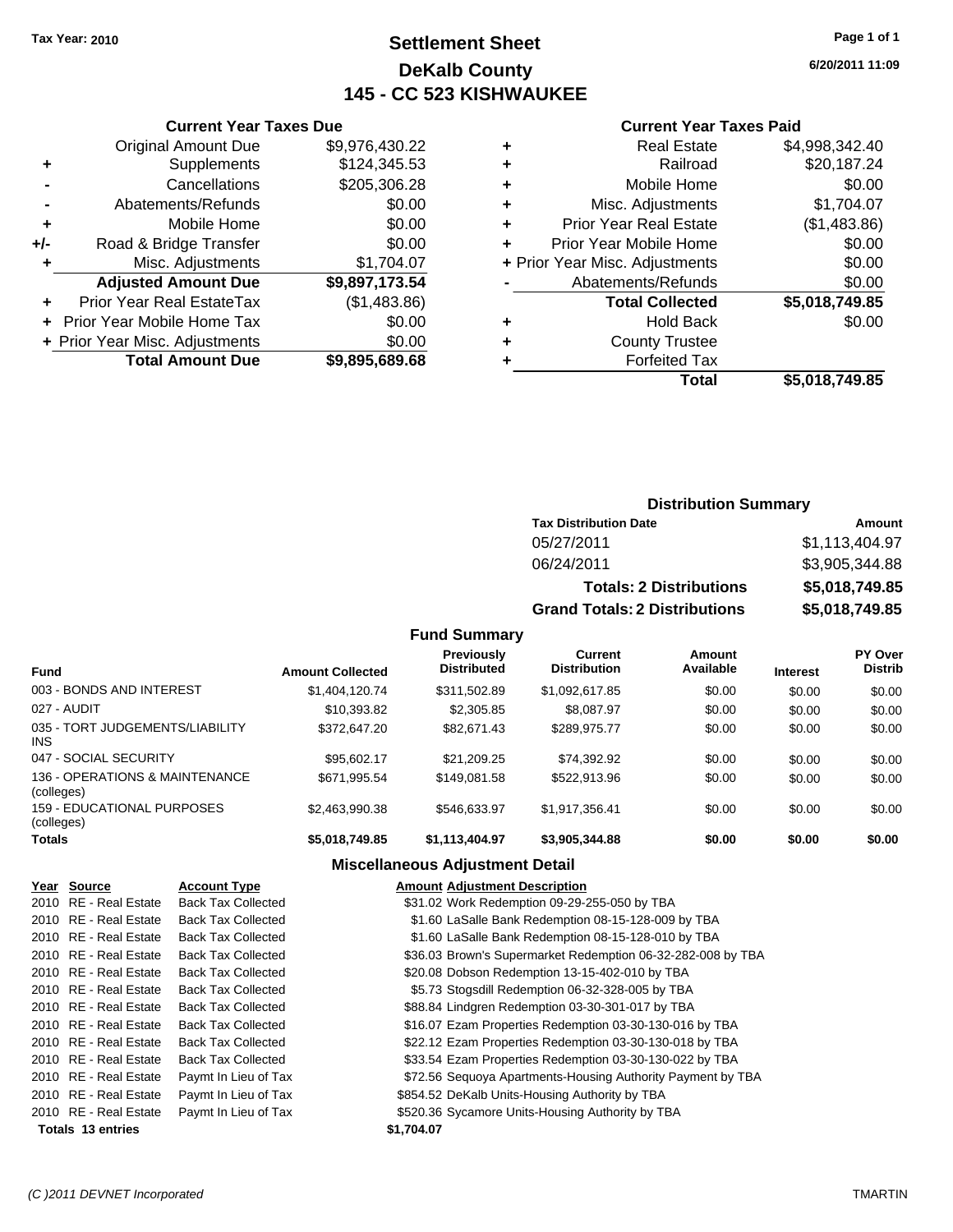### **Settlement Sheet Tax Year: 2010 Page 1 of 1 DeKalb County 150 - DE KALB SANITARY**

**6/20/2011 11:09**

|     | <b>Current Year Taxes Due</b>  |              |
|-----|--------------------------------|--------------|
|     | <b>Original Amount Due</b>     | \$621,083.99 |
|     | Supplements                    | \$14,855.48  |
|     | Cancellations                  | \$28,127.44  |
|     | Abatements/Refunds             | \$0.00       |
| ٠   | Mobile Home                    | \$0.00       |
| +/- | Road & Bridge Transfer         | \$0.00       |
| ٠   | Misc. Adjustments              | \$158.60     |
|     | <b>Adjusted Amount Due</b>     | \$607,970.63 |
|     | Prior Year Real EstateTax      | (\$211.37)   |
|     | Prior Year Mobile Home Tax     | \$0.00       |
|     | + Prior Year Misc. Adjustments | \$0.00       |
|     | <b>Total Amount Due</b>        | \$607,759.26 |
|     |                                |              |

#### **Current Year Taxes Paid**

|   | Total                          | \$301,531.55 |
|---|--------------------------------|--------------|
|   | <b>Forfeited Tax</b>           |              |
| ٠ | <b>County Trustee</b>          |              |
| ٠ | Hold Back                      | \$0.00       |
|   | <b>Total Collected</b>         | \$301,531.55 |
|   | Abatements/Refunds             | \$0.00       |
|   | + Prior Year Misc. Adjustments | \$0.00       |
|   | Prior Year Mobile Home         | \$0.00       |
| ٠ | <b>Prior Year Real Estate</b>  | (\$211.37)   |
| ٠ | Misc. Adjustments              | \$158.60     |
| ٠ | Mobile Home                    | \$0.00       |
| ÷ | Railroad                       | \$460.30     |
|   | Real Estate                    | \$301,124.02 |

### **Distribution Summary**

| <b>Tax Distribution Date</b>         | Amount       |
|--------------------------------------|--------------|
| 05/27/2011                           | \$71,870.07  |
| 06/24/2011                           | \$229,661.48 |
| <b>Totals: 2 Distributions</b>       | \$301,531.55 |
| <b>Grand Totals: 2 Distributions</b> | \$301,531.55 |

#### **Fund Summary**

| <b>Fund</b>              | <b>Amount Collected</b> | <b>Previously</b><br><b>Distributed</b> | Current<br><b>Distribution</b> | <b>Amount</b><br>Available | <b>Interest</b> | <b>PY Over</b><br><b>Distrib</b> |
|--------------------------|-------------------------|-----------------------------------------|--------------------------------|----------------------------|-----------------|----------------------------------|
| 001 - CORPORATE          | \$122,510.75            | \$29.200.44                             | \$93,310.31                    | \$0.00                     | \$0.00          | \$0.00                           |
| 003 - BONDS AND INTEREST | \$0.00                  | \$0.00                                  | \$0.00                         | \$0.00                     | \$0.00          | \$0.00                           |
| $005 - I. M. R. F.$      | \$62,507.19             | \$14,898.60                             | \$47,608.59                    | \$0.00                     | \$0.00          | \$0.00                           |
| 027 - AUDIT              | \$10,248.16             | \$2,442.65                              | \$7,805.51                     | \$0.00                     | \$0.00          | \$0.00                           |
| 045 - PUBLIC BENEFIT     | \$70,047.89             | \$16,695.92                             | \$53,351.97                    | \$0.00                     | \$0.00          | \$0.00                           |
| 047 - SOCIAL SECURITY    | \$36,217.56             | \$8,632.46                              | \$27,585.10                    | \$0.00                     | \$0.00          | \$0.00                           |
| <b>Totals</b>            | \$301,531.55            | \$71,870.07                             | \$229,661.48                   | \$0.00                     | \$0.00          | \$0.00                           |

### **Miscellaneous Adjustment Detail**

# **Totals \$158.60 3 entries**

**Year Source Account Type Amount Adjustment Description** 2010 RE - Real Estate Back Tax Collected \$0.30 LaSalle Bank Redemption 08-15-128-009 by TBA 2010 RE - Real Estate Back Tax Collected \$0.30 LaSalle Bank Redemption 08-15-128-010 by TBA

2010 RE - Real Estate Paymt In Lieu of Tax \$158.00 DeKalb Units-Housing Authority by TBA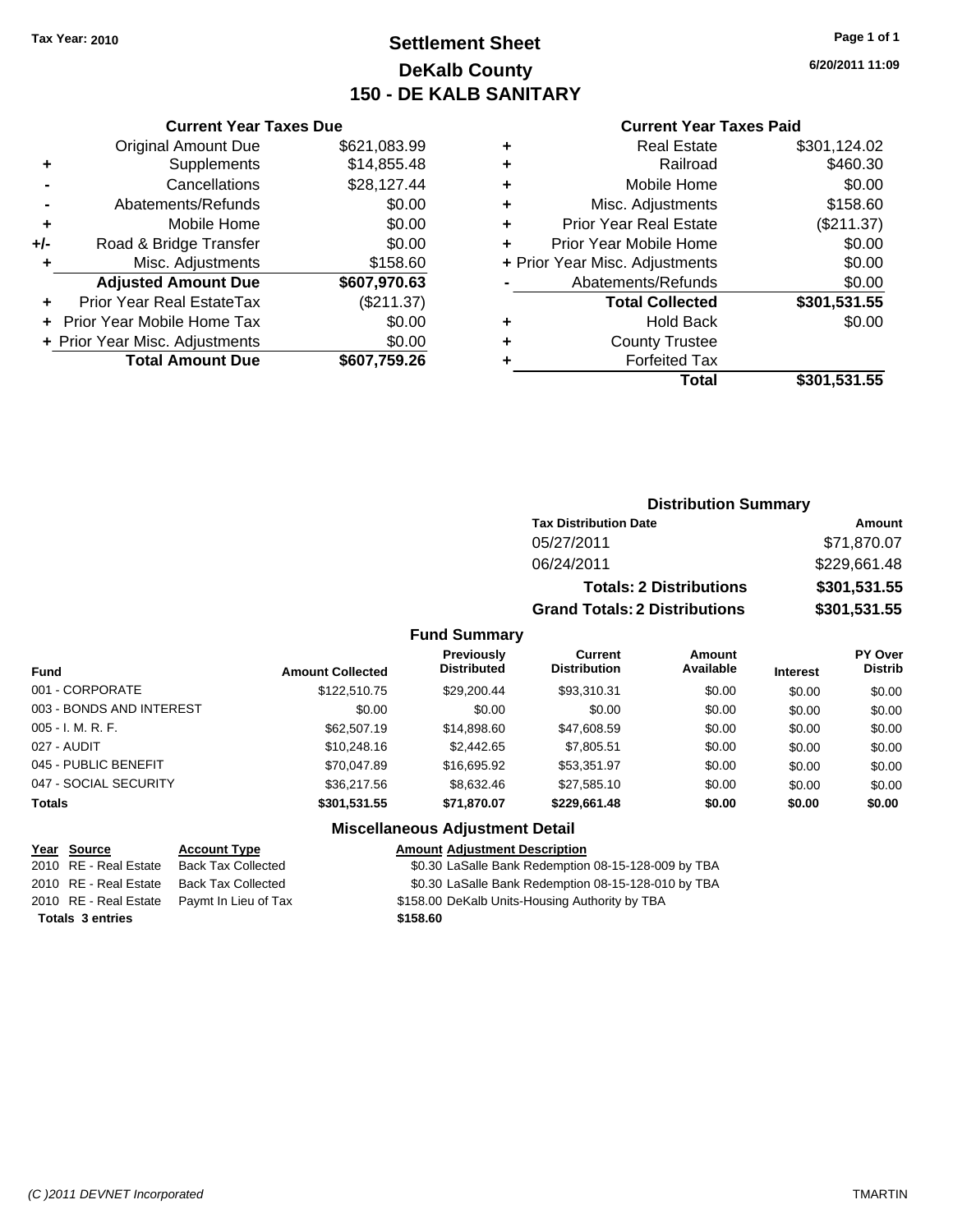### **Settlement Sheet Tax Year: 2010 Page 1 of 1 DeKalb County 151 - FAIRDALE STREET LIGHT**

**6/20/2011 11:09**

|     | <b>Current Year Taxes Due</b>  |            |
|-----|--------------------------------|------------|
|     | <b>Original Amount Due</b>     | \$3,399.98 |
| ÷   | Supplements                    | \$0.00     |
|     | Cancellations                  | \$0.00     |
|     | Abatements/Refunds             | \$0.00     |
| ٠   | Mobile Home                    | \$0.00     |
| +/- | Road & Bridge Transfer         | \$0.00     |
|     | Misc. Adjustments              | \$0.00     |
|     | <b>Adjusted Amount Due</b>     | \$3,399.98 |
| ÷   | Prior Year Real EstateTax      | \$0.00     |
|     | Prior Year Mobile Home Tax     | \$0.00     |
|     | + Prior Year Misc. Adjustments | \$0.00     |
|     | <b>Total Amount Due</b>        | \$3.399.98 |
|     |                                |            |

|   | <b>Real Estate</b>             | \$1,572.03 |
|---|--------------------------------|------------|
| ٠ | Railroad                       | \$0.00     |
| ٠ | Mobile Home                    | \$0.00     |
| ٠ | Misc. Adjustments              | \$0.00     |
| ٠ | Prior Year Real Estate         | \$0.00     |
| ٠ | Prior Year Mobile Home         | \$0.00     |
|   | + Prior Year Misc. Adjustments | \$0.00     |
|   | Abatements/Refunds             | \$0.00     |
|   | <b>Total Collected</b>         | \$1,572.03 |
| ٠ | <b>Hold Back</b>               | \$0.00     |
| ٠ | <b>County Trustee</b>          |            |
|   | <b>Forfeited Tax</b>           |            |
|   | Total                          | \$1,572.03 |

|                 |                         |                                  | <b>Distribution Summary</b>           |                                |                 |                                  |
|-----------------|-------------------------|----------------------------------|---------------------------------------|--------------------------------|-----------------|----------------------------------|
|                 |                         |                                  | <b>Tax Distribution Date</b>          |                                |                 | Amount                           |
|                 |                         |                                  | 05/27/2011                            |                                |                 | \$287.41                         |
|                 |                         |                                  | 06/24/2011                            |                                |                 | \$1,284.62                       |
|                 |                         |                                  |                                       | <b>Totals: 2 Distributions</b> |                 | \$1,572.03                       |
|                 |                         |                                  | <b>Grand Totals: 2 Distributions</b>  |                                |                 | \$1,572.03                       |
|                 |                         | <b>Fund Summary</b>              |                                       |                                |                 |                                  |
| <b>Fund</b>     | <b>Amount Collected</b> | Previously<br><b>Distributed</b> | <b>Current</b><br><b>Distribution</b> | Amount<br>Available            | <b>Interest</b> | <b>PY Over</b><br><b>Distrib</b> |
| 001 - CORPORATE | \$1,572.03              | \$287.41                         | \$1,284.62                            | \$0.00                         | \$0.00          | \$0.00                           |
| Totals          | \$1,572.03              | \$287.41                         | \$1,284.62                            | \$0.00                         | \$0.00          | \$0.00                           |
|                 |                         |                                  |                                       |                                |                 |                                  |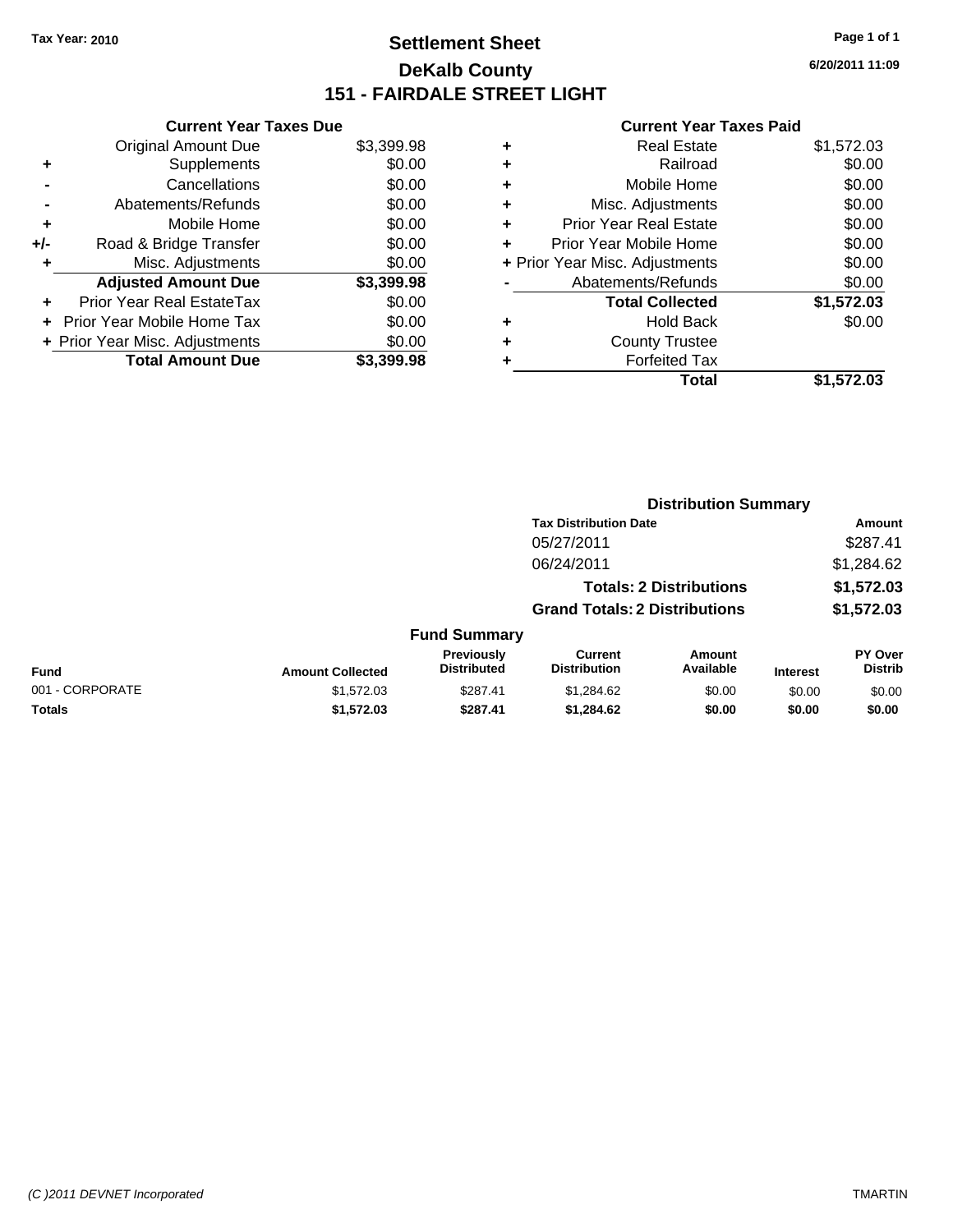### **Settlement Sheet Tax Year: 2010 Page 1 of 1 DeKalb County 152 - AFTON-PIERCE MULTI TWP**

**6/20/2011 11:09**

#### **Current Year Taxes Paid**

**Distribution Summary**

| Total                          | \$12,740,36 |
|--------------------------------|-------------|
| <b>Forfeited Tax</b>           |             |
| <b>County Trustee</b>          |             |
| <b>Hold Back</b>               | \$0.00      |
| <b>Total Collected</b>         | \$12,740.36 |
| Abatements/Refunds             | \$0.00      |
| + Prior Year Misc. Adjustments | \$0.00      |
| Prior Year Mobile Home         | \$0.00      |
| <b>Prior Year Real Estate</b>  | \$0.00      |
| Misc. Adjustments              | \$0.00      |
| Mobile Home                    | \$0.00      |
| Railroad                       | \$100.86    |
| Real Estate                    | \$12,639.50 |
|                                |             |

|     | <b>Current Year Taxes Due</b>  |             |
|-----|--------------------------------|-------------|
|     | <b>Original Amount Due</b>     | \$24,501.12 |
| ٠   | Supplements                    | \$54.29     |
|     | Cancellations                  | \$70.32     |
|     | Abatements/Refunds             | \$0.00      |
| ٠   | Mobile Home                    | \$0.00      |
| +/- | Road & Bridge Transfer         | \$0.00      |
| ٠   | Misc. Adjustments              | \$0.00      |
|     | <b>Adjusted Amount Due</b>     | \$24,485.09 |
|     | Prior Year Real EstateTax      | \$0.00      |
|     | Prior Year Mobile Home Tax     | \$0.00      |
|     | + Prior Year Misc. Adjustments | \$0.00      |
|     | <b>Total Amount Due</b>        | \$24.485.09 |
|     |                                |             |

|                                         |                         |                                         | <b>Tax Distribution Date</b>         |                                |                 | Amount                           |
|-----------------------------------------|-------------------------|-----------------------------------------|--------------------------------------|--------------------------------|-----------------|----------------------------------|
|                                         |                         |                                         | 05/27/2011                           |                                |                 | \$2,339.76                       |
|                                         |                         |                                         | 06/24/2011                           |                                |                 | \$10,400.60                      |
|                                         |                         |                                         |                                      | <b>Totals: 2 Distributions</b> |                 | \$12,740.36                      |
|                                         |                         |                                         | <b>Grand Totals: 2 Distributions</b> |                                |                 | \$12,740.36                      |
|                                         |                         | <b>Fund Summary</b>                     |                                      |                                |                 |                                  |
| <b>Fund</b>                             | <b>Amount Collected</b> | <b>Previously</b><br><b>Distributed</b> | Current<br><b>Distribution</b>       | Amount<br>Available            | <b>Interest</b> | <b>PY Over</b><br><b>Distrib</b> |
| 147 - ASSESSING PURPOSES<br>(multi-twp) | \$12,740.36             | \$2,339.76                              | \$10,400.60                          | \$0.00                         | \$0.00          | \$0.00                           |
| <b>Totals</b>                           | \$12,740.36             | \$2,339.76                              | \$10,400.60                          | \$0.00                         | \$0.00          | \$0.00                           |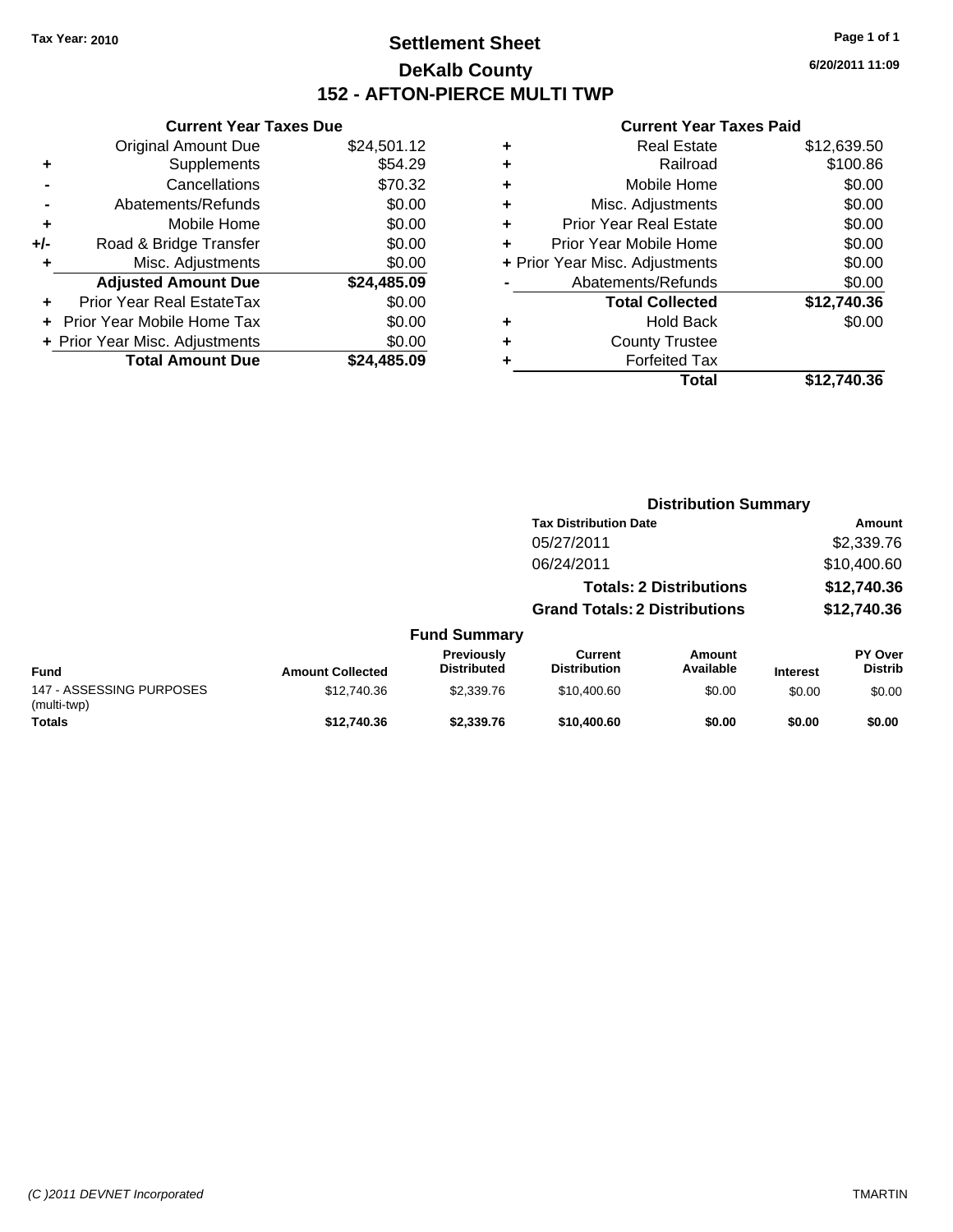### **Settlement Sheet Tax Year: 2010 Page 1 of 1 DeKalb County 153 - MILAN-MALTA MULTI-TWP**

**6/20/2011 11:09**

|     | <b>Current Year Taxes Due</b>  |             |  |
|-----|--------------------------------|-------------|--|
|     | <b>Original Amount Due</b>     | \$12,055.62 |  |
| ٠   | Supplements                    | \$8.16      |  |
|     | Cancellations                  | \$10.70     |  |
|     | Abatements/Refunds             | \$0.00      |  |
| ٠   | Mobile Home                    | \$0.00      |  |
| +/- | Road & Bridge Transfer         | \$0.00      |  |
| ٠   | Misc. Adjustments              | \$0.00      |  |
|     | <b>Adjusted Amount Due</b>     | \$12,053.08 |  |
| ٠   | Prior Year Real EstateTax      | \$0.00      |  |
|     | Prior Year Mobile Home Tax     | \$0.00      |  |
|     | + Prior Year Misc. Adjustments | \$0.00      |  |
|     | <b>Total Amount Due</b>        | \$12,053.08 |  |
|     |                                |             |  |

| <b>Real Estate</b>             | \$6,285.15 |
|--------------------------------|------------|
| Railroad                       | \$85.26    |
| Mobile Home                    | \$0.00     |
| Misc. Adjustments              | \$0.00     |
| <b>Prior Year Real Estate</b>  | \$0.00     |
| Prior Year Mobile Home         | \$0.00     |
| + Prior Year Misc. Adjustments | \$0.00     |
| Abatements/Refunds             | \$0.00     |
| <b>Total Collected</b>         | \$6,370.41 |
| <b>Hold Back</b>               | \$0.00     |
| <b>County Trustee</b>          |            |
| <b>Forfeited Tax</b>           |            |
| Total                          | \$6,370.41 |
|                                |            |

|                                         |                         |                                  | <b>Distribution Summary</b>          |                                |                 |                           |
|-----------------------------------------|-------------------------|----------------------------------|--------------------------------------|--------------------------------|-----------------|---------------------------|
|                                         |                         |                                  | <b>Tax Distribution Date</b>         |                                |                 | Amount                    |
|                                         |                         |                                  | 05/27/2011                           |                                |                 | \$889.86                  |
|                                         |                         |                                  | 06/24/2011                           |                                |                 | \$5,480.55                |
|                                         |                         |                                  |                                      | <b>Totals: 2 Distributions</b> |                 | \$6,370.41                |
|                                         |                         |                                  | <b>Grand Totals: 2 Distributions</b> |                                |                 | \$6,370.41                |
|                                         |                         | <b>Fund Summary</b>              |                                      |                                |                 |                           |
| <b>Fund</b>                             | <b>Amount Collected</b> | Previously<br><b>Distributed</b> | Current<br><b>Distribution</b>       | Amount<br>Available            | <b>Interest</b> | PY Over<br><b>Distrib</b> |
| 147 - ASSESSING PURPOSES<br>(multi-twp) | \$6.370.41              | \$889.86                         | \$5,480.55                           | \$0.00                         | \$0.00          | \$0.00                    |
| <b>Totals</b>                           | \$6,370.41              | \$889.86                         | \$5,480.55                           | \$0.00                         | \$0.00          | \$0.00                    |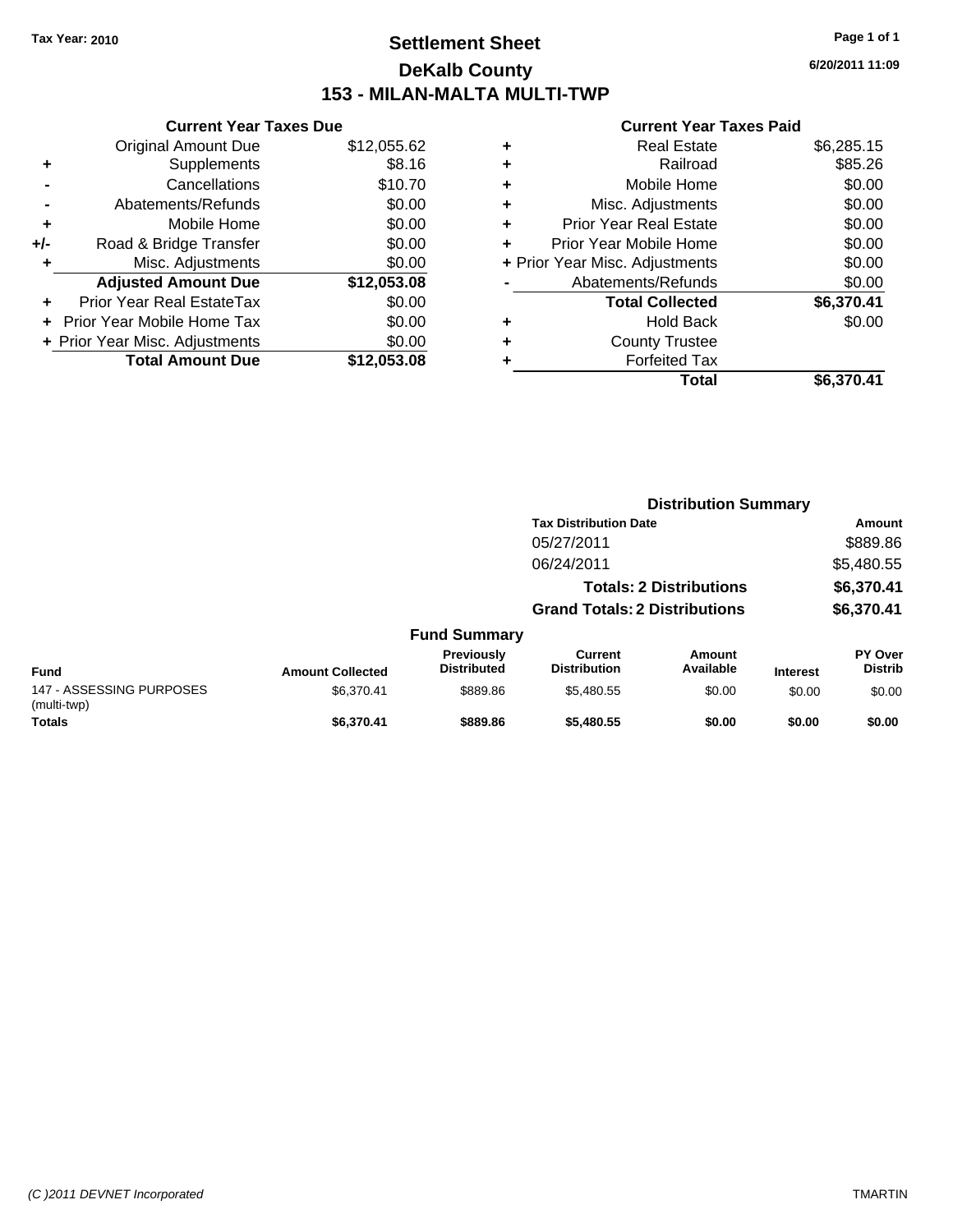### **Settlement Sheet Tax Year: 2010 Page 1 of 1 DeKalb County 154 - PAW PAW-SHABBONA MULT TWP**

**6/20/2011 11:09**

| <b>Original Amount Due</b> | \$11,753.94                                                     |
|----------------------------|-----------------------------------------------------------------|
| Supplements                | \$43.70                                                         |
| Cancellations              | \$46.19                                                         |
| Abatements/Refunds         | \$0.00                                                          |
| Mobile Home                | \$0.00                                                          |
| Road & Bridge Transfer     | \$0.00                                                          |
| Misc. Adjustments          | \$3.43                                                          |
| <b>Adjusted Amount Due</b> | \$11,754.88                                                     |
| Prior Year Real EstateTax  | \$0.00                                                          |
| Prior Year Mobile Home Tax | \$0.00                                                          |
|                            | \$0.00                                                          |
| <b>Total Amount Due</b>    | \$11,754.88                                                     |
|                            | <b>Current Year Taxes Due</b><br>+ Prior Year Misc. Adjustments |

|   | Real Estate                    | \$5,926.33 |
|---|--------------------------------|------------|
| ٠ | Railroad                       | \$147.76   |
| ٠ | Mobile Home                    | \$0.00     |
| ٠ | Misc. Adjustments              | \$3.43     |
| ٠ | <b>Prior Year Real Estate</b>  | \$0.00     |
| ÷ | Prior Year Mobile Home         | \$0.00     |
|   | + Prior Year Misc. Adjustments | \$0.00     |
|   | Abatements/Refunds             | \$0.00     |
|   | <b>Total Collected</b>         | \$6,077.52 |
| ٠ | <b>Hold Back</b>               | \$0.00     |
| ٠ | <b>County Trustee</b>          |            |
|   | <b>Forfeited Tax</b>           |            |
|   | Total                          | \$6.077.52 |

|               |                          |                           |                         |                                                            |                                      | <b>Distribution Summary</b>    |                 |                           |
|---------------|--------------------------|---------------------------|-------------------------|------------------------------------------------------------|--------------------------------------|--------------------------------|-----------------|---------------------------|
|               |                          |                           |                         |                                                            | <b>Tax Distribution Date</b>         |                                |                 | Amount                    |
|               |                          |                           |                         |                                                            | 05/27/2011                           |                                |                 | \$1,057.14                |
|               |                          |                           |                         |                                                            | 06/24/2011                           |                                | \$5,020.38      |                           |
|               |                          |                           |                         |                                                            |                                      | <b>Totals: 2 Distributions</b> |                 | \$6,077.52                |
|               |                          |                           |                         |                                                            | <b>Grand Totals: 2 Distributions</b> |                                |                 | \$6,077.52                |
|               |                          |                           |                         | <b>Fund Summary</b>                                        |                                      |                                |                 |                           |
| Fund          |                          |                           | <b>Amount Collected</b> | <b>Previously</b><br><b>Distributed</b>                    | Current<br><b>Distribution</b>       | Amount<br>Available            | <b>Interest</b> | PY Over<br><b>Distrib</b> |
| (multi-twp)   | 147 - ASSESSING PURPOSES |                           | \$6,077.52              | \$1,057.14                                                 | \$5,020.38                           | \$0.00                         | \$0.00          | \$0.00                    |
| <b>Totals</b> |                          |                           | \$6,077.52              | \$1,057.14                                                 | \$5,020.38                           | \$0.00                         | \$0.00          | \$0.00                    |
|               |                          |                           |                         | <b>Miscellaneous Adjustment Detail</b>                     |                                      |                                |                 |                           |
|               | Year Source              | <u>Account Type</u>       |                         | <b>Amount Adjustment Description</b>                       |                                      |                                |                 |                           |
|               | 2010 RE - Real Estate    | <b>Back Tax Collected</b> |                         | \$0.74 Dobson Redemption 13-15-402-010 by TBA              |                                      |                                |                 |                           |
|               | 2010 RE - Real Estate    | Paymt In Lieu of Tax      |                         | \$2.69 Sequoya Apartments-Housing Authority Payment by TBA |                                      |                                |                 |                           |
|               | <b>Totals 2 entries</b>  |                           |                         | \$3.43                                                     |                                      |                                |                 |                           |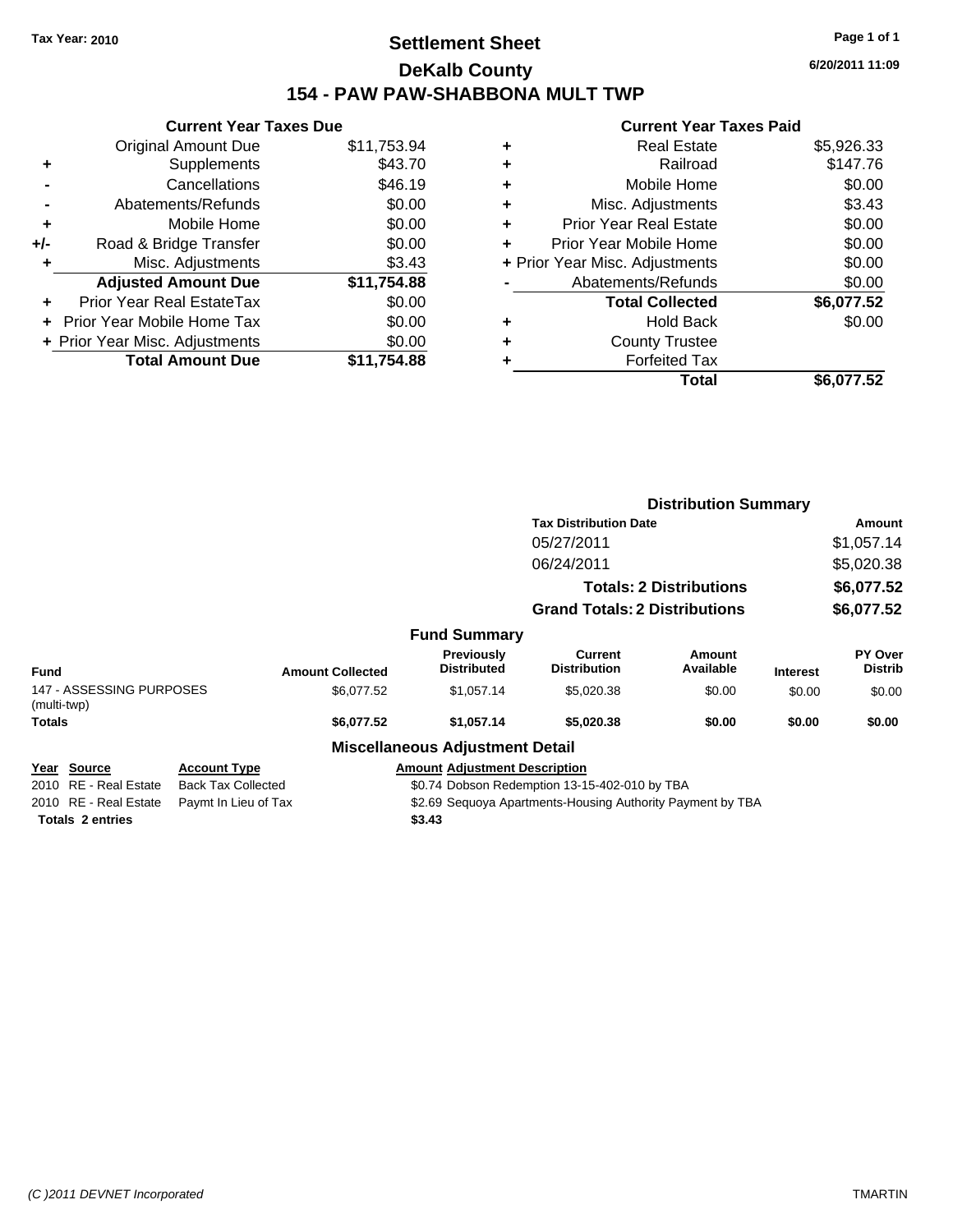### **Settlement Sheet Tax Year: 2010 Page 1 of 1 DeKalb County 155 - SOUTH GROVE-MAYFIELD MULT**

**6/20/2011 11:09**

|     | <b>Current Year Taxes Due</b>  |             |  |
|-----|--------------------------------|-------------|--|
|     | <b>Original Amount Due</b>     | \$10,599.23 |  |
| ٠   | Supplements                    | \$42.18     |  |
|     | Cancellations                  | \$49.68     |  |
|     | Abatements/Refunds             | \$0.00      |  |
| ٠   | Mobile Home                    | \$0.00      |  |
| +/- | Road & Bridge Transfer         | \$0.00      |  |
| ٠   | Misc. Adjustments              | \$0.00      |  |
|     | <b>Adjusted Amount Due</b>     | \$10,591.73 |  |
| ÷   | Prior Year Real EstateTax      | \$0.00      |  |
|     | Prior Year Mobile Home Tax     | \$0.00      |  |
|     | + Prior Year Misc. Adjustments | \$0.00      |  |
|     | <b>Total Amount Due</b>        | \$10,591.73 |  |
|     |                                |             |  |

| \$5,549.45 |
|------------|
| \$0.00     |
| \$0.00     |
| \$0.00     |
| \$0.00     |
| \$0.00     |
| \$0.00     |
| \$0.00     |
| \$5,549.45 |
| \$0.00     |
|            |
|            |
| \$5,549.45 |
|            |

|                                         |                         |                                         | <b>Distribution Summary</b>           |                                |                 |                           |  |
|-----------------------------------------|-------------------------|-----------------------------------------|---------------------------------------|--------------------------------|-----------------|---------------------------|--|
|                                         |                         |                                         | <b>Tax Distribution Date</b>          |                                |                 | Amount                    |  |
|                                         |                         |                                         | 05/27/2011                            |                                |                 | \$1,176.73                |  |
|                                         |                         |                                         | 06/24/2011                            |                                |                 | \$4,372.72                |  |
|                                         |                         |                                         |                                       | <b>Totals: 2 Distributions</b> |                 | \$5,549.45                |  |
|                                         |                         |                                         | <b>Grand Totals: 2 Distributions</b>  |                                |                 | \$5,549.45                |  |
|                                         |                         | <b>Fund Summary</b>                     |                                       |                                |                 |                           |  |
| <b>Fund</b>                             | <b>Amount Collected</b> | <b>Previously</b><br><b>Distributed</b> | <b>Current</b><br><b>Distribution</b> | Amount<br>Available            | <b>Interest</b> | PY Over<br><b>Distrib</b> |  |
| 147 - ASSESSING PURPOSES<br>(multi-twp) | \$5,549.45              | \$1,176.73                              | \$4,372.72                            | \$0.00                         | \$0.00          | \$0.00                    |  |
| <b>Totals</b>                           | \$5,549.45              | \$1,176.73                              | \$4,372.72                            | \$0.00                         | \$0.00          | \$0.00                    |  |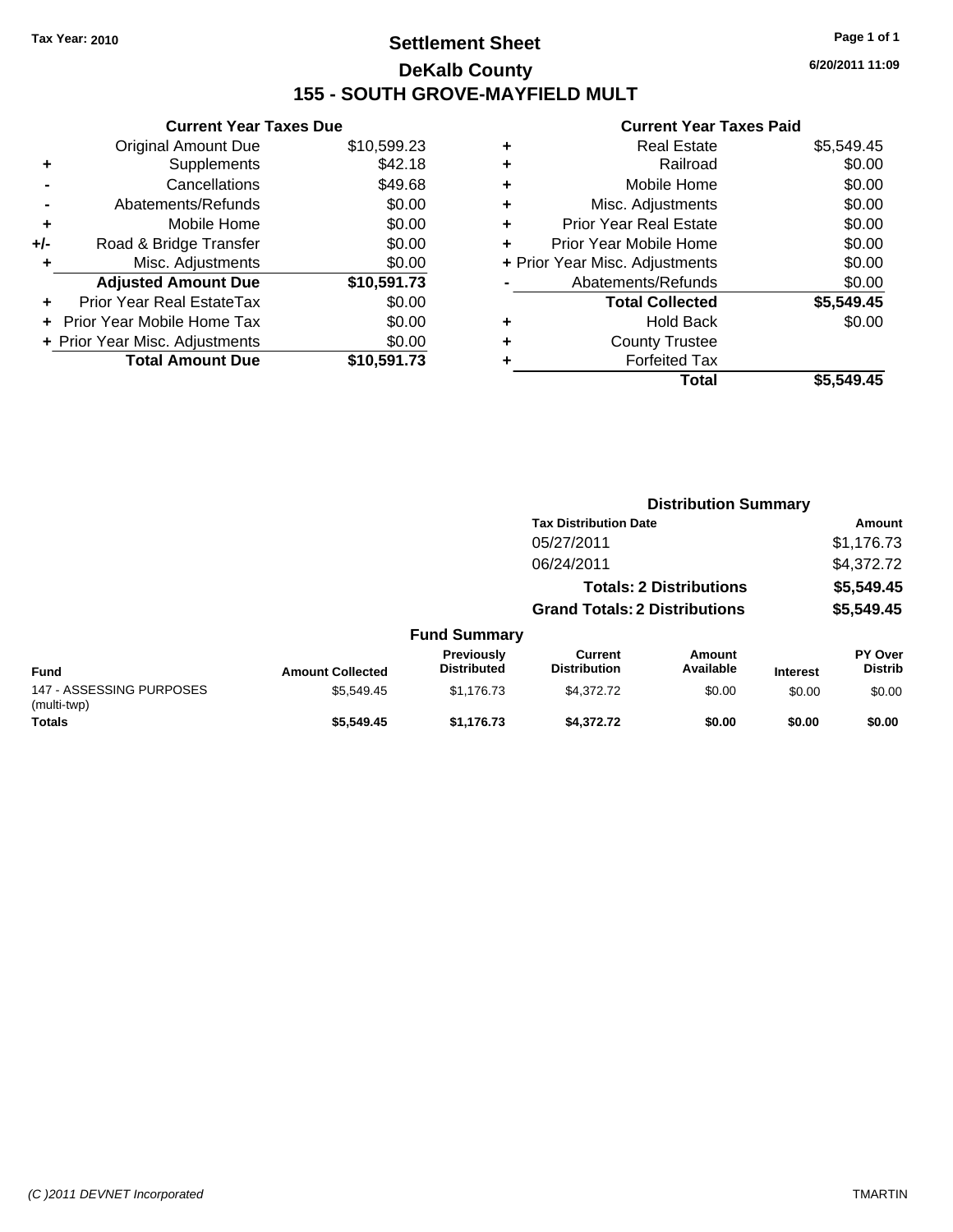### **Settlement Sheet Tax Year: 2010 Page 1 of 1 DeKalb County 156 - VICTOR-SOMONAUK MULTI TWP**

**6/20/2011 11:09**

|     | <b>Current Year Taxes Due</b>  |             |
|-----|--------------------------------|-------------|
|     | <b>Original Amount Due</b>     | \$20,081.54 |
| ٠   | Supplements                    | \$92.99     |
|     | Cancellations                  | \$99.17     |
|     | Abatements/Refunds             | \$0.00      |
| ÷   | Mobile Home                    | \$0.00      |
| +/- | Road & Bridge Transfer         | \$0.00      |
|     | Misc. Adjustments              | \$0.00      |
|     | <b>Adjusted Amount Due</b>     | \$20,075.36 |
|     | Prior Year Real EstateTax      | \$0.00      |
|     | Prior Year Mobile Home Tax     | \$0.00      |
|     | + Prior Year Misc. Adjustments | \$0.00      |
|     | <b>Total Amount Due</b>        | \$20,075,36 |
|     |                                |             |

|   | Total                          | \$10,792.79 |
|---|--------------------------------|-------------|
| ٠ | <b>Forfeited Tax</b>           |             |
| ٠ | <b>County Trustee</b>          |             |
| ٠ | <b>Hold Back</b>               | \$0.00      |
|   | <b>Total Collected</b>         | \$10,792.79 |
|   | Abatements/Refunds             | \$0.00      |
|   | + Prior Year Misc. Adjustments | \$0.00      |
| ٠ | Prior Year Mobile Home         | \$0.00      |
| ÷ | <b>Prior Year Real Estate</b>  | \$0.00      |
| ٠ | Misc. Adjustments              | \$0.00      |
| ٠ | Mobile Home                    | \$0.00      |
| ٠ | Railroad                       | \$81.59     |
| ٠ | <b>Real Estate</b>             | \$10,711.20 |
|   |                                |             |

|                                         |                         |                                  | <b>Distribution Summary</b>           |                                |                 |                           |
|-----------------------------------------|-------------------------|----------------------------------|---------------------------------------|--------------------------------|-----------------|---------------------------|
|                                         |                         |                                  | <b>Tax Distribution Date</b>          |                                |                 | Amount                    |
|                                         |                         |                                  | 05/27/2011                            |                                |                 | \$3,046.99                |
|                                         |                         |                                  | 06/24/2011                            |                                |                 | \$7,745.80                |
|                                         |                         |                                  |                                       | <b>Totals: 2 Distributions</b> |                 | \$10,792.79               |
|                                         |                         |                                  | <b>Grand Totals: 2 Distributions</b>  |                                |                 | \$10,792.79               |
|                                         |                         | <b>Fund Summary</b>              |                                       |                                |                 |                           |
| <b>Fund</b>                             | <b>Amount Collected</b> | Previously<br><b>Distributed</b> | <b>Current</b><br><b>Distribution</b> | Amount<br>Available            | <b>Interest</b> | PY Over<br><b>Distrib</b> |
| 147 - ASSESSING PURPOSES<br>(multi-twp) | \$10,792.79             | \$3,046.99                       | \$7,745.80                            | \$0.00                         | \$0.00          | \$0.00                    |
| <b>Totals</b>                           | \$10,792.79             | \$3,046.99                       | \$7,745.80                            | \$0.00                         | \$0.00          | \$0.00                    |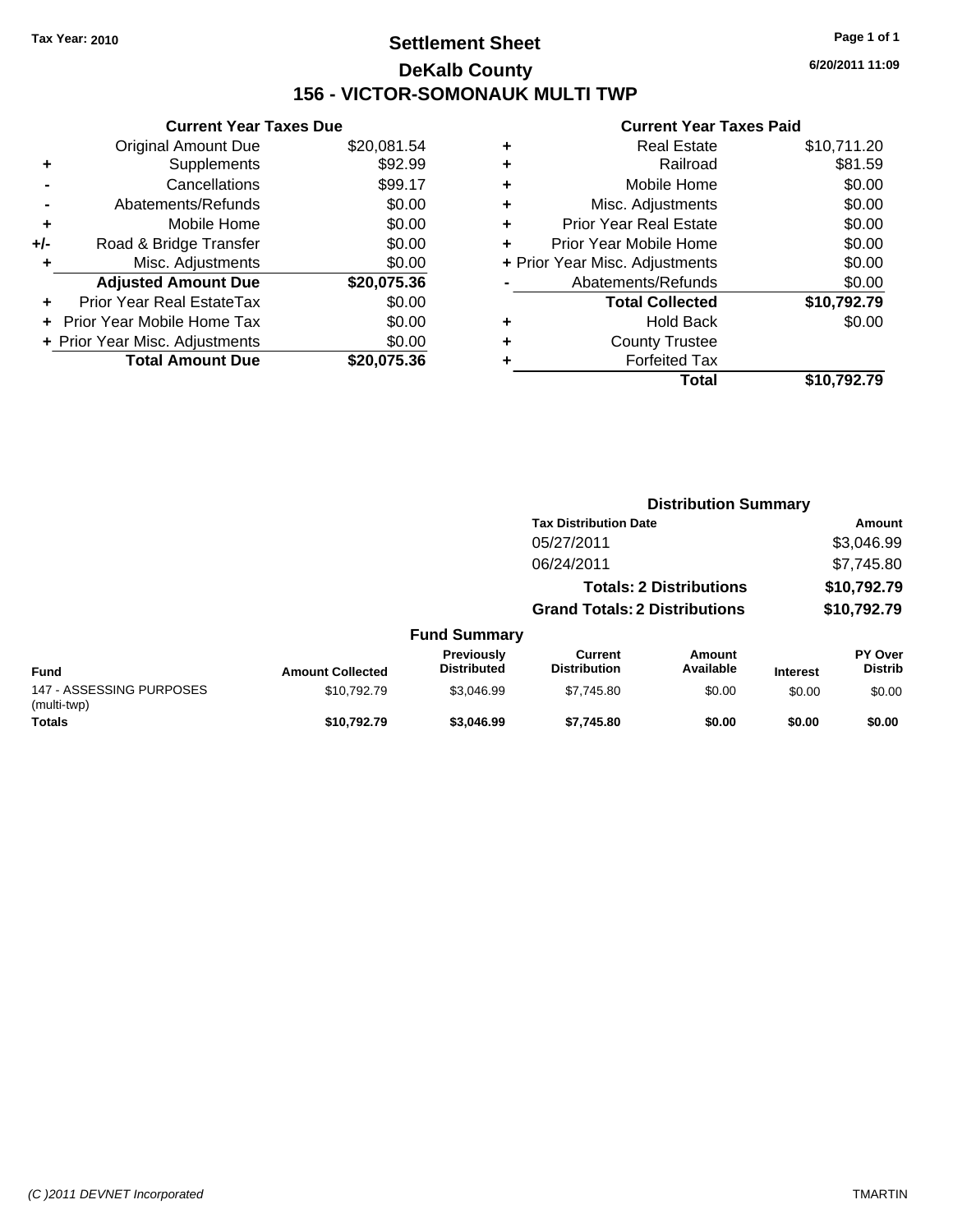### **Settlement Sheet Tax Year: 2010 Page 1 of 1 DeKalb County 157 - GENOA PUBLIC LIBRARY DIST**

#### **Current Year Taxes Due**

| <b>Original Amount Due</b>        | \$208,614.48                   |
|-----------------------------------|--------------------------------|
| Supplements                       | \$1,323.52                     |
| Cancellations                     | \$2,938.90                     |
| Abatements/Refunds                | \$0.00                         |
| Mobile Home                       | \$0.00                         |
| Road & Bridge Transfer            | \$0.00                         |
| Misc. Adjustments                 | \$49.46                        |
| <b>Adjusted Amount Due</b>        | \$207,048.56                   |
| Prior Year Real EstateTax         | \$0.00                         |
| <b>Prior Year Mobile Home Tax</b> | \$0.00                         |
|                                   | \$0.00                         |
| <b>Total Amount Due</b>           | \$207,048.56                   |
|                                   | + Prior Year Misc. Adjustments |

#### **Current Year Taxes Paid**

|   | <b>Real Estate</b>             | \$103,688.34 |
|---|--------------------------------|--------------|
| ٠ | Railroad                       | \$217.02     |
| ٠ | Mobile Home                    | \$0.00       |
| ٠ | Misc. Adjustments              | \$49.46      |
| ٠ | <b>Prior Year Real Estate</b>  | \$0.00       |
|   | Prior Year Mobile Home         | \$0.00       |
|   | + Prior Year Misc. Adjustments | \$0.00       |
|   | Abatements/Refunds             | \$0.00       |
|   | <b>Total Collected</b>         | \$103,954.82 |
| ٠ | Hold Back                      | \$0.00       |
| ٠ | <b>County Trustee</b>          |              |
|   | <b>Forfeited Tax</b>           |              |
|   | Total                          | \$103,954.82 |
|   |                                |              |

### **Distribution Summary Tax Distribution Date Amount** 05/27/2011 \$22,606.03 06/24/2011 \$81,348.79 **Totals: 2 Distributions \$103,954.82 Grand Totals: 2 Distributions \$103,954.82**

#### **Fund Summary**

| <b>Fund</b>                                   | <b>Amount Collected</b> | <b>Previously</b><br><b>Distributed</b> | Current<br><b>Distribution</b> | Amount<br>Available | <b>Interest</b> | PY Over<br><b>Distrib</b> |
|-----------------------------------------------|-------------------------|-----------------------------------------|--------------------------------|---------------------|-----------------|---------------------------|
| 001 - CORPORATE                               | \$79,487.81             | \$17,285.43                             | \$62,202.38                    | \$0.00              | \$0.00          | \$0.00                    |
| 004 - OPERATIONS & MAINTENANCE                | \$6,863.93              | \$1,492.63                              | \$5,371,30                     | \$0.00              | \$0.00          | \$0.00                    |
| $005 - I. M. R. F.$                           | \$7,841.10              | \$1,705.13                              | \$6,135.97                     | \$0.00              | \$0.00          | \$0.00                    |
| 027 - AUDIT                                   | \$1,129.68              | \$245.66                                | \$884.02                       | \$0.00              | \$0.00          | \$0.00                    |
| 035 - TORT JUDGEMENTS/LIABILITY<br><b>INS</b> | \$4.904.80              | \$1.066.60                              | \$3,838,20                     | \$0.00              | \$0.00          | \$0.00                    |
| 047 - SOCIAL SECURITY                         | \$3.727.50              | \$810.58                                | \$2.916.92                     | \$0.00              | \$0.00          | \$0.00                    |
| <b>Totals</b>                                 | \$103.954.82            | \$22,606.03                             | \$81,348.79                    | \$0.00              | \$0.00          | \$0.00                    |

| <u>Year Source</u>      | <b>Account Type</b>       | <b>Amount Adjustment Description</b>                   |
|-------------------------|---------------------------|--------------------------------------------------------|
| 2010 RE - Real Estate   | <b>Back Tax Collected</b> | \$34.59 Lindgren Redemption 03-30-301-017 by TBA       |
| 2010 RE - Real Estate   | Back Tax Collected        | \$6.26 Ezam Properties Redemption 03-30-130-016 by TBA |
| 2010 RE - Real Estate   | Back Tax Collected        | \$8.61 Ezam Properties Redemption 03-30-130-018 by TBA |
| <b>Totals 3 entries</b> |                           | \$49.46                                                |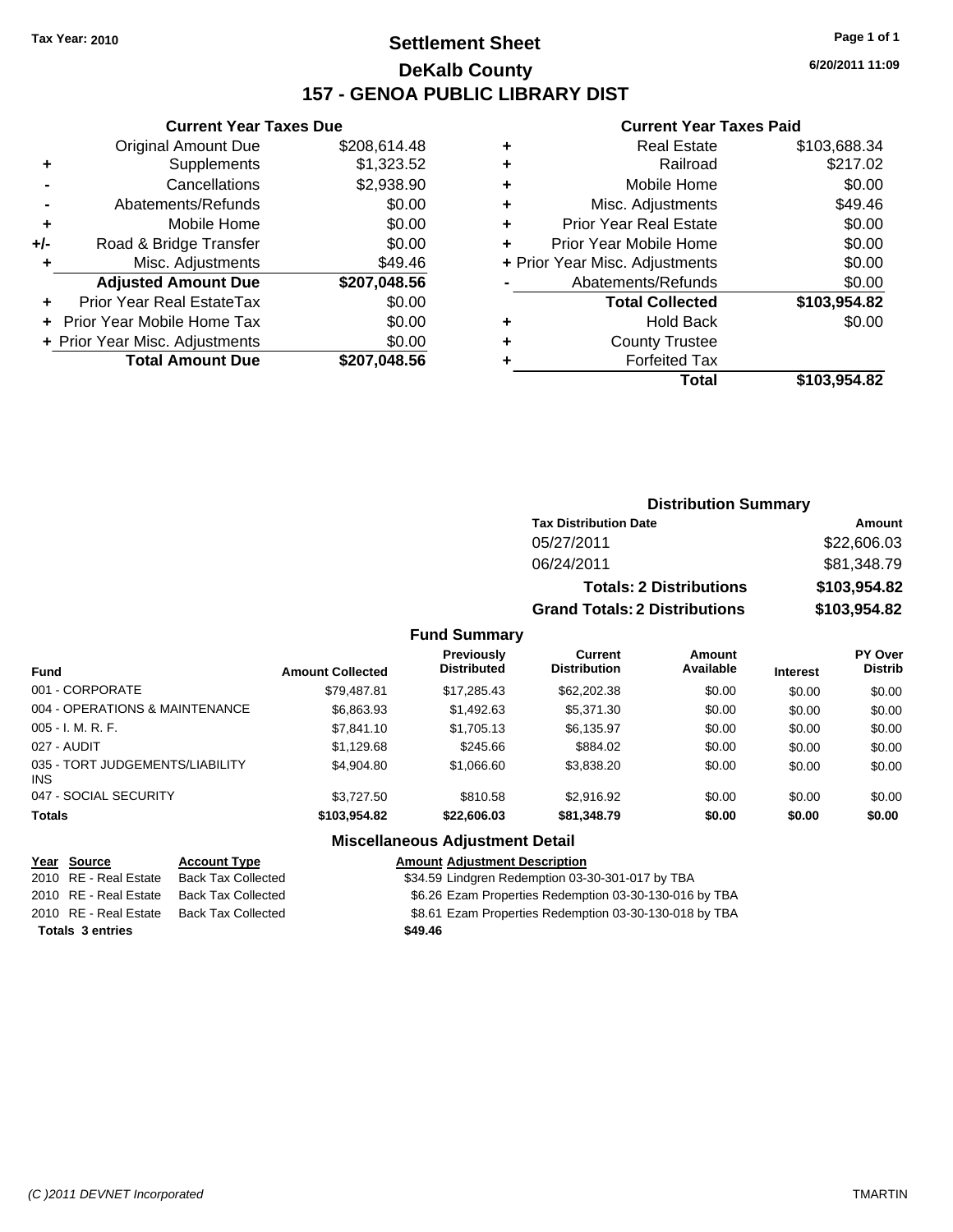## **Settlement Sheet Tax Year: 2010 Page 1 of 1 DeKalb County 158 - DEKALB TIF1**

**6/20/2011 11:09**

#### **Current Year Taxes Due**

|     | <b>Original Amount Due</b>     | \$4,411,183.26 |
|-----|--------------------------------|----------------|
|     | Supplements                    | \$0.00         |
|     | Cancellations                  | \$0.00         |
|     | Abatements/Refunds             | \$0.00         |
| ٠   | Mobile Home                    | \$0.00         |
| +/- | Road & Bridge Transfer         | \$0.00         |
| ٠   | Misc. Adjustments              | \$0.00         |
|     | <b>Adjusted Amount Due</b>     | \$4,411,183.26 |
|     | Prior Year Real EstateTax      | \$0.00         |
|     | Prior Year Mobile Home Tax     | \$0.00         |
|     | + Prior Year Misc. Adjustments | \$0.00         |
|     | <b>Total Amount Due</b>        | \$4,411,183.26 |

### **Current Year Taxes Paid**

|   | <b>Real Estate</b>             | \$2,168,278.27 |
|---|--------------------------------|----------------|
| ٠ | Railroad                       | \$0.00         |
| ٠ | Mobile Home                    | \$0.00         |
| ٠ | Misc. Adjustments              | \$0.00         |
| ٠ | <b>Prior Year Real Estate</b>  | \$0.00         |
| ÷ | Prior Year Mobile Home         | \$0.00         |
|   | + Prior Year Misc. Adjustments | \$0.00         |
|   | Abatements/Refunds             | \$0.00         |
|   | <b>Total Collected</b>         | \$2,168,278.27 |
| ٠ | <b>Hold Back</b>               | \$0.00         |
| ٠ | <b>County Trustee</b>          |                |
| ٠ | <b>Forfeited Tax</b>           |                |
|   | Total                          | \$2,168,278.27 |
|   |                                |                |

### **Distribution Summary**

|                     | <b>Tax Distribution Date</b>         | Amount         |
|---------------------|--------------------------------------|----------------|
|                     | 05/27/2011                           | \$652,042.23   |
|                     | 06/24/2011                           | \$1,516,236.04 |
|                     | <b>Totals: 2 Distributions</b>       | \$2,168,278.27 |
|                     | <b>Grand Totals: 2 Distributions</b> | \$2,168,278.27 |
| <b>Fund Summary</b> |                                      |                |

#### **Fund Interest Amount Collected Distributed PY Over Distrib Amount Available Current Distribution Previously** 001 - CORPORATE 6000 \$2,168,278.27 \$652,042.23 \$1,516,236.04 \$0.00 \$0.00 \$0.00 **Totals \$2,168,278.27 \$652,042.23 \$1,516,236.04 \$0.00 \$0.00 \$0.00**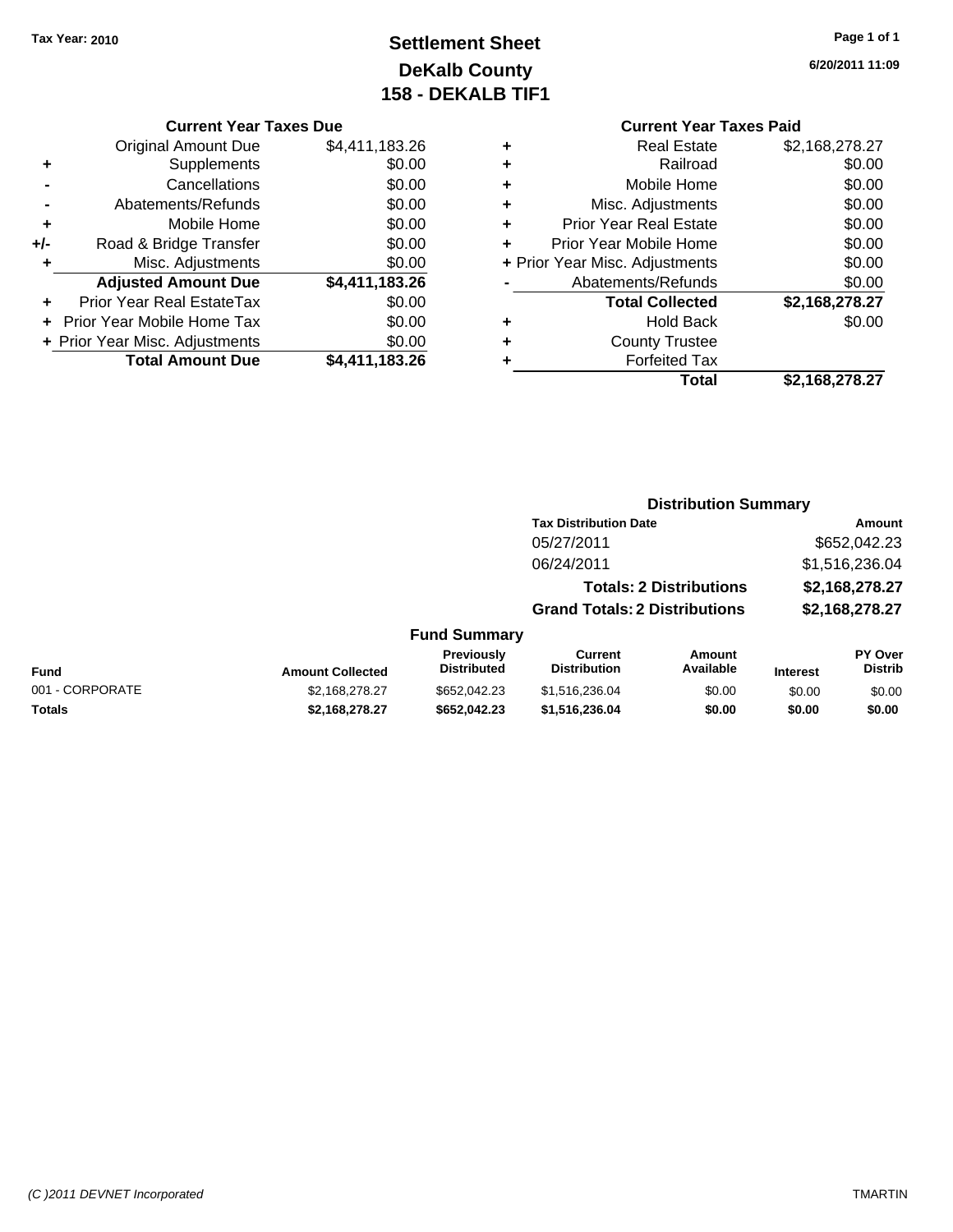## **Settlement Sheet Tax Year: 2010 Page 1 of 1 DeKalb County 159 - DEKALB TIF2**

**6/20/2011 11:09**

|       | <b>Current Year Taxes Due</b>  |                |
|-------|--------------------------------|----------------|
|       | <b>Original Amount Due</b>     | \$1,922,555.64 |
| ٠     | Supplements                    | \$2,911.68     |
|       | Cancellations                  | \$4,914.40     |
|       | Abatements/Refunds             | \$0.00         |
| ٠     | Mobile Home                    | \$0.00         |
| $+/-$ | Road & Bridge Transfer         | \$0.00         |
| ٠     | Misc. Adjustments              | \$0.00         |
|       | <b>Adjusted Amount Due</b>     | \$1,920,552.92 |
|       | Prior Year Real EstateTax      | \$0.00         |
|       | Prior Year Mobile Home Tax     | \$0.00         |
|       | + Prior Year Misc. Adjustments | \$0.00         |
|       | <b>Total Amount Due</b>        | \$1,920,552.92 |
|       |                                |                |

| <b>Current Year Taxes Paid</b>     |              |
|------------------------------------|--------------|
| Real Estate<br>÷                   | \$772,394.36 |
| Railroad<br>٠                      | \$0.00       |
| Mobile Home<br>٠                   | \$0.00       |
| Misc. Adjustments<br>٠             | \$0.00       |
| <b>Prior Year Real Estate</b><br>٠ | \$0.00       |
| Prior Year Mobile Home<br>÷        | \$0.00       |
| + Prior Year Misc. Adjustments     | \$0.00       |
| Abatements/Refunds                 | \$0.00       |
| <b>Total Collected</b>             | \$772,394.36 |
| Hold Back<br>٠                     | \$0.00       |
| <b>County Trustee</b>              |              |
| <b>Forfeited Tax</b><br>٠          |              |
| Total                              | \$772,394.36 |

|                         |                         |                                         | <b>Distribution Summary</b>                  |                                |                 |                                  |
|-------------------------|-------------------------|-----------------------------------------|----------------------------------------------|--------------------------------|-----------------|----------------------------------|
|                         |                         |                                         | <b>Tax Distribution Date</b>                 |                                |                 | Amount                           |
|                         |                         |                                         | 05/27/2011                                   |                                |                 | \$174,894.57                     |
|                         |                         |                                         | 06/24/2011                                   |                                |                 | \$597,499.79                     |
|                         |                         |                                         |                                              | <b>Totals: 2 Distributions</b> |                 | \$772,394.36                     |
|                         |                         |                                         | <b>Grand Totals: 2 Distributions</b>         |                                |                 | \$772,394.36                     |
|                         |                         | <b>Fund Summary</b>                     |                                              |                                |                 |                                  |
| Fund                    | <b>Amount Collected</b> | <b>Previously</b><br><b>Distributed</b> | <b>Current</b><br><b>Distribution</b>        | Amount<br>Available            | <b>Interest</b> | <b>PY Over</b><br><b>Distrib</b> |
| 001 - CORPORATE         | \$772,394.36            | \$174,894.57                            | \$597,499.79                                 | \$0.00                         | \$0.00          | \$0.00                           |
| <b>Totals</b>           | \$772,394.36            | \$174,894.57                            | \$597,499.79                                 | \$0.00                         | \$0.00          | \$0.00                           |
|                         |                         | <b>Miscellaneous Adjustment Detail</b>  |                                              |                                |                 |                                  |
| Year Source             | <b>Account Type</b>     | <b>Amount Adjustment Description</b>    |                                              |                                |                 |                                  |
| 2010 RE - Real Estate   | Paymt In Lieu of Tax    |                                         | \$0.00 DeKalb Units-Housing Authority by TBA |                                |                 |                                  |
| <b>Totals 1 entries</b> |                         | \$0.00                                  |                                              |                                |                 |                                  |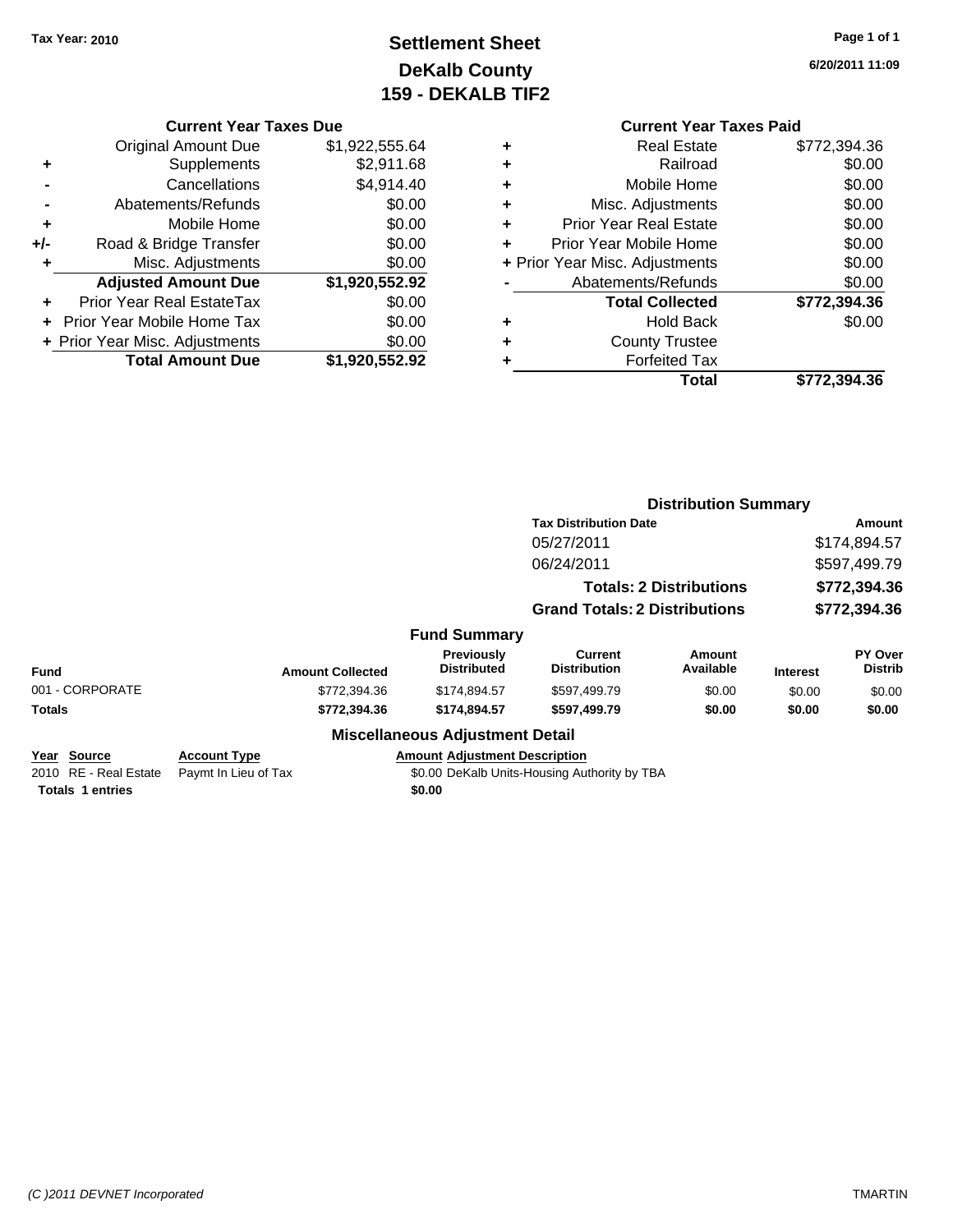### **Settlement Sheet Tax Year: 2010 Page 1 of 1 DeKalb County 160 - DEKALB TIF1 AMENDED**

**6/20/2011 11:09**

#### **Current Year Taxes Paid**

|     | <b>Current Year Taxes Due</b>  |                |  |  |  |
|-----|--------------------------------|----------------|--|--|--|
|     | <b>Original Amount Due</b>     | \$2,289,957.70 |  |  |  |
| ٠   | Supplements                    | \$19,433.84    |  |  |  |
|     | Cancellations                  | \$24,751.30    |  |  |  |
|     | Abatements/Refunds             | \$0.00         |  |  |  |
| ٠   | Mobile Home                    | \$0.00         |  |  |  |
| +/- | Road & Bridge Transfer         | \$0.00         |  |  |  |
| ٠   | Misc. Adjustments              | \$0.00         |  |  |  |
|     | <b>Adjusted Amount Due</b>     | \$2,284,640.24 |  |  |  |
| ٠   | Prior Year Real EstateTax      | \$0.00         |  |  |  |
|     | Prior Year Mobile Home Tax     | \$0.00         |  |  |  |
|     | + Prior Year Misc. Adjustments | \$0.00         |  |  |  |
|     | <b>Total Amount Due</b>        | \$2,284,640.24 |  |  |  |
|     |                                |                |  |  |  |

| ٠ | <b>Real Estate</b>             | \$1,128,071.99 |
|---|--------------------------------|----------------|
| ٠ | Railroad                       | \$0.00         |
| ٠ | Mobile Home                    | \$0.00         |
| ٠ | Misc. Adjustments              | \$0.00         |
| ٠ | <b>Prior Year Real Estate</b>  | \$0.00         |
| ٠ | Prior Year Mobile Home         | \$0.00         |
|   | + Prior Year Misc. Adjustments | \$0.00         |
|   | Abatements/Refunds             | \$0.00         |
|   | <b>Total Collected</b>         | \$1,128,071.99 |
| ٠ | <b>Hold Back</b>               | \$0.00         |
| ٠ | <b>County Trustee</b>          |                |
| ۰ | <b>Forfeited Tax</b>           |                |
|   | Total                          | \$1,128,071.99 |
|   |                                |                |

#### **Distribution Summary**

|                     | <b>Tax Distribution Date</b>         | Amount         |
|---------------------|--------------------------------------|----------------|
|                     | 05/27/2011                           | \$334,145.88   |
|                     | 06/24/2011                           | \$793,926.11   |
|                     | <b>Totals: 2 Distributions</b>       | \$1,128,071.99 |
|                     | <b>Grand Totals: 2 Distributions</b> | \$1,128,071.99 |
| <b>Fund Summary</b> |                                      |                |

#### **Fund Interest Amount Collected Distributed PY Over Distrib Amount Available Current Distribution Previously** 001 - CORPORATE 6000 \$1,128,071.99 \$334,145.88 \$793,926.11 \$0.00 \$0.00 \$0.00 \$0.00 **Totals \$1,128,071.99 \$334,145.88 \$793,926.11 \$0.00 \$0.00 \$0.00**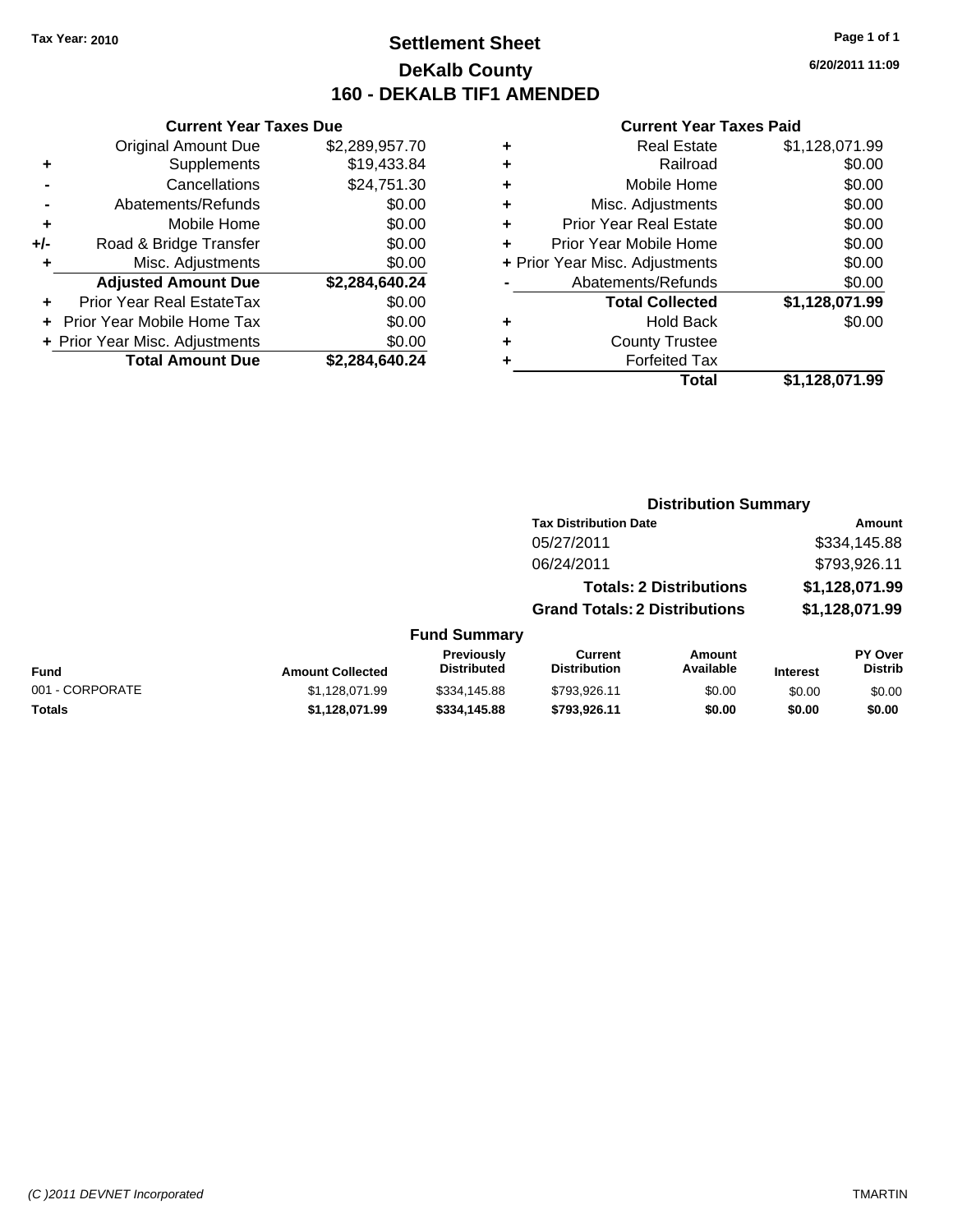### **Settlement Sheet Tax Year: 2010 Page 1 of 1 DeKalb County 163 - MALTA TIF**

**6/20/2011 11:09**

|     | <b>Original Amount Due</b>       | \$357,996.40 |
|-----|----------------------------------|--------------|
| ٠   | Supplements                      | \$1,189.18   |
|     | Cancellations                    | \$1,376.98   |
|     | Abatements/Refunds               | \$0.00       |
| ٠   | Mobile Home                      | \$0.00       |
| +/- | Road & Bridge Transfer           | \$0.00       |
| ٠   | Misc. Adjustments                | \$0.00       |
|     | <b>Adjusted Amount Due</b>       | \$357,808.60 |
|     | <b>Prior Year Real EstateTax</b> | \$0.00       |
|     | Prior Year Mobile Home Tax       | \$0.00       |
|     | + Prior Year Misc. Adjustments   | \$0.00       |
|     | <b>Total Amount Due</b>          | \$357,808.60 |

### **Current Year Taxes Paid +** Real Estate \$171,981.94 **+** Railroad \$0.00 **+** Mobile Home \$0.00 **+** Misc. Adjustments \$0.00 **+** Prior Year Real Estate \$0.00 **+** Prior Year Mobile Home \$0.00 **+** Prior Year Misc. Adjustments  $\text{\$0.00}$ Abatements/Refunds \$0.00 **Total Collected \$171,981.94 +** Hold Back \$0.00 **+** County Trustee **+** Forfeited Tax **Total \$171,981.94**

**Distribution Summary Tax Distribution Date Amount** 

#### 05/27/2011 \$57,689.58 06/24/2011 \$114,292.36 **Totals: 2 Distributions \$171,981.94 Grand Totals: 2 Distributions \$171,981.94 Fund Summary Fund Interest Amount Collected Distributed PY Over Distrib Amount Available Current Distribution Previously** 001 - CORPORATE 6 \$171,981.94 \$57,689.58 \$114,292.36 \$0.00 \$0.00 \$0.00 \$0.00 \$0.00 \$0.00 \$0.00 \$0.00 \$0.00 **Totals \$171,981.94 \$57,689.58 \$114,292.36 \$0.00 \$0.00 \$0.00**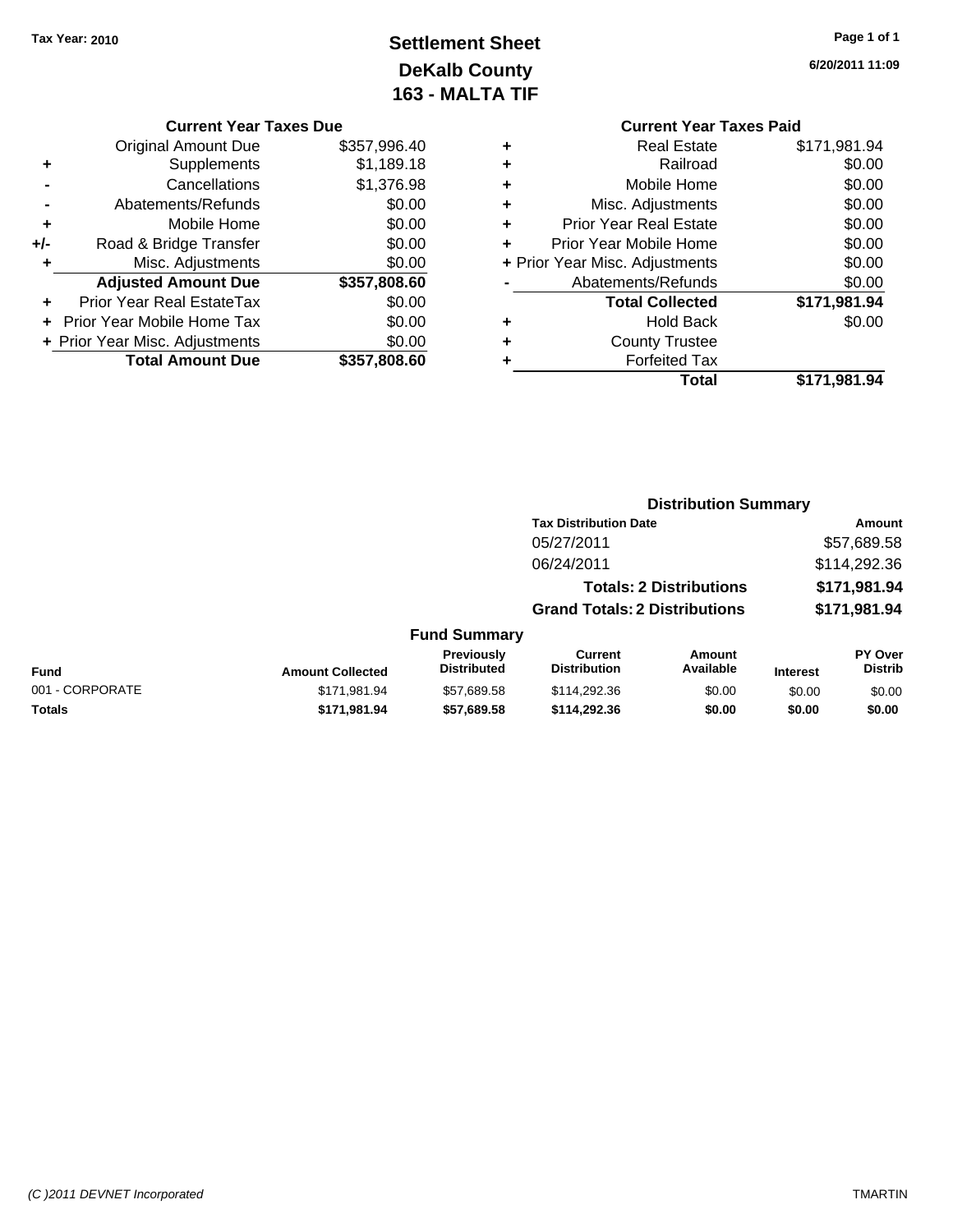# **Settlement Sheet Tax Year: 2010 Page 1 of 1 DeKalb County 164 - DEKALB TIF5**

**6/20/2011 11:09**

|     | <b>Current Year Taxes Due</b>  |            |
|-----|--------------------------------|------------|
|     | <b>Original Amount Due</b>     | \$2,610.76 |
|     | Supplements                    | \$0.00     |
|     | Cancellations                  | \$0.00     |
|     | Abatements/Refunds             | \$0.00     |
| ٠   | Mobile Home                    | \$0.00     |
| +/- | Road & Bridge Transfer         | \$0.00     |
|     | Misc. Adjustments              | \$0.00     |
|     | <b>Adjusted Amount Due</b>     | \$2,610.76 |
|     | Prior Year Real EstateTax      | \$0.00     |
|     | Prior Year Mobile Home Tax     | \$0.00     |
|     | + Prior Year Misc. Adjustments | \$0.00     |
|     | <b>Total Amount Due</b>        | \$2,610.76 |
|     |                                |            |

### **Current Year Taxes Paid +** Real Estate \$1,624.86

|   | Railroad                       | \$0.00     |
|---|--------------------------------|------------|
| ٠ | Mobile Home                    | \$0.00     |
| ٠ | Misc. Adjustments              | \$0.00     |
| ٠ | <b>Prior Year Real Estate</b>  | \$0.00     |
| ÷ | Prior Year Mobile Home         | \$0.00     |
|   | + Prior Year Misc. Adjustments | \$0.00     |
|   | Abatements/Refunds             | \$0.00     |
|   | <b>Total Collected</b>         | \$1,624.86 |
|   | <b>Hold Back</b>               | \$0.00     |
| ٠ | <b>County Trustee</b>          |            |
|   | <b>Forfeited Tax</b>           |            |
|   | Total                          | \$1.624.86 |

|                 |                         |                                  | <b>Distribution Summary</b>           |                                |                 |                           |  |
|-----------------|-------------------------|----------------------------------|---------------------------------------|--------------------------------|-----------------|---------------------------|--|
|                 |                         |                                  | <b>Tax Distribution Date</b>          |                                |                 | Amount                    |  |
|                 |                         |                                  | 05/27/2011                            |                                |                 | \$254.80                  |  |
|                 |                         |                                  | 06/24/2011                            |                                |                 | \$1,370.06                |  |
|                 |                         |                                  |                                       | <b>Totals: 2 Distributions</b> |                 | \$1,624.86                |  |
|                 |                         |                                  | <b>Grand Totals: 2 Distributions</b>  |                                |                 | \$1,624.86                |  |
|                 |                         | <b>Fund Summary</b>              |                                       |                                |                 |                           |  |
| Fund            | <b>Amount Collected</b> | Previously<br><b>Distributed</b> | <b>Current</b><br><b>Distribution</b> | <b>Amount</b><br>Available     | <b>Interest</b> | PY Over<br><b>Distrib</b> |  |
| 001 - CORPORATE | \$1,624.86              | \$254.80                         | \$1,370.06                            | \$0.00                         | \$0.00          | \$0.00                    |  |
| Totals          | \$1,624.86              | \$254.80                         | \$1,370.06                            | \$0.00                         | \$0.00          | \$0.00                    |  |
|                 |                         |                                  |                                       |                                |                 |                           |  |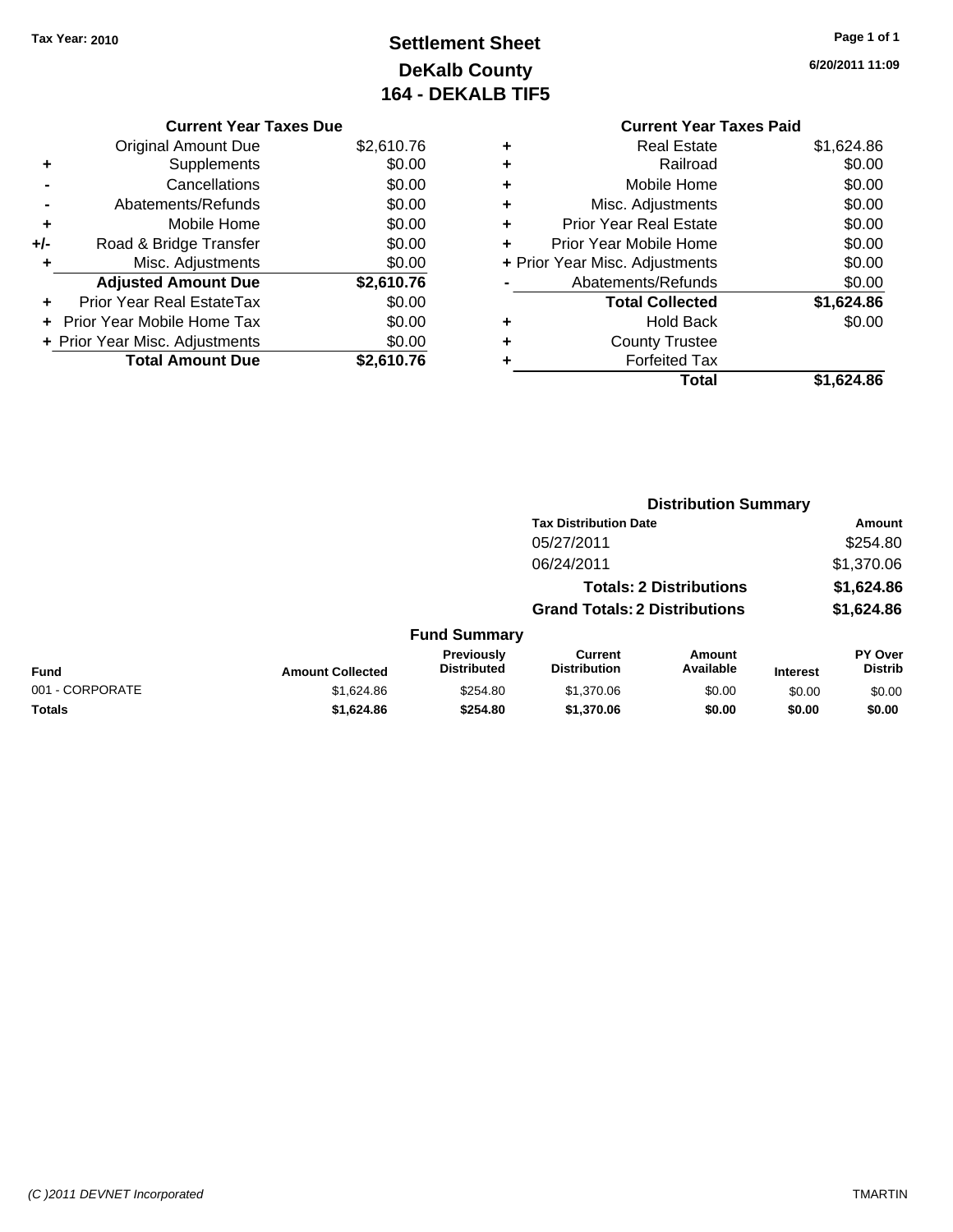# **Settlement Sheet Tax Year: 2010 Page 1 of 1 DeKalb County 170 - KIRKLAND TIF**

**6/20/2011 11:09**

|     | <b>Current Year Taxes Due</b>     |              |
|-----|-----------------------------------|--------------|
|     | <b>Original Amount Due</b>        | \$310,040.52 |
| ٠   | Supplements                       | \$0.00       |
|     | Cancellations                     | \$0.00       |
|     | Abatements/Refunds                | \$0.00       |
| ٠   | Mobile Home                       | \$0.00       |
| +/- | Road & Bridge Transfer            | \$0.00       |
|     | Misc. Adjustments                 | \$0.00       |
|     | <b>Adjusted Amount Due</b>        | \$310,040.52 |
|     | Prior Year Real EstateTax         | \$0.00       |
|     | <b>Prior Year Mobile Home Tax</b> | \$0.00       |
|     | + Prior Year Misc. Adjustments    | \$0.00       |
|     | <b>Total Amount Due</b>           | \$310,040.52 |
|     |                                   |              |

### **Current Year Taxes Paid**

|   | <b>Real Estate</b>             | \$134,233.68 |
|---|--------------------------------|--------------|
| ÷ | Railroad                       | \$0.00       |
| ٠ | Mobile Home                    | \$0.00       |
| ٠ | Misc. Adjustments              | \$0.00       |
| ٠ | <b>Prior Year Real Estate</b>  | \$0.00       |
|   | Prior Year Mobile Home         | \$0.00       |
|   | + Prior Year Misc. Adjustments | \$0.00       |
|   | Abatements/Refunds             | \$0.00       |
|   | <b>Total Collected</b>         | \$134,233.68 |
| ٠ | <b>Hold Back</b>               | \$0.00       |
|   | <b>County Trustee</b>          |              |
|   | <b>Forfeited Tax</b>           |              |
|   | Total                          | \$134,233.68 |
|   |                                |              |

#### **Distribution Summary Tax Distribution Date Amount** 05/27/2011 \$48,022.41 06/24/2011 \$86,211.27 **Totals: 2 Distributions \$134,233.68 Grand Totals: 2 Distributions \$134,233.68 Fund Summary Fund Interest Amount Collected Distributed PY Over Distrib Amount Available Current Distribution Previously** 001 - CORPORATE \$134,233.68 \$134,233.68 \$48,022.41 \$86,211.27 \$0.00 \$0.00 \$0.00 **Totals \$134,233.68 \$48,022.41 \$86,211.27 \$0.00 \$0.00 \$0.00**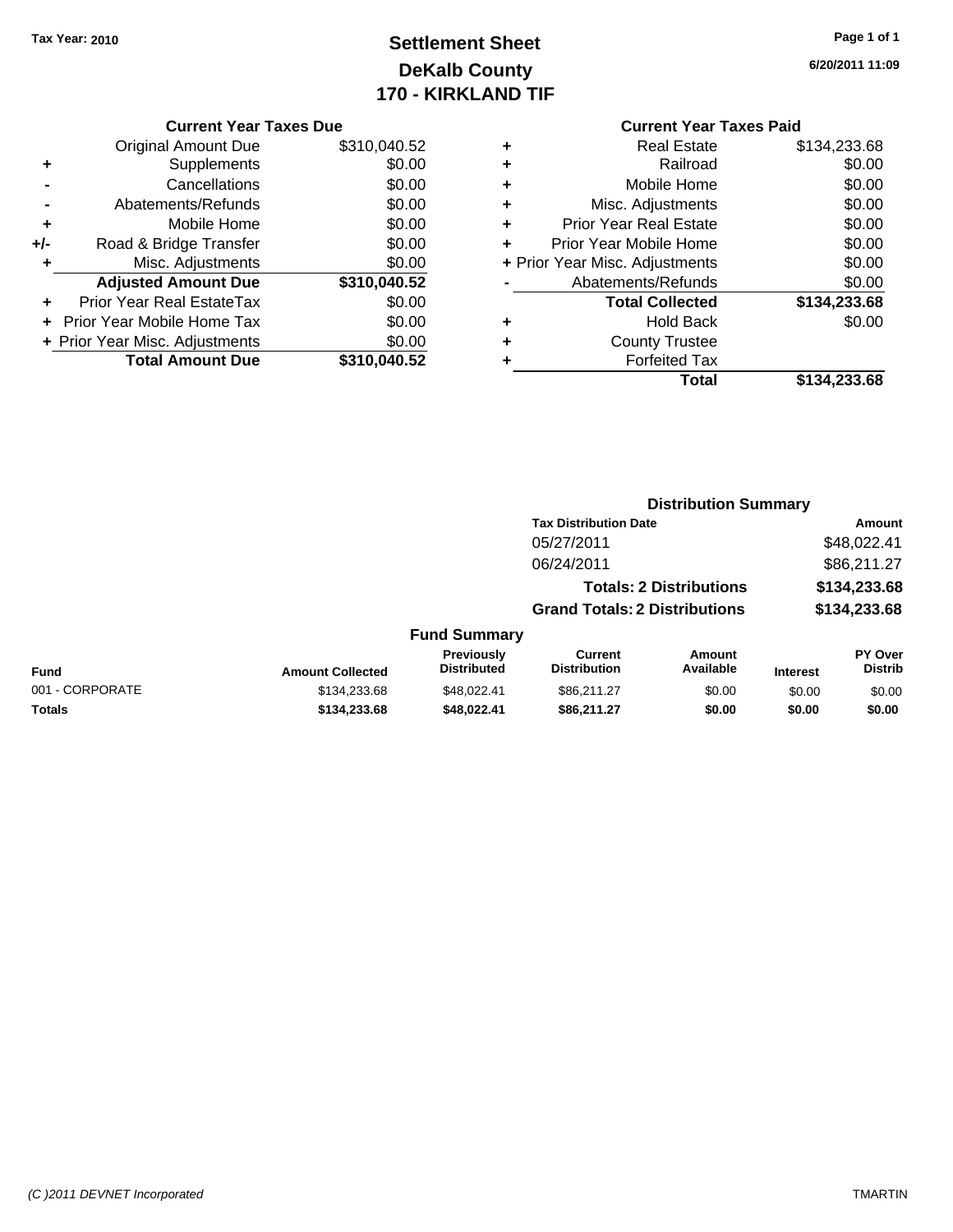# **Settlement Sheet Tax Year: 2010 Page 1 of 1 DeKalb County 171 - WATERMAN TIF**

**6/20/2011 11:09**

|     | <b>Current Year Taxes Due</b>  |             |
|-----|--------------------------------|-------------|
|     | <b>Original Amount Due</b>     | \$81,936.44 |
|     | Supplements                    | \$0.00      |
|     | Cancellations                  | \$0.00      |
|     | Abatements/Refunds             | \$0.00      |
| ٠   | Mobile Home                    | \$0.00      |
| +/- | Road & Bridge Transfer         | \$0.00      |
|     | Misc. Adjustments              | \$0.00      |
|     | <b>Adjusted Amount Due</b>     | \$81,936.44 |
|     | Prior Year Real EstateTax      | \$0.00      |
|     | Prior Year Mobile Home Tax     | \$0.00      |
|     | + Prior Year Misc. Adjustments | \$0.00      |
|     | <b>Total Amount Due</b>        | \$81,936.44 |
|     |                                |             |

|   | <b>Real Estate</b>             | \$45,480.59 |
|---|--------------------------------|-------------|
| ٠ | Railroad                       | \$0.00      |
| ٠ | Mobile Home                    | \$0.00      |
| ٠ | Misc. Adjustments              | \$0.00      |
| ٠ | <b>Prior Year Real Estate</b>  | \$0.00      |
| ÷ | Prior Year Mobile Home         | \$0.00      |
|   | + Prior Year Misc. Adjustments | \$0.00      |
|   | Abatements/Refunds             | \$0.00      |
|   | <b>Total Collected</b>         | \$45,480.59 |
| ٠ | <b>Hold Back</b>               | \$0.00      |
| ٠ | <b>County Trustee</b>          |             |
| ٠ | <b>Forfeited Tax</b>           |             |
|   | Total                          | \$45,480.59 |
|   |                                |             |

|                 |                         |                                  |                                       |                                | <b>Distribution Summary</b> |                           |  |
|-----------------|-------------------------|----------------------------------|---------------------------------------|--------------------------------|-----------------------------|---------------------------|--|
|                 |                         |                                  | <b>Tax Distribution Date</b>          |                                | Amount                      |                           |  |
|                 |                         |                                  | 05/27/2011                            |                                |                             | \$14,547.38               |  |
|                 |                         |                                  | 06/24/2011                            |                                |                             | \$30,933.21               |  |
|                 |                         |                                  |                                       | <b>Totals: 2 Distributions</b> |                             | \$45,480.59               |  |
|                 |                         |                                  | <b>Grand Totals: 2 Distributions</b>  |                                |                             | \$45,480.59               |  |
|                 |                         | <b>Fund Summary</b>              |                                       |                                |                             |                           |  |
| <b>Fund</b>     | <b>Amount Collected</b> | Previously<br><b>Distributed</b> | <b>Current</b><br><b>Distribution</b> | Amount<br>Available            | <b>Interest</b>             | PY Over<br><b>Distrib</b> |  |
| 001 - CORPORATE | \$45,480.59             | \$14,547.38                      | \$30,933.21                           | \$0.00                         | \$0.00                      | \$0.00                    |  |
| <b>Totals</b>   | \$45,480.59             | \$14,547.38                      | \$30,933.21                           | \$0.00                         | \$0.00                      | \$0.00                    |  |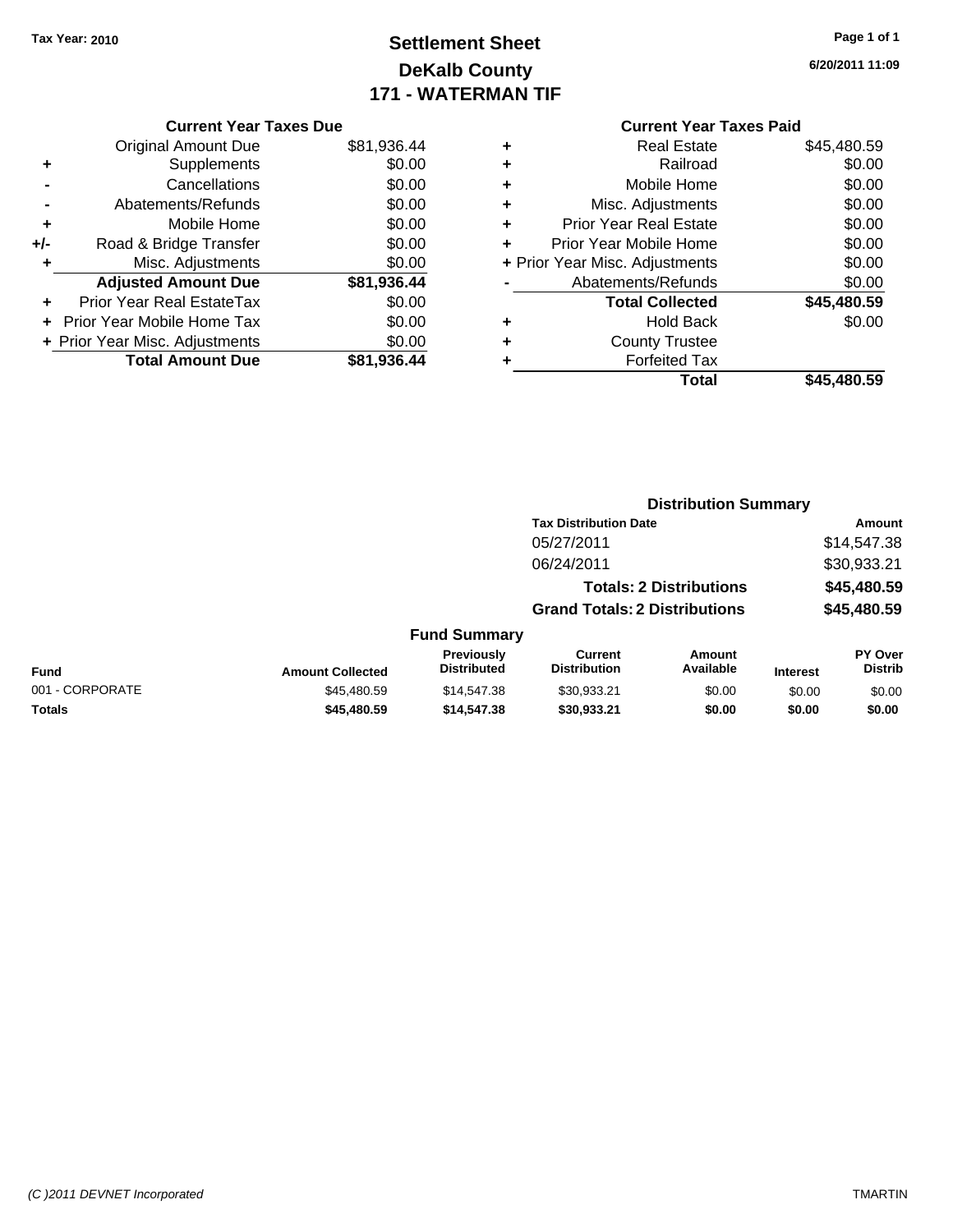### **Settlement Sheet Tax Year: 2010 Page 1 of 1 DeKalb County 180 - SYCAMORE TIF DISTRICT (expires 2023)**

**6/20/2011 11:09**

|     | <b>Current Year Taxes Due</b>  |             |  |  |  |
|-----|--------------------------------|-------------|--|--|--|
|     | <b>Original Amount Due</b>     | \$65,402.42 |  |  |  |
| ٠   | Supplements                    | \$0.00      |  |  |  |
|     | Cancellations                  | \$0.00      |  |  |  |
|     | Abatements/Refunds             | \$0.00      |  |  |  |
| ٠   | Mobile Home                    | \$0.00      |  |  |  |
| +/- | Road & Bridge Transfer         | \$0.00      |  |  |  |
|     | Misc. Adjustments              | \$0.00      |  |  |  |
|     | <b>Adjusted Amount Due</b>     | \$65,402.42 |  |  |  |
| ÷   | Prior Year Real EstateTax      | \$0.00      |  |  |  |
|     | Prior Year Mobile Home Tax     | \$0.00      |  |  |  |
|     | + Prior Year Misc. Adjustments | \$0.00      |  |  |  |
|     | <b>Total Amount Due</b>        | \$65,402.42 |  |  |  |
|     |                                |             |  |  |  |

| ۰ | <b>Real Estate</b>             | \$33,072.31 |
|---|--------------------------------|-------------|
| ٠ | Railroad                       | \$0.00      |
| ٠ | Mobile Home                    | \$0.00      |
| ٠ | Misc. Adjustments              | \$0.00      |
| ÷ | <b>Prior Year Real Estate</b>  | \$0.00      |
| ٠ | Prior Year Mobile Home         | \$0.00      |
|   | + Prior Year Misc. Adjustments | \$0.00      |
|   | Abatements/Refunds             | \$0.00      |
|   | <b>Total Collected</b>         | \$33,072.31 |
| ٠ | <b>Hold Back</b>               | \$0.00      |
| ٠ | <b>County Trustee</b>          |             |
| ٠ | <b>Forfeited Tax</b>           |             |
|   | Total                          | \$33,072.31 |
|   |                                |             |

|                              |                         | <b>Distribution Summary</b>             |                                       |                                |                 |                                  |
|------------------------------|-------------------------|-----------------------------------------|---------------------------------------|--------------------------------|-----------------|----------------------------------|
| <b>Tax Distribution Date</b> |                         |                                         |                                       | Amount                         |                 |                                  |
|                              |                         |                                         | 06/24/2011                            |                                |                 | \$33,072.31                      |
|                              |                         |                                         |                                       | <b>Totals: 1 Distributions</b> |                 | \$33,072.31                      |
|                              |                         |                                         | <b>Grand Totals: 1 Distributions</b>  |                                |                 | \$33,072.31                      |
|                              |                         | <b>Fund Summary</b>                     |                                       |                                |                 |                                  |
| <b>Fund</b>                  | <b>Amount Collected</b> | <b>Previously</b><br><b>Distributed</b> | <b>Current</b><br><b>Distribution</b> | <b>Amount</b><br>Available     | <b>Interest</b> | <b>PY Over</b><br><b>Distrib</b> |
| 001 - CORPORATE              | \$33,072.31             | \$0.00                                  | \$33,072.31                           | \$0.00                         | \$0.00          | \$0.00                           |
| Totals                       | \$33,072.31             | \$0.00                                  | \$33,072.31                           | \$0.00                         | \$0.00          | \$0.00                           |
|                              |                         |                                         |                                       |                                |                 |                                  |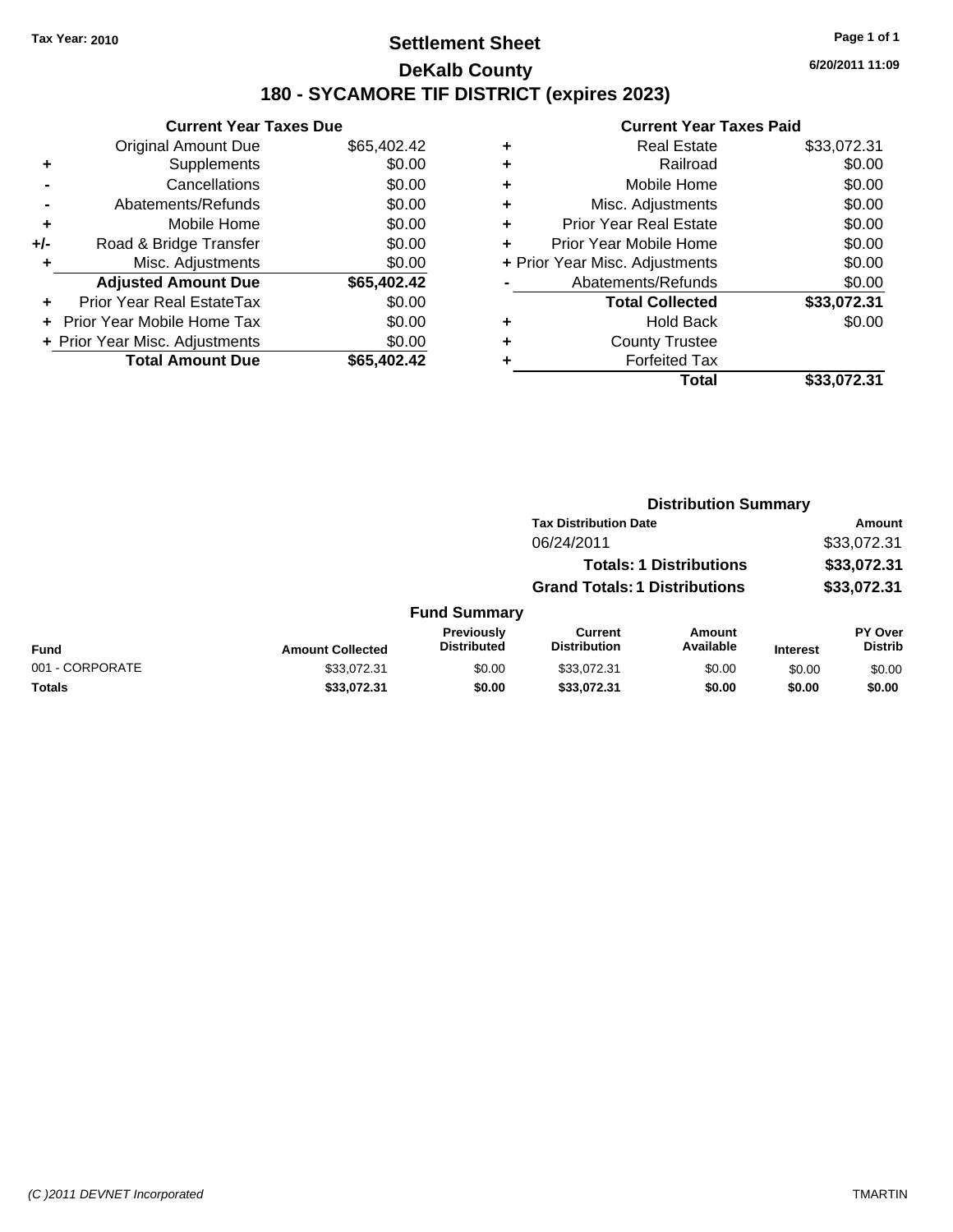### **Settlement Sheet Tax Year: 2010 Page 1 of 1 DeKalb County 201 - DEKALB SSA #6 (GREEK ROW)**

**6/20/2011 11:09**

|     | <b>Current Year Taxes Due</b>  |             |  |  |  |  |
|-----|--------------------------------|-------------|--|--|--|--|
|     | <b>Original Amount Due</b>     | \$10,101.40 |  |  |  |  |
| ÷   | Supplements                    | \$0.00      |  |  |  |  |
|     | Cancellations                  | \$0.00      |  |  |  |  |
|     | Abatements/Refunds             | \$0.00      |  |  |  |  |
| ٠   | Mobile Home                    | \$0.00      |  |  |  |  |
| +/- | Road & Bridge Transfer         | \$0.00      |  |  |  |  |
|     | Misc. Adjustments              | \$0.00      |  |  |  |  |
|     | <b>Adjusted Amount Due</b>     | \$10,101.40 |  |  |  |  |
| ٠   | Prior Year Real EstateTax      | \$0.00      |  |  |  |  |
|     | Prior Year Mobile Home Tax     | \$0.00      |  |  |  |  |
|     | + Prior Year Misc. Adjustments | \$0.00      |  |  |  |  |
|     | <b>Total Amount Due</b>        | \$10,101.40 |  |  |  |  |
|     |                                |             |  |  |  |  |

|   | Total                          | \$3,952.73 |
|---|--------------------------------|------------|
|   | <b>Forfeited Tax</b>           |            |
| ٠ | <b>County Trustee</b>          |            |
| ٠ | <b>Hold Back</b>               | \$0.00     |
|   | <b>Total Collected</b>         | \$3,952.73 |
|   | Abatements/Refunds             | \$0.00     |
|   | + Prior Year Misc. Adjustments | \$0.00     |
| ÷ | Prior Year Mobile Home         | \$0.00     |
| ٠ | <b>Prior Year Real Estate</b>  | \$0.00     |
| ٠ | Misc. Adjustments              | \$0.00     |
| ٠ | Mobile Home                    | \$0.00     |
|   | Railroad                       | \$0.00     |
| ٠ | Real Estate                    | \$3,952.73 |
|   |                                |            |

|                            | <b>Distribution Summary</b> |                                  |                                       |                                |                 |                                  |  |
|----------------------------|-----------------------------|----------------------------------|---------------------------------------|--------------------------------|-----------------|----------------------------------|--|
|                            |                             |                                  | <b>Tax Distribution Date</b>          |                                |                 | Amount                           |  |
|                            |                             |                                  | 05/27/2011                            |                                |                 | \$622.18                         |  |
|                            |                             |                                  | 06/24/2011                            |                                |                 | \$3,330.55                       |  |
|                            |                             |                                  |                                       | <b>Totals: 2 Distributions</b> |                 | \$3,952.73                       |  |
|                            |                             |                                  | <b>Grand Totals: 2 Distributions</b>  |                                |                 | \$3,952.73                       |  |
|                            |                             | <b>Fund Summary</b>              |                                       |                                |                 |                                  |  |
| Fund                       | <b>Amount Collected</b>     | Previously<br><b>Distributed</b> | <b>Current</b><br><b>Distribution</b> | <b>Amount</b><br>Available     | <b>Interest</b> | <b>PY Over</b><br><b>Distrib</b> |  |
| 023 - SPECIAL SERVICE AREA | \$3,952.73                  | \$622.18                         | \$3,330.55                            | \$0.00                         | \$0.00          | \$0.00                           |  |
| Totals                     | \$3,952.73                  | \$622.18                         | \$3,330.55                            | \$0.00                         | \$0.00          | \$0.00                           |  |
|                            |                             |                                  |                                       |                                |                 |                                  |  |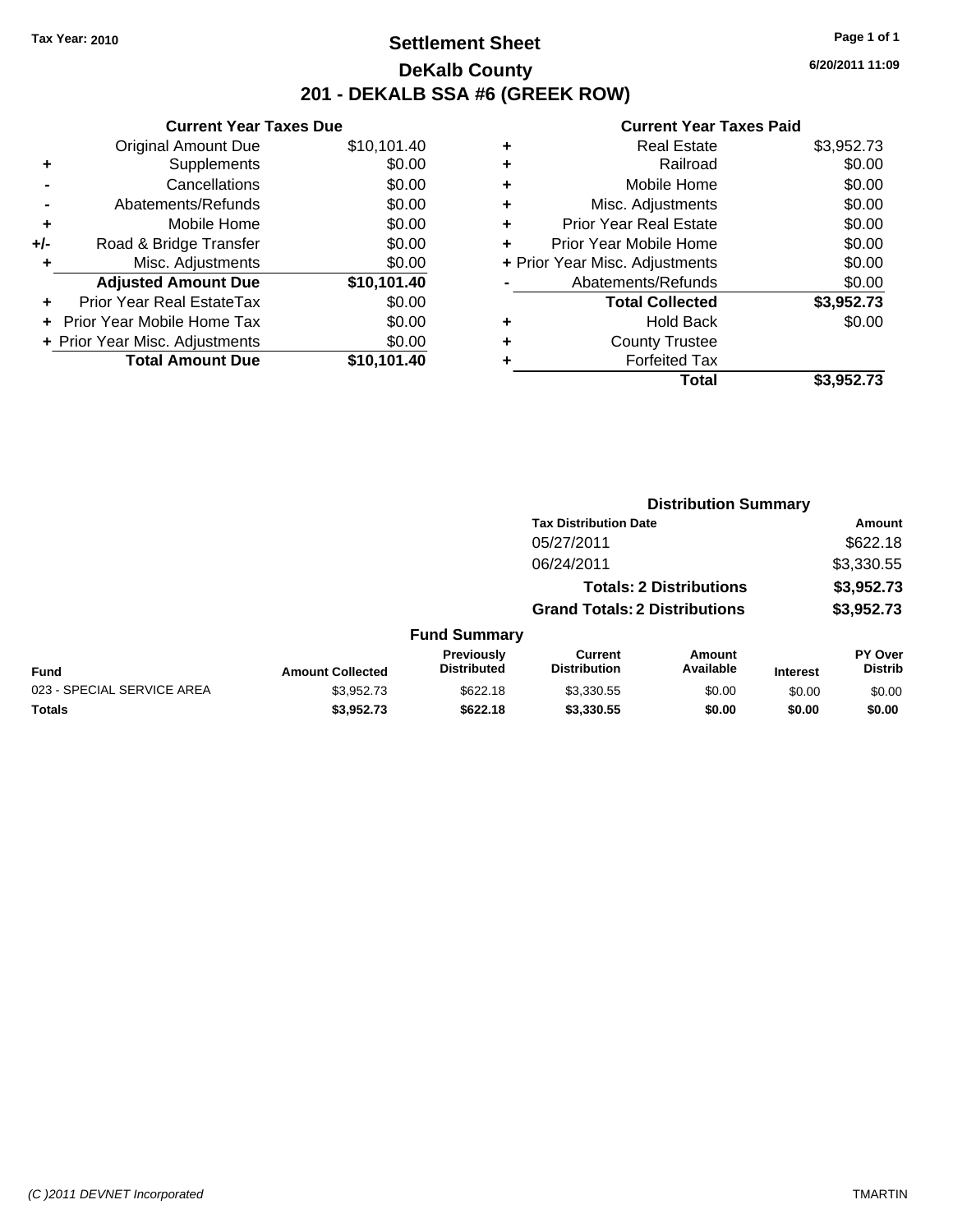### **Settlement Sheet Tax Year: 2010 Page 1 of 1 DeKalb County 204 - GENOA RIVER BEND SSA**

**6/20/2011 11:09**

|     | <b>Current Year Taxes Due</b>  |             |  |  |  |
|-----|--------------------------------|-------------|--|--|--|
|     | <b>Original Amount Due</b>     | \$60,001.15 |  |  |  |
| ٠   | Supplements                    | \$0.00      |  |  |  |
|     | Cancellations                  | \$84.49     |  |  |  |
|     | Abatements/Refunds             | \$0.00      |  |  |  |
| ٠   | Mobile Home                    | \$0.00      |  |  |  |
| +/- | Road & Bridge Transfer         | \$0.00      |  |  |  |
| ٠   | Misc. Adjustments              | \$0.00      |  |  |  |
|     | <b>Adjusted Amount Due</b>     | \$59,916.66 |  |  |  |
|     | Prior Year Real EstateTax      | \$0.00      |  |  |  |
|     | Prior Year Mobile Home Tax     | \$0.00      |  |  |  |
|     | + Prior Year Misc. Adjustments | \$0.00      |  |  |  |
|     | <b>Total Amount Due</b>        | \$59,916.66 |  |  |  |
|     |                                |             |  |  |  |

|   | <b>Real Estate</b>             | \$30,386.54 |
|---|--------------------------------|-------------|
| ٠ | Railroad                       | \$0.00      |
| ٠ | Mobile Home                    | \$0.00      |
| ٠ | Misc. Adjustments              | \$0.00      |
| ٠ | <b>Prior Year Real Estate</b>  | \$0.00      |
|   | Prior Year Mobile Home         | \$0.00      |
|   | + Prior Year Misc. Adjustments | \$0.00      |
|   | Abatements/Refunds             | \$0.00      |
|   | <b>Total Collected</b>         | \$30,386.54 |
| ٠ | <b>Hold Back</b>               | \$0.00      |
| ٠ | <b>County Trustee</b>          |             |
| ٠ | <b>Forfeited Tax</b>           |             |
|   | Total                          | \$30,386.54 |
|   |                                |             |

|                            |                         | <b>Distribution Summary</b>      |                                       |                                |                 |                                  |
|----------------------------|-------------------------|----------------------------------|---------------------------------------|--------------------------------|-----------------|----------------------------------|
|                            |                         |                                  | <b>Tax Distribution Date</b>          |                                |                 | Amount                           |
|                            |                         |                                  | 05/27/2011                            |                                |                 | \$6,984.38                       |
|                            |                         |                                  | 06/24/2011                            |                                |                 | \$23,402.16                      |
|                            |                         |                                  |                                       | <b>Totals: 2 Distributions</b> |                 | \$30,386.54                      |
|                            |                         |                                  | <b>Grand Totals: 2 Distributions</b>  |                                |                 | \$30,386.54                      |
|                            |                         | <b>Fund Summary</b>              |                                       |                                |                 |                                  |
| Fund                       | <b>Amount Collected</b> | Previously<br><b>Distributed</b> | <b>Current</b><br><b>Distribution</b> | Amount<br>Available            | <b>Interest</b> | <b>PY Over</b><br><b>Distrib</b> |
| 023 - SPECIAL SERVICE AREA | \$30,386.54             | \$6.984.38                       | \$23,402.16                           | \$0.00                         | \$0.00          | \$0.00                           |
| Totals                     | \$30,386.54             | \$6,984.38                       | \$23,402.16                           | \$0.00                         | \$0.00          | \$0.00                           |
|                            |                         |                                  |                                       |                                |                 |                                  |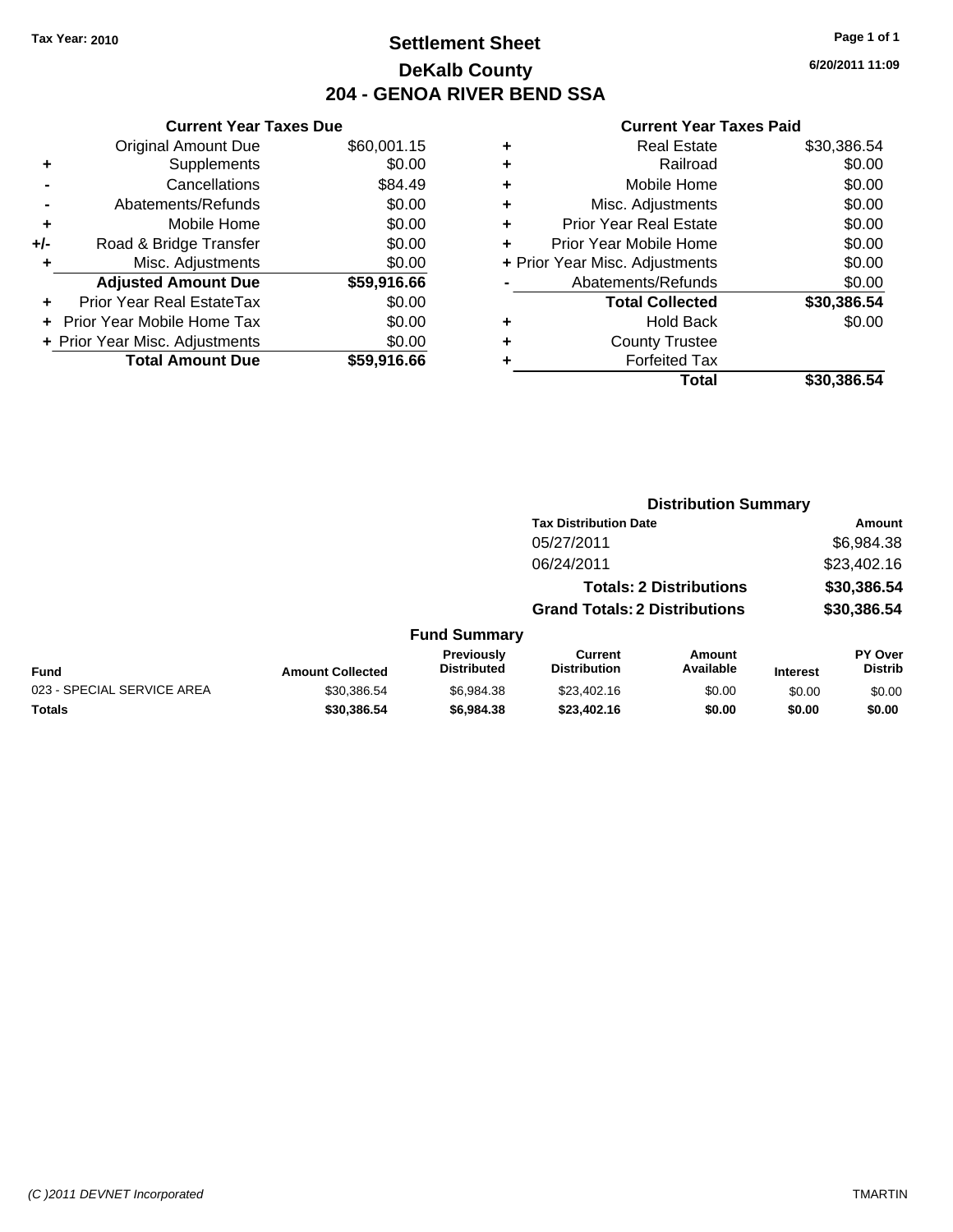### **Settlement Sheet Tax Year: 2010 Page 1 of 1 DeKalb County 207 - DERBY ESTATES SSA**

**6/20/2011 11:09**

|                                                | <b>Current Year Taxes Due</b> |            |  |  |  |
|------------------------------------------------|-------------------------------|------------|--|--|--|
|                                                | <b>Original Amount Due</b>    | \$4,000.01 |  |  |  |
| ٠                                              | Supplements                   | \$0.00     |  |  |  |
| $\blacksquare$                                 | Cancellations                 | \$2.14     |  |  |  |
| \$0.00<br>Abatements/Refunds<br>$\blacksquare$ |                               |            |  |  |  |
| ٠                                              | Mobile Home                   | \$0.00     |  |  |  |
| +/-                                            | Road & Bridge Transfer        | \$0.00     |  |  |  |
| ÷                                              | Misc. Adjustments             | \$0.00     |  |  |  |
|                                                | <b>Adjusted Amount Due</b>    | \$3,997.87 |  |  |  |

### **+** Prior Year Real EstateTax \$0.00 **+** Prior Year Mobile Home Tax \$0.00 **+ Prior Year Misc. Adjustments**  $$0.00$ **Total Amount Due \$3,997.87**

|   | <b>Real Estate</b>             | \$1,997.79 |
|---|--------------------------------|------------|
| ٠ | Railroad                       | \$0.00     |
| ٠ | Mobile Home                    | \$0.00     |
| ٠ | Misc. Adjustments              | \$0.00     |
| ٠ | <b>Prior Year Real Estate</b>  | \$0.00     |
|   | Prior Year Mobile Home         | \$0.00     |
|   | + Prior Year Misc. Adjustments | \$0.00     |
|   | Abatements/Refunds             | \$0.00     |
|   | <b>Total Collected</b>         | \$1,997.79 |
| ٠ | <b>Hold Back</b>               | \$0.00     |
| ٠ | <b>County Trustee</b>          |            |
| ٠ | <b>Forfeited Tax</b>           |            |
|   | Total                          | \$1,997.79 |
|   |                                |            |

|                            |                         |                                         | <b>Distribution Summary</b>           |                                |                 |                           |
|----------------------------|-------------------------|-----------------------------------------|---------------------------------------|--------------------------------|-----------------|---------------------------|
|                            |                         |                                         | <b>Tax Distribution Date</b>          |                                |                 | Amount                    |
|                            |                         |                                         | 05/27/2011                            |                                |                 | \$587.07                  |
|                            |                         |                                         | 06/24/2011                            |                                |                 | \$1,410.72                |
|                            |                         |                                         |                                       | <b>Totals: 2 Distributions</b> |                 | \$1,997.79                |
|                            |                         |                                         | <b>Grand Totals: 2 Distributions</b>  |                                |                 | \$1,997.79                |
|                            |                         | <b>Fund Summary</b>                     |                                       |                                |                 |                           |
| Fund                       | <b>Amount Collected</b> | <b>Previously</b><br><b>Distributed</b> | <b>Current</b><br><b>Distribution</b> | Amount<br>Available            | <b>Interest</b> | PY Over<br><b>Distrib</b> |
| 023 - SPECIAL SERVICE AREA | \$1,997.79              | \$587.07                                | \$1,410.72                            | \$0.00                         | \$0.00          | \$0.00                    |
| Totals                     | \$1,997.79              | \$587.07                                | \$1,410.72                            | \$0.00                         | \$0.00          | \$0.00                    |
|                            |                         |                                         |                                       |                                |                 |                           |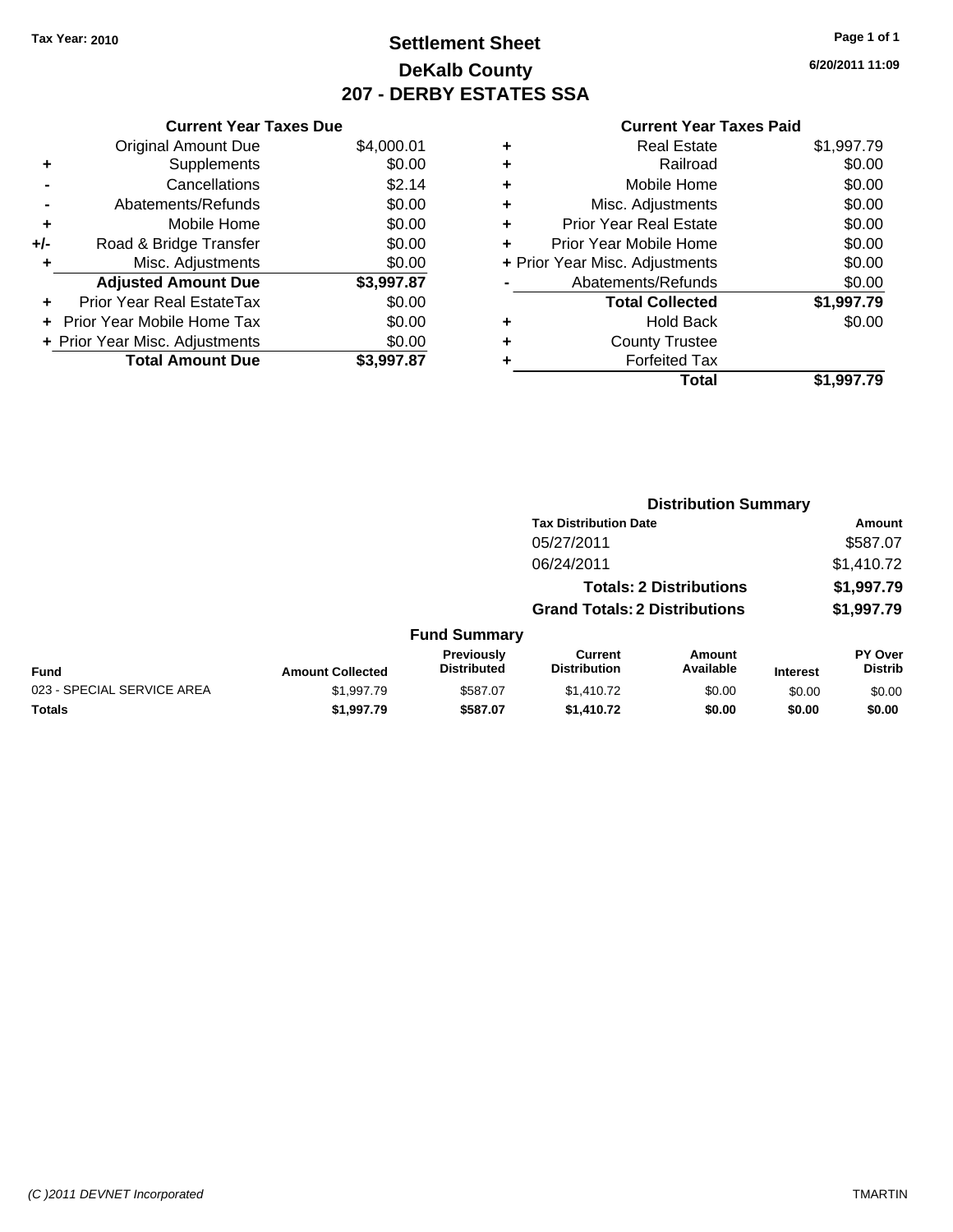### **Settlement Sheet Tax Year: 2010 Page 1 of 1 DeKalb County 213 - GENOA OAK CREEK EST SSA#4**

**Current Year Taxes Due**

|     | <b>Original Amount Due</b>     | \$1,660.03 |
|-----|--------------------------------|------------|
| ٠   | Supplements                    | \$307.21   |
|     | Cancellations                  | \$333.73   |
|     | Abatements/Refunds             | \$0.00     |
| ٠   | Mobile Home                    | \$0.00     |
| +/- | Road & Bridge Transfer         | \$0.00     |
| ٠   | Misc. Adjustments              | \$0.00     |
|     | <b>Adjusted Amount Due</b>     | \$1,633.51 |
|     | Prior Year Real EstateTax      | \$0.00     |
|     | + Prior Year Mobile Home Tax   | \$0.00     |
|     | + Prior Year Misc. Adjustments | \$0.00     |
|     | <b>Total Amount Due</b>        | \$1,633.51 |

| <b>Real Estate</b>            | \$825.21                       |
|-------------------------------|--------------------------------|
| Railroad                      | \$0.00                         |
| Mobile Home                   | \$0.00                         |
| Misc. Adjustments             | \$0.00                         |
| <b>Prior Year Real Estate</b> | \$0.00                         |
| Prior Year Mobile Home        | \$0.00                         |
|                               | \$0.00                         |
| Abatements/Refunds            | \$0.00                         |
| <b>Total Collected</b>        | \$825.21                       |
| <b>Hold Back</b>              | \$0.00                         |
| <b>County Trustee</b>         |                                |
| <b>Forfeited Tax</b>          |                                |
| Total                         | \$825.21                       |
|                               | + Prior Year Misc. Adjustments |

| <b>Distribution Summary</b> |                                |                                      |                                |                     |                 |                           |
|-----------------------------|--------------------------------|--------------------------------------|--------------------------------|---------------------|-----------------|---------------------------|
|                             |                                |                                      | <b>Tax Distribution Date</b>   |                     |                 | Amount                    |
|                             |                                |                                      | 06/24/2011                     |                     |                 | \$825.21                  |
|                             | <b>Totals: 1 Distributions</b> |                                      |                                |                     | \$825.21        |                           |
|                             |                                | <b>Grand Totals: 1 Distributions</b> |                                |                     | \$825.21        |                           |
|                             |                                | <b>Fund Summary</b>                  |                                |                     |                 |                           |
| <b>Fund</b>                 | <b>Amount Collected</b>        | Previously<br><b>Distributed</b>     | Current<br><b>Distribution</b> | Amount<br>Available | <b>Interest</b> | PY Over<br><b>Distrib</b> |
| 023 - SPECIAL SERVICE AREA  | \$825.21                       | \$0.00                               | \$825.21                       | \$0.00              | \$0.00          | \$0.00                    |
| Totals                      | \$825.21                       | \$0.00                               | \$825.21                       | \$0.00              | \$0.00          | \$0.00                    |
|                             |                                |                                      |                                |                     |                 |                           |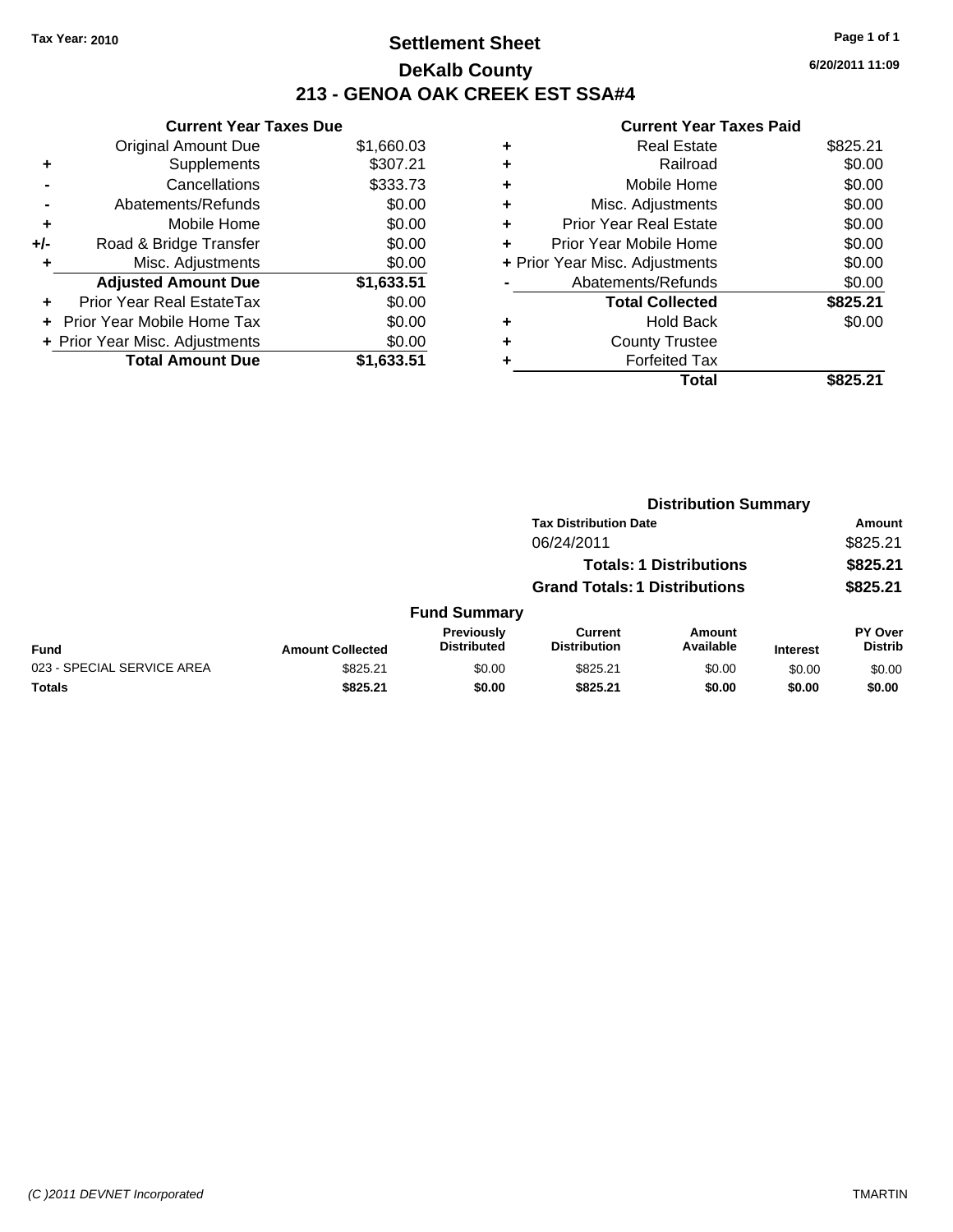### **Settlement Sheet Tax Year: 2010 Page 1 of 1 DeKalb County AF-DK #5 - AFTON DEKALB DRAINAGE #5**

**6/20/2011 11:09**

|     | <b>Current Year Taxes Due</b>  |             |
|-----|--------------------------------|-------------|
|     | <b>Original Amount Due</b>     | \$11,320.14 |
| ٠   | Supplements                    | \$0.00      |
|     | Cancellations                  | \$0.00      |
|     | Abatements/Refunds             | \$0.00      |
| ÷   | Mobile Home                    | \$0.00      |
| +/- | Road & Bridge Transfer         | \$0.00      |
| ٠   | Misc. Adjustments              | \$0.00      |
|     | <b>Adjusted Amount Due</b>     | \$11,320.14 |
| ٠   | Prior Year Real EstateTax      | \$0.00      |
|     | Prior Year Mobile Home Tax     | \$0.00      |
|     | + Prior Year Misc. Adjustments | \$0.00      |
|     | <b>Total Amount Due</b>        | \$11.320.14 |

|   | Total                          | \$7,350.34 |
|---|--------------------------------|------------|
| ٠ | <b>Forfeited Tax</b>           |            |
| ٠ | <b>County Trustee</b>          |            |
| ٠ | <b>Hold Back</b>               | \$0.00     |
|   | <b>Total Collected</b>         | \$7,350.34 |
|   | Abatements/Refunds             | \$0.00     |
|   | + Prior Year Misc. Adjustments | \$0.00     |
| ٠ | Prior Year Mobile Home         | \$0.00     |
| ÷ | <b>Prior Year Real Estate</b>  | \$0.00     |
| ٠ | Misc. Adjustments              | \$0.00     |
| ٠ | Mobile Home                    | \$0.00     |
| ٠ | Railroad                       | \$0.00     |
| ٠ | <b>Real Estate</b>             | \$7,350.34 |
|   |                                |            |

|                 |                         | <b>Distribution Summary</b>      |                                       |                                |                 |                           |  |
|-----------------|-------------------------|----------------------------------|---------------------------------------|--------------------------------|-----------------|---------------------------|--|
|                 |                         |                                  | <b>Tax Distribution Date</b>          |                                |                 | Amount                    |  |
|                 |                         |                                  | 05/27/2011                            |                                |                 | \$2,479.73                |  |
|                 |                         |                                  | 06/24/2011                            |                                |                 | \$4,870.61                |  |
|                 |                         |                                  |                                       | <b>Totals: 2 Distributions</b> |                 | \$7,350.34                |  |
|                 |                         |                                  | <b>Grand Totals: 2 Distributions</b>  |                                |                 | \$7,350.34                |  |
|                 |                         | <b>Fund Summary</b>              |                                       |                                |                 |                           |  |
| <b>Fund</b>     | <b>Amount Collected</b> | Previously<br><b>Distributed</b> | <b>Current</b><br><b>Distribution</b> | Amount<br>Available            | <b>Interest</b> | PY Over<br><b>Distrib</b> |  |
| 001 - CORPORATE | \$7,350.34              | \$2,479.73                       | \$4,870.61                            | \$0.00                         | \$0.00          | \$0.00                    |  |
| Totals          | \$7,350.34              | \$2,479.73                       | \$4,870.61                            | \$0.00                         | \$0.00          | \$0.00                    |  |
|                 |                         |                                  |                                       |                                |                 |                           |  |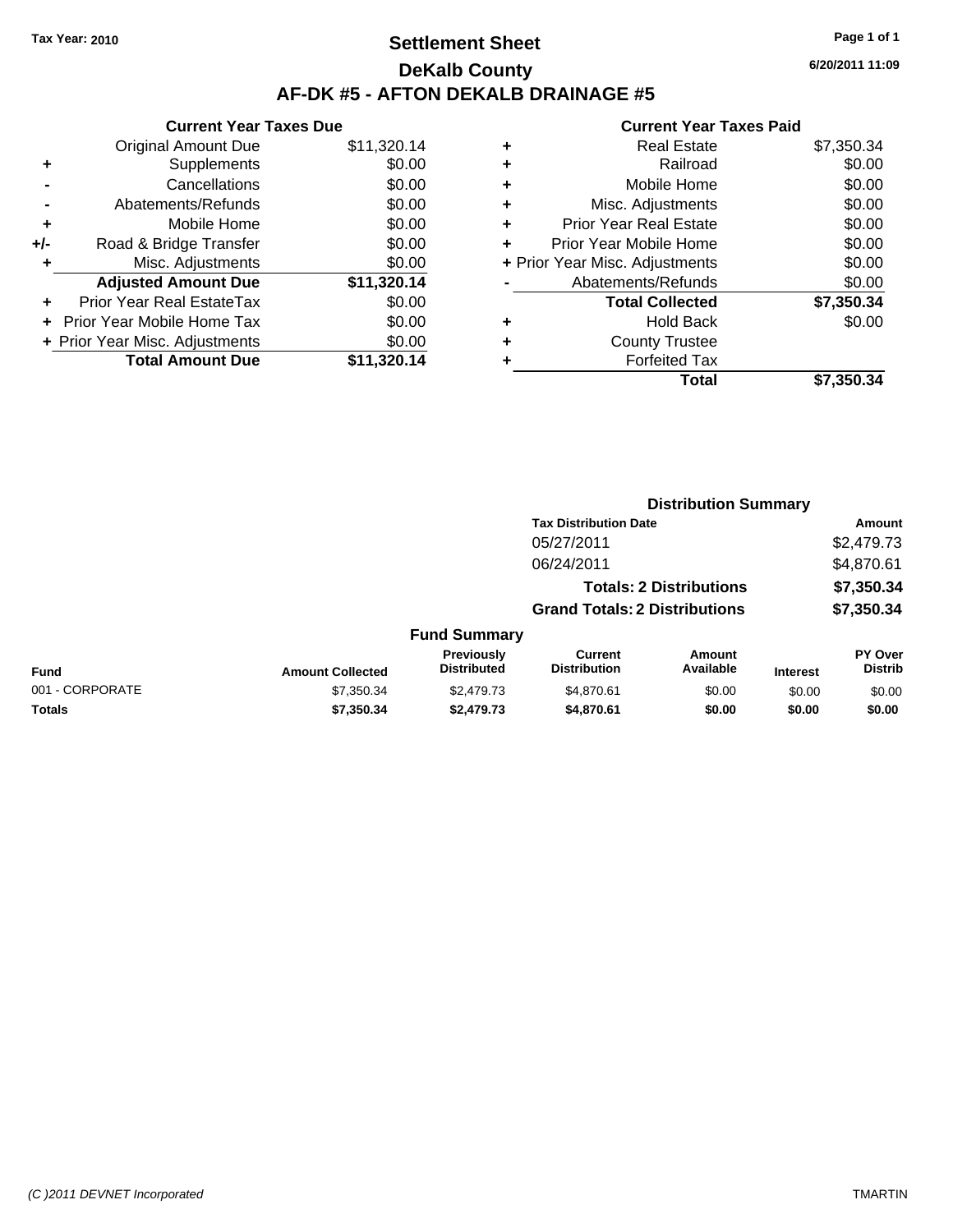## **Settlement Sheet Tax Year: 2010 Page 1 of 1 DeKalb County AF-MI #4 - AF/ MI/ DK DRAINAGE #4**

**6/20/2011 11:09**

|     | <b>Current Year Taxes Due</b>     |            |  |  |  |
|-----|-----------------------------------|------------|--|--|--|
|     | <b>Original Amount Due</b>        | \$7,449.88 |  |  |  |
| ٠   | Supplements                       | \$0.00     |  |  |  |
|     | Cancellations                     | \$0.00     |  |  |  |
|     | Abatements/Refunds                | \$0.00     |  |  |  |
| ٠   | Mobile Home                       | \$0.00     |  |  |  |
| +/- | Road & Bridge Transfer            | \$0.00     |  |  |  |
|     | Misc. Adjustments                 | \$0.00     |  |  |  |
|     | <b>Adjusted Amount Due</b>        | \$7,449.88 |  |  |  |
|     | Prior Year Real EstateTax         | \$0.00     |  |  |  |
|     | <b>Prior Year Mobile Home Tax</b> | \$0.00     |  |  |  |
|     | + Prior Year Misc. Adjustments    | \$0.00     |  |  |  |
|     | <b>Total Amount Due</b>           | \$7.449.88 |  |  |  |

| ٠ | <b>Real Estate</b>             | \$4,524.21 |
|---|--------------------------------|------------|
| ٠ | Railroad                       | \$0.00     |
| ٠ | Mobile Home                    | \$0.00     |
| ٠ | Misc. Adjustments              | \$0.00     |
| ٠ | <b>Prior Year Real Estate</b>  | \$0.00     |
| ÷ | Prior Year Mobile Home         | \$0.00     |
|   | + Prior Year Misc. Adjustments | \$0.00     |
|   | Abatements/Refunds             | \$0.00     |
|   | <b>Total Collected</b>         | \$4,524.21 |
| ٠ | <b>Hold Back</b>               | \$0.00     |
| ٠ | <b>County Trustee</b>          |            |
|   | <b>Forfeited Tax</b>           |            |
|   | Total                          | \$4.524.21 |

|                 |                         |                                  |                                       | <b>Distribution Summary</b>    |                 |                           |
|-----------------|-------------------------|----------------------------------|---------------------------------------|--------------------------------|-----------------|---------------------------|
|                 |                         |                                  | <b>Tax Distribution Date</b>          |                                |                 | Amount                    |
|                 |                         |                                  | 05/27/2011                            |                                |                 | \$1,479.97                |
|                 |                         |                                  | 06/24/2011                            |                                |                 | \$3,044.24                |
|                 |                         |                                  |                                       | <b>Totals: 2 Distributions</b> |                 | \$4,524.21                |
|                 |                         |                                  | <b>Grand Totals: 2 Distributions</b>  |                                |                 | \$4,524.21                |
|                 |                         | <b>Fund Summary</b>              |                                       |                                |                 |                           |
| Fund            | <b>Amount Collected</b> | Previously<br><b>Distributed</b> | <b>Current</b><br><b>Distribution</b> | Amount<br>Available            | <b>Interest</b> | PY Over<br><b>Distrib</b> |
| 001 - CORPORATE | \$4,524.21              | \$1,479.97                       | \$3,044.24                            | \$0.00                         | \$0.00          | \$0.00                    |
| Totals          | \$4,524.21              | \$1,479.97                       | \$3,044.24                            | \$0.00                         | \$0.00          | \$0.00                    |
|                 |                         |                                  |                                       |                                |                 |                           |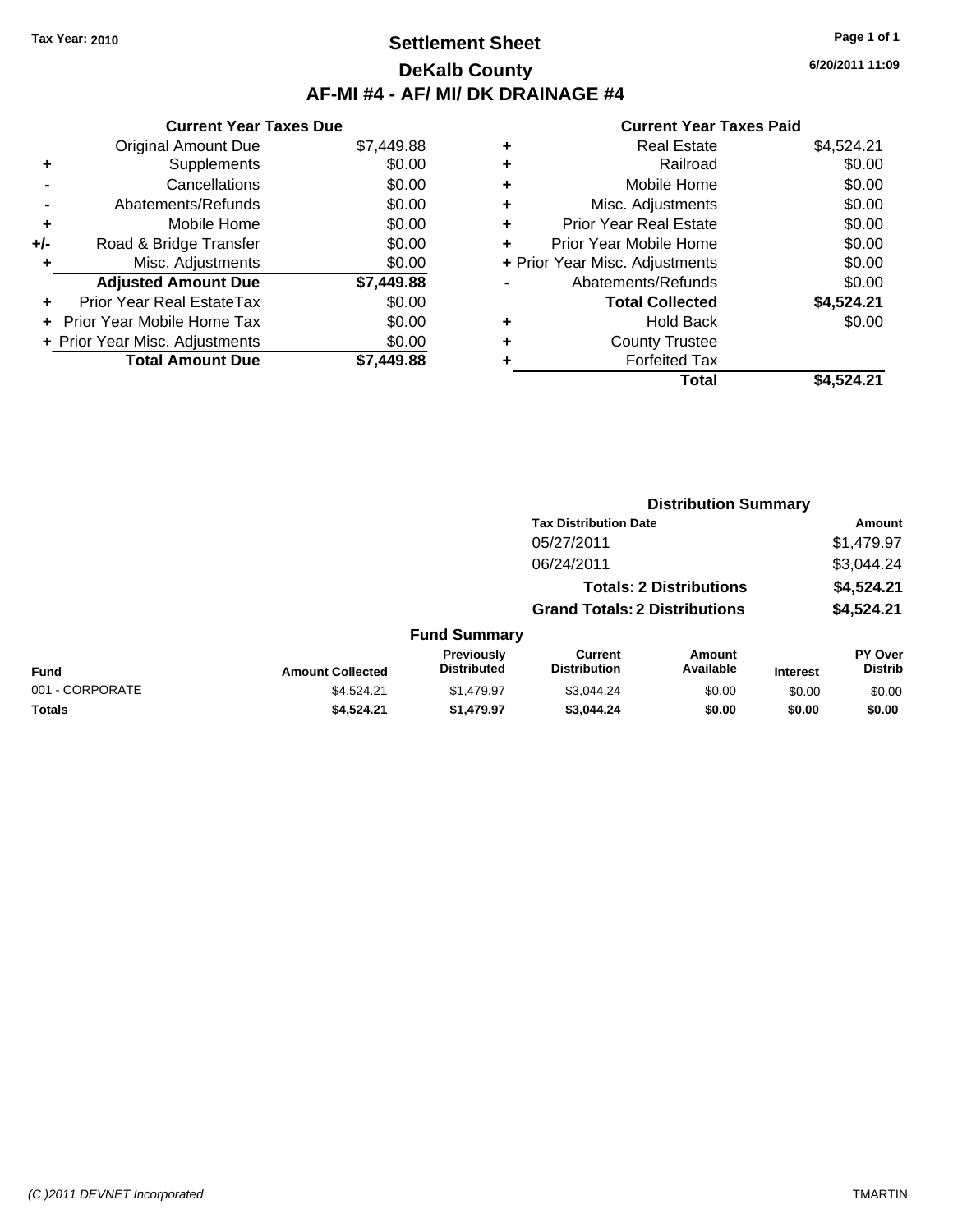## **Settlement Sheet Tax Year: 2010 Page 1 of 1 DeKalb County COON #1 - COON CREEK DRAINAGE #1**

**6/20/2011 11:09**

| \$0.00<br>\$0.00<br>\$0.00<br>\$0.00<br>\$11,819.50<br>\$11,819.50 |
|--------------------------------------------------------------------|

|   | Total                          | \$7,137.12 |
|---|--------------------------------|------------|
| ٠ | <b>Forfeited Tax</b>           |            |
| ٠ | <b>County Trustee</b>          |            |
| ٠ | <b>Hold Back</b>               | \$0.00     |
|   | <b>Total Collected</b>         | \$7,137.12 |
|   | Abatements/Refunds             | \$0.00     |
|   | + Prior Year Misc. Adjustments | \$0.00     |
| ٠ | Prior Year Mobile Home         | \$0.00     |
| ÷ | <b>Prior Year Real Estate</b>  | \$0.00     |
| ٠ | Misc. Adjustments              | \$0.00     |
| ٠ | Mobile Home                    | \$0.00     |
| ٠ | Railroad                       | \$0.00     |
| ٠ | <b>Real Estate</b>             | \$7,137.12 |
|   |                                |            |

|                         |                                  |                                       | <b>Distribution Summary</b> |                                                                                                        |                                  |
|-------------------------|----------------------------------|---------------------------------------|-----------------------------|--------------------------------------------------------------------------------------------------------|----------------------------------|
|                         |                                  |                                       |                             |                                                                                                        | Amount                           |
|                         |                                  | 05/27/2011                            |                             |                                                                                                        | \$2,419.22                       |
|                         |                                  | 06/24/2011                            |                             |                                                                                                        | \$4,717.90                       |
|                         |                                  |                                       |                             |                                                                                                        | \$7,137.12                       |
|                         |                                  |                                       |                             |                                                                                                        | \$7,137.12                       |
|                         |                                  |                                       |                             |                                                                                                        |                                  |
| <b>Amount Collected</b> | Previously<br><b>Distributed</b> | <b>Current</b><br><b>Distribution</b> | Amount<br>Available         | <b>Interest</b>                                                                                        | <b>PY Over</b><br><b>Distrib</b> |
| \$7,137.12              | \$2,419.22                       | \$4,717.90                            | \$0.00                      | \$0.00                                                                                                 | \$0.00                           |
| \$7,137.12              | \$2,419.22                       | \$4,717.90                            | \$0.00                      | \$0.00                                                                                                 | \$0.00                           |
|                         |                                  |                                       | <b>Fund Summary</b>         | <b>Tax Distribution Date</b><br><b>Totals: 2 Distributions</b><br><b>Grand Totals: 2 Distributions</b> |                                  |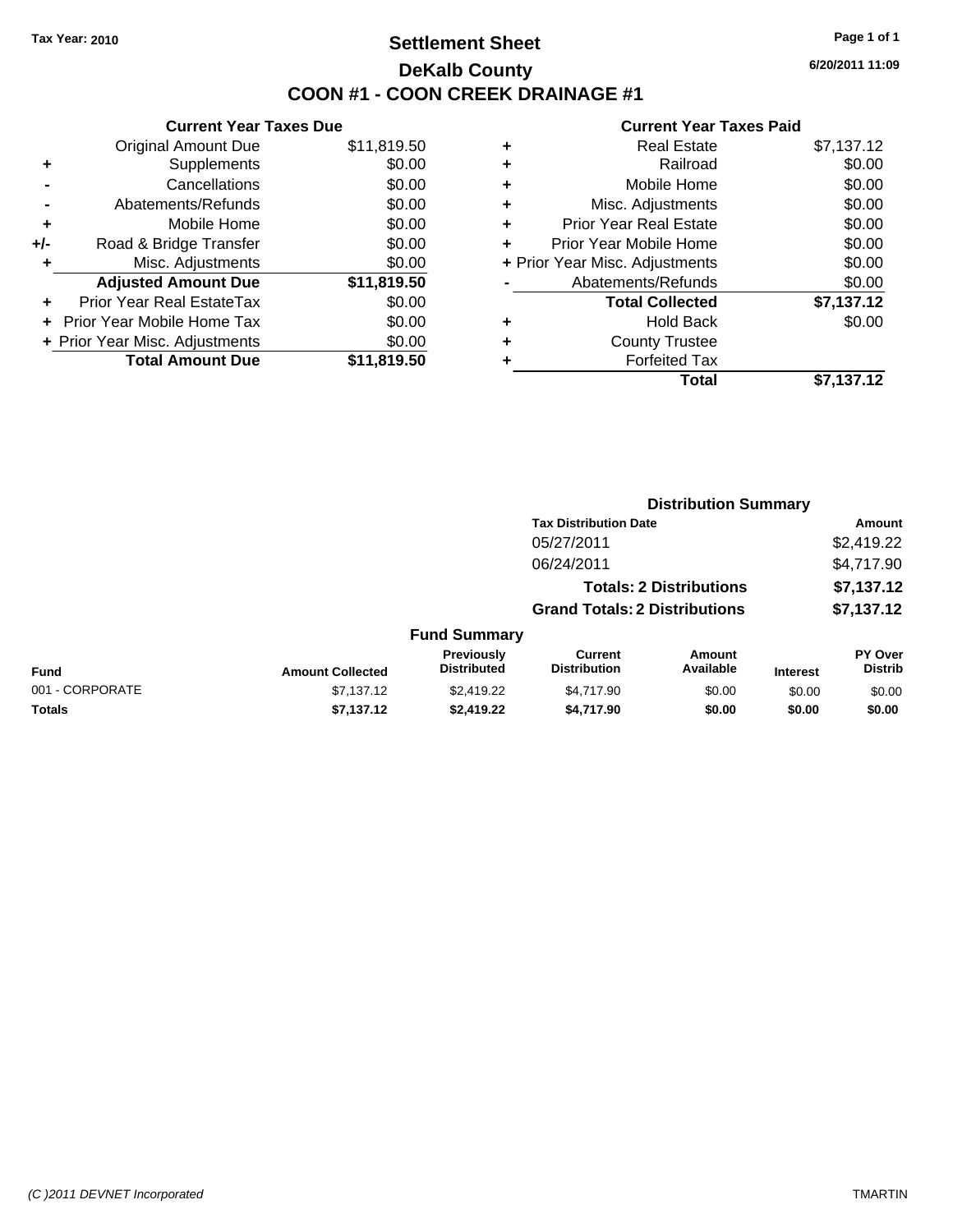## **Settlement Sheet Tax Year: 2010 Page 1 of 1 DeKalb County CO-PI #15 - CORTLAND PIERCE DRAINAGE**

**6/20/2011 11:09**

|     | <b>Current Year Taxes Due</b>     |            |  |  |  |
|-----|-----------------------------------|------------|--|--|--|
|     | <b>Original Amount Due</b>        | \$7,812.10 |  |  |  |
| ٠   | Supplements                       | \$0.00     |  |  |  |
|     | Cancellations                     | \$0.00     |  |  |  |
|     | Abatements/Refunds                | \$0.00     |  |  |  |
| ٠   | Mobile Home                       | \$0.00     |  |  |  |
| +/- | Road & Bridge Transfer            | \$0.00     |  |  |  |
|     | Misc. Adjustments                 | \$0.00     |  |  |  |
|     | <b>Adjusted Amount Due</b>        | \$7,812.10 |  |  |  |
|     | Prior Year Real EstateTax         | \$0.00     |  |  |  |
|     | <b>Prior Year Mobile Home Tax</b> | \$0.00     |  |  |  |
|     | + Prior Year Misc. Adjustments    | \$0.00     |  |  |  |
|     | <b>Total Amount Due</b>           | \$7.812.10 |  |  |  |

| ٠ | <b>Real Estate</b>             | \$4,243.20 |
|---|--------------------------------|------------|
| ٠ | Railroad                       | \$0.00     |
| ٠ | Mobile Home                    | \$0.00     |
| ٠ | Misc. Adjustments              | \$0.00     |
| ÷ | <b>Prior Year Real Estate</b>  | \$0.00     |
|   | Prior Year Mobile Home         | \$0.00     |
|   | + Prior Year Misc. Adjustments | \$0.00     |
|   | Abatements/Refunds             | \$0.00     |
|   | <b>Total Collected</b>         | \$4,243.20 |
| ٠ | <b>Hold Back</b>               | \$0.00     |
| ٠ | <b>County Trustee</b>          |            |
| ٠ | <b>Forfeited Tax</b>           |            |
|   | Total                          | \$4,243.20 |
|   |                                |            |

|                 |                         |                                  |                                       | <b>Distribution Summary</b>    |                 |                                  |
|-----------------|-------------------------|----------------------------------|---------------------------------------|--------------------------------|-----------------|----------------------------------|
|                 |                         |                                  | <b>Tax Distribution Date</b>          |                                |                 | Amount                           |
|                 |                         |                                  | 05/27/2011                            |                                |                 | \$825.04                         |
|                 |                         |                                  | 06/24/2011                            |                                |                 | \$3,418.16                       |
|                 |                         |                                  |                                       | <b>Totals: 2 Distributions</b> |                 | \$4,243.20                       |
|                 |                         |                                  | <b>Grand Totals: 2 Distributions</b>  |                                |                 | \$4,243.20                       |
|                 |                         | <b>Fund Summary</b>              |                                       |                                |                 |                                  |
| Fund            | <b>Amount Collected</b> | Previously<br><b>Distributed</b> | <b>Current</b><br><b>Distribution</b> | Amount<br>Available            | <b>Interest</b> | <b>PY Over</b><br><b>Distrib</b> |
| 001 - CORPORATE | \$4,243.20              | \$825.04                         | \$3,418.16                            | \$0.00                         | \$0.00          | \$0.00                           |
| Totals          | \$4,243.20              | \$825.04                         | \$3,418.16                            | \$0.00                         | \$0.00          | \$0.00                           |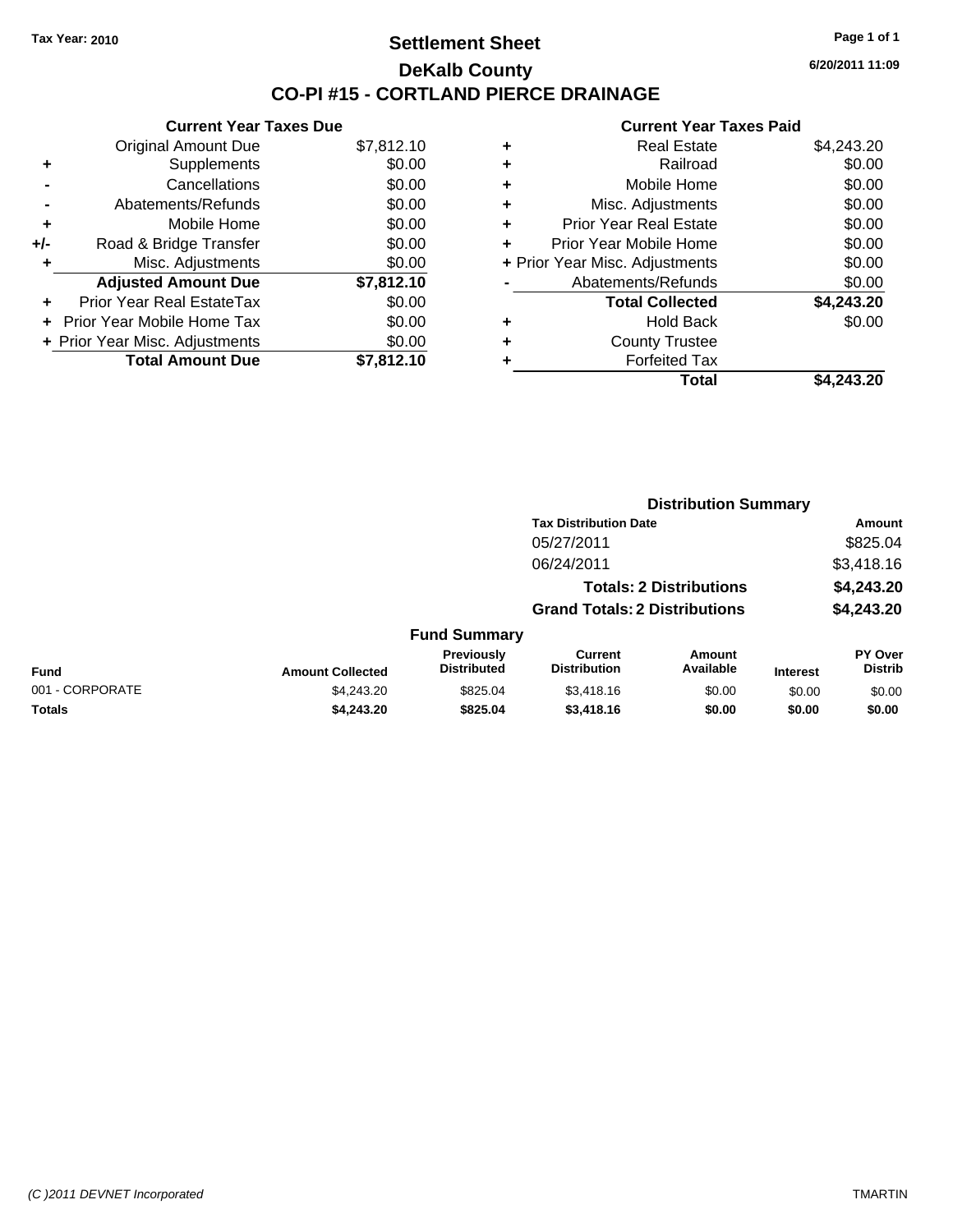## **Settlement Sheet Tax Year: 2010 Page 1 of 1 DeKalb County CO-SBA#9 - CORTLAND SBA #9**

**6/20/2011 11:09**

#### **Current Year Taxes Paid**

|   | Total                          | \$192,207.68 |
|---|--------------------------------|--------------|
| ٠ | <b>Forfeited Tax</b>           |              |
| ٠ | <b>County Trustee</b>          |              |
| ÷ | <b>Hold Back</b>               | \$0.00       |
|   | <b>Total Collected</b>         | \$192,207.68 |
|   | Abatements/Refunds             | \$0.00       |
|   | + Prior Year Misc. Adjustments | \$0.00       |
| ÷ | Prior Year Mobile Home         | \$0.00       |
| ÷ | <b>Prior Year Real Estate</b>  | \$0.00       |
| ÷ | Misc. Adjustments              | \$0.00       |
| ÷ | Mobile Home                    | \$0.00       |
| ٠ | Railroad                       | \$0.00       |
| ٠ | <b>Real Estate</b>             | \$192,207.68 |
|   |                                |              |

|     | <b>Current Year Taxes Due</b>  |              |  |  |
|-----|--------------------------------|--------------|--|--|
|     | <b>Original Amount Due</b>     | \$378,975.52 |  |  |
| ٠   | Supplements                    | \$0.00       |  |  |
|     | Cancellations                  | \$0.00       |  |  |
|     | Abatements/Refunds             | \$0.00       |  |  |
| ٠   | Mobile Home                    | \$0.00       |  |  |
| +/- | Road & Bridge Transfer         | \$0.00       |  |  |
|     | Misc. Adjustments              | \$0.00       |  |  |
|     | <b>Adjusted Amount Due</b>     | \$378,975.52 |  |  |
|     | Prior Year Real EstateTax      | \$0.00       |  |  |
|     | Prior Year Mobile Home Tax     | \$0.00       |  |  |
|     | + Prior Year Misc. Adjustments | \$0.00       |  |  |
|     | <b>Total Amount Due</b>        | \$378,975.52 |  |  |

#### **Distribution Summary**

|                     | <b>Tax Distribution Date</b>         |        | Amount         |
|---------------------|--------------------------------------|--------|----------------|
|                     | 05/27/2011                           |        | \$31,732.40    |
|                     | 06/24/2011                           |        | \$160,475.28   |
|                     | <b>Totals: 2 Distributions</b>       |        | \$192,207.68   |
|                     | <b>Grand Totals: 2 Distributions</b> |        | \$192,207.68   |
| <b>Fund Summary</b> |                                      |        |                |
| <b>Previously</b>   | Current                              | Amount | <b>PY Over</b> |

|                            |                         | Previously  | Current             | Amount    |                 | <b>PY Over</b> |
|----------------------------|-------------------------|-------------|---------------------|-----------|-----------------|----------------|
| Fund                       | <b>Amount Collected</b> | Distributed | <b>Distribution</b> | Available | <b>Interest</b> | Distrib        |
| 023 - SPECIAL SERVICE AREA | \$192.207.68            | \$31.732.40 | \$160,475.28        | \$0.00    | \$0.00          | \$0.00         |
| <b>Totals</b>              | \$192.207.68            | \$31.732.40 | \$160,475.28        | \$0.00    | \$0.00          | \$0.00         |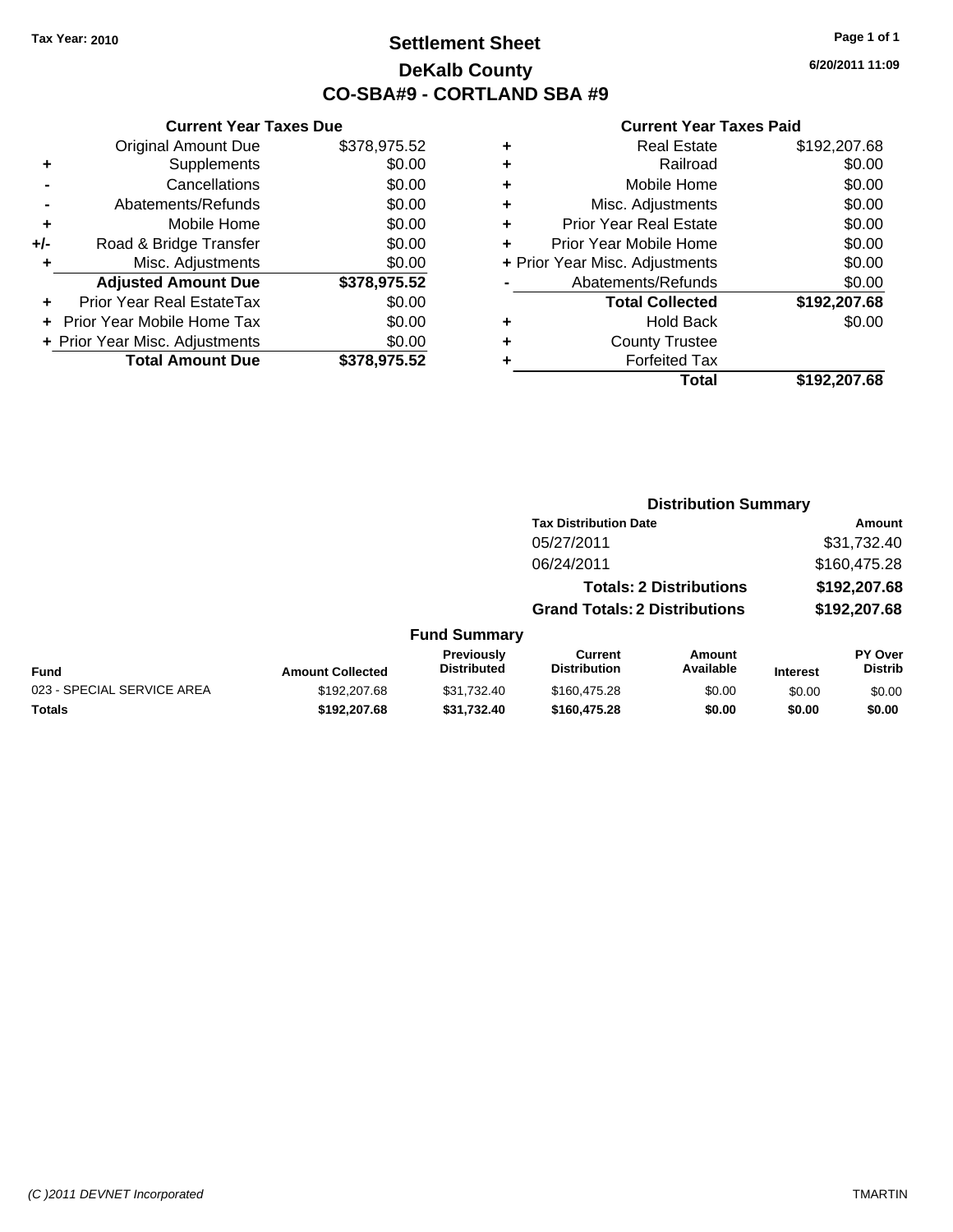## **Settlement Sheet Tax Year: 2010 Page 1 of 1 DeKalb County CO-SSA#1 - CORTLAND SBA #1**

**6/20/2011 11:09**

#### **Current Year Taxes Paid**

|     | <b>Current Year Taxes Due</b>  |              |
|-----|--------------------------------|--------------|
|     | <b>Original Amount Due</b>     | \$379,999.70 |
| ٠   | Supplements                    | \$0.00       |
|     | Cancellations                  | \$0.00       |
|     | Abatements/Refunds             | \$0.00       |
| ٠   | Mobile Home                    | \$0.00       |
| +/- | Road & Bridge Transfer         | \$0.00       |
|     | Misc. Adjustments              | \$0.00       |
|     | <b>Adjusted Amount Due</b>     | \$379,999.70 |
|     | Prior Year Real EstateTax      | \$0.00       |
|     | Prior Year Mobile Home Tax     | \$0.00       |
|     | + Prior Year Misc. Adjustments | \$0.00       |
|     | <b>Total Amount Due</b>        | \$379,999.70 |
|     |                                |              |

| <b>Real Estate</b>             | \$187,574.32 |
|--------------------------------|--------------|
| Railroad                       | \$0.00       |
| Mobile Home                    | \$0.00       |
| Misc. Adjustments              | \$0.00       |
| <b>Prior Year Real Estate</b>  | \$0.00       |
| Prior Year Mobile Home         | \$0.00       |
| + Prior Year Misc. Adjustments | \$0.00       |
| Abatements/Refunds             | \$0.00       |
| <b>Total Collected</b>         | \$187,574.32 |
| <b>Hold Back</b>               | \$0.00       |
| <b>County Trustee</b>          |              |
| <b>Forfeited Tax</b>           |              |
| Total                          | \$187,574.32 |
|                                |              |

**Distribution Summary**

|                            |                         |                                         | <b>Tax Distribution Date</b>          |                                |                 | Amount                           |
|----------------------------|-------------------------|-----------------------------------------|---------------------------------------|--------------------------------|-----------------|----------------------------------|
|                            |                         |                                         | 05/27/2011                            |                                |                 | \$40,425.50                      |
|                            |                         |                                         | 06/24/2011                            |                                |                 | \$147,148.82                     |
|                            |                         |                                         |                                       | <b>Totals: 2 Distributions</b> |                 | \$187,574.32                     |
|                            |                         |                                         | <b>Grand Totals: 2 Distributions</b>  |                                |                 | \$187,574.32                     |
|                            |                         | <b>Fund Summary</b>                     |                                       |                                |                 |                                  |
| Fund                       | <b>Amount Collected</b> | <b>Previously</b><br><b>Distributed</b> | <b>Current</b><br><b>Distribution</b> | Amount<br>Available            | <b>Interest</b> | <b>PY Over</b><br><b>Distrib</b> |
| 023 - SPECIAL SERVICE AREA | \$187,574.32            | \$40.425.50                             | \$147,148.82                          | \$0.00                         | \$0.00          | \$0.00                           |
| Totals                     | \$187.574.32            | \$40.425.50                             | \$147,148.82                          | \$0.00                         | \$0.00          | \$0.00                           |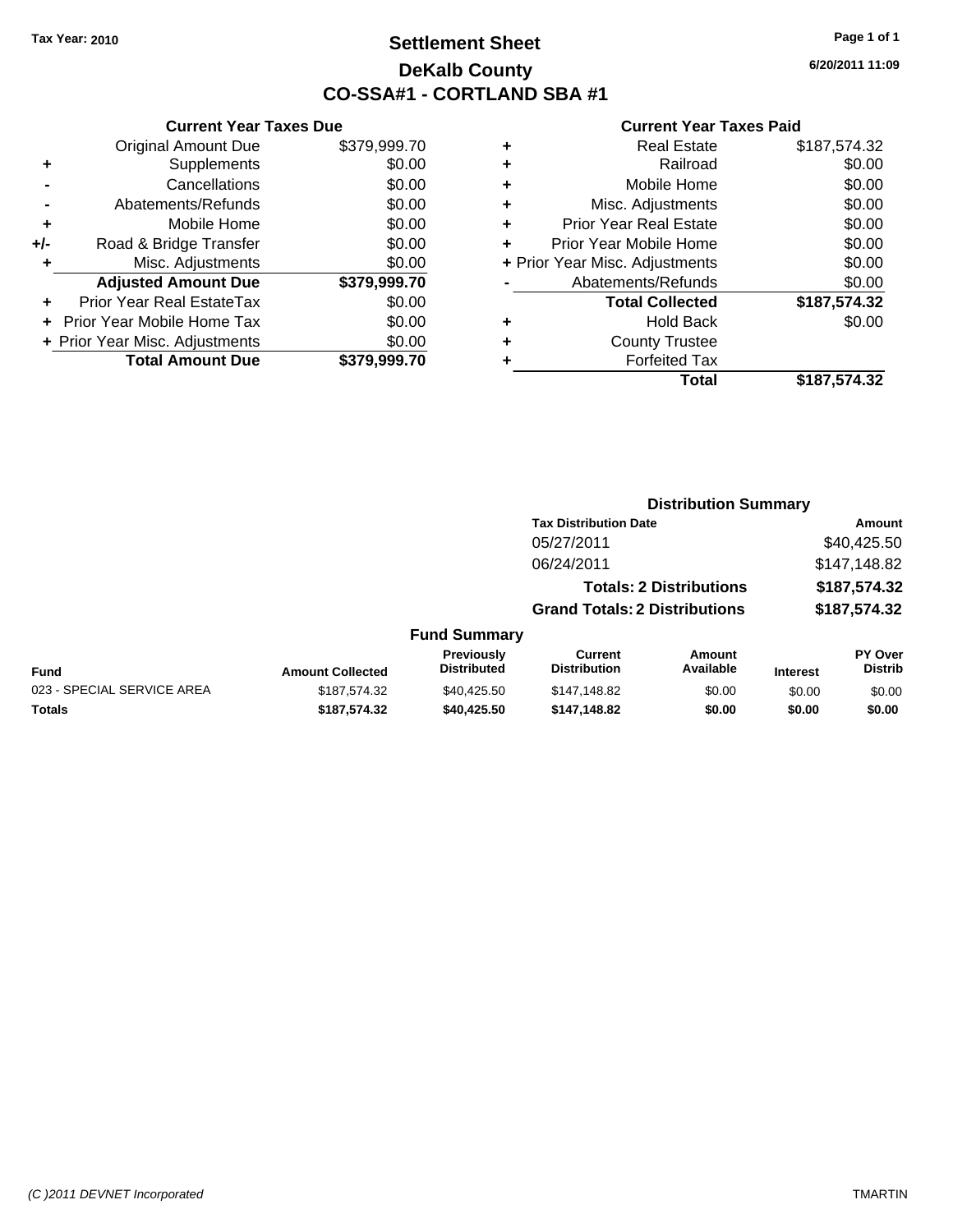## **Settlement Sheet Tax Year: 2010 Page 1 of 1 DeKalb County CO-SSA#4 - CORTLAND SBA #4**

**6/20/2011 11:09**

|     | <b>Current Year Taxes Due</b>              |              |  |  |  |  |  |  |
|-----|--------------------------------------------|--------------|--|--|--|--|--|--|
|     | <b>Original Amount Due</b><br>\$919,463.38 |              |  |  |  |  |  |  |
| ÷   | Supplements                                | \$0.00       |  |  |  |  |  |  |
|     | Cancellations                              | \$0.00       |  |  |  |  |  |  |
|     | \$0.00<br>Abatements/Refunds               |              |  |  |  |  |  |  |
| ٠   | Mobile Home                                | \$0.00       |  |  |  |  |  |  |
| +/- | Road & Bridge Transfer                     | \$0.00       |  |  |  |  |  |  |
|     | Misc. Adjustments                          | \$0.00       |  |  |  |  |  |  |
|     | <b>Adjusted Amount Due</b>                 | \$919,463.38 |  |  |  |  |  |  |
| ÷   | Prior Year Real EstateTax                  | \$0.00       |  |  |  |  |  |  |
|     | Prior Year Mobile Home Tax                 | \$0.00       |  |  |  |  |  |  |
|     | + Prior Year Misc. Adjustments             | \$0.00       |  |  |  |  |  |  |
|     | <b>Total Amount Due</b>                    | \$919,463.38 |  |  |  |  |  |  |
|     |                                            |              |  |  |  |  |  |  |

| ٠ | <b>Real Estate</b>             | \$718.34 |
|---|--------------------------------|----------|
| ٠ | Railroad                       | \$0.00   |
| ٠ | Mobile Home                    | \$0.00   |
| ٠ | Misc. Adjustments              | \$0.00   |
| ٠ | <b>Prior Year Real Estate</b>  | \$0.00   |
| ٠ | Prior Year Mobile Home         | \$0.00   |
|   | + Prior Year Misc. Adjustments | \$0.00   |
|   | Abatements/Refunds             | \$0.00   |
|   | <b>Total Collected</b>         | \$718.34 |
| ٠ | <b>Hold Back</b>               | \$0.00   |
| ٠ | <b>County Trustee</b>          |          |
| ٠ | <b>Forfeited Tax</b>           |          |
|   | Total                          | \$718.34 |
|   |                                |          |

|                            |                         |                                         | <b>Distribution Summary</b>           |                                |                 |                           |
|----------------------------|-------------------------|-----------------------------------------|---------------------------------------|--------------------------------|-----------------|---------------------------|
|                            |                         |                                         | <b>Tax Distribution Date</b>          |                                |                 | Amount                    |
|                            |                         |                                         | 05/27/2011                            |                                |                 | \$718.34                  |
|                            |                         |                                         |                                       | <b>Totals: 1 Distributions</b> |                 | \$718.34                  |
|                            |                         |                                         | <b>Grand Totals: 1 Distributions</b>  |                                |                 | \$718.34                  |
|                            |                         | <b>Fund Summary</b>                     |                                       |                                |                 |                           |
| <b>Fund</b>                | <b>Amount Collected</b> | <b>Previously</b><br><b>Distributed</b> | <b>Current</b><br><b>Distribution</b> | Amount<br>Available            | <b>Interest</b> | PY Over<br><b>Distrib</b> |
| 023 - SPECIAL SERVICE AREA | \$718.34                | \$718.34                                | \$0.00                                | \$0.00                         | \$0.00          | \$0.00                    |
| Totals                     | \$718.34                | \$718.34                                | \$0.00                                | \$0.00                         | \$0.00          | \$0.00                    |
|                            |                         |                                         |                                       |                                |                 |                           |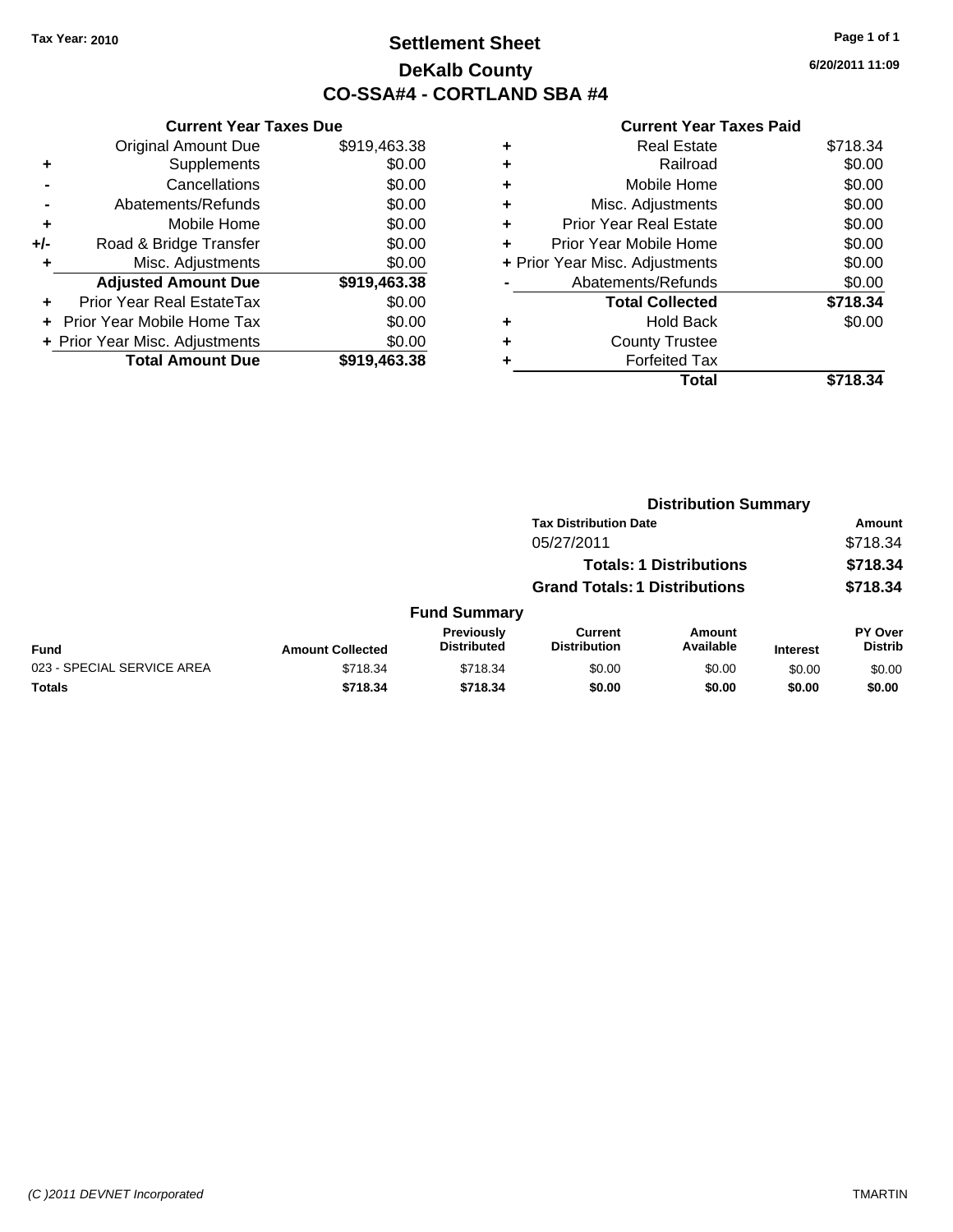## **Settlement Sheet Tax Year: 2010 Page 1 of 1 DeKalb County CO-SSA#7 - CORTLAND SBA #7**

**6/20/2011 11:09**

|     | <b>Current Year Taxes Due</b>     |              |
|-----|-----------------------------------|--------------|
|     | <b>Original Amount Due</b>        | \$380,715.02 |
| ٠   | Supplements                       | \$0.00       |
|     | Cancellations                     | \$0.00       |
|     | Abatements/Refunds                | \$0.00       |
| ٠   | Mobile Home                       | \$0.00       |
| +/- | Road & Bridge Transfer            | \$0.00       |
|     | Misc. Adjustments                 | \$0.00       |
|     | <b>Adjusted Amount Due</b>        | \$380,715.02 |
| ÷   | Prior Year Real EstateTax         | \$0.00       |
|     | <b>Prior Year Mobile Home Tax</b> | \$0.00       |
|     | + Prior Year Misc. Adjustments    | \$0.00       |
|     | <b>Total Amount Due</b>           | \$380,715.02 |
|     |                                   |              |

|   | <b>Real Estate</b>             | \$0.00 |
|---|--------------------------------|--------|
| ٠ | Railroad                       | \$0.00 |
| ٠ | Mobile Home                    | \$0.00 |
| ٠ | Misc. Adjustments              | \$0.00 |
| ٠ | <b>Prior Year Real Estate</b>  | \$0.00 |
|   | Prior Year Mobile Home         | \$0.00 |
|   | + Prior Year Misc. Adjustments | \$0.00 |
|   | Abatements/Refunds             | \$0.00 |
|   | <b>Total Collected</b>         | \$0.00 |
|   | <b>Hold Back</b>               | \$0.00 |
| ٠ | <b>County Trustee</b>          |        |
|   | <b>Forfeited Tax</b>           |        |
|   | Total                          |        |

|                            |                         | <b>Fund Summary</b>                     |                                |                     |                 |                                  |
|----------------------------|-------------------------|-----------------------------------------|--------------------------------|---------------------|-----------------|----------------------------------|
| <b>Fund</b>                | <b>Amount Collected</b> | <b>Previously</b><br><b>Distributed</b> | Current<br><b>Distribution</b> | Amount<br>Available | <b>Interest</b> | <b>PY Over</b><br><b>Distrib</b> |
| 023 - SPECIAL SERVICE AREA | \$0.00                  | \$0.00                                  | \$0.00                         | \$0.00              | \$0.00          | \$0.00                           |
| <b>Totals</b>              | \$0.00                  | \$0.00                                  | \$0.00                         | \$0.00              | \$0.00          | \$0.00                           |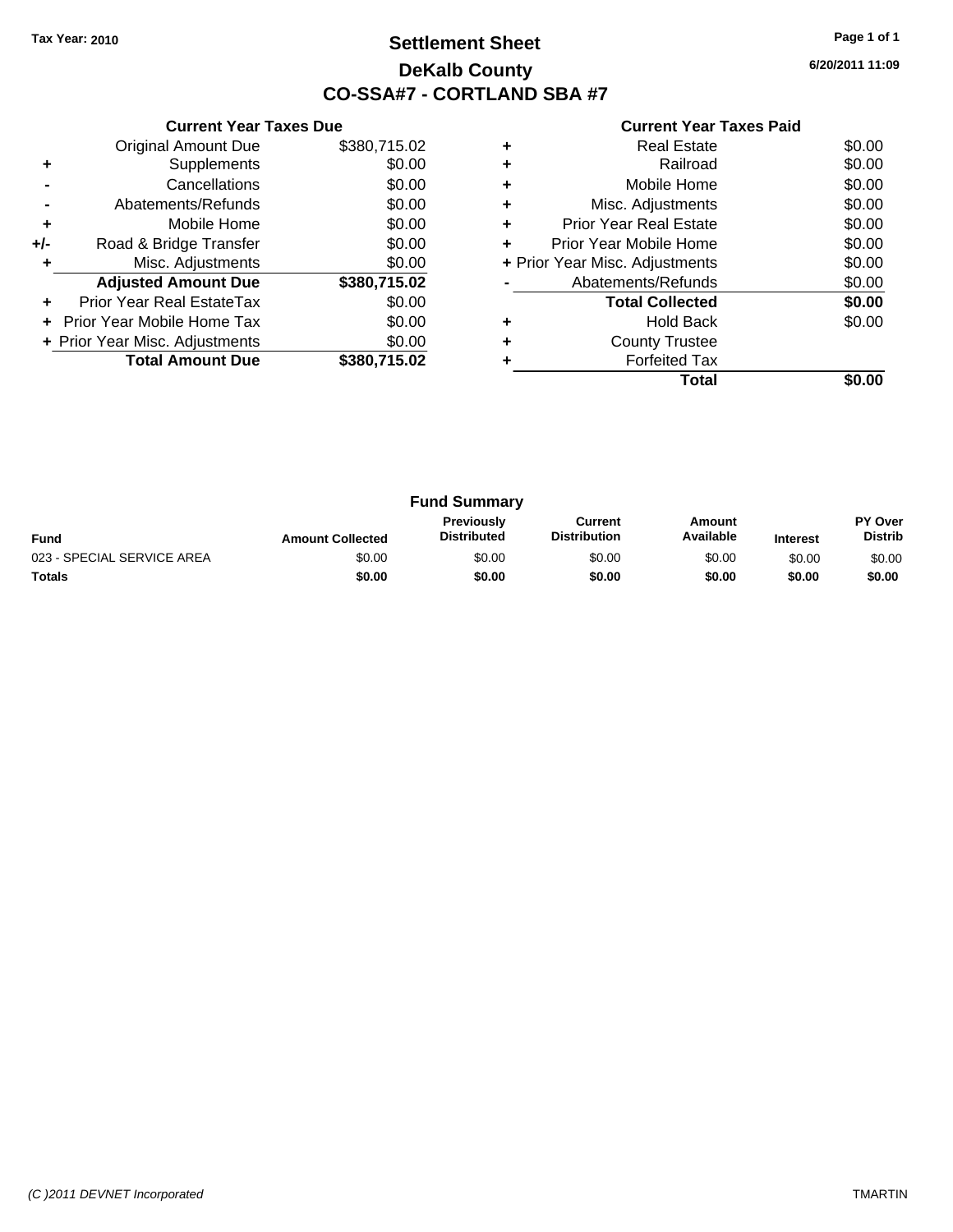## **Settlement Sheet Tax Year: 2010 Page 1 of 1 DeKalb County CO-SSA#8 - CORTLAND SBA #8**

**6/20/2011 11:09**

|     | <b>Current Year Taxes Due</b>  |              |
|-----|--------------------------------|--------------|
|     | <b>Original Amount Due</b>     | \$294,517.28 |
| ٠   | Supplements                    | \$0.00       |
|     | Cancellations                  | \$0.00       |
|     | Abatements/Refunds             | \$0.00       |
| ٠   | Mobile Home                    | \$0.00       |
| +/- | Road & Bridge Transfer         | \$0.00       |
|     | Misc. Adjustments              | \$0.00       |
|     | <b>Adjusted Amount Due</b>     | \$294,517.28 |
|     | Prior Year Real EstateTax      | \$0.00       |
|     | Prior Year Mobile Home Tax     | \$0.00       |
|     | + Prior Year Misc. Adjustments | \$0.00       |
|     | <b>Total Amount Due</b>        | \$294.517.28 |
|     |                                |              |

|   | Total                          |        |
|---|--------------------------------|--------|
|   | <b>Forfeited Tax</b>           |        |
|   | <b>County Trustee</b>          |        |
|   | <b>Hold Back</b>               | \$0.00 |
|   | <b>Total Collected</b>         | \$0.00 |
|   | Abatements/Refunds             | \$0.00 |
|   | + Prior Year Misc. Adjustments | \$0.00 |
| ÷ | Prior Year Mobile Home         | \$0.00 |
| ٠ | <b>Prior Year Real Estate</b>  | \$0.00 |
|   | Misc. Adjustments              | \$0.00 |
|   | Mobile Home                    | \$0.00 |
| ٠ | Railroad                       | \$0.00 |
|   | Real Estate                    | \$0.00 |

| <b>Fund Summary</b>        |                         |                                         |                                |                     |                 |                                  |
|----------------------------|-------------------------|-----------------------------------------|--------------------------------|---------------------|-----------------|----------------------------------|
| <b>Fund</b>                | <b>Amount Collected</b> | <b>Previously</b><br><b>Distributed</b> | Current<br><b>Distribution</b> | Amount<br>Available | <b>Interest</b> | <b>PY Over</b><br><b>Distrib</b> |
| 023 - SPECIAL SERVICE AREA | \$0.00                  | \$0.00                                  | \$0.00                         | \$0.00              | \$0.00          | \$0.00                           |
| <b>Totals</b>              | \$0.00                  | \$0.00                                  | \$0.00                         | \$0.00              | \$0.00          | \$0.00                           |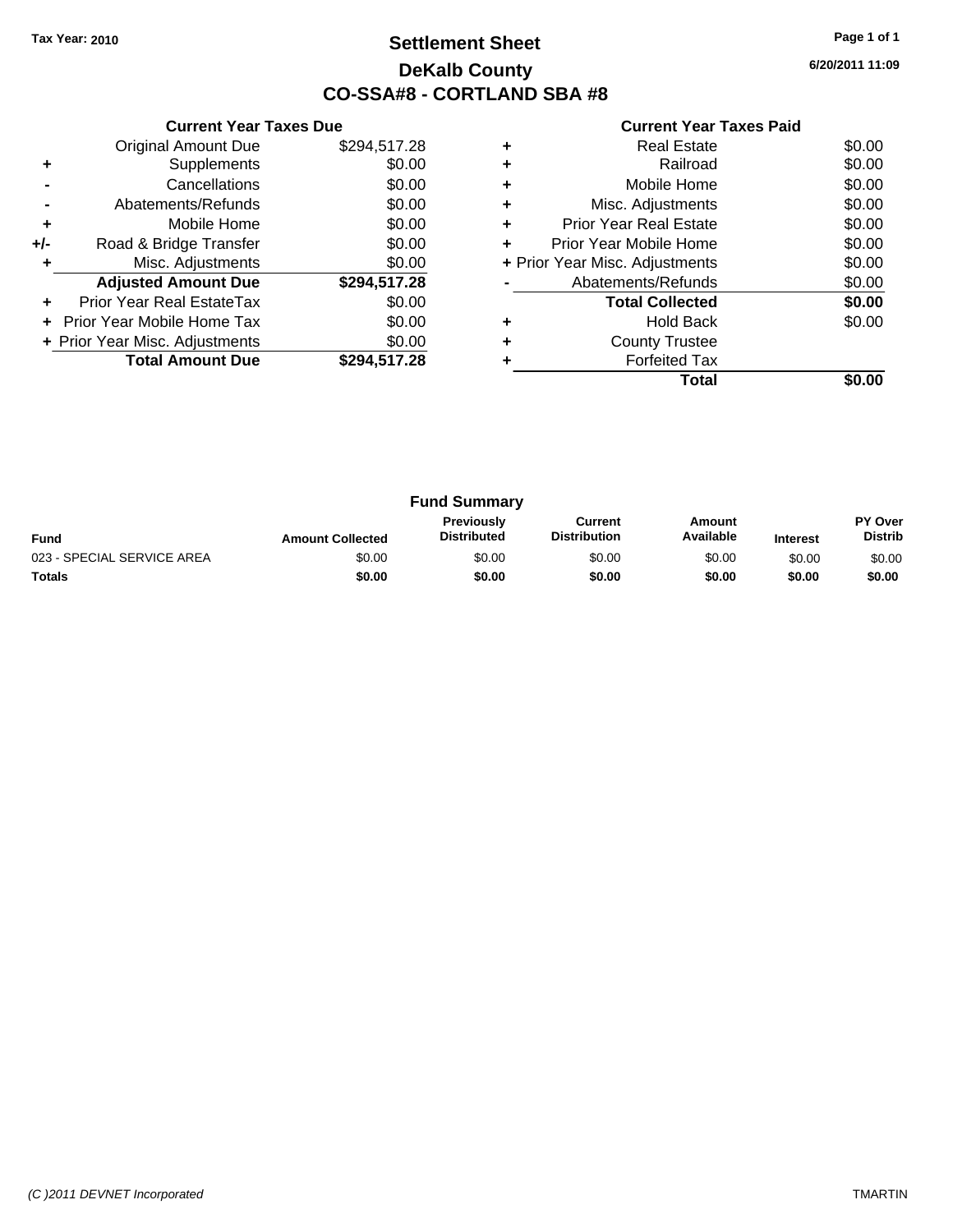## **Settlement Sheet Tax Year: 2010 Page 1 of 1 DeKalb County MA-DK #3 - MALTA DEKALB DRAINAGE #3**

**6/20/2011 11:09**

|       | <b>Current Year Taxes Due</b>  |            |
|-------|--------------------------------|------------|
|       | <b>Original Amount Due</b>     | \$1,250.28 |
|       | Supplements                    | \$0.00     |
|       | Cancellations                  | \$0.00     |
|       | Abatements/Refunds             | \$0.00     |
| ٠     | Mobile Home                    | \$0.00     |
| $+/-$ | Road & Bridge Transfer         | \$0.00     |
| ٠     | Misc. Adjustments              | \$0.00     |
|       | <b>Adjusted Amount Due</b>     | \$1,250.28 |
| ٠     | Prior Year Real EstateTax      | \$0.00     |
|       | Prior Year Mobile Home Tax     | \$0.00     |
|       | + Prior Year Misc. Adjustments | \$0.00     |
|       | <b>Total Amount Due</b>        | \$1,250.28 |
|       |                                |            |

|   | Total                          | \$623.05 |
|---|--------------------------------|----------|
| ٠ | <b>Forfeited Tax</b>           |          |
| ٠ | <b>County Trustee</b>          |          |
| ٠ | <b>Hold Back</b>               | \$0.00   |
|   | <b>Total Collected</b>         | \$623.05 |
|   | Abatements/Refunds             | \$0.00   |
|   | + Prior Year Misc. Adjustments | \$0.00   |
| ٠ | Prior Year Mobile Home         | \$0.00   |
| ÷ | <b>Prior Year Real Estate</b>  | \$0.00   |
| ٠ | Misc. Adjustments              | \$0.00   |
| ٠ | Mobile Home                    | \$0.00   |
| ٠ | Railroad                       | \$0.00   |
| ٠ | Real Estate                    | \$623.05 |
|   |                                |          |

| <b>Tax Distribution Date</b>                                                                                        |                                      |                 |                           |
|---------------------------------------------------------------------------------------------------------------------|--------------------------------------|-----------------|---------------------------|
|                                                                                                                     |                                      |                 | Amount                    |
| 05/27/2011                                                                                                          |                                      |                 | \$100.04                  |
| 06/24/2011                                                                                                          |                                      |                 | \$523.01                  |
|                                                                                                                     | <b>Totals: 2 Distributions</b>       |                 | \$623.05                  |
|                                                                                                                     | <b>Grand Totals: 2 Distributions</b> |                 | \$623.05                  |
| <b>Fund Summary</b>                                                                                                 |                                      |                 |                           |
| Previously<br><b>Current</b><br><b>Distributed</b><br><b>Distribution</b><br><b>Fund</b><br><b>Amount Collected</b> | <b>Amount</b><br>Available           | <b>Interest</b> | PY Over<br><b>Distrib</b> |
| 001 - CORPORATE<br>\$623.05<br>\$100.04<br>\$523.01                                                                 | \$0.00                               | \$0.00          | \$0.00                    |
| Totals<br>\$623.05<br>\$100.04<br>\$523.01                                                                          | \$0.00                               | \$0.00          | \$0.00                    |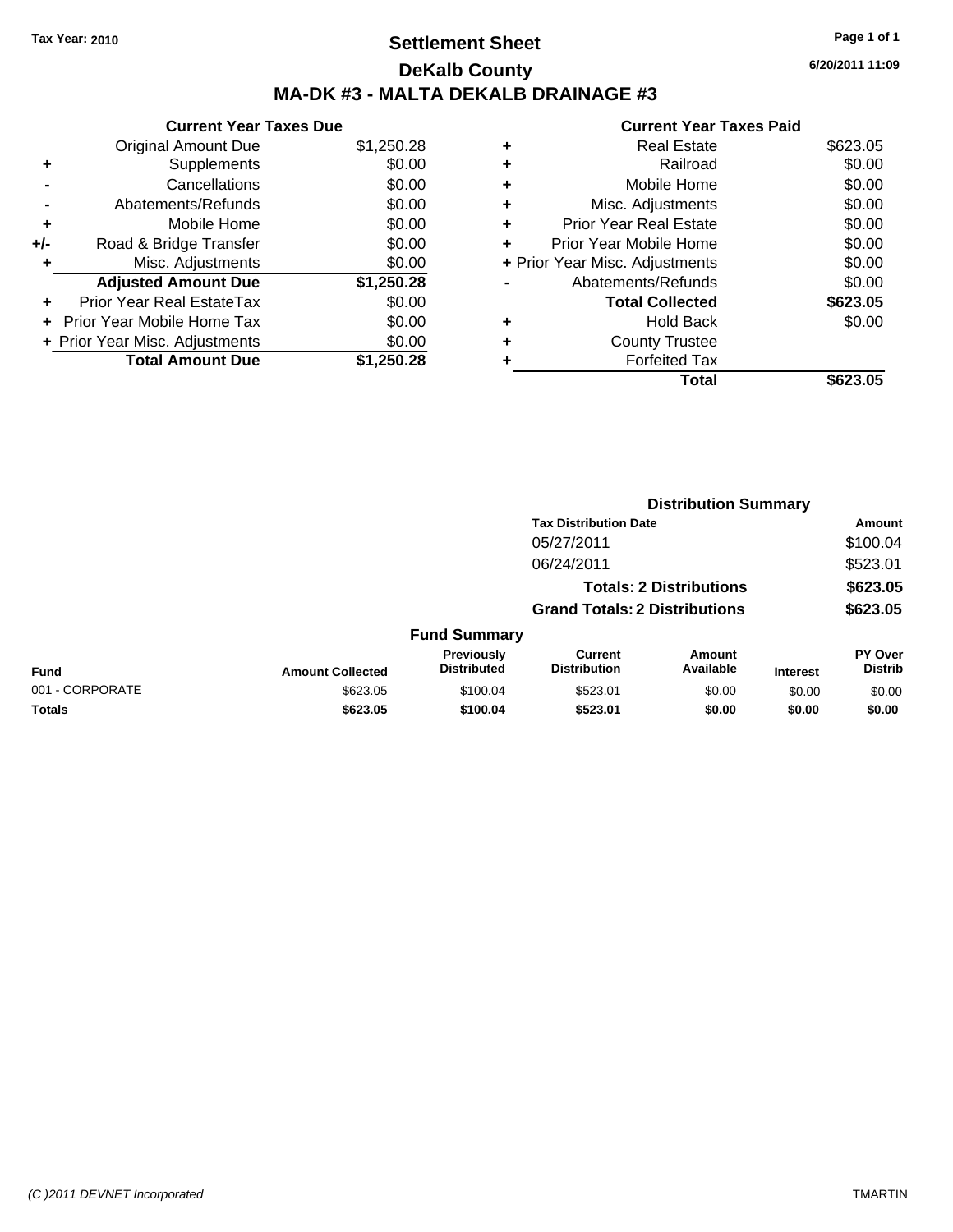### **Settlement Sheet Tax Year: 2010 Page 1 of 1 DeKalb County MAMIAFDK - MA-MI-AF-DK DRAINAGE #11**

|     | <b>Current Year Taxes Due</b>  |             |  |  |
|-----|--------------------------------|-------------|--|--|
|     | <b>Original Amount Due</b>     | \$22,699.06 |  |  |
| ٠   | Supplements                    | \$0.00      |  |  |
|     | Cancellations                  | \$0.00      |  |  |
|     | Abatements/Refunds             |             |  |  |
| ٠   | Mobile Home                    | \$0.00      |  |  |
| +/- | Road & Bridge Transfer         | \$0.00      |  |  |
|     | Misc. Adjustments              | \$0.00      |  |  |
|     | <b>Adjusted Amount Due</b>     | \$22,699.06 |  |  |
|     | Prior Year Real EstateTax      | \$0.00      |  |  |
|     | Prior Year Mobile Home Tax     | \$0.00      |  |  |
|     | + Prior Year Misc. Adjustments | \$0.00      |  |  |
|     | <b>Total Amount Due</b>        | \$22.699.06 |  |  |

#### **Current Year Taxes Paid**

| ٠ | <b>Real Estate</b>             | \$12,860.03 |
|---|--------------------------------|-------------|
| ٠ | Railroad                       | \$0.00      |
| ٠ | Mobile Home                    | \$0.00      |
| ٠ | Misc. Adjustments              | \$0.00      |
| ٠ | <b>Prior Year Real Estate</b>  | \$0.00      |
| ÷ | Prior Year Mobile Home         | \$0.00      |
|   | + Prior Year Misc. Adjustments | \$0.00      |
|   | Abatements/Refunds             | \$0.00      |
|   | <b>Total Collected</b>         | \$12,860.03 |
| ٠ | <b>Hold Back</b>               | \$0.00      |
| ٠ | <b>County Trustee</b>          |             |
|   | <b>Forfeited Tax</b>           |             |
|   | Total                          | \$12,860.03 |
|   |                                |             |

|                 |                         |                                  | <b>Distribution Summary</b>           |                                |                 |                                  |
|-----------------|-------------------------|----------------------------------|---------------------------------------|--------------------------------|-----------------|----------------------------------|
|                 |                         |                                  | <b>Tax Distribution Date</b>          |                                |                 | Amount                           |
|                 |                         |                                  | 05/27/2011                            |                                |                 | \$1,783.50                       |
|                 |                         |                                  | 06/24/2011                            |                                |                 | \$11,076.53                      |
|                 |                         |                                  |                                       | <b>Totals: 2 Distributions</b> |                 | \$12,860.03                      |
|                 |                         |                                  | <b>Grand Totals: 2 Distributions</b>  |                                |                 | \$12,860.03                      |
|                 |                         | <b>Fund Summary</b>              |                                       |                                |                 |                                  |
| <b>Fund</b>     | <b>Amount Collected</b> | Previously<br><b>Distributed</b> | <b>Current</b><br><b>Distribution</b> | Amount<br>Available            | <b>Interest</b> | <b>PY Over</b><br><b>Distrib</b> |
| 001 - CORPORATE | \$12,860.03             | \$1.783.50                       | \$11,076.53                           | \$0.00                         | \$0.00          | \$0.00                           |

**Totals \$12,860.03 \$1,783.50 \$11,076.53 \$0.00 \$0.00 \$0.00**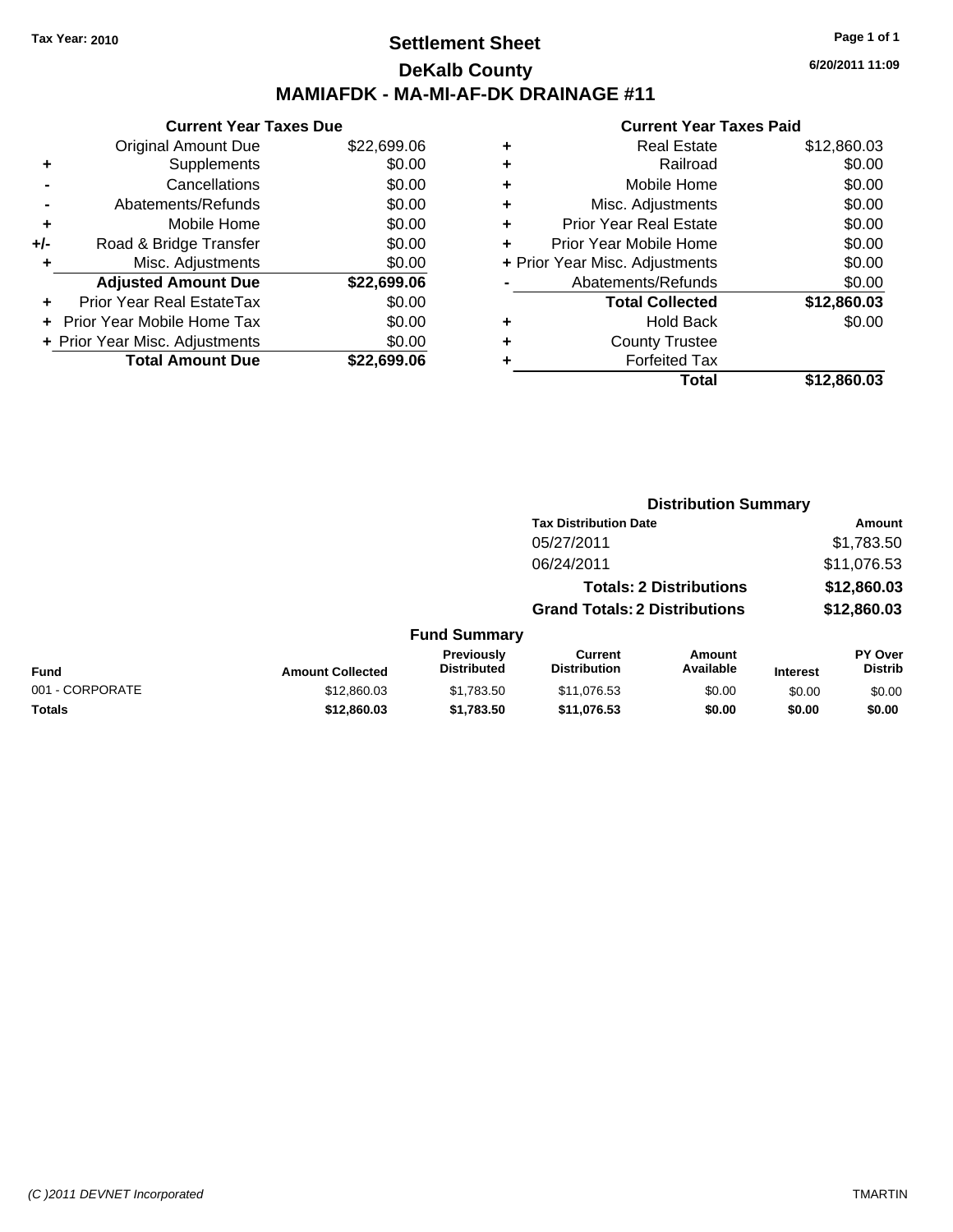## **Settlement Sheet Tax Year: 2010 Page 1 of 1 DeKalb County NO-LR-SA # - NO-LR-SA DRAINAGE #10**

**6/20/2011 11:09**

|       | <b>Current Year Taxes Due</b>  |             |
|-------|--------------------------------|-------------|
|       | <b>Original Amount Due</b>     | \$37,714.24 |
| ٠     | Supplements                    | \$0.00      |
|       | Cancellations                  | \$0.00      |
|       | Abatements/Refunds             | \$0.00      |
| ٠     | Mobile Home                    | \$0.00      |
| $+/-$ | Road & Bridge Transfer         | \$0.00      |
|       | Misc. Adjustments              | \$0.00      |
|       | <b>Adjusted Amount Due</b>     | \$37,714.24 |
|       | Prior Year Real EstateTax      | \$3.72      |
|       | Prior Year Mobile Home Tax     | \$0.00      |
|       | + Prior Year Misc. Adjustments | \$0.00      |
|       | <b>Total Amount Due</b>        | \$37,717.96 |
|       |                                |             |

| ٠ | <b>Real Estate</b>             | \$21,219.24 |
|---|--------------------------------|-------------|
| ٠ | Railroad                       | \$0.00      |
| ٠ | Mobile Home                    | \$0.00      |
| ٠ | Misc. Adjustments              | \$0.00      |
| ٠ | <b>Prior Year Real Estate</b>  | \$3.72      |
| ÷ | Prior Year Mobile Home         | \$0.00      |
|   | + Prior Year Misc. Adjustments | \$0.00      |
|   | Abatements/Refunds             | \$0.00      |
|   | <b>Total Collected</b>         | \$21,222.96 |
| ٠ | <b>Hold Back</b>               | \$0.00      |
| ٠ | <b>County Trustee</b>          |             |
| ٠ | <b>Forfeited Tax</b>           |             |
|   | Total                          | \$21,222.96 |
|   |                                |             |

|                 |                         |                                  | <b>Distribution Summary</b>           |                                |                 |                                  |
|-----------------|-------------------------|----------------------------------|---------------------------------------|--------------------------------|-----------------|----------------------------------|
|                 |                         |                                  | <b>Tax Distribution Date</b>          |                                |                 | Amount                           |
|                 |                         |                                  | 05/27/2011                            |                                |                 | \$6,842.02                       |
|                 |                         |                                  | 06/24/2011                            |                                |                 | \$14,380.94                      |
|                 |                         |                                  |                                       | <b>Totals: 2 Distributions</b> |                 | \$21,222.96                      |
|                 |                         |                                  | <b>Grand Totals: 2 Distributions</b>  |                                |                 | \$21,222.96                      |
|                 |                         | <b>Fund Summary</b>              |                                       |                                |                 |                                  |
| <b>Fund</b>     | <b>Amount Collected</b> | Previously<br><b>Distributed</b> | <b>Current</b><br><b>Distribution</b> | Amount<br>Available            | <b>Interest</b> | <b>PY Over</b><br><b>Distrib</b> |
| 001 - CORPORATE | \$21.222.96             | \$6,842.02                       | \$14,380.94                           | \$0.00                         | \$0.00          | \$0.00                           |
| Totals          | \$21,222.96             | \$6,842.02                       | \$14,380.94                           | \$0.00                         | \$0.00          | \$0.00                           |
|                 |                         |                                  |                                       |                                |                 |                                  |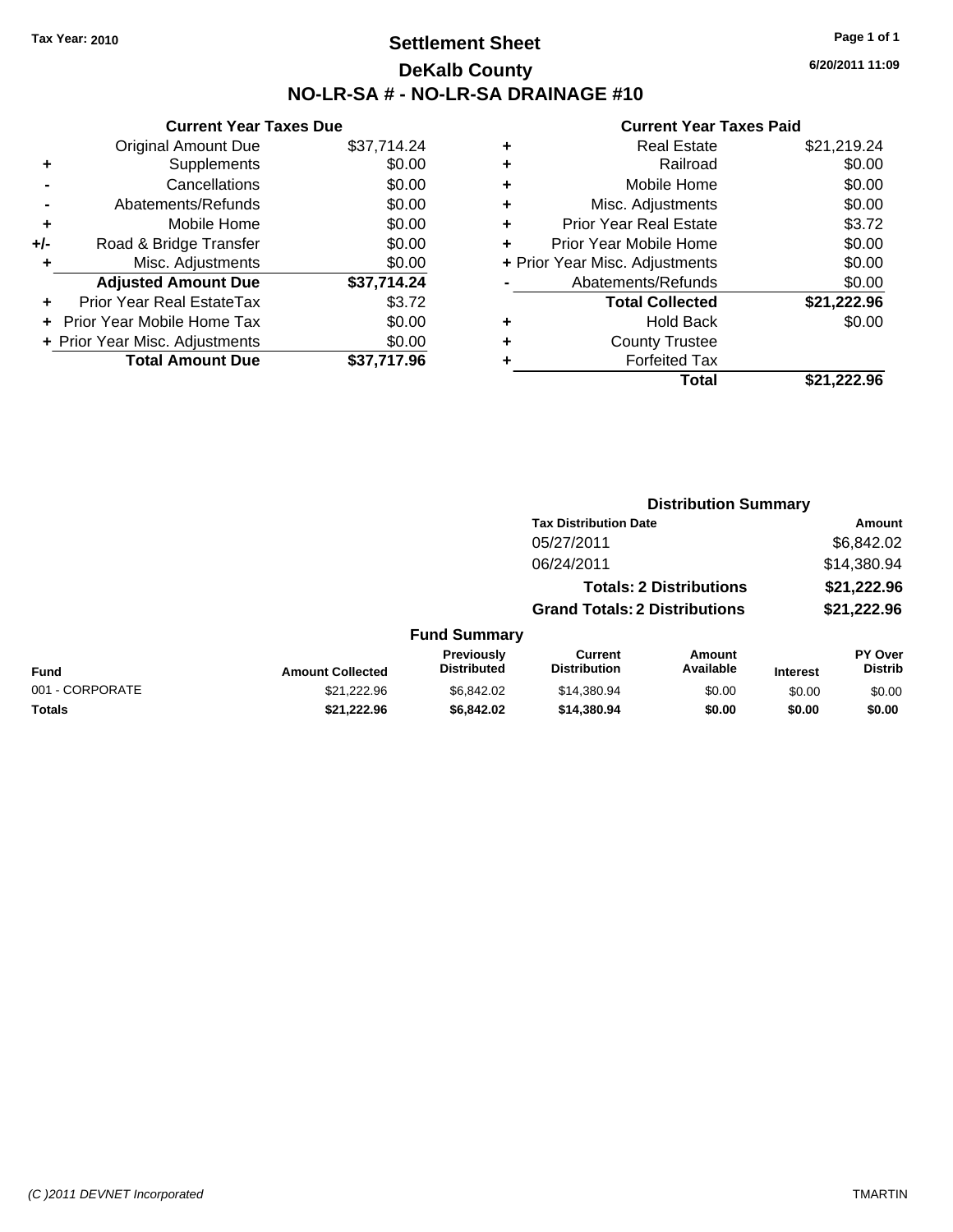## **Settlement Sheet Tax Year: 2010 Page 1 of 1 DeKalb County SH-MI #6 - SHABBONA/MILAN DRAINAGE**

**6/20/2011 11:09**

| <b>Current Year Taxes Due</b> |                                |
|-------------------------------|--------------------------------|
| <b>Original Amount Due</b>    | \$10,742.00                    |
| Supplements                   | \$0.00                         |
| Cancellations                 | \$0.00                         |
| Abatements/Refunds            | \$0.00                         |
| Mobile Home                   | \$0.00                         |
| Road & Bridge Transfer        | \$0.00                         |
| Misc. Adjustments             | \$0.00                         |
| <b>Adjusted Amount Due</b>    | \$10,742.00                    |
| Prior Year Real EstateTax     | \$0.00                         |
| Prior Year Mobile Home Tax    | \$0.00                         |
|                               | \$0.00                         |
| <b>Total Amount Due</b>       | \$10.742.00                    |
|                               | + Prior Year Misc. Adjustments |

| ٠ | <b>Real Estate</b>             | \$6,625.12 |
|---|--------------------------------|------------|
| ٠ | Railroad                       | \$0.00     |
| ٠ | Mobile Home                    | \$0.00     |
| ٠ | Misc. Adjustments              | \$0.00     |
| ٠ | <b>Prior Year Real Estate</b>  | \$0.00     |
|   | Prior Year Mobile Home         | \$0.00     |
|   | + Prior Year Misc. Adjustments | \$0.00     |
|   | Abatements/Refunds             | \$0.00     |
|   | <b>Total Collected</b>         | \$6,625.12 |
| ٠ | Hold Back                      | \$0.00     |
| ٠ | <b>County Trustee</b>          |            |
|   | <b>Forfeited Tax</b>           |            |
|   | Total                          | \$6,625.12 |

|                 |                         |                                  |                                       | <b>Distribution Summary</b>    |                 |                                  |
|-----------------|-------------------------|----------------------------------|---------------------------------------|--------------------------------|-----------------|----------------------------------|
|                 |                         |                                  | <b>Tax Distribution Date</b>          |                                |                 | Amount                           |
|                 |                         |                                  | 05/27/2011                            |                                |                 | \$919.55                         |
|                 |                         |                                  | 06/24/2011                            |                                |                 | \$5,705.57                       |
|                 |                         |                                  |                                       | <b>Totals: 2 Distributions</b> |                 | \$6,625.12                       |
|                 |                         |                                  | <b>Grand Totals: 2 Distributions</b>  |                                |                 | \$6,625.12                       |
|                 |                         | <b>Fund Summary</b>              |                                       |                                |                 |                                  |
| Fund            | <b>Amount Collected</b> | Previously<br><b>Distributed</b> | <b>Current</b><br><b>Distribution</b> | Amount<br>Available            | <b>Interest</b> | <b>PY Over</b><br><b>Distrib</b> |
| 001 - CORPORATE | \$6,625.12              | \$919.55                         | \$5,705.57                            | \$0.00                         | \$0.00          | \$0.00                           |
| Totals          | \$6,625.12              | \$919.55                         | \$5,705.57                            | \$0.00                         | \$0.00          | \$0.00                           |
|                 |                         |                                  |                                       |                                |                 |                                  |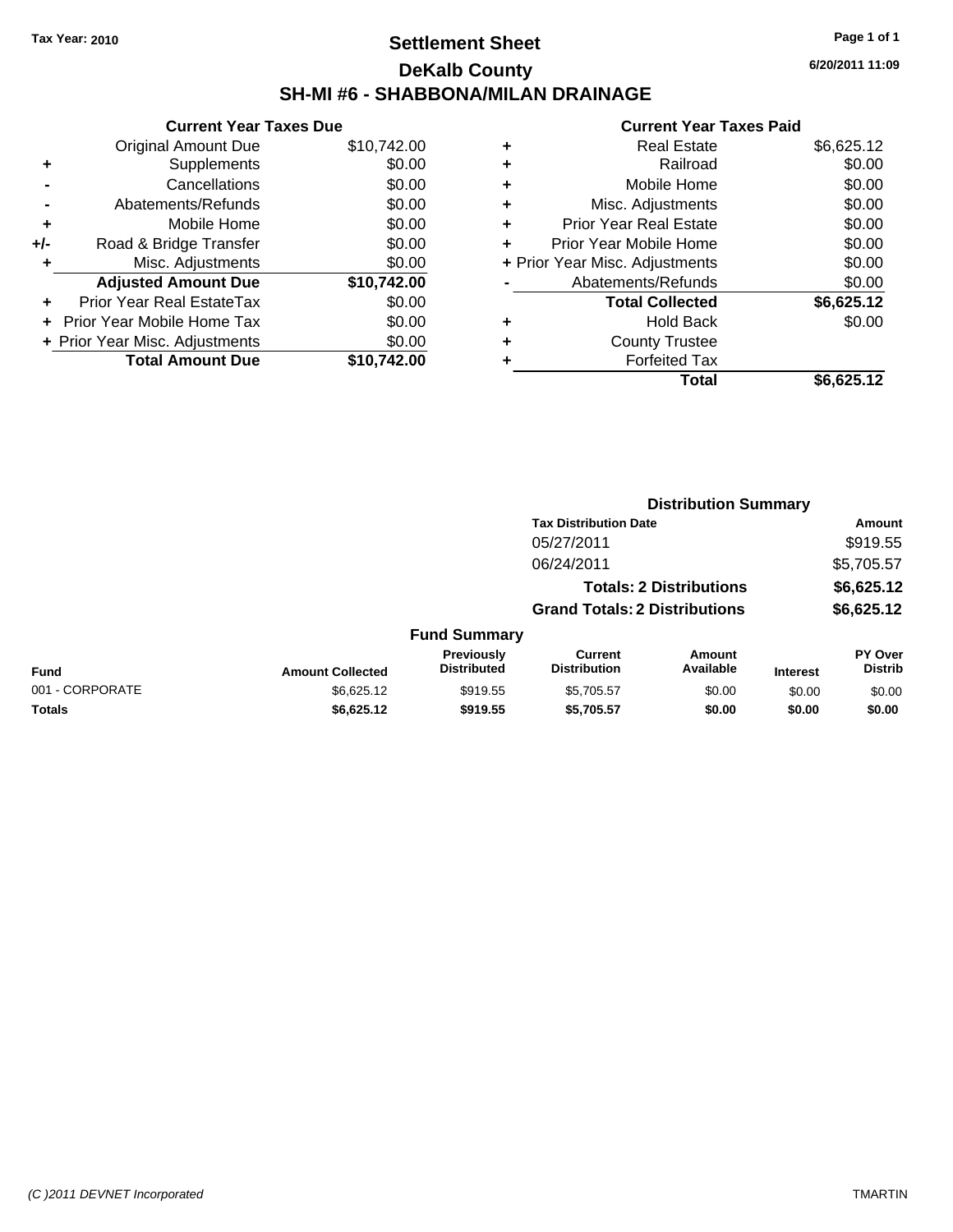## **Settlement Sheet Tax Year: 2010 Page 1 of 1 DeKalb County SQ GR #12 - SQUAW GROVE DRAINAGE**

**6/20/2011 11:09**

|     | <b>Current Year Taxes Due</b>  |             |   | <b>Current Year Ta:</b>        |
|-----|--------------------------------|-------------|---|--------------------------------|
|     | <b>Original Amount Due</b>     | \$16,734.00 | ٠ | <b>Real Estate</b>             |
|     | Supplements                    | \$0.00      | ٠ | Railroad                       |
|     | Cancellations                  | \$0.00      | ٠ | Mobile Home                    |
|     | Abatements/Refunds             | \$0.00      | ٠ | Misc. Adjustments              |
| ٠   | Mobile Home                    | \$0.00      | ٠ | <b>Prior Year Real Estate</b>  |
| +/- | Road & Bridge Transfer         | \$0.00      | ٠ | Prior Year Mobile Home         |
|     | Misc. Adjustments              | \$0.00      |   | + Prior Year Misc. Adjustments |
|     | <b>Adjusted Amount Due</b>     | \$16,734.00 |   | Abatements/Refunds             |
|     | Prior Year Real EstateTax      | \$0.00      |   | <b>Total Collected</b>         |
|     | + Prior Year Mobile Home Tax   | \$0.00      | ٠ | <b>Hold Back</b>               |
|     | + Prior Year Misc. Adjustments | \$0.00      | ٠ | <b>County Trustee</b>          |
|     | <b>Total Amount Due</b>        | \$16,734.00 |   | <b>Forfeited Tax</b>           |
|     |                                |             |   | T <sub>of</sub>                |

| <b>Real Estate</b>             | \$8,907.00 |
|--------------------------------|------------|
| Railroad                       | \$0.00     |
| Mobile Home                    | \$0.00     |
| Misc. Adjustments              | \$0.00     |
| <b>Prior Year Real Estate</b>  | \$0.00     |
| Prior Year Mobile Home         | \$0.00     |
| + Prior Year Misc. Adjustments | \$0.00     |
| Abatements/Refunds             | \$0.00     |
| <b>Total Collected</b>         | \$8,907.00 |
| <b>Hold Back</b>               | \$0.00     |
| <b>County Trustee</b>          |            |
| <b>Forfeited Tax</b>           |            |
| Total                          | \$8,907.00 |
|                                |            |

|                 |                         |                                  | <b>Distribution Summary</b>           |                                |                 |                           |
|-----------------|-------------------------|----------------------------------|---------------------------------------|--------------------------------|-----------------|---------------------------|
|                 |                         |                                  | <b>Tax Distribution Date</b>          |                                |                 | Amount                    |
|                 |                         |                                  | 05/27/2011                            |                                |                 | \$4,218.00                |
|                 |                         |                                  | 06/24/2011                            |                                |                 | \$4,689.00                |
|                 |                         |                                  |                                       | <b>Totals: 2 Distributions</b> |                 | \$8,907.00                |
|                 |                         |                                  | <b>Grand Totals: 2 Distributions</b>  |                                |                 | \$8,907.00                |
|                 |                         | <b>Fund Summary</b>              |                                       |                                |                 |                           |
| <b>Fund</b>     | <b>Amount Collected</b> | Previously<br><b>Distributed</b> | <b>Current</b><br><b>Distribution</b> | Amount<br>Available            | <b>Interest</b> | PY Over<br><b>Distrib</b> |
| 001 - CORPORATE | \$8,907.00              | \$4,218,00                       | \$4,689.00                            | \$0.00                         | \$0.00          | \$0.00                    |
| <b>Totals</b>   | \$8,907.00              | \$4,218.00                       | \$4,689.00                            | \$0.00                         | \$0.00          | \$0.00                    |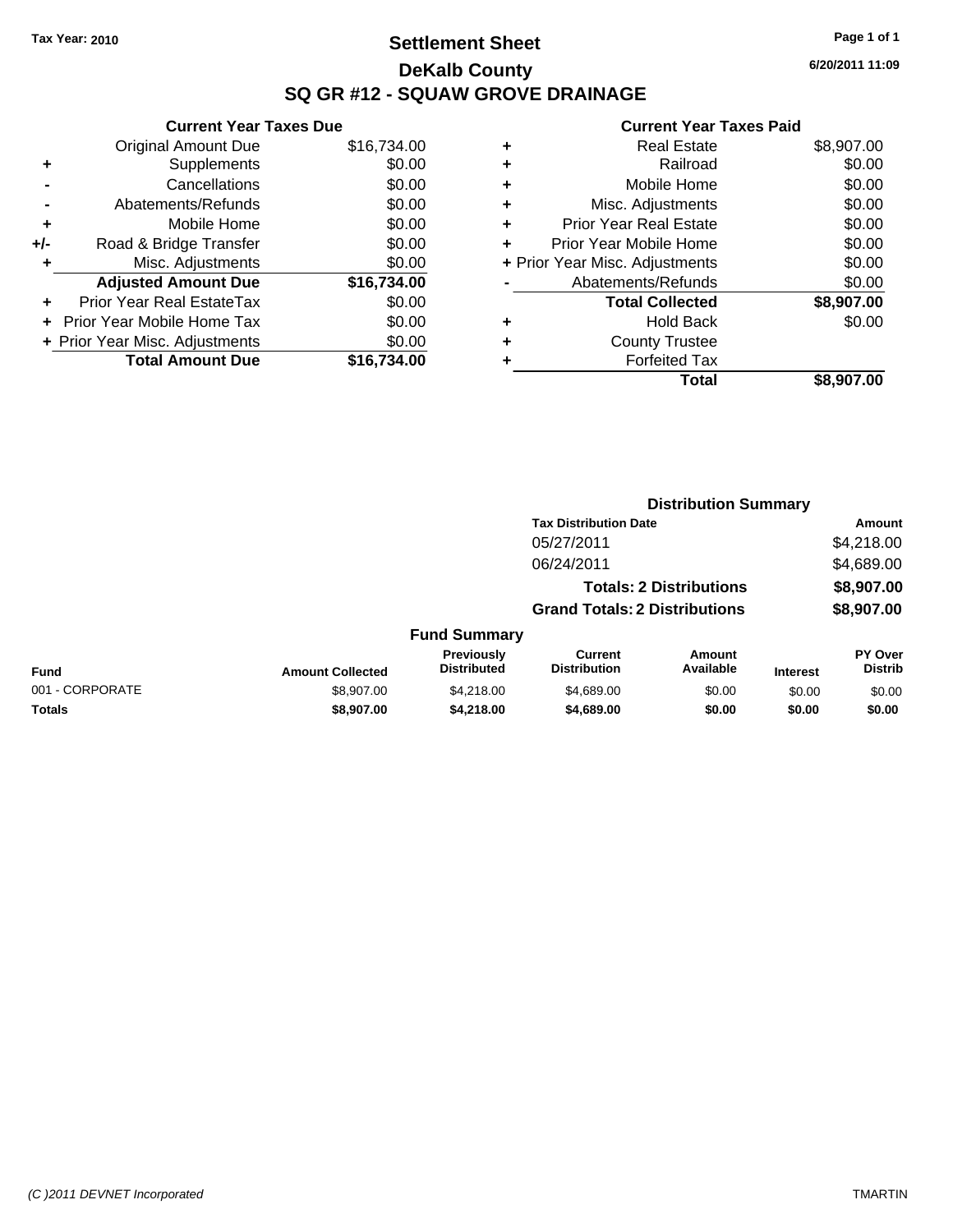## **Settlement Sheet Tax Year: 2010 Page 1 of 1 DeKalb County VG-CO #16 - VIRGIL CORTLAND DRAIN #16**

**6/20/2011 11:09**

| <b>Original Amount Due</b>        | \$17,828.20                                                     |
|-----------------------------------|-----------------------------------------------------------------|
| Supplements                       | \$0.00                                                          |
| Cancellations                     | \$0.00                                                          |
| Abatements/Refunds                | \$0.00                                                          |
| Mobile Home                       | \$0.00                                                          |
| Road & Bridge Transfer            | \$0.00                                                          |
| Misc. Adjustments                 | \$0.00                                                          |
| <b>Adjusted Amount Due</b>        | \$17,828.20                                                     |
| Prior Year Real EstateTax         | \$0.00                                                          |
| <b>Prior Year Mobile Home Tax</b> | \$0.00                                                          |
|                                   | \$0.00                                                          |
| <b>Total Amount Due</b>           | \$17.828.20                                                     |
|                                   | <b>Current Year Taxes Due</b><br>+ Prior Year Misc. Adjustments |

|   | <b>Real Estate</b>             | \$10,058.56 |
|---|--------------------------------|-------------|
| ٠ | Railroad                       | \$0.00      |
| ٠ | Mobile Home                    | \$0.00      |
| ٠ | Misc. Adjustments              | \$0.00      |
| ٠ | <b>Prior Year Real Estate</b>  | \$0.00      |
| ٠ | Prior Year Mobile Home         | \$0.00      |
|   | + Prior Year Misc. Adjustments | \$0.00      |
|   | Abatements/Refunds             | \$0.00      |
|   | <b>Total Collected</b>         | \$10,058.56 |
|   | <b>Hold Back</b>               | \$0.00      |
| ٠ | <b>County Trustee</b>          |             |
| ٠ | <b>Forfeited Tax</b>           |             |
|   | Total                          | \$10,058.56 |
|   |                                |             |

|                 |                         |                                  | <b>Distribution Summary</b>           |                                |                 |                           |
|-----------------|-------------------------|----------------------------------|---------------------------------------|--------------------------------|-----------------|---------------------------|
|                 |                         |                                  | <b>Tax Distribution Date</b>          |                                |                 | Amount                    |
|                 |                         |                                  | 05/27/2011                            |                                |                 | \$2,265.16                |
|                 |                         |                                  | 06/24/2011                            |                                |                 | \$7,793.40                |
|                 |                         |                                  |                                       | <b>Totals: 2 Distributions</b> |                 | \$10,058.56               |
|                 |                         |                                  | <b>Grand Totals: 2 Distributions</b>  |                                |                 | \$10,058.56               |
|                 |                         | <b>Fund Summary</b>              |                                       |                                |                 |                           |
| Fund            | <b>Amount Collected</b> | Previously<br><b>Distributed</b> | <b>Current</b><br><b>Distribution</b> | Amount<br>Available            | <b>Interest</b> | PY Over<br><b>Distrib</b> |
| 001 - CORPORATE | \$10,058.56             | \$2,265.16                       | \$7,793.40                            | \$0.00                         | \$0.00          | \$0.00                    |
| Totals          | \$10,058.56             | \$2,265.16                       | \$7,793.40                            | \$0.00                         | \$0.00          | \$0.00                    |
|                 |                         |                                  |                                       |                                |                 |                           |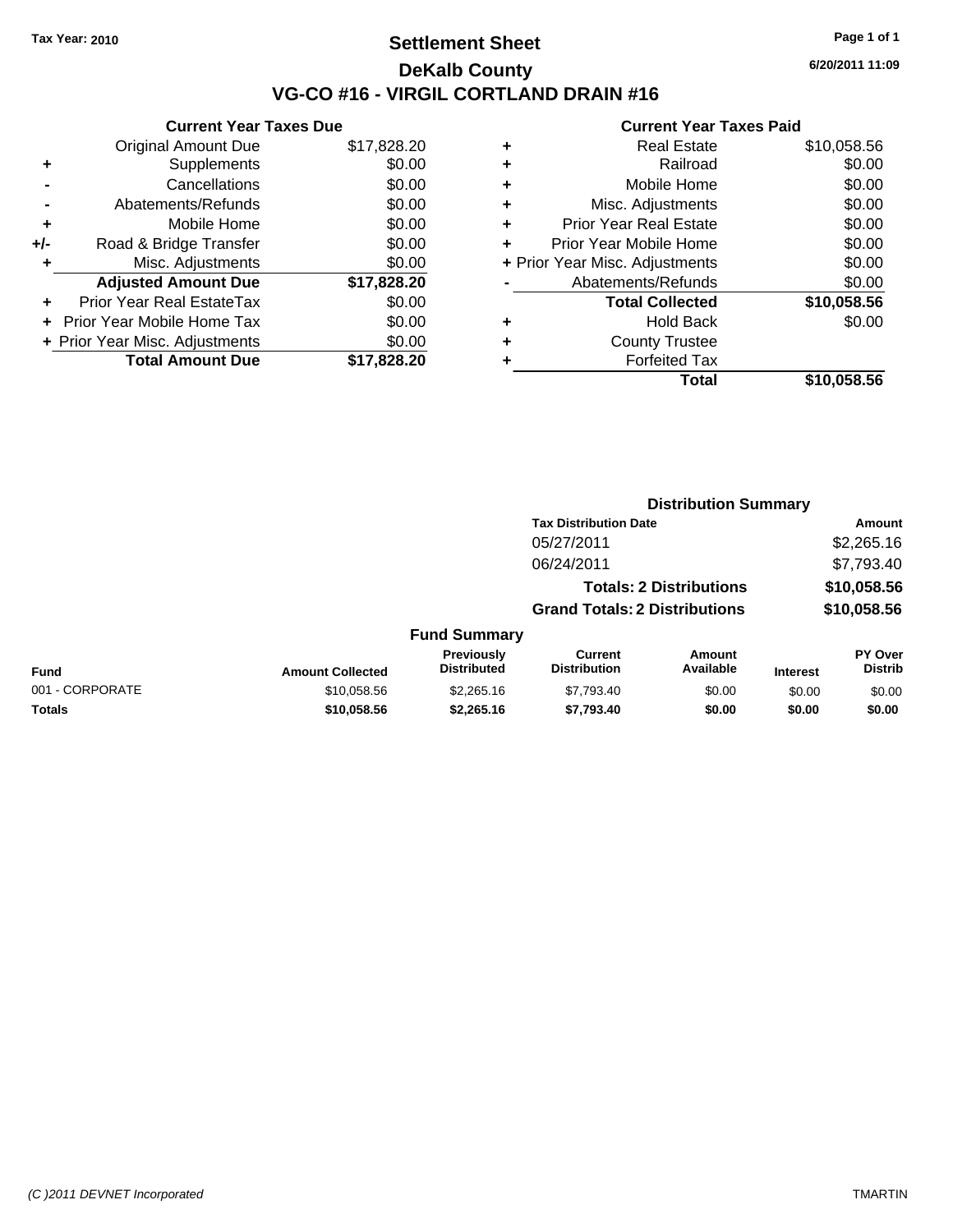## **Settlement Sheet Tax Year: 2010 Page 1 of 1 DeKalb County VI-AD #9 - VICTOR/ADAMS DRAINAGE #9**

**6/20/2011 11:09**

|     | <b>Current Year Taxes Due</b>     |            |
|-----|-----------------------------------|------------|
|     | <b>Original Amount Due</b>        | \$1,036.58 |
| ٠   | Supplements                       | \$0.00     |
|     | Cancellations                     | \$0.00     |
|     | Abatements/Refunds                | \$0.00     |
| ٠   | Mobile Home                       | \$0.00     |
| +/- | Road & Bridge Transfer            | \$0.00     |
| ٠   | Misc. Adjustments                 | \$0.00     |
|     | <b>Adjusted Amount Due</b>        | \$1,036.58 |
| ٠   | Prior Year Real EstateTax         | \$0.00     |
|     | <b>Prior Year Mobile Home Tax</b> | \$0.00     |
|     | + Prior Year Misc. Adjustments    | \$0.00     |
|     | <b>Total Amount Due</b>           | \$1.036.58 |
|     |                                   |            |

|   | Total                          | \$599.82 |
|---|--------------------------------|----------|
| ٠ | <b>Forfeited Tax</b>           |          |
|   | <b>County Trustee</b>          |          |
| ٠ | <b>Hold Back</b>               | \$0.00   |
|   | <b>Total Collected</b>         | \$599.82 |
|   | Abatements/Refunds             | \$0.00   |
|   | + Prior Year Misc. Adjustments | \$0.00   |
| ٠ | Prior Year Mobile Home         | \$0.00   |
| ÷ | <b>Prior Year Real Estate</b>  | \$0.00   |
| ÷ | Misc. Adjustments              | \$0.00   |
| ٠ | Mobile Home                    | \$0.00   |
| ٠ | Railroad                       | \$0.00   |
| ٠ | <b>Real Estate</b>             | \$599.82 |
|   |                                |          |

|                 |                         |                                  | <b>Distribution Summary</b>           |                                |                 |                                  |  |
|-----------------|-------------------------|----------------------------------|---------------------------------------|--------------------------------|-----------------|----------------------------------|--|
|                 |                         |                                  | <b>Tax Distribution Date</b>          |                                |                 | Amount                           |  |
|                 |                         |                                  | 05/27/2011                            |                                |                 | \$88.87                          |  |
|                 |                         |                                  | 06/24/2011                            |                                |                 | \$510.95                         |  |
|                 |                         |                                  |                                       | <b>Totals: 2 Distributions</b> |                 | \$599.82                         |  |
|                 |                         |                                  | <b>Grand Totals: 2 Distributions</b>  |                                |                 | \$599.82                         |  |
|                 |                         | <b>Fund Summary</b>              |                                       |                                |                 |                                  |  |
| <b>Fund</b>     | <b>Amount Collected</b> | Previously<br><b>Distributed</b> | <b>Current</b><br><b>Distribution</b> | Amount<br>Available            | <b>Interest</b> | <b>PY Over</b><br><b>Distrib</b> |  |
| 001 - CORPORATE | \$599.82                | \$88.87                          | \$510.95                              | \$0.00                         | \$0.00          | \$0.00                           |  |
| Totals          | \$599.82                | \$88.87                          | \$510.95                              | \$0.00                         | \$0.00          | \$0.00                           |  |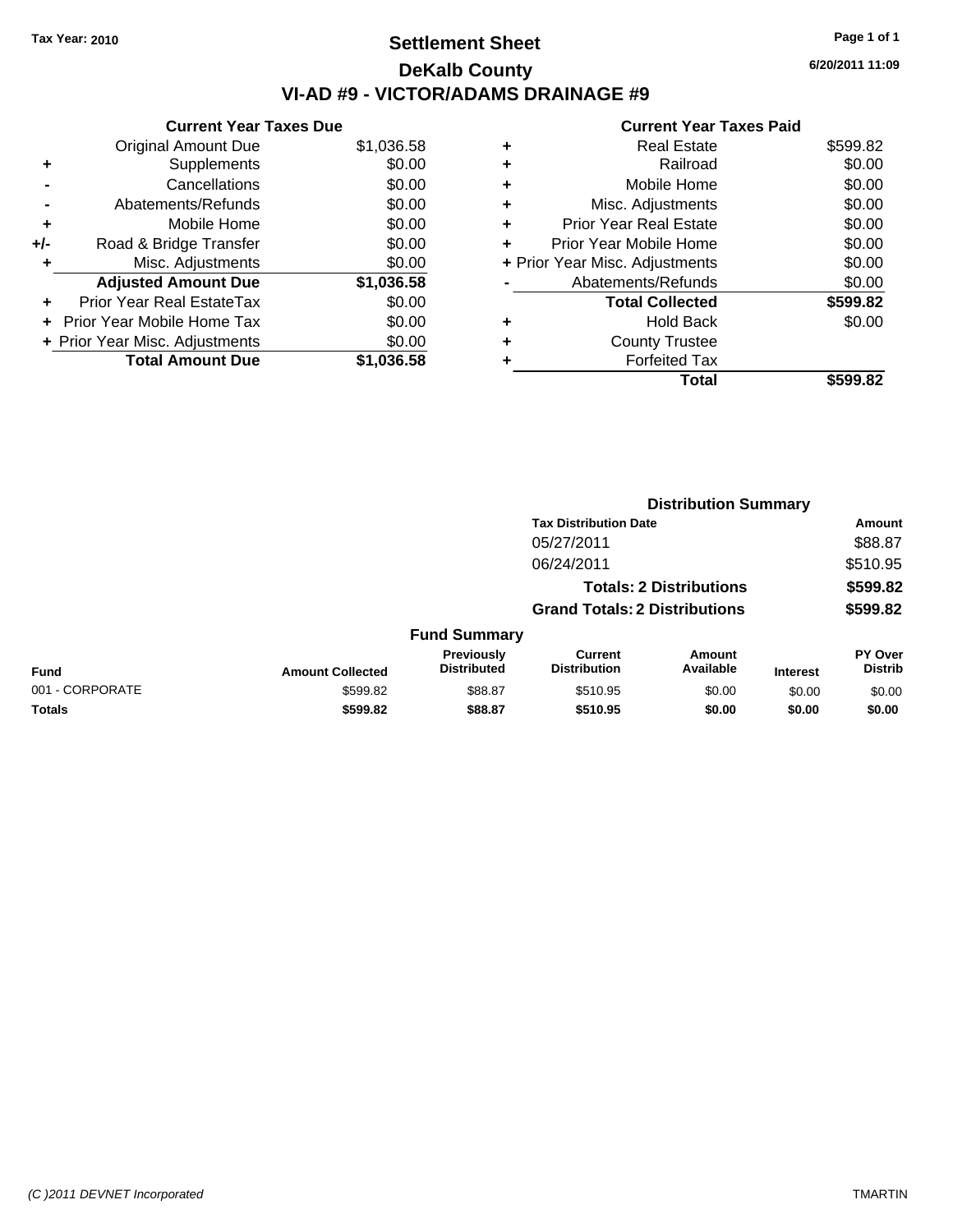## **Settlement Sheet Tax Year: 2010 Page 1 of 1 DeKalb County VI-CL #14 - VICTOR-CLINTON DRAINAGE**

**6/20/2011 11:09**

|     | <b>Current Year Taxes Due</b>  |            |
|-----|--------------------------------|------------|
|     | <b>Original Amount Due</b>     | \$2,998.54 |
| ٠   | Supplements                    | \$0.00     |
|     | Cancellations                  | \$0.00     |
|     | Abatements/Refunds             | \$0.00     |
| ۰   | Mobile Home                    | \$0.00     |
| +/- | Road & Bridge Transfer         | \$0.00     |
| ٠   | Misc. Adjustments              | \$0.00     |
|     | <b>Adjusted Amount Due</b>     | \$2,998.54 |
|     | Prior Year Real EstateTax      | \$0.00     |
|     | Prior Year Mobile Home Tax     | \$0.00     |
|     | + Prior Year Misc. Adjustments | \$0.00     |
|     | <b>Total Amount Due</b>        | \$2.998.54 |

| ٠ | <b>Real Estate</b>             | \$1,780.81 |
|---|--------------------------------|------------|
| ٠ | Railroad                       | \$0.00     |
| ٠ | Mobile Home                    | \$0.00     |
| ٠ | Misc. Adjustments              | \$0.00     |
| ÷ | <b>Prior Year Real Estate</b>  | \$0.00     |
| ÷ | Prior Year Mobile Home         | \$0.00     |
|   | + Prior Year Misc. Adjustments | \$0.00     |
|   | Abatements/Refunds             | \$0.00     |
|   | <b>Total Collected</b>         | \$1,780.81 |
| ٠ | <b>Hold Back</b>               | \$0.00     |
| ٠ | <b>County Trustee</b>          |            |
| ٠ | <b>Forfeited Tax</b>           |            |
|   | Total                          | \$1,780.81 |
|   |                                |            |

|                 |                                |                                  | <b>Distribution Summary</b>                |                            |                 |                                  |
|-----------------|--------------------------------|----------------------------------|--------------------------------------------|----------------------------|-----------------|----------------------------------|
|                 |                                |                                  | <b>Tax Distribution Date</b><br>05/27/2011 |                            |                 | Amount                           |
|                 |                                |                                  |                                            |                            |                 | \$347.60                         |
|                 |                                |                                  | 06/24/2011                                 |                            |                 | \$1,433.21                       |
|                 | <b>Totals: 2 Distributions</b> |                                  |                                            |                            | \$1,780.81      |                                  |
|                 |                                |                                  | <b>Grand Totals: 2 Distributions</b>       |                            |                 | \$1,780.81                       |
|                 |                                | <b>Fund Summary</b>              |                                            |                            |                 |                                  |
| Fund            | <b>Amount Collected</b>        | Previously<br><b>Distributed</b> | <b>Current</b><br><b>Distribution</b>      | <b>Amount</b><br>Available | <b>Interest</b> | <b>PY Over</b><br><b>Distrib</b> |
| 001 - CORPORATE | \$1,780.81                     | \$347.60                         | \$1,433.21                                 | \$0.00                     | \$0.00          | \$0.00                           |
| Totals          | \$1,780.81                     | \$347.60                         | \$1,433.21                                 | \$0.00                     | \$0.00          | \$0.00                           |
|                 |                                |                                  |                                            |                            |                 |                                  |